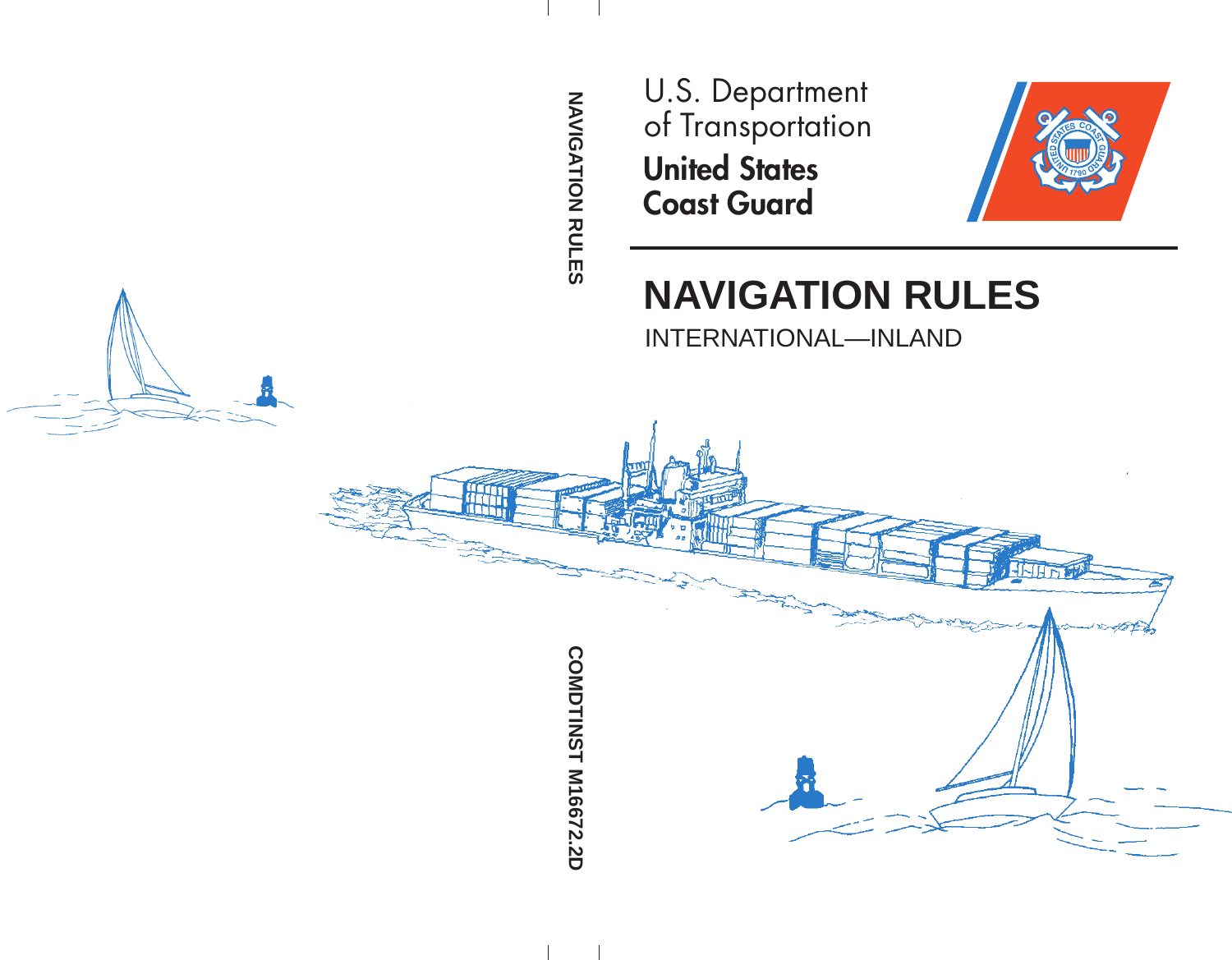

2100 Second St., SW Washington, DC 20593-0001 Staff Symbol: G-MW Phone: 202-267-0407 Fax: 202-267-4826

#### COMDTINST M16672.2D MAR 2 5 1999

#### COMMANDANT INSTRUCTION M16672.2D

#### $Subi$ NAVIGATION RULES, INTERNATIONAL - INLAND

- 1. PURPOSE. This instruction forwards International and Inland Navigation Rules and Regulations for use by Coast Guard personnel.
- 2. ACTION. Area and District Commanders, commanders of maintenance and logistics commands and unit commanding officers shall ensure implementation and compliance with this manual.
- 3. DIRECTIVES AFFECTED. Navigation Rules, International Inland COMDTINST M16672.2C is cancelled.

#### 4. DISCUSSION.

a. This manual contains the International Regulations for Prevention of Collisions at Sea, 1972 (72 COLREGS). It also contains the Inland Navigation Rules, which were enacted by law on 24 December 1980 and became effective for all Inland waters except the Great Lakes on 24 December 1981. The Inland Rules became effective on the Great Lakes on 1 March 1983. Some differences do remain between the International and Inland Rules. The side-byside presentation of the Rules in this publication will allow mariners to determine those differences.

 $\mathbf{b}$ In 1993, the International Maritime Organization (IMO) adopted amendments to the COLREGS. These amendments became effective in November 1995. The Coast Guard revised the Inland Navigation Rules to reflect the COLREGS amendments. Additionally, the Coast Guard has adopted several changes to the Inland Navigation Rules to bring those Rules

|   | - - -<br>.<br>------- |       |    |  |   |   |   |              |       |  |   |     |   |   |        |  |    |  |    |   |   |                      |  |
|---|-----------------------|-------|----|--|---|---|---|--------------|-------|--|---|-----|---|---|--------|--|----|--|----|---|---|----------------------|--|
|   | а                     | D     |    |  | е |   | ч |              |       |  | ĸ |     | m | n | o      |  |    |  | ., | ν | w | $\ddot{\phantom{1}}$ |  |
| A | כ גי                  | . I U | 10 |  |   | л |   | $\sim$<br>10 | m     |  |   |     |   |   |        |  |    |  | 30 |   |   |                      |  |
| в |                       |       |    |  |   |   |   |              |       |  |   |     |   | 0 |        |  | 10 |  |    |   |   |                      |  |
| C | n                     |       |    |  |   |   |   |              | -<br> |  |   | 104 |   |   |        |  |    |  |    |   |   |                      |  |
| D | L.                    |       |    |  |   |   |   | ı∠υ          |       |  |   |     |   |   |        |  |    |  |    |   |   |                      |  |
| E |                       |       |    |  |   |   |   |              |       |  |   |     |   |   | v<br>m |  |    |  |    |   |   |                      |  |
| c |                       |       |    |  |   |   |   |              |       |  |   |     |   |   | ⊷      |  |    |  |    |   |   |                      |  |
| G |                       |       |    |  |   |   |   |              |       |  |   |     |   |   |        |  |    |  |    |   |   |                      |  |
| н |                       |       |    |  |   |   |   |              |       |  |   |     |   |   |        |  |    |  |    |   |   |                      |  |

 $DISTR(R)$  $T[ON = SDI, No, 135]$ 

NON-STANDARD DISTRIBUTION: B:n RTC Yorktown ((t-utb) (75); B:n RTC Yorktown (t-mle) (25); B:n RTC Yorktown (t-qm) (10); B:n RTC Yorktown (t-naton) (10); B:n RTC Yorktown (t-mst) (10); B:n RTC Yorktown (t-rd) (2); B:n RTC Yorktown (t-nonres) (10); B:n RTC Yorktown (t-sar) (1)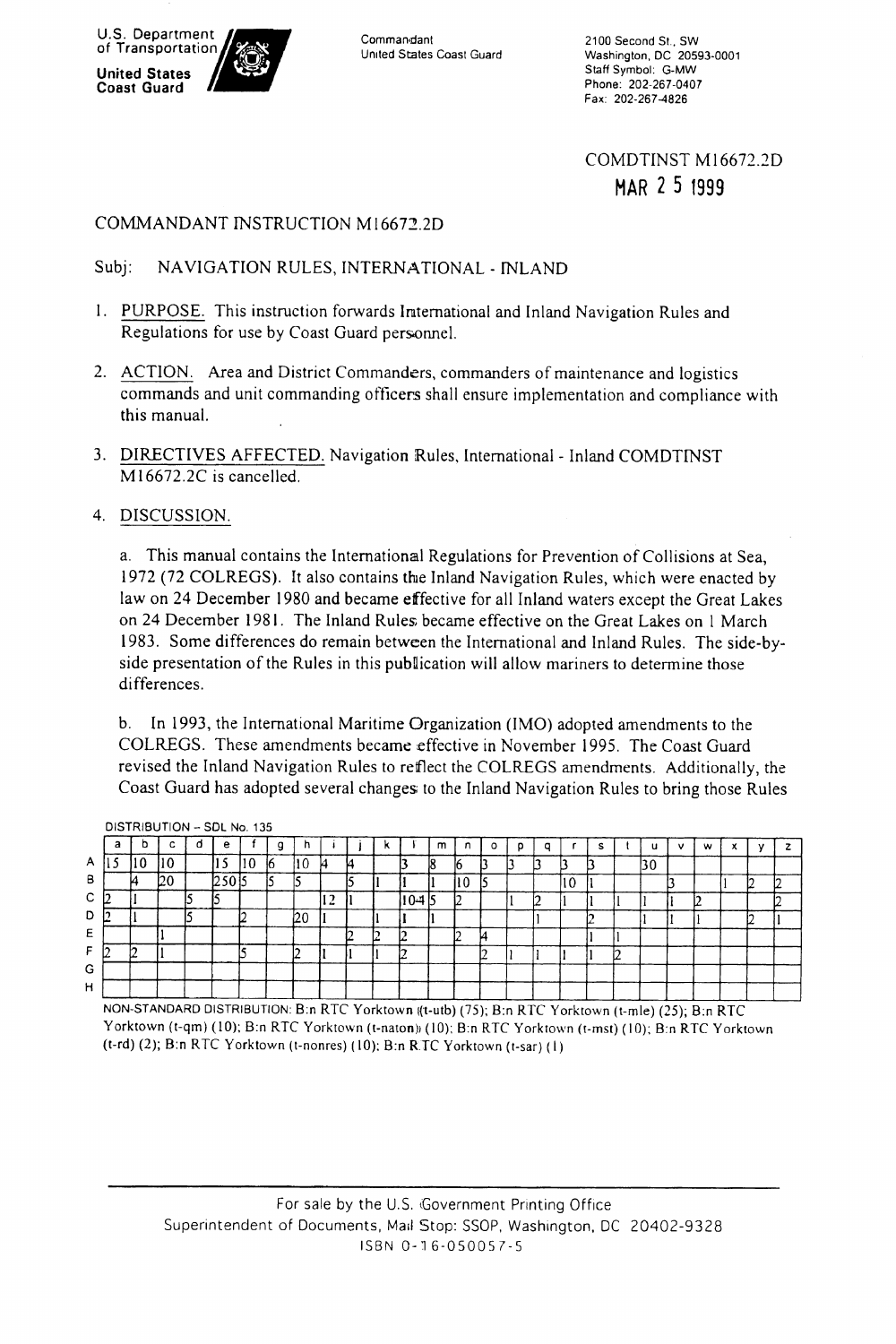#### COMDTINST M16672.2D

into conformity with the COLREGS and to adopt recommendations from the Navigation Safety Advisory Council (NAVSAC). This publication includes all revisions through 1 January 1999.

#### 5. ORDERING INFORMATION.

a. Following initial distribution of this publication, Coast Guard and Navy units should order additional copies from:

Defense Supply Center Richmond (JNAA) Warehouse 66 8000 Jefferson Davis Highway Richmond, VA 23297-5770

b. The public may purchase this publication from the U.S. Government Printing Office (GPO) at GPO Bookstores located in many cities, from GPO sales agents located in principal ports or by telephone at 202-512-1800. This book is available for order by mail from:

Superintendent of Documents U.S. Government Printing Office Washington, DC 20402

6. CHANGES AND CORRECTIONS. Notices of changes to the Navigation Rules and Regulations are published in the Federal Register, Local Notice to Mariners, Weekly Notice to Mariners, and Commandant Notice. Comments should be addressed to Commandant (G-MOV-3).

R. C. NORTH Rear Admiral, U.S. Coast Guard Assistant Commandant for Marine Safety and Environmental Protection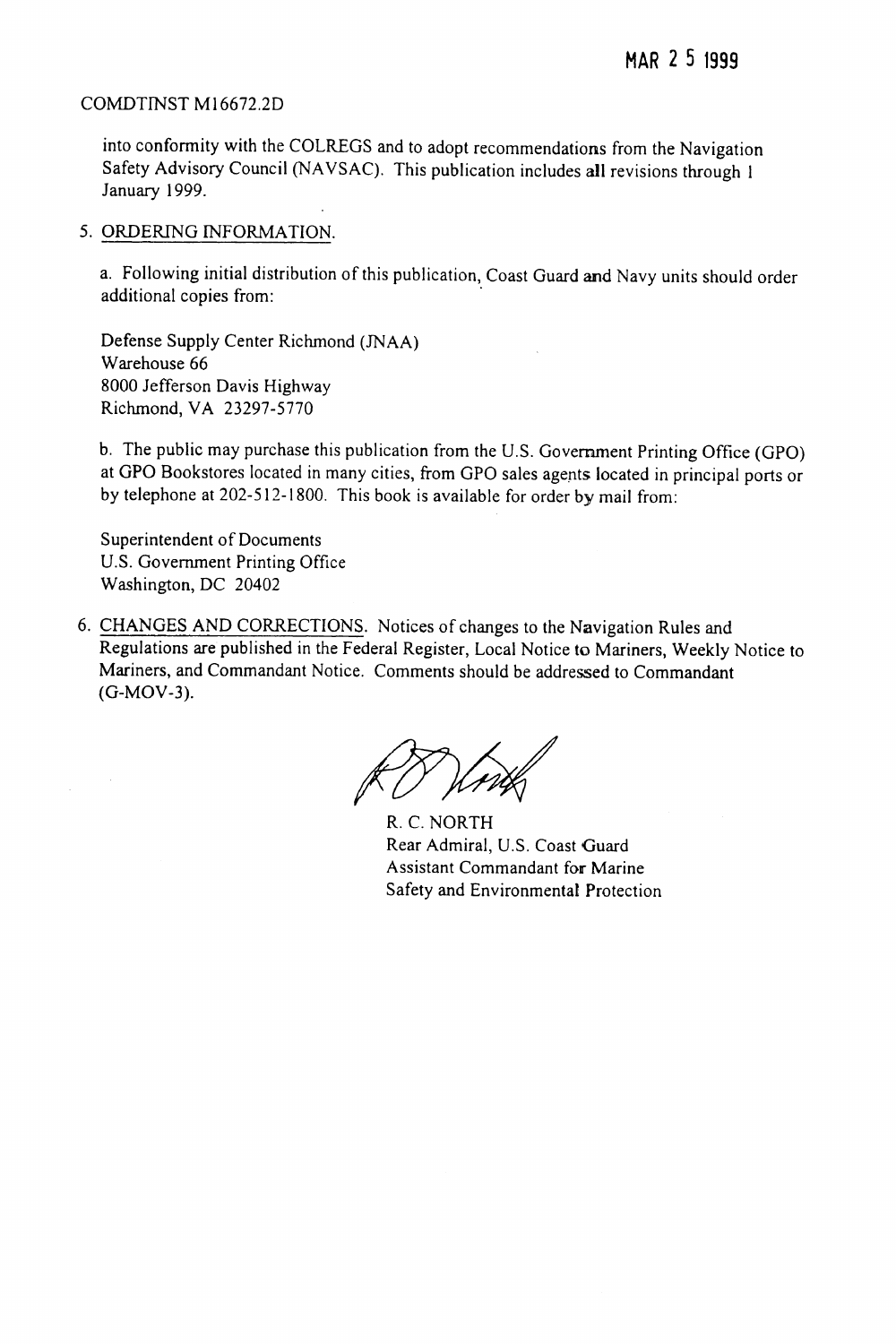| <b>RECORD OF CHANGES</b>       |                                 |                               |                                  |  |  |  |  |  |  |  |
|--------------------------------|---------------------------------|-------------------------------|----------------------------------|--|--|--|--|--|--|--|
| <b>CHANGE</b><br><b>NUMBER</b> | <b>DATE OF</b><br><b>CHANGE</b> | <b>DATE</b><br><b>ENTERED</b> | <b>BY WHOM</b><br><b>ENTERED</b> |  |  |  |  |  |  |  |
|                                |                                 |                               |                                  |  |  |  |  |  |  |  |
|                                |                                 |                               |                                  |  |  |  |  |  |  |  |
|                                |                                 |                               |                                  |  |  |  |  |  |  |  |
|                                |                                 |                               |                                  |  |  |  |  |  |  |  |
|                                |                                 |                               |                                  |  |  |  |  |  |  |  |
|                                |                                 |                               |                                  |  |  |  |  |  |  |  |
|                                |                                 |                               |                                  |  |  |  |  |  |  |  |
|                                |                                 |                               |                                  |  |  |  |  |  |  |  |
|                                |                                 |                               |                                  |  |  |  |  |  |  |  |
|                                |                                 |                               |                                  |  |  |  |  |  |  |  |
|                                |                                 |                               |                                  |  |  |  |  |  |  |  |
|                                |                                 |                               |                                  |  |  |  |  |  |  |  |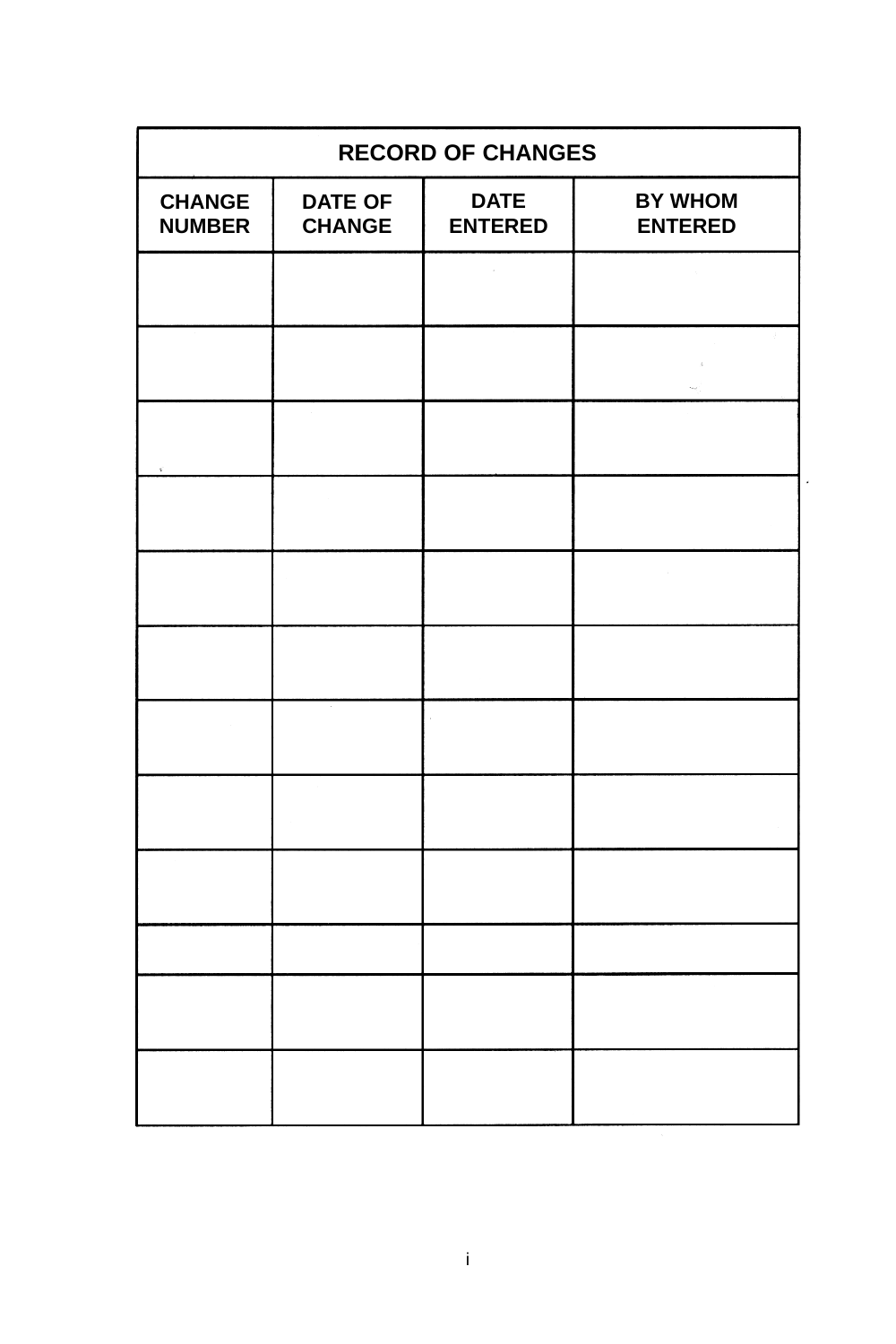## **CONTENTS**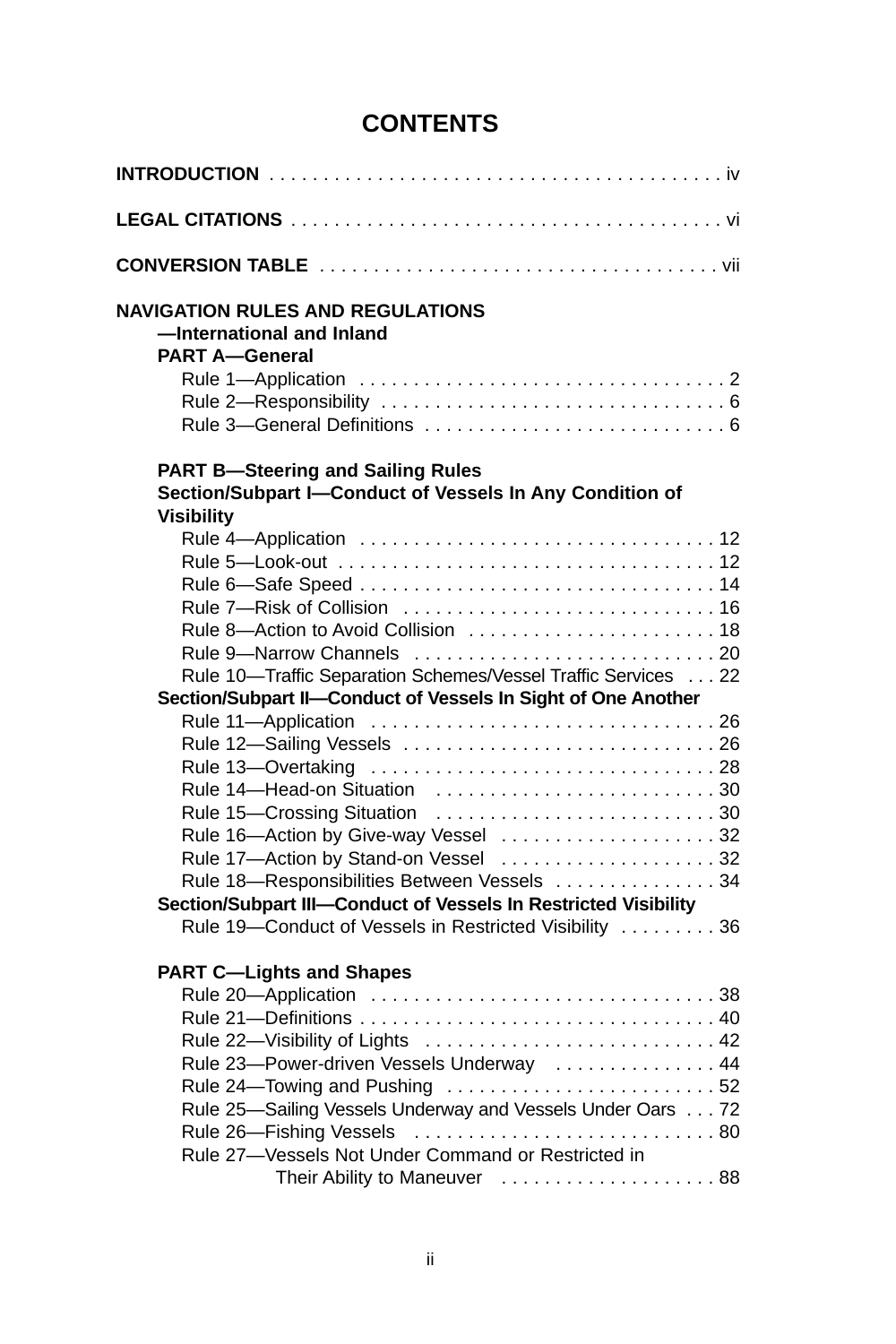| <b>VESSEL BRIDGE-TO-BRIDGE RADIOTELEPHONE</b>                                                                                                                                                                                                                                                                                                            |  |
|----------------------------------------------------------------------------------------------------------------------------------------------------------------------------------------------------------------------------------------------------------------------------------------------------------------------------------------------------------|--|
| WATERS SPECIFIED BY THE SECRETARY 207                                                                                                                                                                                                                                                                                                                    |  |
| ALTERNATIVE COMPLIANCE-International & Inland  204                                                                                                                                                                                                                                                                                                       |  |
| <b>PENALTY PROVISIONS</b><br>Violations of International Navigation Rules and Regulations 199<br>Violations of Inland Navigation Rules and Regulations 199<br>Penalties for negligent operations  201<br>Duties related to marine casualty assistance and information 201<br>Duty to provide assistance at sea  202<br>Vessel Reporting Requirements 202 |  |
| COLREGS DEMARCATION LINES  176                                                                                                                                                                                                                                                                                                                           |  |
|                                                                                                                                                                                                                                                                                                                                                          |  |
| APPLIANCES 152<br>ANNEX IV-DISTRESS SIGNALS  162                                                                                                                                                                                                                                                                                                         |  |
| FISHING IN CLOSE PROXIMITY  150<br>ANNEX III-TECHNICAL DETAILS OF SOUND SIGNAL                                                                                                                                                                                                                                                                           |  |
| ANNEX I-POSITIONING AND TECHNICAL DETAILS OF LIGHTS<br>ANNEX II-ADDITIONAL SIGNALS FOR FISHING VESSELS                                                                                                                                                                                                                                                   |  |
| <b>PART E-Exemptions</b>                                                                                                                                                                                                                                                                                                                                 |  |
| <b>PART D-Sound and Light Signals</b><br>Rule 33-Equipment for Sound Signals  114<br>Rule 34-Maneuvering and Warning Signals  116<br>Rule 35-Sound Signals in Restricted Visibility  120<br>Rule 36-Signals to Attract Attention  124<br>Rule 37-Distress Signals  126                                                                                   |  |
| Rule 28-Vessels Constrained by Their Draft/[Reserved] 102<br>Rule 30-Anchored Vessels and Vessels Aground  106                                                                                                                                                                                                                                           |  |
|                                                                                                                                                                                                                                                                                                                                                          |  |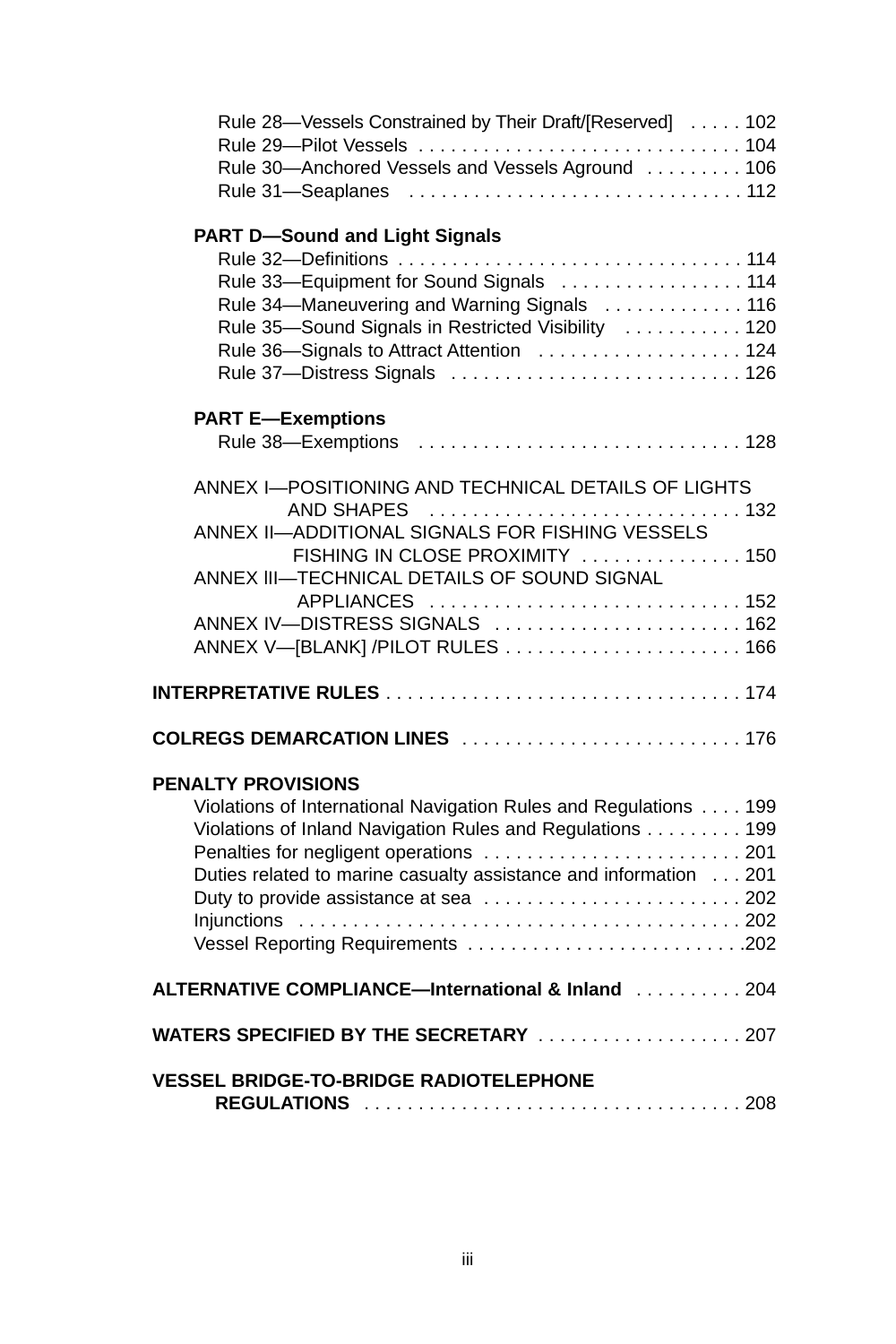## **INTRODUCTION**

#### **International Rules**

The International Rules in this book were formalized in the Convention on the International Regulations for Preventing Collisions at Sea, 1972, and became effective on July 15, 1977. The Rules (commonly called 72 COLREGS) are part of the Convention, and vessels flying the flags of states ratifying the treaty are bound to the Rules. The United States has ratified this treaty and all United States flag vessels must adhere to these Rules where applicable. President Gerald R. Ford proclaimed 72 COLREGS and the Congress adopted them as the International Navigational Rules Act of 1977.

The 72 COLREGS were developed by the Inter-Governmental Maritime Consultative Organization (IMCO) which in May 1982 was renamed the International Maritime Organization (IMO). In November 1981, IMO's Assembly adopted 55 amendments to the 72 COLREGS which became effective on June 1, 1983. The IMO also adopted 9 more amendments which became effective on November 19, 1989. The International Rules in this book contain these amendments.

These Rules are applicable on waters outside of established navigational lines of demarcation. The lines are called COLREGS Demarcation Lines and delineate those waters upon which mariners shall comply with the Inland and International Rules. COLREGS Demarcation Lines are contained in this book.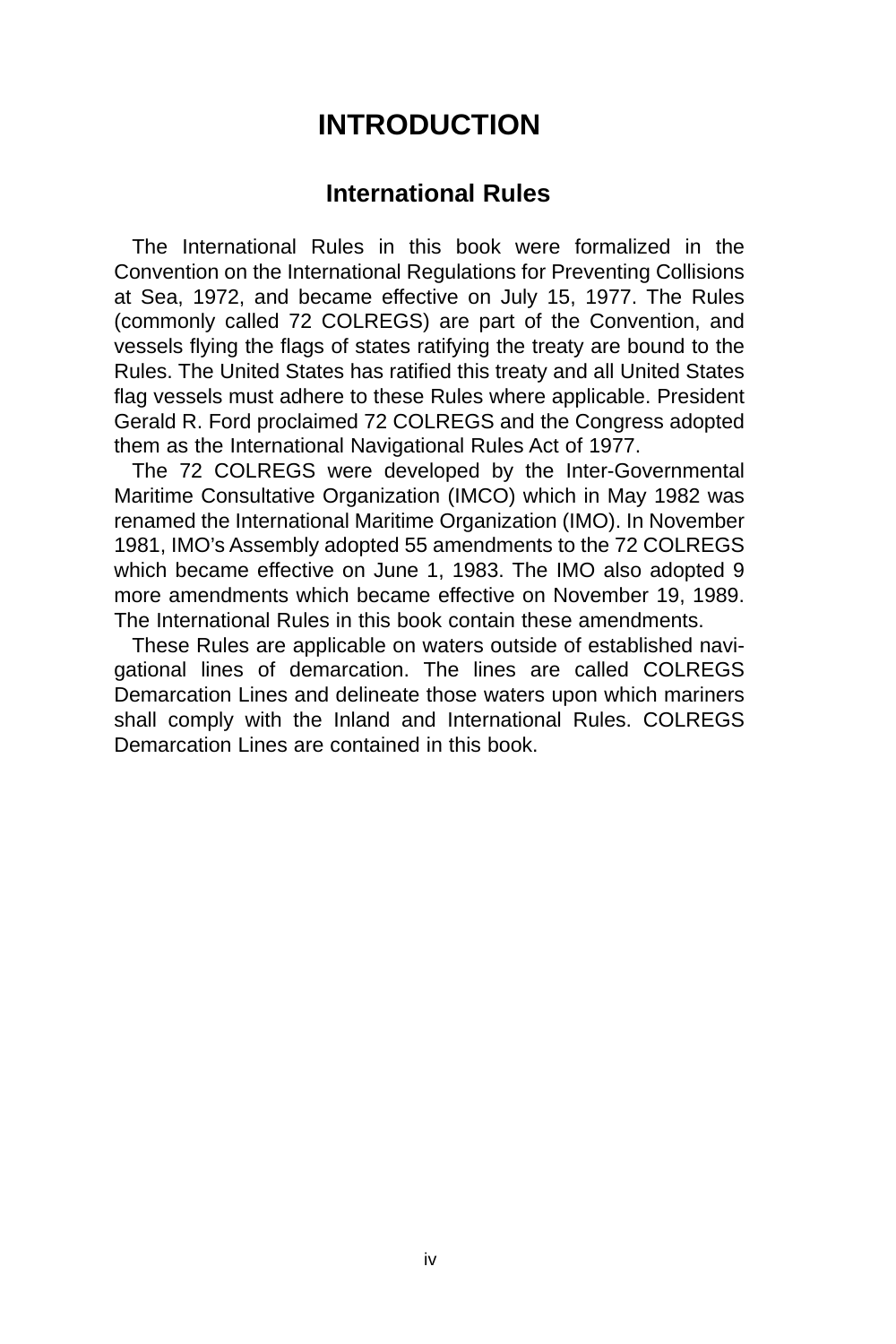## **INTRODUCTION—CONTINUED**

#### **Inland Rules**

The Inland Rules in this book replace the old Inland Rules, Western Rivers Rules, Great Lakes Rules, their respective pilot rules and interpretive rules, and parts of the Motorboat Act of 1940. Many of the old navigation rules were originally enacted in the last century. Occasionally, provisions were added to cope with the increasing complexities of water transportation. Eventually, the navigation rules for United States inland waterways became such a confusing patchwork of requirements that in the 1960's several attempts were made to revise and simplify them. These attempts were not successful.

Following the signing of the Convention on the International Regulations for Preventing Collisions at Sea, 1972, a new effort was made to unify and update the various inland navigation rules. This effort culminated in the enactment of the Inland Navigational Rules Act of 1980. This legislation sets out Rules 1 through 38— the main body of the Rules. The five Annexes were published as regulations. It is important to note that with the exception of Annex V to the Inland Rules, the International and Inland Rules and Annexes are very similar in both content and format.

The effective date for the Inland Navigation Rules was December 24, 1981, except for the Great Lakes where the effective date was March 1, 1983.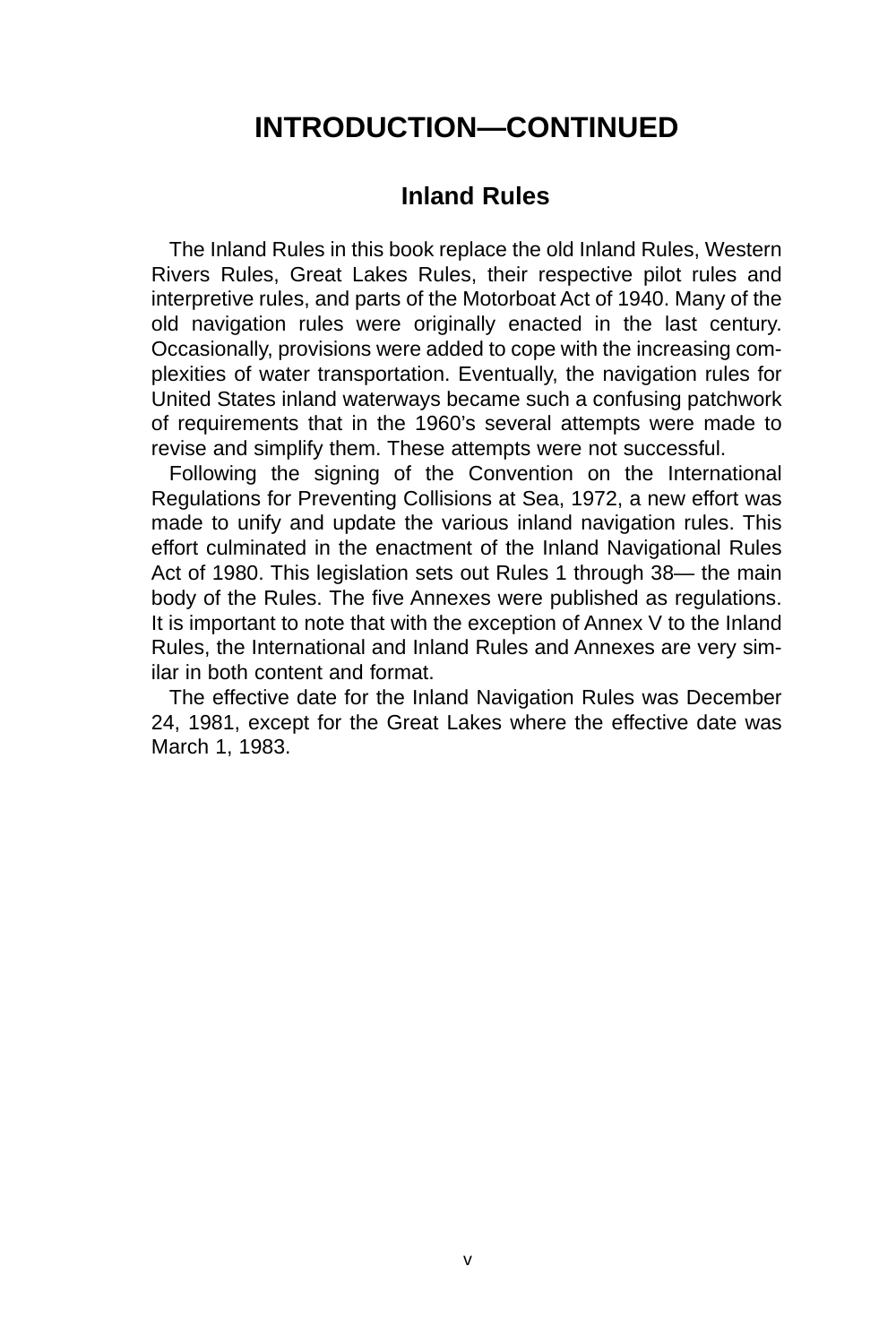## **LEGAL CITATIONS**

| <b>72 COLREGS</b><br>International Navigational Rules Public Law 95-75;<br>33 U.S.C. 1601-1608                                                                                                   |  |
|--------------------------------------------------------------------------------------------------------------------------------------------------------------------------------------------------|--|
| COLREGS Demarcation Lines 33 CFR 80<br>72 COLREGS: Implementing Rules 33 CFR 81<br>72 COLREGS: Interpretative Rules 33 CFR 82<br>Amendments to 72 COLREGS effective  48 FR 28634<br>June 1, 1983 |  |
| <b>INLAND RULES</b><br>Inland Navigational Rules Act of 1980 Public Law 96-591;<br>94 Stat. 3415;<br>33 U.S.C. 2001-2038,                                                                        |  |
| Annex I: Positioning and Technical 33 CFR 84                                                                                                                                                     |  |
| Details of Lights and Shapes                                                                                                                                                                     |  |
| Annex II: Additional Signals for Fishing 33 CFR 85<br>in Close Proximity                                                                                                                         |  |
| Annex III: Technical Details of Sound  33 CFR 86<br><b>Signal Appliances</b>                                                                                                                     |  |
| Annex IV: Distress Signals  33 CFR 87                                                                                                                                                            |  |
|                                                                                                                                                                                                  |  |
| Inland Navigation Rules: Implementing 33 CFR 89<br>Rules                                                                                                                                         |  |
| Inland Navigation Rules: Interpretative  33 CFR 90<br><b>Rules</b>                                                                                                                               |  |
| <b>VESSEL BRIDGE-TO-BRIDGE RADIOTELEPHONE</b>                                                                                                                                                    |  |
| Vessel Bridge-to-Bridge Radiotelephone  Public Law 92-63;                                                                                                                                        |  |
|                                                                                                                                                                                                  |  |
| 33 U.S.C. 1201-1208                                                                                                                                                                              |  |
| Vessel Bridge-to-Bridge Radiotelephone 33 CFR 26<br>Regulations (Coast Guard regulations)                                                                                                        |  |
| Radiotelephone Stations Provided for 47 CFR 80.1001 -80.1023<br>Compliance With the Vessel Bridge-to                                                                                             |  |
| Bridge Radiotelephone Act (Federal                                                                                                                                                               |  |
| Communications Commission regulations)                                                                                                                                                           |  |
| Other FCC regulations pertaining to vessel                                                                                                                                                       |  |
| bridge-to-bridge radiotelephone<br>communications are contained in various                                                                                                                       |  |
| sections of 47 CFR 80.                                                                                                                                                                           |  |
| Boundary Lines  46 CFR 7                                                                                                                                                                         |  |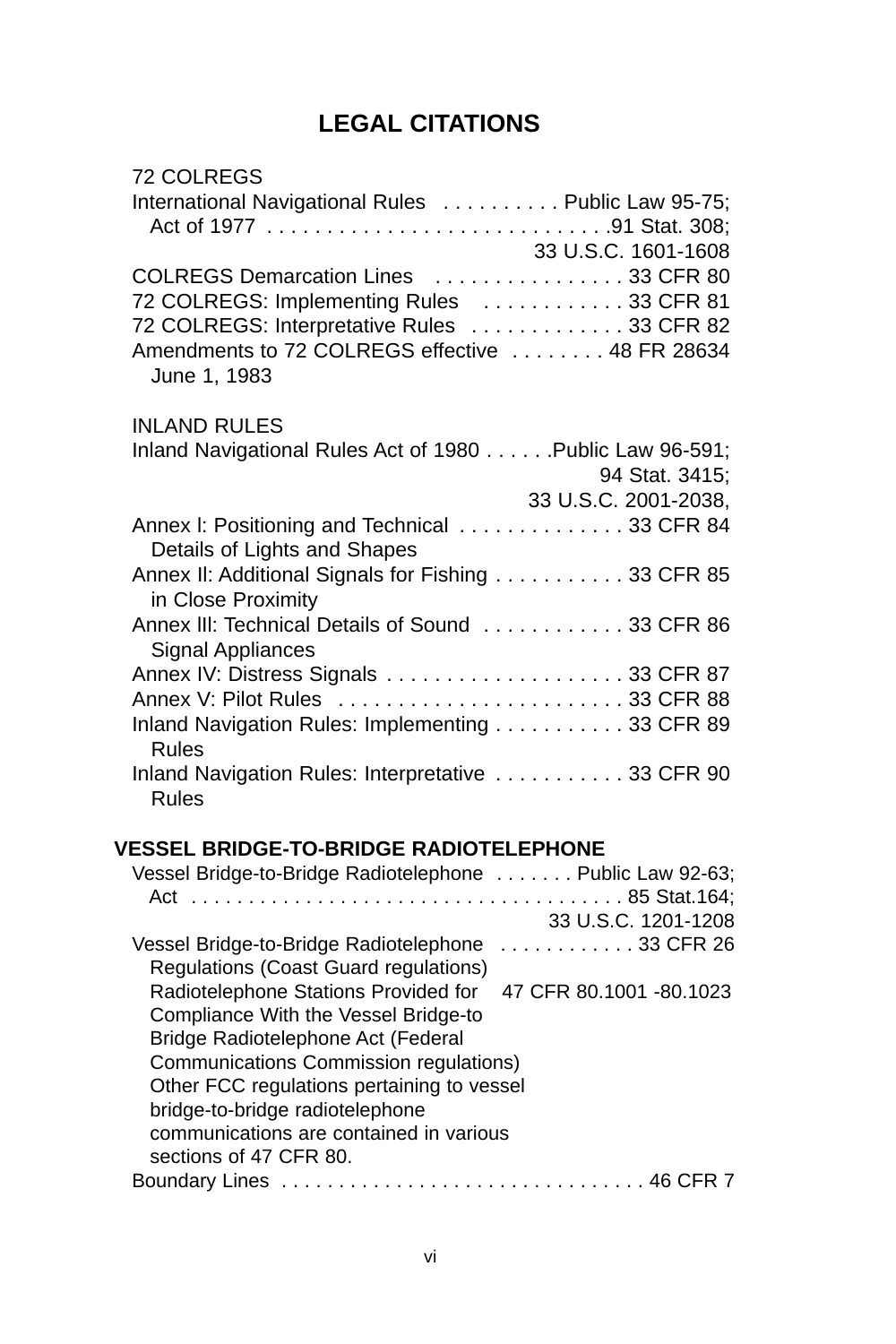## **CONVERSION TABLE**

#### **Conversion of Metric to U.S. Customary/Imperial Units**

|                               | U.S. Customary/<br><b>Imperial Measure</b> |
|-------------------------------|--------------------------------------------|
| Metric Measure                | (approx.)                                  |
| 1000 Meters (M) 3280.8 ft.    |                                            |
| 500 M                         |                                            |
| 200 M                         |                                            |
| 150 M                         |                                            |
| 100 M                         |                                            |
| 75 M                          |                                            |
| 60 M                          |                                            |
| 50 M                          |                                            |
| 25 M                          |                                            |
| 20 M                          |                                            |
| 12 M                          |                                            |
| 10 M                          |                                            |
| 8 M                           |                                            |
| 7 M                           |                                            |
| 6 M                           |                                            |
| 5 M                           |                                            |
|                               |                                            |
| 4.0 M                         |                                            |
| 3.5 M                         |                                            |
| 2.5 M                         |                                            |
|                               |                                            |
|                               |                                            |
| 1 M                           |                                            |
| .9 M                          |                                            |
| .6M                           |                                            |
| 19.7 in.<br>.5 M              |                                            |
| 300 Millimeters (mm) 11.8 in. |                                            |
| 200 mm                        |                                            |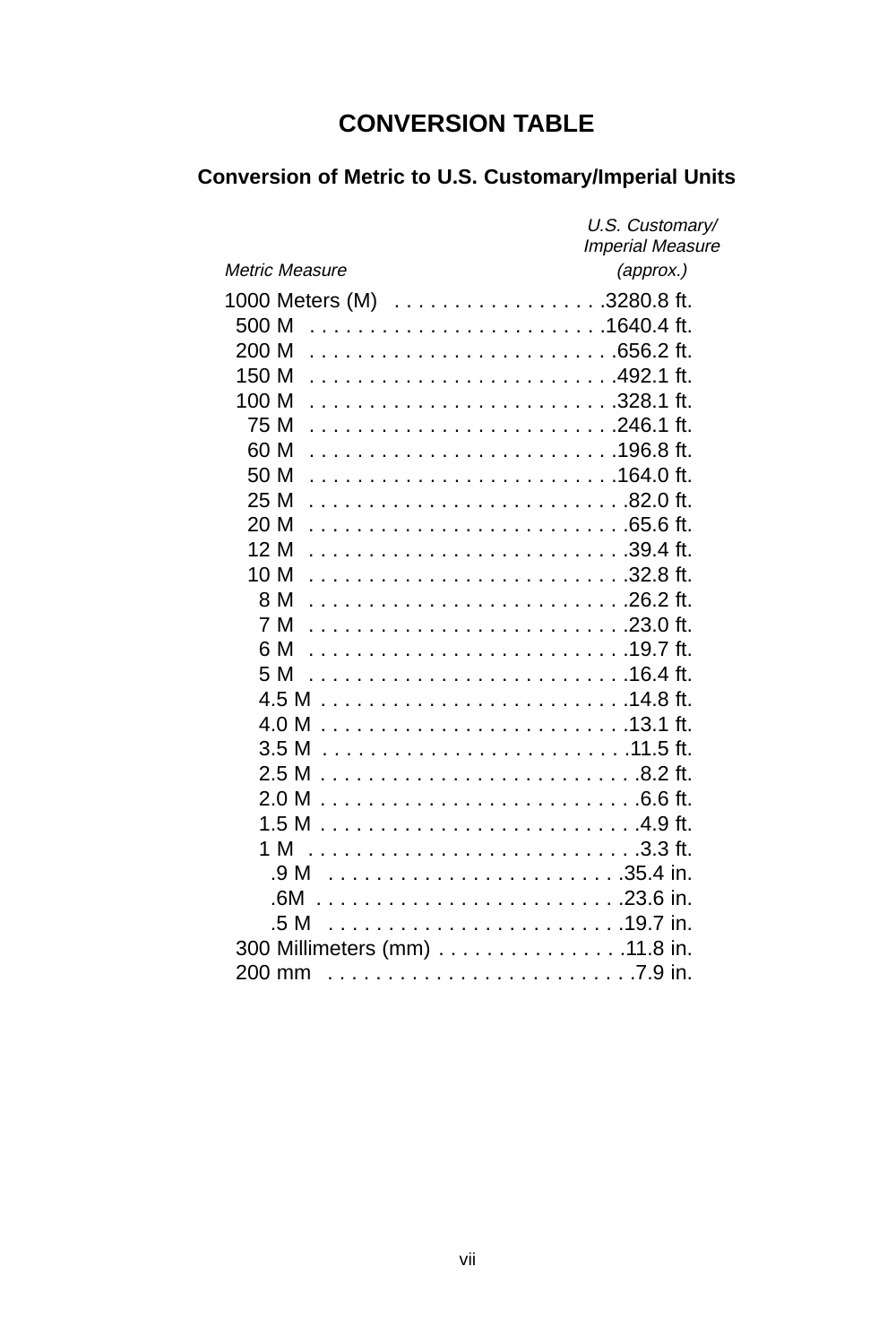# **NAVIGATION RULES**

# **INTERNATIONAL—INLAND**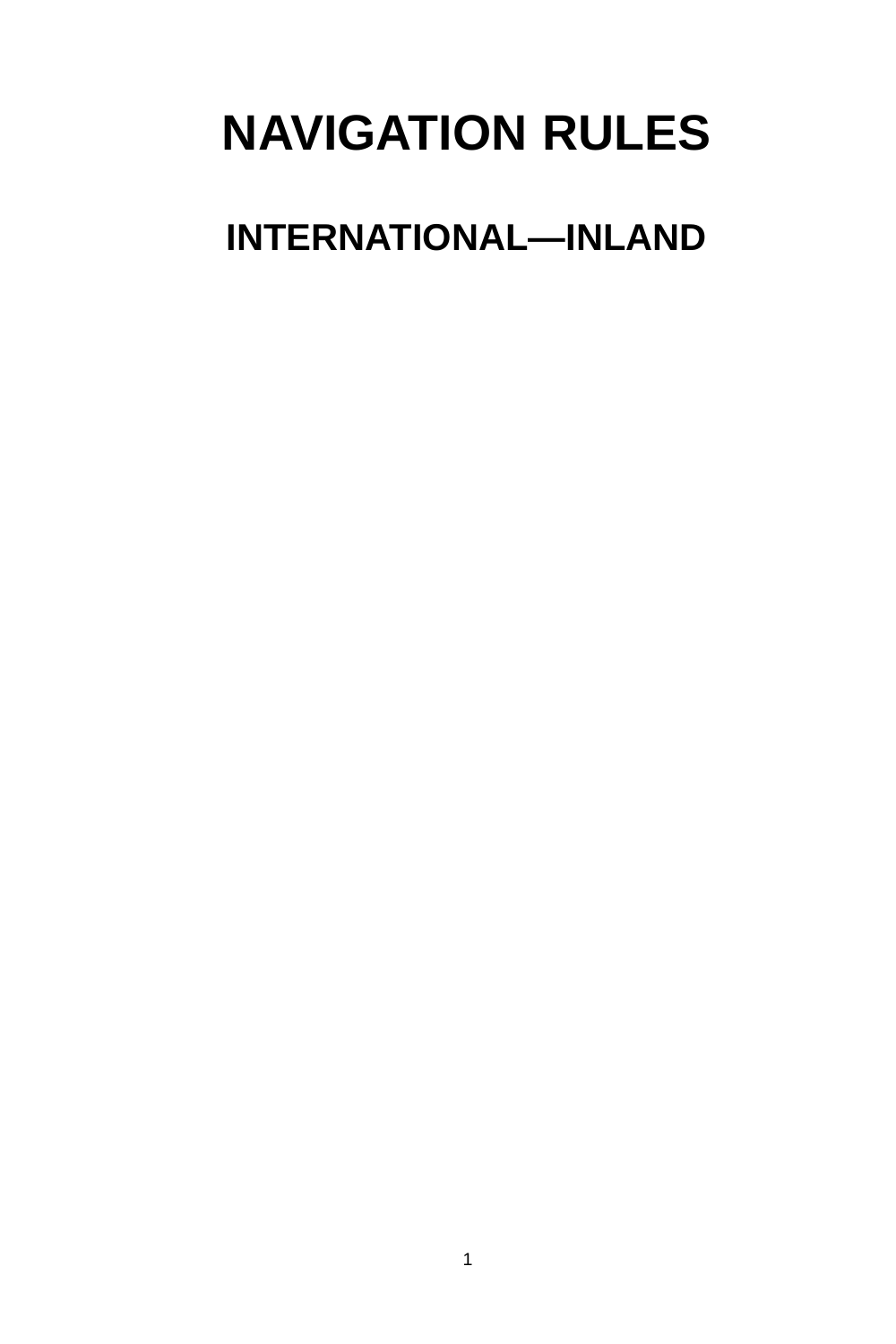## —INTERNATIONAL— **General**

## **PART A—GENERAL RULE 1**

#### Application

(a) These Rules shall apply to all vessels upon the high seas and in all waters connected therewith navigable by seagoing vessels.

(b) Nothing in these Rules shall interfere with the operation of special rules made by an appropriate authority for roadsteads, harbors, rivers, lakes or inland waterways connected with the high seas and navigable by seagoing vessels. Such special rules shall conform as closely as possible to these Rules.

(c) Nothing in these Rules shall interfere with the operation of any special rules made by the Government of any State with respect to additional station or signal lights, shapes or whistle signals for ships of war and vessels proceeding under convoy, with respect to additional station or signal lights or shapes for fishing vessels engaged in fishing as a fleet. These additional station or signal lights, shapes or whistle signals shall, so far as possible, be such that they cannot be mistaken for any light, shape or signal authorized elsewhere under these Rules.1

 $1$  Submarines may display, as a distinctive means of identification, an intermittent flashing amber (yellow) beacon with a sequence of operation of one flash per second for three (3) seconds followed by a three (3) second off-period. Other special rules made by the Secretary of the Navy with respect to additional station and signal lights are found in Part 707 of Title 32, Code of Federal Regulations (32 CFR 707).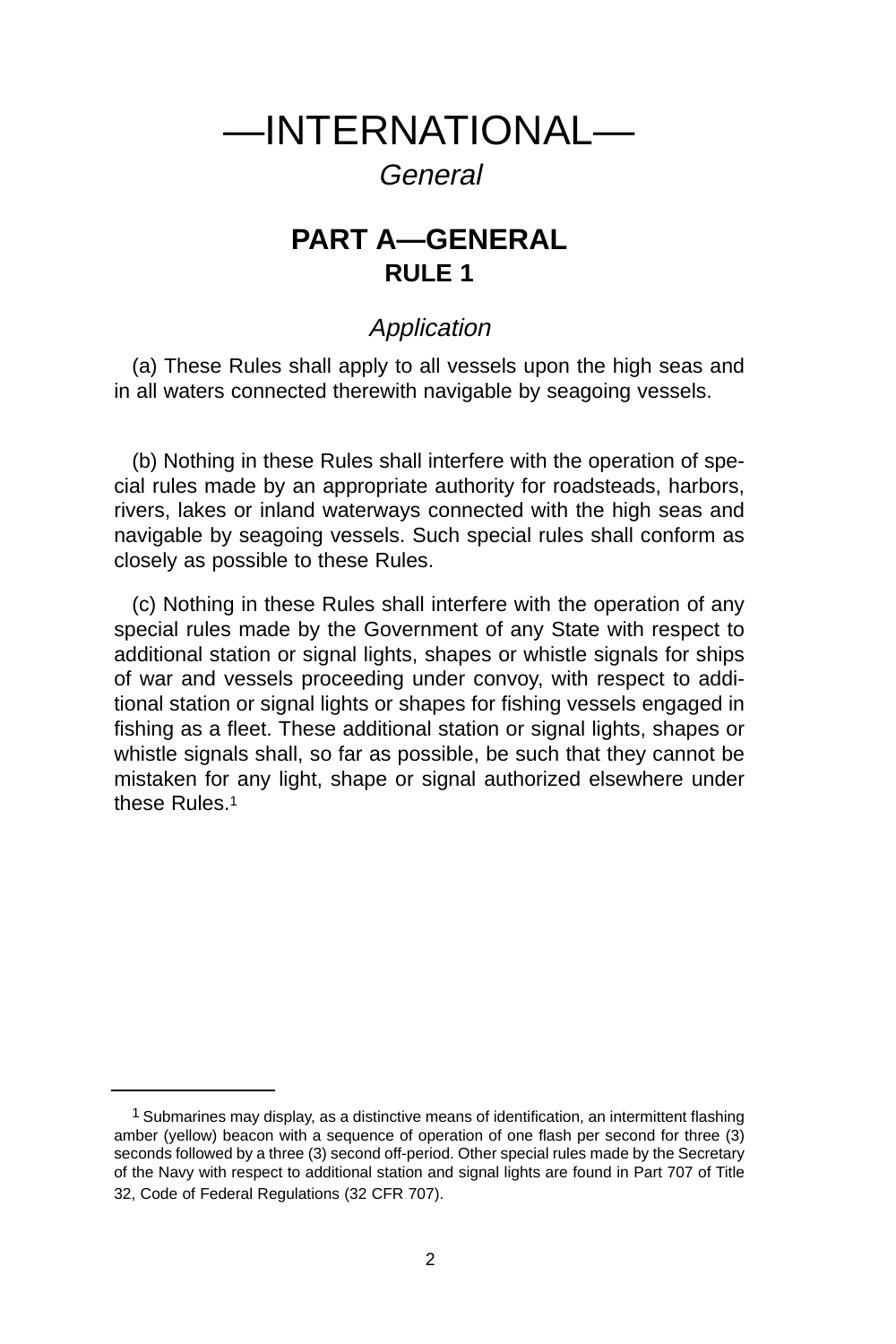

#### General

## **PART A—GENERAL RULE 1**

#### **Application**

(a) These Rules apply to all vessels upon the inland waters of the United States, and to vessels of the United States on the Canadian waters of the Great Lakes to the extent that there is no conflict with Canadian law.

(b) (i) These Rules constitute special rules made by an appropriate authority within the meaning of Rule 1(b) of the International Regulations.

(ii) All vessels complying with the construction and equipment requirements of the International Regulations are considered to be in compliance with these Rules.

(c) Nothing in these Rules shall interfere with the operation of any special rules made by the Secretary of the Navy with respect to additional station or signal lights and shapes or whistle signals for ships of war and vessels proceeding under convoy, or by the Secretary with respect to additional station or signal lights and shapes for fishing vessels engaged in fishing as a fleet. These additional station or signal lights and shapes or whistle signals shall, so far as possible, be such that they cannot be mistaken for any light, shape, or signal authorized elsewhere under these Rules. Notice of such special rules shall be published in the Federal Register and, after the effective date specified in such notice, they shall have effect as if they were a part of these Rules.1

<sup>1</sup> Submarines may display, as a distinctive means of identification, an intermittent flashing amber (yellow) beacon with a sequence of operation of one flash per second for three (3) seconds followed by a three (3) second off-period. Other special rules made by the Secretary of the Navy with respect to additional station and signal lights are found in Part 707 of Title 32, Code of Federal Regulations (32 CFR 707).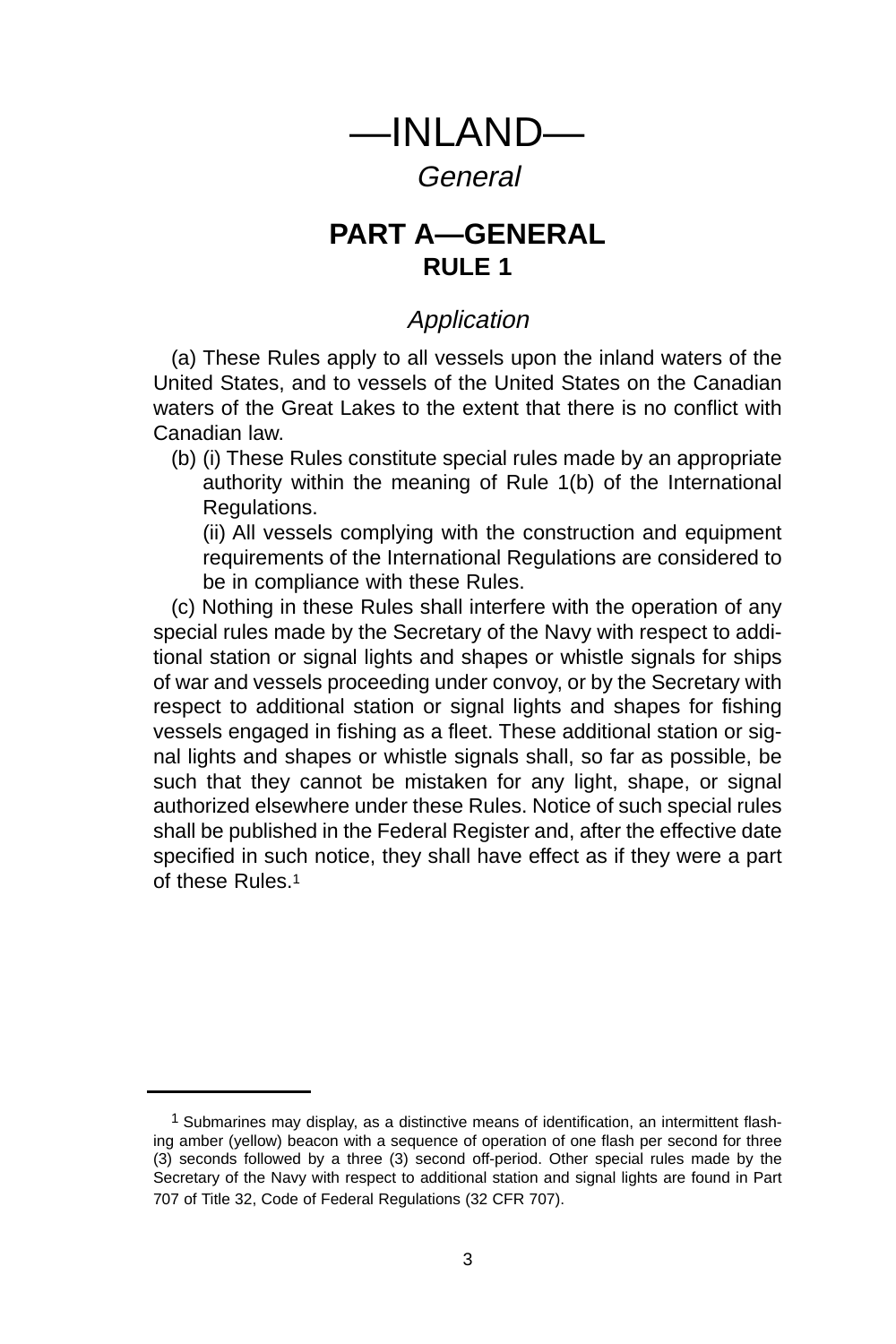## **General**

## **RULE 1—CONTINUED**

(d) Traffic separation schemes may be adopted by the Organization for the purpose of these Rules.

(e) Whenever the Government concerned shall have determined that a vessel of special construction or purpose cannot comply fully with the provisions of any of these Rules with respect to the number, position, range or arc of visibility of lights or shapes, as well as to the disposition and characteristics of sound-signalling appliances, such vessel shall comply with such other provisions in regard to the number, position, range or arc of visibility of lights or shapes, as well as to the disposition and characteristics of sound-signalling appliances, as her Government shall have determined to be the closest possible compliance with these Rules in respect to that vessel.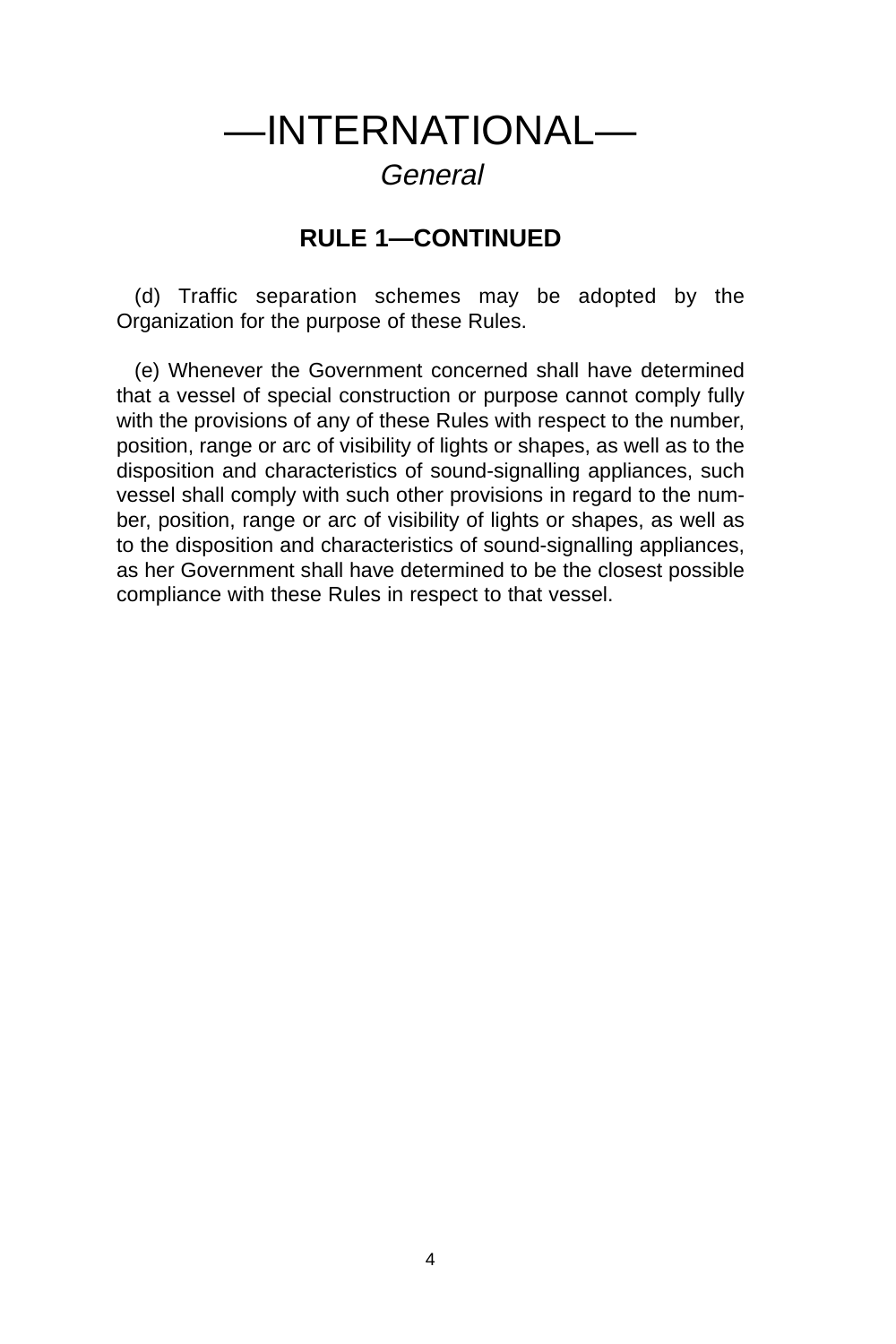—INLAND—

#### **General**

#### **RULE 1 — CONTINUED**

(d) Traffic separation schemes may be established for the purposes of these Rules. Vessel traffic service regulations may be in effect in certain areas.

(e) Whenever the Secretary determines that a vessel or class of vessels of special construction or purpose cannot comply fully with the provisions of any of these Rules with respect to the number, position, range, or arc of visibility of lights or shapes, as well as to the disposition and characteristics of sound-signalling appliances, the vessel shall comply with such other provisions in regard to the number, position, range, or arc of visibility of lights or shapes, as well as to the disposition and characteristics of sound-signalling appliances, as the Secretary shall have determined to be the closest possible compliance with these Rules. The Secretary may issue a certificate of alternative compliance for a vessel or class of vessels specifying the closest possible compliance with these Rules. The Secretary of the Navy shall make these determinations and issue certificates of alternative compliance for vessels of the Navy.

(f) The Secretary may accept a certificate of alternative compliance issued by a contracting party to the International Regulations if he determines that the alternative compliance standards of the contracting party are substantially the same as those of the United States.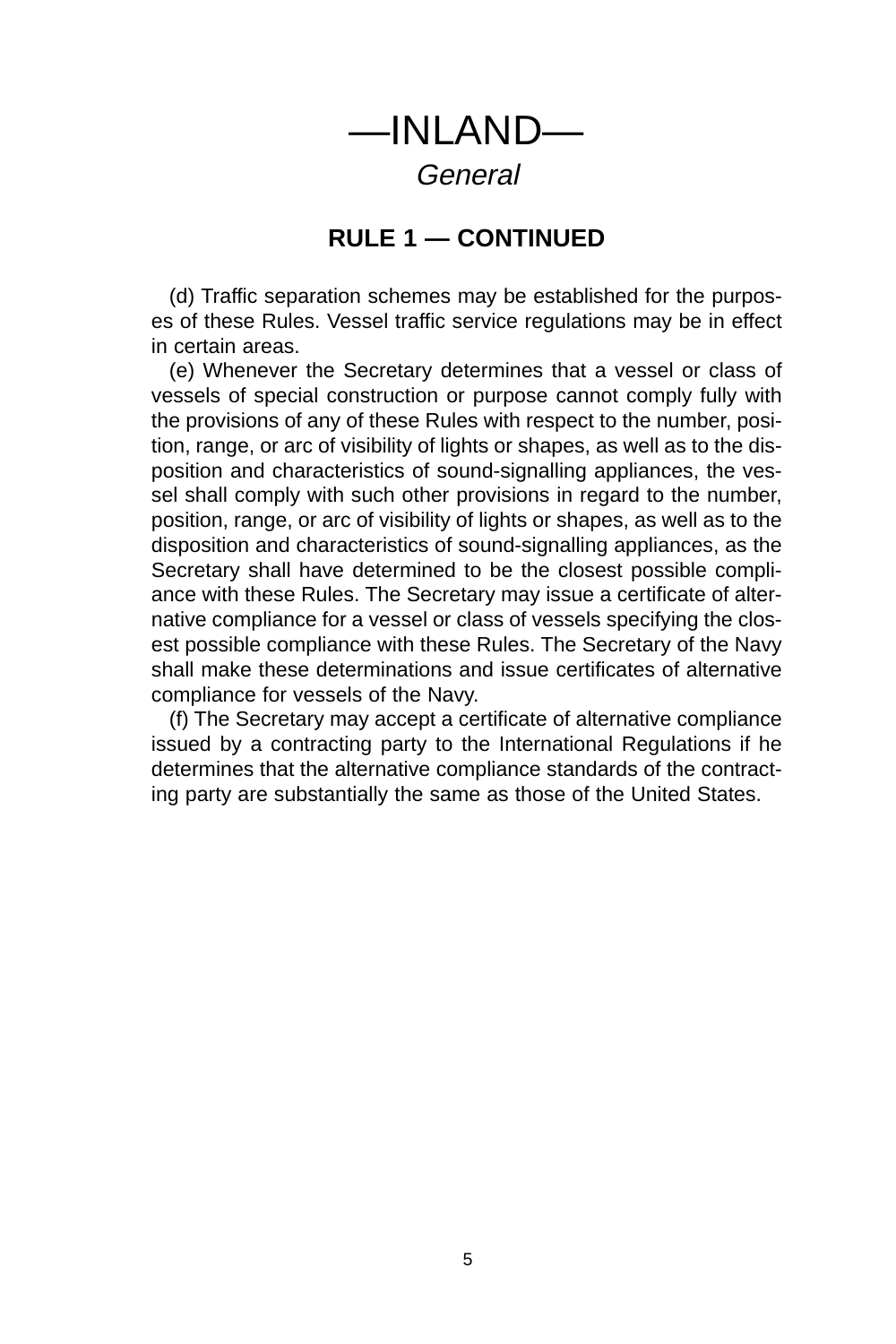## **General**

#### **RULE 2**

#### **Responsibility**

(a) Nothing in these Rules shall exonerate any vessel, or the owner, master or crew thereof, from the consequences of any neglect to comply with these Rules or of the neglect of any precaution which may be required by the ordinary practice of seamen, or by the special circumstances of the case.

(b) In construing and complying with these Rules due regard shall be had to all dangers of navigation and collision and to any special circumstances, including the limitations of the vessels involved, which may make a departure from these Rules necessary to avoid immediate danger.

#### **RULE 3**

#### General Definitions

For the purpose of these Rules, except where the context otherwise requires:

(a) The word "vessel" includes every description of water craft, including nondisplacement craft and seaplanes, used or capable of being used as a means of transportation on water.

(b) The term "power-driven vessel" means any vessel propelled by machinery.

(c) The term "sailing vessel" means any vessel under sail provided that propelling machinery, if fitted, is not being used.

(d) The term "vessel engaged in fishing" means any vessel fishing with nets, lines, trawls or other fishing apparatus which restrict maneuverability, but does not include a vessel fishing with trolling lines or other fishing apparatus which do not restrict maneuverability.

(e) The word "seaplane" includes any aircraft designed to maneuver on the water.

(f) The term "vessel not under command" means a vessel which through some exceptional circumstance is unable to maneuver as required by these Rules and is therefore unable to keep out of the way of another vessel.

(g) The term "vessel restricted in her ability to maneuver" means a vessel which from the nature of her work is restricted in her ability to maneuver as required by these Rules and is therefore unable to keep out of the way of another vessel.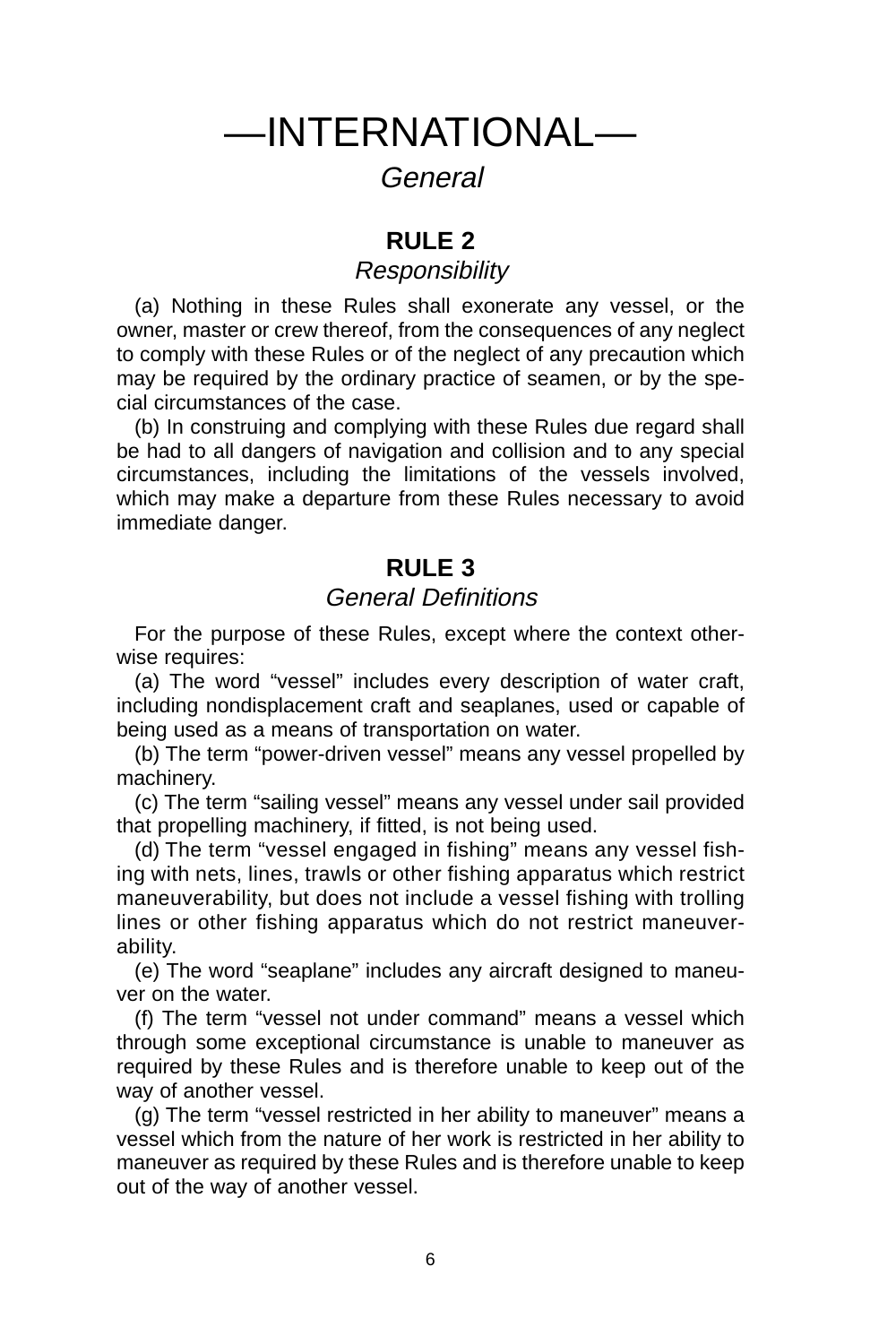—INLAND—

## **General**

#### **RULE 2**

#### **Responsibility**

(a) Nothing in these Rules shall exonerate any vessel, or the owner, master, or crew thereof, from the consequences of any neglect to comply with these Rules or of the neglect of any precaution which may be required by the ordinary practice of seamen, or by the special circumstances of the case.

(b) In construing and complying with these Rules due regard shall be had to all dangers of navigation and collision and to any special circumstances, including the limitations of the vessels involved, which may make a departure from these Rules necessary to avoid immediate danger.

#### **RULE 3**

#### General Definitions

For the purpose of these Rules and this Chapter, except where the context otherwise requires:

(a) The word "vessel" includes every description of water craft, including nondisplacement craft and seaplanes, used or capable of being used as a means of transportation on water;

(b) The term "power-driven vessel" means any vessel propelled by machinery;

(c) The term "sailing vessel" means any vessel under sail provided that propelling machinery, if fitted, is not being used;

(d) The term "vessel engaged in fishing" means any vessel fishing with nets, lines, trawls, or other fishing apparatus which restricts maneuverability, but does not include a vessel fishing with trolling lines or other fishing apparatus which do not restrict maneuverability;

(e) The word "seaplane" includes any aircraft designed to maneuver on the water;

(f) The term "vessel not under command" means a vessel which through some exceptional circumstance is unable to maneuver as required by these Rules and is therefore unable to keep out of the way of another vessel;

(g) The term "vessel restricted in her ability to maneuver" means a vessel which from the nature of her work is restricted in her ability to maneuver as required by these Rules and is therefore unable to keep out of the way of another vessel; vessels restricted in their ability to maneuver include, but are not limited to: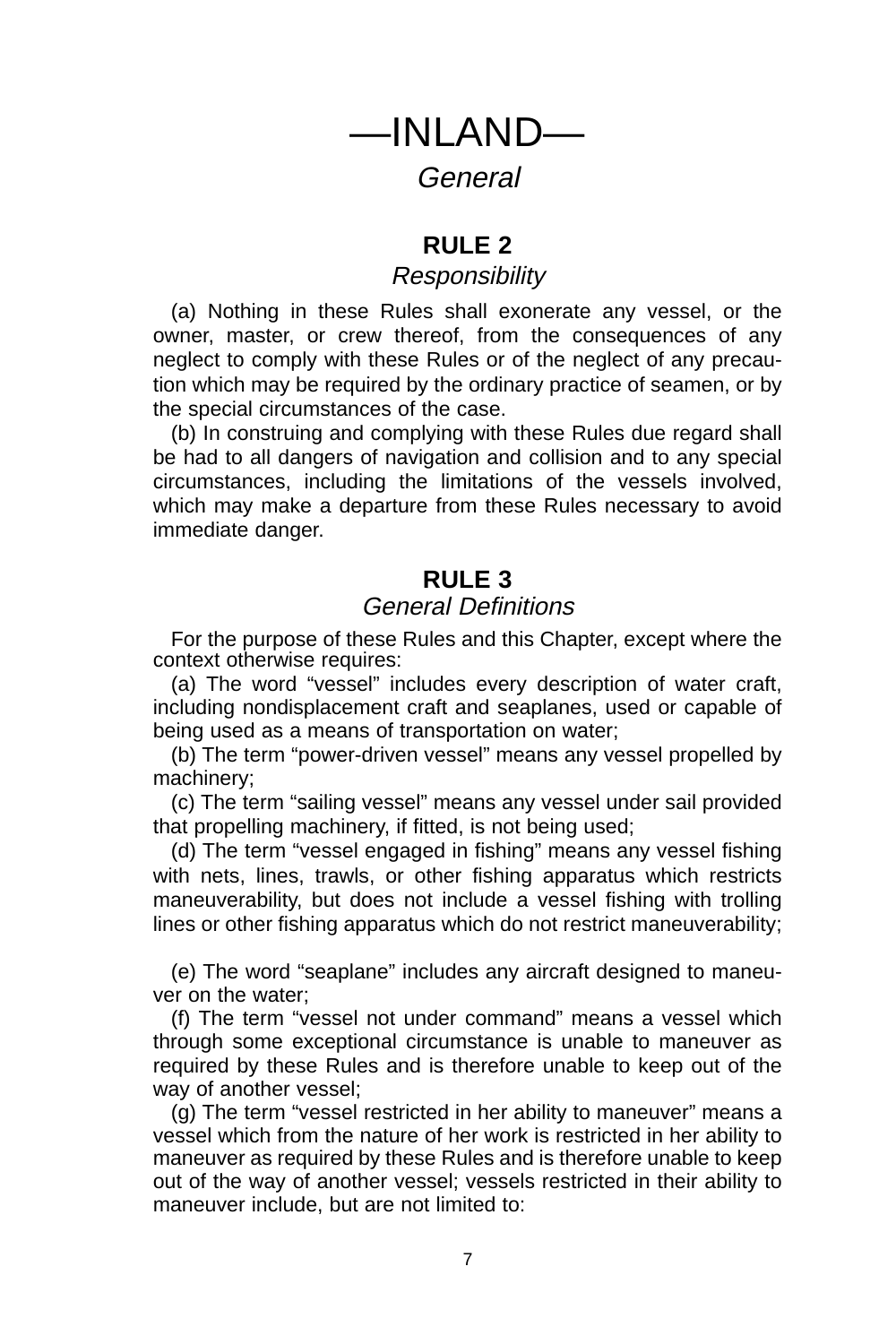## General

## **RULE 3—CONTINUED**

The term "vessels restricted in their ability to maneuver" shall include but not be limited to:

(i) a vessel engaged in laying, servicing or picking up a navigation mark, submarine cable or pipeline;

(ii) a vessel engaged in dredging, surveying or underwater operations;

(iii) a vessel engaged in replenishment or transferring persons, provisions or cargo while underway;

(iv) a vessel engaged in the launching or recovery of aircraft;

(v) a vessel engaged in mineclearance operations;

(vi) a vessel engaged in a towing operation such as severely restricts the towing vessel and her tow in their ability to deviate from their course.

(h) The term "vessel constrained by her draft" means a power-driven vessel which, because of her draft in relation to the available depth and width of navigable water is severely restricted in her ability to deviate from the course she is following.

(i) The word "underway" means that a vessel is not at anchor, or made fast to the shore, or aground.

(j) The words "length" and "breadth" of a vessel means her length overall and greatest breadth.

(k) Vessels shall be deemed to be in sight of one another only when one can be observed visually from the other.

(I) The term "restricted visibility" means any condition in which visibility is restricted by fog, mist, falling snow, heavy rainstorms, sandstorms or any other similar causes.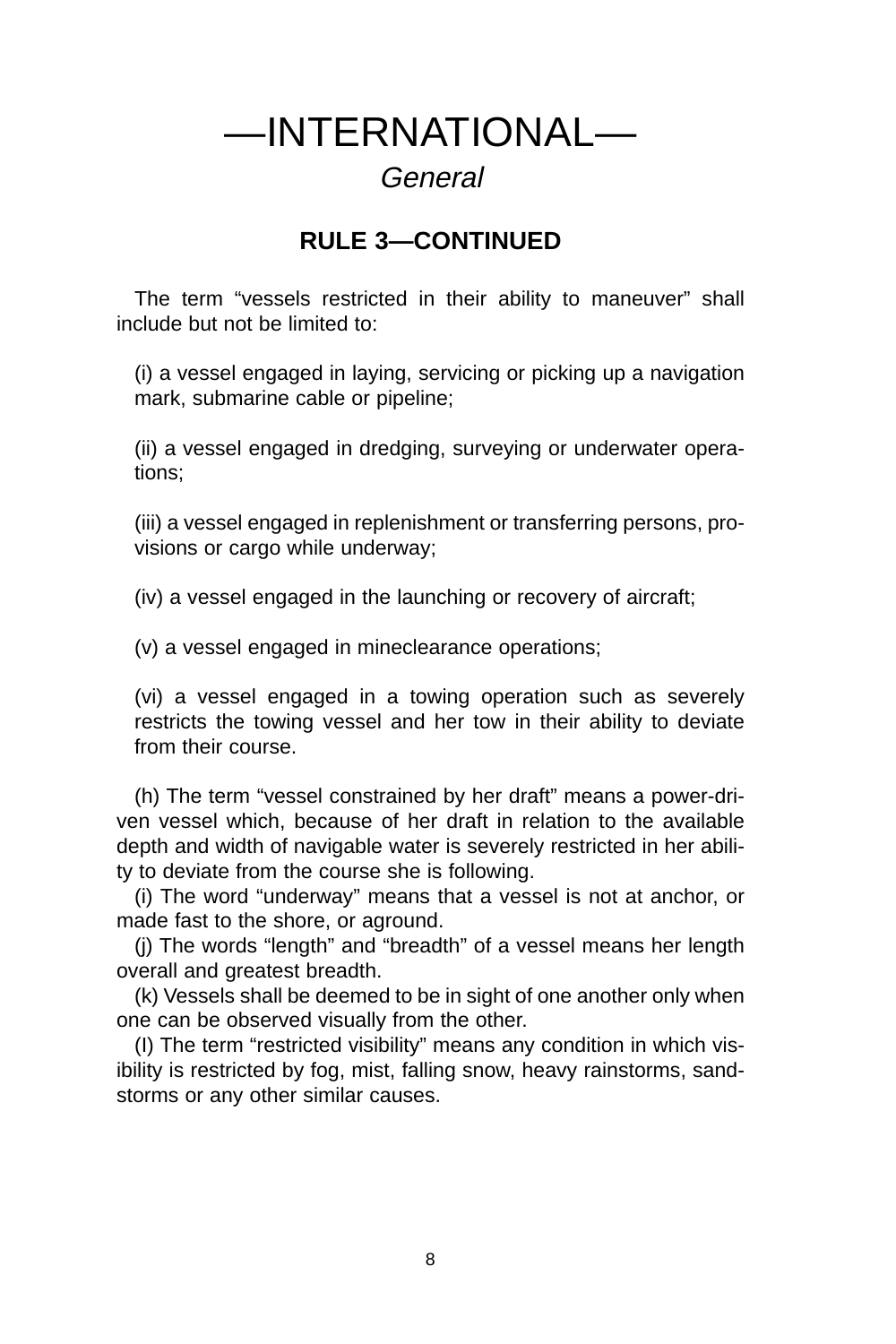—INLAND—

## **General**

## **RULE 3—CONTINUED**

(i) a vessel engaged in laying, servicing, or picking up a navigation mark, submarine cable, or pipeline;

(ii) a vessel engaged in dredging, surveying, or underwater operations;

(iii) a vessel engaged in replenishment or transferring persons, provisions, or cargo while underway;

(iv) a vessel engaged in the launching or recovery of aircraft;

(v) a vessel engaged in mineclearance operations; and

(vi) a vessel engaged in a towing operation such as severely restricts the towing vessel and her tow in their ability to deviate from their course.

(h) The word "underway" means that a vessel is not at anchor, or made fast to the shore, or aground;

(i) The words "length" and "breadth" of a vessel means her length overall and greatest breadth;

(j) Vessels shall be deemed to be in sight of one another only when one can be observed visually from the other;

(k) The term "restricted visibility" means any condition in which visibility is restricted by fog, mist, falling snow, heavy rainstorms, sandstorms, or any other similar causes;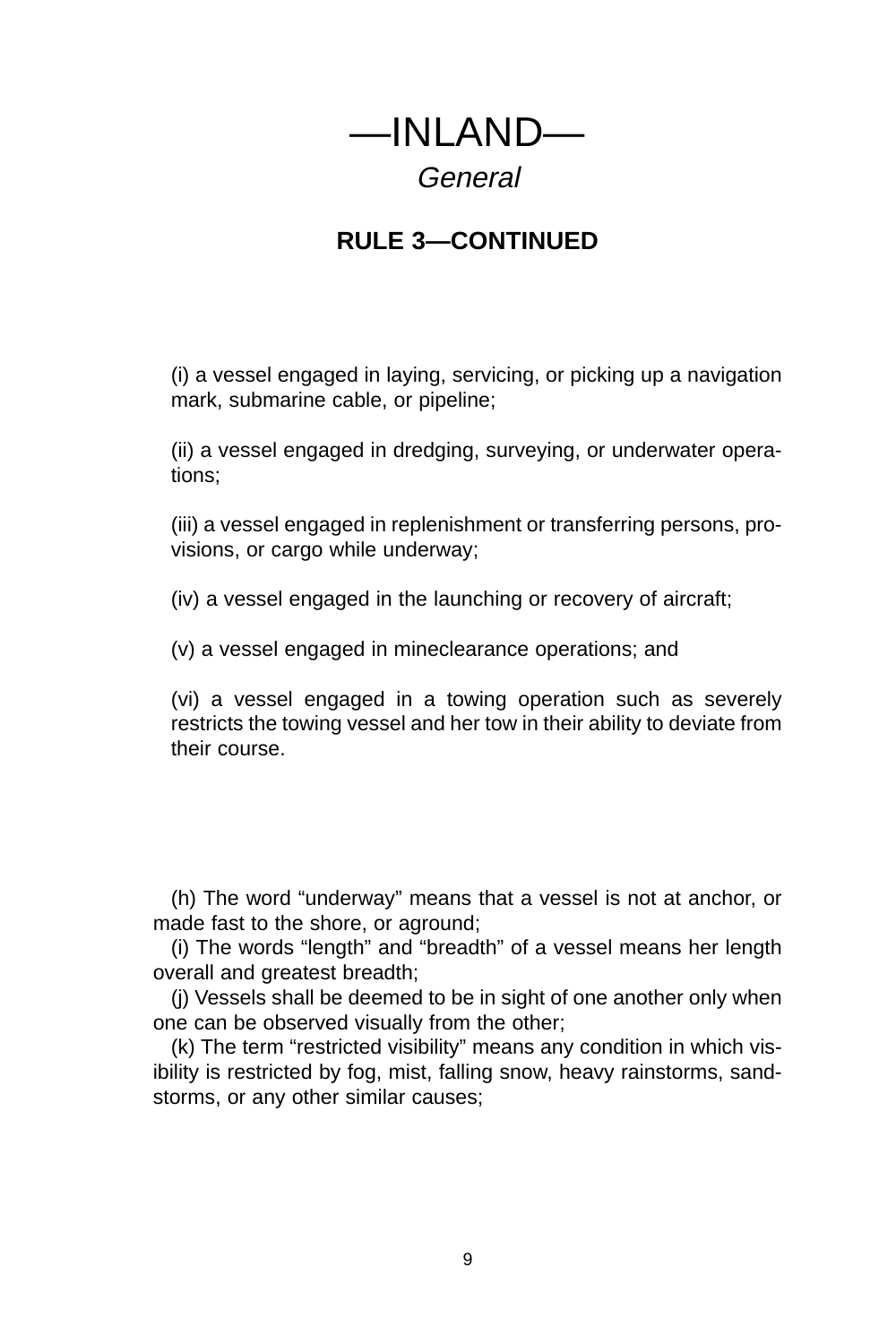# —INTERNATIONAL— **General**

[BLANK]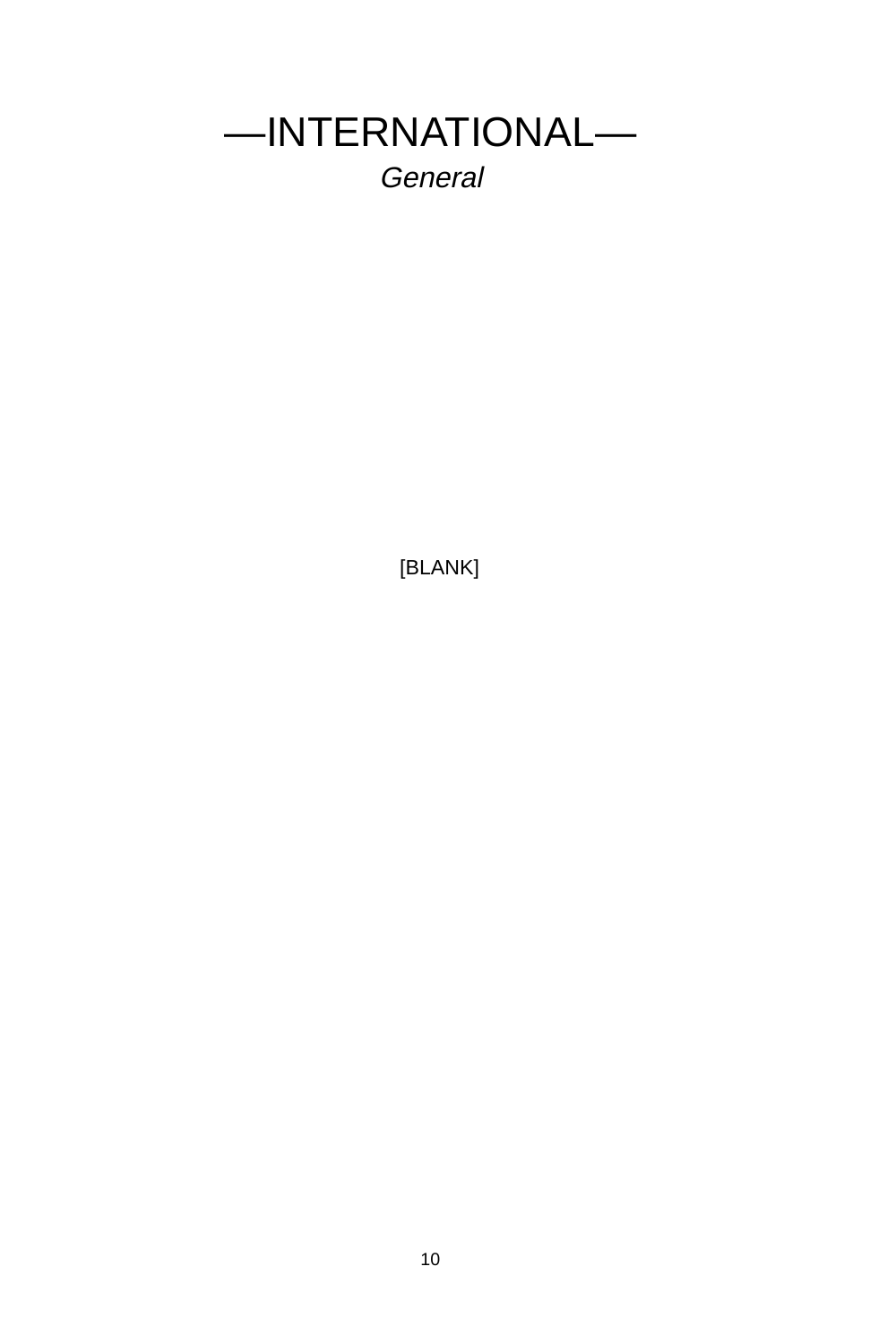—INLAND—

### **General**

#### **RULE 3—CONTINUED**

(I) "Western Rivers" means the Mississippi River, its tributaries, South Pass, and Southwest Pass, to the navigational demarcation lines dividing the high seas from harbors, rivers, and other inland waters of the United States, and the Port Allen-Morgan City Alternate Route, and that part of the Atchafalaya River above its junction with the Port Allen-Morgan City Alternate Route including the Old River and the Red River;

(m) "Great Lakes" means the Great Lakes and their connecting and tributary waters including the Calumet River as far as the Thomas J. O'Brien Lock and Controlling Works (between mile 326 and 327), the Chicago River as far as the east side of the Ashland Avenue Bridge (between mile 321 and 322), and the Saint Lawrence River as far east as the lower exit of Saint Lambert Lock;

(n) "Secretary" means the Secretary of the department in which the Coast Guard is operating;

(o) "Inland Waters" means the navigable waters of the United States shoreward of the navigational demarcation lines dividing the high seas from harbors, rivers, and other inland waters of the United States and the waters of the Great Lakes on the United States side of the International Boundary;

(p) "Inland Rules" or "Rules" mean the Inland Navigational Rules and the annexes thereto, which govern the conduct of vessels and specify the lights, shapes, and sound signals that apply on inland waters; and

(q) "International Regulations" means the International Regulations for Preventing Collisions at Sea, 1972, including annexes currently in force for the United States.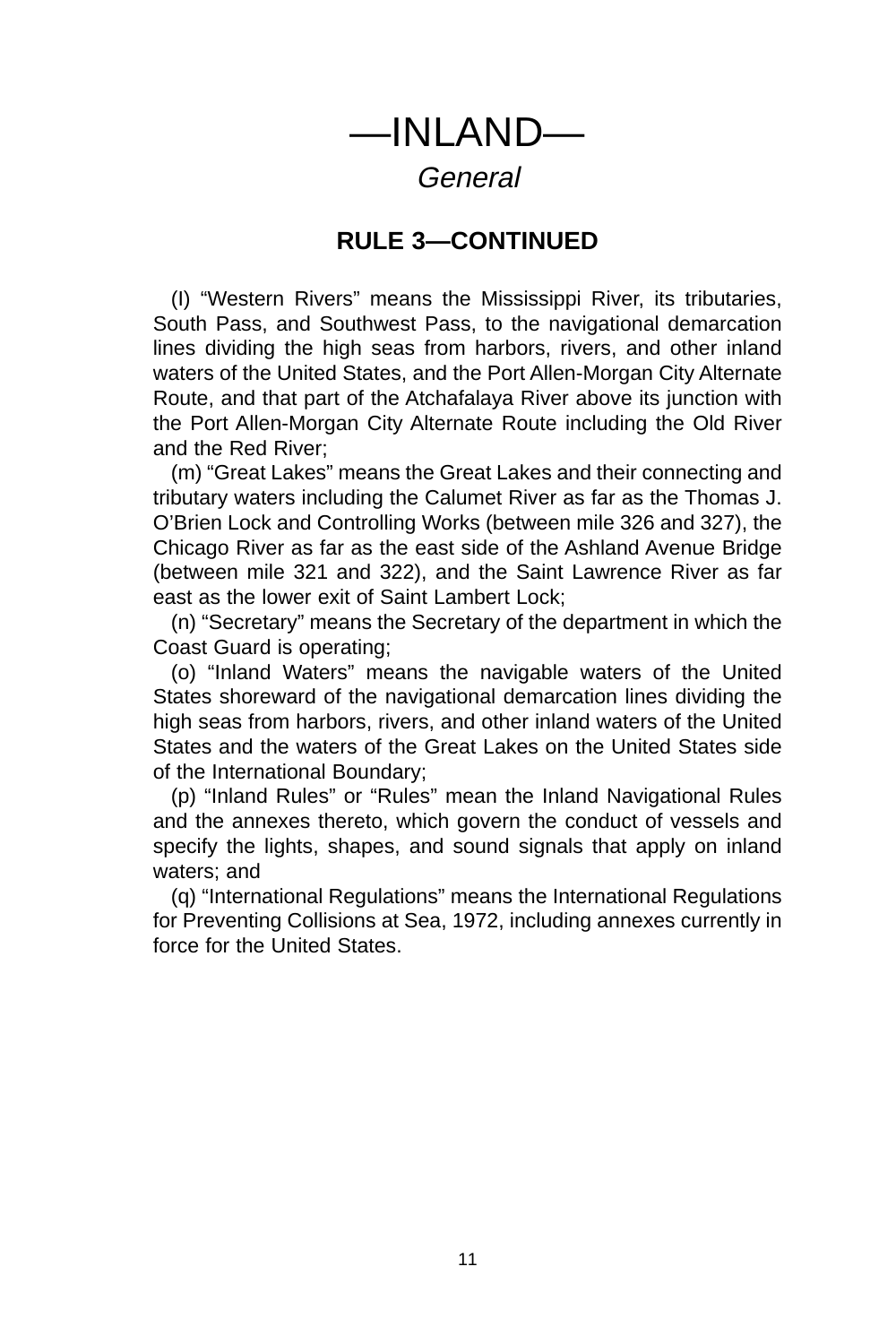Steering and Sailing Rules

## **PART B—STEERING AND SAILING RULES**

## **Section I—Conduct of Vessels in Any Condition of Visibility**

## **RULE 4**

## Application

Rules in this Section apply to any condition of visibility.

## **RULE 5**

### Look-out

Every vessel shall at all times maintain a proper look-out by sight and hearing as well as by all available means appropriate in the prevailing circumstances and conditions so as to make a full appraisal of the situation and of the risk of collision.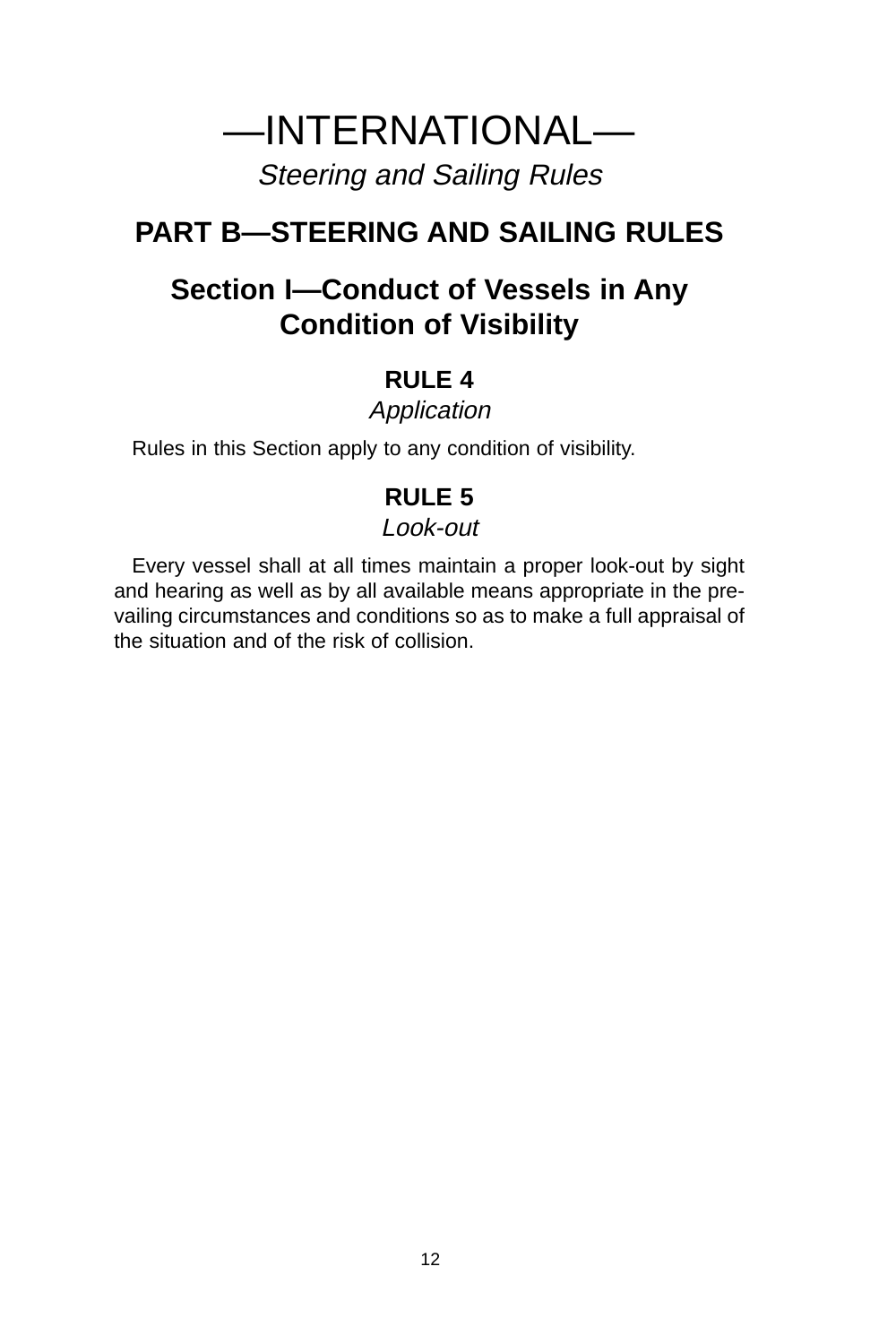# —INLAND—

## Steering and Sailing Rules

## **PART B—STEERING AND SAILING RULES**

## **Subpart I—Conduct of Vessels in Any Condition of Visibility**

## **RULE 4**

## Application

Rules in this subpart apply in any condition of visibility.

# **RULE 5**

Look-out

Every vessel shall at all times maintain a proper look-out by sight and hearing as well as by all available means appropriate in the prevailing circumstances and conditions so as to make a full appraisal of the situation and of the risk of collision.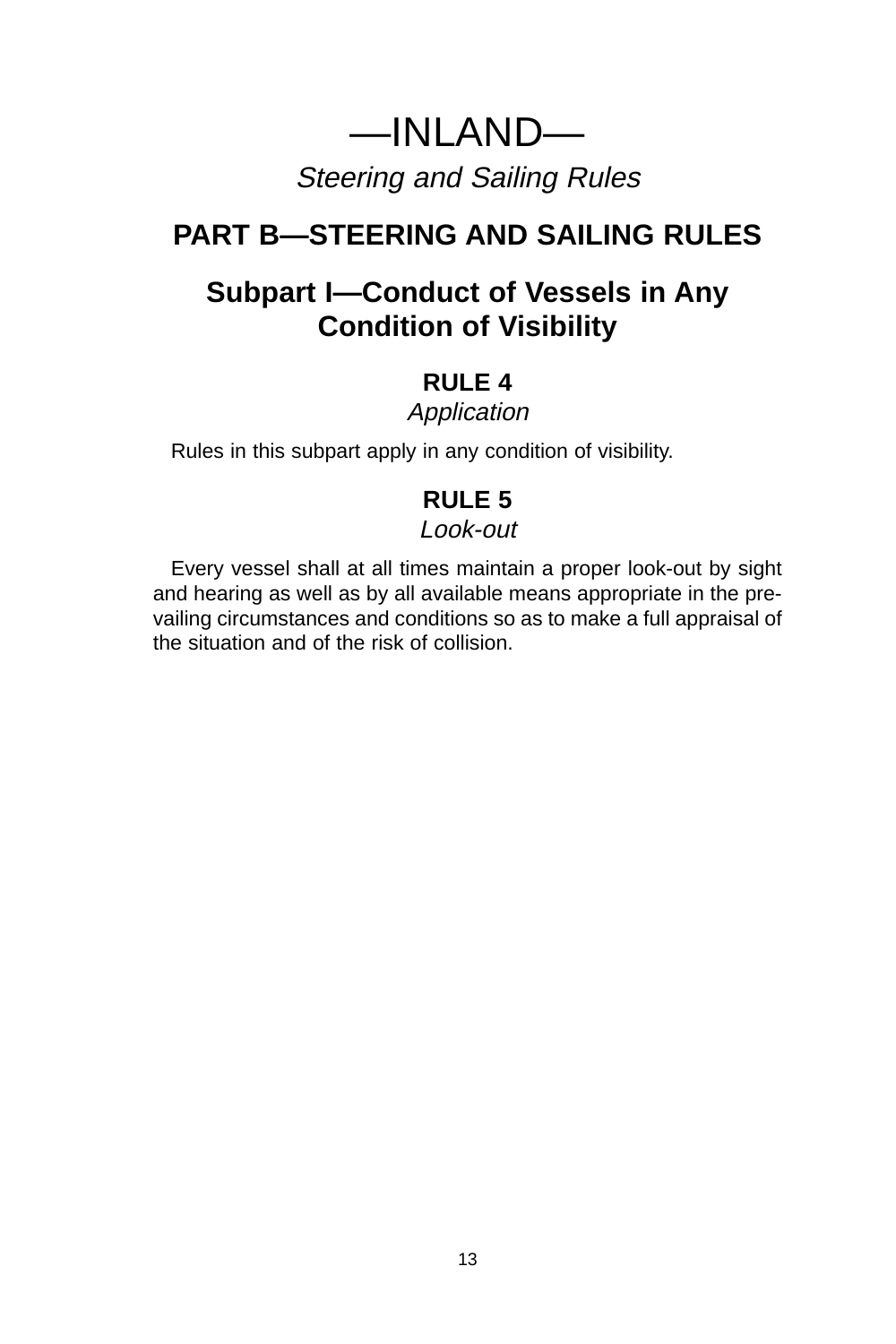## Steering and Sailing Rules

## **RULE 6**

#### Safe Speed

Every vessel shall at all times proceed at a safe speed so that she can take proper and effective action to avoid collision and be stopped within a distance appropriate to the prevailing circumstances and conditions.

In determining a safe speed the following factors shall be among those taken into account:

(a) By all vessels:

(i) the state of visibility;

(ii) the traffic density including concentrations of fishing vessels or any other vessels;

(iii) the maneuverability of the vessel with special reference to stopping distance and turning ability in the prevailing conditions;

(iv) at night, the presence of background light such as from shore lights or from back scatter of her own lights;

(v) the state of wind, sea and current, and the proximity of navigational hazards;

(vi) the draft in relation to the available depth of water.

(b) Additionally, by vessels with operational radar:

(i) the characteristics, efficiency and limitations of the radar equipment;

(ii) any constraints imposed by the radar range scale in use;

(iii) the effect on radar detection of the sea state, weather and other sources of interference;

(iv) the possibility that small vessels, ice and other floating objects may not be detected by radar at an adequate range; (v) the number, location and movement of vessels detected by radar;

(vi) the more exact assessment of the visibility that may be possible when radar is used to determine the range of vessels or other objects in the vicinity.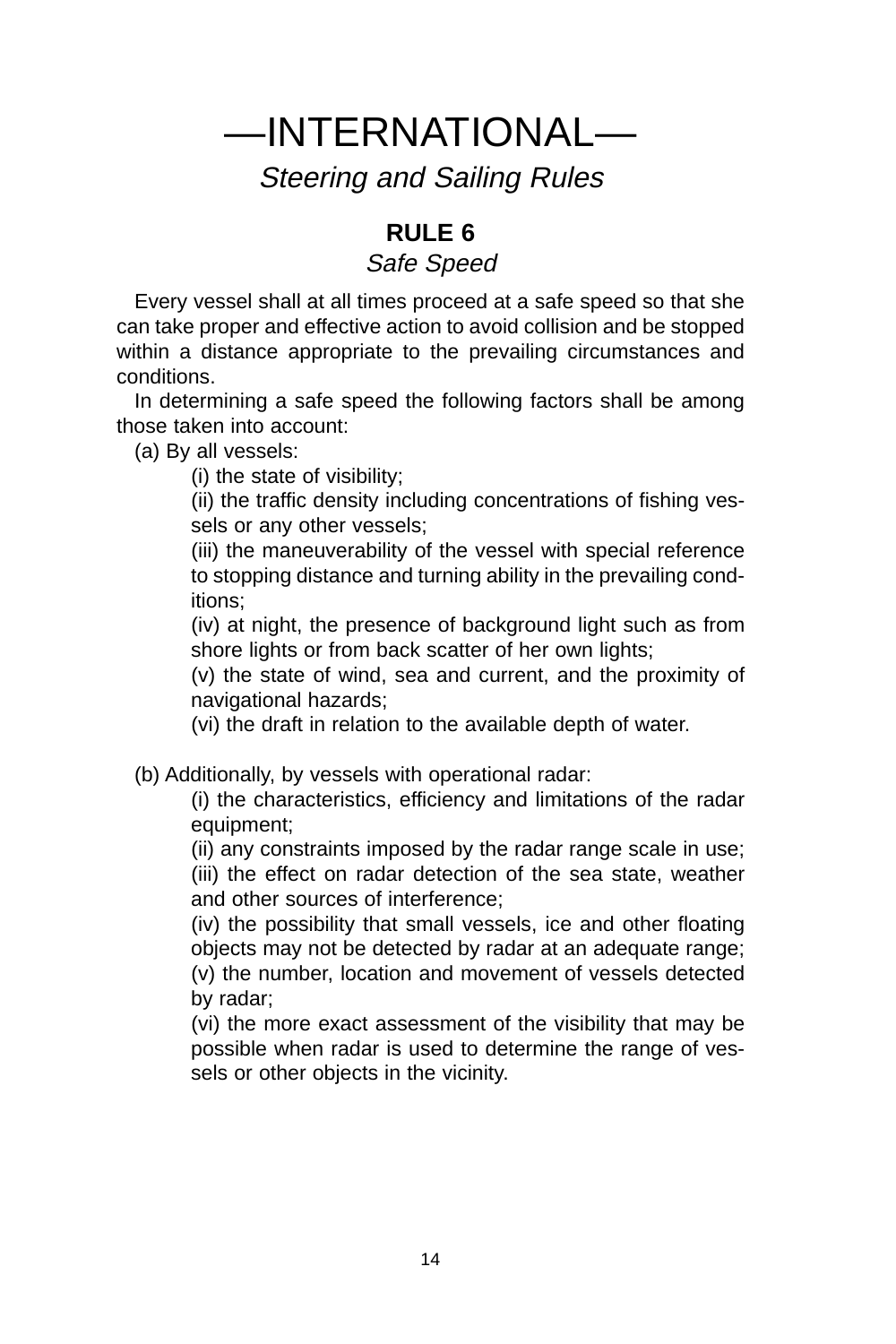# —INLAND— Steering and Sailing Rules

## **RULE 6**

#### Safe Speed

Every vessel shall at all times proceed at a safe speed so that she can take proper and effective action to avoid collision and be stopped within a distance appropriate to the prevailing circumstances and conditions.

In determining a safe speed the following factors shall be among those taken into account:

(a) By all vessels:

(i) the state of visibility;

(ii) the traffic density including concentration of fishing vessels or any other vessels;

(iii) the maneuverability of the vessel with special reference to stopping distance and turning ability in the prevailing conditions;

(iv) at night, the presence of background light such as from shore lights or from back scatter of her own lights;

(v) the state of wind, sea, and current, and the proximity of navigational hazards;

(vi) the draft in relation to the available depth of water.

(b) Additionally, by vessels with operational radar:

(i) the characteristics, efficiency and limitations of the radar equipment;

(ii) any constraints imposed by the radar range scale in use;

(iii) the effect on radar detection of the sea state, weather, and other sources of interference;

(iv) the possibility that small vessels, ice and other floating objects may not be detected by radar at an adequate range; (v) the number, location, and movement of vessels detected by radar; and

(vi) the more exact assessment of the visibility that may be possible when radar is used to determine the range of vessels or other objects in the vicinity.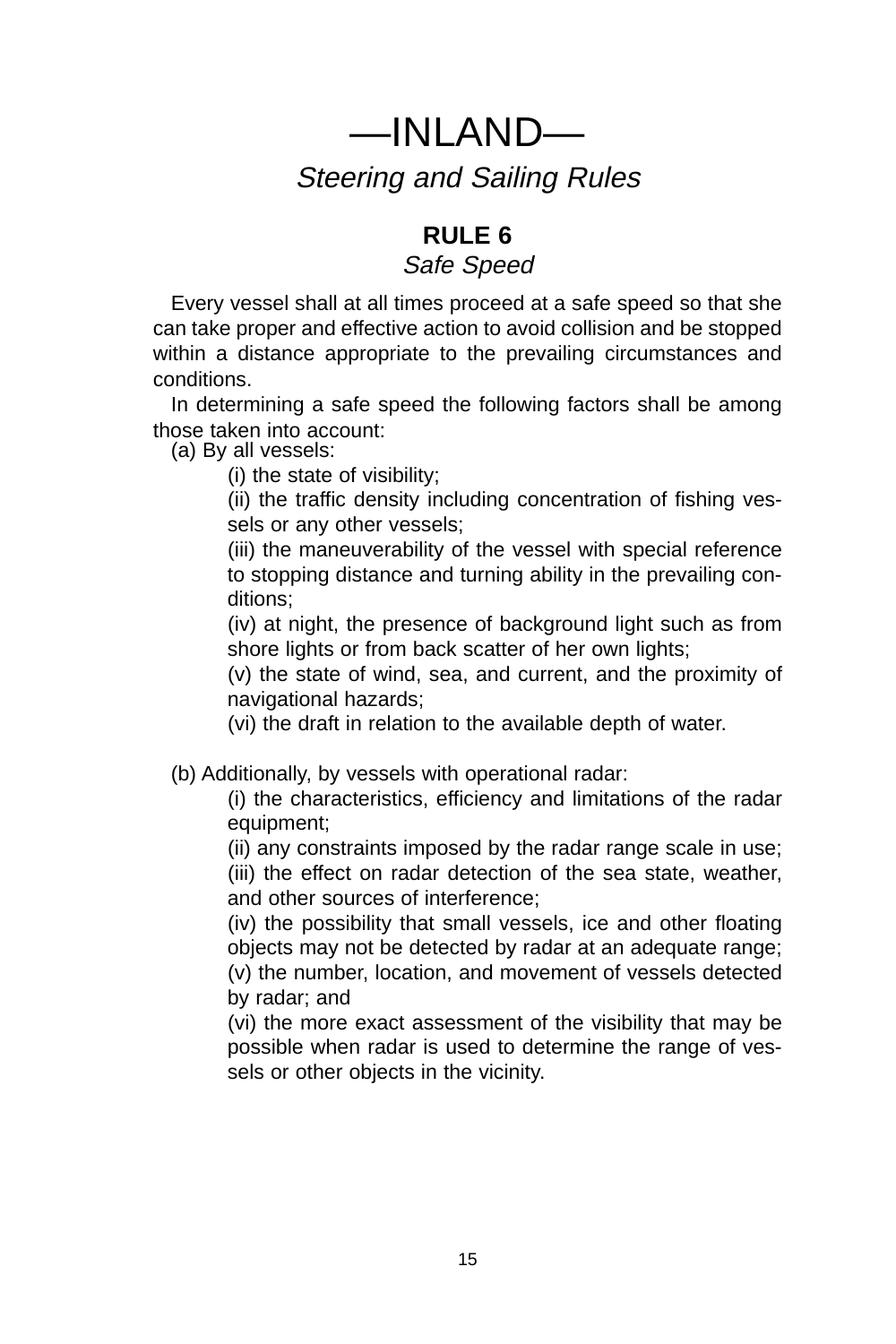## Steering and Sailing Rules

## **RULE 7**

#### Risk of Collision

(a) Every vessel shall use all available means appropriate to the prevailing circumstances and conditions to determine if risk of collision exists. If there is any doubt such risk shall be deemed to exist.

(b) Proper use shall be made of radar equipment if fitted and operational, including long-range scanning to obtain early warning of risk of collision and radar plotting or equivalent systematic observation of detected objects.

(c) Assumptions shall not be made on the basis of scanty information, especially scanty radar information.

(d) In determining if risk of collision exists the following considerations shall be among those taken into account:

(i) such risk shall be deemed to exist if the compass bearing of an approaching vessel does not appreciably change;

(ii) such risk may sometimes exist even when an appreciable bearing change is evident, particularly when approaching a very large vessel or a tow or when approaching a vessel at close range.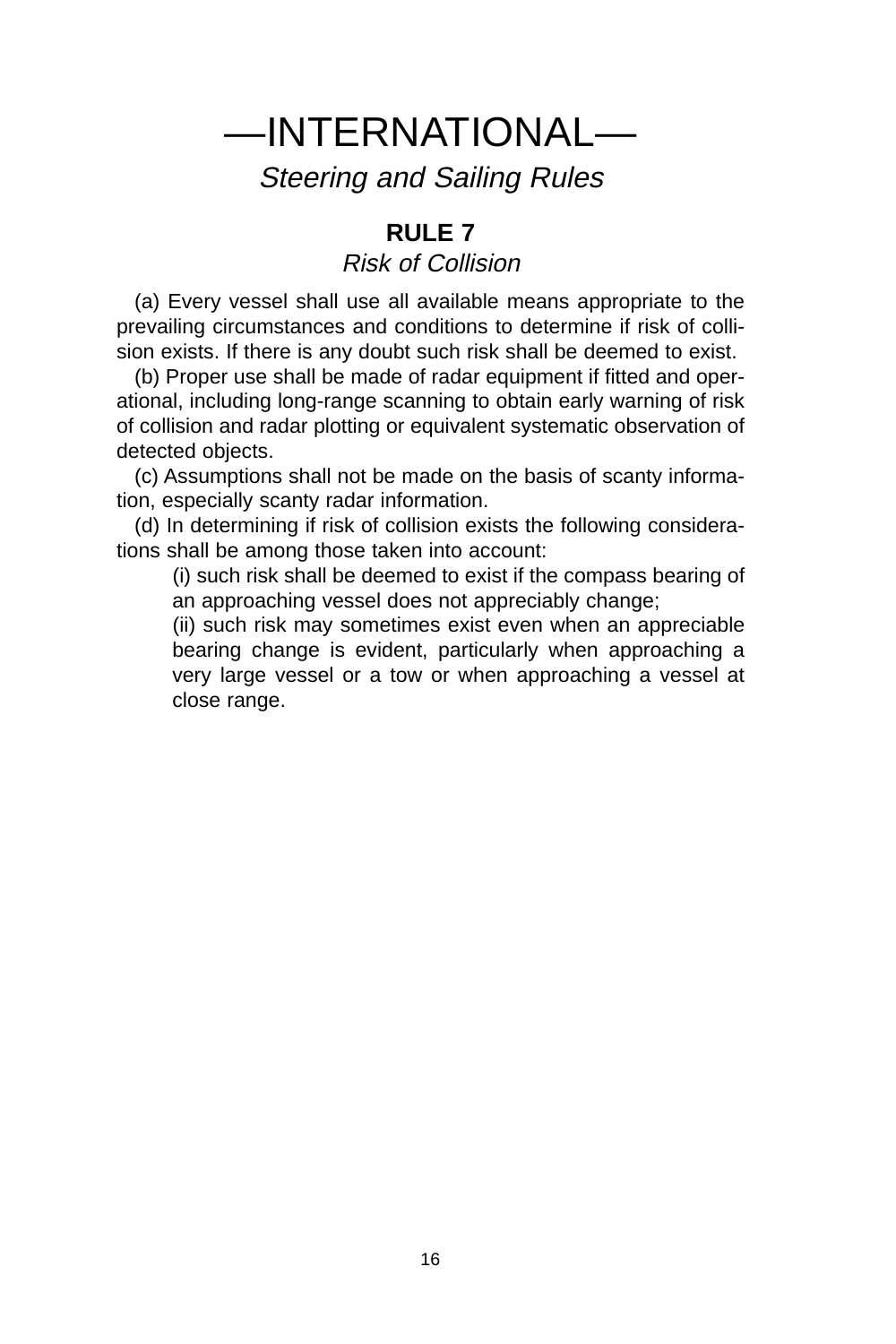# —INLAND— Steering and Sailing Rules

#### **RULE 7**

#### Risk of Collision

(a) Every vessel shall use all available means appropriate to the prevailing circumstances and conditions to determine if risk of collision exists. If there is any doubt such risk shall be deemed to exist.

(b) Proper use shall be made of radar equipment if fitted and operational, including long-range scanning to obtain early warning of risk of collision and radar plotting or equivalent systematic observation of detected objects.

(c) Assumptions shall not be made on the basis of scanty information, especially scanty radar information.

(d) In determining if risk of collision exists the following considerations shall be among those taken into account:

(i) such risk shall be deemed to exist if the compass bearing of an approaching vessel does not appreciably change; and (ii) such risk may sometimes exist even when an appreciable bearing change is evident, particularly when approaching a very large vessel or a tow or when approaching a vessel at

close range.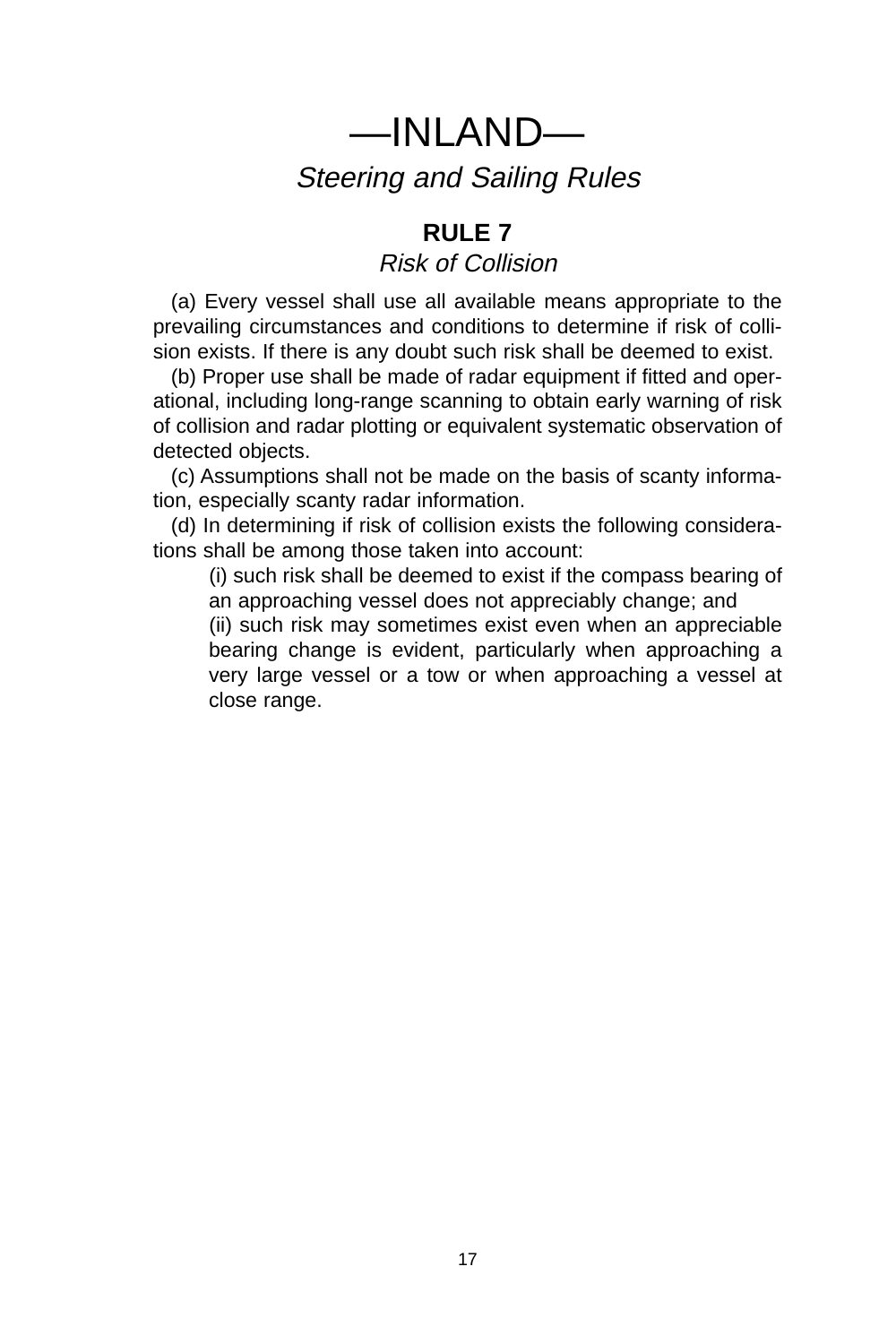# —INTERNATIONAL— Steering and Sailing Rules

#### **RULE 8**

#### Action to Avoid Collision

(a) Any action taken to avoid collision shall, if the circumstances of the case admit, be positive, made in ample time and with due regard to the observance of good seamanship.

(b) Any alteration of course and/or speed to avoid collision shall, if the circumstances of the case admit, be large enough to be readily apparent to another vessel observing visually or by radar; a succession of small alterations of course and/or speed should be avoided.

(c) If there is sufficient sea room, alteration of course alone may be the most effective action to avoid a close-quarters situation provided that it is made in good time, is substantial and does not result in another close-quarters situation.

(d) Action taken to avoid collision with another vessel shall be such as to result in passing at a safe distance. The effectiveness of the action shall be carefully checked until the other vessel is finally past and clear.

(e) If necessary to avoid collision or allow more time to assess the situation, a vessel shall slacken her speed or take all way off by stopping or reversing her means of propulsion.

(f) (i) A vessel which, by any of these rules, is required not to impede the passage or safe passage of another vessel shall, when required by the circumstances of the case, take early action to allow sufficient sea room for the safe passage of the other vessel.

(ii) A vessel required not to impede the passage or safe passage of another vessel is not relieved of this obligation if approaching the other vessel so as to involve risk of collision and shall, when taking action, have full regard to the action which may be required by the rules of this part.

(iii) A vessel, the passage of which is not to be impeded remains fully obliged to comply with the rules of this part when the two vessels are approaching one another so as to involve risk of collision.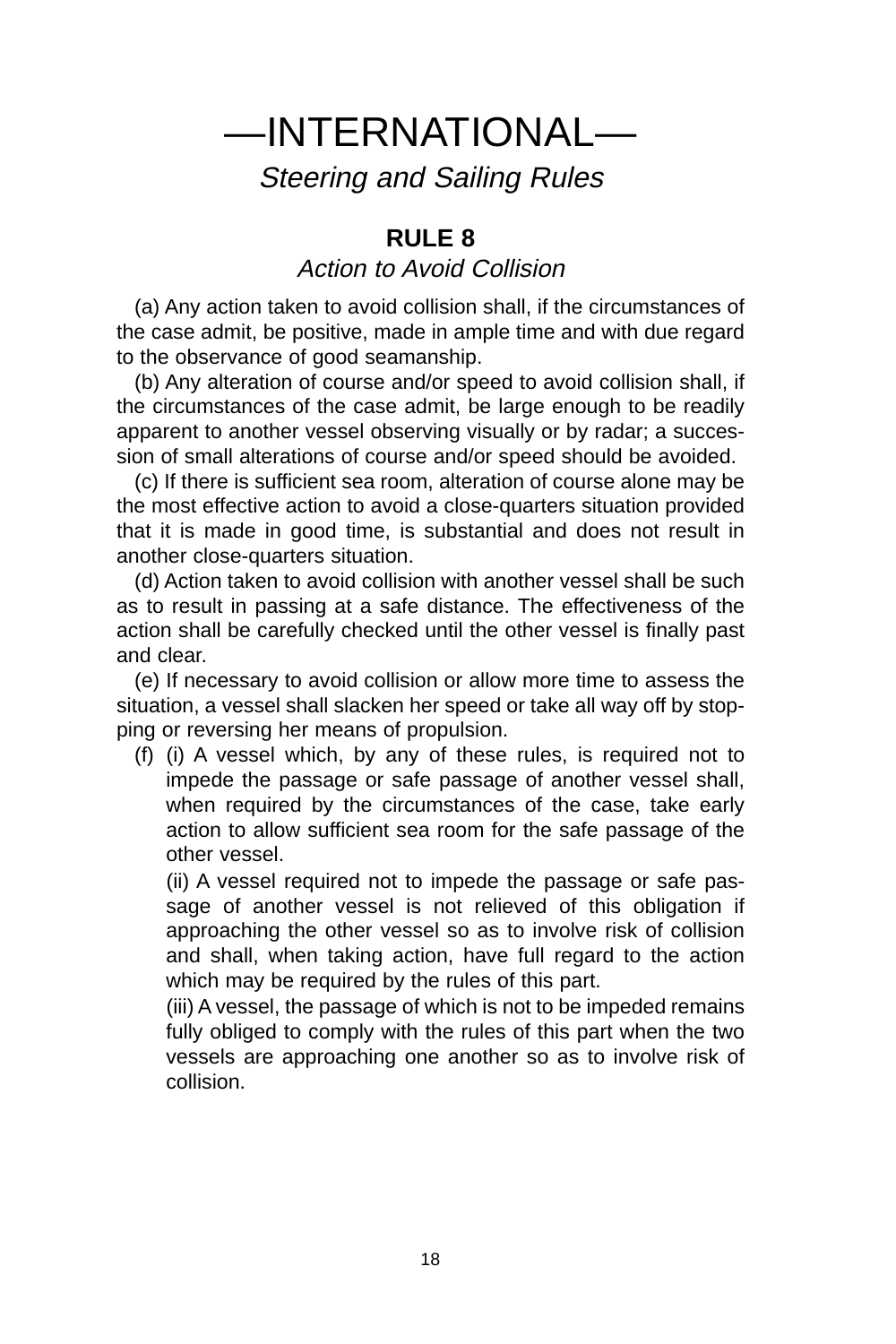# –INLAND– Steering and Sailing Rules

### **RULE 8**

#### Action to Avoid Collision

(a) Any action taken to avoid collision shall, if the circumstances of the case admit, be positive, made in ample time and with due regard to the observance of good seamanship.

(b) Any alteration of course or speed to avoid collision shall, if the circumstances of the case admit, be large enough to be readily apparent to another vessel observing visually or by radar; a succession of small alterations of course or speed should be avoided.

(c) If there is sufficient sea room, alteration of course alone may be the most effective action to avoid a close-quarters situation provided that it is made in good time, is substantial and does not result in another close-quarters situation.

(d) Action taken to avoid collision with another vessel shall be such as to result in passing at a safe distance. The effectiveness of the action shall be carefully checked until the other vessel is finally past and clear.

(e) If necessary to avoid collision or allow more time to assess the situation, a vessel shall slacken her speed or take all way off by stopping or reversing her means of propulsion.

(f) (i) A vessel which, by any of these rules, is required not to impede the passage or safe passage of another vessel shall, when required by the circumstances of the case, take early action to allow sufficient sea room for the safe passage of the other vessel.

(ii) A vessel required not to impede the passage or safe passage of another vessel is not relieved of this obligation if approaching the other vessel so as to involve risk of collision and shall, when taking action, have full regard to the action which may be required by the rules of this part.

(iii) A vessel, the passage of which is not to be impeded remains fully obliged to comply with the rules of this part when the two vessels are approaching one another so as to involve risk of collision.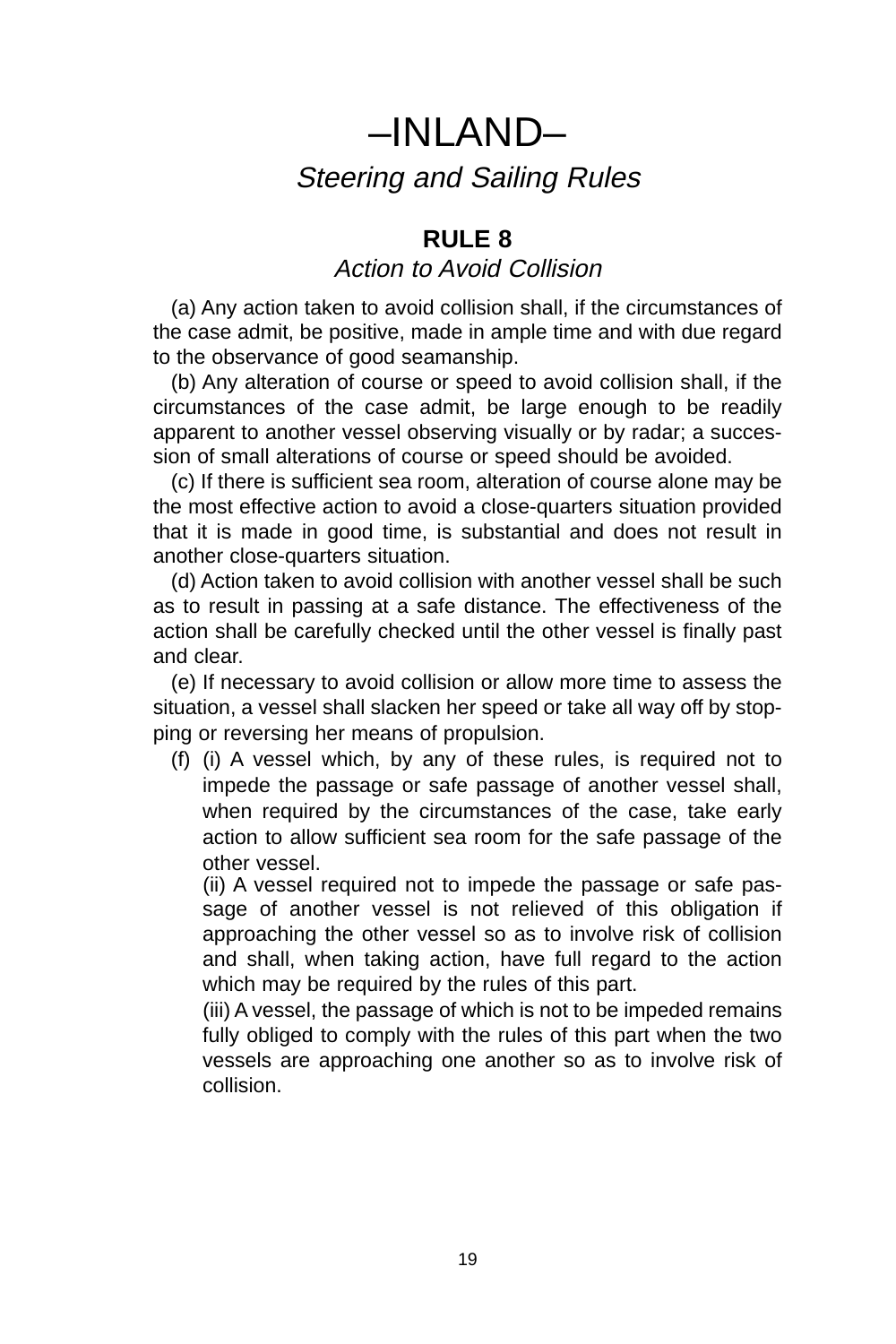Steering and Sailing Rules

## **RULE 9**

Narrow Channels

(a) A vessel proceeding along the course of a narrow channel or fairway shall keep as near to the outer limit of the channel or fairway which Iies on her starboard side as is safe and practicable.

(b) A vessel of less than 20 meters in length or a sailing vessel shall not impede the passage of a vessel which can safely navigate only within a narrow channel or fairway.

(c) A vessel engaged in fishing shall not impede the passage of any other vessel navigating within a narrow channel or fairway.

(d) A vessel shall not cross a narrow channel or fairway if such crossing impedes the passage of a vessel which can safely navigate only within such channel or fairway. The latter vessel may use the sound signal prescribed in Rule 34(d) if in doubt as to the intention of the crossing vessel.

(e) (i) In a narrow channel or fairway when overtaking can take place only if the vessel to be overtaken has to take action to permit safe passing, the vessel intending to overtake shall indicate her intention by sounding the appropriate signal prescribed in Rule 34(c)(i). The vessel to be overtaken shall, if in agreement, sound the appropriate signal prescribed in Rule 34(c)(ii) and take steps to permit safe passing. If in doubt she may sound the signals prescribed in Rule 34(d).

(ii) This Rule does not relieve the overtaking vessel of her obligation under Rule 13.

(f) A vessel nearing a bend or an area of a narrow channel or fairway where other vessels may be obscured by an intervening obstruction shall navigate with particular alertness and caution and shall sound the appropriate signal prescribed in Rule 34(e).

(g) Any vessel shall, if the circumstances of the case admit, avoid anchoring in a narrow channel.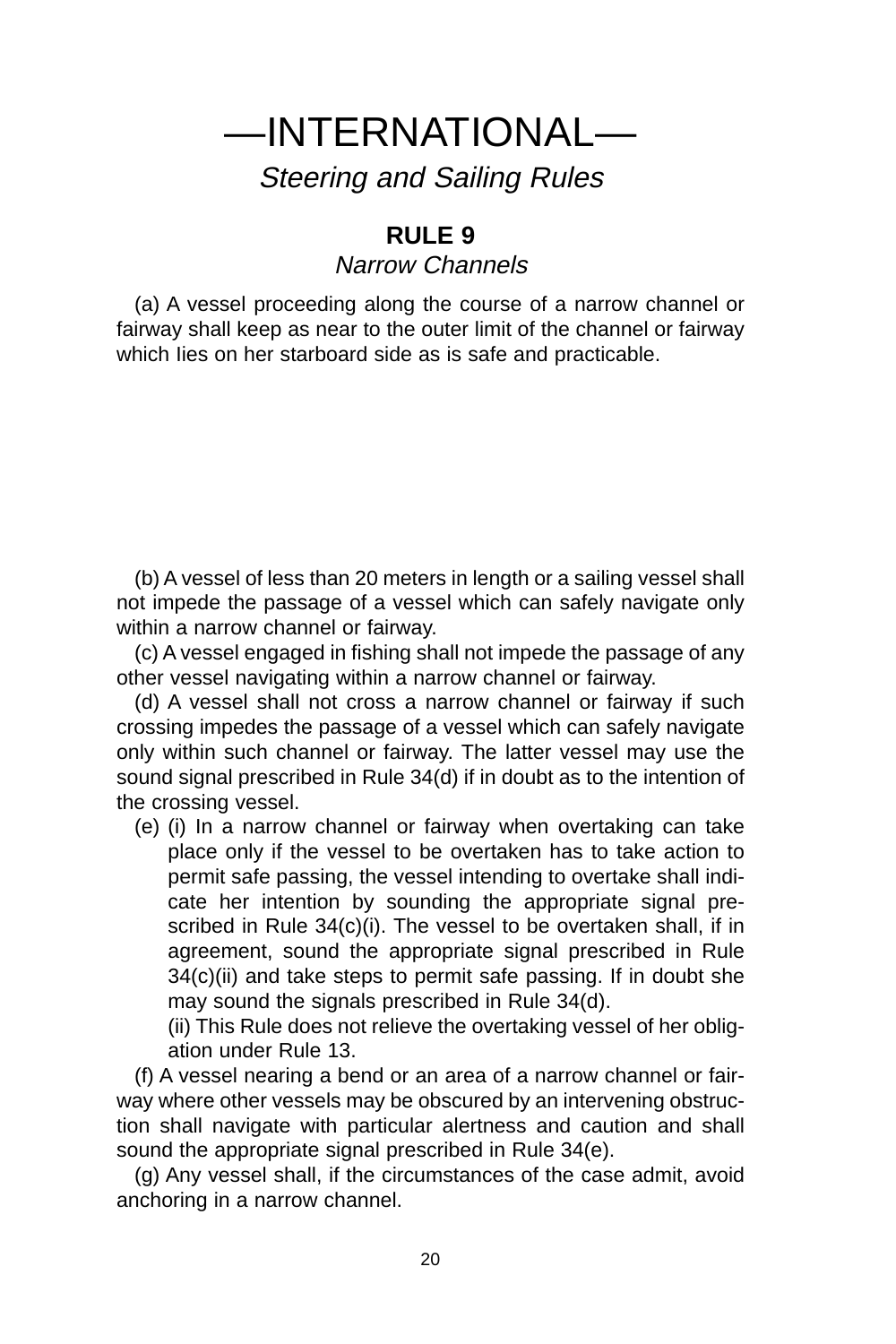# —INLAND— Steering and Sailing Rules

### **RULE 9**

#### Narrow Channels

(a) (i) A vessel proceeding along the course of a narrow channel or fairway shall keep as near to the outer limit of the channel or fairway which lies on her starboard side as is safe and practicable. (ii) Notwithstanding paragraph (a)(i) and Rule 14(a), a powerdriven vessel operating in narrow channels or fairways on the Great Lakes, Western Rivers, or waters specified by the Secretary, and proceeding downbound with a following current shall have the right-of-way over an upbound vessel, shall propose the manner and place of passage, and shall initiate the maneuvering signals prescribed by Rule 34(a)(i), as appropriate. The vessel proceeding upbound against the current shall hold as necessary to permit safe passing.

(b) A vessel of less than 20 meters in length or a sailing vessel shall not impede the passage of a vessel that can safely navigate only within a narrow channel or fairway.

(c) A vessel engaged in fishing shall not impede the passage of any other vessel navigating within a narrow channel or fairway.

(d) A vessel shall not cross a narrow channel or fairway if such crossing impedes the passage of a vessel which can safely navigate only within that channel or fairway. The latter vessel shall use the danger signal prescribed in Rule 34(d) if in doubt as to the intention of the crossing vessel.

(e) (i) In a narrow channel or fairway when overtaking, the powerdriven vessel intending to overtake another power-driven vessel shall indicate her intention by sounding the appropriate signal prescribed in Rule 34(c) and take steps to permit safe passing. The power-driven vessel being overtaken, if in agreement, shall sound the same signal and may, if specifically agreed to take steps to permit safe passing. If in doubt she shall sound the danger signal prescribed in Rule 34(d).

(ii) This Rule does not relieve the overtaking vessel of her obligation under Rule 13.

(f) A vessel nearing a bend or an area of a narrow channel or fairway where other vessels may be obscured by an intervening obstruction shall navigate with particular alertness and caution and shall sound the appropriate signal prescribed in Rule 34(e).

(g) Every vessel shall, if the circumstances of the case admit, avoid anchoring in a narrow channel.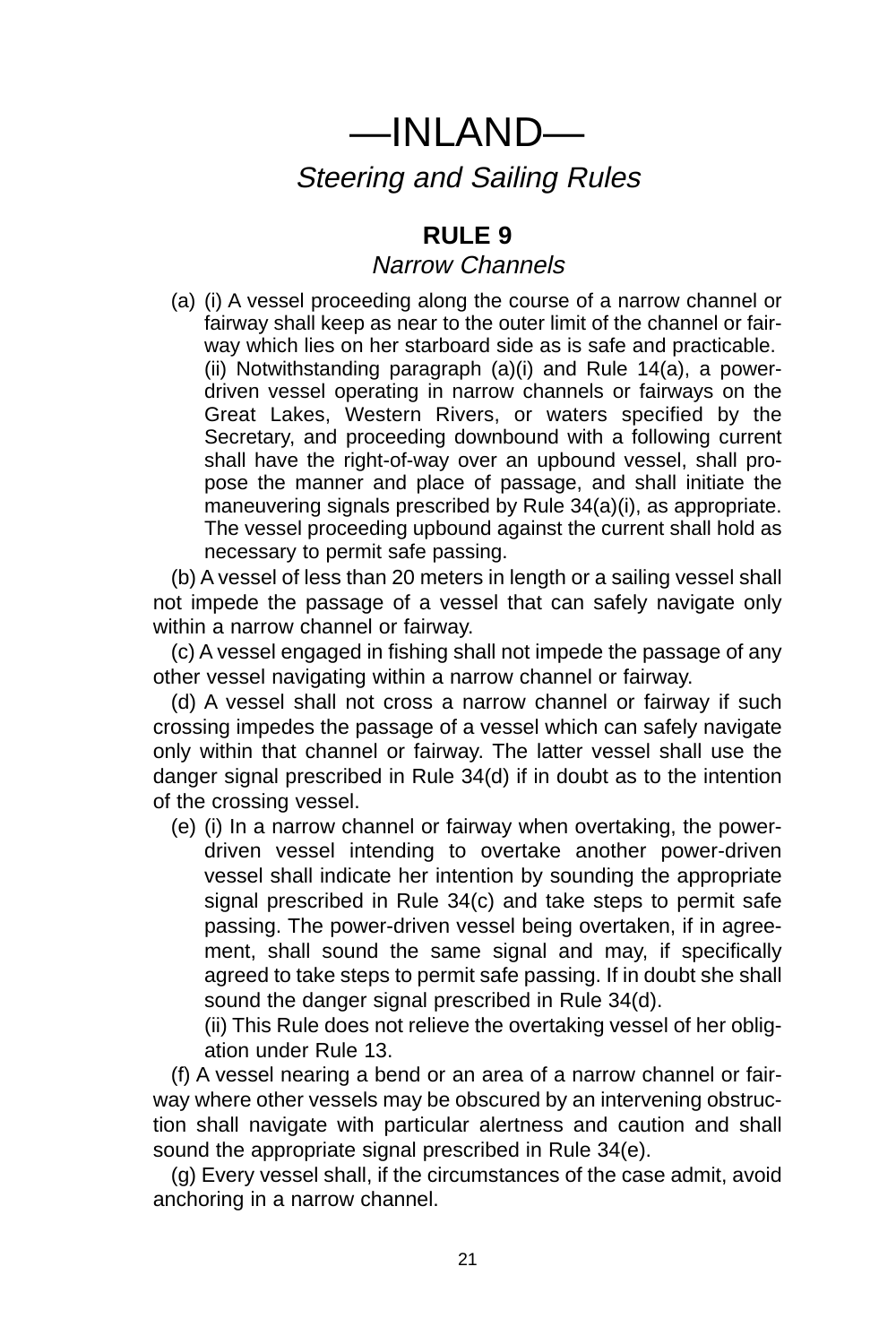## Steering and Sailing Rules

## **RULE 10**

#### Traffic Separation Schemes

(a) This Rule applies to traffic separation schemes adopted by the Organization and does not relieve any vessel of her obligation under any other rule.

(b) A vessel using a traffic separation scheme shall:

(i) proceed in the appropriate traffic lane in the general direction of traffic flow for that lane;

(ii) so far as practicable keep clear of a traffic separation line or separation zone;

(iii) normally join or leave a traffic lane at the termination of the lane, but when joining or leaving from either side shall do so at as small an angle to the general direction of traffic flow as practicable.

(c) A vessel shall, so far as practicable, avoid crossing traffic lanes but if obliged to do so shall cross on a heading as nearly as practicable at right angles to the general direction of traffic flow.

(d) (i) A vessel shall not use an inshore traffic zone when she can safely use the appropriate traffic lane within the adjacent traffic separation scheme. However, vessels of less than 20 meters in length, sailing vessels and vessels engaged in fishing may use the inshore traffic zone.

(ii) Notwithstanding subparagraph (d)(i), a vessel may use an inshore traffic zone when en route to or from a port, offshore installation or structure, pilot station or any other place situated within the inshore traffic zone, or to avoid immediate danger.

(e) A vessel other than a crossing vessel or a vessel joining or leaving a lane shall not normally enter a separation zone or cross a separation line except:

(i) in cases of emergency to avoid immediate danger;

(ii) to engage in fishing within a separation zone.

(f) A vessel navigating in areas near the terminations of traffic separation schemes shall do so with particular caution.

(g) A vessel shall so far as practicable avoid anchoring in a traffic separation scheme or in areas near its terminations.

(h) A vessel not using a traffic separation scheme shall avoid it by as wide a margin as is practicable.

(i) A vessel engaged in fishing shall not impede the passage of any vessel following a traffic lane.

(j) A vessel of less than 20 meters in length or a sailing vessel shall not impede the safe passage of a power-driven vessel following a traffic lane.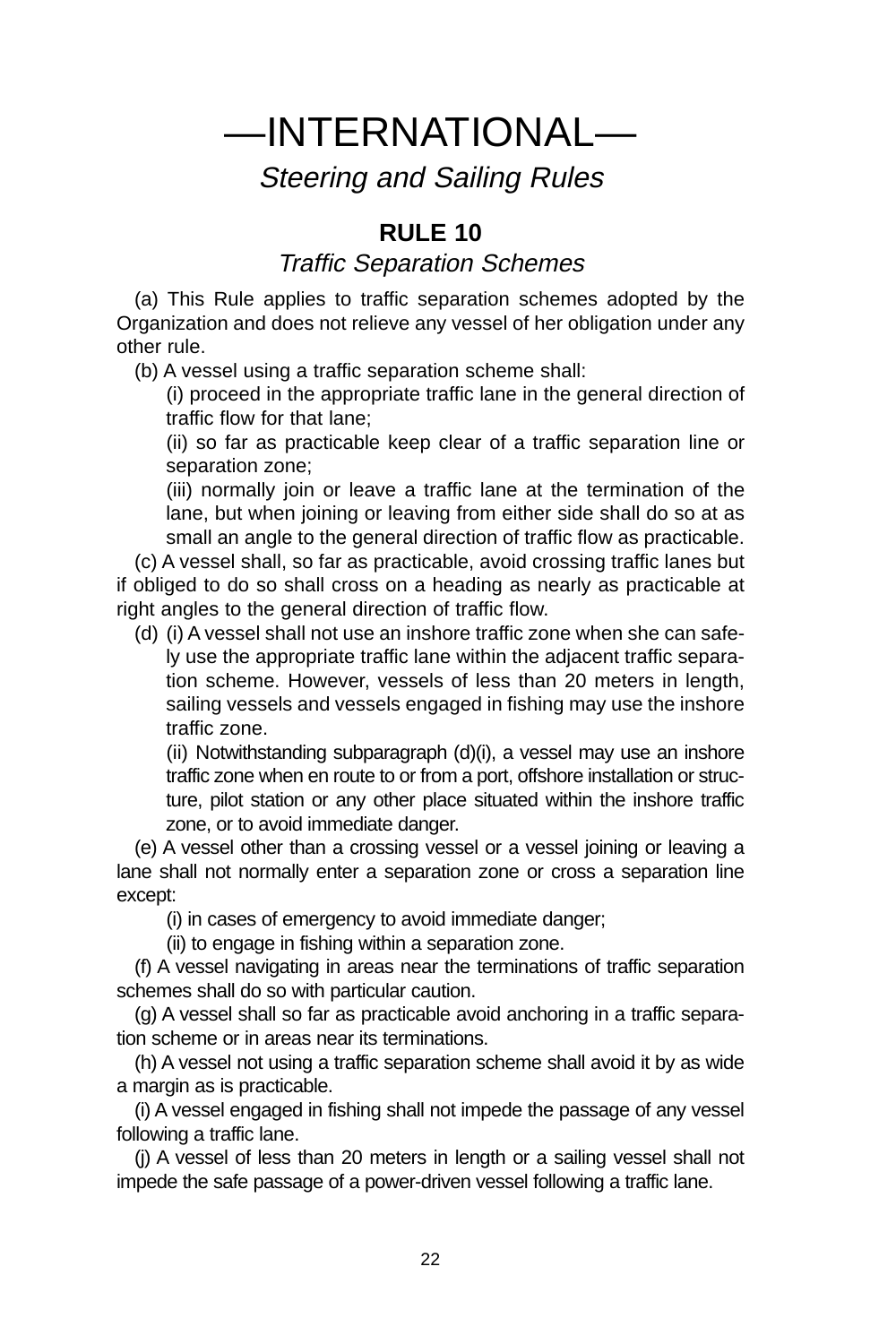# —INLAND— Steering and Sailing Rules

#### **RULE 10**

#### Traffic Separation Schemes

(a) This Rule applies to traffic separation schemes and does not relieve any vessel of her obligation under any other Rule.

(b) A vessel using a traffic separation scheme shall:

(i) proceed in the appropriate traffic lane in the general direction of traffic flow for that lane;

(ii) so far as practicable keep clear of a traffic separation line or separation zone;

(iii) normally join or leave a traffic lane at the termination of the lane, but when joining or leaving from either side shall do so at as small an angle to the general direction of traffic flow as practicable.

(c) A vessel shall, so far as practicable, avoid crossing traffic lanes but if obliged to do so shall cross on a heading as nearly as practicable at right angles to the general direction of traffic flow.

(d) (i) A vessel shall not use an inshore traffic zone when she can safely use the appropriate traffic lane within the adjacent traffic separation scheme. However, vessels of less than 20 meters in length, sailing vessels, and vessels engaged in fishing may use the inshore traffic zone.

(ii) Notwithstanding subparagraph (d) (i), a vessel may use an inshore traffic zone when en route to or from a port, offshore installation or structure, pilot station, or any other place situated within the inshore traffic zone, or to avoid immediate danger.

(e) A vessel other than a crossing vessel or a vessel joining or leaving a lane shall not normally enter a separation zone or cross a separation line except:

(i) in cases of emergency to avoid immediate danger; or

(ii) to engage in fishing within a separation zone.

(f) A vessel navigating in areas near the terminations of traffic separation schemes shall do so with particular caution.

(g)A vessel shall so far as practicable avoid anchoring in a traffic separation scheme or in areas near its terminations.

(h) A vessel not using a traffic separation scheme shall avoid it by as wide a margin as is practicable.

(i) A vessel engaged in fishing shall not impede the passage of any vessel following a traffic lane.

(j) A vessel of less than 20 meters in length or a sailing vessel shall not impede the safe passage of a power-driven vessel following a traffic lane.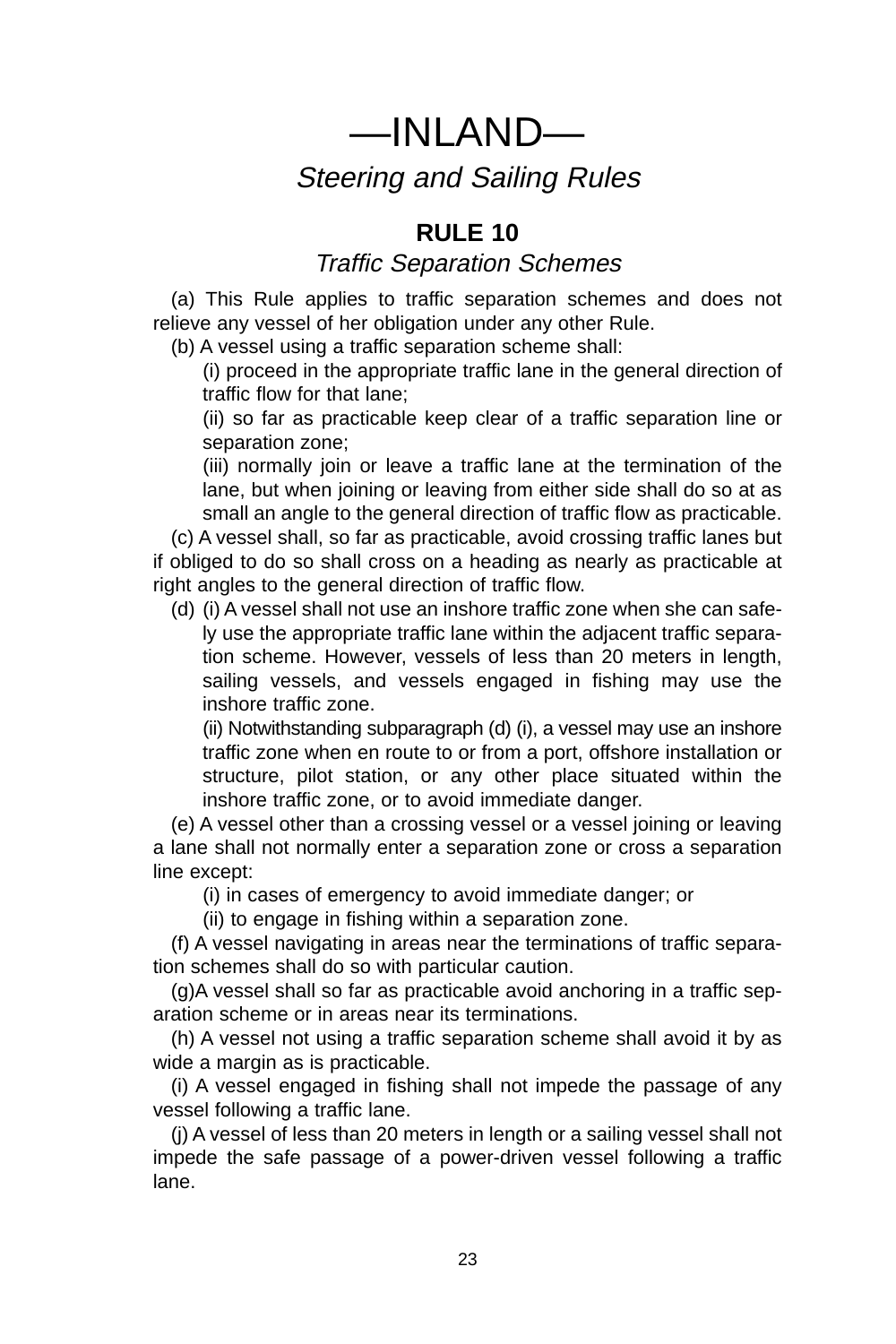# —INTERNATIONAL— Steering and Sailing Rules

## **RULE 10—CONTINUED**

(k) A vessel restricted in her ability to maneuver when engaged in an operation for the maintenance of safety of navigation in a traffic separation scheme is exempted from complying with this Rule to the extent necessary to carry out the operation.

(I) A vessel restricted in her ability to maneuver when engaged in an operation for the laying, servicing or picking up of a submarine cable, within a traffic separation scheme, is exempted from complying with this Rule to the extent necessary to carry out the operation.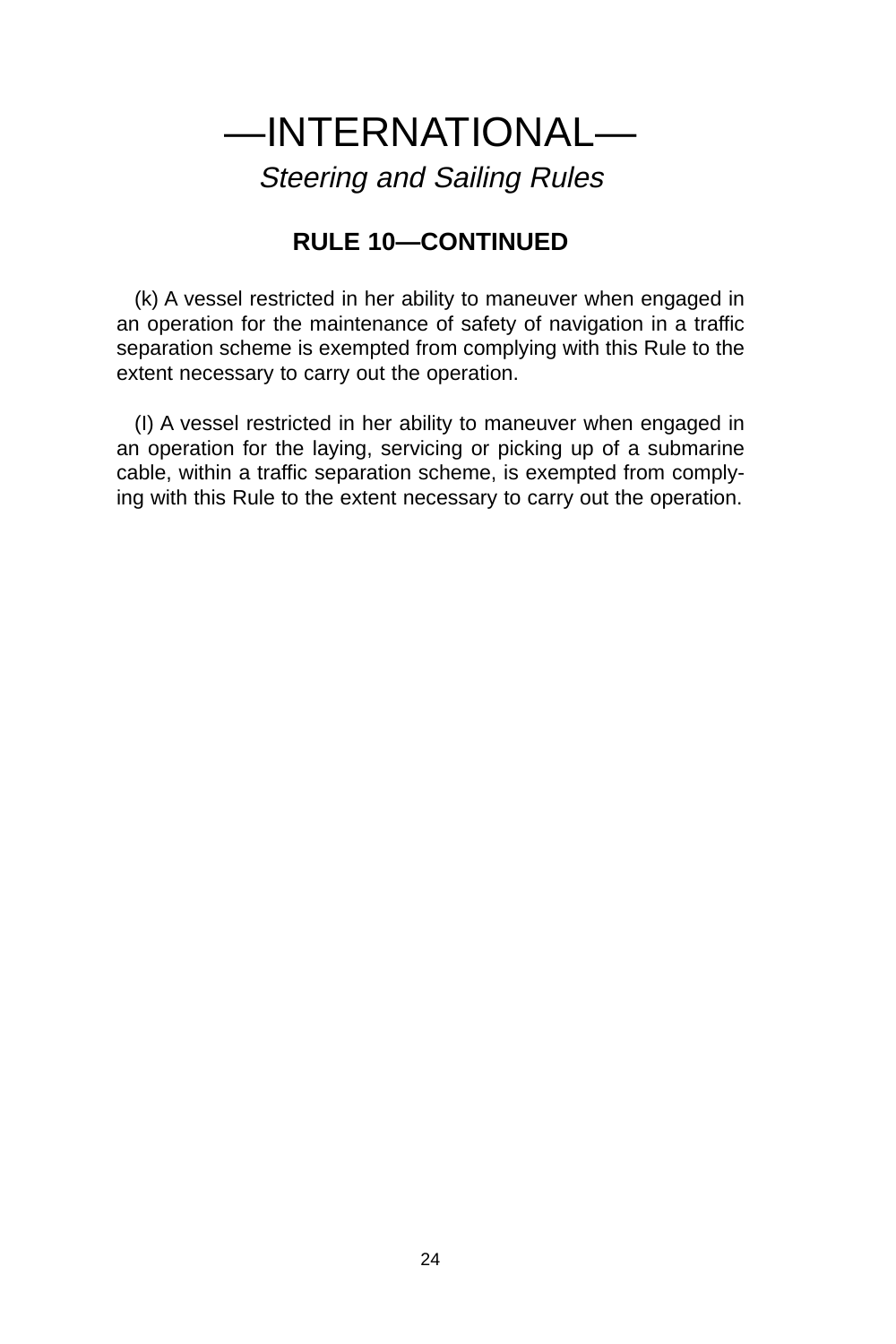# —INLAND— Steering and Sailing Rules

## **RULE 10—CONTINUED**

(k) A vessel restricted in her ability to maneuver when engaged in an operation for the maintenance of safety of navigation in a traffic separation scheme is exempted from complying with this Rule to the extent necessary to carry out the operation.

(I) A vessel restricted in her ability to maneuver when engaged in an operation for the laying, servicing, or picking up of a submarine cable, within a traffic separation scheme, is exempted from complying with this Rule to the extent necessary to carry out the operation.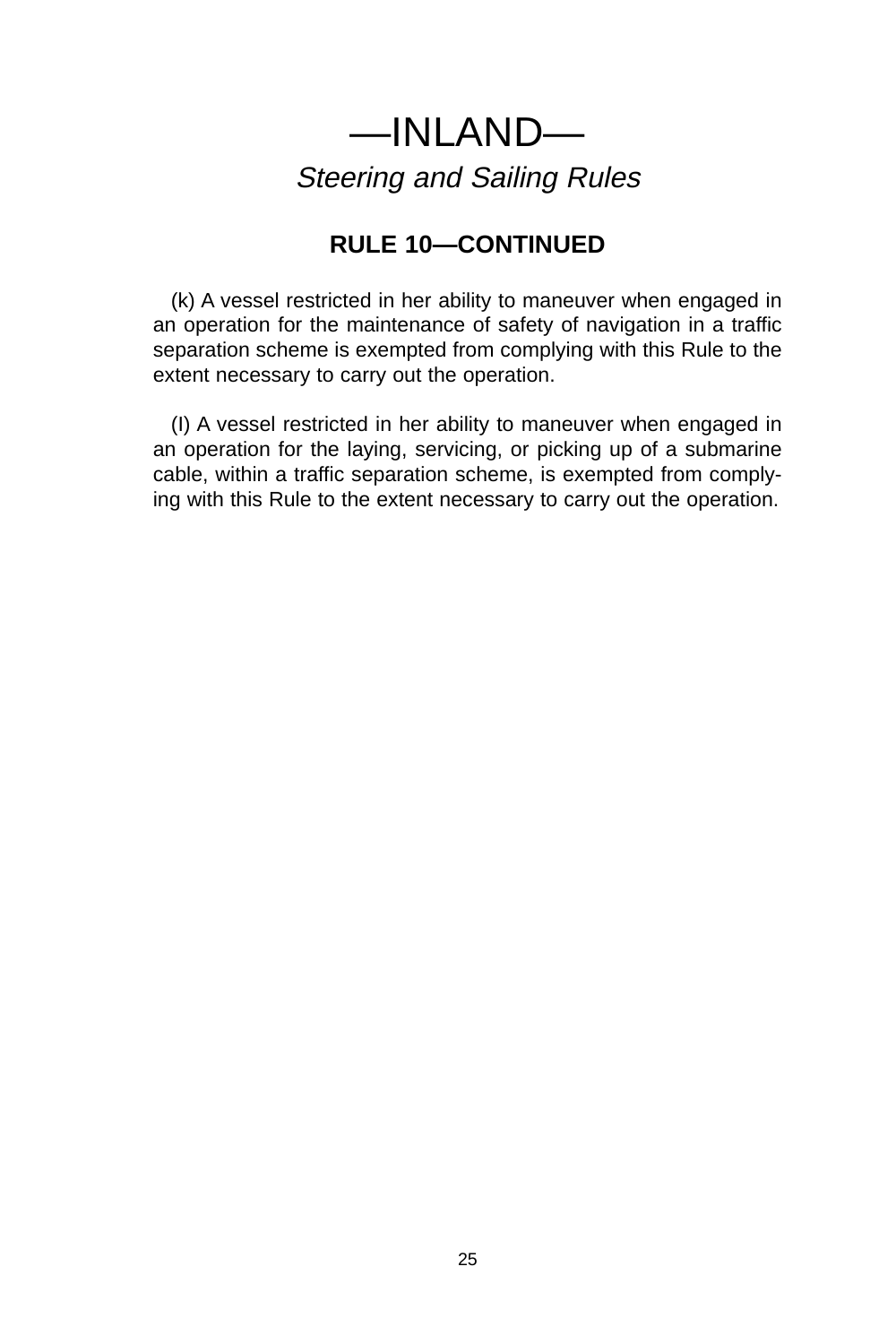## Steering and Sailing Rules

## **Section II—Conduct of Vessels in Sight of One Another**

## **RULE 11**

### Application

Rules in this section apply to vessels in sight of one another.

### **RULE 12**

#### Sailing Vessels

(a) When two sailing vessels are approaching one another, so as to involve risk of collision, one of them shall keep out of the way of the other as follows:

(i) when each has the wind on a different side, the vessel which has the wind on the port side shall keep out of the way of the other;

(ii) when both have the wind on the same side, the vessel which is to windward shall keep out of the way of the vessel which is to leeward;

(iii) if a vessel with the wind on the port side sees a vessel to windward and cannot determine with certainty whether the other vessel has the wind on the port or on the starboard side, she shall keep out of the way of the other.

(b) For the purposes of this Rule the windward side shall be deemed to be the side opposite to that on which the mainsail is carried or, in the case of a square-rigged vessel, the side opposite to that on which the largest fore-and-aft sail is carried.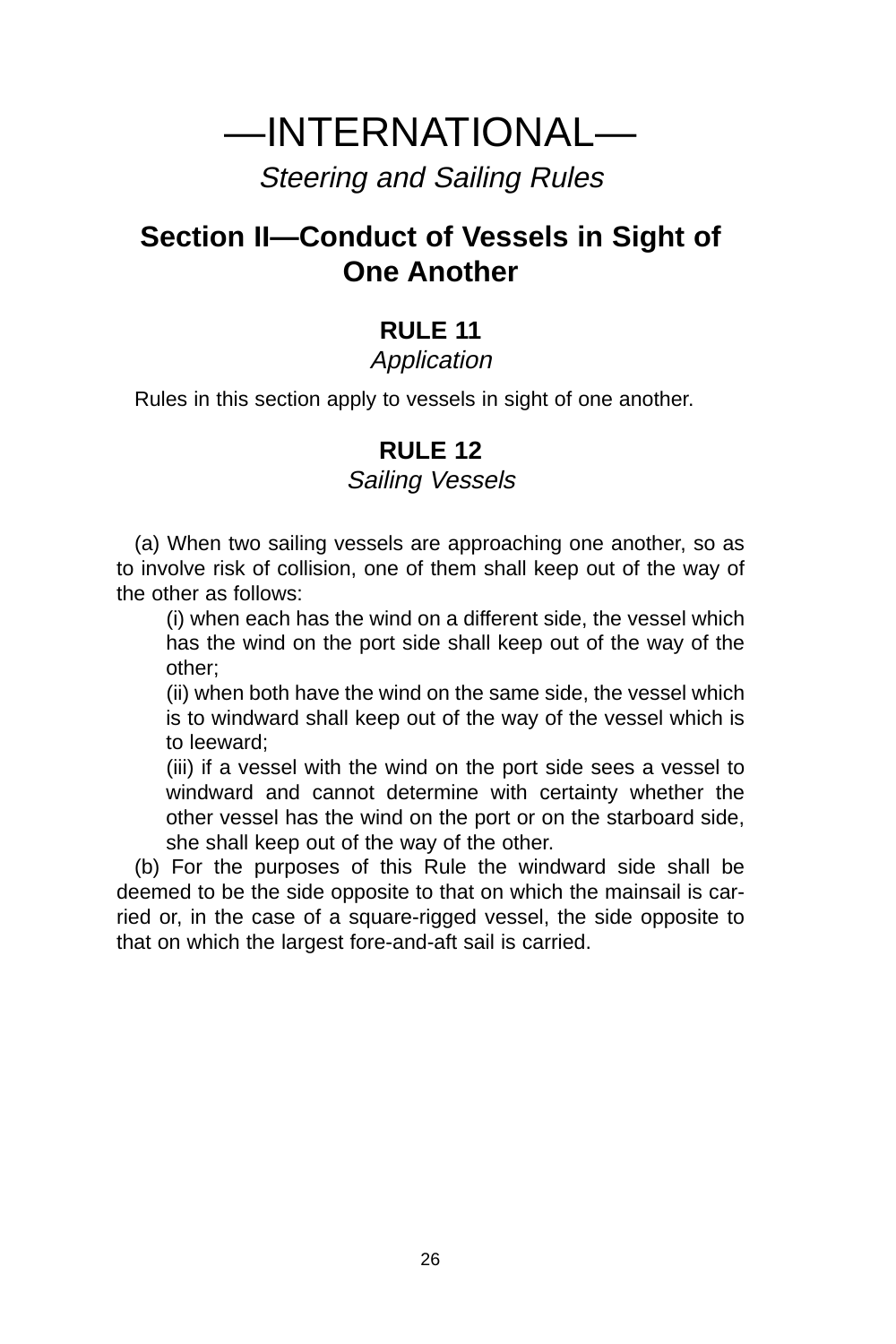## —INLAND— Steering and Sailing Rules

## **Subpart II—Conduct of Vessels in Sight of One Another**

### **RULE 11**

#### Application

Rules in this subpart apply to vessels in sight of one another.

#### **RULE 12**

Sailing Vessels

(a) When two sailing vessels are approaching one another, so as to involve risk of collision, one of them shall keep out of the way of the other as follows:

(i) when each has the wind on a different side, the vessel which has the wind on the port side shall keep out of the way of the other;

(ii) when both have the wind on the same side, the vessel which is to windward shall keep out of the way of the vessel which is to leeward; and

(iii) if a vessel with the wind on the port side sees a vessel to windward and cannot determine with certainty whether the other vessel has the wind on the port or on the starboard side, she shall keep out of the way of the other.

(b) For the purpose of this Rule the windward side shall be deemed to be the side opposite to that on which the mainsail is carried or, in the case of a square-rigged vessel, the side opposite to that on which the largest fore-and-aft sail is carried.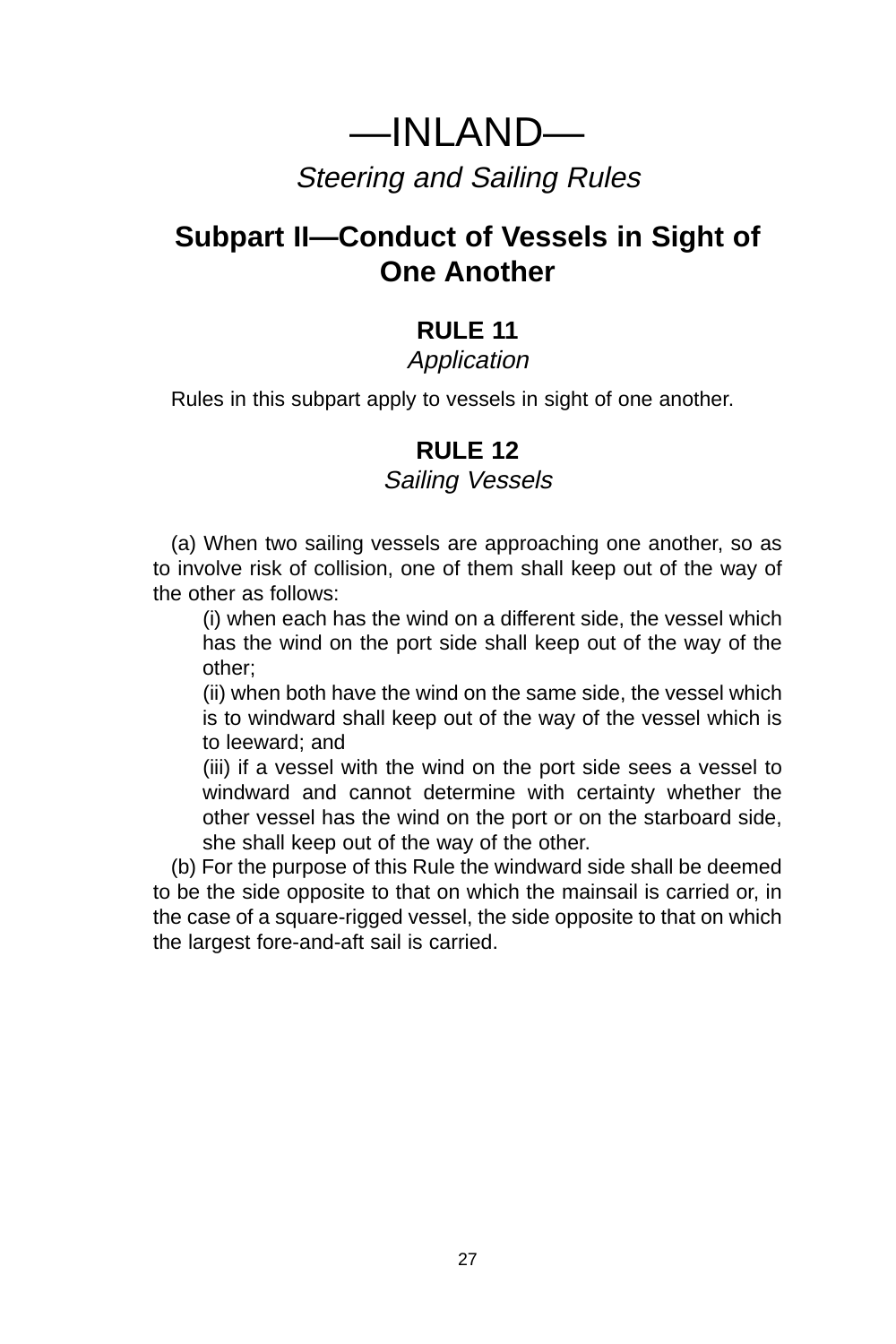## Steering and Sailing Rules

#### **RULE 13**

#### **Overtaking**

(a) Notwithstanding anything contained in the Rules of Part B, Sections I and II, any vessel overtaking any other shall keep out of the way of the vessel being overtaken.

(b) A vessel shall be deemed to be overtaking when coming up with another vessel from a direction more than 22.5 degrees abaft her beam, that is, in such a position with reference to the vessel she is overtaking, that at night she would be able to see only the sternlight of that vessel but neither of her sidelights.

(c) When a vessel is in any doubt as to whether she if overtaking another, she shall assume that this is the case and act accordingly.

(d) Any subsequent alteration of the bearing between the two vessels shall not make the overtaking vessel a crossing vessel within the meaning of these Rules or relieve her of the duty of keeping clear of the overtaken vessel until she is finally past and clear.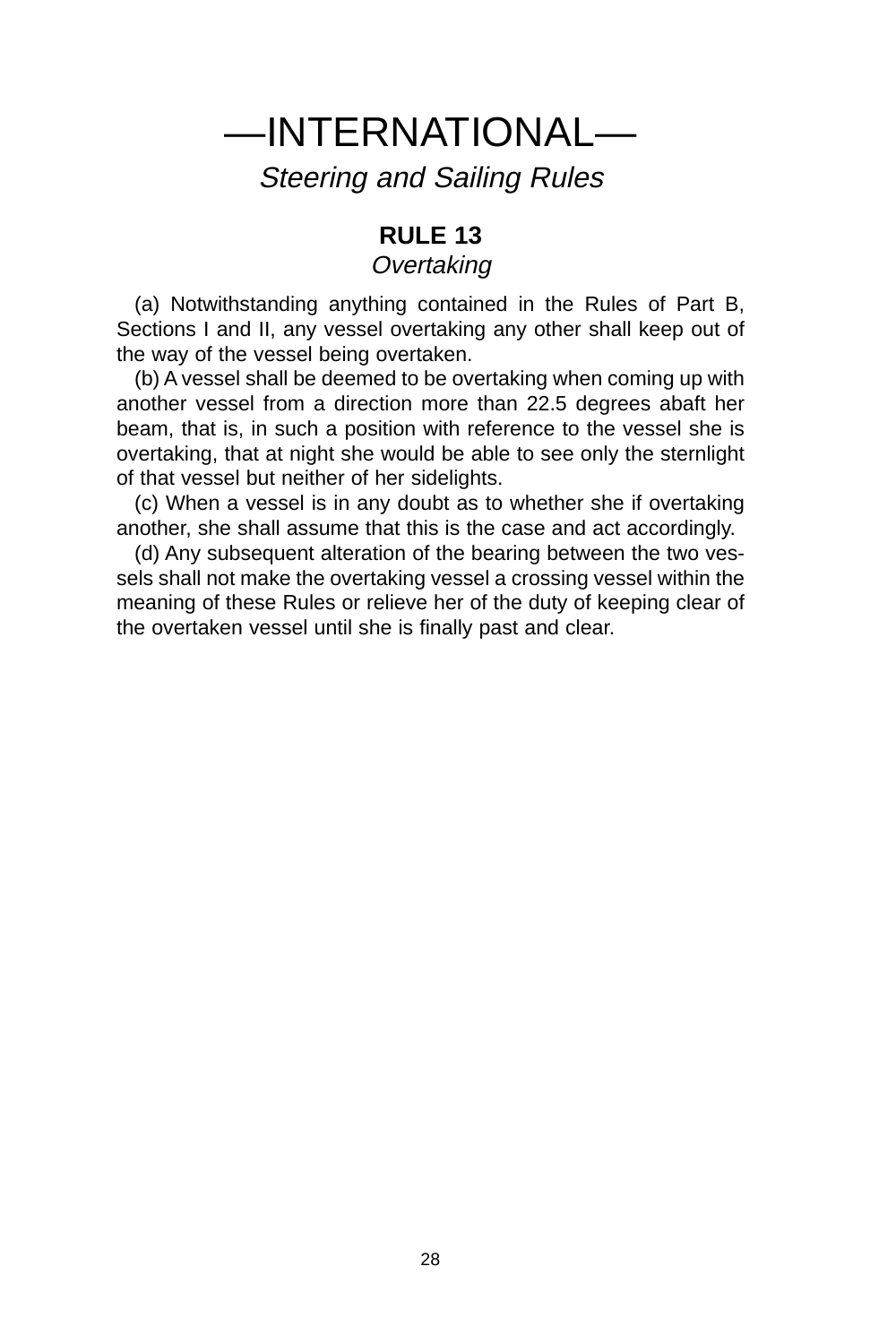## —INLAND— Steering and Sailing Rules

## **RULE 13**

#### **Overtaking**

(a) Notwithstanding anything contained in Rules 4 through 18, any vessel overtaking any other shall keep out of the way of the vessel being overtaken.

(b) A vessel shall be deemed to be overtaking when coming up with another vessel from a direction more than 22.5 degrees abaft her beam; that is, in such a position with reference to the vessel she is overtaking, that at night she would be able to see only the sternlight of that vessel but neither of her sidelights.

(c) When a vessel is in any doubt as to whether she is overtaking another, she shall assume that this is the case and act accordingly.

(d) Any subsequent alteration of the bearing between the two vessels shall not make the overtaking vessel a crossing vessel within the meaning of these Rules or relieve her of the duty of keeping clear of the overtaken vessel until she is finally past and clear.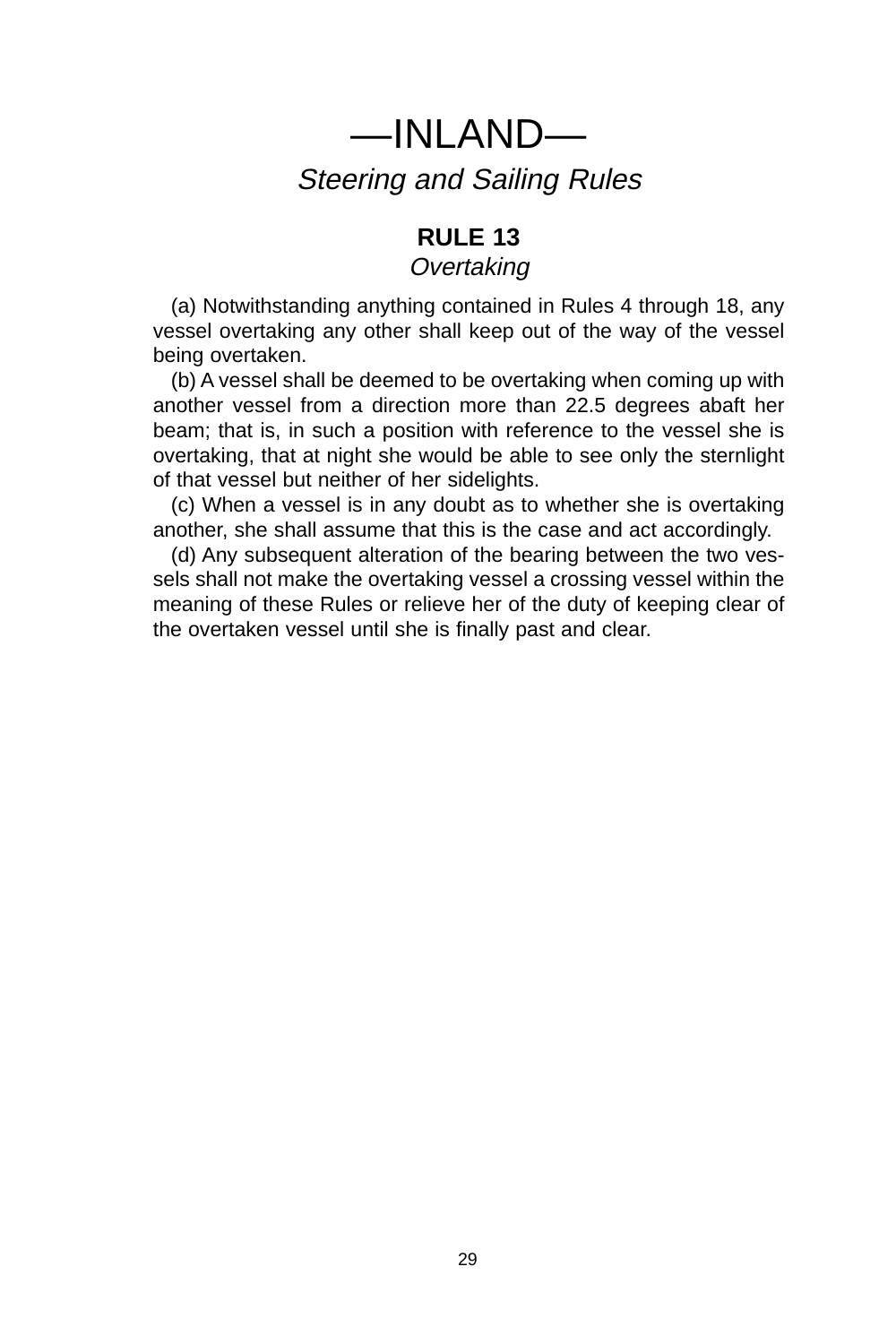## —INTERNATIONAL— Steering and Sailing Rules

#### **RULE 14**

#### Head-on Situation

(a) When two power-driven vessels are meeting on reciprocal or nearly reciprocal courses so as to involve risk of collision each shall alter her course to starboard so that each shall pass on the port side of the other.

(b) Such a situation shall be deemed to exist when a vessel sees the other ahead or nearly ahead and by night she could see the masthead lights of the other in a line or nearly in a line and/or both sidelights and by day she observes the corresponding aspect of the other vessel.

(c) When a vessel is in any doubt as to whether such a situation exists she shall assume that it does exist and act accordingly.

### **RULE 15** Crossing Situation

When two power-driven vessels are crossing so as to involve risk of collision, the vessel which has the other on her own starboard side shall keep out of the way and shall, if the circumstances of the case admit, avoid crossing ahead of the other vessel.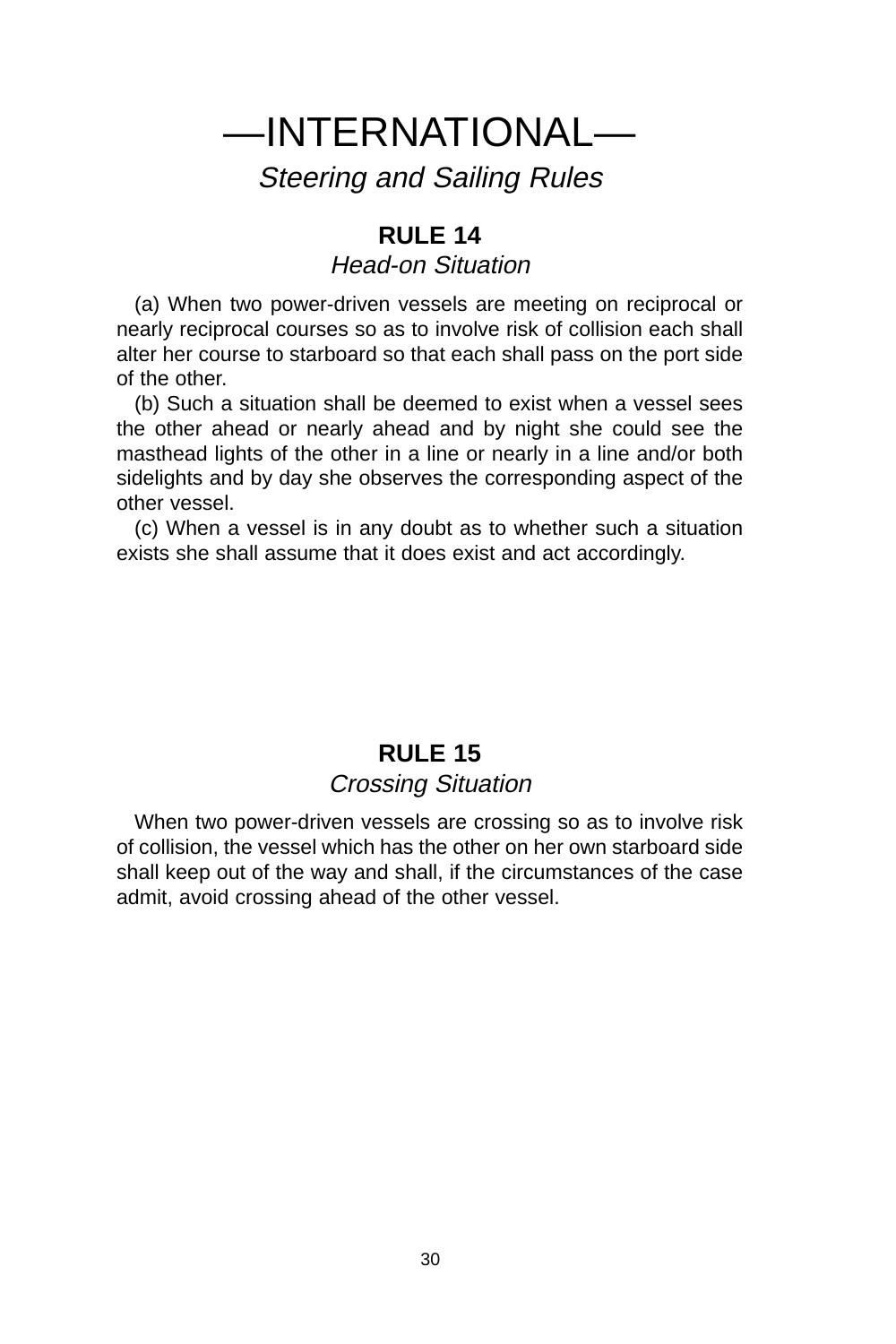## —INLAND— Steering and Sailing Rules

#### **RULE 14**

#### Head-on Situation

(a) Unless otherwise agreed, when two power-driven vessels are meeting on reciprocal or nearly reciprocal courses so as to involve risk of collision each shall alter her course to starboard so that each shall pass on the port side of the other.

(b) Such a situation shall be deemed to exist when a vessel sees the other ahead or nearly ahead and by night she could see the masthead lights of the other in a line or nearly in a line or both sidelights and by day she observes the corresponding aspect of the other vessel.

(c) When a vessel is in any doubt as to whether such a situation exists she shall assume that it does exist and act accordingly.

(d) Notwithstanding paragraph (a) of this Rule, a power-driven vessel operating on the Great Lakes, Western Rivers, or waters specified by the Secretary, and proceeding downbound with a following current shall have the right-of-way over an upbound vessel, shall propose the manner of passage, and shall initiate the maneuvering signals prescribed by Rule 34(a)(i), as appropriate.

#### **RULE 15**

#### Crossing Situation

(a) When two power-driven vessels are crossing so as to involve risk of collision, the vessel which has the other on her starboard side shall keep out of the way and shall, if the circumstances of the case admit, avoid crossing ahead of the other vessel.

(b) Notwithstanding paragraph (a), on the Great Lakes, Western Rivers, or water specified by the Secretary, a power-driven vessel crossing a river shall keep out of the way of a power-driven vessel ascending or descending the river.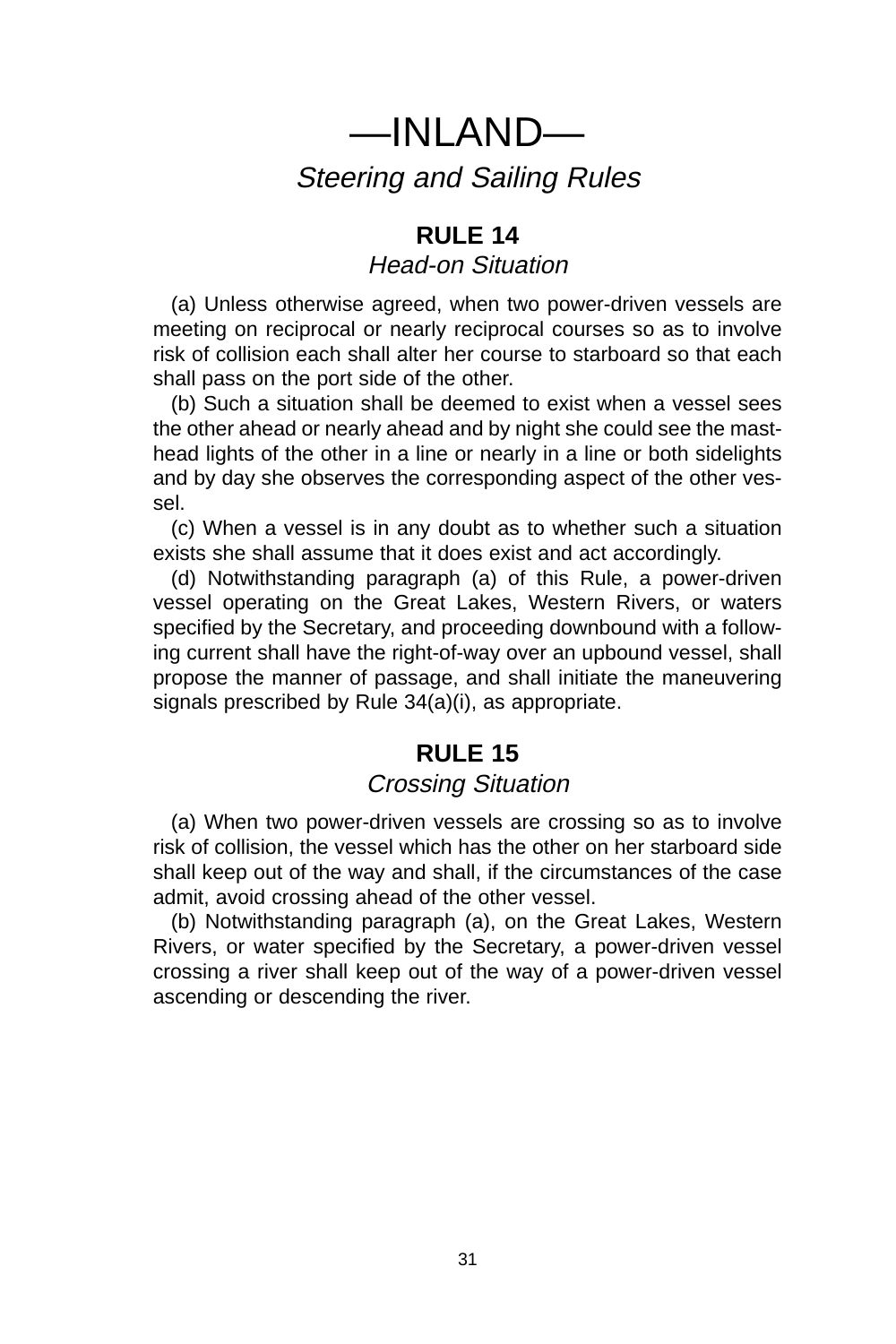### Steering and Sailing Rules

#### **RULE 16**

#### Action by Give-way Vessel

Every vessel which is directed to keep out of the way of another vessel shall, so far as possible, take early and substantial action to keep well clear.

#### **RULE 17**

#### Action by Stand-on Vessel

(a) (i) Where one of two vessels is to keep out of the way the other shall keep her course and speed.

(ii) The latter vessel may however take action to avoid collision by her maneuver alone, as soon as it becomes apparent to her that the vessel required to keep out of the way is not taking appropriate action in compliance with these Rules.

(b) When, from any cause, the vessel required to keep her course and speed finds herself so close that collision cannot be avoided by the action of the give-way vessel alone, she shall take such action as will best aid to avoid collision.

(c) A power-driven vessel which takes action in a crossing situation in accordance with subparagraph (a)(ii) of this Rule to avoid collision with another power-driven vessel shall, if the circumstances of the case admit, not alter course to port for a vessel on her own port side.

(d) This Rule does not relieve the give-way vessel of her obligation to keep out of the way.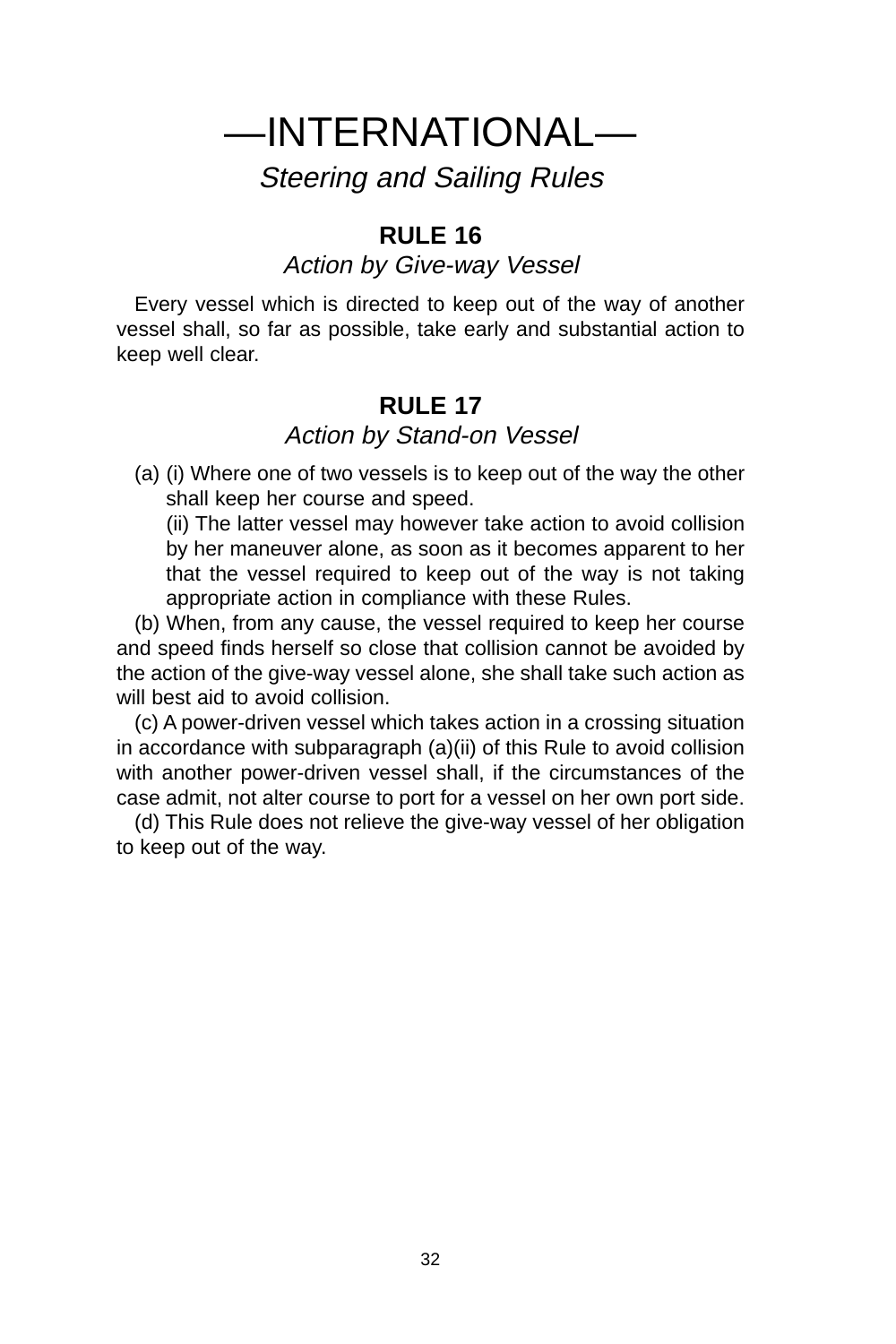## —INLAND— Steering and Sailing Rules

#### **RULE 16**

#### Action by Give-way Vessel

Every vessel which is directed to keep out of the way of another vessel shall, so far as possible, take early and substantial action to keep well clear.

#### **RULE 17**

#### Action by Stand-on Vessel

(a) (i) Where one of two vessels is to keep out of the way, the other shall keep her course and speed.

(ii) The latter vessel may, however, take action to avoid collision by her maneuver alone, as soon as it becomes apparent to her that the vessel required to keep out of the way is not taking appropriate action in compliance with these Rules.

(b) When, from any cause, the vessel required to keep her course and speed finds herself so close that collision cannot be avoided by the action of the give-way vessel alone, she shall take such action as will best aid to avoid collision.

(c) A power-driven vessel which takes action in a crossing situation in accordance with subparagraph (a)(ii) of this Rule to avoid collision with another power-driven vessel shall, if the circumstances of the case admit, not alter course to port for a vessel on her own port side.

(d) This Rule does not relieve the give-way vessel of her obligation to keep out of the way.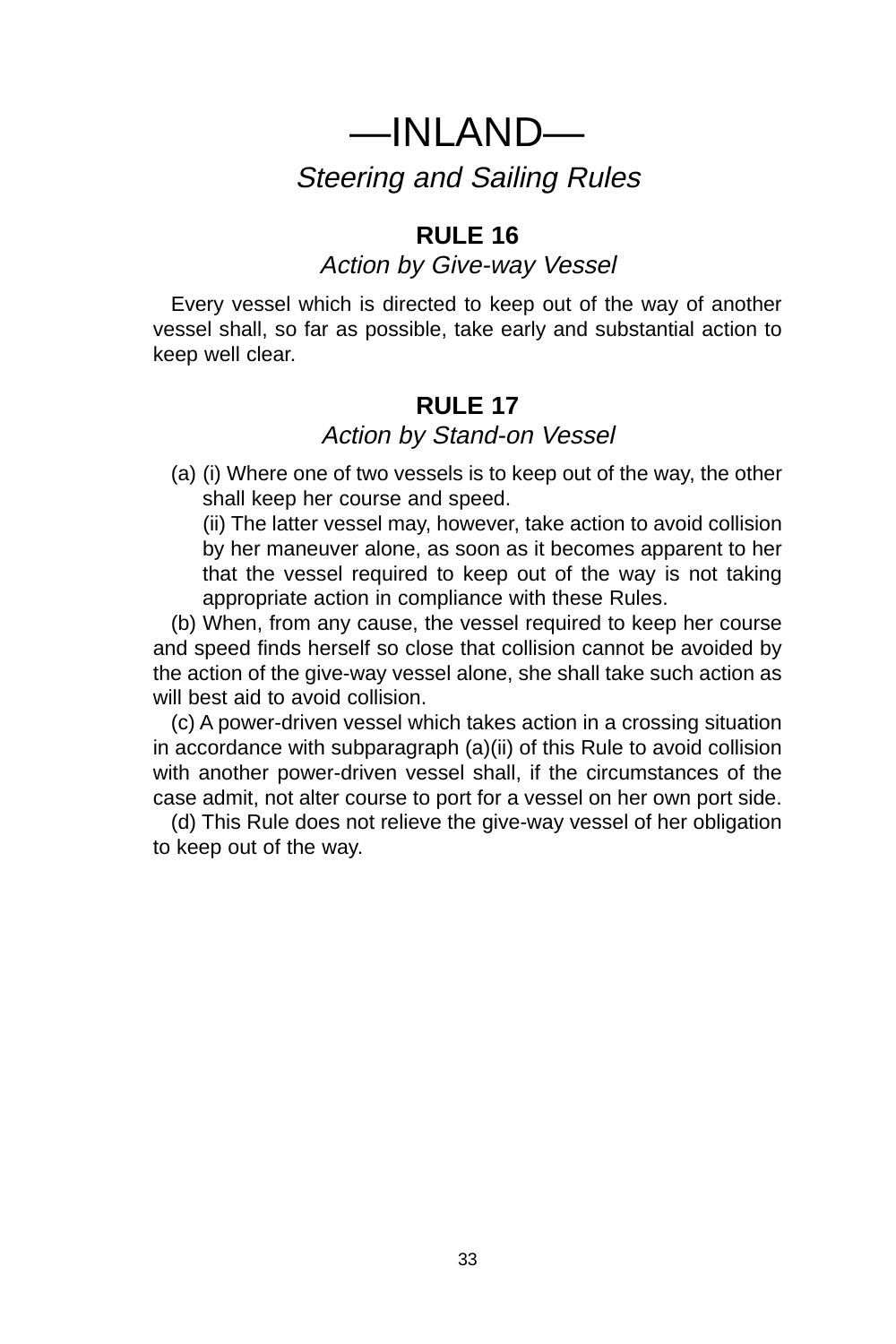## Steering and Sailing Rules

### **RULE 18**

#### Responsibilities Between Vessels

Except where Rules 9, 10 and 13 otherwise require:

(a) A power-driven vessel underway shall keep out of the way of:

(i) a vessel not under command;

(ii) a vessel restricted in her ability to maneuver;

(iii) a vessel engaged in fishing;

(iv) a sailing vessel.

(b) A sailing vessel underway shall keep out of the way of:

(i) a vessel not under command;

(ii) a vessel restricted in her ability to maneuver;

(iii) a vessel engaged in fishing.

(c) A vessel engaged in fishing when underway shall, so far as possible, keep out of the way of:

(i) a vessel not under command;

(ii) a vessel restricted in her ability to maneuver.

(d) (i) Any vessel other than a vessel not under command or a vessel restricted in her ability to maneuver shall, if the circumstances of the case admit, avoid impeding the safe passage of a vessel constrained by her draft, exhibiting the signals in Rule 28.

(ii) A vessel constrained by her draft shall navigate with particular caution having full regard to her special condition.

(e) A seaplane on the water shall, in general, keep well clear of all vessels and avoid impeding their navigation. In circumstances, however, where risk of collision exists, she shall comply with the Rules of this Part.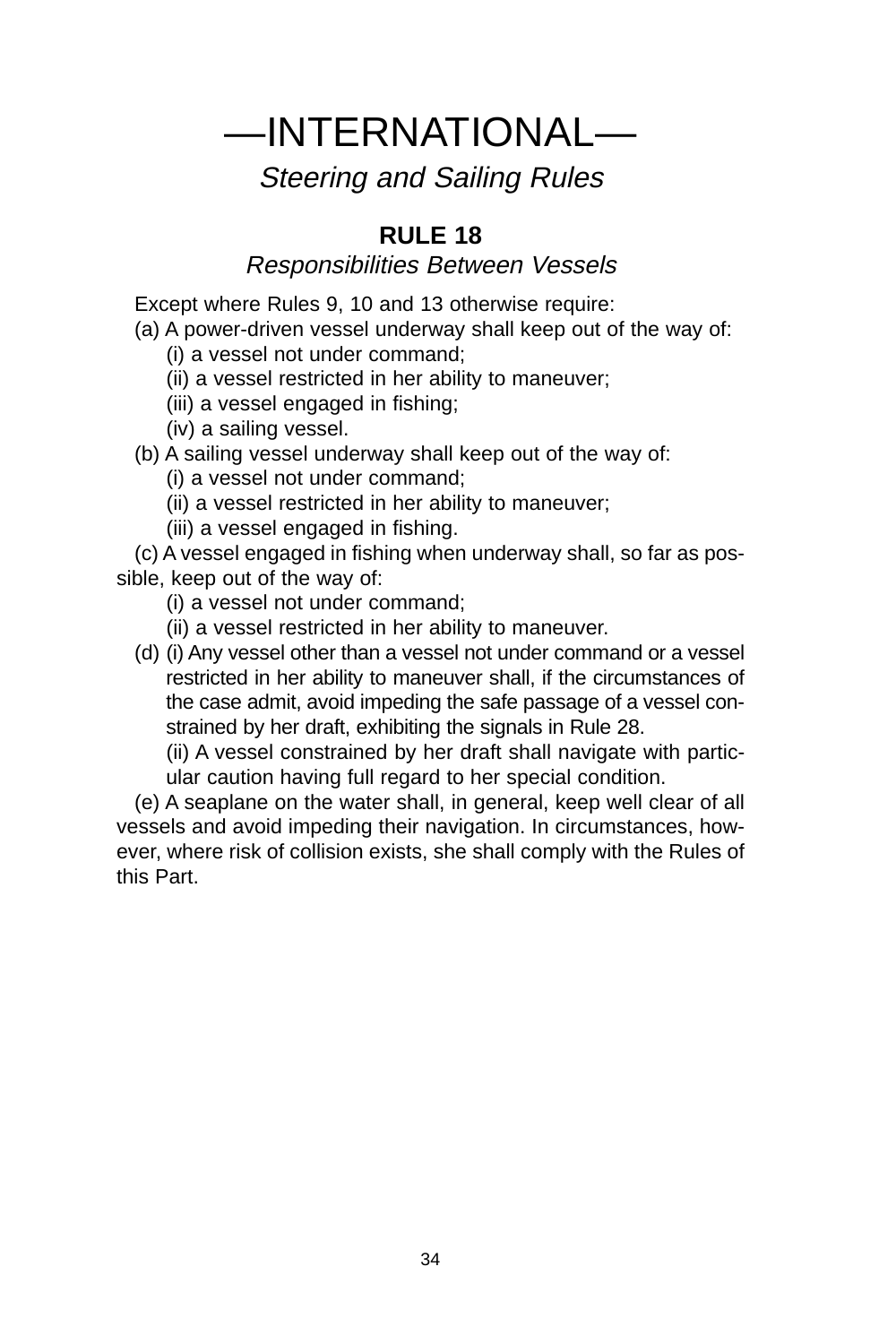## Steering and Sailing Rules

### **RULE 18**

#### Responsibilities Between Vessels

Except where Rules 9, 10, and 13 otherwise require:

(a) A power-driven vessel underway shall keep out of the way of:

(i) a vessel not under command;

(ii) a vessel restricted in her ability to maneuver;

(iii) a vessel engaged in fishing; and

(iv) a sailing vessel.

#### (b) A sailing vessel underway shall keep out of the way of:

(i) a vessel not under command;

(ii) a vessel restricted in her ability to maneuver; and

(iii) a vessel engaged in fishing.

(c) A vessel engaged in fishing when underway shall, so far as possible, keep out of the way of:

- (i) a vessel not under command; and
- (ii) a vessel restricted in her ability to maneuver.

(d) A seaplane on the water shall, in general, keep well clear of all vessels and avoid impeding their navigation. In circumstances, however, where risk of collision exists, she shall comply with the Rules of this Part.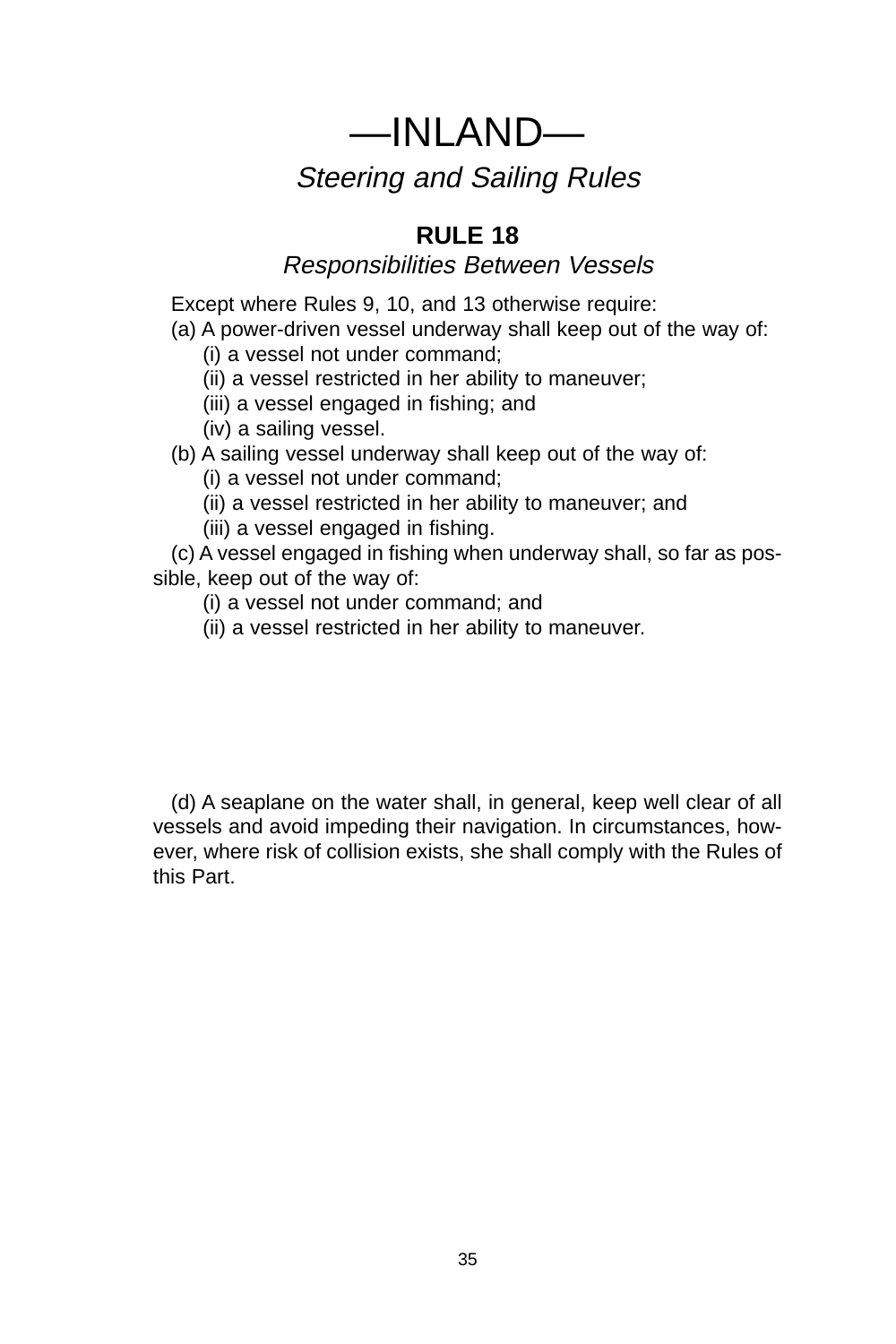—INTERNATIONAL— Steering and Sailing Rules

## **Section III—Conduct of Vessels in Restricted Visibility**

#### **RULE 19**

#### Conduct of Vessels in Restricted Visibility

(a) This Rule applies to vessels not in sight of one another when navigating in or near an area of restricted visibility.

(b) Every vessel shall proceed at a safe speed adapted to the prevailing circumstances and conditions of restricted visibility. A powerdriven vessel shall have her engines ready for immediate maneuver.

(c) Every vessel shall have due regard to the prevailing circumstances and conditions of restricted visibility when complying with the Rules of Section I of this Part.

(d) A vessel which detects by radar alone the presence of another vessel shall determine if a close-quarters situation is developing and/or risk of collision exists. If so, she shall take avoiding action in ample time, provided that when such action consists of an alteration of course, so far as possible the following shall be avoided:

(i) an alteration of course to port for a vessel forward of the beam, other than for a vessel being overtaken;

(ii) an alteration of course towards a vessel abeam or abaft the beam.

(e) Except where it has been determined that a risk of collision does not exist, every vessel which hears apparently forward of her beam the fog signal of another vessel, or which cannot avoid a close-quarters situation with another vessel forward of her beam, shall reduce her speed to the minimum at which she can be kept on her course. She shall if necessary take all her way off and in any event navigate with extreme caution until danger of collision is over.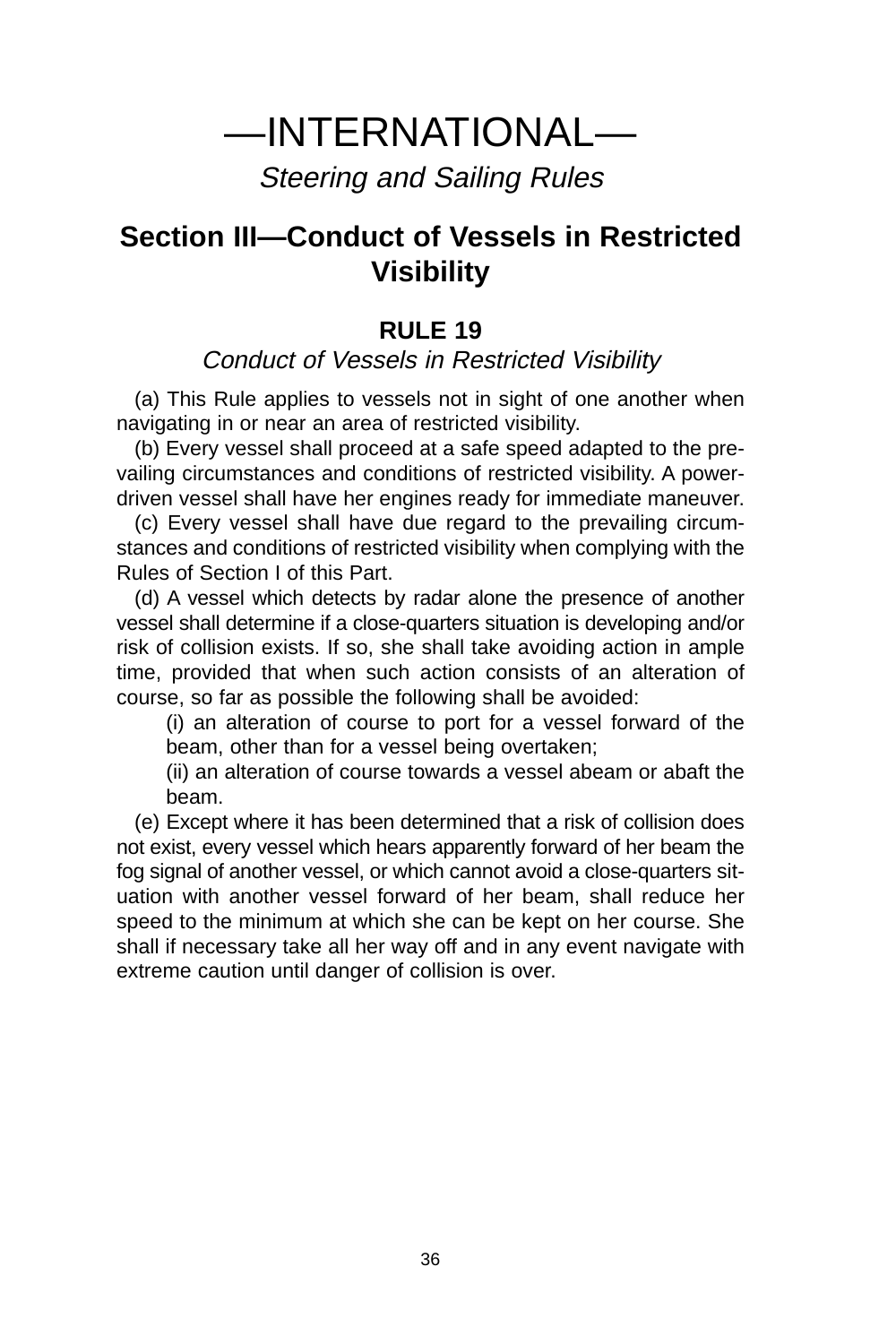## Steering and Sailing Rules

## **Subpart III—Conduct of Vessels in Restricted Visibility**

#### **RULE 19**

#### Conduct of Vessels in Restricted Visibility

(a) This Rule applies to vessels not in sight of one another when navigating in or near an area of restricted visibility.

(b) Every vessel shall proceed at a safe speed adapted to the prevailing circumstances and conditions of restricted visibility. A powerdriven vessel shall have her engines ready for immediate maneuver.

(c) Every vessel shall have due regard to the prevailing circumstances and conditions of restricted visibility when complying with Rules 4 through 10.

(d) A vessel which detects by radar alone the presence of another vessel shall determine if a close-quarters situation is developing or risk of collision exists. If so, she shall take avoiding action in ample time, provided that when such action consists of an alteration of course, so far as possible the following shall be avoided:

(i) an alteration of course to port for a vessel forward of the beam, other than for a vessel being overtaken; and

(ii) an alteration of course toward a vessel abeam or abaft the beam.

(e) Except where it has been determined that a risk of collision does not exist, every vessel which hears apparently forward of her beam the fog signal of another vessel, or which cannot avoid a closequarters situation with another vessel forward of her beam, shall reduce her speed to the minimum at which she can be kept on course. She shall if necessary take all her way off and, in any event, navigate with extreme caution until danger of collision is over.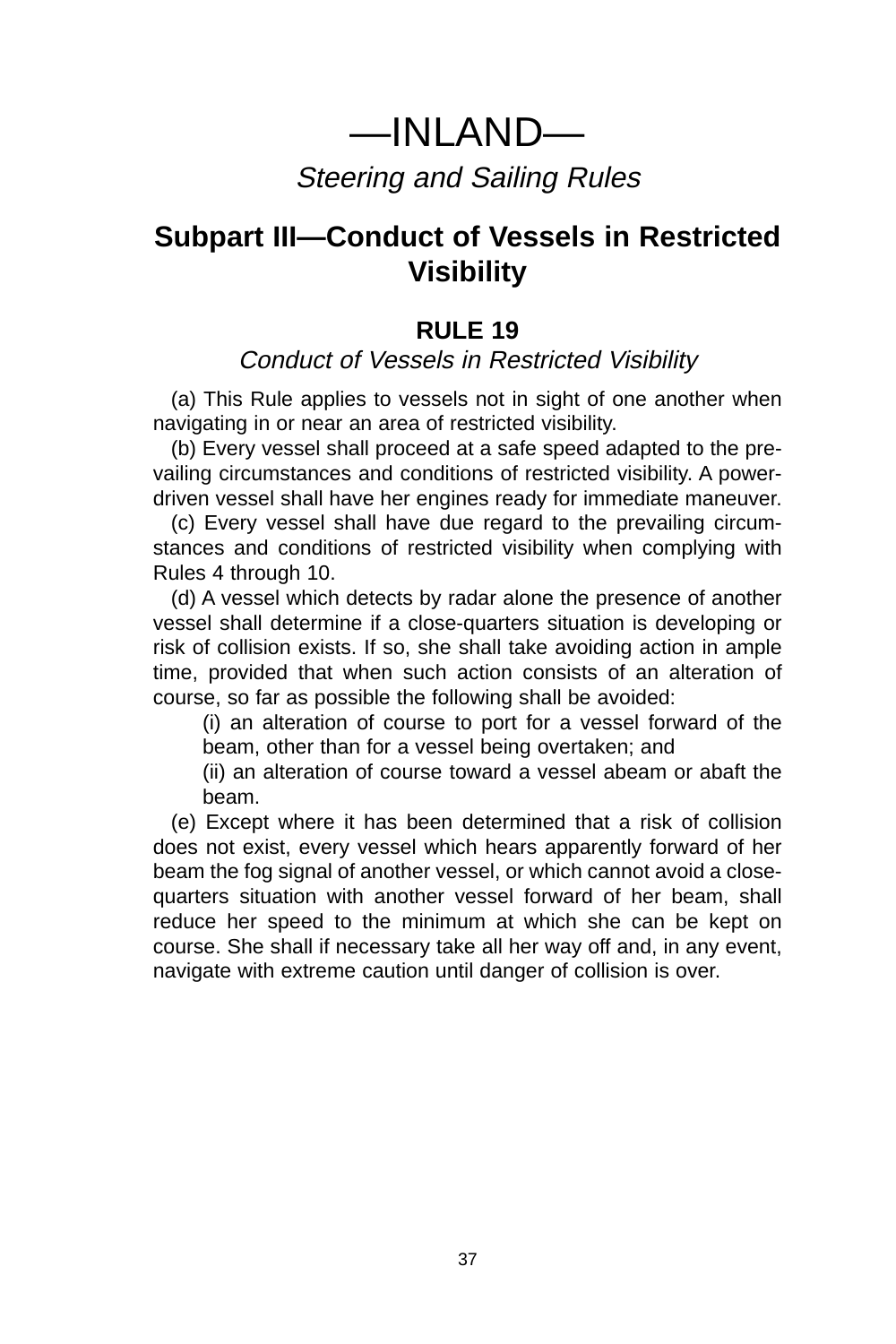### Lights and Shapes

## **PART C—LIGHTS AND SHAPES**

#### **RULE 20**

### Application

(a) Rules in this Part shall be complied with in all weathers.

(b) The Rules concerning lights shall be complied with from sunset to sunrise, and during such times no other lights shall be exhibited, except such lights as cannot be mistaken for the lights specified in these Rules or do not impair their visibility or distinctive character, or interfere with the keeping of a proper look-out.

(c) The lights prescribed by these Rules shall, if carried, also be exhibited from sunrise to sunset in restricted visibility and may be exhibited in all other circumstances when it is deemed necessary.

(d) The Rules concerning shapes shall be complied with by day.

(e) The lights and shapes specified in these Rules shall comply with the provisions of Annex I to these Regulations.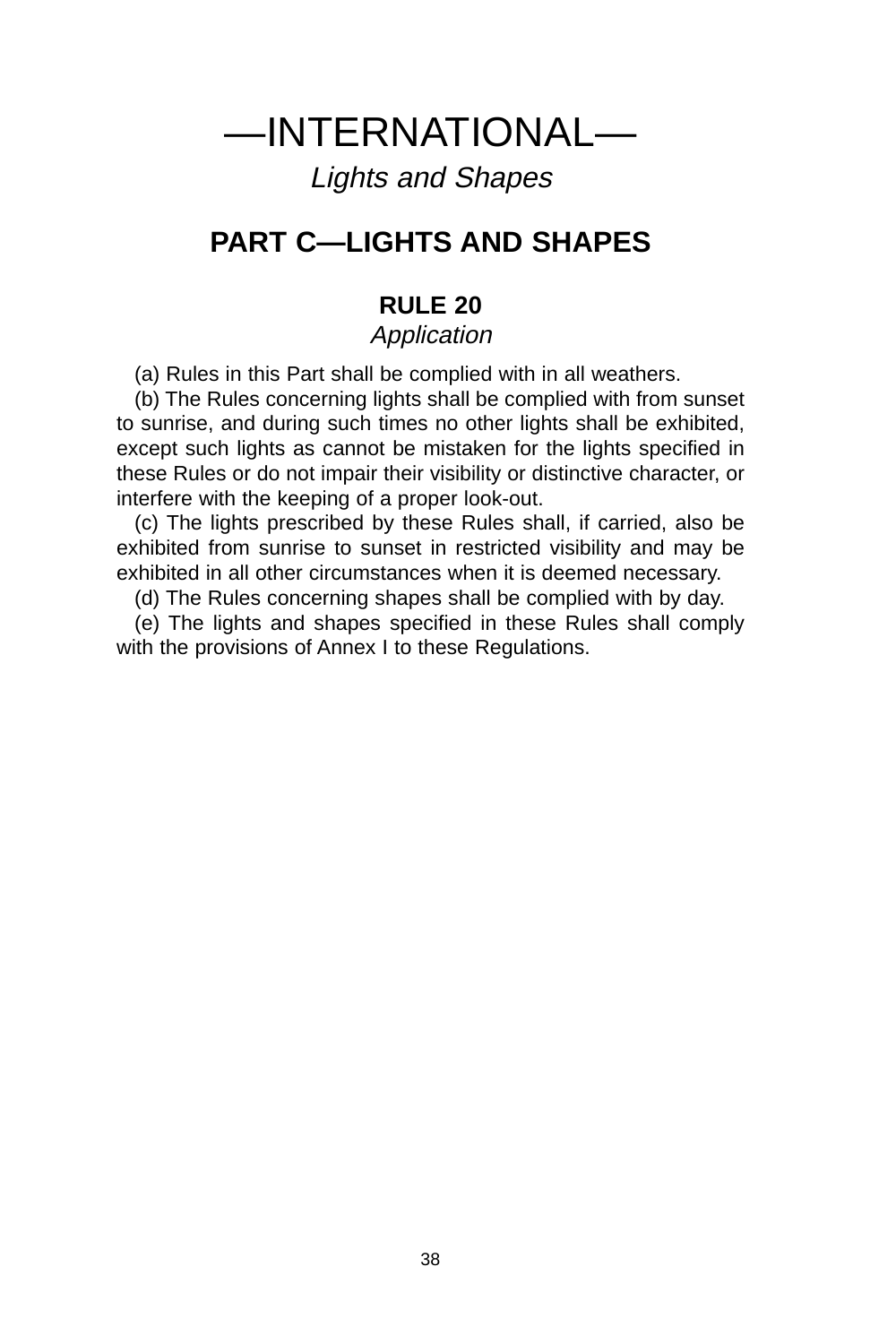## Lights and Shapes

## **PART C—LIGHTS AND SHAPES**

#### **RULE 20**

#### Application

(a) Rules in this Part shall be complied with in all weathers.

(b) The Rules concerning lights shall be complied with from sunset to sunrise, and during such times no other lights shall be exhibited, except such lights as cannot be mistaken for the lights specified in these Rules or do not impair their visibility or distinctive character, or interfere with the keeping of a proper look-out.

(c) The lights prescribed by these Rules shall, if carried, also be exhibited from sunrise to sunset in restricted visibility and may be exhibited in all other circumstances when it is deemed necessary.

(d) The Rules concerning shapes shall be complied with by day.

(e) The lights and shapes specified in these Rules shall comply with the provisions of Annex I of these Rules.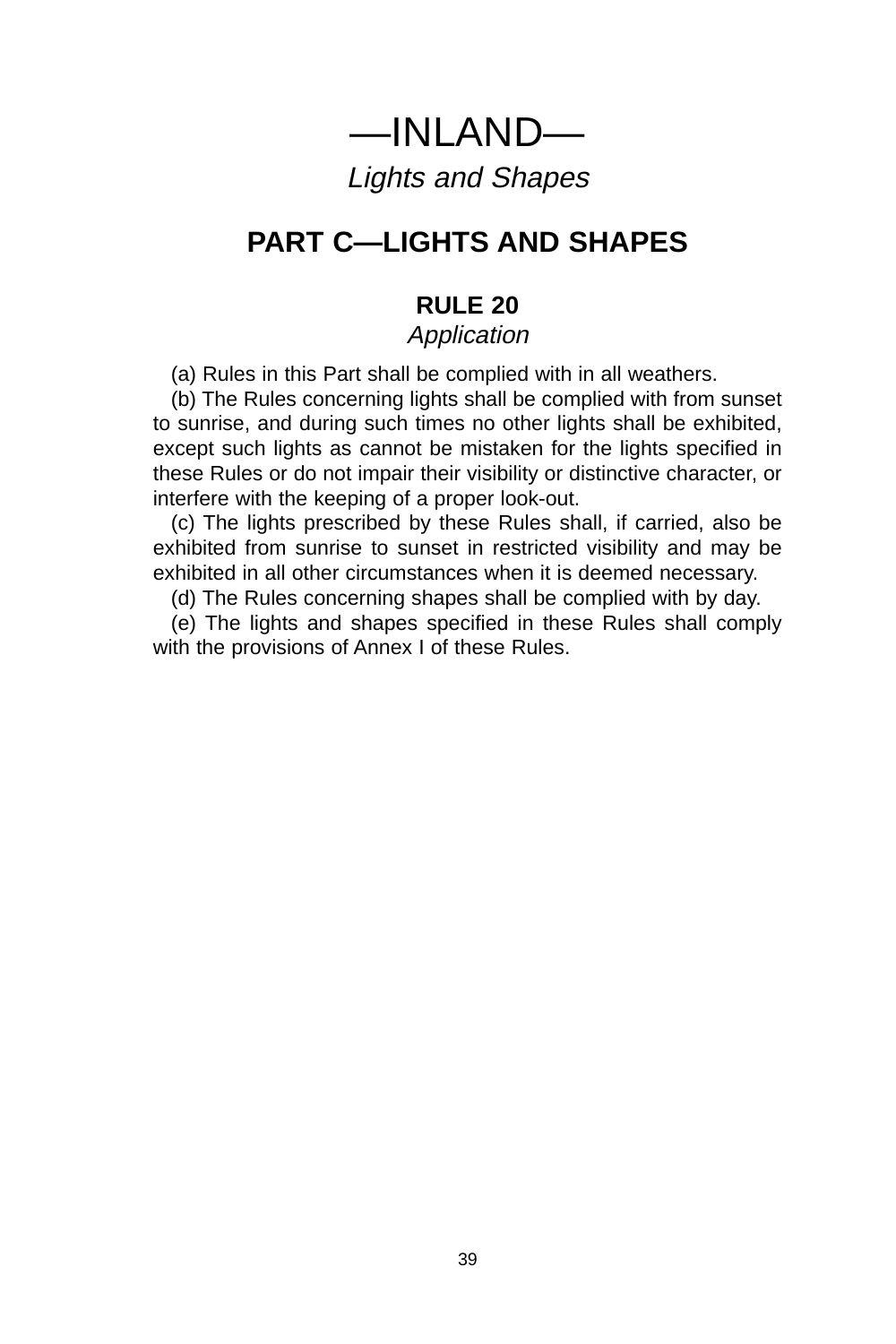### Lights and Shapes

#### **RULE 21**

#### **Definitions**

(a) "Masthead light" means a white light placed over the fore and aft centerline of the vessel showing an unbroken light over an arc of the horizon of 225 degrees and so fixed as to show the light from right ahead to 22.5 degrees abaft the beam on either side of the vessel.

(b) "Sidelights" means a green light on the starboard side and a red light on the port side each showing an unbroken light over an arc of the horizon of 112.5 degrees and so fixed as to show the light from right ahead to 22.5 degrees abaft the beam on its respective side. In a vessel of less than 20 meters in length the sidelights may be combined in one lantern carried on the fore and aft centerline of the vessel.

(c) "Sternlight" means a white light placed as nearly as practicable at the stern showing an unbroken light over an arc of the horizon of 135 degrees and so fixed as to show the light 67.5 degrees from right aft on each side of the vessel.

(d) "Towing light" means a yellow light having the same characteristics as the "sternlight" defined in paragraph (c) of this Rule.

(e) "All-round light" means a light showing an unbroken light over an arc of the horizon of 360 degrees.

(f) "Flashing light" means a light flashing at regular intervals at a frequency of 120 flashes or more per minute.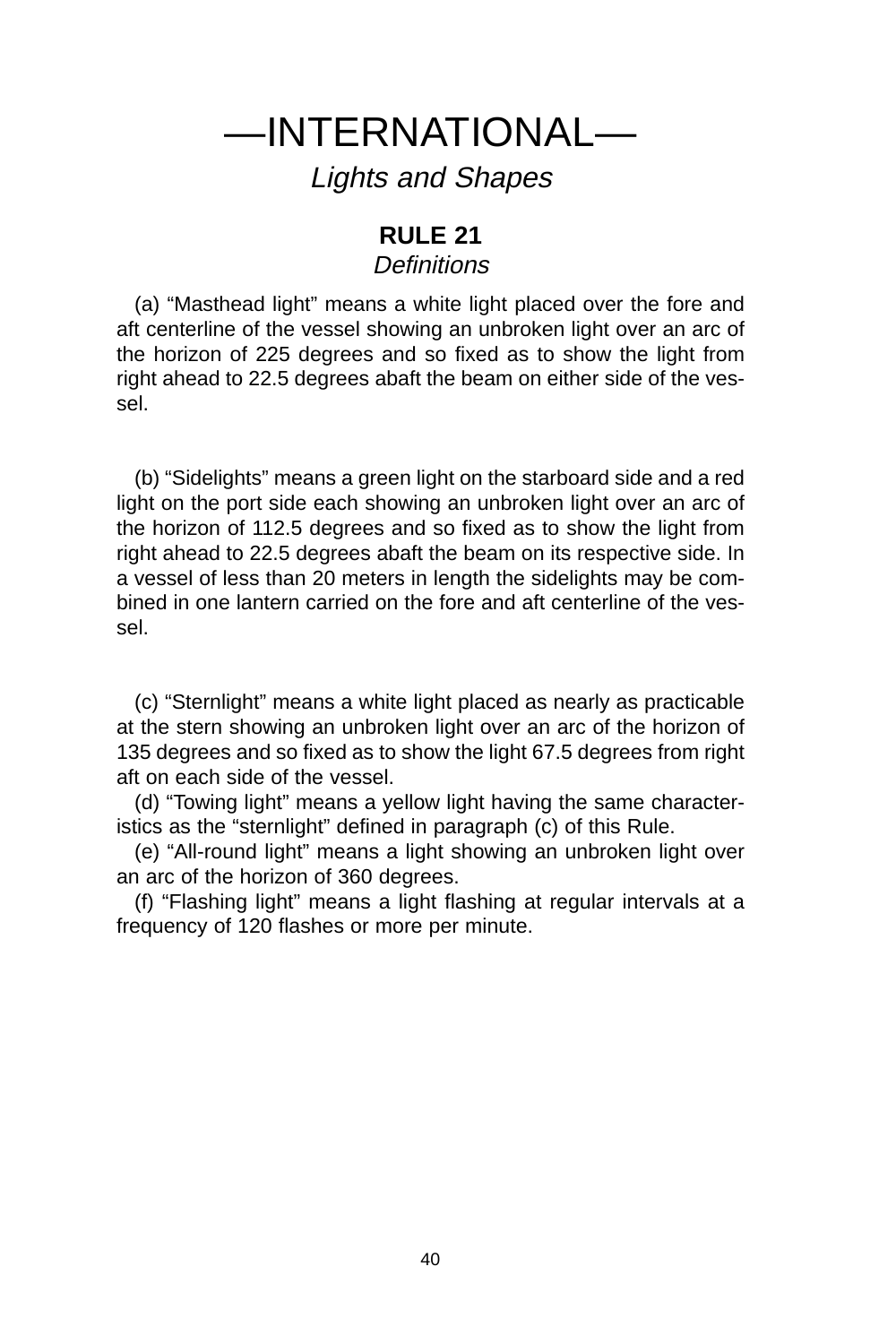## —INLAND— Lights and Shapes

#### **RULE 21 Definitions**

(a) "Masthead light" means a white light placed over the fore and aft centerline of the vessel showing an unbroken light over an arc of the horizon of 225 degrees and so fixed as to show the light from right ahead to 22.5 degrees abaft the beam on either side of the vessel, except that on a vessel of less than 12 meters in length the masthead light shall be placed as nearly as practicable to the fore and aft centerline of the vessel.

(b) "Sidelights" mean a green light on the starboard side and a red light on the port side each showing an unbroken light over an arc of the horizon of 112.5 degrees and so fixed as to show the light from right ahead to 22.5 degrees abaft the beam on its respective side. On a vessel of less than 20 meters in length the sidelights may be combined in one lantern carried on the fore and aft centerline of the vessel, except that on a vessel of less than 12 meters in length the sidelights when combined in one lantern shall be placed as nearly as practicable to the fore and aft centerline of the vessel.

(c) "Sternlight" means a white light placed as nearly as practicable at the stern showing an unbroken light over an arc of the horizon of 135 degrees and so fixed as to show the light 67.5 degrees from right aft on each side of the vessel.

(d) "Towing light" means a yellow light having the same characteristics as the "sternlight" defined in paragraph (c) of this Rule.

(e) "All-round light" means a light showing an unbroken light over an arc of the horizon of 360 degrees.

(f) "Flashing light" means a light flashing at regular intervals at a frequency of 120 flashes or more per minute.

(g) "Special flashing light" means a yellow light flashing at regular intervals at a frequency of 50 to 70 flashes per minute, placed as far forward and as nearly as practicable on the fore and aft centerline of the tow and showing an unbroken light over an arc of the horizon of not less than 180 degrees nor more than 225 degrees and so fixed as to show the light from right ahead to abeam and no more than 22.5 degrees abaft the beam on either side of the vessel.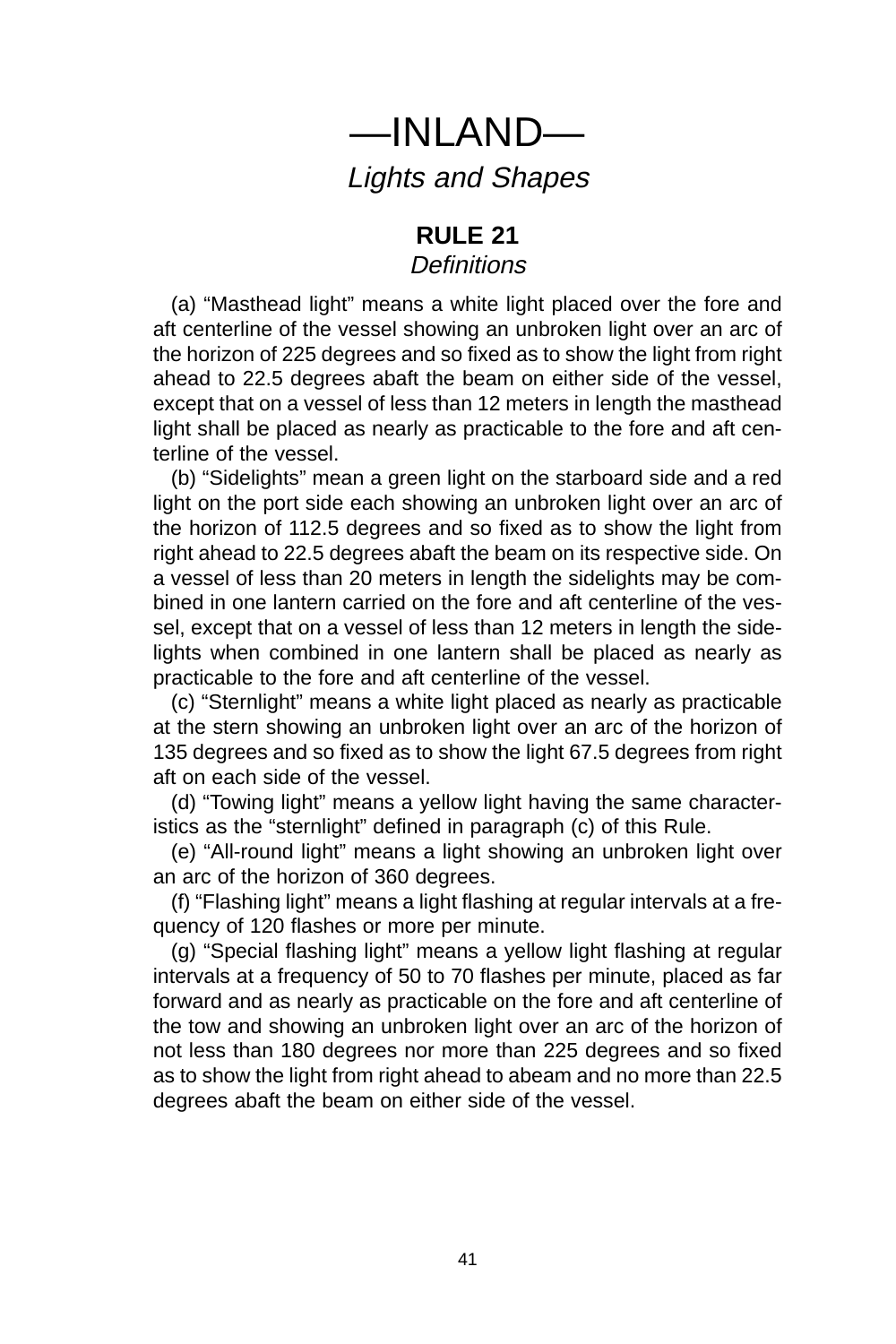### Lights and Shapes

### **RULE 22**

#### Visibility of Lights

The lights prescribed in these Rules shall have an intensity as specified in Section 8 of Annex I to these Regulations so as to be visible at the following minimum ranges:

(a) In vessels of 50 meters or more in length:

—a masthead light, 6 miles;

- —a sidelight, 3 miles;
- —a sternlight, 3 miles;
- —a towing light, 3 miles;
- —a white, red, green or yellow all-round light, 3 miles.

(b) In vessels of 12 meters or more in length but less than 50 meters in length:

- —a masthead light, 5 miles; except that where the length of the vessel is less than 20 meters, 3 miles;
- —a sidelight, 2 miles;
- —a sternlight, 2 miles;
- —a towing light, 2 miles;
- —a white, red, green or yellow all-round light, 2 miles.

(c) In vessels of less than 12 meters in length:

- —a masthead light, 2 miles;
- —a sidelight, 1 mile;
- —a sternlight, 2 miles;
- —a towing light, 2 miles;
- —a white, red, green or yellow all-round light, 2 miles.

(d) In inconspicuous, partly submerged vessels or objects being towed:

—a white all-round light, 3 miles.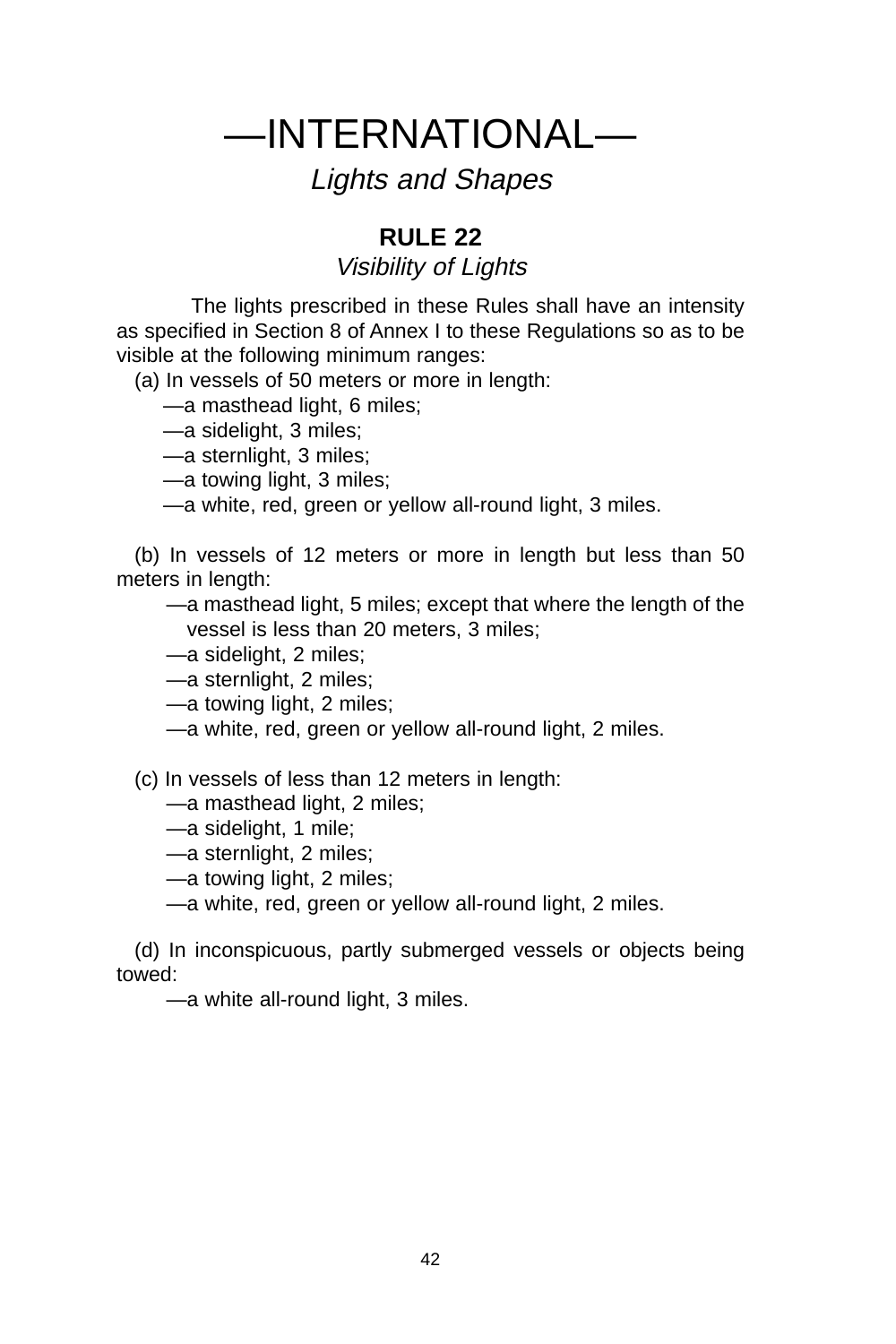## Lights and Shapes

### **RULE 22**

#### Visibility of Lights

The lights prescribed in these Rules shall have an intensity as specified in Annex I to these Rules, so as to be visible at the following minimum ranges:

(a) In a vessel of 50 meters or more in length:

—a masthead light, 6 miles;

- —a sidelight, 3 miles;
- —a sternlight, 3 miles;
- —a towing light, 3 miles;
- —a white, red, green or yellow all-round light, 3 miles; and
- —a special flashing light, 2 miles.

(b) In a vessel of 12 meters or more in length but less than 50 meters in length:

- —a masthead light, 5 miles; except that where the length of the vessel is less than 20 meters, 3 miles;
- —a sidelight, 2 miles;
- —a sternlight, 2 miles;
- —a towing light, 2 miles;
- —a white, red, green or yellow all-round light, 2 miles; and —a special flashing light, 2 miles.
- (c) In a vessel of less than 12 meters in length:
	- —a masthead light, 2 miles;
	- —a sidelight, 1 mile;
	- —a sternlight, 2 miles;
	- —a towing light, 2 miles;
	- —a white, red, green or yellow all-round light, 2 miles; and
	- —a special flashing light, 2 miles.
- (d) In an inconspicuous, partly submerged vessel or object being towed:
	- —a white all-round light, 3 miles.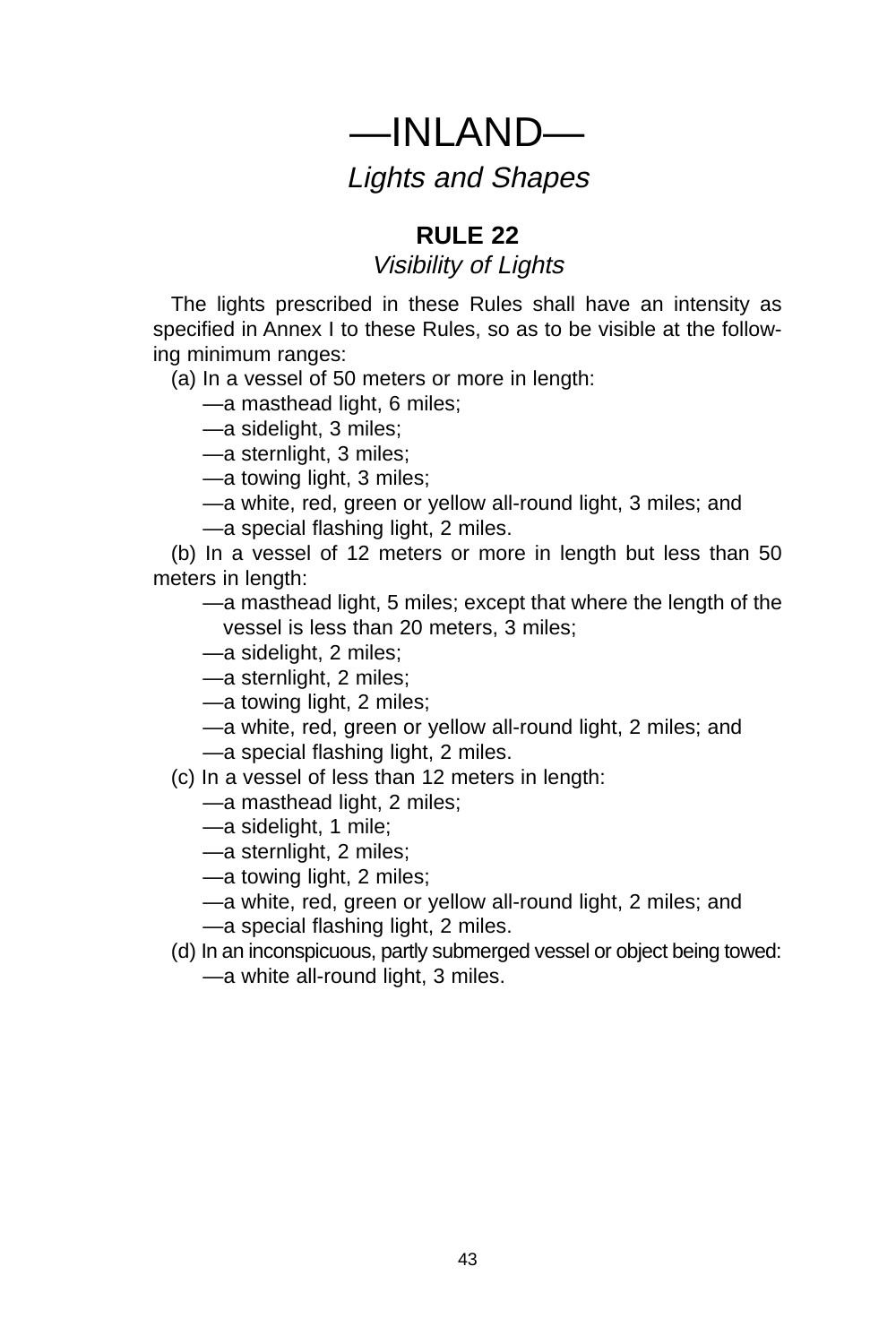## Lights and Shapes

### **RULE 23**

#### Power-driven Vessels Underway

(a) A power-driven vessel underway shall exhibit:

(i) a masthead light forward;

(ii) a second masthead light abaft of and higher than the forward one; except that a vessel of less than 50 meters in length shall not be obliged to exhibit such light but may do so;

(iii) sidelights; and

(iv) a sternlight.



Power-driven vessel underway. Same for Inland.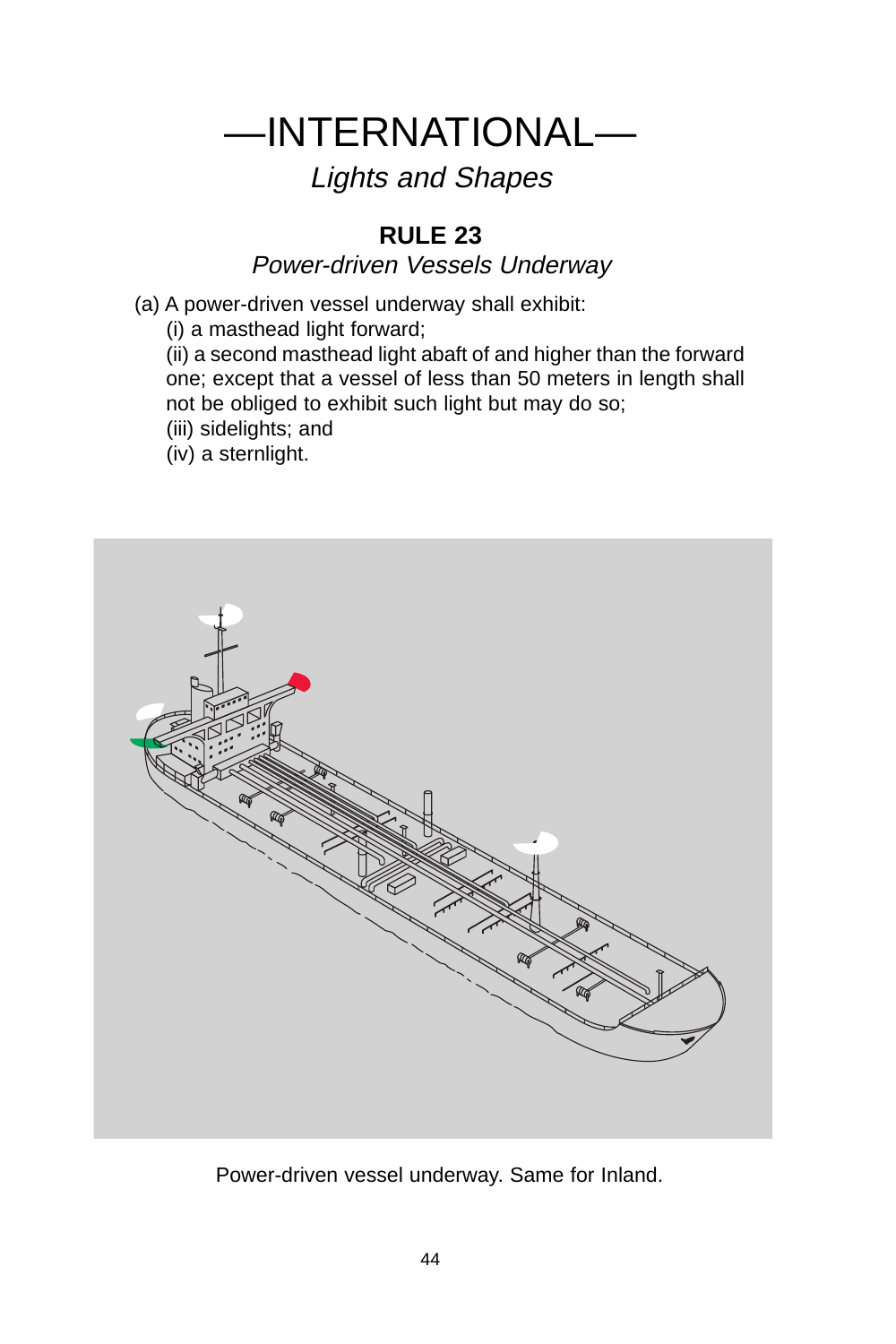## Lights and Shapes

### **RULE 23**

### Power-driven Vessels Underway

(a) A power-driven vessel underway shall exhibit:

(i) a masthead light forward;

(ii) a second masthead light abaft of and higher than the forward one; except that a vessel of less than 50 meters in length shall not be obliged to exhibit such light but may do so;

(iii) sidelights; and

(iv) a sternlight.



Power-driven vessel underway—less than 50 meters in length. Same for International.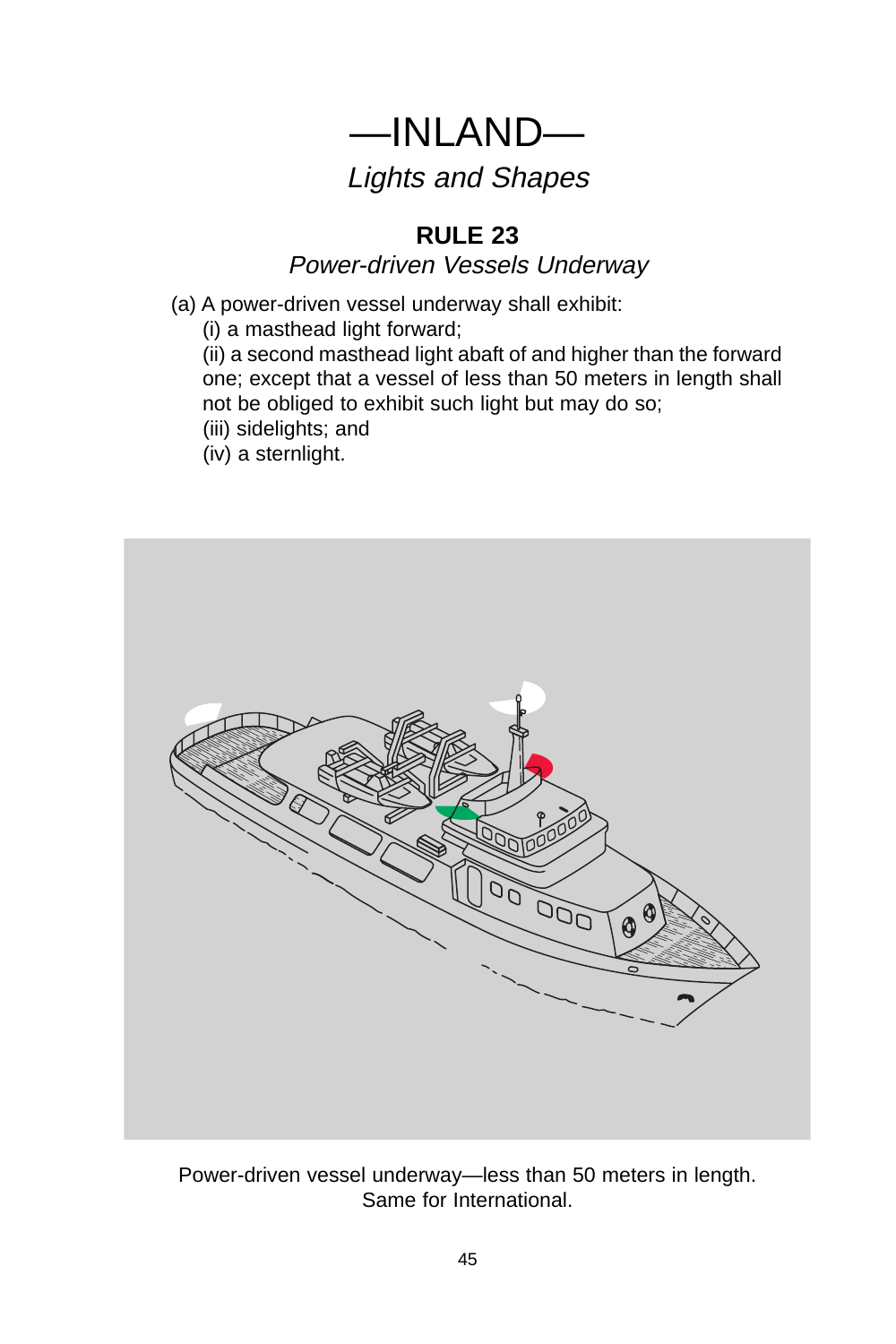### Lights and Shapes

### **RULE 23—CONTINUED**

(b) An air-cushion vessel when operating in the nondisplacement mode shall, in addition to the lights prescribed in paragraph (a) of this Rule, exhibit an all-round flashing yellow light.



Air-cushion vessel when operating in the nondisplacement modevessel less than 50 meters in length.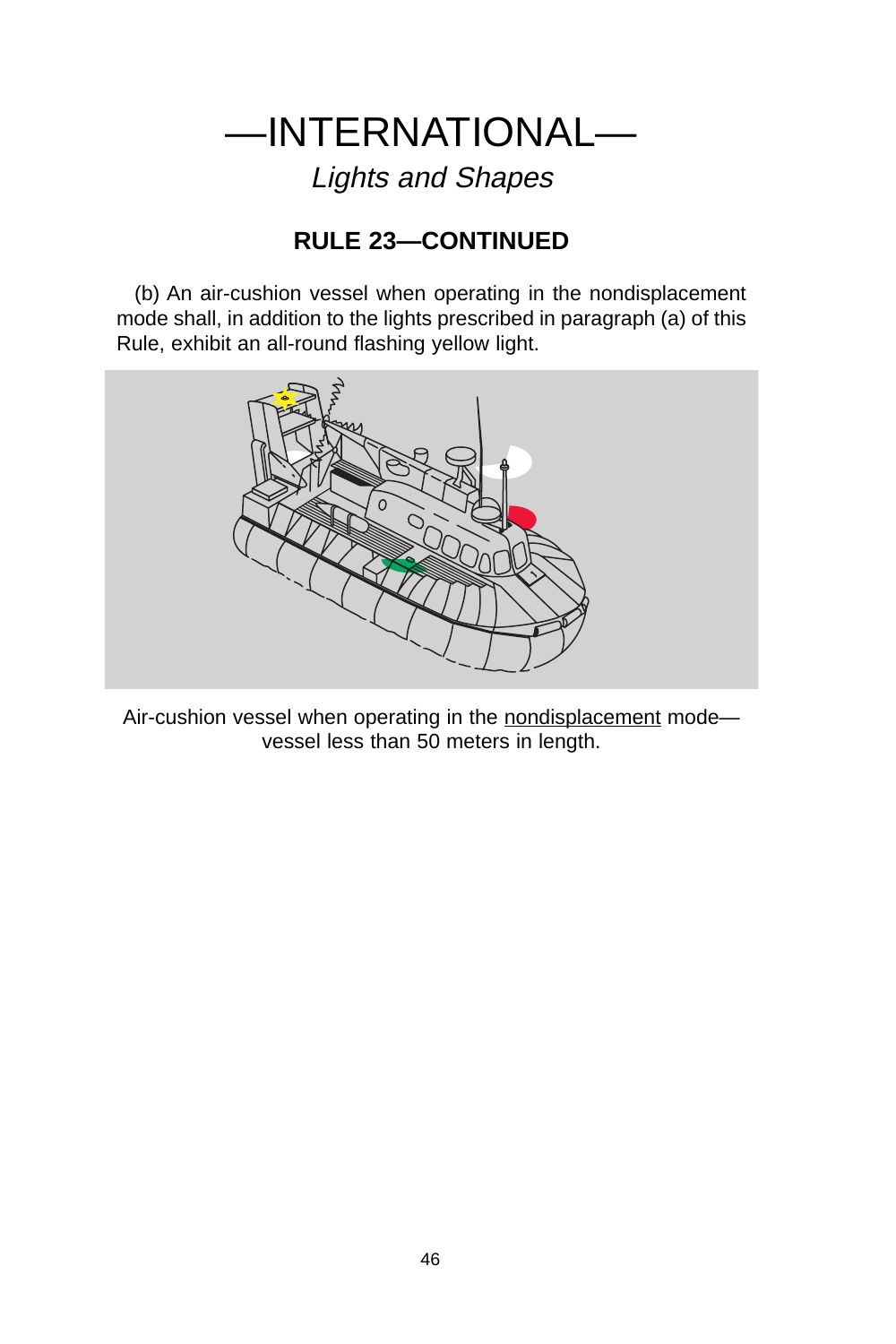## —INLAND— Lights and Shapes

### **RULE 23—CONTINUED**

(b) An air-cushion vessel when operating in the nondisplacement mode shall, in addition to the lights prescribed in paragraph (a) of this Rule, exhibit an all-round flashing yellow light where it can best be seen.



Air-cushion vessel when operating in the displacement mode vessel less than 50 meters in length.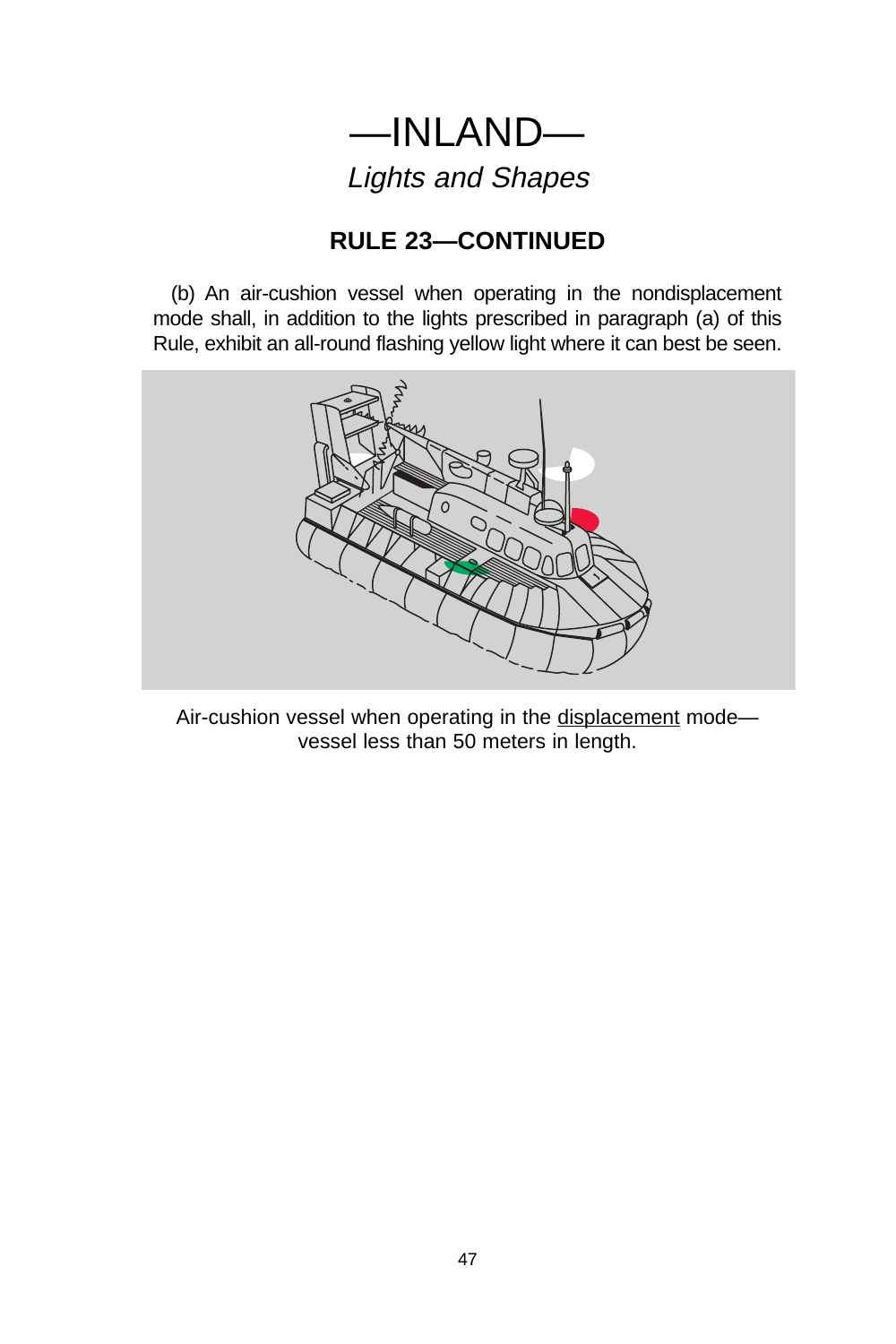Lights and Shapes

### **RULE 23—CONTINUED**

(c) (i) A power-driven vessel of less than 12 meters in length may in lieu of the lights prescribed in paragraph (a) of this Rule exhibit an all-round white light and sidelights;

(ii) a power-driven vessel of less than 7 meters in length whose maximum speed does not exceed 7 knots may in lieu of the lights prescribed in paragraph (a) of this Rule exhibit an allround white light and shall, if practicable, also exhibit sidelights; (iii) the masthead light or all-round white light on a power-driven vessel of less than 12 meters in length may be displaced from the fore and aft centerline of the vessel if centerline fitting is not practicable, provided that the sidelights are combined in one lantern which shall be carried on the fore and aft centerline of the vessel or located as nearly as practicable in the same fore and aft line as the masthead light or the all-round white light.



Power-driven vessel of less than 7 meters in length whose maximum speed does not exceed 7 knots.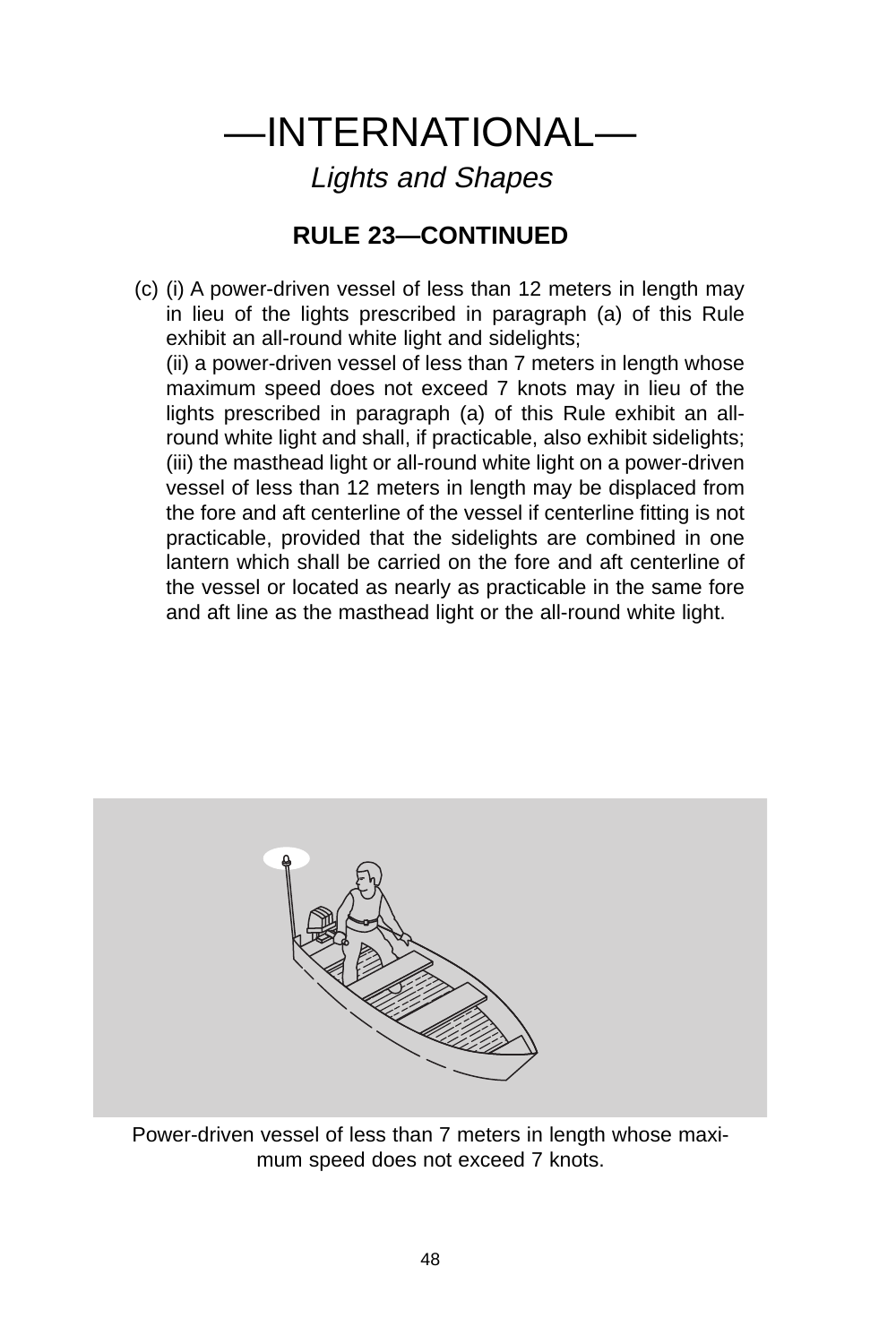Lights and Shapes

### **RULE 23—CONTINUED**

(c) A power-driven vessel of less than 12 meters in length may, in lieu of the lights prescribed in paragraph (a) of this Rule, exhibit an all-round white light and sidelights.



Power-driven vessel of less than 12 meters in length. Same for International.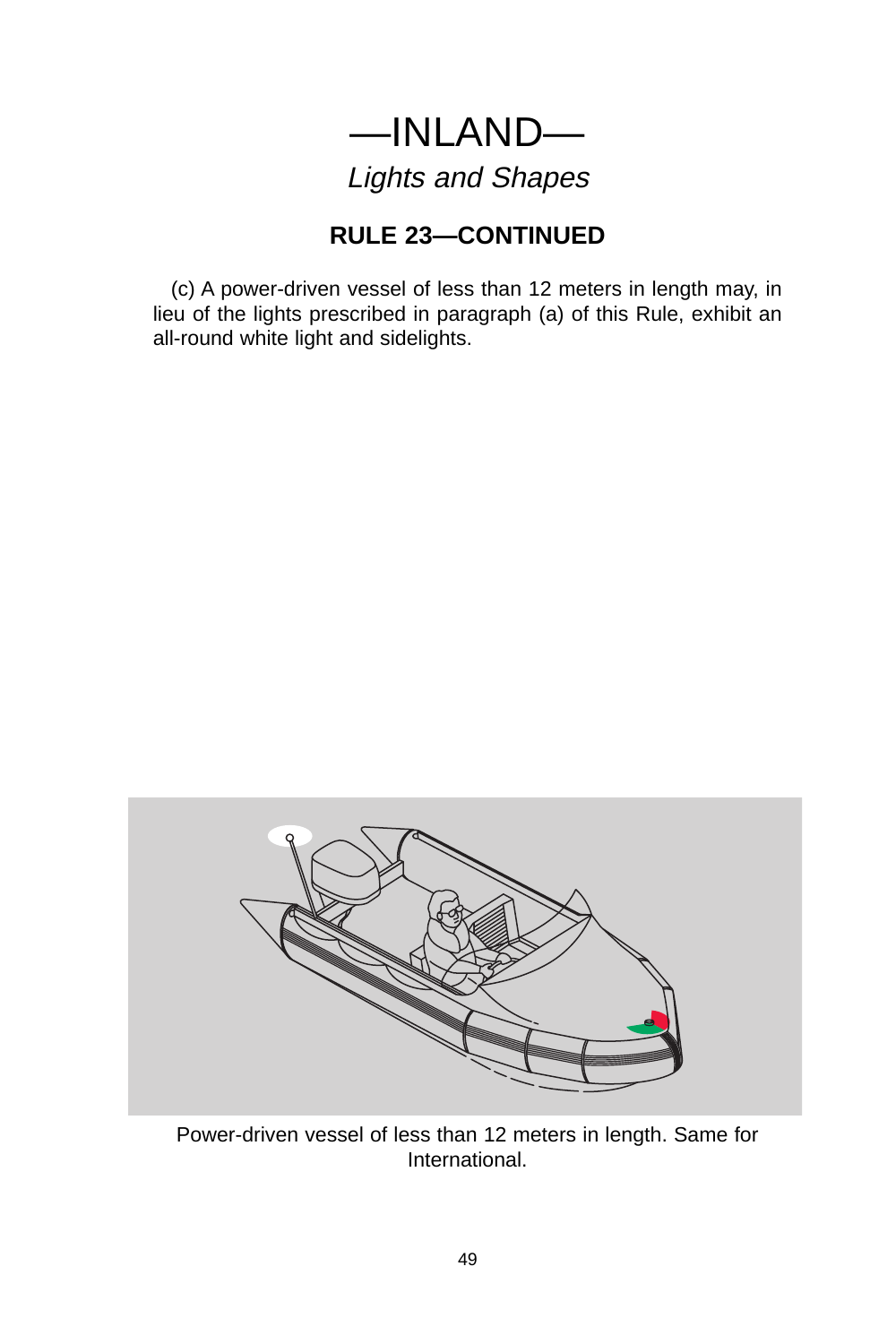## —INTERNATIONAL— Lights and Shapes

[BLANK]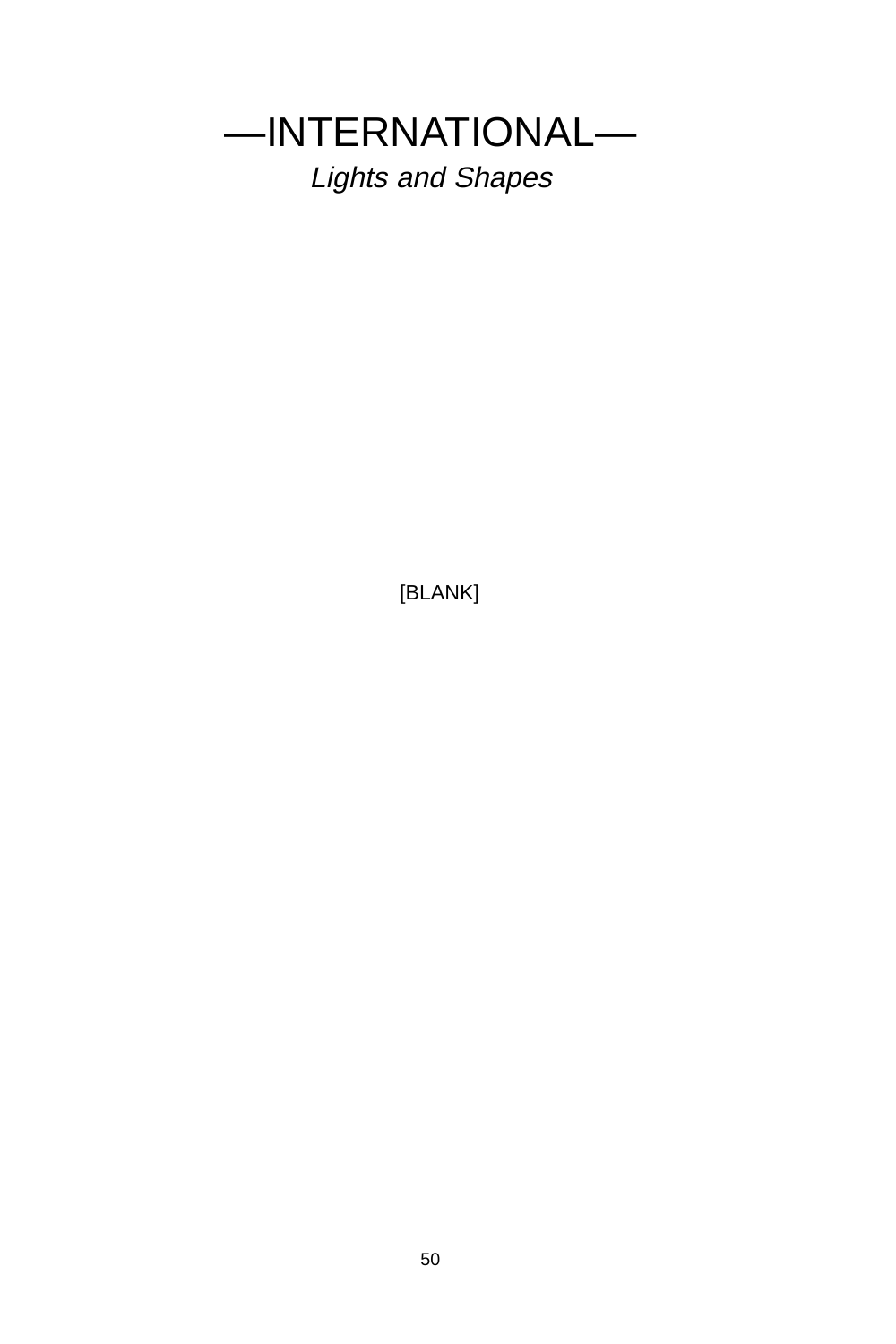Lights and Shapes

### **RULE 23—CONTINUED**

(d) A power-driven vessel when operating on the Great Lakes may carry an all-round white light in lieu of the second masthead light and sternlight prescribed in paragraph (a) of this Rule. The light shall be carried in the position of the second masthead light and be visible at the same minimum range.



Power-driven vessel on Great Lakes.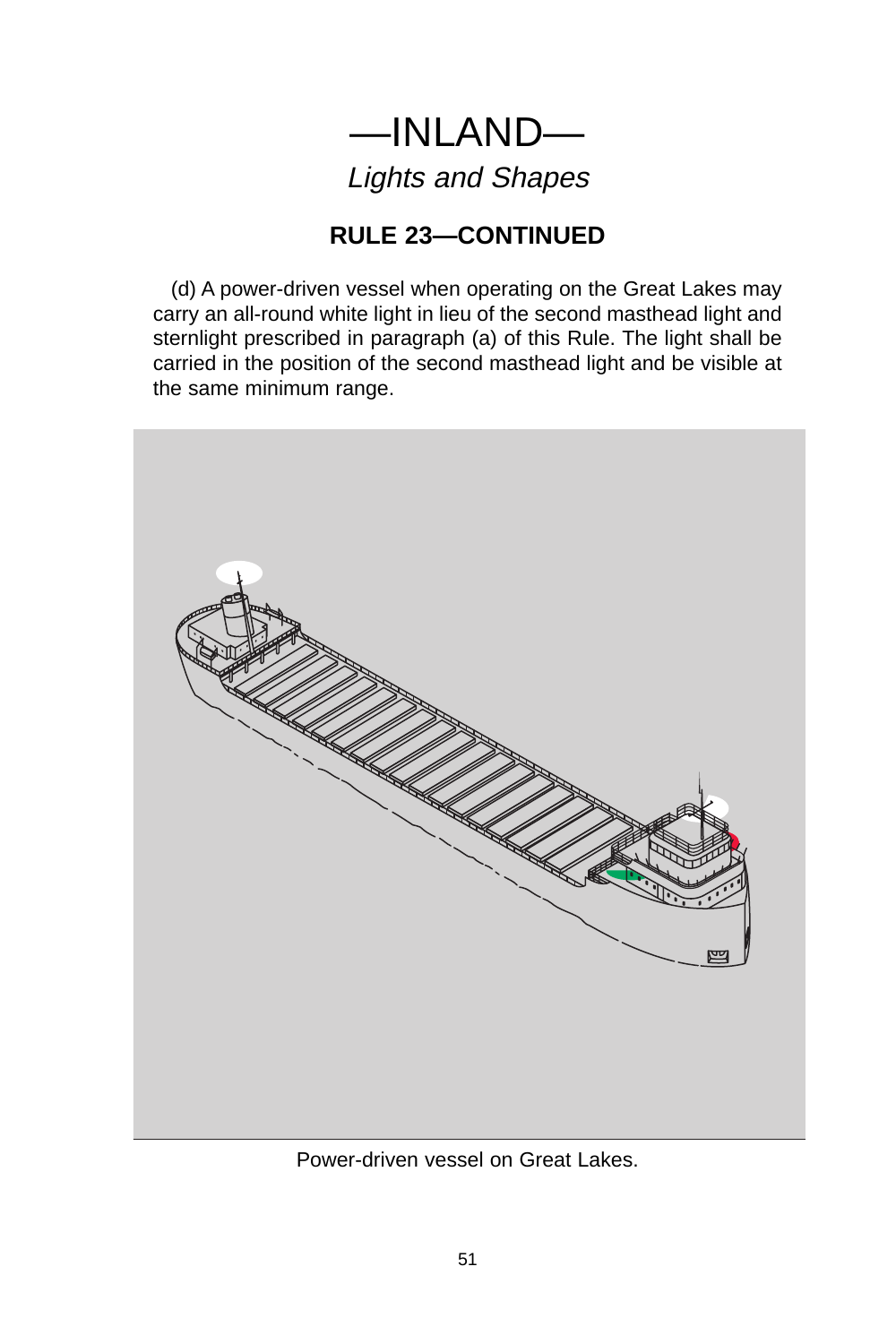## Lights and Shapes

### **RULE 24**

#### Towing and Pushing

(a) A power-driven vessel when towing shall exhibit:

(i) instead of the light prescribed in Rule  $23(a)(i)$  or  $(a)(ii)$ , two masthead lights in a vertical line. When the length of the tow, measuring from the stern of the towing vessel to the after end of the tow exceeds 200 meters, three such lights in a vertical line;

(ii) sidelights;

(iii) a sternlight;

(iv) a towing light in a vertical line above the sternlight; and

(v) when the length of the tow exceeds 200 meters, a diamond shape where it can best be seen.



Power-driven vessel towing astern—towing vessel less than 50 meters in length; length of tow exceeds 200 meters. Same for Inland.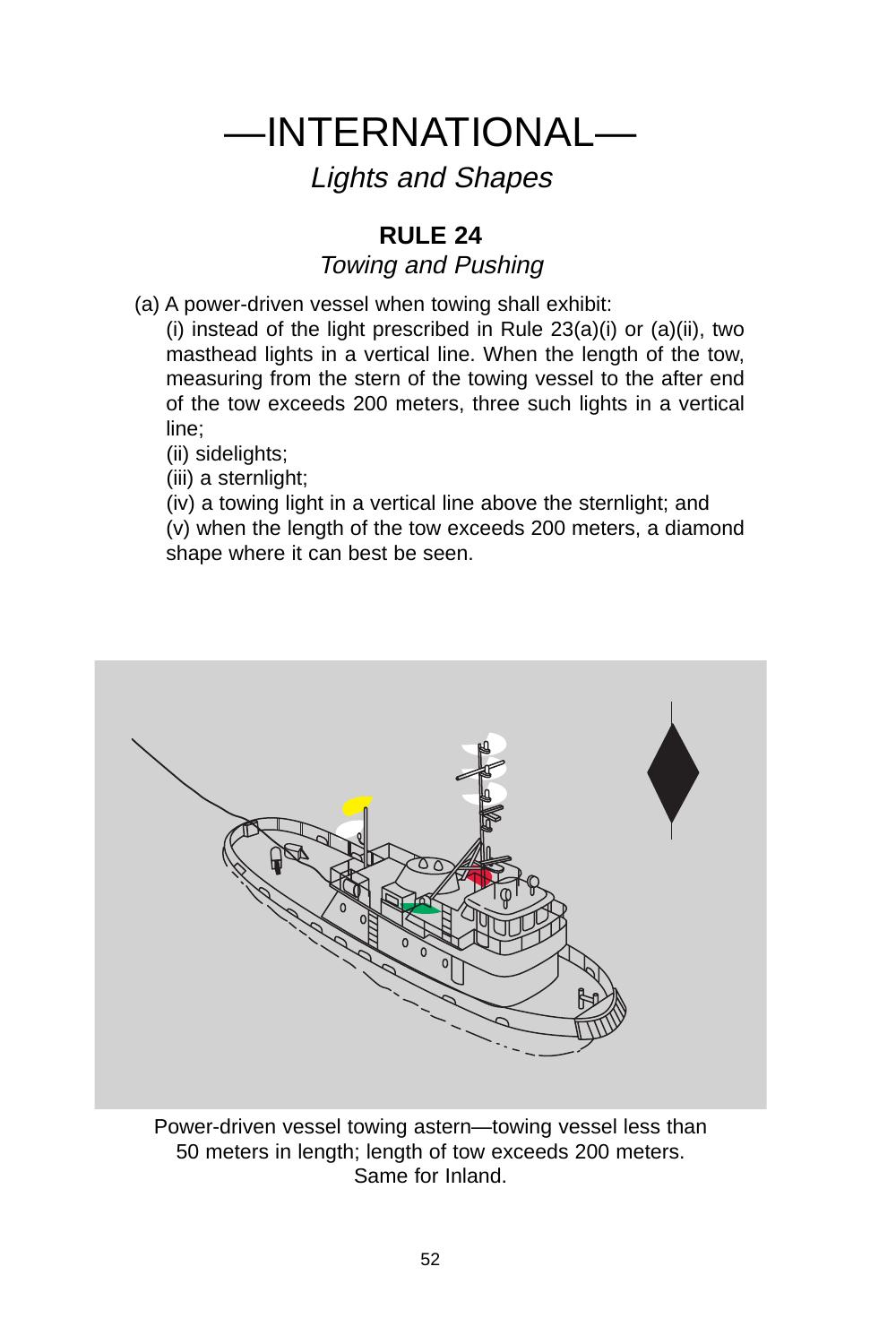## —INLAND— Lights and Shapes

#### **RULE 24**

#### Towing and Pushing

(a) A power-driven vessel when towing astern shall exhibit: (i) instead of the light prescribed either in Rule 23(a)(i) or 23(a)(ii), two masthead lights in a vertical line. When the length of the tow, measuring from the stern of the towing vessel to the after end of the tow exceeds 200 meters, three such lights in a vertical line;

(ii) sidelights;

(iii) a sternlight;

(iv) a towing light in a vertical line above the sternlight; and (v) when the length of the tow exceeds 200 meters, a diamond shape where it can best be seen.



Power-driven vessel towing astern—towing vessel less than 50 meters in length; length of tow 200 meters or less. Same for International.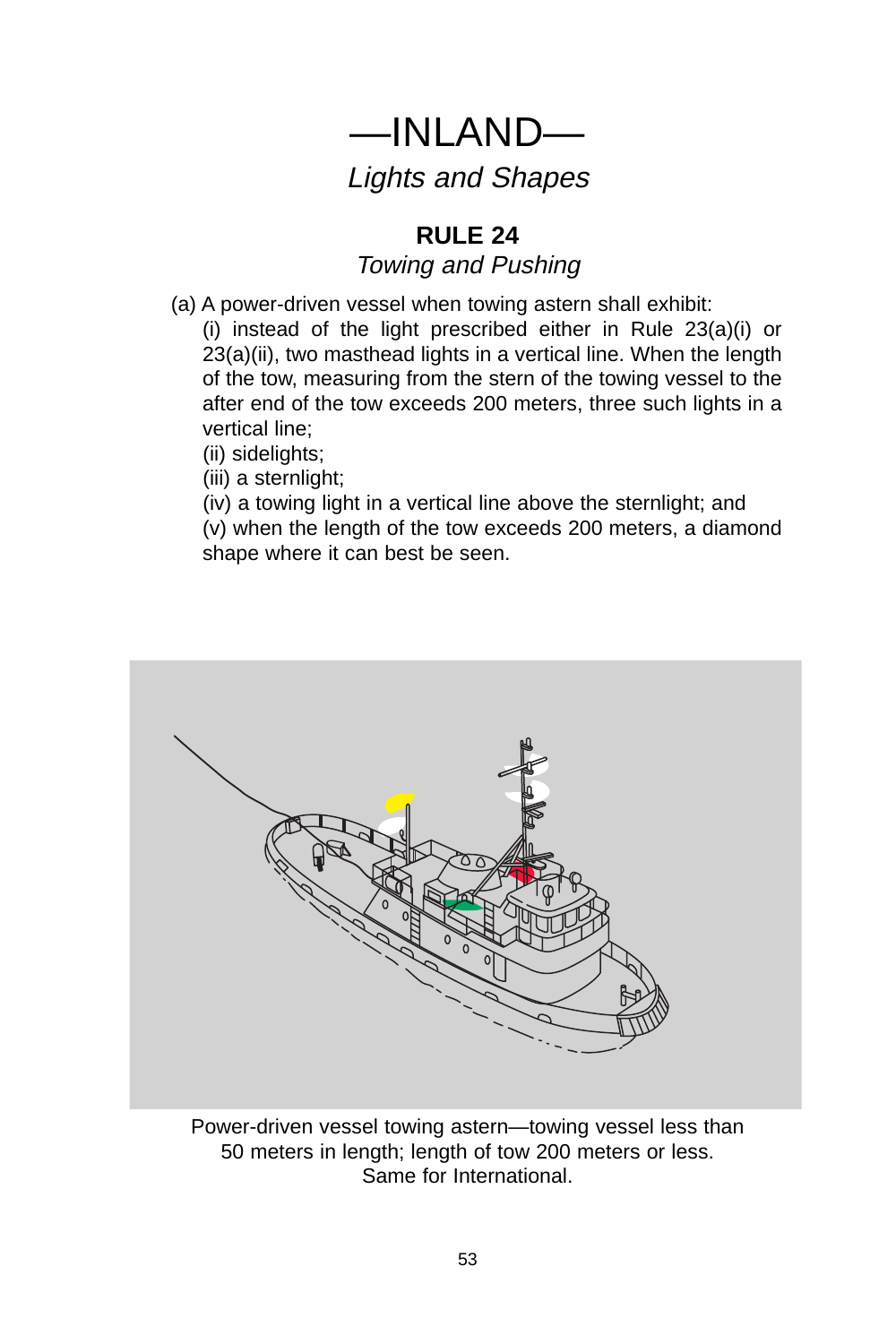### Lights and Shapes

### **RULE 24—CONTINUED**

(b) When a pushing vessel and a vessel being pushed ahead are rigidly connected in a composite unit they shall be regarded as a power-driven vessel and exhibit the lights prescribed in Rule 23.



Composite unit underway. Same for Inland.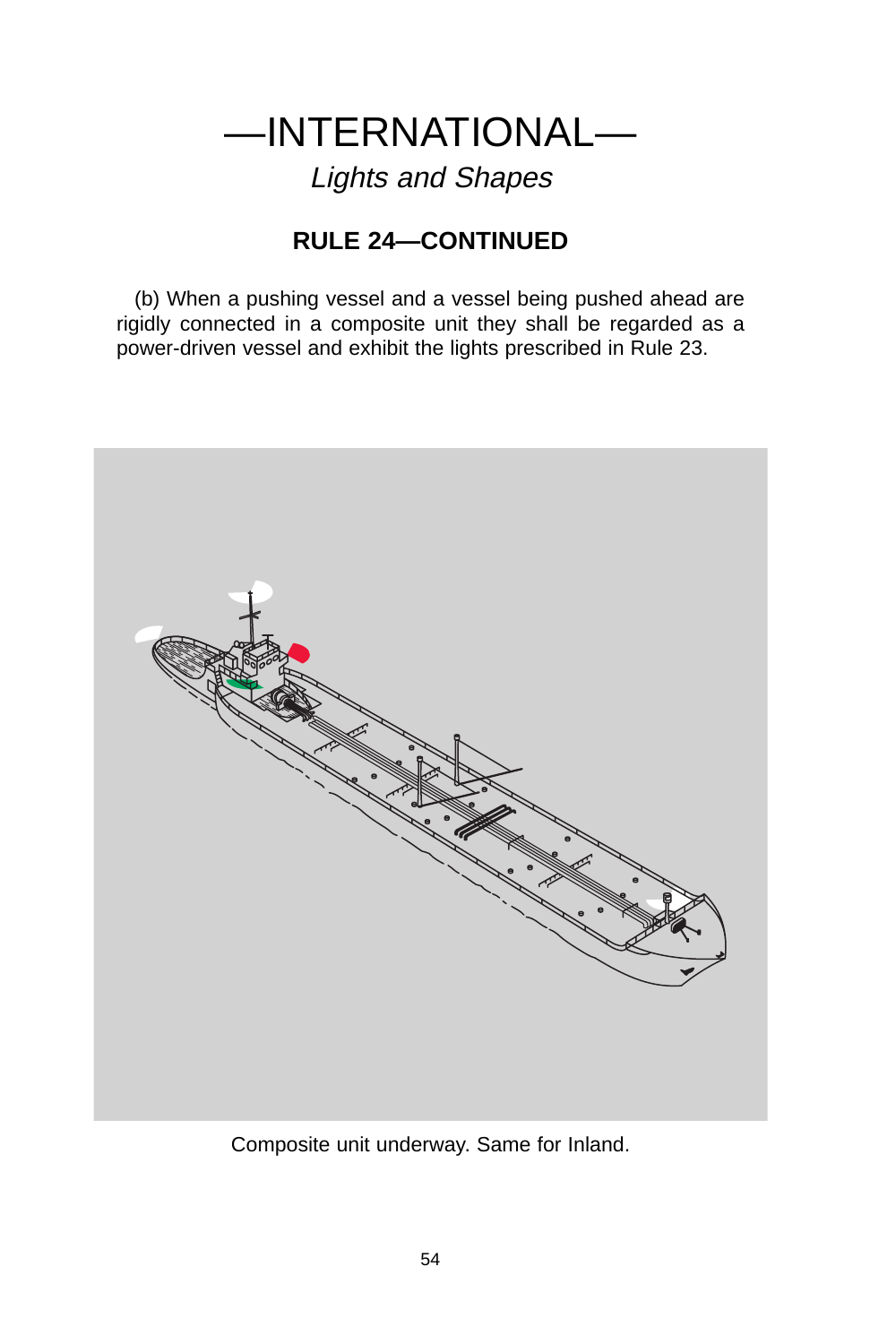## —INLAND— Lights and Shapes

### **RULE 24—CONTINUED**

(b) When a pushing vessel and a vessel being pushed ahead are rigidly connected in a composite unit they shall be regarded as a power-driven vessel and exhibit the lights prescribed in Rule 23.



Same for International.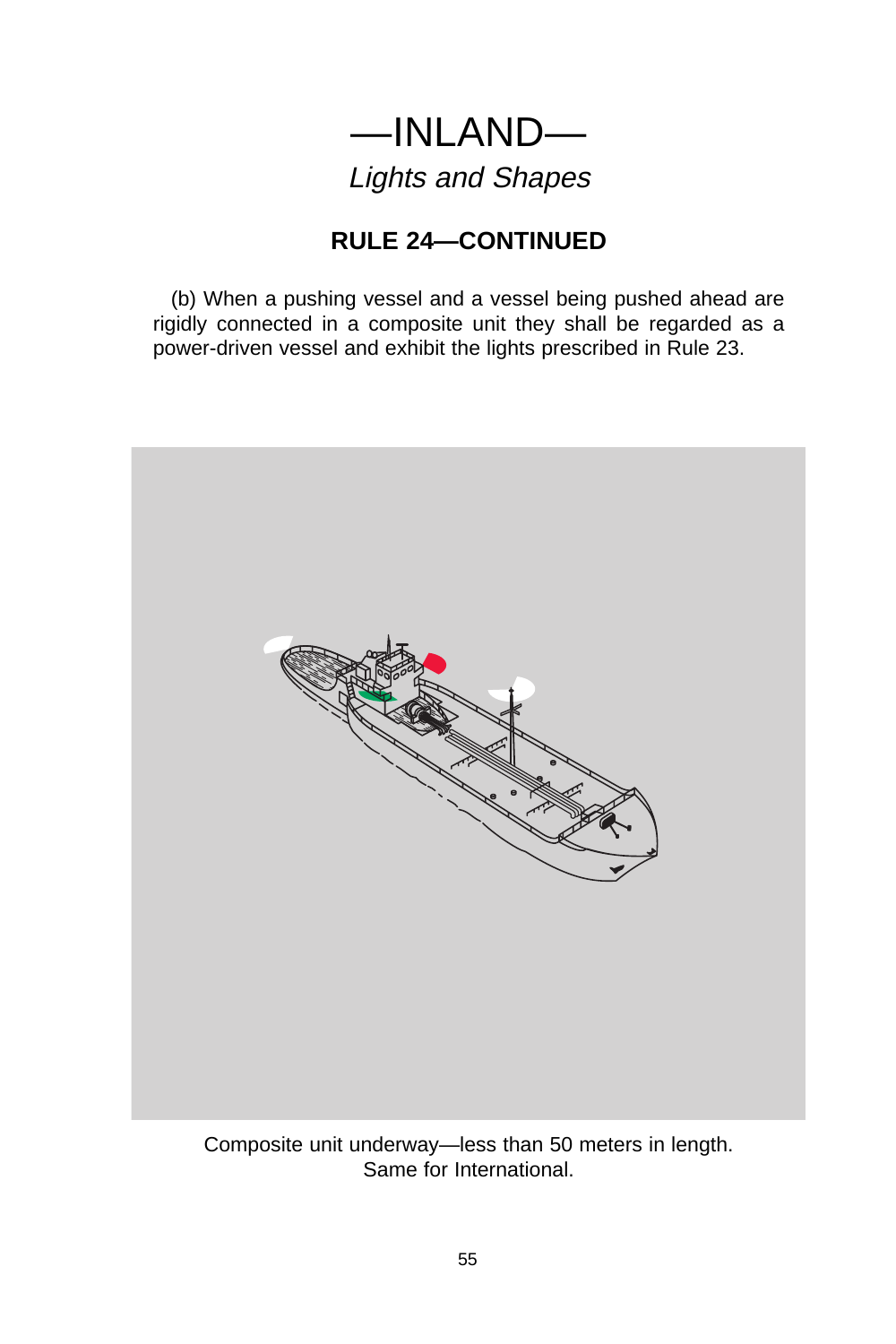### Lights and Shapes

### **RULE 24—CONTINUED**

(c) A power-driven vessel when pushing ahead or towing alongside, except in the case of a composite unit, shall exhibit:

(i) instead of the light prescribed in Rule 23(a)(i) or (a)(ii), two masthead lights in a vertical line;

(ii) sidelights; and

(iii) a sternlight.



Power-driven vessel pushing ahead or towing alongside—towing vessel less than 50 meters in length.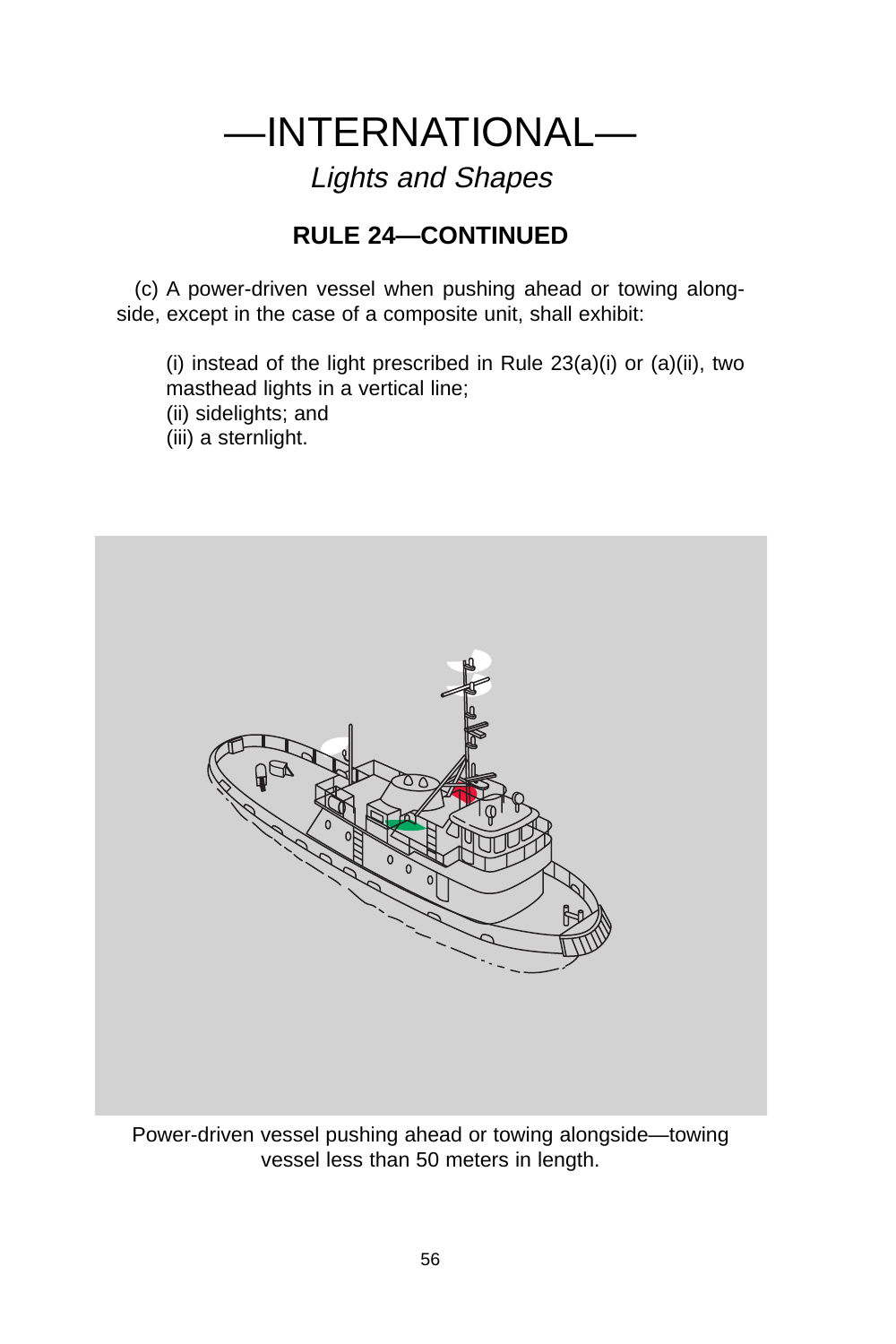## Lights and Shapes

### **RULE 24—CONTINUED**

(c) A power-driven vessel when pushing ahead or towing alongside, except as required by paragraphs (b) and (i) of this Rule, shall exhibit:

(i) instead of the light prescribed either in Rule 23(a)(i) or 23(a)(ii), two masthead lights in a vertical line;

(ii) sidelights; and

(iii) two towing lights in a vertical line.



Power-driven vessel pushing ahead or towing alongside—towing vessel less than 50 meters in length.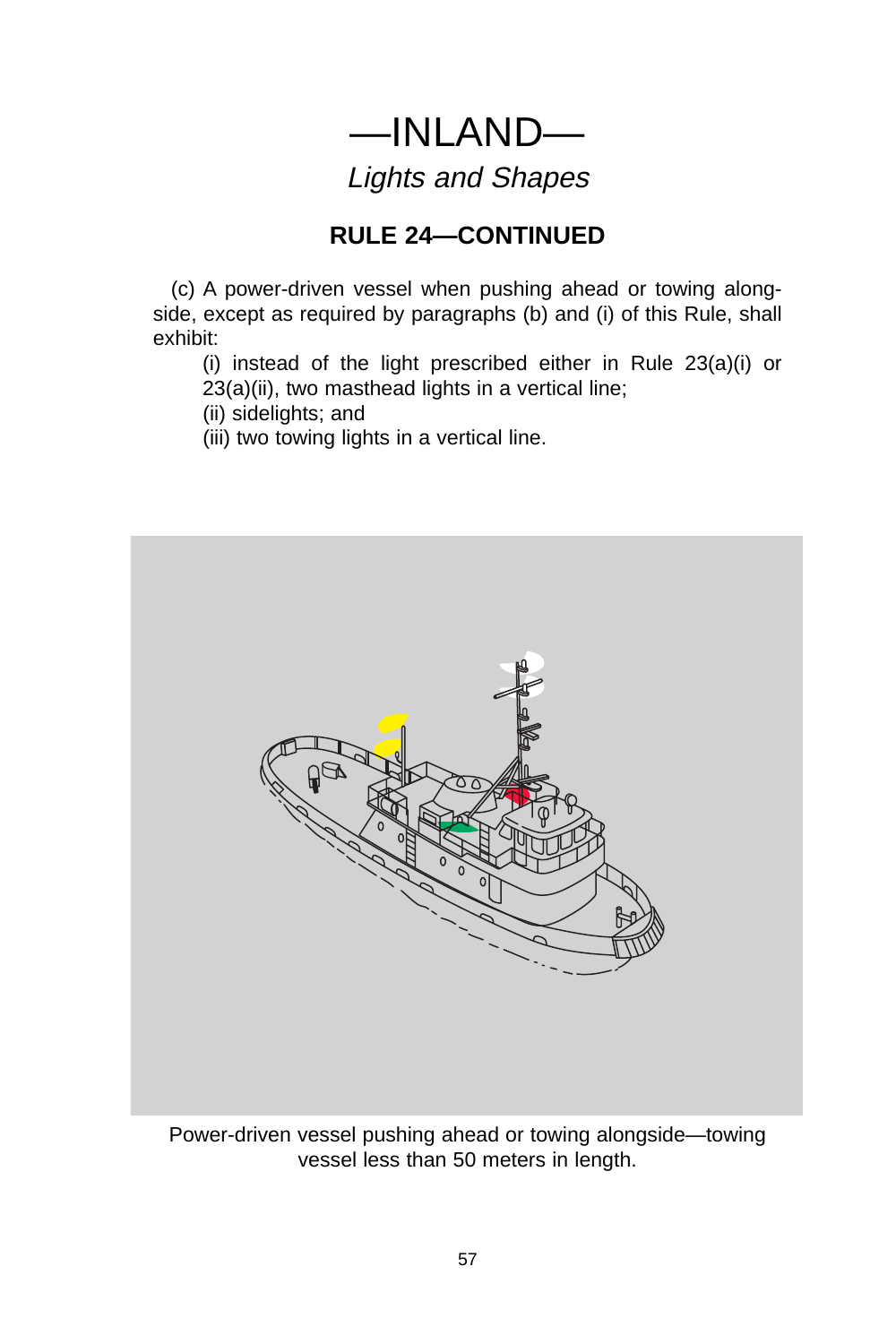## Lights and Shapes

## **RULE 24—CONTINUED**

(d) A power-driven vessel to which paragraph (a) or (c) of this Rule apply shall also comply with Rule 23(a)(i).



Power-driven vessel towing astern—length of tow 200 meters or less. The after masthead light is optional for vessel less than 50 meters in length. Same for Inland.

(e) A vessel or object being towed, other than those mentioned in paragraph (g) of this Rule, shall exhibit:

(i) sidelights;

(ii) a sternlight;

(iii) when the length of the tow exceeds 200 meters, a diamond shape where it can best be seen.



Vessel or object being towed-length of tow exceeds 200 meters. Same for Inland.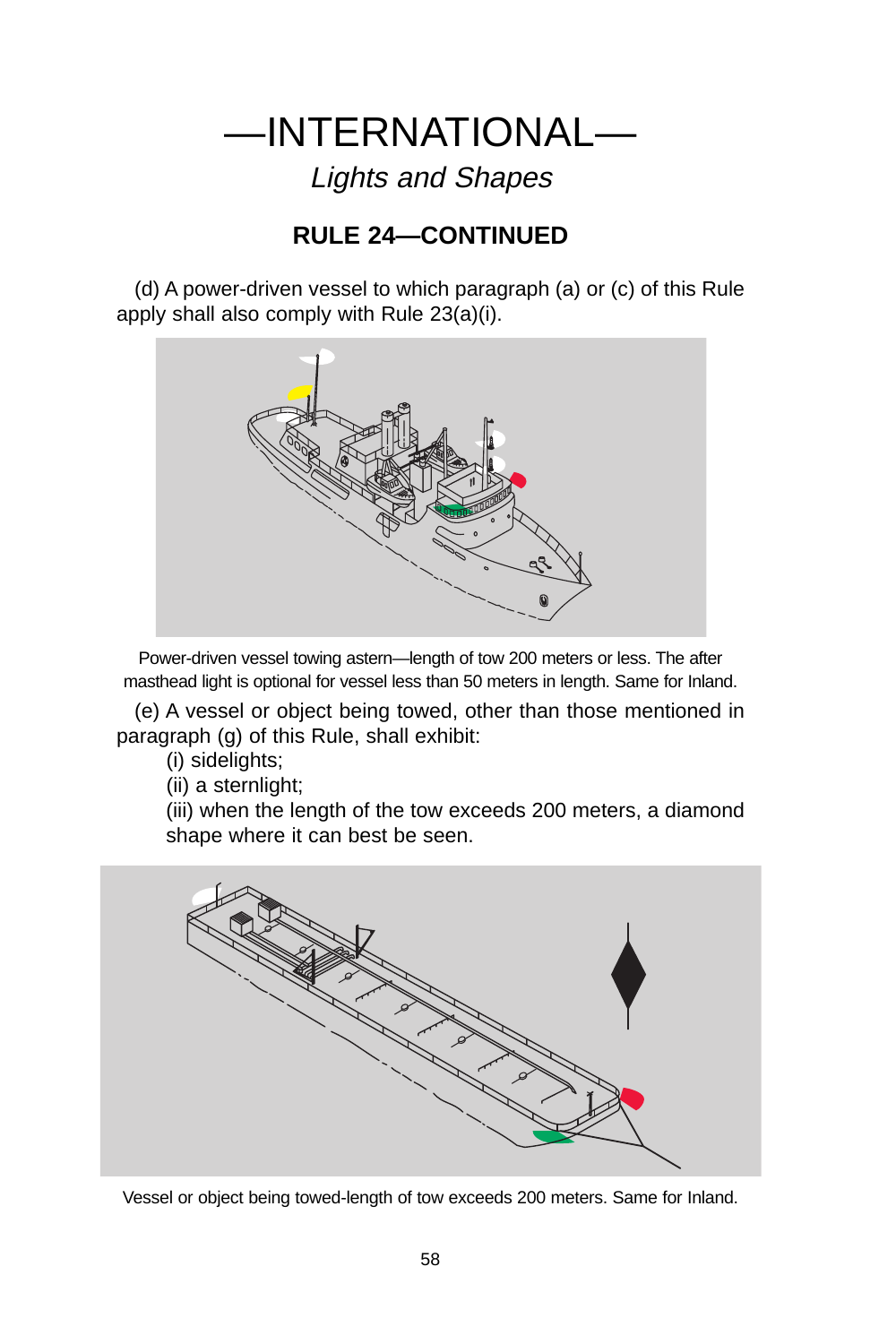## —INLAND— Lights and Shapes

## **RULE 24—CONTINUED**

(d) A power-driven vessel to which paragraphs (a) or (c) of this Rule apply shall also comply with Rule 23(a)(i) and 23(a)(ii).



Power-driven vessel towing astern—length of tow 200 meters or less. When masthead lights for towing or pushing are exhibited aft, a forward masthead light is required. Same for International.

(e) A vessel or object other than those referred to in paragraph (g) of this Rule being towed shall exhibit:

(i) sidelights;

(ii) a sternlight; and

(iii) when the length of the tow exceeds 200 meters, a diamond shape where it can best be seen.



Vessel being towed—length of tow 200 meters or less. Same for International.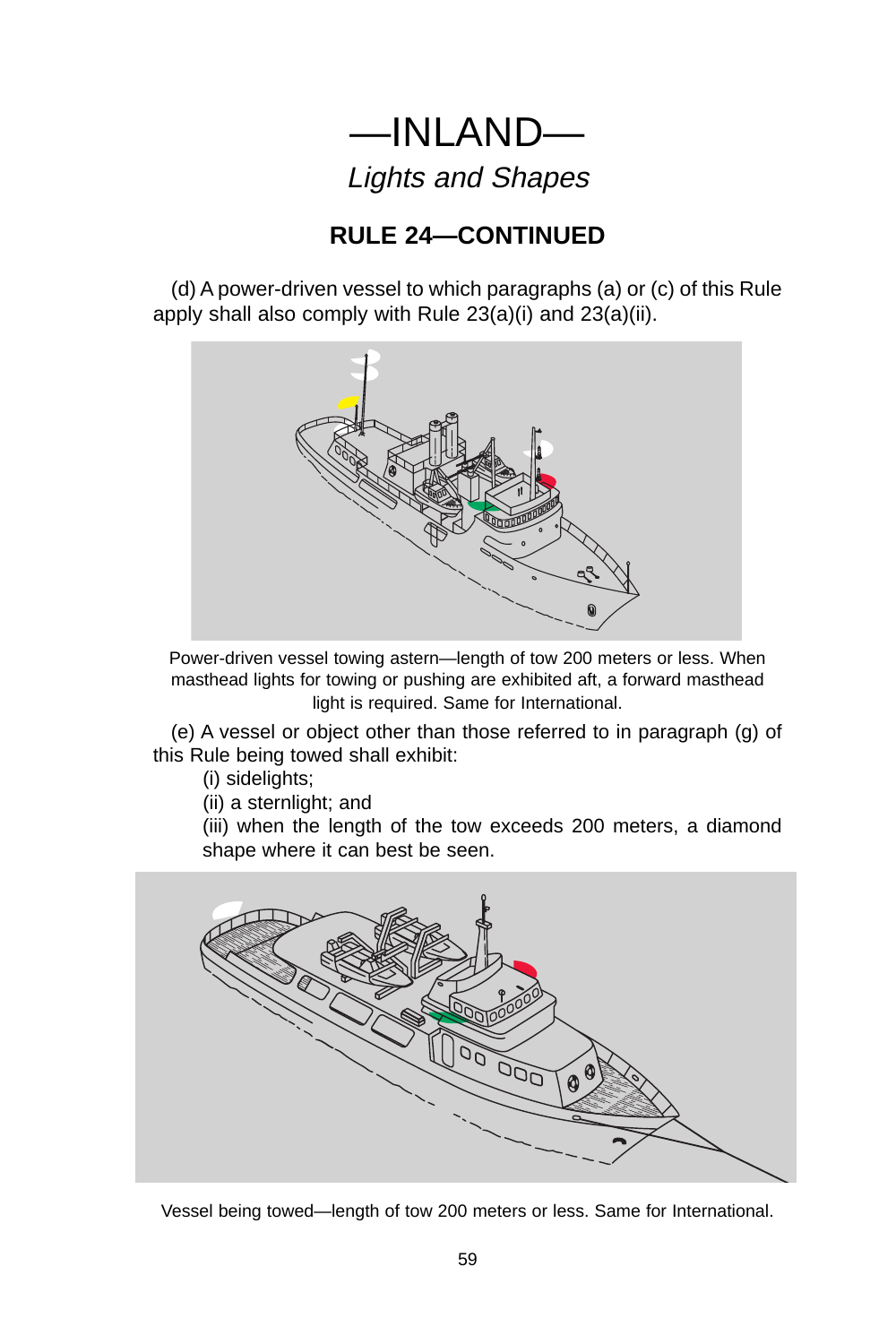### Lights and Shapes

#### **RULE 24—CONTINUED**

(f) Provided that any number of vessels being towed alongside or pushed in a group shall be lighted as one vessel:

(i) a vessel being pushed ahead, not being part of a composite unit, shall exhibit at the forward end, sidelights;

(ii) a vessel being towed alongside shall exhibit a sternlight and at the forward end, sidelights.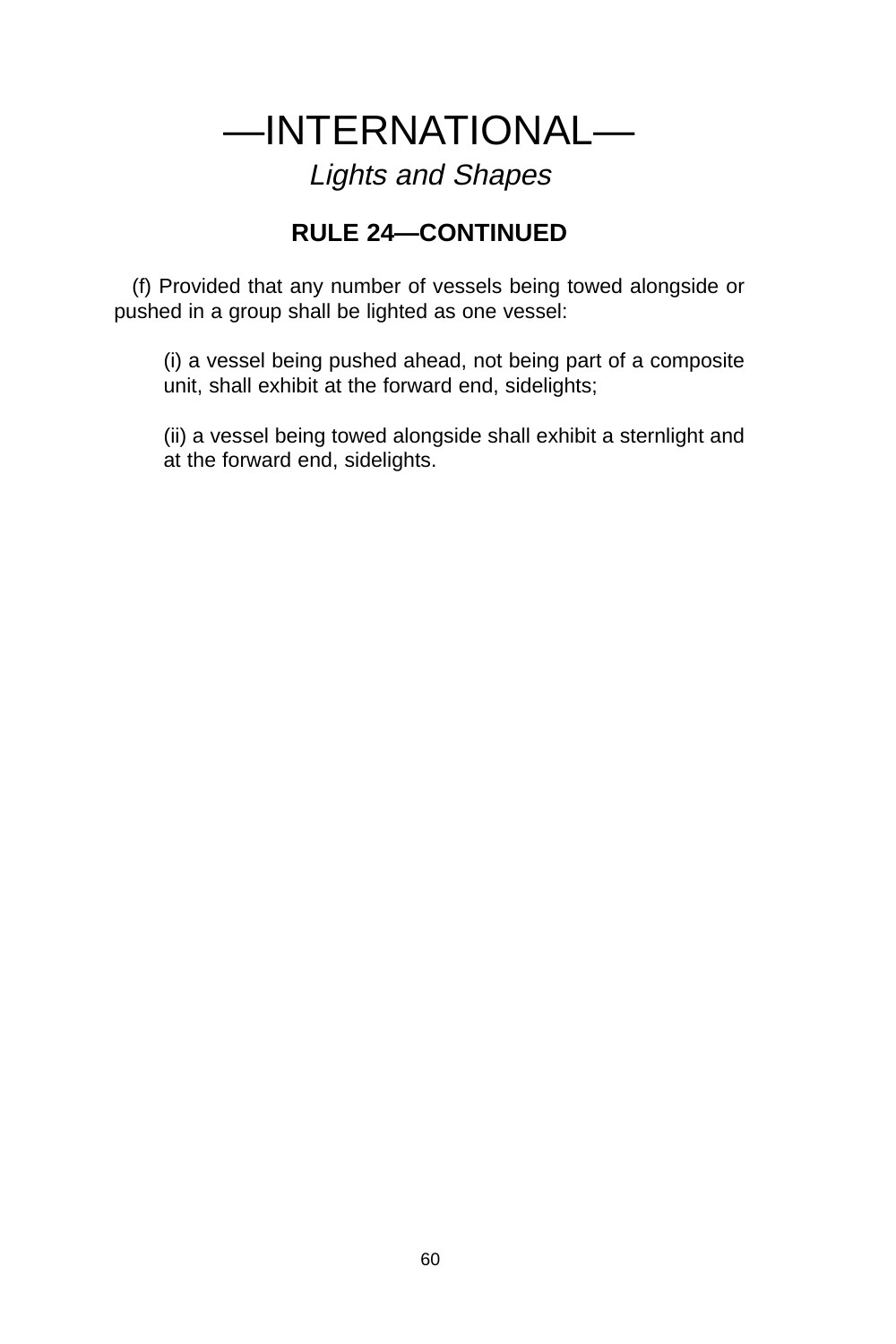Lights and Shapes

#### **RULE 24—CONTINUED**

(f) Provided that any number of vessels being towed alongside or pushed in a group shall be lighted as one vessel, except as provided in paragraph (iii):

(i) a vessel being pushed ahead, not being part of a composite unit, shall exhibit at the forward end sidelights, and a special flashing light;

(ii) a vessel being towed alongside shall exhibit a sternlight and at the forward end, sidelights and a special flashing light; and (iii) when vessels are towed alongside on both sides of the towing vessels a sternlight shall be exhibited on the stern of the outboard vessel on each side of the towing vessel, and a single set of sidelights as far forward and as far outboard as is practicable, and a single special flashing light.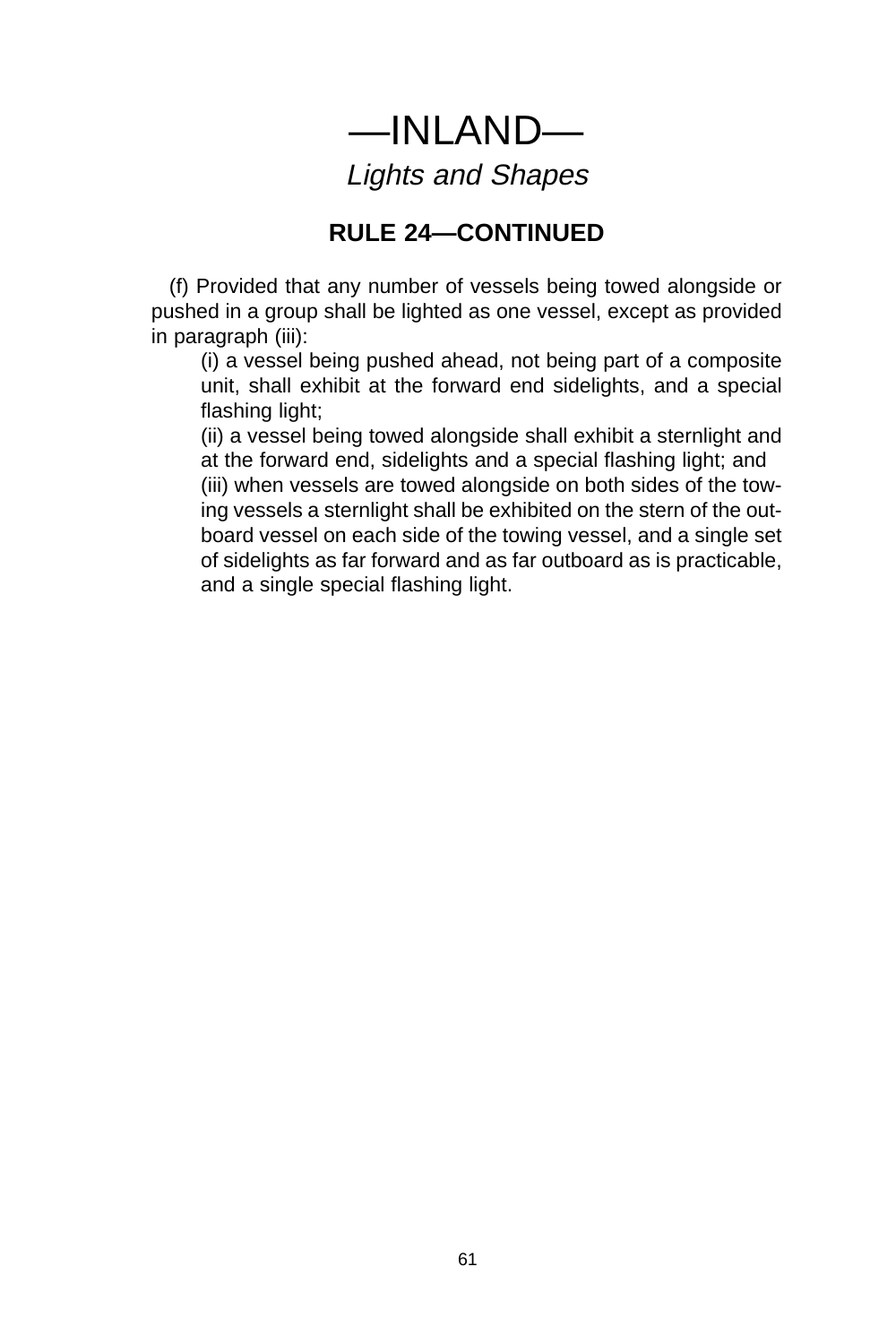## Lights and Shapes

## **RULE 24—CONTINUED**



Vessel being pushed ahead, not being part of a composite unit.



Vessel being towed alongside.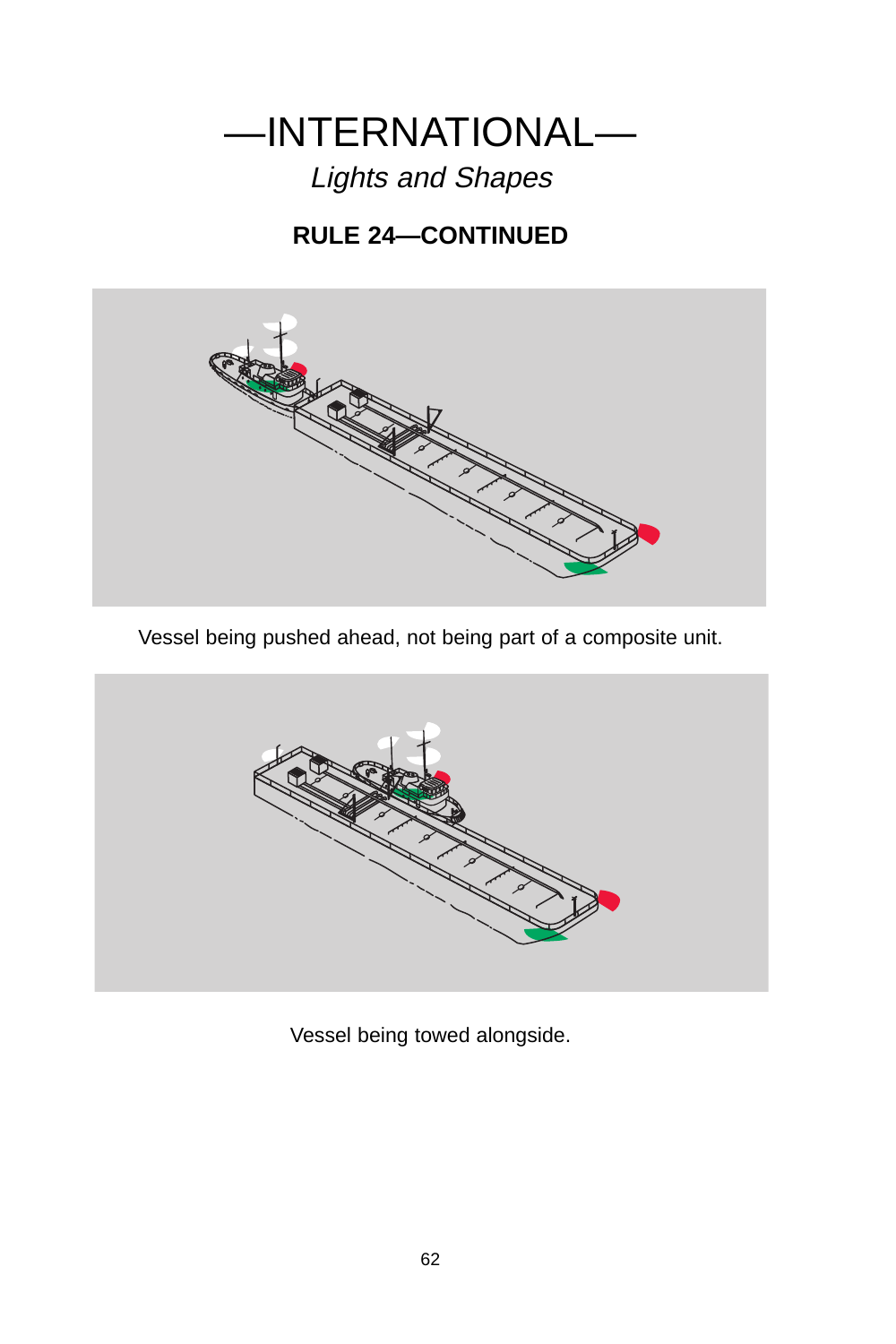# —INLAND— Lights and Shapes

### **RULE 24—CONTINUED**



Vessel being pushed ahead, not being part of a composite unit.



Vessel being towed alongside.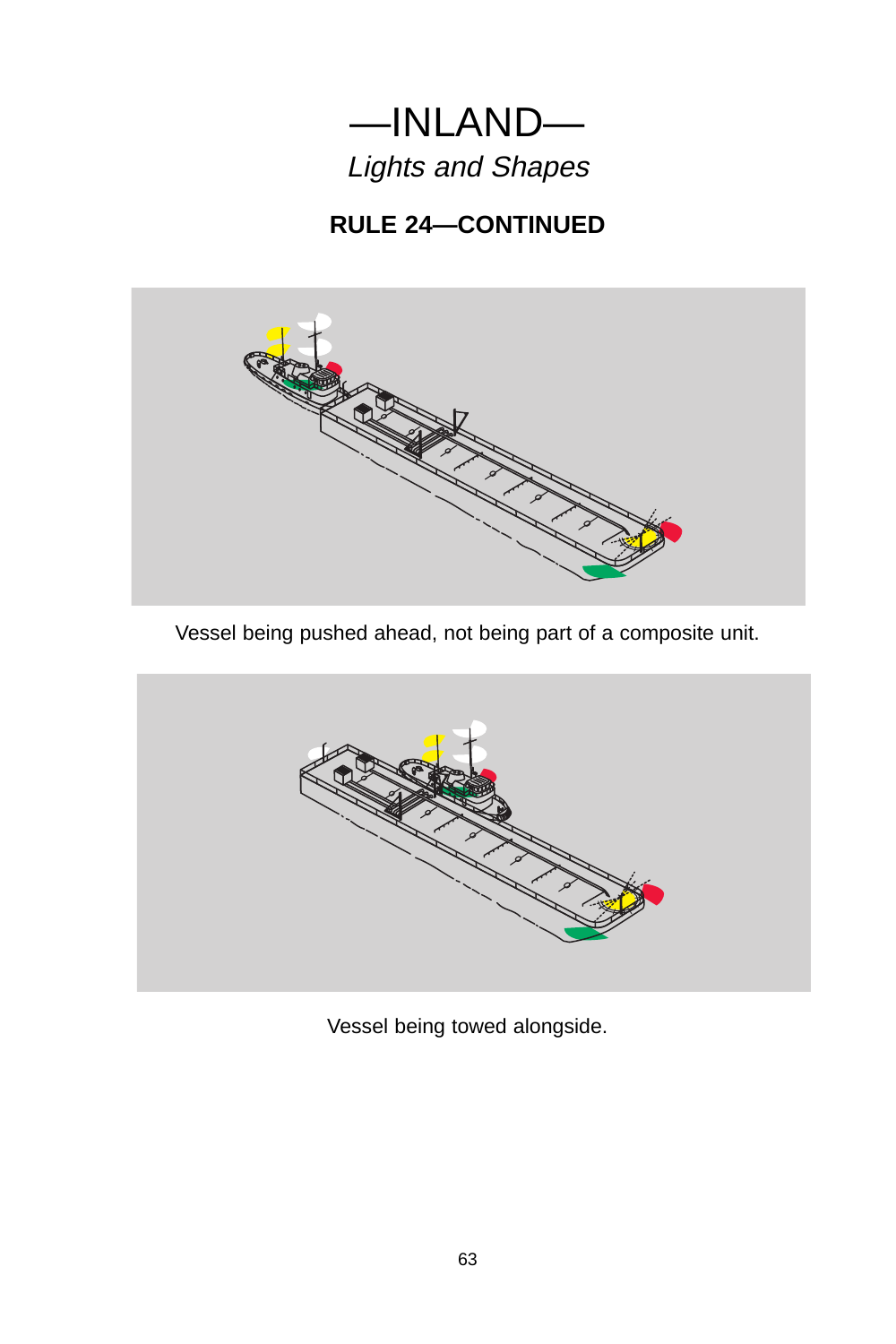### Lights and Shapes

#### **RULE 24—CONTINUED**

(g) An inconspicuous, partly submerged vessel or object, or combination of such vessels or objects being towed, shall exhibit:

(i) if it is less than 25 meters in breadth, one all-round white light at or near the forward end and one at or near the after end except that dracones need not exhibit a light at or near the forward end;

(ii) if it is 25 meters or more in breadth, two additional all-round white lights at or near the extremities of its breadth:

(iii) if it exceeds 100 meters in length, additional all-round white lights between the lights prescribed in subparagraphs (i) and (ii) so that the distance between the lights shall not exceed 100 meters;

(iv) a diamond shape at or near the aftermost extremity of the last vessel or object being towed and if the length of the tow exceeds 200 meters an additional diamond shape where it can best be seen and located as far forward as is practicable.



Dracone being towed.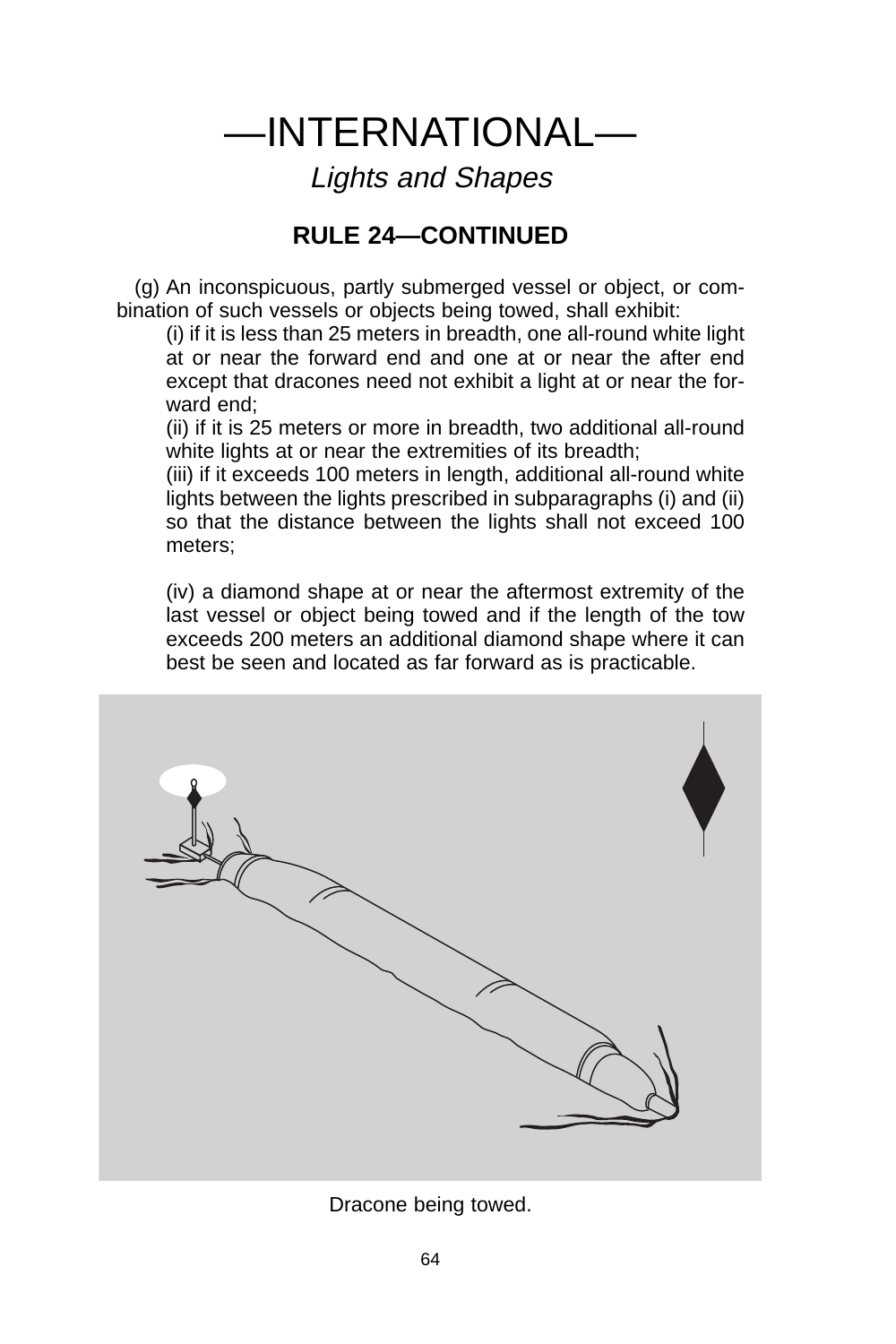### Lights and Shapes

#### **RULE 24—CONTINUED**

(g) An inconspicuous, partly submerged vessel or object being towed shall exhibit:

(i) if it is less than 25 meters in breadth, one all-round white light at or near each end;

(ii) if it is 25 meters or more in breadth, four all-round white lights to mark its length and breadth;

(iii) if it exceeds 100 meters in length, additional all-round white lights between the lights prescribed in subparagraphs (i) and (ii) so that the distance between the lights shall not exceed 100 meters: Provided, That any vessels or objects being towed alongside each other shall be lighted as one vessel or object; (iv) a diamond shape at or near the aftermost extremity of the last vessel or object being towed; and

(v) the towing vessel may direct a searchlight in the direction of the tow to indicate its presence to an approaching vessel.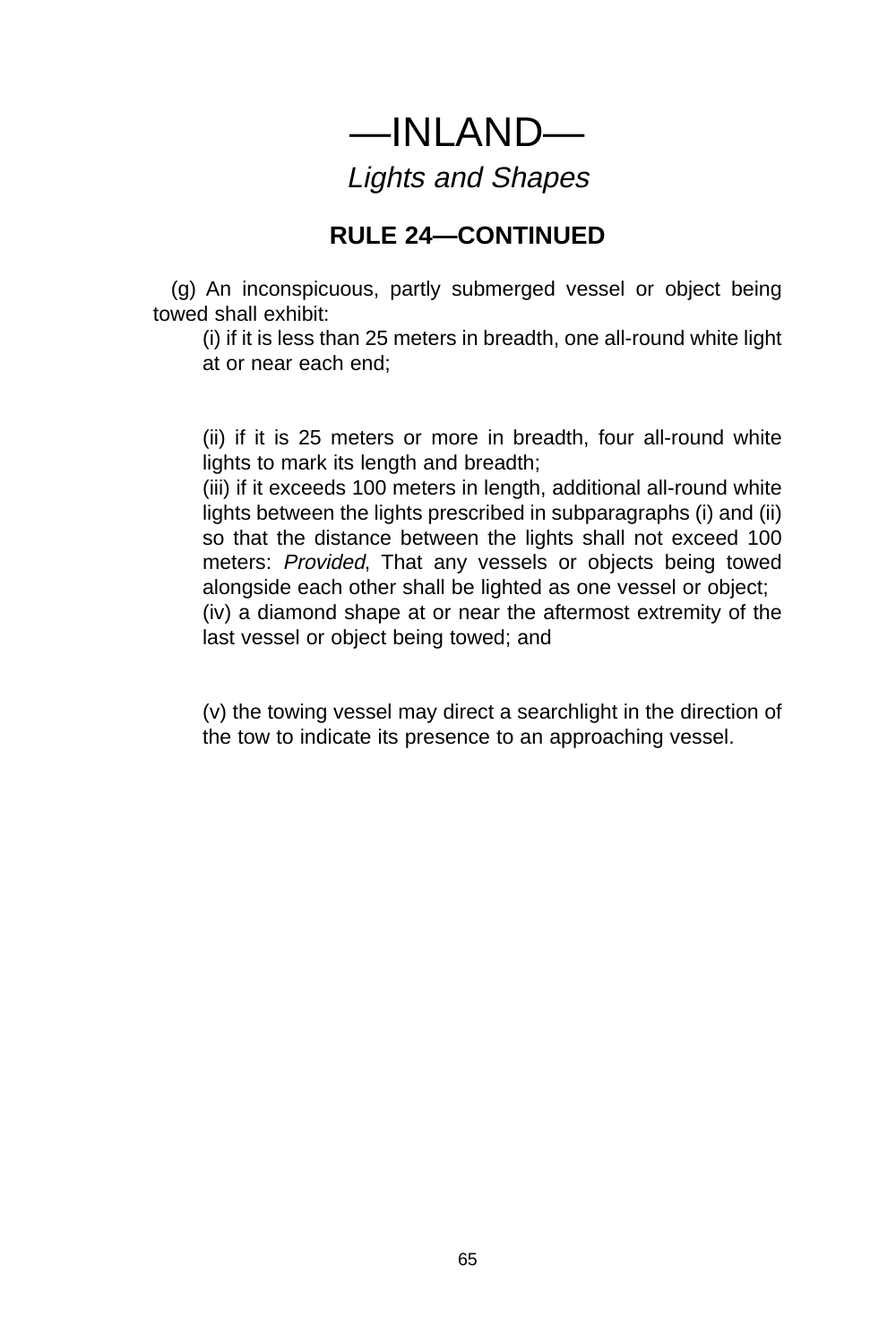Lights and Shapes

#### **RULE 24—CONTINUED**

(h) Where from any sufficient cause it is impracticable for a vessel or object being towed to exhibit the lights or shapes prescribed in paragraph (e) or (g) of this Rule, all possible measures shall be taken to light the vessel or object towed or at least to indicate the presence of such vessel or object.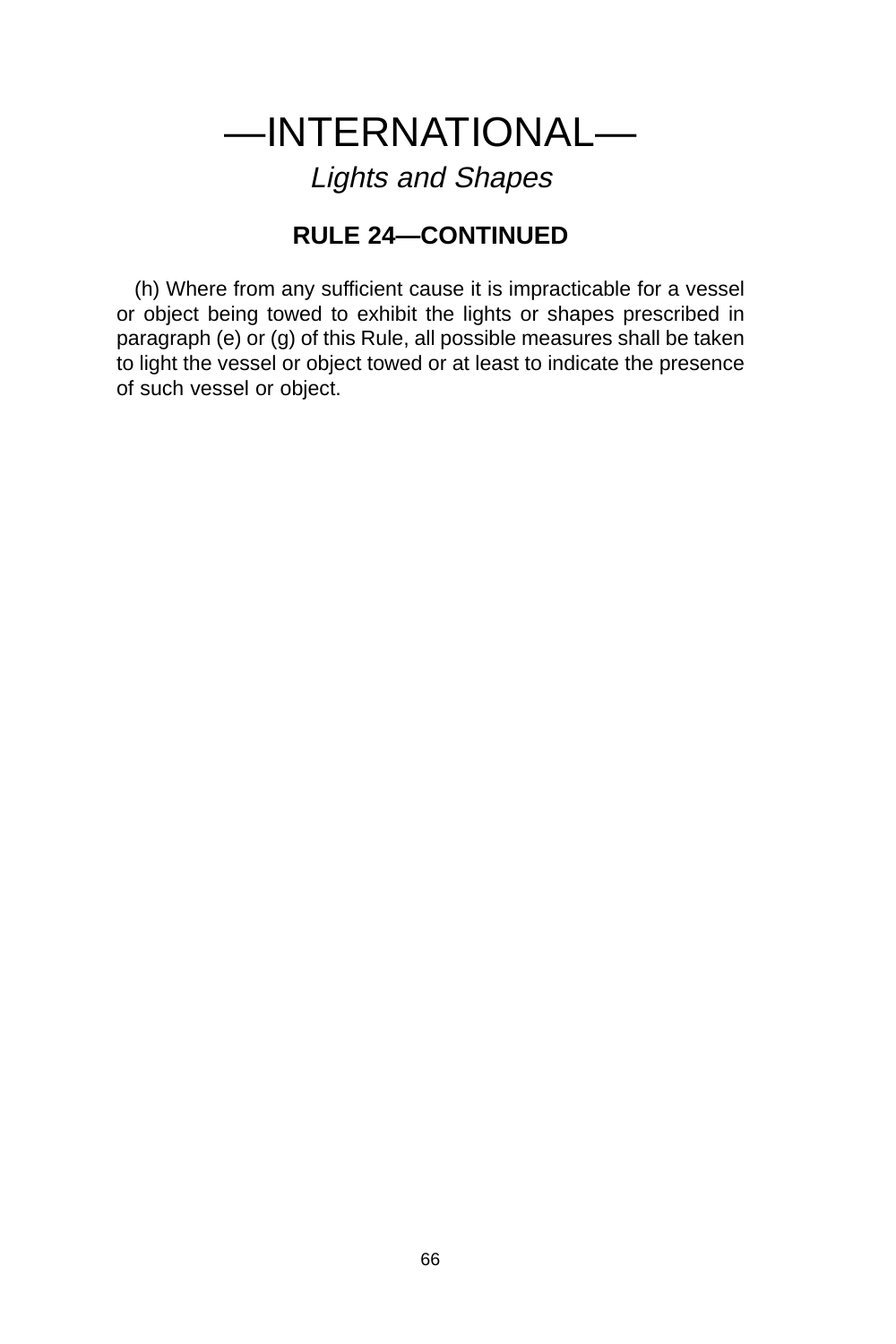Lights and Shapes

#### **RULE 24—CONTINUED**

(h) Where from any sufficient cause it is impracticable for a vessel or object being towed to exhibit the lights prescribed in paragraph (e) or (g) of this Rule, all possible measures shall be taken to light the vessel or object towed or at least to indicate the presence of the unlighted vessel or object.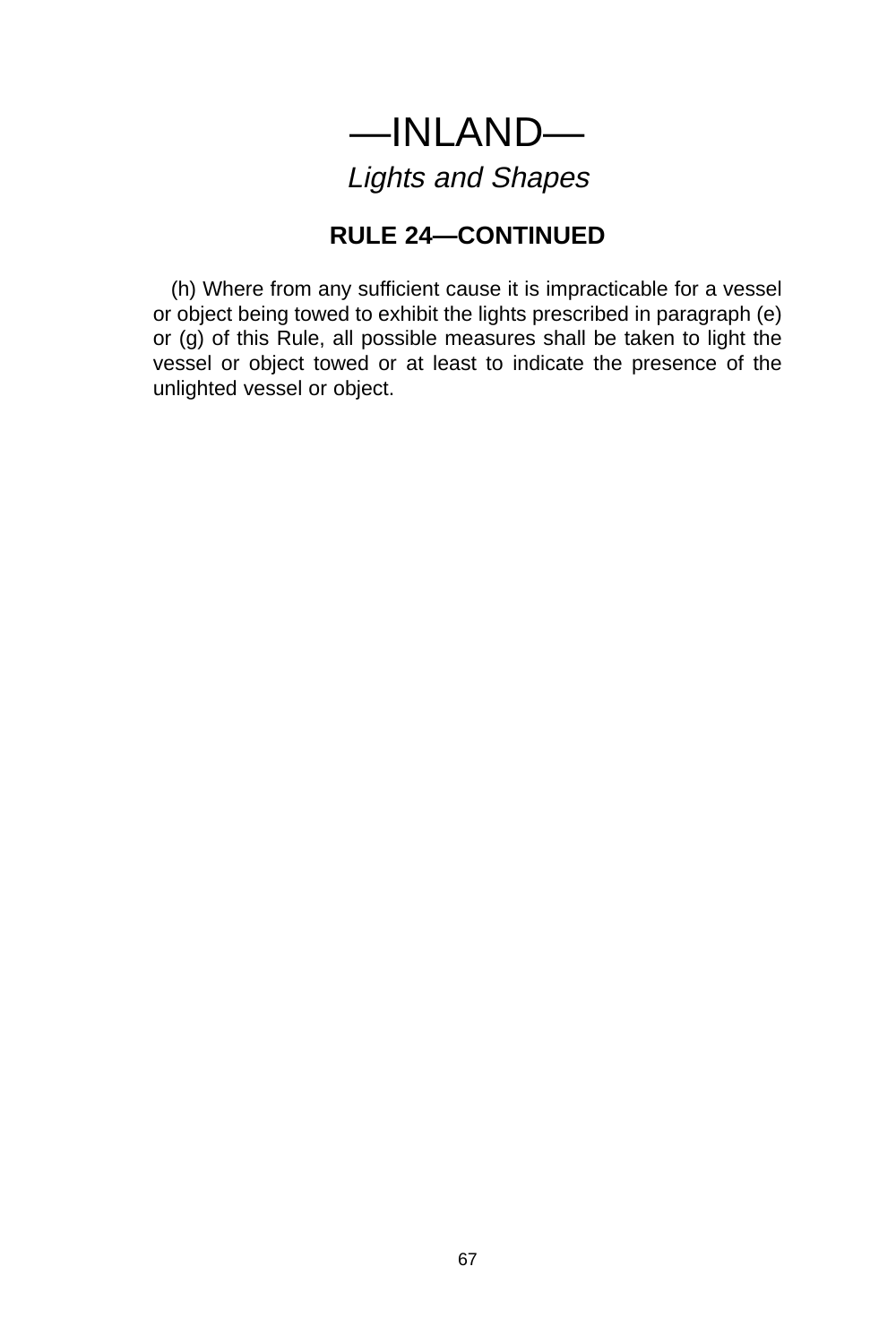### Lights and Shapes

### **RULE 24—CONTINUED**

[BLANK]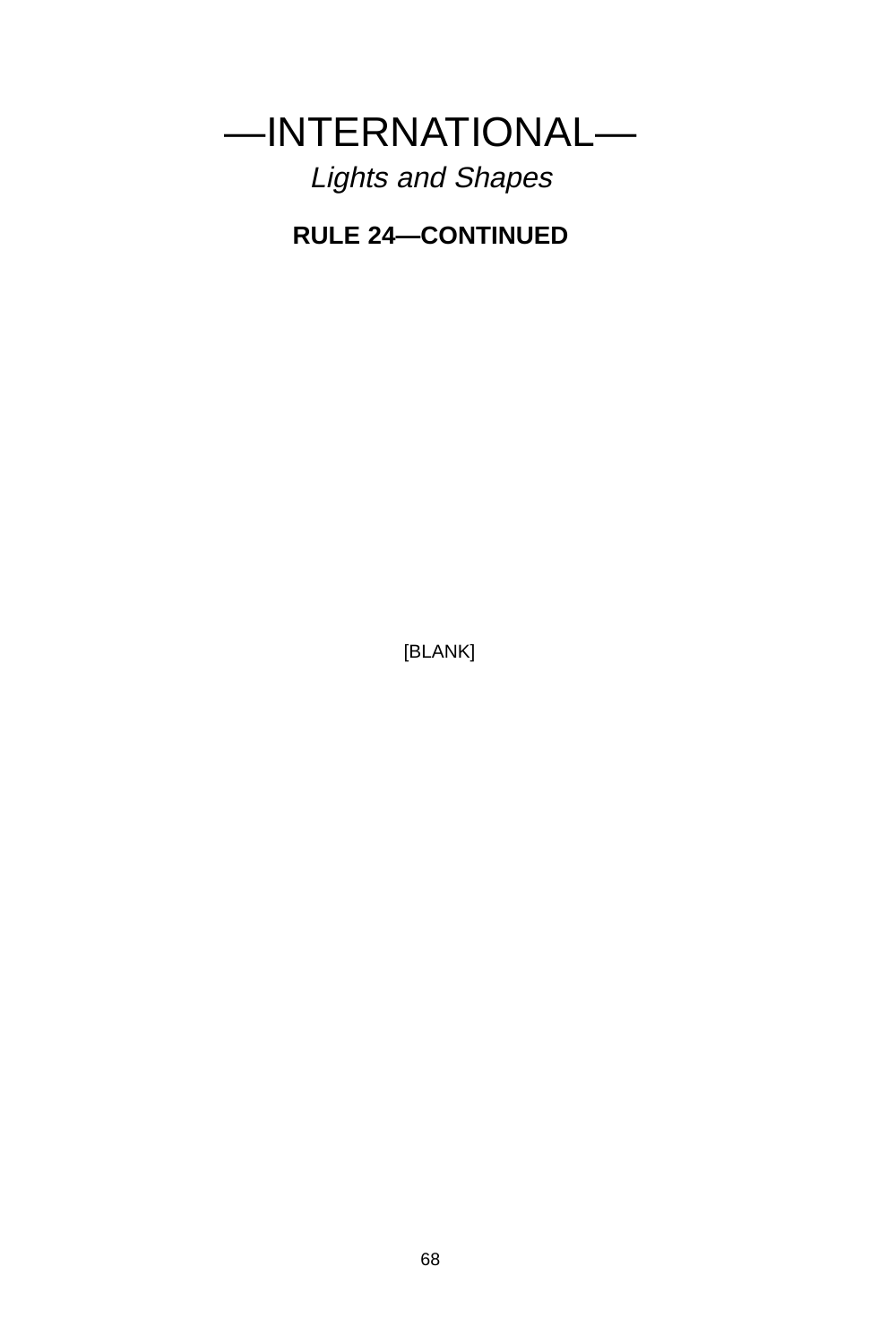Lights and Shapes

#### **RULE 24—CONTINUED**

(i) Notwithstanding paragraph (c), on the Western Rivers (except below the Huey P. Long Bridge on the Mississippi River) and on waters specified by the Secretary, a power-driven vessel when pushing ahead or towing alongside, except as paragraph (b) applies, shall exhibit:

- (i) sidelights; and
- (ii) two towing lights in a vertical line.



Power-driven vessel pushing ahead on Western Rivers. (above the Huey P. Long Bridge on the Mississippi River)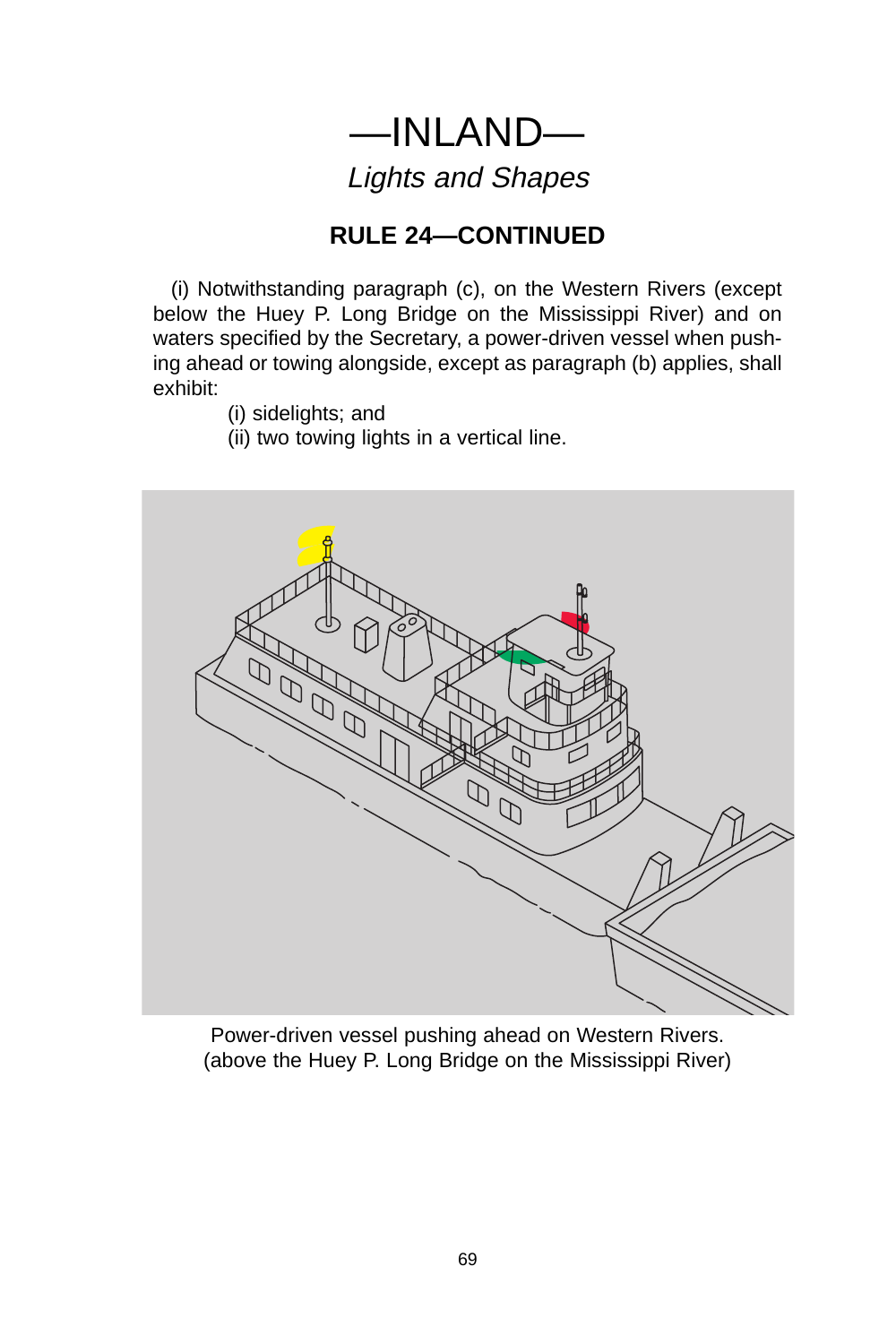### Lights and Shapes

#### **RULE 24—CONTINUED**

(i) Where from any sufficient cause it is impracticable for a vessel not normally engaged in towing operations to display the lights prescribed in paragraph (a) or (c) of this Rule, such vessel shall not be required to exhibit those lights when engaged in towing another vessel in distress or otherwise in need of assistance. All possible measures shall be taken to indicate the nature of the relationship between the towing vessel and the vessel being towed as authorized by Rule 36, in particular by illuminating the towline.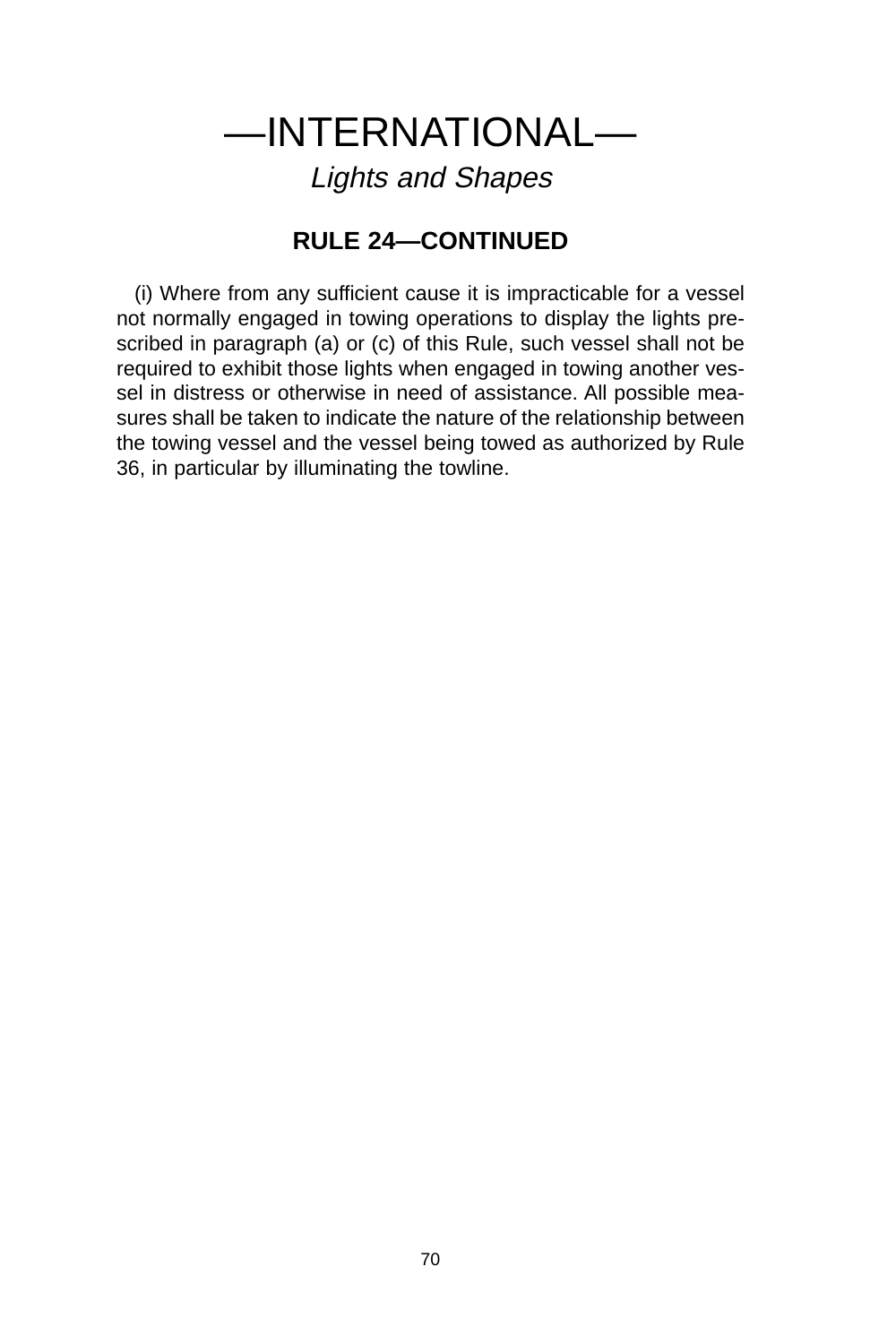Lights and Shapes

#### **RULE 24—CONTINUED**

(j) Where from any sufficient cause it is impracticable for a vessel not normally engaged in towing operations to display the lights prescribed by paragraph (a), (c) or (i) of this Rule, such vessel shall not be required to exhibit those lights when engaged in towing another vessel in distress or otherwise in need of assistance. All possible measures shall be taken to indicate the nature of the relationship between the towing vessel and the vessel being assisted. The searchlight authorized by Rule 36 may be used to illuminate the tow.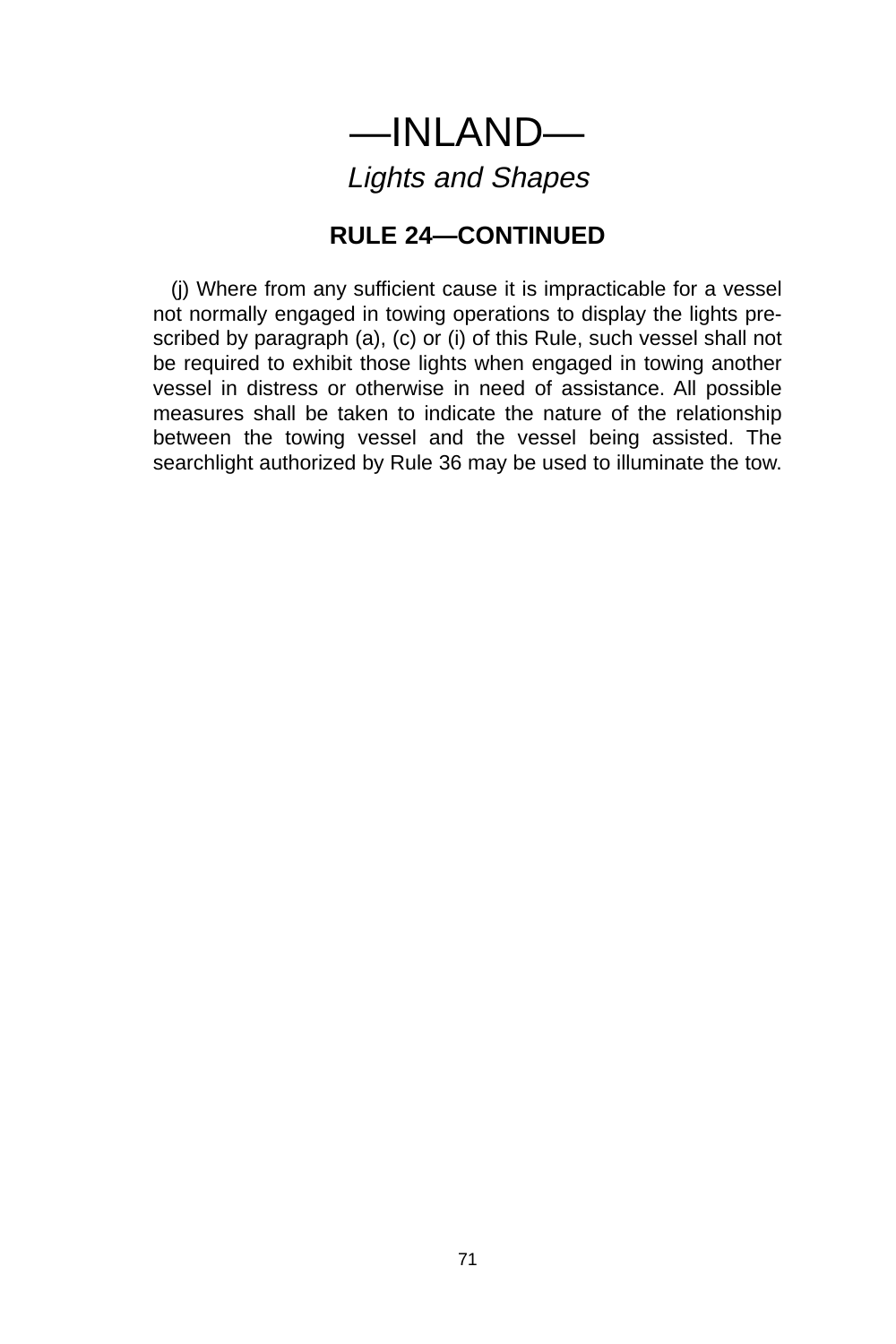### Lights and Shapes

#### **RULE 25**

#### Sailing Vessels Underway and Vessels Under Oars

(a) A sailing vessel underway shall exhibit:

- (i) sidelights;
	- (ii) a stern light.

(b) In a sailing vessel of less than 20 meters in length the lights prescribed in paragraph (a) of this Rule may be combined in one lantern carried at or near the top of the mast where it can best be seen.



Sailing vessel underway. Same for Inland.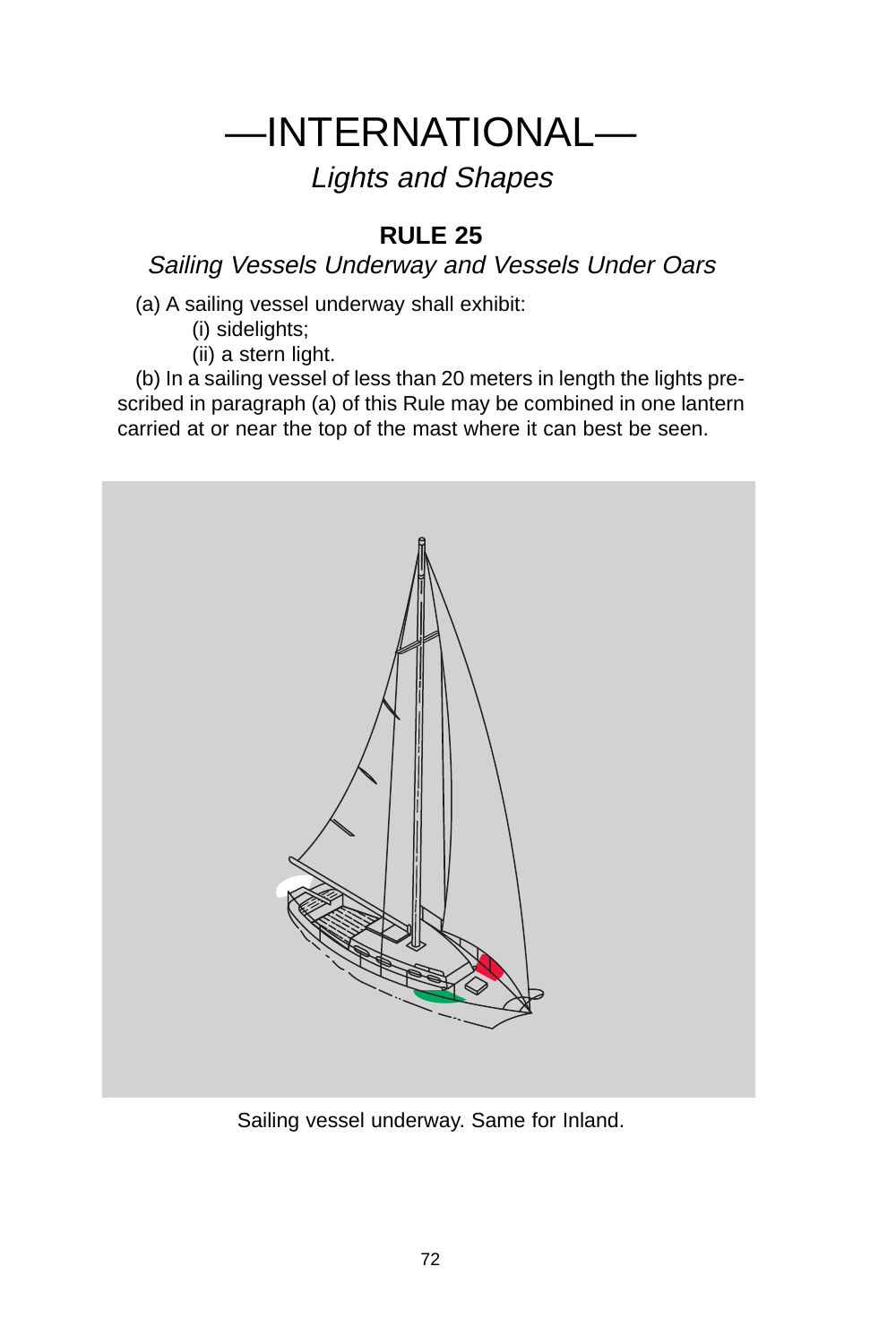### Lights and Shapes

### **RULE 25**

#### Sailing Vessels Underway and Vessels Under Oars

(a) A sailing vessel underway shall exhibit:

- (i) sidelights; and
- (ii) a stern light.

(b) In a sailing vessel of less than 20 meters in length the lights prescribed in paragraph (a) of this Rule may be combined in one lantern carried at or near the top of the mast where it can best be seen.



Sailing vessel underway—less than 20 meters in length. Same for International.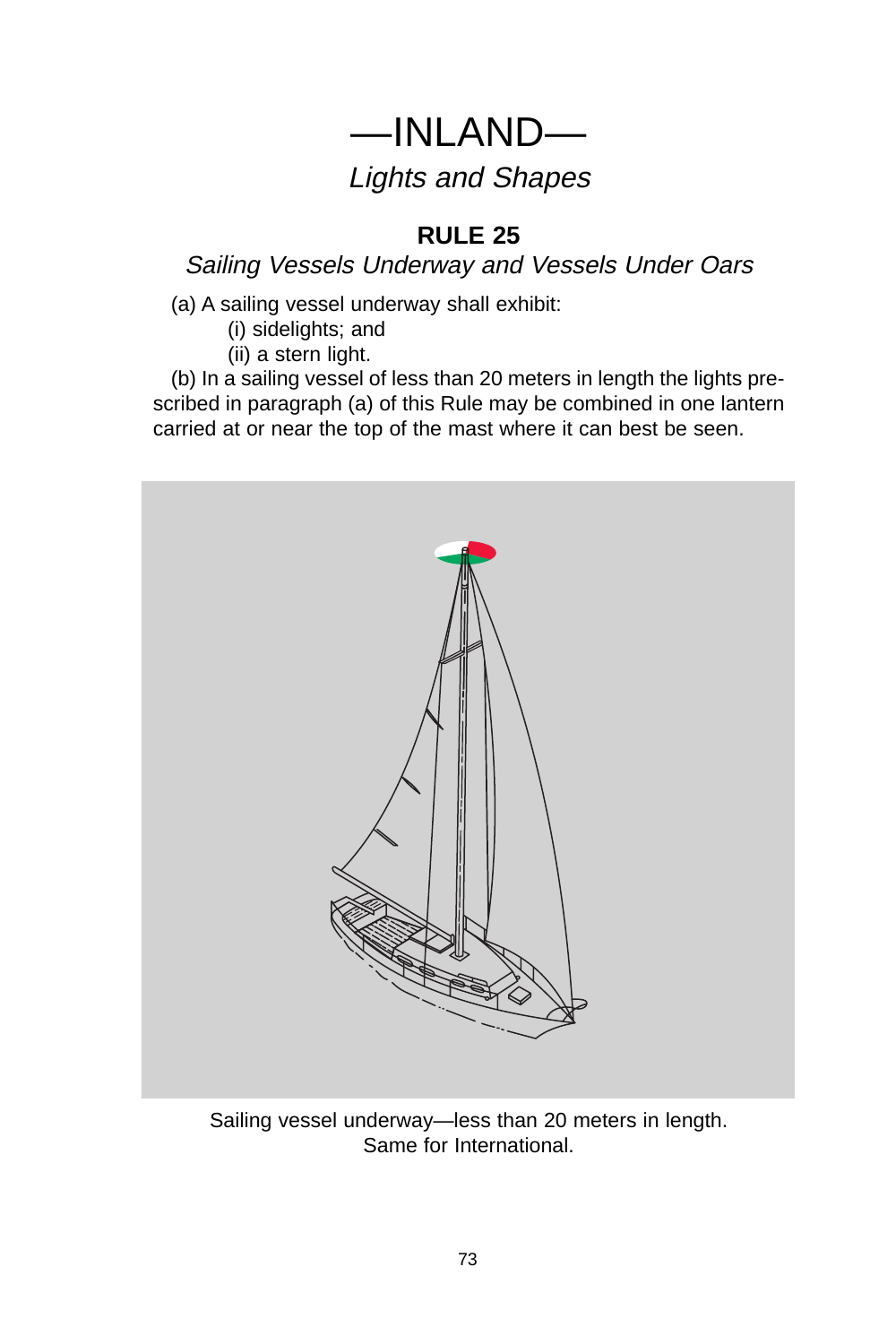Lights and Shapes

#### **RULE 25—CONTINUED**

(c) A sailing vessel underway may, in addition to the lights prescribed in paragraph (a) of this Rule, exhibit at or near the top of the mast, where they can best be seen, two all-round lights in a vertical line, the upper being red and the lower green, but these lights shall not be exhibited in conjunction with the combined lantern permitted by paragraph (b) of this Rule.



Sailing vessel underway. Same for Inland.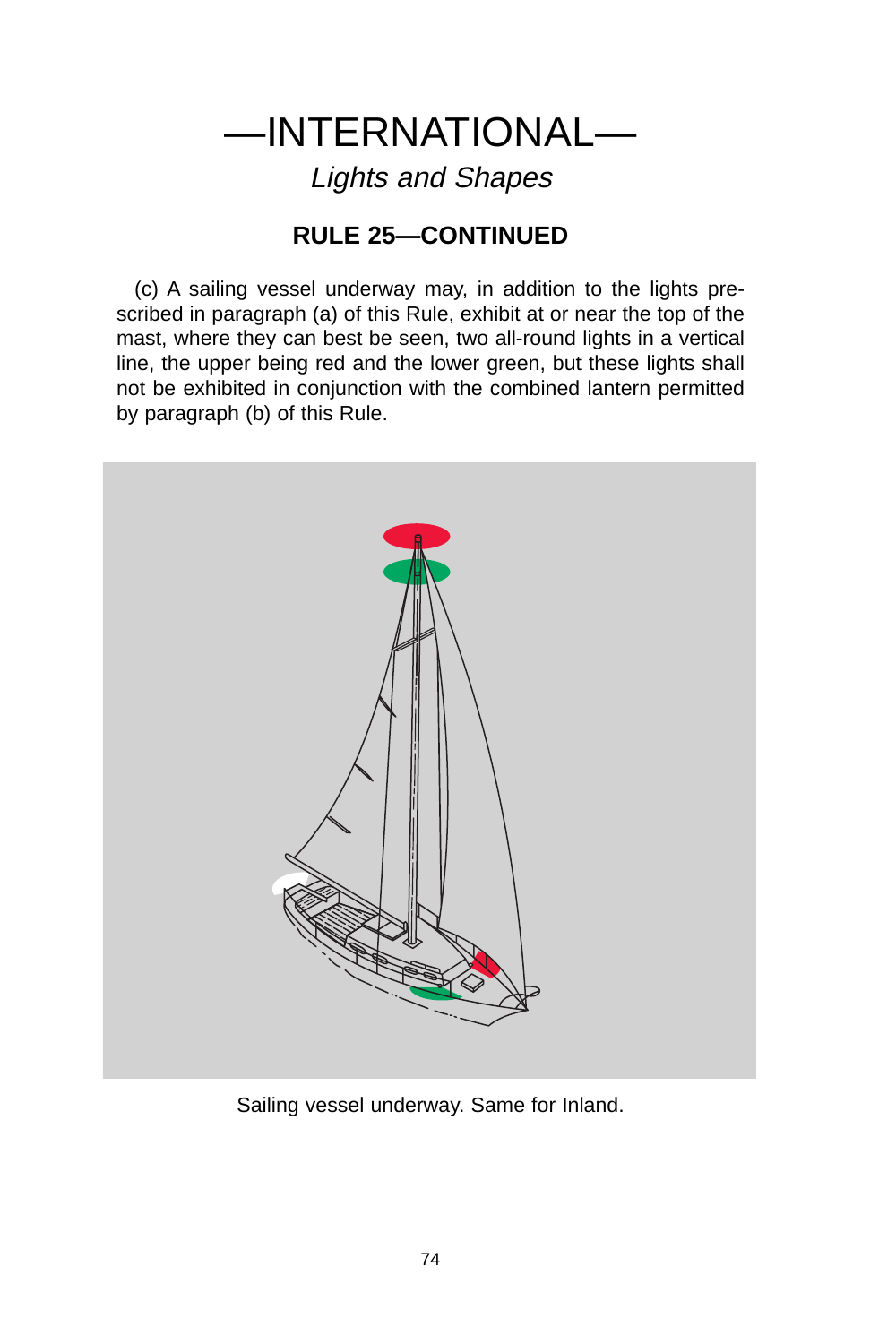Lights and Shapes

#### **RULE 25—CONTINUED**

(c) A sailing vessel underway may, in addition to the lights prescribed in paragraph (a) of this Rule, exhibit at or near the top of the mast, where they can best be seen, two all-round lights in a vertical line, the upper being red and the lower green, but these lights shall not be exhibited in conjunction with the combined lantern permitted by paragraph (b) of this Rule.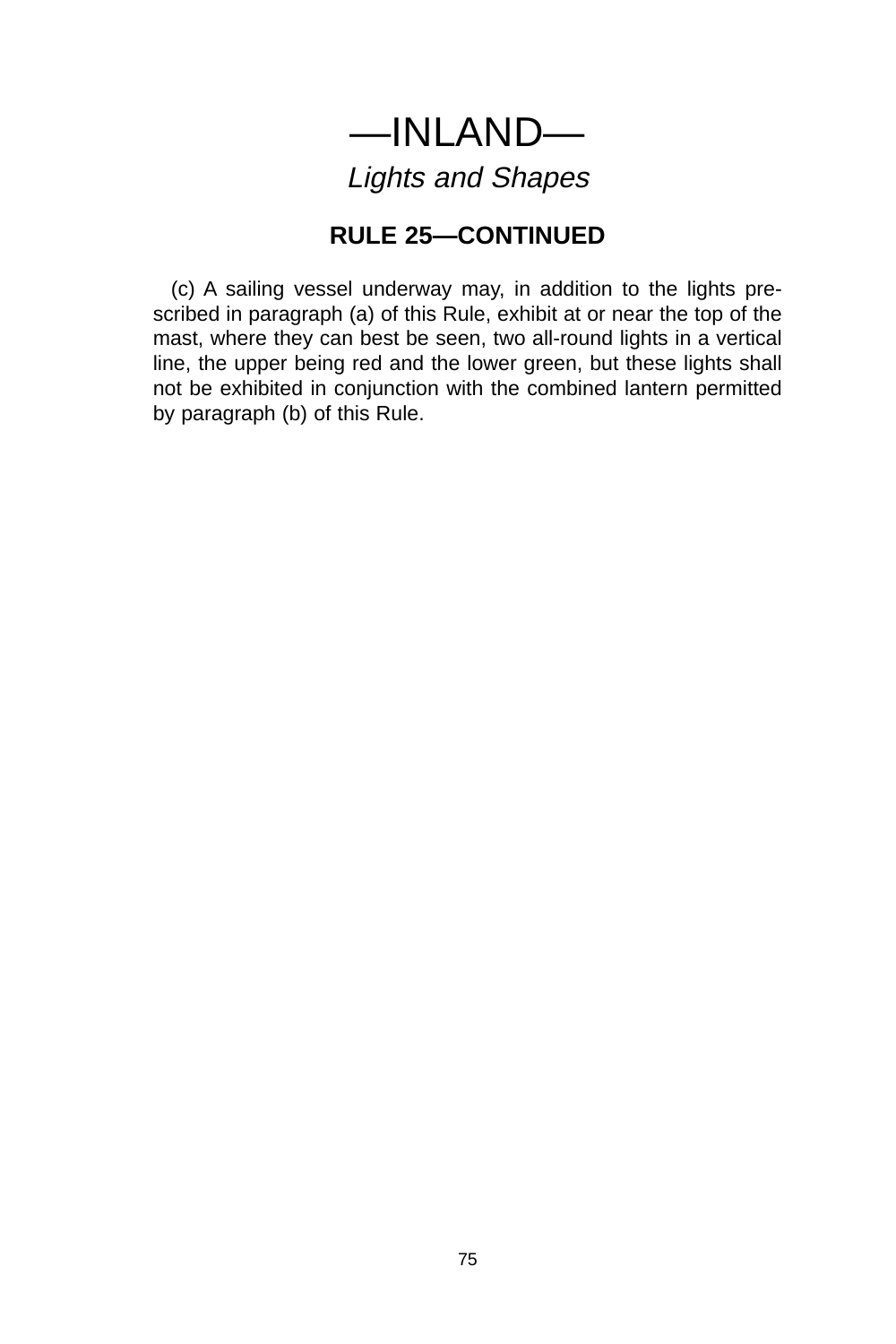Lights and Shapes

### **RULE 25—CONTINUED**

(d) (i) A sailing vessel of less than 7 meters in length shall, if practicable, exhibit the lights prescribed in paragraph (a) or (b) of this Rule, but if she does not, she shall have ready at hand an electric torch or lighted lantern showing a white light which shall be exhibited in sufficient time to prevent collision.

(ii) A vessel under oars may exhibit the lights prescribed in this Rule for sailing vessels, but if she does not, she shall have ready at hand an electric torch or lighted lantern showing a white light which shall be exhibited in sufficient time to prevent collision.



Sailing vessel underway—less than 7 meters in length. Same for Inland.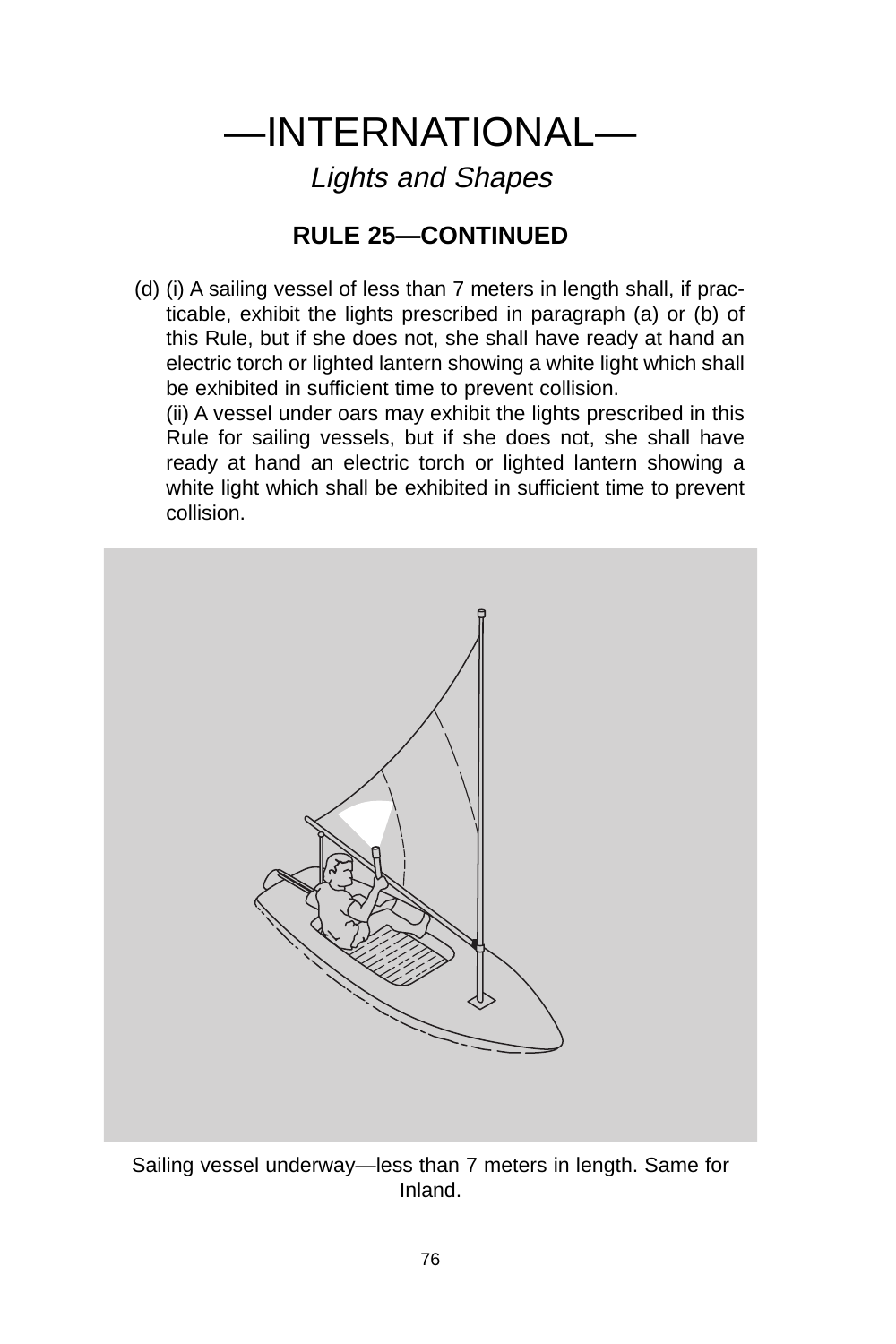### Lights and Shapes

### **RULE 25—CONTINUED**

(d) (i) A sailing vessel of less than 7 meters in length shall, if practicable, exhibit the lights prescribed in paragraph (a) or (b) of this Rule, but if she does not, she shall have ready at hand an electric torch or lighted lantern showing a white light which shall be exhibited in sufficient time to prevent collision.

(ii) A vessel under oars may exhibit the lights prescribed in this Rule for sailing vessels, but if she does not, she shall have ready at hand an electric torch or lighted lantern showing a white light which shall be exhibited in sufficient time to prevent collision.



Vessel under oars. Same for International.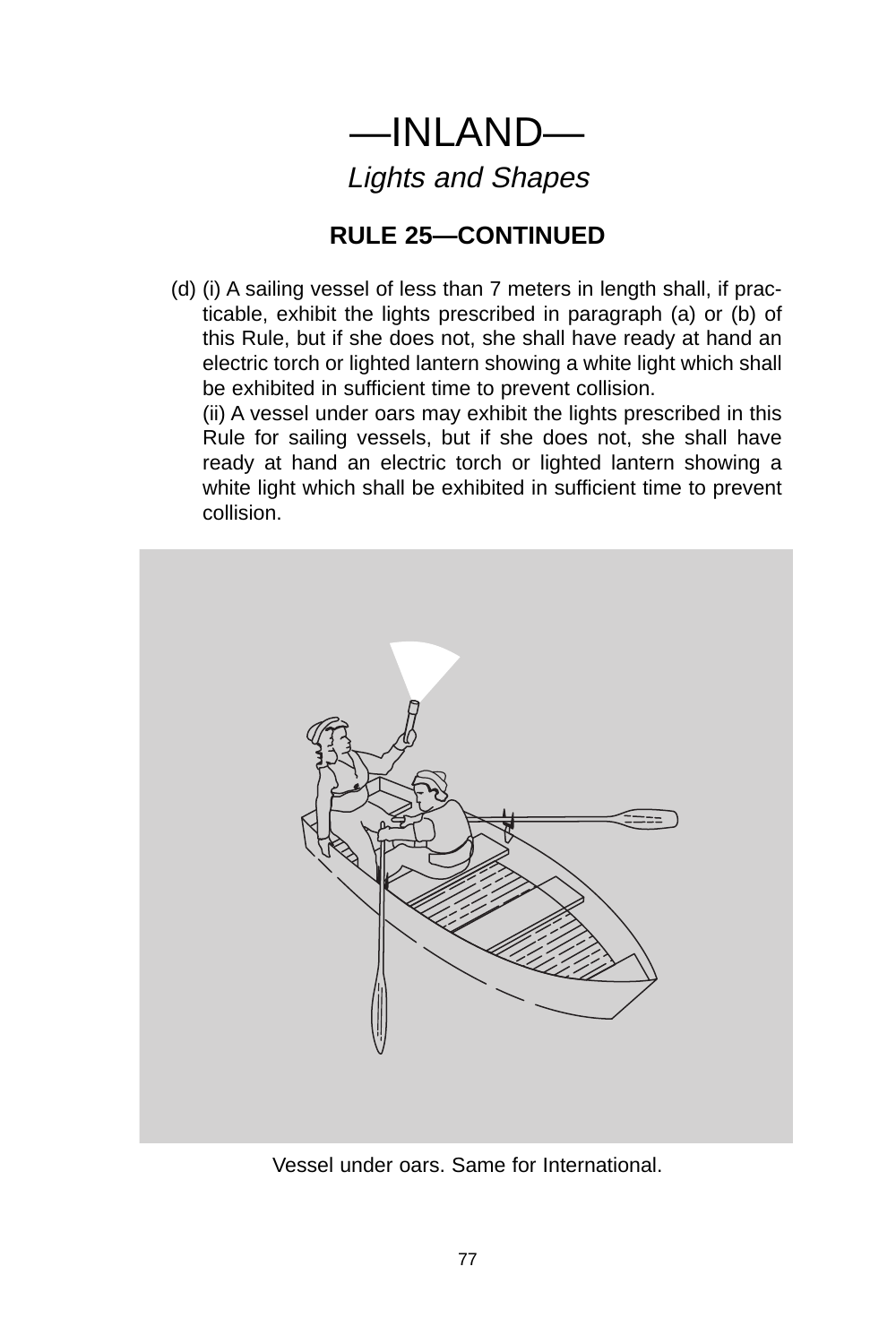Lights and Shapes

### **RULE 25—CONTINUED**

(e) A vessel proceeding under sail when also being propelled by machinery shall exhibit forward where it can best be seen a conical shape, apex downwards.



Vessel proceeding under sail when also being propelled by machinery. Same for Inland except that a vessel of less than 12 meters in length is not required to exhibit the dayshape.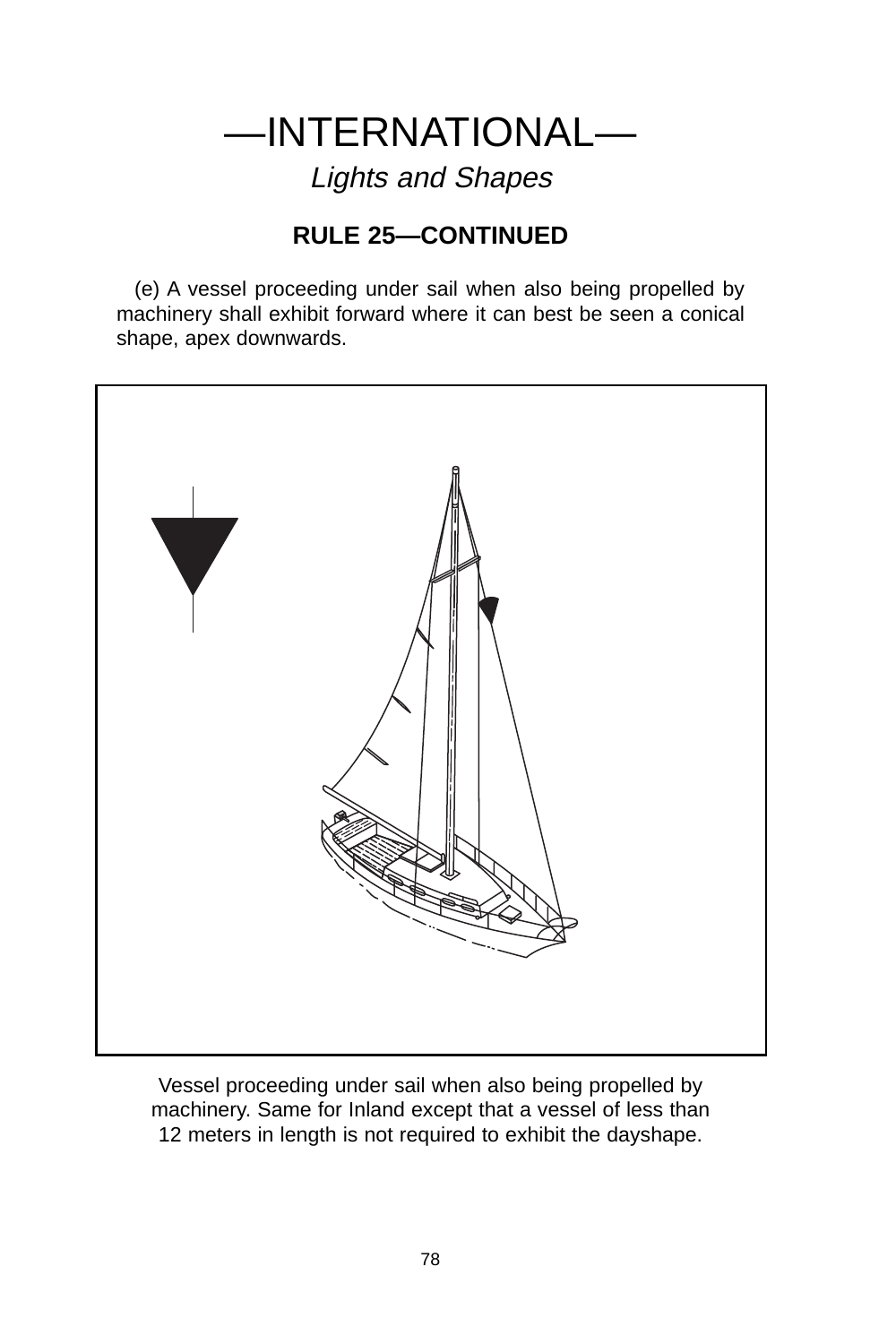Lights and Shapes

#### **RULE 25—CONTINUED**

(e) A vessel proceeding under sail when also being propelled by machinery shall exhibit forward where it can best be seen a conical shape, apex downward. A vessel of less than 12 meters in length is not required to exhibit this shape, but may do so.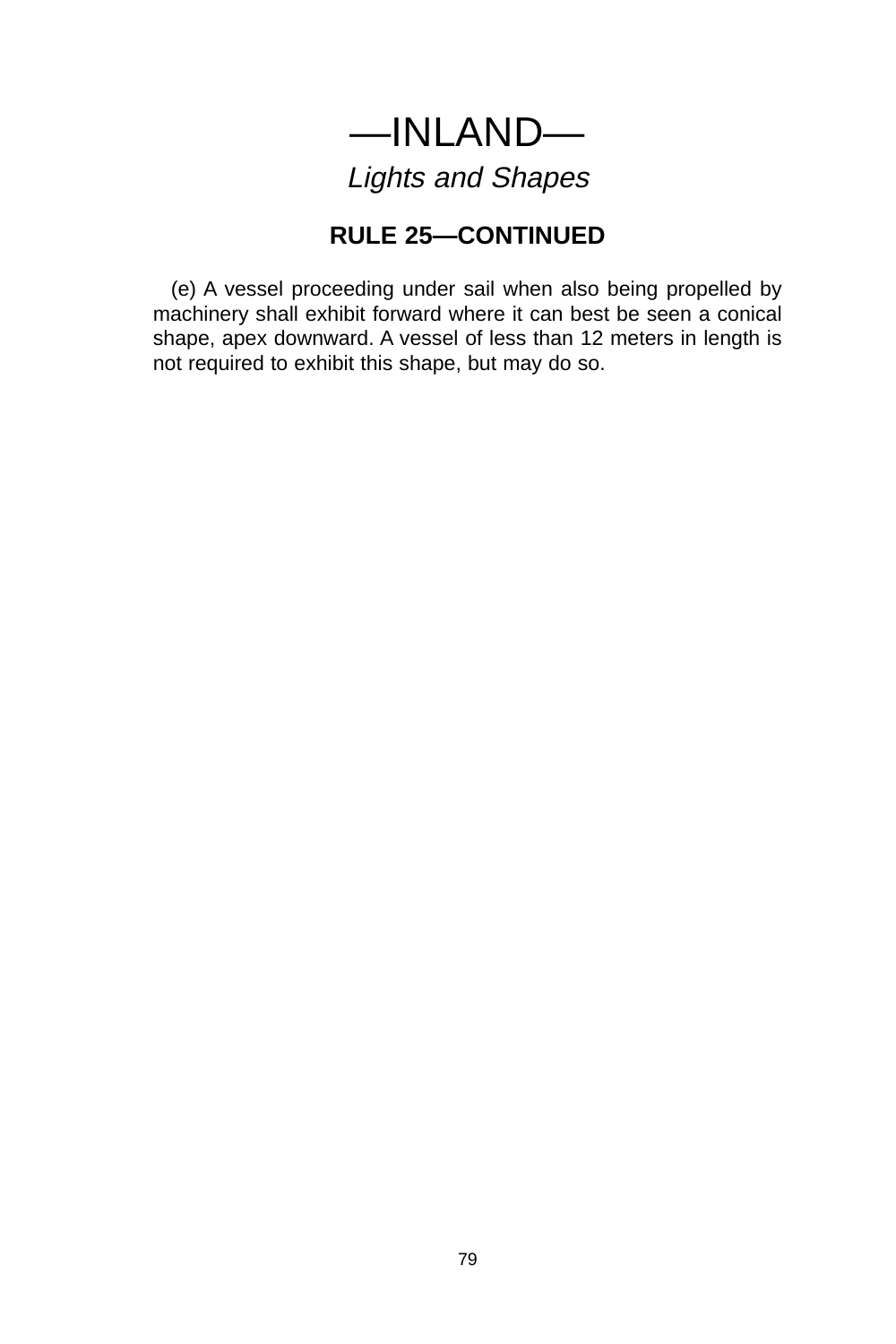### Lights and Shapes

#### **RULE 26**

#### Fishing Vessels

(a) A vessel engaged in fishing, whether underway or at anchor, shall exhibit only the lights and shapes prescribed in this Rule.

(b) A vessel when engaged in trawling, by which is meant the dragging through the water of a dredge net or other apparatus used as a fishing appliance, shall exhibit:

(i) two all-round lights in a vertical line, the upper being green and the lower white, or a shape consisting of two cones with their apexes together in a vertical line one above the other;

(ii) a masthead light abaft of and higher than the all-round green light; a vessel of less than 50 meters in length shall not be obliged to exhibit such a light but may do so;

(iii) when making way through the water, in addition to the lights prescribed in this paragraph, sidelights and a sternlight.



Vessel engaged in trawling—not making way. Same for Inland.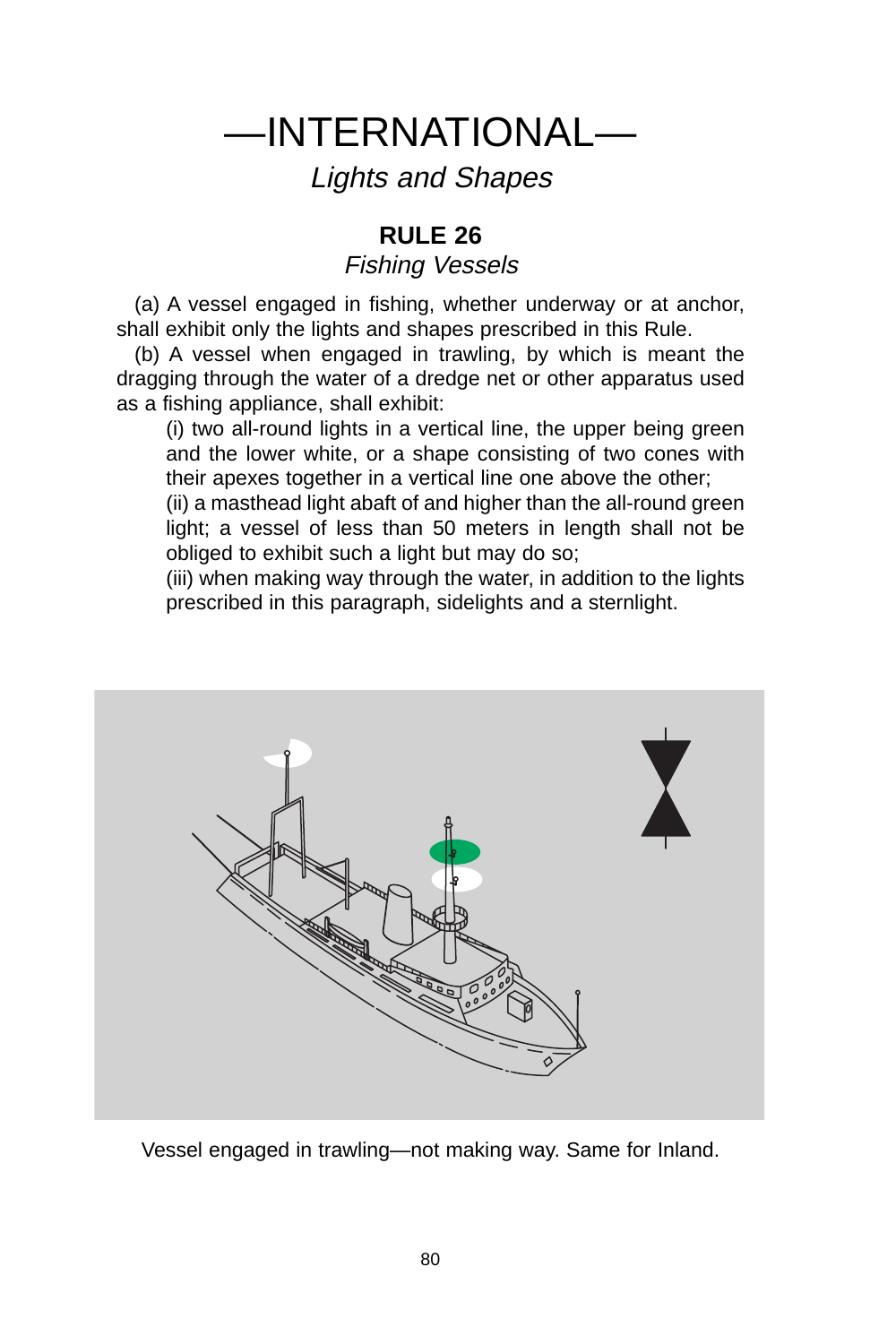# —INLAND— Lights and Shapes

#### **RULE 26**

Fishing Vessels

(a) A vessel engaged in fishing, whether underway or at anchor, shall exhibit only the lights and shapes prescribed in this Rule.

(b) A vessel when engaged in trawling, by which is meant the dragging through the water of a dredge net or other apparatus used as a fishing appliance, shall exhibit:

(i) two all-round lights in a vertical line, the upper being green and the lower white, or a shape consisting of two cones with their apexes together in a vertical line one above the other;

(ii) a masthead light abaft of and higher than the all-round green light; a vessel of less than 50 meters in length shall not be obliged to exhibit such a light but may do so; and

(iii) when making way through the water, in addition to the lights prescribed in this paragraph, sidelights and a sternlight.



Vessel engaged in trawling—not making way; vessel less than 50 meters in length. Same for International.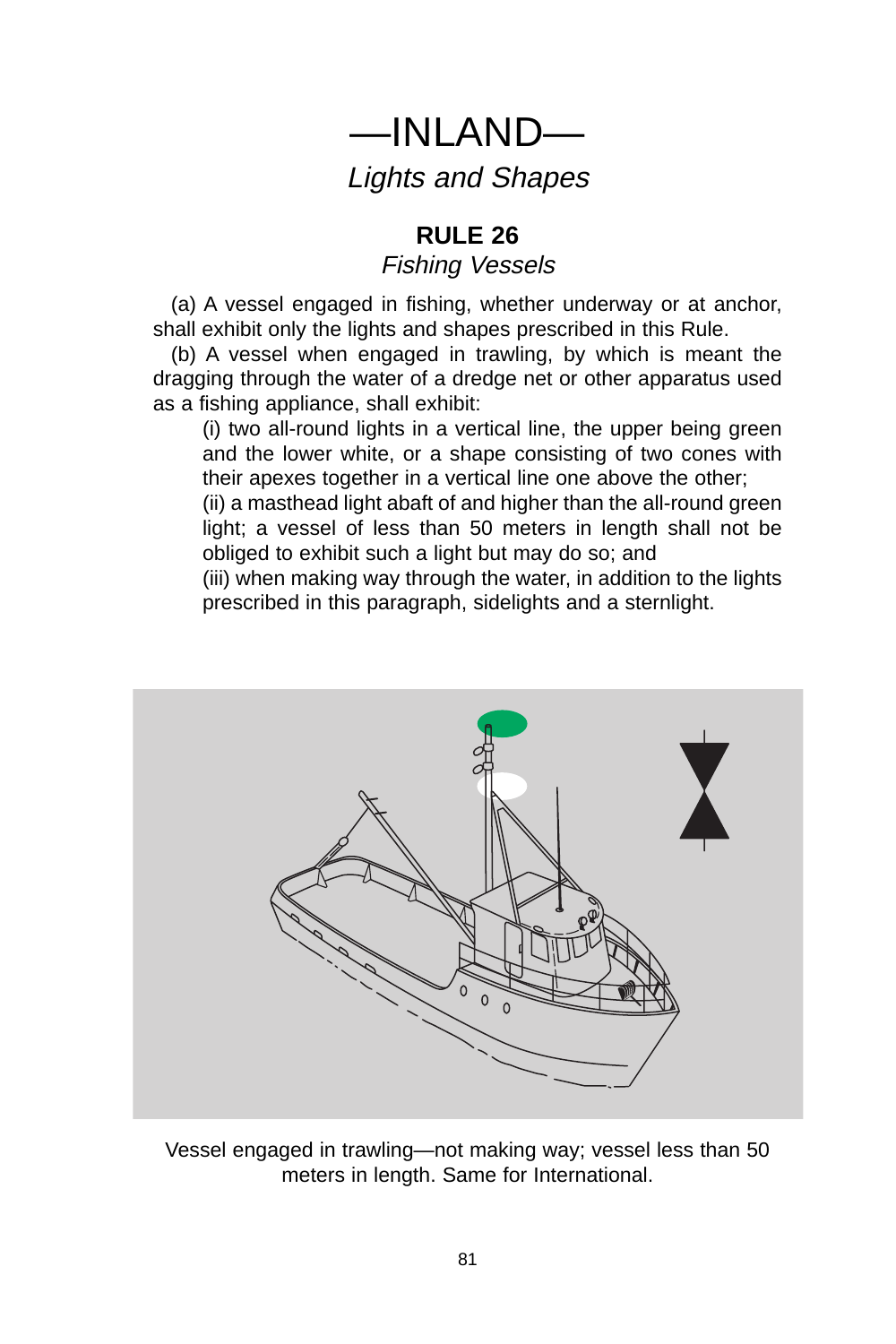### Lights and Shapes

### **RULE 26—CONTINUED**



Vessel engaged in trawling—making way; vessel less than 50 meters in length. Same for Inland.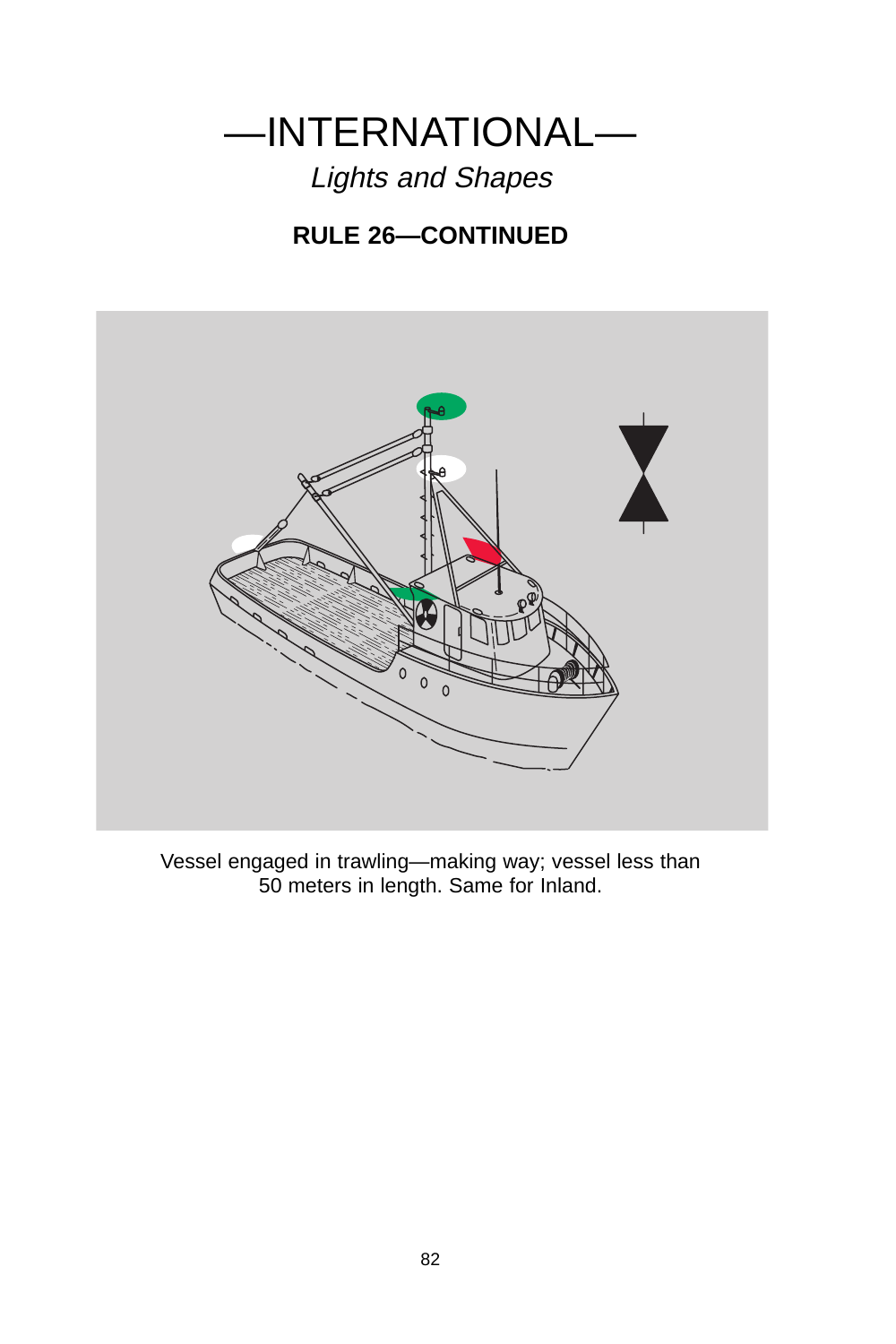# —INLAND— Lights and Shapes

### **RULE 26—CONTINUED**



Vessel engaged in trawling—making way. Same for International.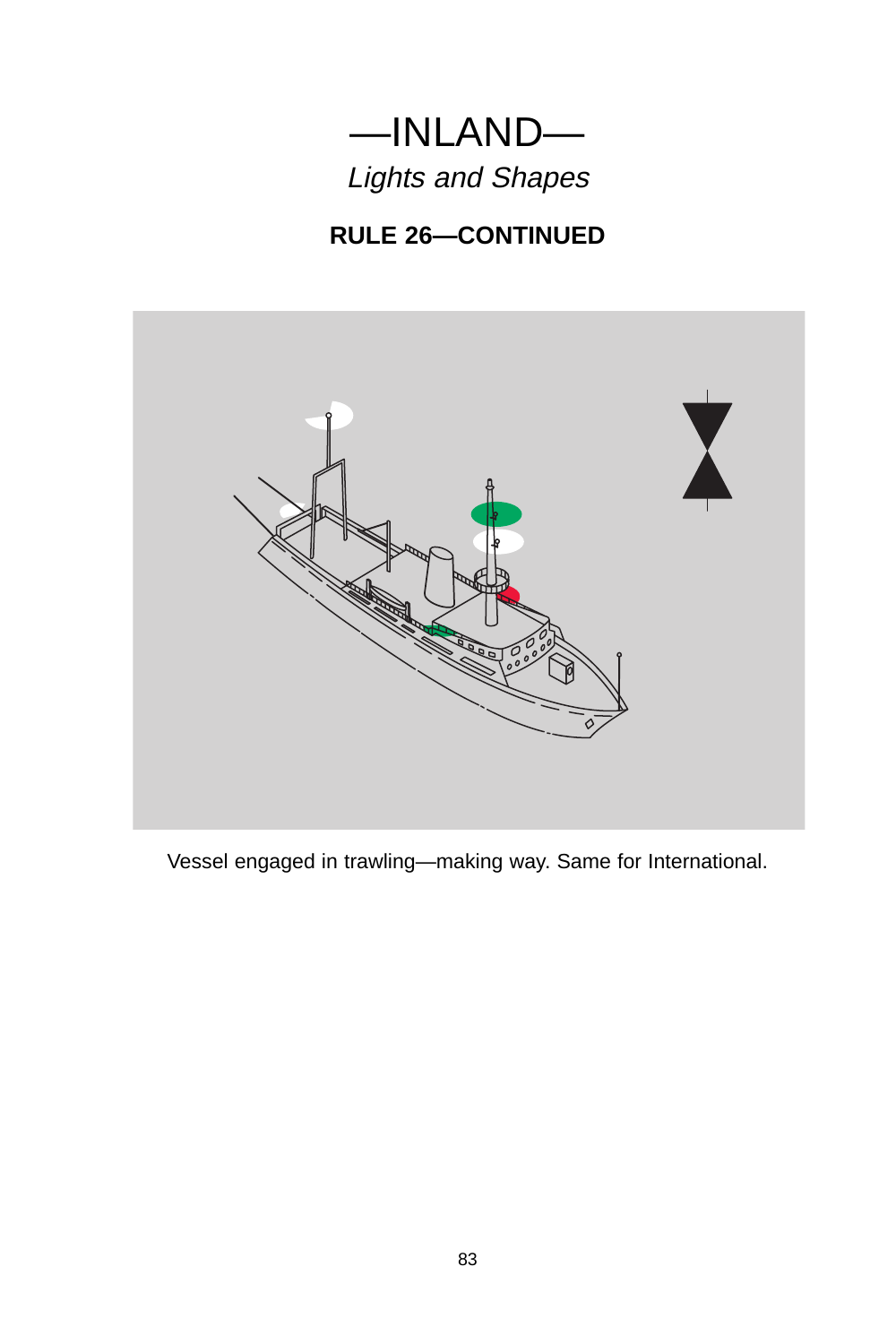### Lights and Shapes

### **RULE 26—CONTINUED**

(c) A vessel engaged in fishing, other than trawling, shall exhibit: (i) two all-round lights in a vertical line, the upper being red and the lower white, or a shape consisting of two cones with apexes together in a vertical line one above the other;

(ii) when there is outlying gear extending more than 150 meters horizontally from the vessel, an all-round white light or a cone apex upwards in the direction of the gear;

(iii) when making way through the water, in addition to the lights prescribed in this paragraph, sidelights and a sternlight.



Vessel engaged in fishing other than trawling—making way. Same for Inland.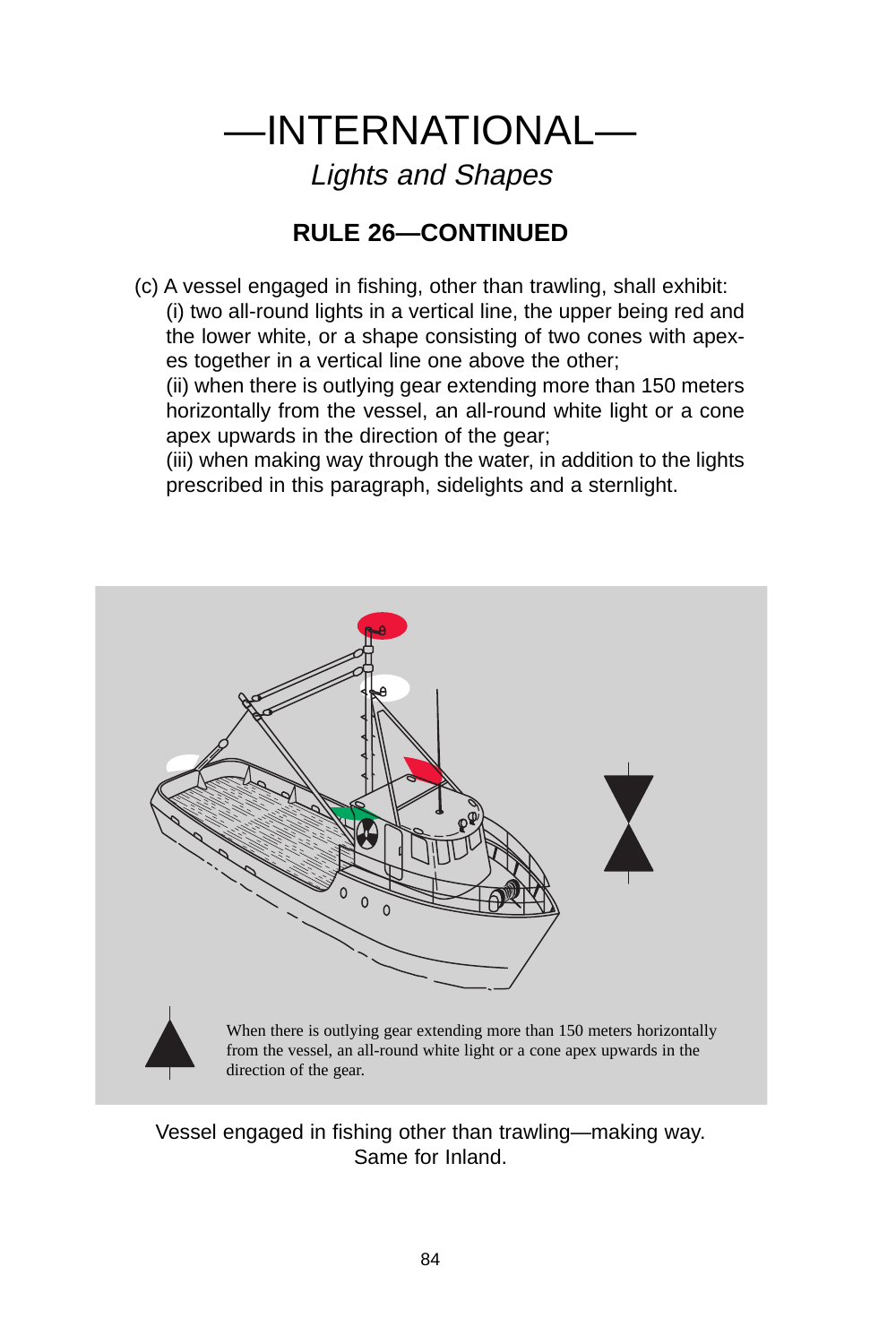### Lights and Shapes

### **RULE 26—CONTINUED**

(c) A vessel engaged in fishing, other than trawling, shall exhibit: (i) two all-round lights in a vertical line, the upper being red and the lower white, or a shape consisting of two cones with apexes together in a vertical line one above the other;

(ii) when there is outlying gear extending more than 150 meters horizontally from the vessel, an all-round white light or a cone apex upward in the direction of the gear; and

(iii) when making way through the water, in addition to the lights prescribed in this paragraph, sidelights and a sternlight.



Vessel engaged in fishing other than trawling—not making way. Same for International.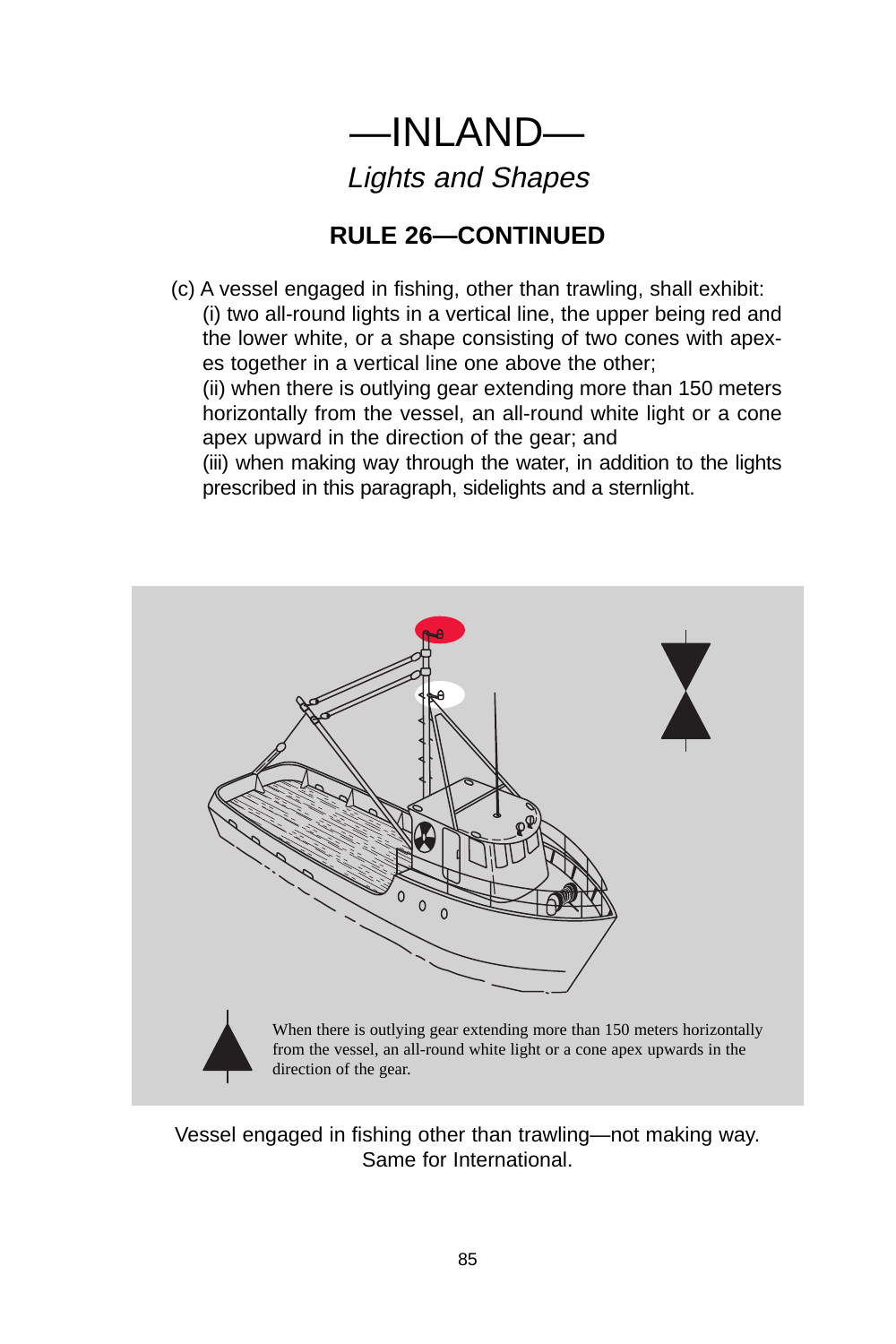### Lights and Shapes

#### **RULE 26—CONTINUED**

(d) The additional signals described in Annex II to these Rules apply to a vessel engaged in fishing in close proximity to other vessels engaged in fishing.

(e) A vessel when not engaged in fishing shall not exhibit the lights or shapes prescribed in this Rule, but only those prescribed for a vessel of her length.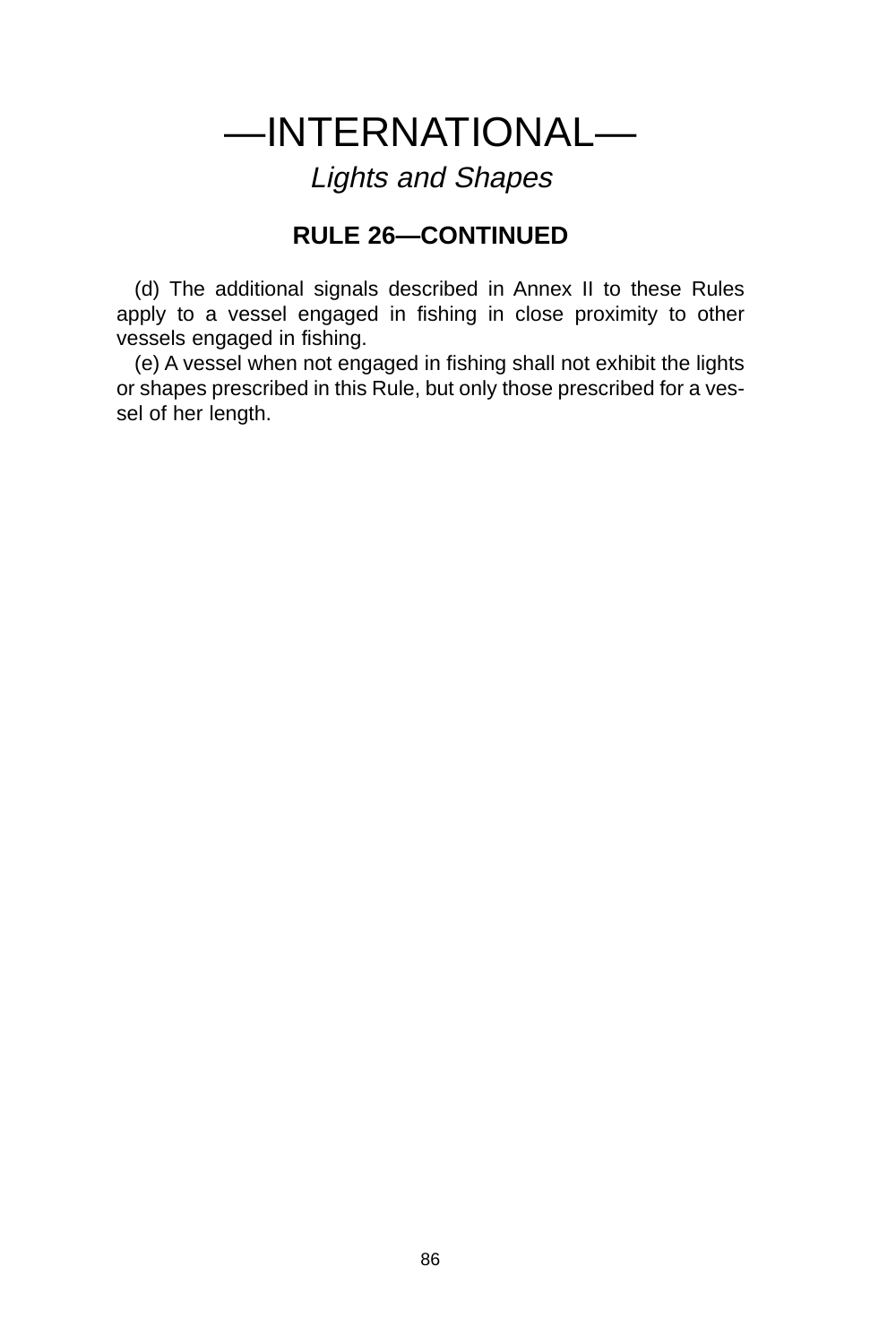### Lights and Shapes

#### **RULE 26—CONTINUED**

(d) The additional signals described in Annex II to these Rules apply to a vessel engaged in fishing in close proximity to other vessels engaged in fishing.

(e) A vessel when not engaged in fishing shall not exhibit the lights or shapes prescribed in this Rule, but only those prescribed for a vessel of her length.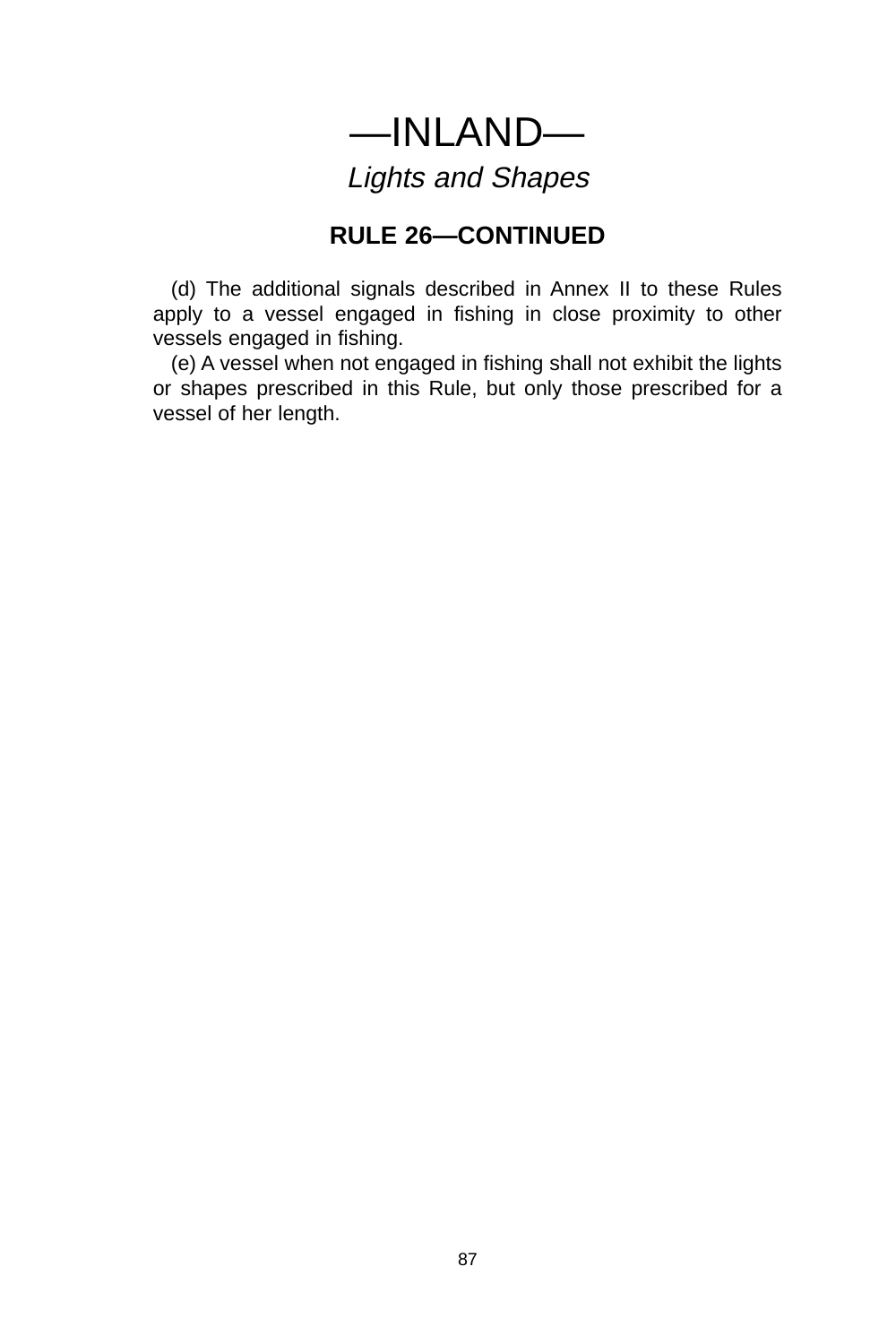### Lights and Shapes

### **RULE 27**

#### Vessels Not Under Command or Restricted in Their Ability to Maneuver

(a) A vessel not under command shall exhibit:

(i) two all-round red lights in a vertical line where they can best be seen;

(ii) two balls or similar shapes in a vertical line where they can best be seen;

(iii) when making way through the water, in addition to the lights prescribed in this paragraph, sidelights and a sternlight.



Vessel not under command—not making way. Same for Inland.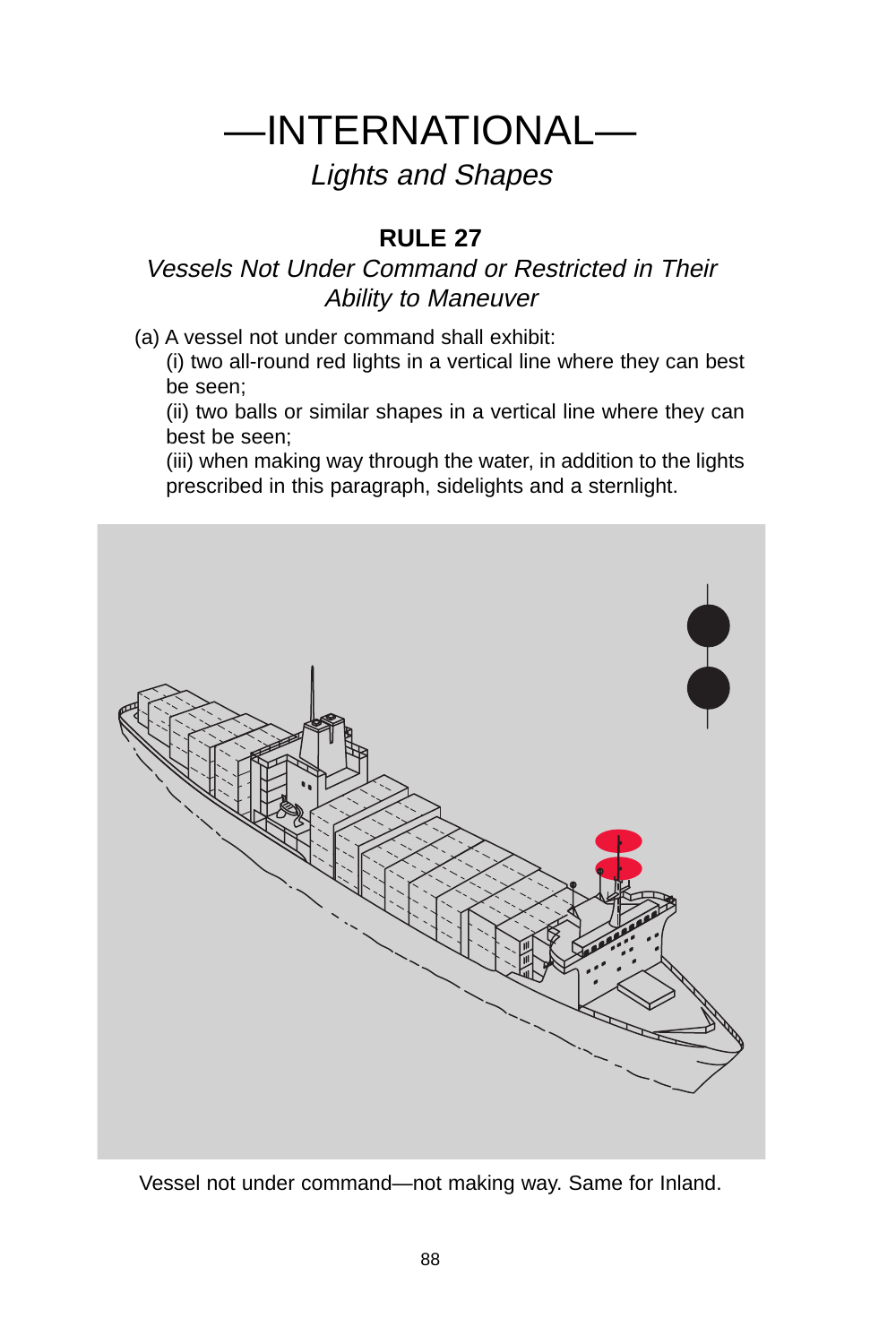### Lights and Shapes

### **RULE 27**

#### Vessels Not Under Command or Restricted in Their Ability to Maneuver

(a) A vessel not under command shall exhibit:

(i) two all-round red lights in a vertical line where they can best be seen;

(ii) two balls or similar shapes in a vertical line where they can best be seen; and

(iii) when making way through the water, in addition to the lights prescribed in this paragraph, sidelights and a sternlight.



Vessel not under command—making way. Same for International.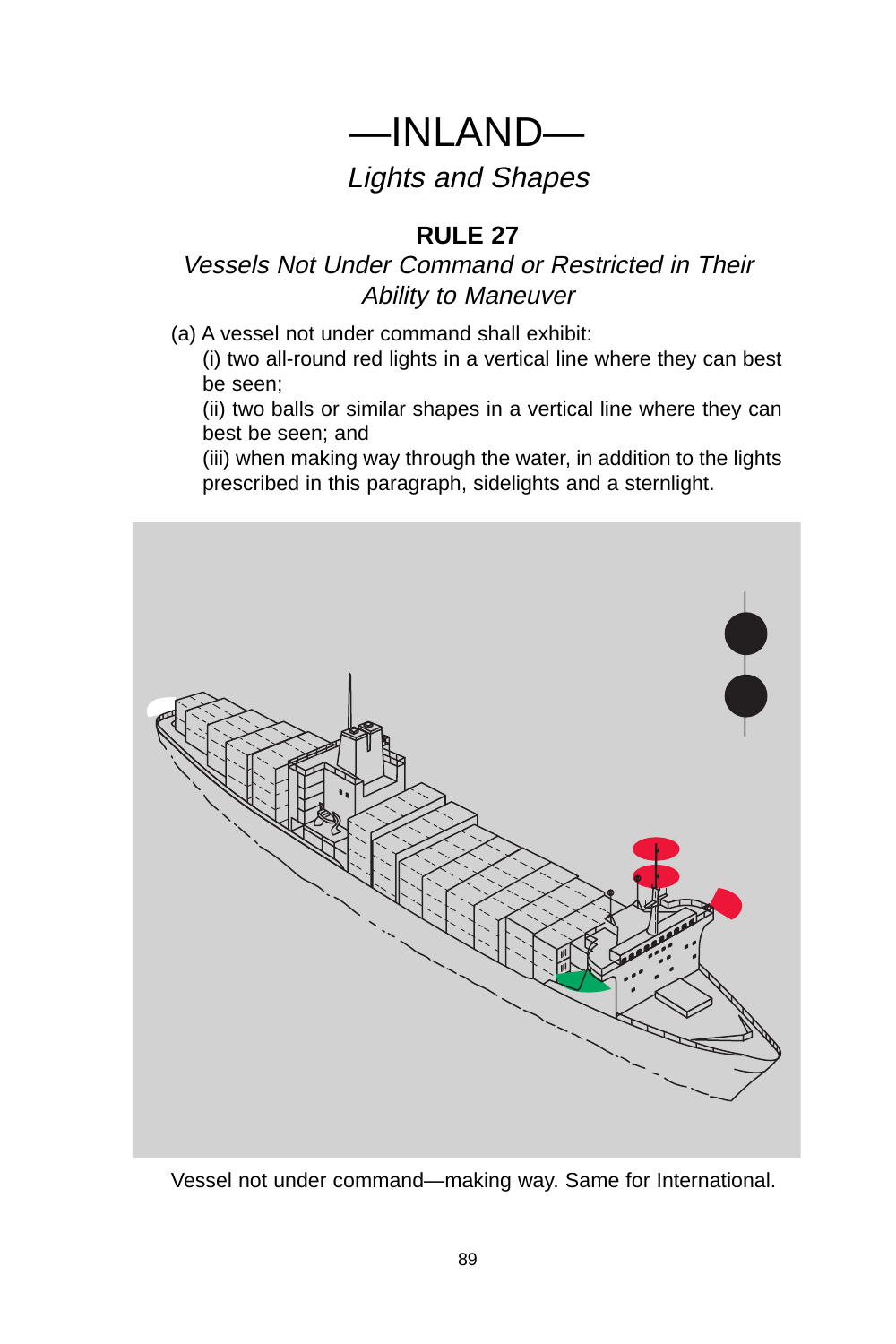### Lights and Shapes

### **RULE 27—CONTINUED**

(b) A vessel restricted in her ability to maneuver, except a vessel engaged in mineclearance operations, shall exhibit:

(i) three all-round lights in a vertical line where they can best be seen. The highest and lowest of these lights shall be red and the middle light shall be white;

(ii) three shapes in a vertical line where they can best be seen. The highest and lowest of these shapes shall be balls and the middle one a diamond;

(iii) when making way through the water, a masthead light or lights, sidelights and a sternlight, in addition to the lights prescribed in subparagraph (i);

(iv) when at anchor, in addition to the lights or shapes prescribed in subparagraphs (i) and (ii), the light, lights or shape prescribed in Rule 30.



Vessel restricted in her ability to maneuver—making way; vessel less than 50 meters in length. Same for Inland.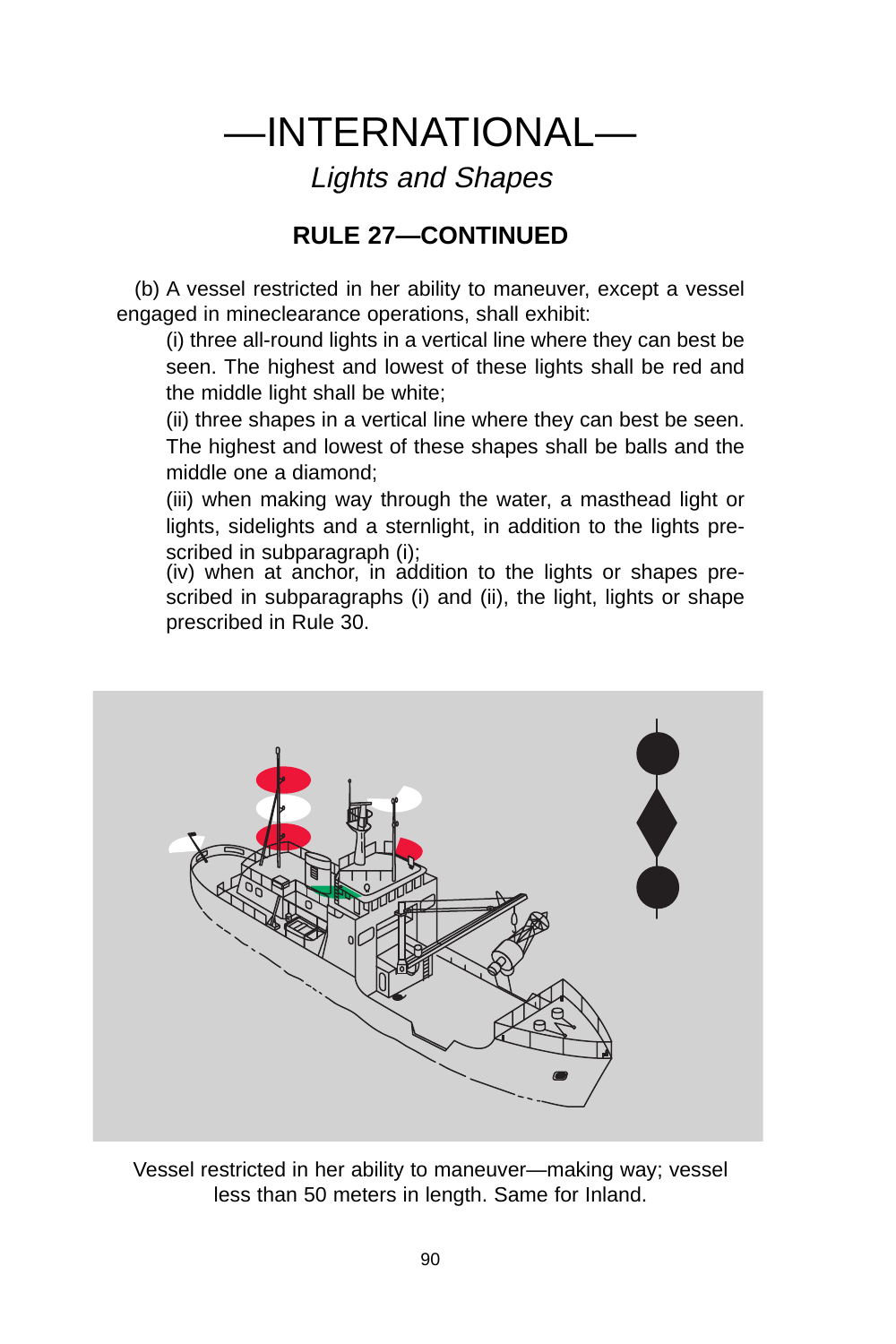### Lights and Shapes

### **RULE 27—Continued**

(b) A vessel restricted in her ability to maneuver, except a vessel engaged in mineclearance operations, shall exhibit:

(i) three all-round lights in a vertical line where they can best be seen. The highest and lowest of these lights shall be red and the middle light shall be white;

(ii) three shapes in a vertical line where they can best be seen. The highest and lowest of these shapes shall be balls and the middle one a diamond;

(iii) when making way through the water, masthead lights, sidelights and a sternlight, in addition to the lights prescribed in subparagraph (b)(i); and

(iv) when at anchor, in addition to the lights or shapes prescribed in subparagraphs (b)(i) and (ii), the light, lights or shapes prescribed in Rule 30.



Vessel restricted in her ability to maneuver—at anchor; vessel less than 50 meters in length. Same for International.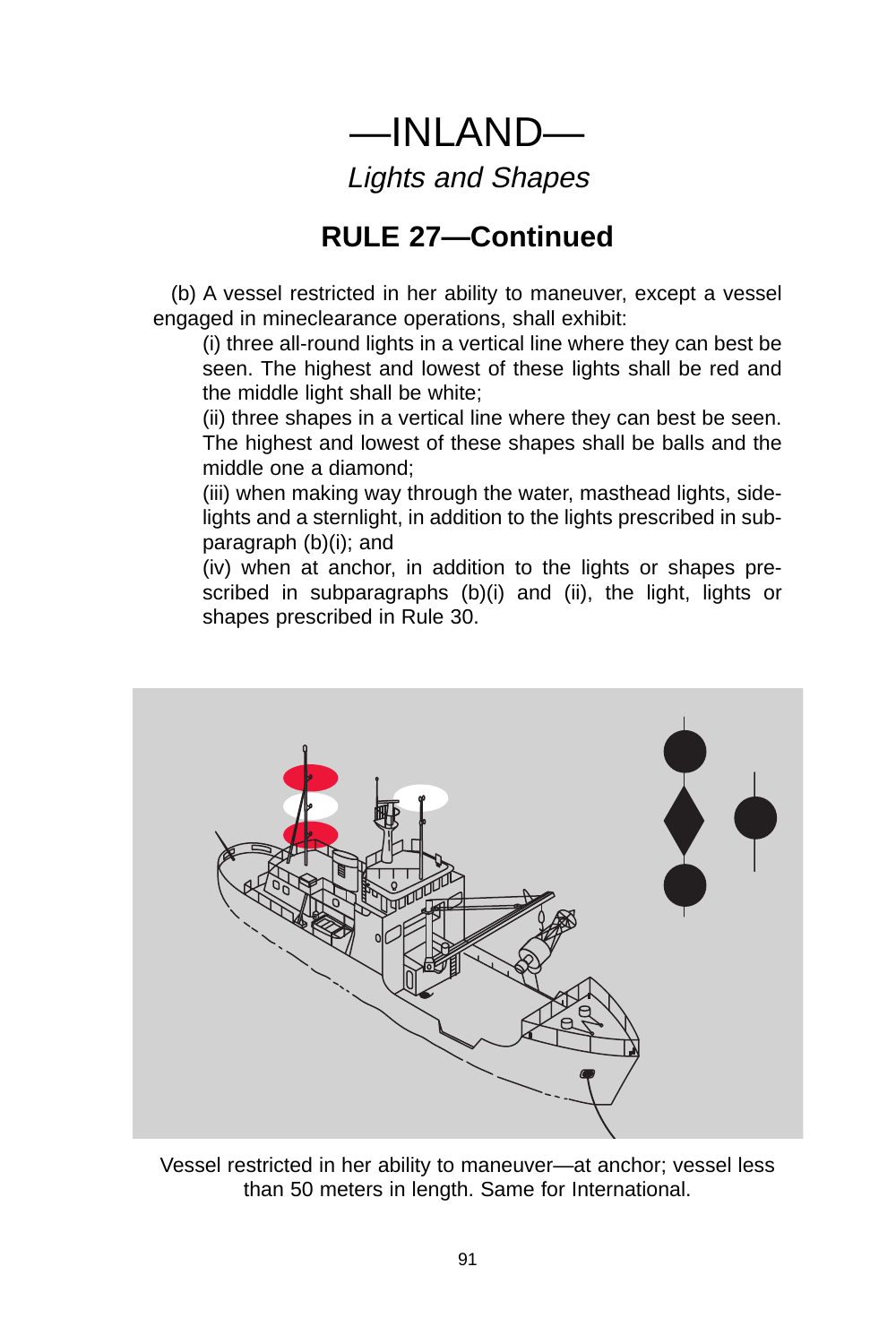Lights and Shapes

#### **RULE 27—CONTINUED**

(c) A power-driven vessel engaged in a towing operation such as severely restricts the towing vessel and her tow in their ability to deviate from their course shall, in addition to the lights or shapes prescribed in Rule 24(a), exhibit the lights or shapes prescribed in subparagraphs (b)(i) and (ii) of this Rule.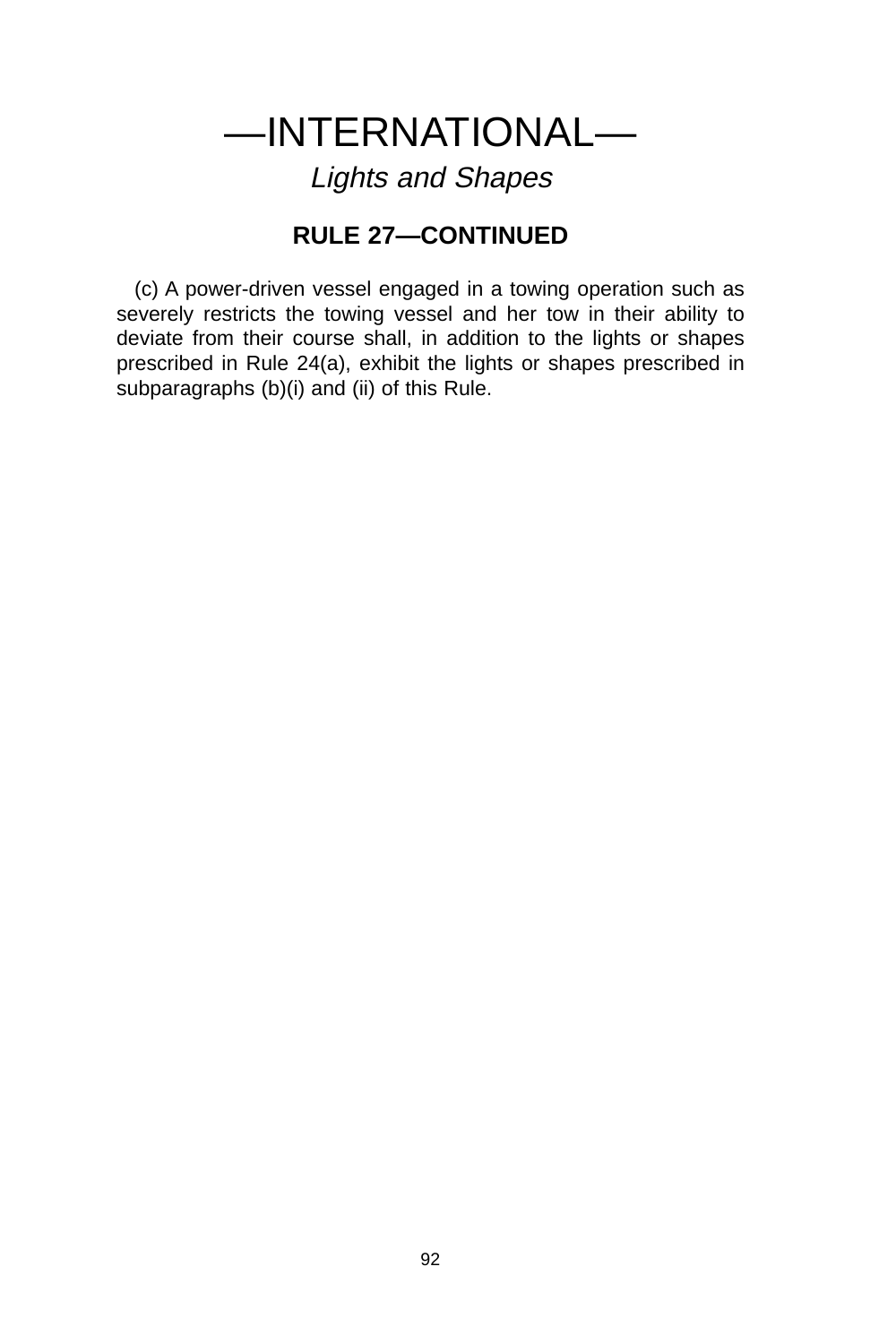### —INLAND— Lights and Shapes

#### **RULE 27—CONTINUED**

(c) A vessel engaged in a towing operation which severely restricts the towing vessel and her tow in their ability to deviate from their course shall, in addition to the lights or shapes prescribed in subparagraphs (b)(i) and (ii) of this Rule, exhibit the lights or shape prescribed in Rule 24.



Vessel engaged in towing operation which severely restricts towing vessel and her tow in their ability to deviate from their course—length of tow does not exceed 200 meters; towing vessel less than 50 meters in length. Same for International.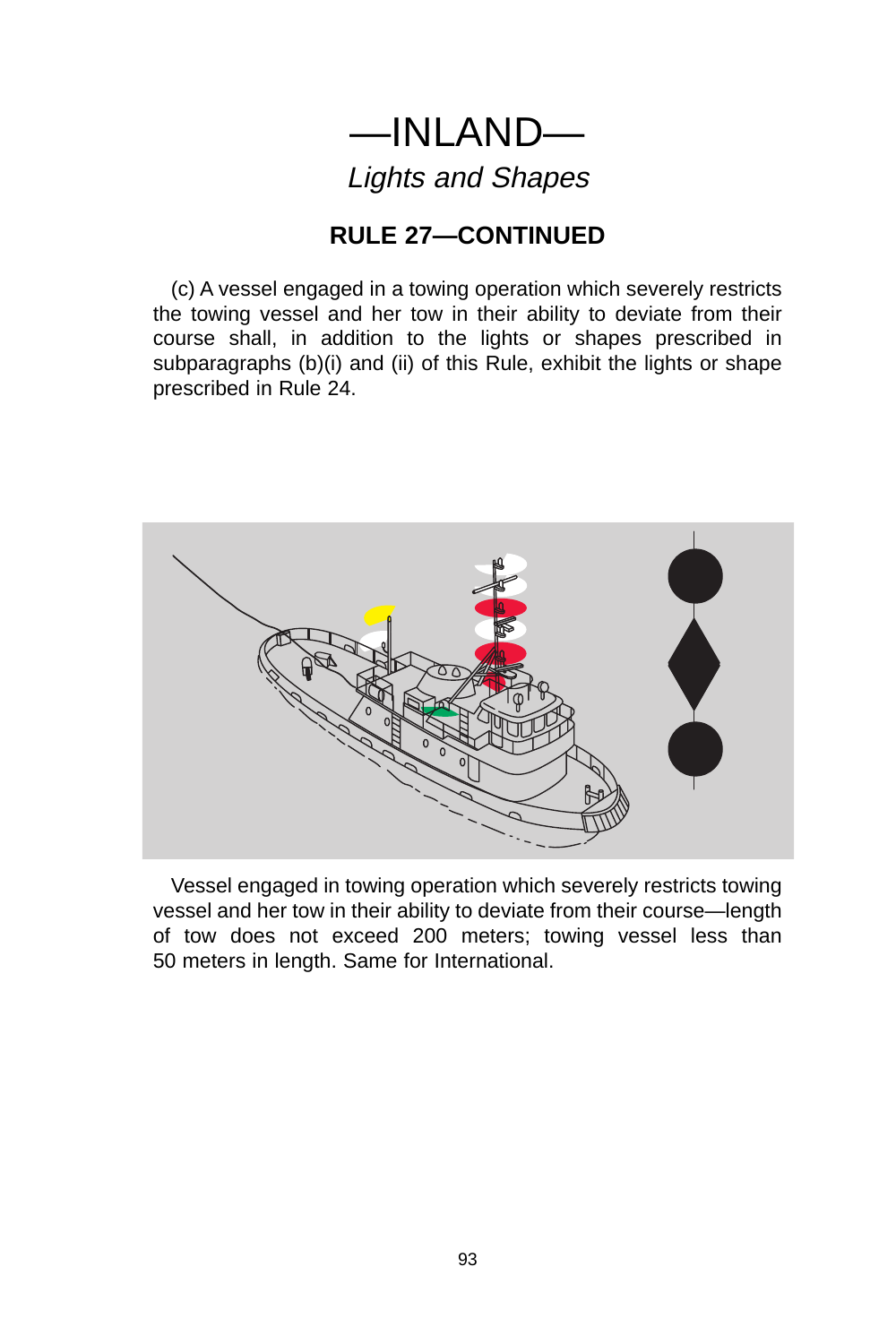Lights and Shapes

#### **RULE 27—CONTINUED**

(d) A vessel engaged in dredging or underwater operations, when restricted in her ability to maneuver, shall exhibit the lights and shapes prescribed in subparagraphs (b)(i), (ii) and (iii) of this Rule and shall in addition, when an obstruction exists, exhibit:

(i) two all-round red lights or two balls in a vertical line to indicate the side on which the obstruction exists;

(ii) two all-round green lights or two diamonds in a vertical line to indicate the side on which another vessel may pass;

(iii) when at anchor, the lights or shapes prescribed in this paragraph instead of the lights or shape prescribed in Rule 30.



Vessel engaged in dredging or underwater operations when restricted in ability to maneuver—making way with an obstruction on the starboard side. Same for Inland.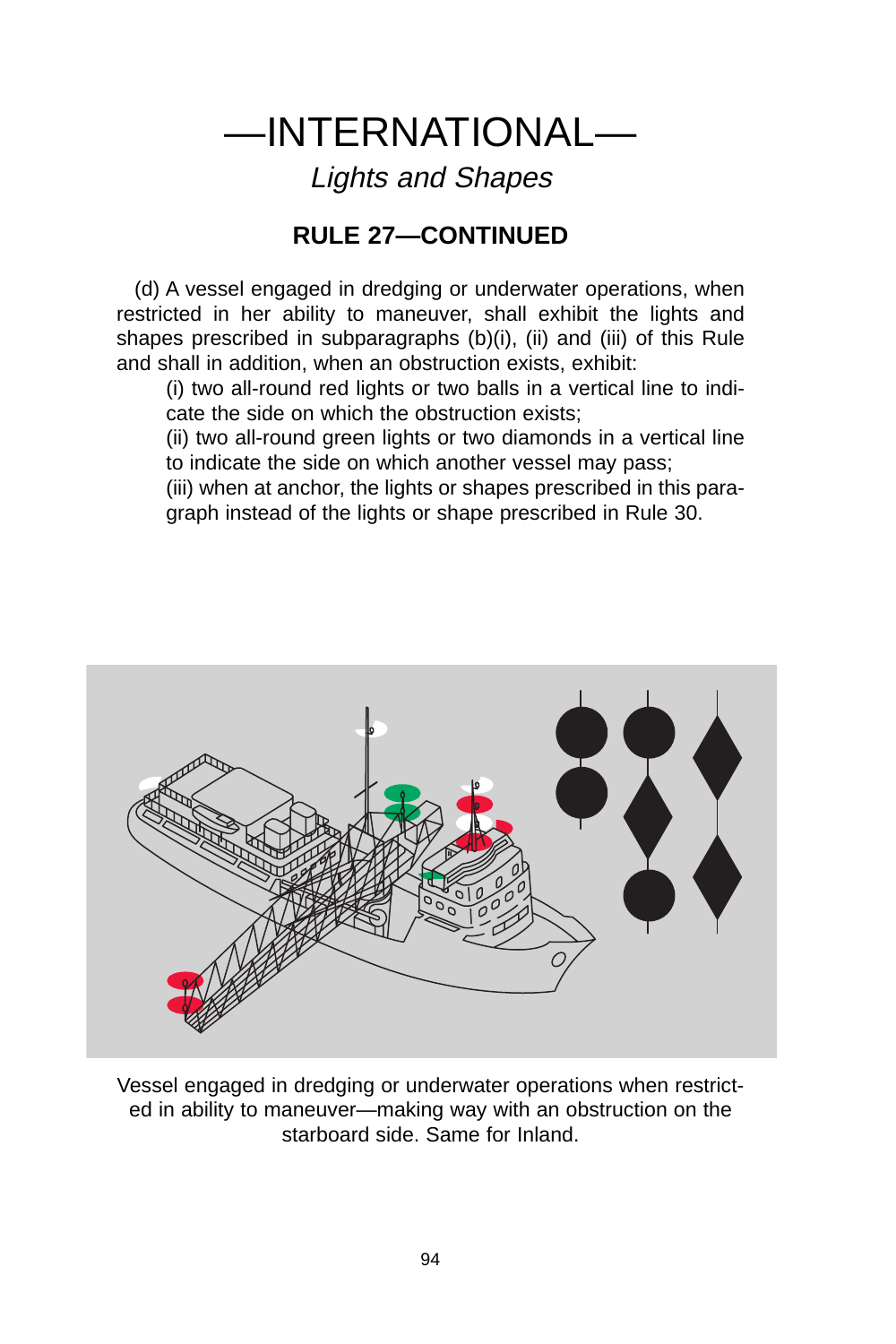### Lights and Shapes

#### **RULE 27—CONTINUED**

(d) A vessel engaged in dredging or underwater operations, when restricted in her ability to maneuver, shall exhibit the lights and shapes prescribed in subparagraphs (b)(i), (ii), and (iii) of this Rule and shall in addition, when an obstruction exists, exhibit:

(i) two all-round red lights or two balls in a vertical line to indicate the side on which the obstruction exists;

(ii) two all-round green lights or two diamonds in a vertical line to indicate the side on which another vessel may pass; and (iii) when at anchor, the lights or shape prescribed by this paragraph, instead of the lights or shapes prescribed in Rule 30 for anchored vessels.



Vessel engaged in dredging or underwater operations when restricted in ability to maneuver—not making way with an obstruction on the starboard side. Same for International.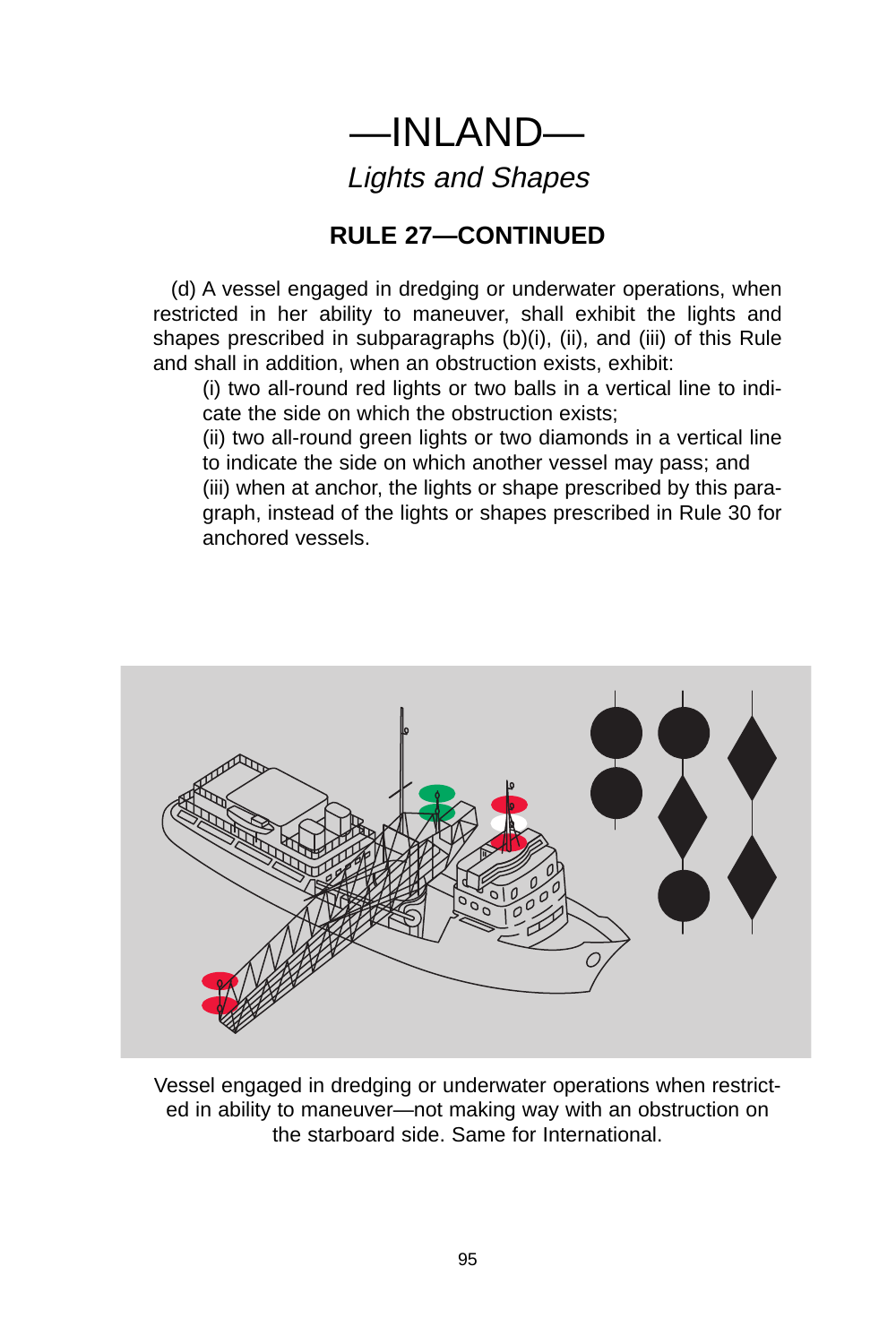### Lights and Shapes

#### **RULE 27—CONTINUED**

(e) Whenever the size of a vessel engaged in diving operations makes it impracticable to exhibit all lights and shapes prescribed in paragraph (d) of this Rule, the following shall be exhibited:

(i) three all-round lights in a vertical line where they can best be seen. The highest and lowest of these lights shall be red and the middle light shall be white;

(ii) a rigid replica of the International Code flag "A" not less than 1 meter in height. Measures shall be taken to ensure its all-round visibility.



Small vessel engaged in diving operations. Same for Inland.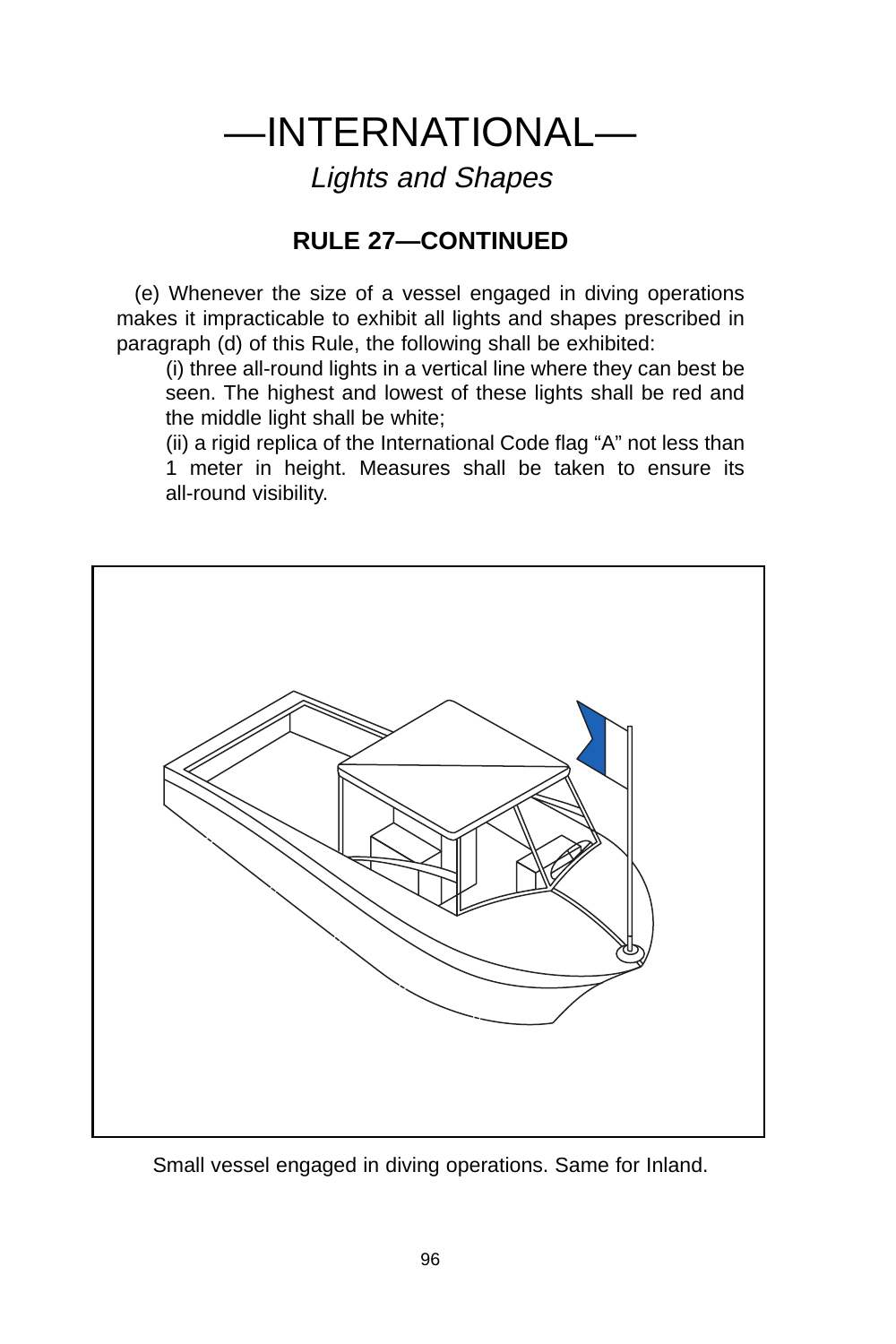# $-$ INI AND $-$

### Lights and Shapes

#### **RULE 27—CONTINUED**

(e) Whenever the size of a vessel engaged in diving operations makes it impracticable to exhibit all lights and shapes prescribed in paragraph (d) of this Rule, the following shall instead be exhibited:

(i) Three all-round lights in a vertical line where they can best be seen. The highest and lowest of these lights shall be red and the middle light shall be white;

(ii) A rigid replica of the international Code flag "A" not less than 1 meter in height. Measures shall be taken to insure its all-round visibility.



Small vessel engaged in diving operations. Same for International.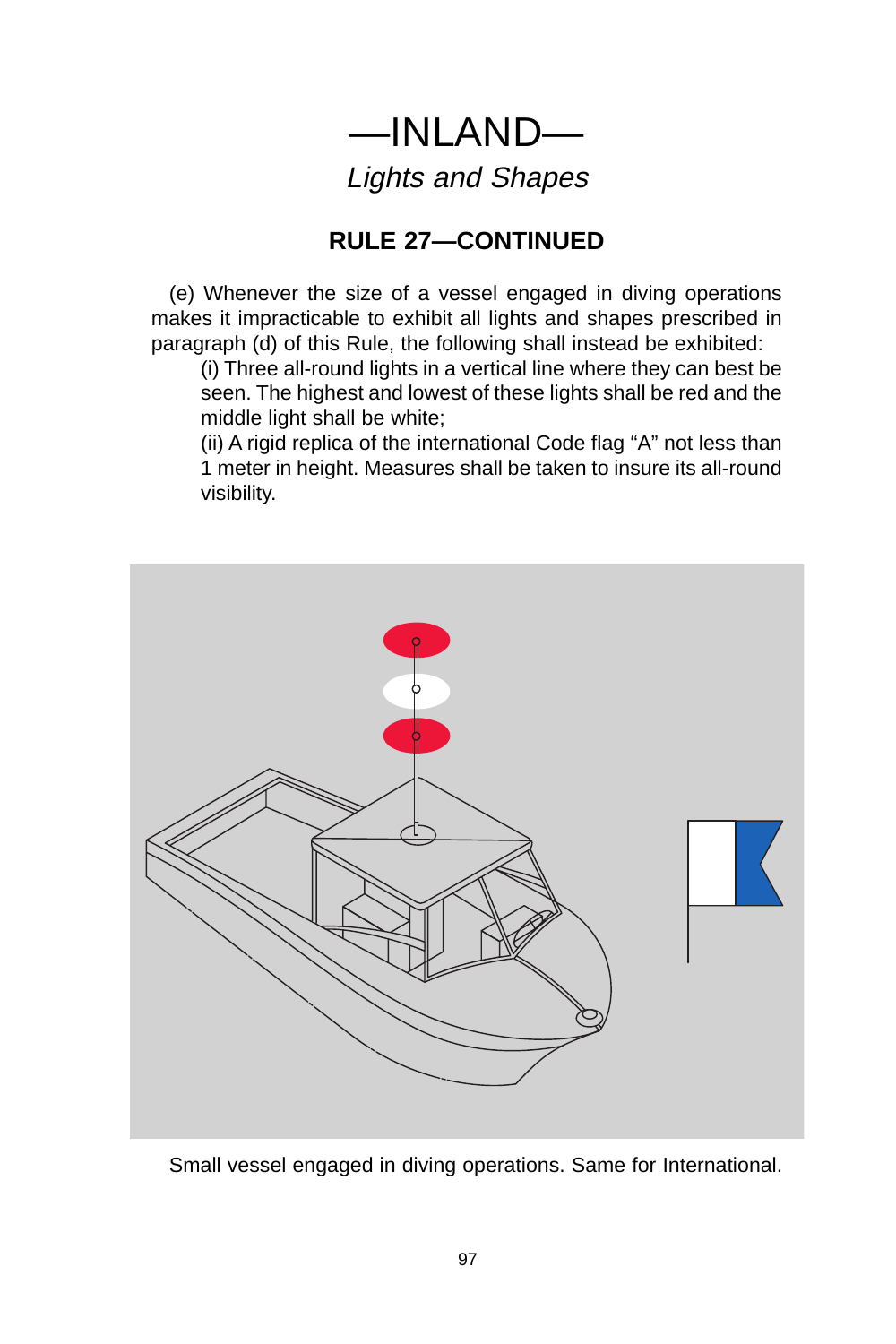### Lights and Shapes

#### **RULE 27—CONTINUED**

(f) A vessel engaged in mineclearance operations shall, in addition to the lights prescribed for a power-driven vessel in Rule 23 or to the lights or shape prescribed for a vessel at anchor in Rule 30 as appropriate, exhibit three all-round green lights or three balls. One of these lights or shapes shall be exhibited near the foremast head and one at each end of the fore yard. These lights or shapes indicate that it is dangerous for another vessel to approach within 1000 meters of the mineclearance vessel.



Vessel engaged in mineclearance operations—vessel less than 50 meters in length. Same for Inland.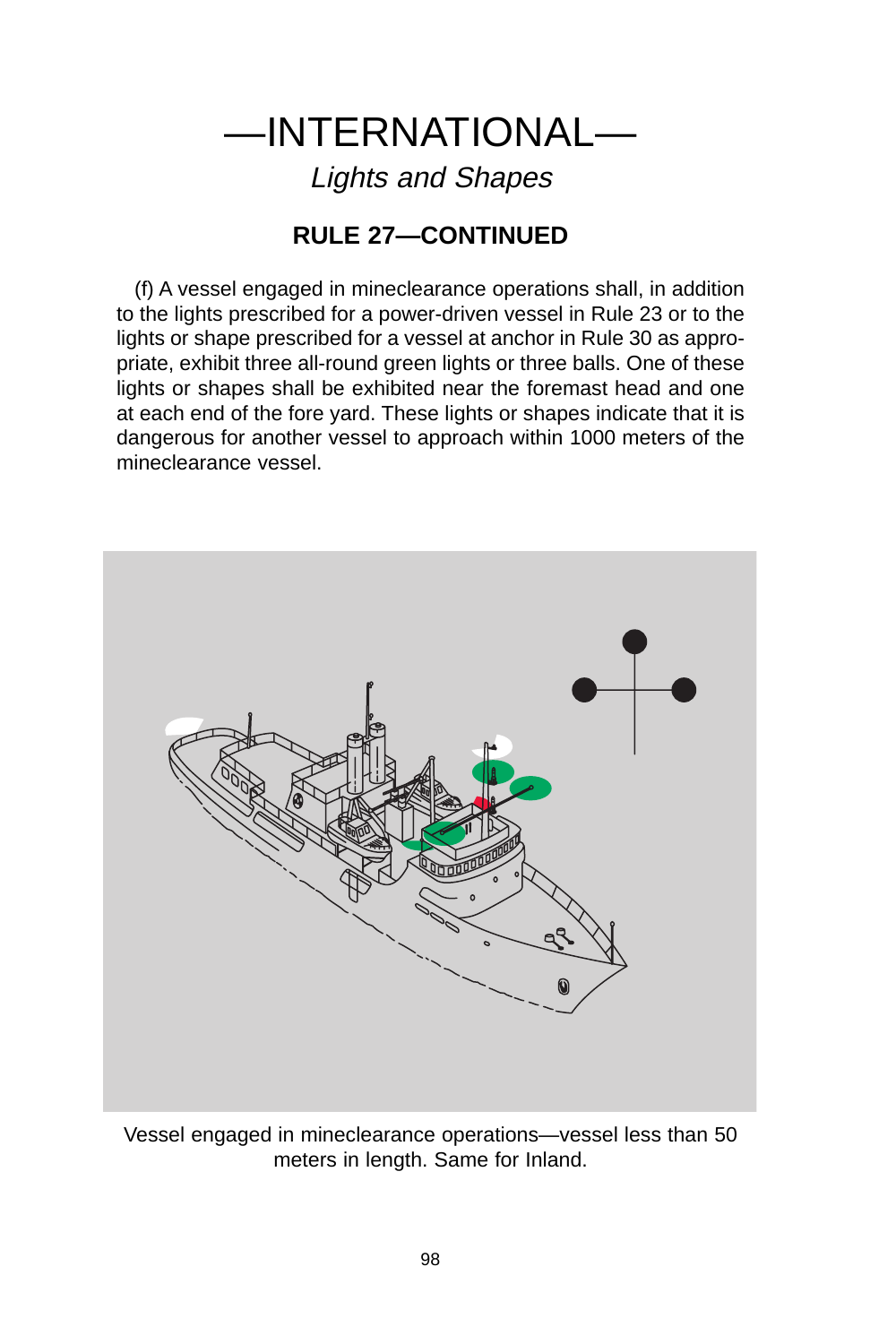# —INLAND—

Lights and Shapes

### **RULE 27—CONTINUED**

(f) A vessel engaged in mineclearance operations shall, in addition to the lights prescribed for a power-driven vessel in Rule 23 or to the lights or shape prescribed for a vessel at anchor in Rule 30, as appropriate, exhibit three all-round green lights or three balls. One of these lights or shapes shall be exhibited near the foremast head and one at each end of the fore yard. These lights or shapes indicate that it is dangerous for another vessel to approach within 1000 meters of the mineclearance vessel.



Vessel engaged in mineclearance operations. Same for International.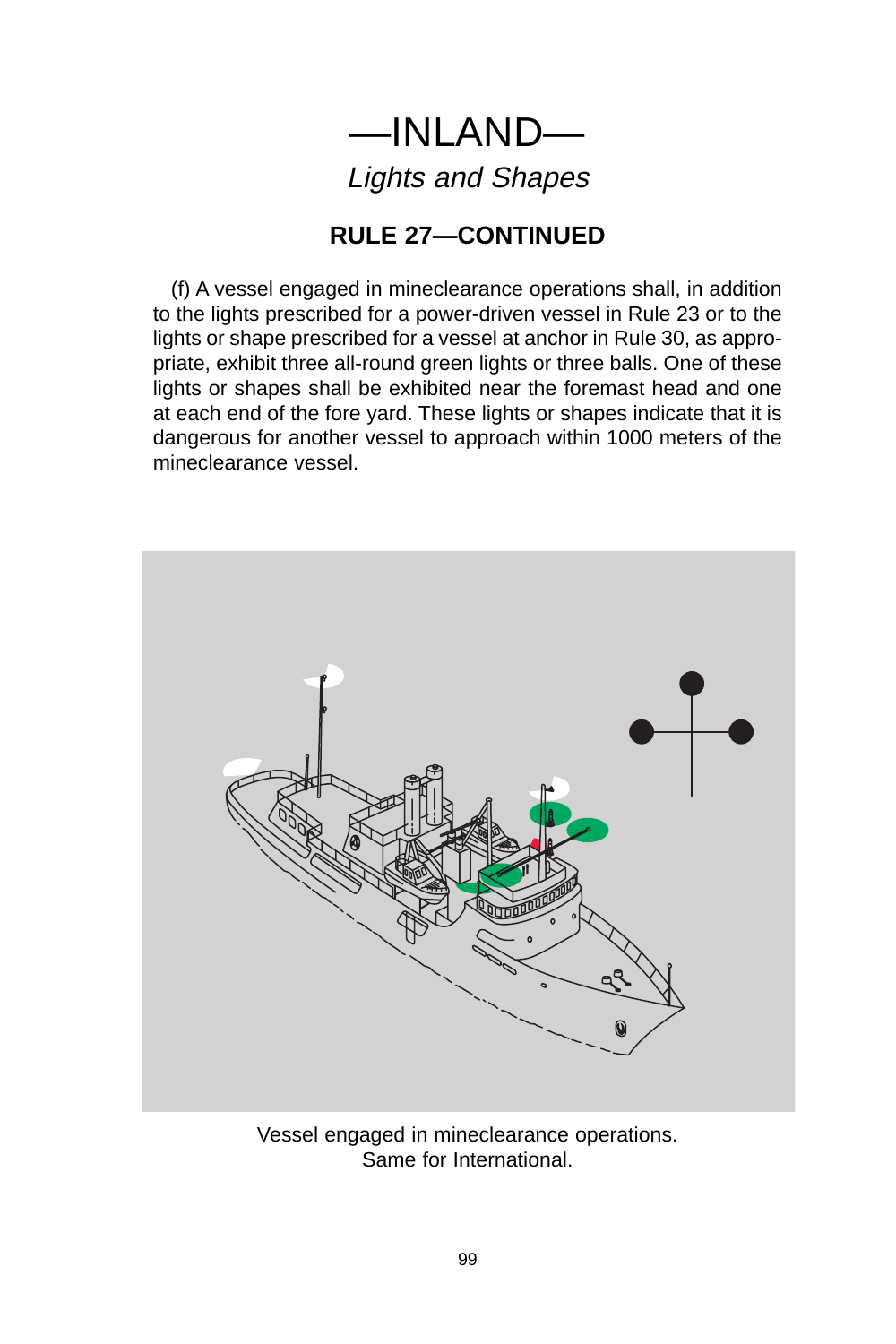### Lights and Shapes

### **RULE 27—CONTINUED**

(g) Vessels of less than 12 meters in length, except those engaged in diving operations, shall not be required to exhibit the lights and shapes prescribed in this Rule.

(h) The signals prescribed in this Rule are not signals of vessels in distress and requiring assistance. Such signals are contained in Annex IV to these Regulations.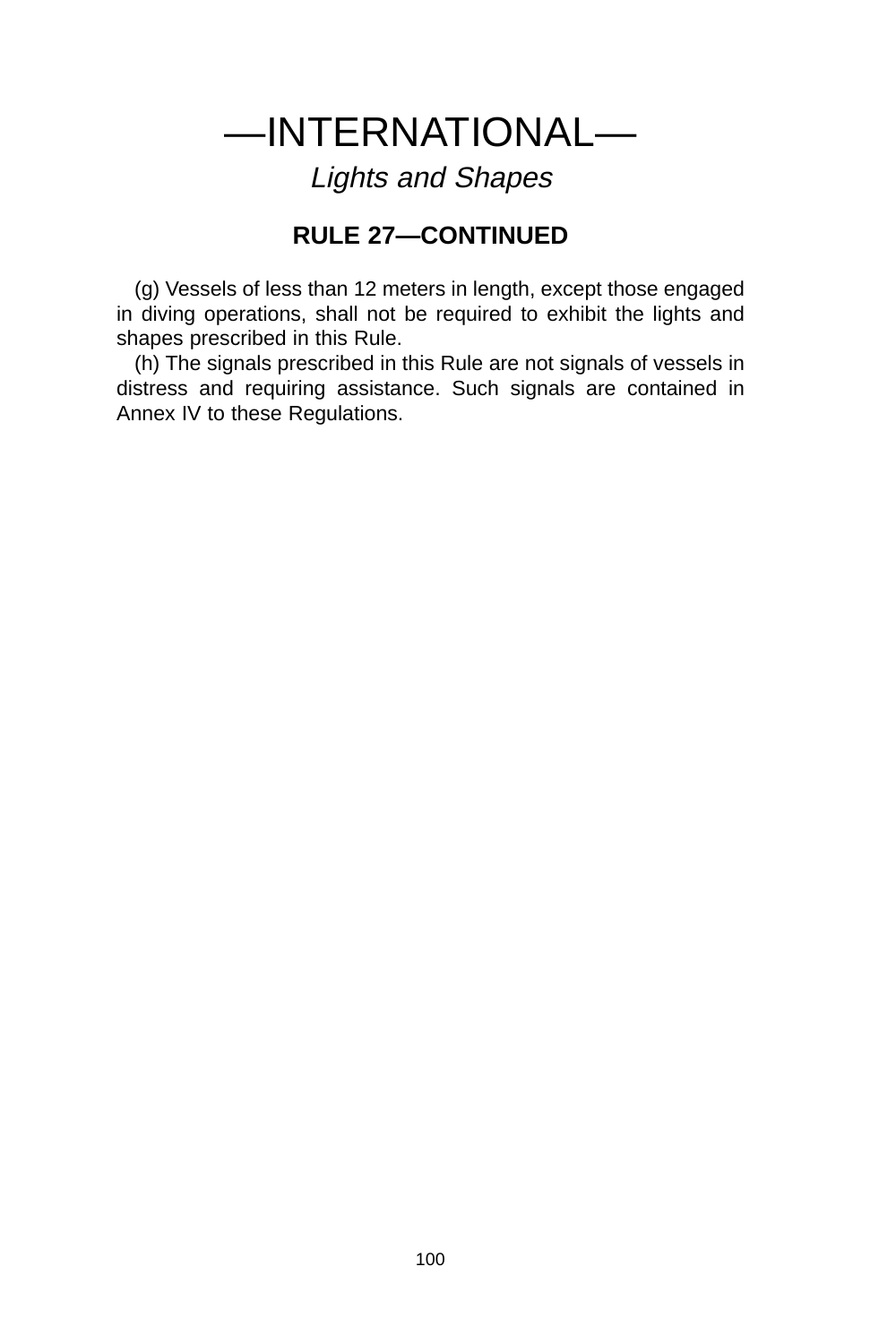## —INLAND—

## Lights and Shapes

#### **RULE 27—CONTINUED**

(g) A vessel of less than 12 meters in length, except when engaged in diving operations, is not required to exhibit the lights or shapes prescribed in this Rule.

(h) The signals prescribed in this Rule are not signals of vessels in distress and requiring assistance. Such signals are contained in Annex IV to these Rules.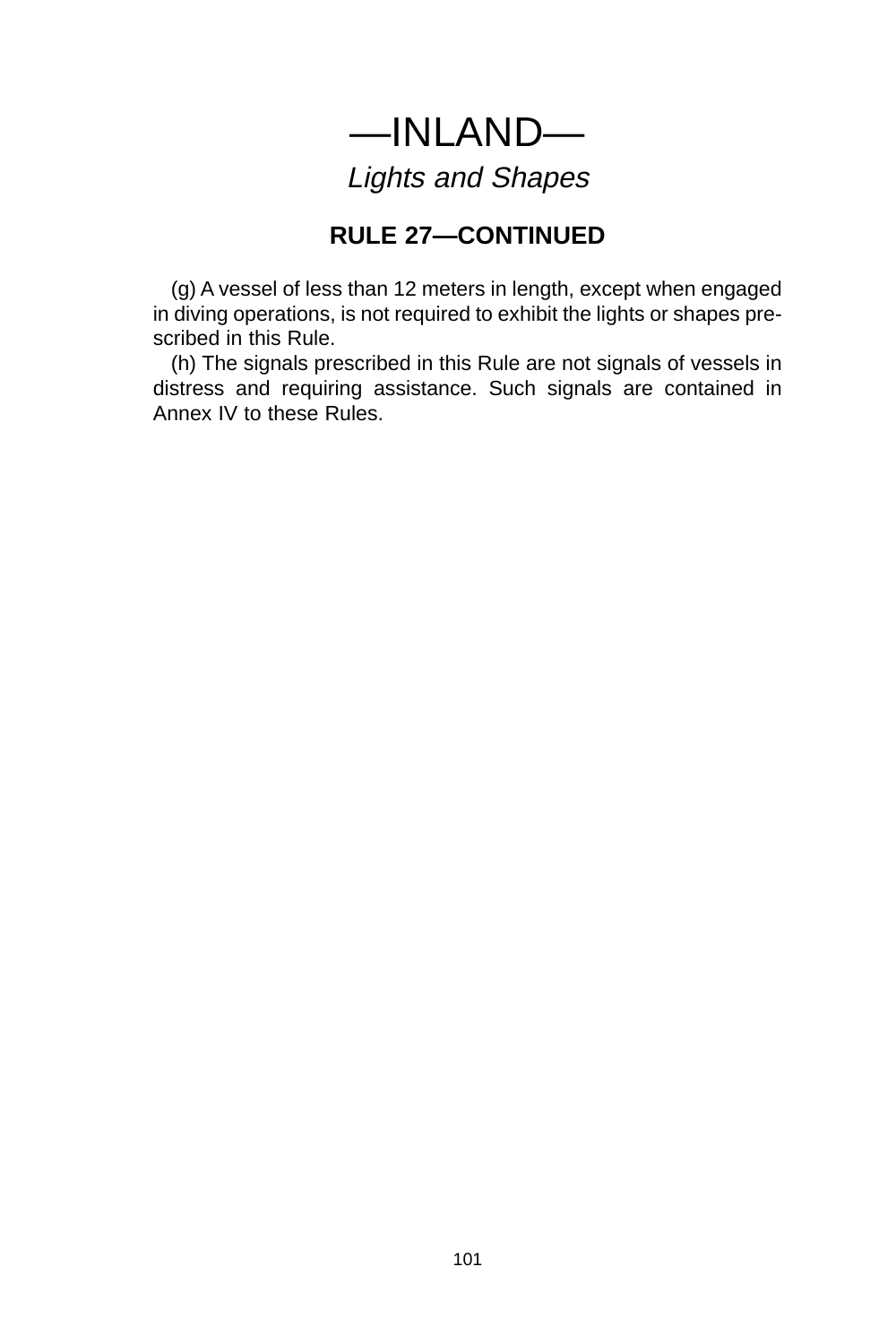## Lights and Shapes

### **RULE 28**

#### Vessels Constrained by Their Draft

A vessel constrained by her draft may, in addition to the lights prescribed for power-driven vessels in Rule 23, exhibit where they can best be seen three all-round red lights in a vertical line, or a cylinder.



Vessel constrained by her draft.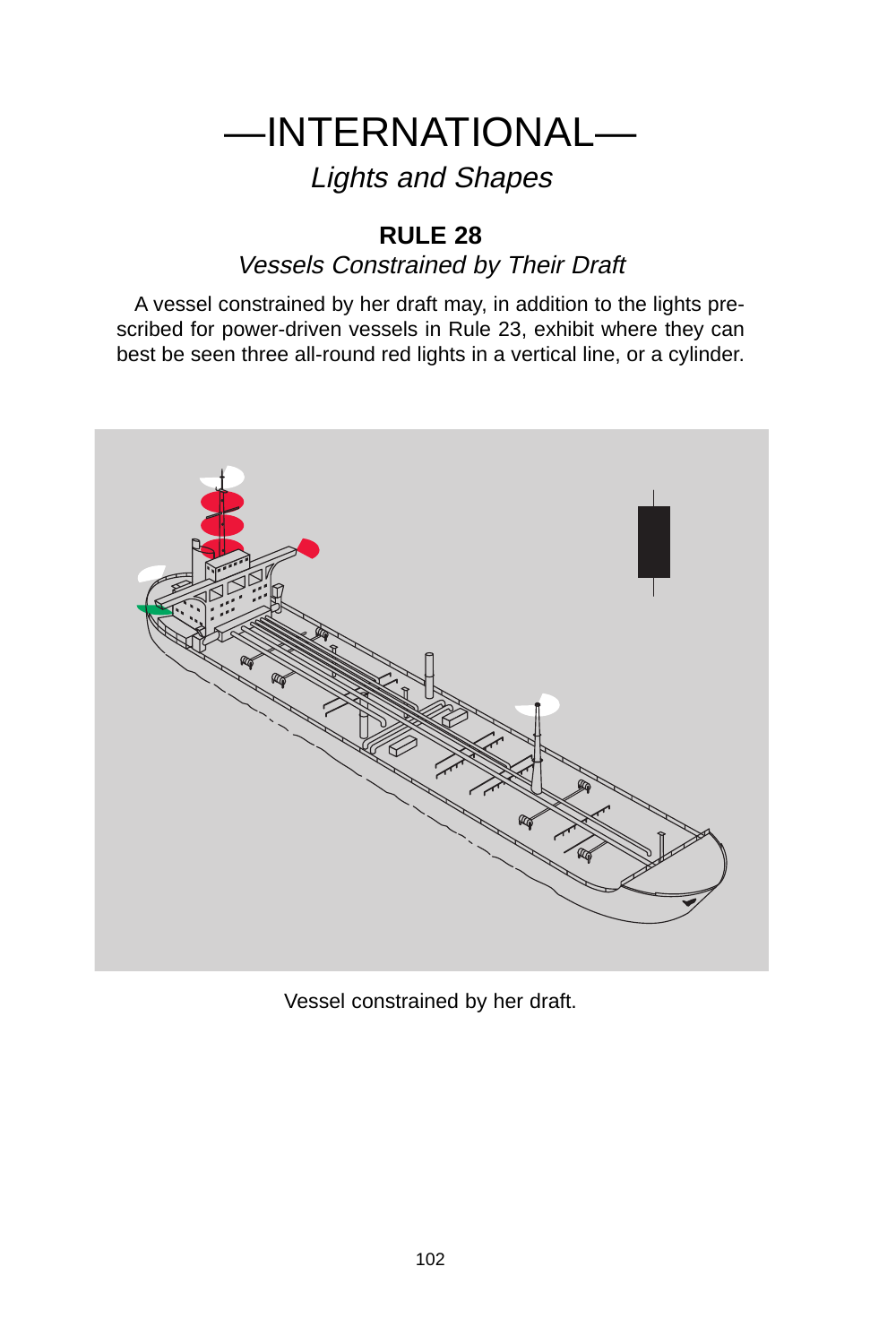—INLAND— Lights and Shapes

**RULE 28**

[Reserved]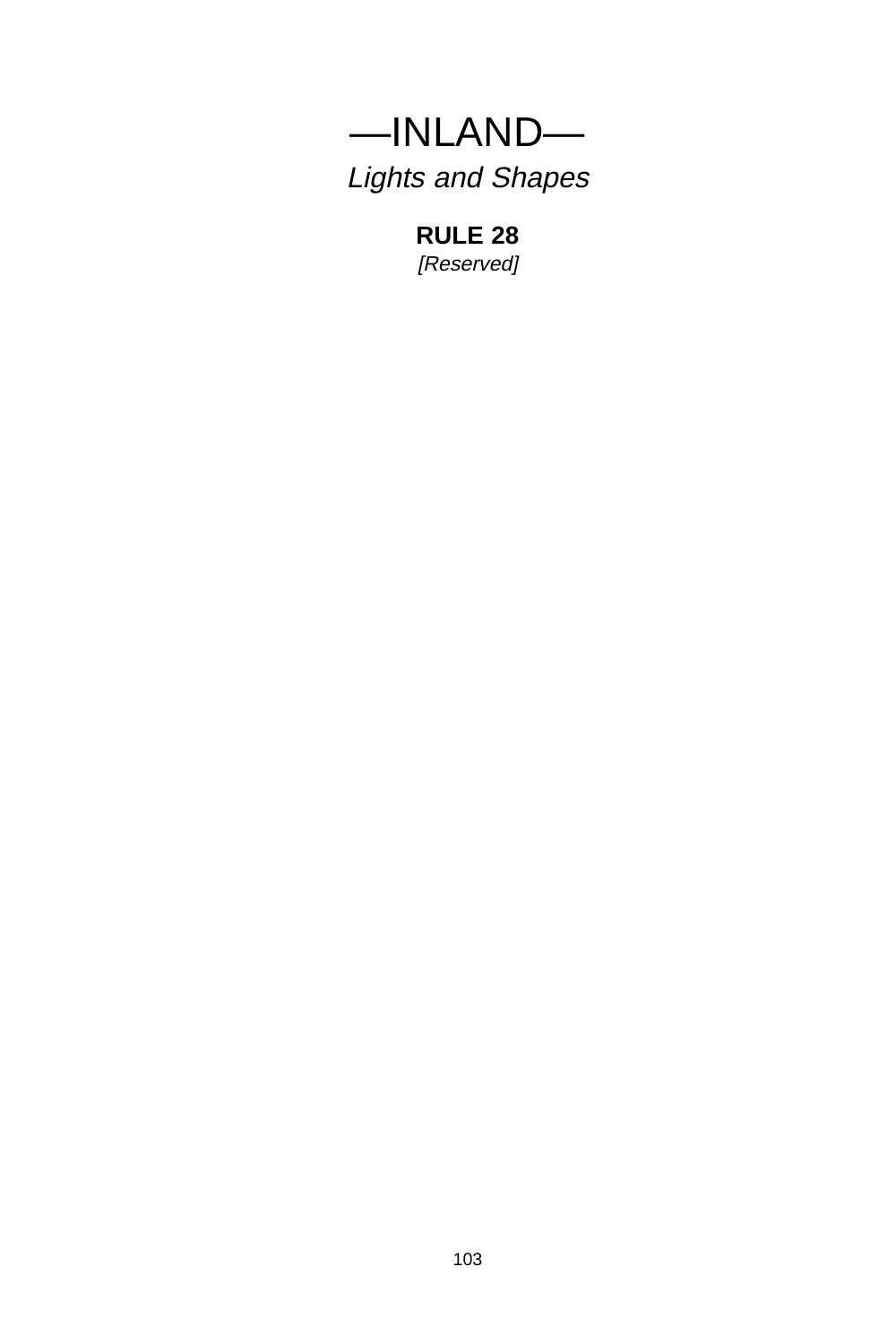## Lights and Shapes

### **RULE 29**

Pilot Vessels

(a) A vessel engaged on pilotage duty shall exhibit:

(i) at or near the masthead, two all-round lights in a vertical line, the upper being white and the lower red;

(ii) when underway, in addition, sidelights and a sternlight;

(iii) when at anchor, in addition to the lights prescribed in subparagraph (i), the light, lights or shape prescribed in Rule 30 for vessels at anchor.

(b) A pilot vessel when not engaged on pilotage duty shall exhibit the lights or shapes prescribed for a similar vessel of her length.



Vessel engaged on pilotage duty—underway. Same for Inland.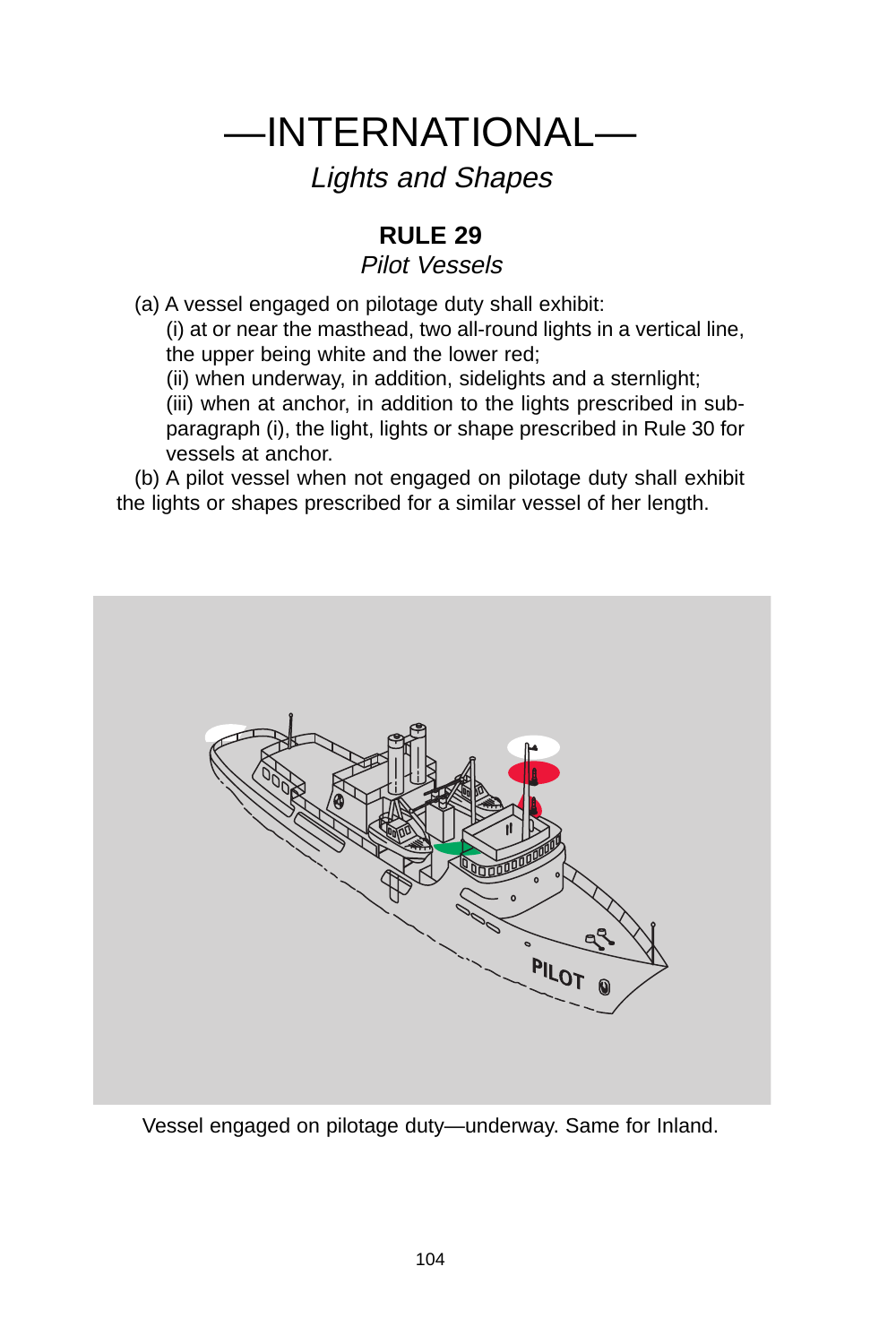## —INLAND— Lights and Shapes

### **RULE 29**

Pilot Vessels

(a) A vessel engaged on pilotage duty shall exhibit:

(i) at or near the masthead, two all-round lights in a vertical line, the upper being white and the lower red;

(ii) when underway, in addition, sidelights and a sternlight; and (iii) when at anchor, in addition to the lights prescribed in subparagraph (i), the anchor light, lights, or shape prescribed in Rule 30 for anchored vessels.

(b) A pilot vessel when not engaged on pilotage duty shall exhibit the lights or shapes prescribed for a vessel of her length.



Vessel engaged on pilotage duty—at anchor; vessel of less than 50 meters in length. Same for International.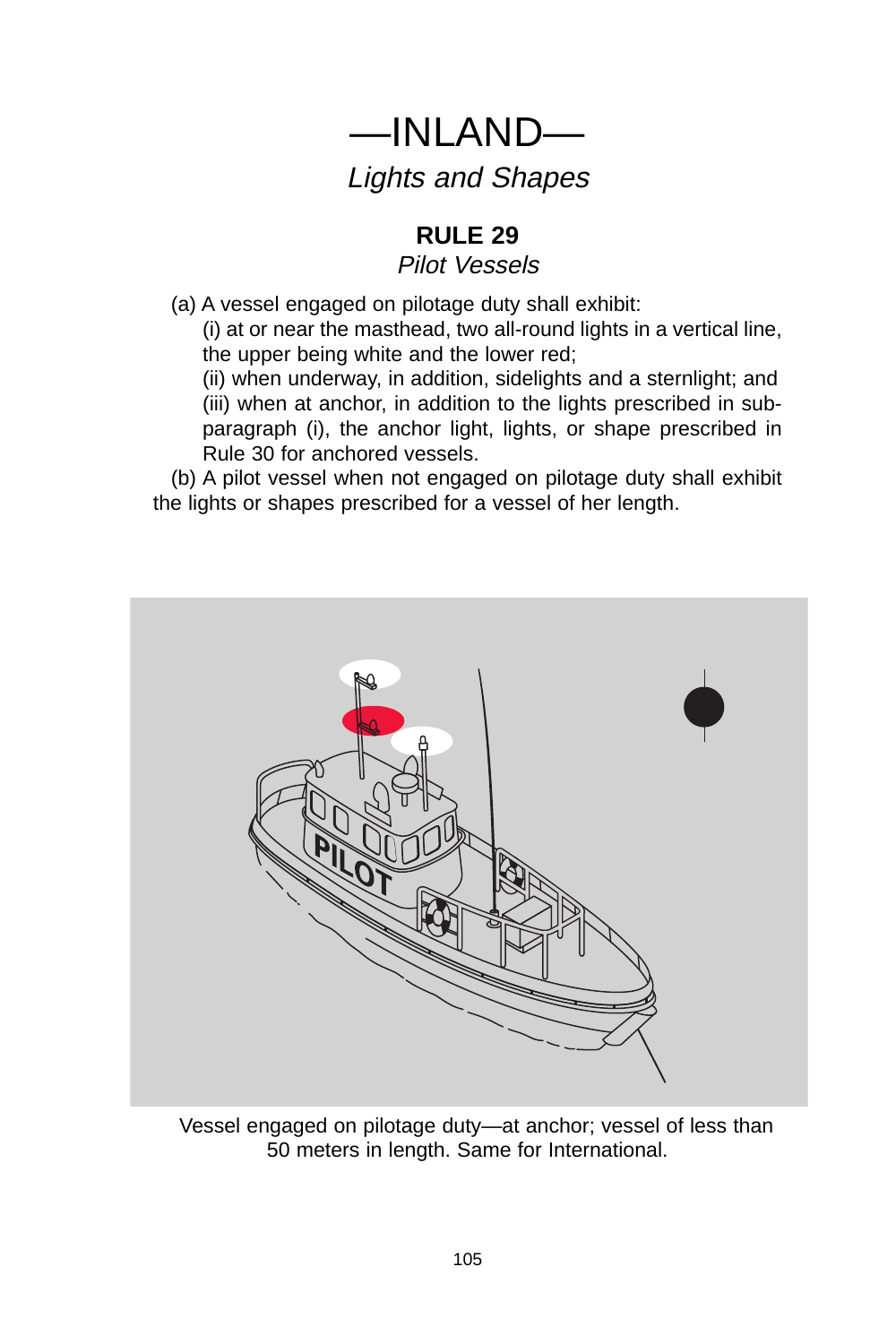## Lights and Shapes

### **RULE 30**

### Anchored Vessels and Vessels Aground

(a) A vessel at anchor shall exhibit where it can best be seen:

(i) in the fore part, an all-round white light or one ball;

(ii) at or near the stern and at a lower level than the light prescribed in subparagraph (i), an all-round white light.

(b) A vessel of less than 50 meters in length may exhibit an all-round white light where it can best be seen instead of the lights prescribed in paragraph (a) of this Rule.

(c) A vessel at anchor may, and a vessel of 100 meters and more in length shall, also use the available working or equivalent lights to illuminate her decks.



Vessel at anchor—less than 50 meters in length. Same for Inland.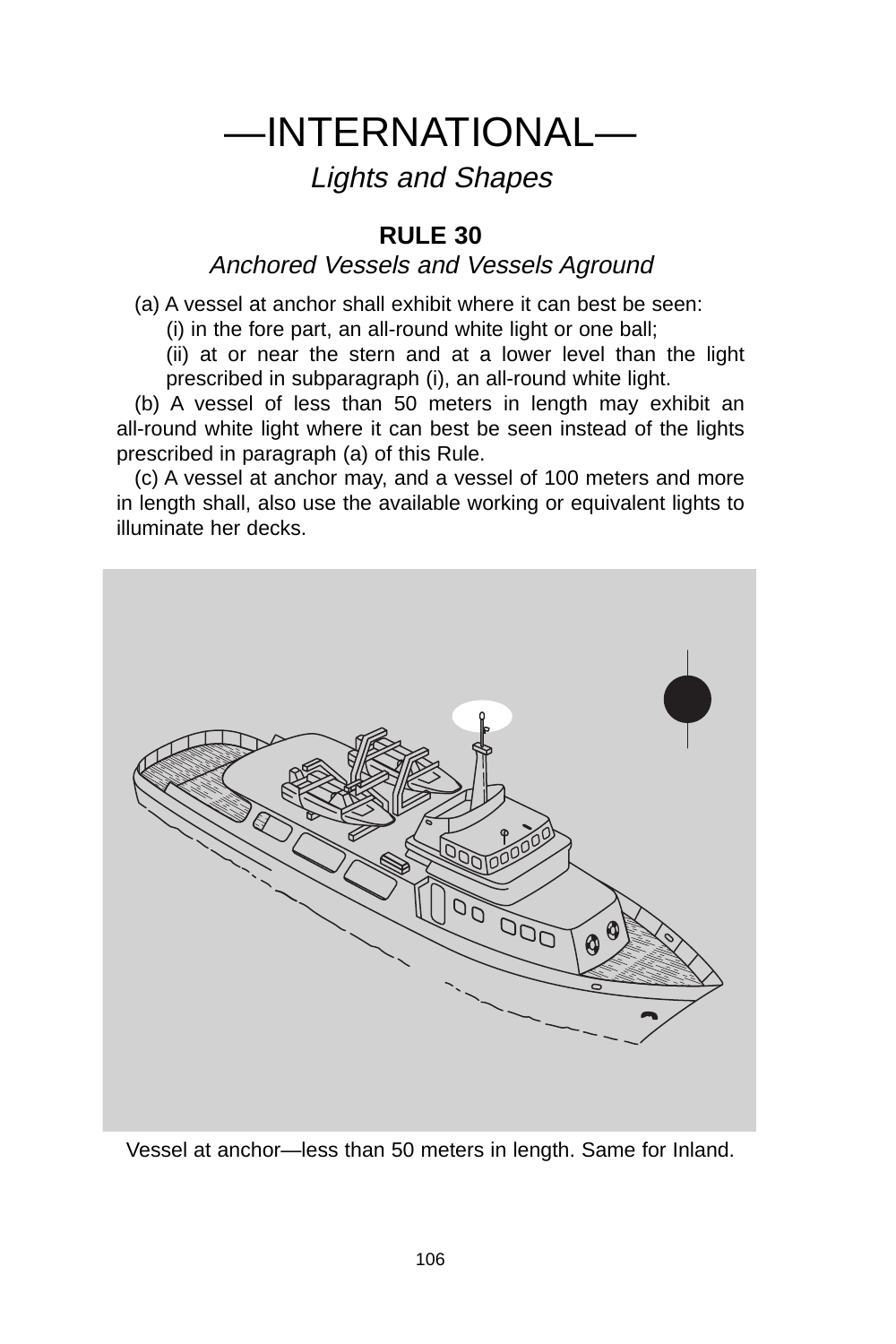# —INLAND—

## Lights and Shapes

#### **RULE 30**

### Anchored Vessels and Vessels Aground

(a) A vessel at anchor shall exhibit where it can best be seen:

(i) in the fore part, an all-round white light or one ball; and

(ii) at or near the stern and at a lower level than the light prescribed in subparagraph (i), an all-round white light.

(b) A vessel of less than 50 meters in length may exhibit an allround white light where it can best be seen instead of the lights prescribed in paragraph (a) of this Rule.

(c) A vessel at anchor may, and a vessel of 100 meters or more in length shall, also use the available working or equivalent lights to illuminate her decks.



Vessel at anchor with deck illumination. Same for International.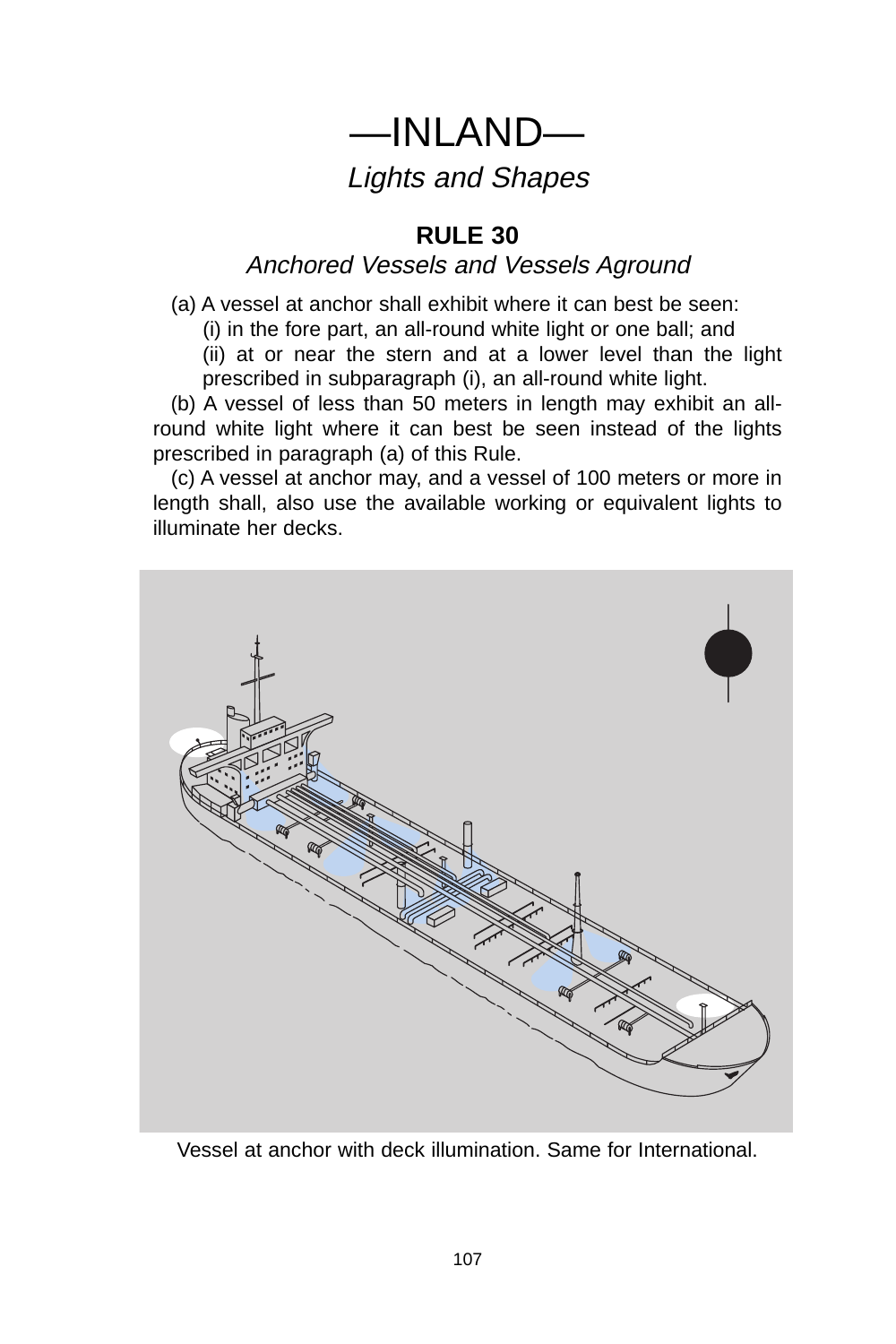## Lights and Shapes

### **RULE 30—CONTINUED**

(d) A vessel aground shall exhibit the lights prescribed in paragraph (a) or (b) of this Rule and in addition, where they can best be seen:

- (i) two all-round red lights in a vertical line;
- (ii) three balls in a vertical line.



Vessel aground. Same for Inland.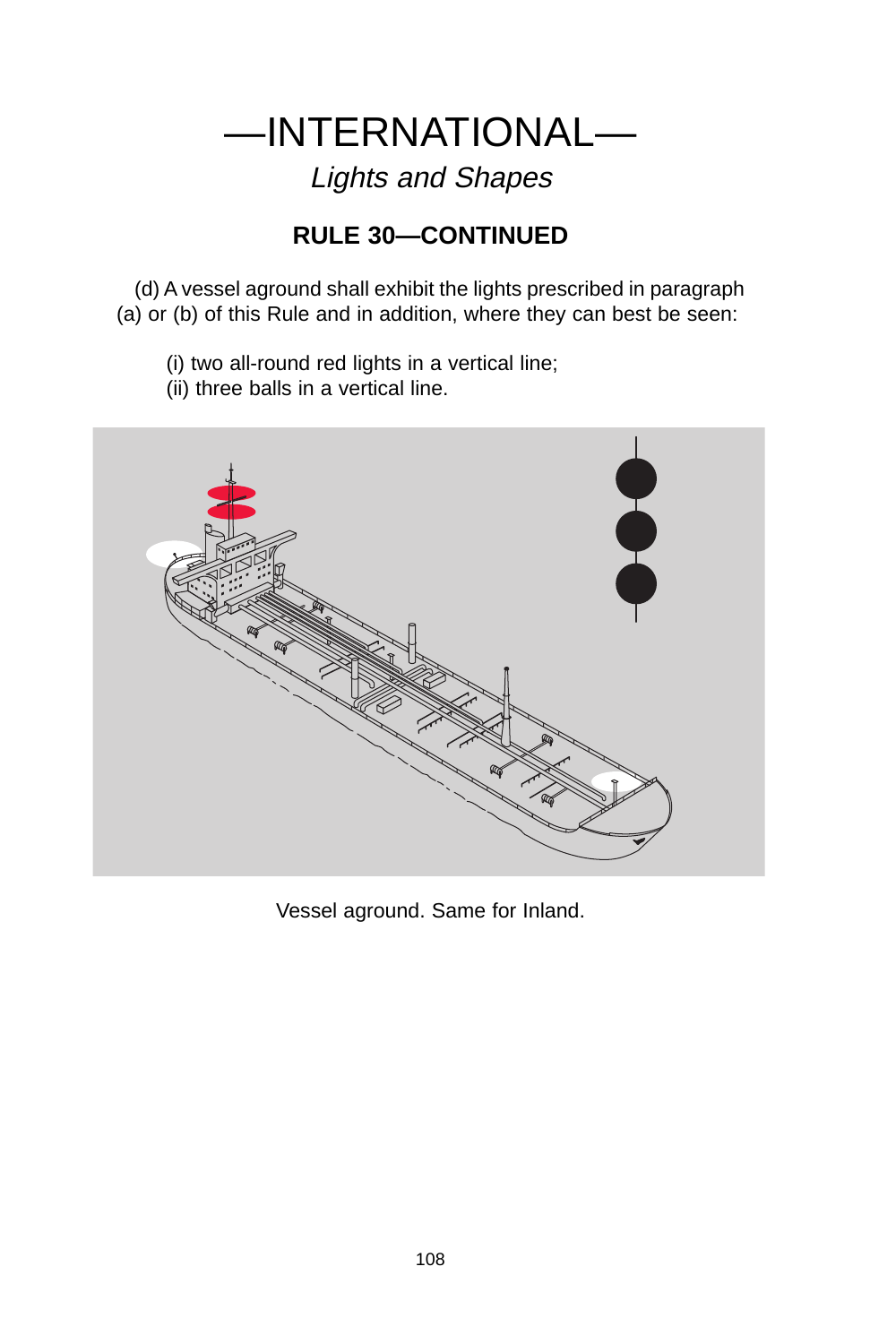# —INLAND—

## Lights and Shapes

### **RULE 30—CONTINUED**

(d) A vessel aground shall exhibit the lights prescribed in paragraph (a) or (b) of this Rule and in addition, if practicable, where they can best be seen:

(i) two all-round red lights in a vertical line; and

(ii) three balls in a vertical line.



Vessel aground—less than 50 meters in length. Same for International.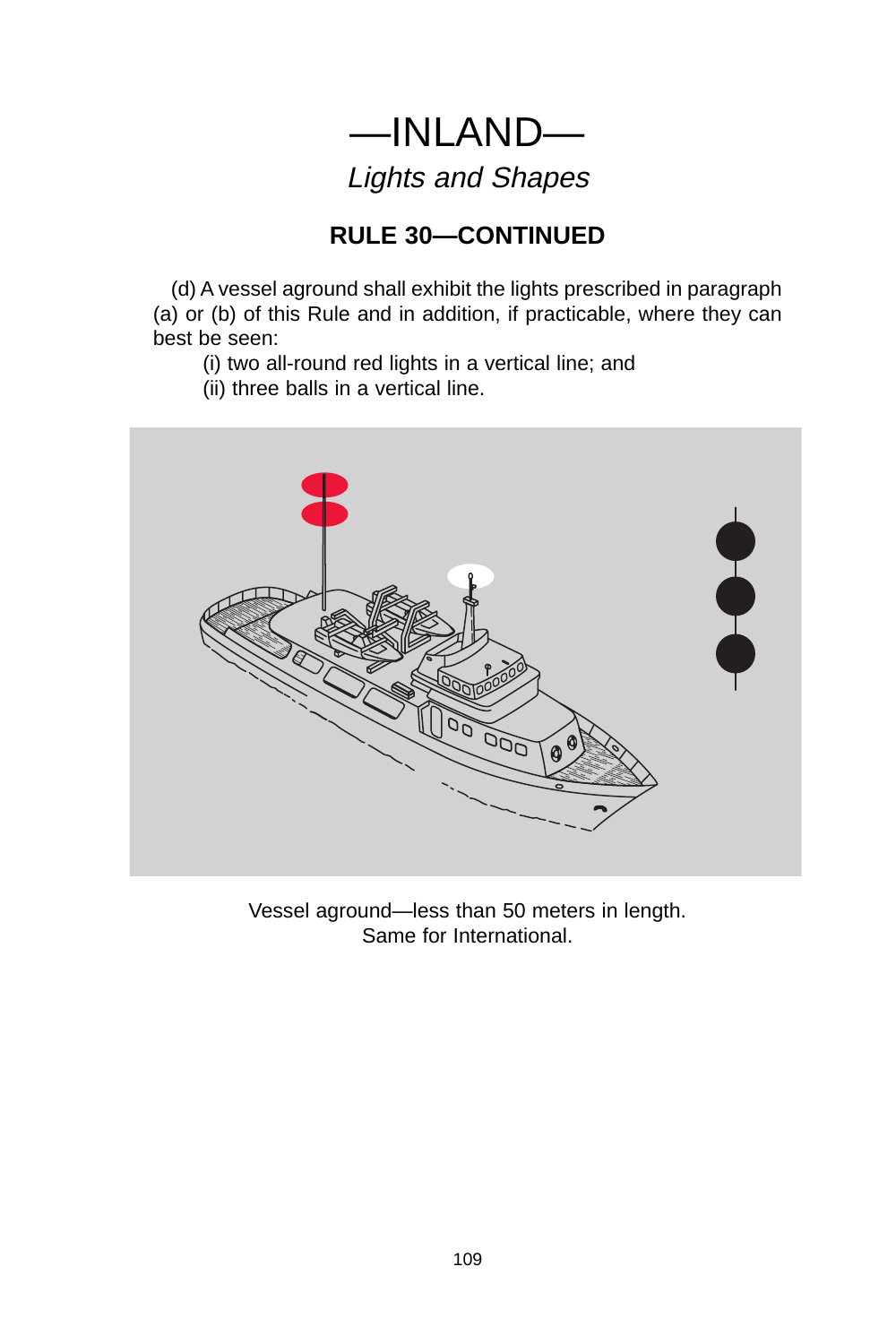## Lights and Shapes

#### **RULE 30—CONTINUED**

(e) A vessel of less than 7 meters in length, when at anchor, not in or near a narrow channel, fairway or anchorage, or where other vessels normally navigate, shall not be required to exhibit the lights or shape prescribed in paragraphs (a) and (b) of this Rule.

(f) A vessel of less than 12 meters in length, when aground, shall not be required to exhibit the lights or shapes prescribed in subparagraphs (d)(i) and (ii) of this Rule.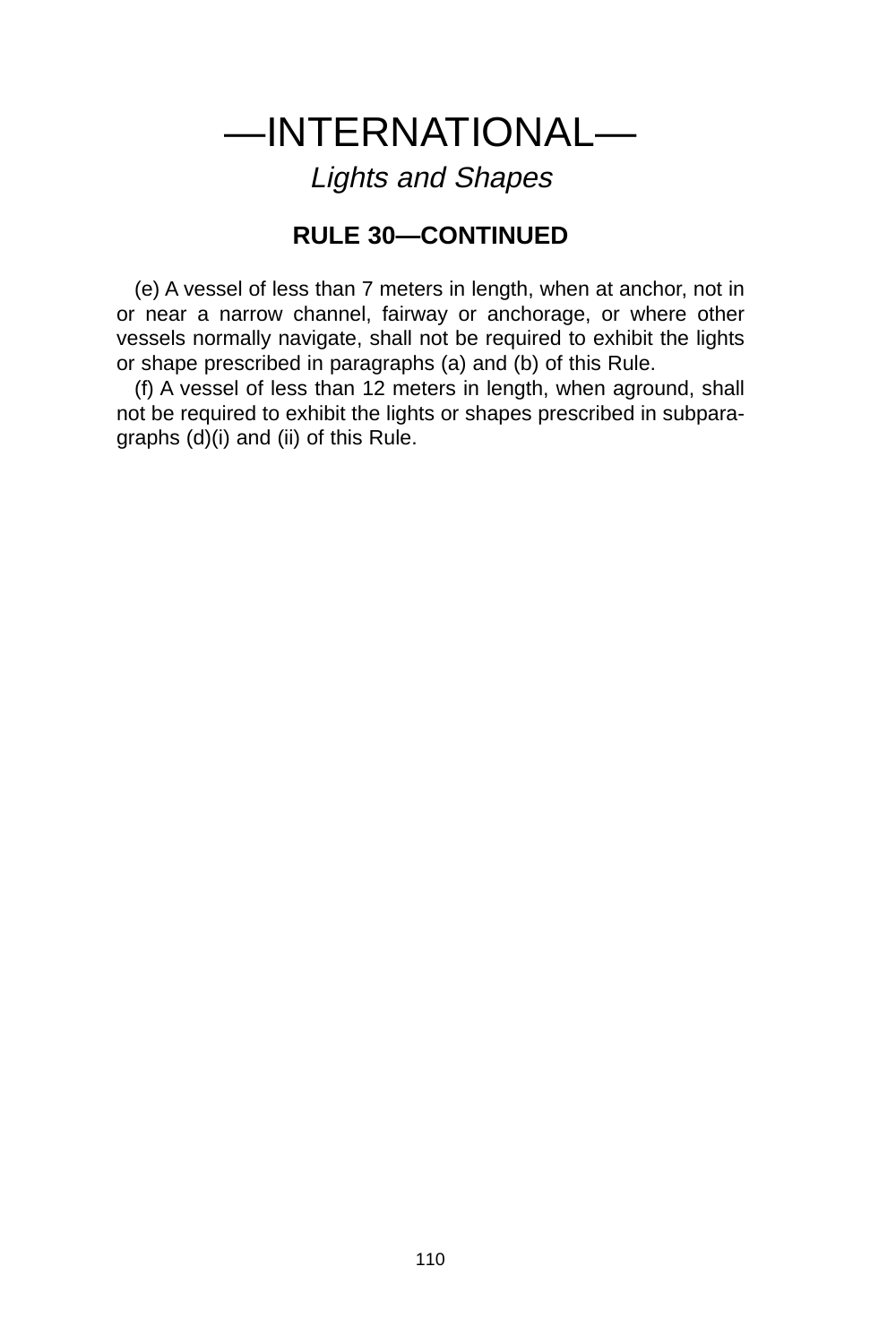## —INLAND—

## Lights and Shapes

#### **RULE 30—CONTINUED**

(e) A vessel of less than 7 meters in length, when at anchor, not in or near a narrow channel, fairway, anchorage, or where other vessels normally navigate, shall not be required to exhibit the lights or shape prescribed in paragraphs (a) and (b) of this Rule.

(f) A vessel of less than 12 meters in length when aground shall not be required to exhibit the lights or shapes prescribed in subparagraphs (d)(i) and (ii) of this Rule.

(g) A vessel of less than 20 meters in length, when at anchor in a special anchorage area designated by the Secretary, shall not be required to exhibit the anchor lights and shapes required by this Rule.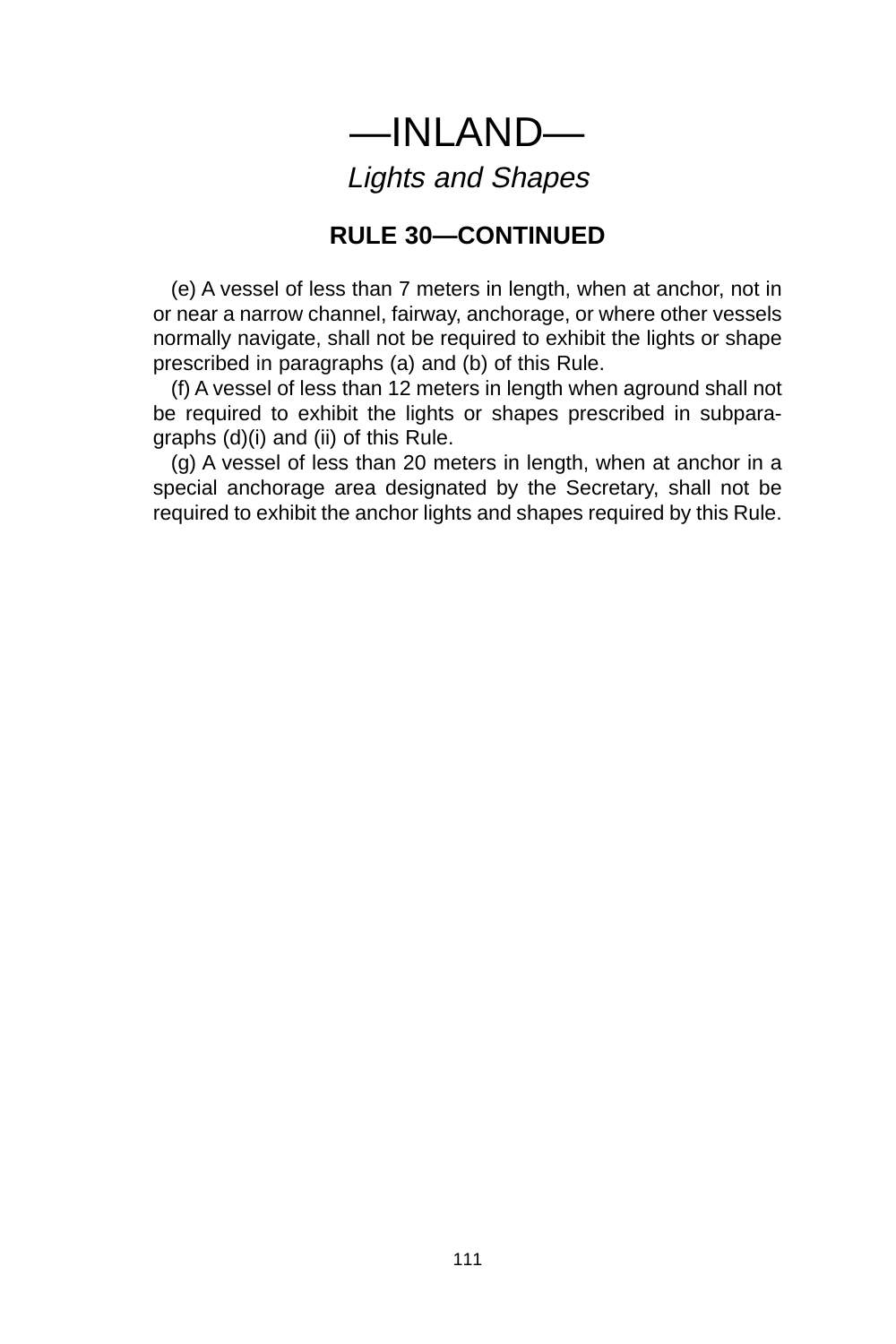### Lights and Shapes

#### **RULE 31**

**Seaplanes** 

Where it is impracticable for a seaplane to exhibit lights and shapes of the characteristics or in the positions prescribed in the Rules of this Part she shall exhibit lights and shapes as closely similar in characteristics and position as is possible.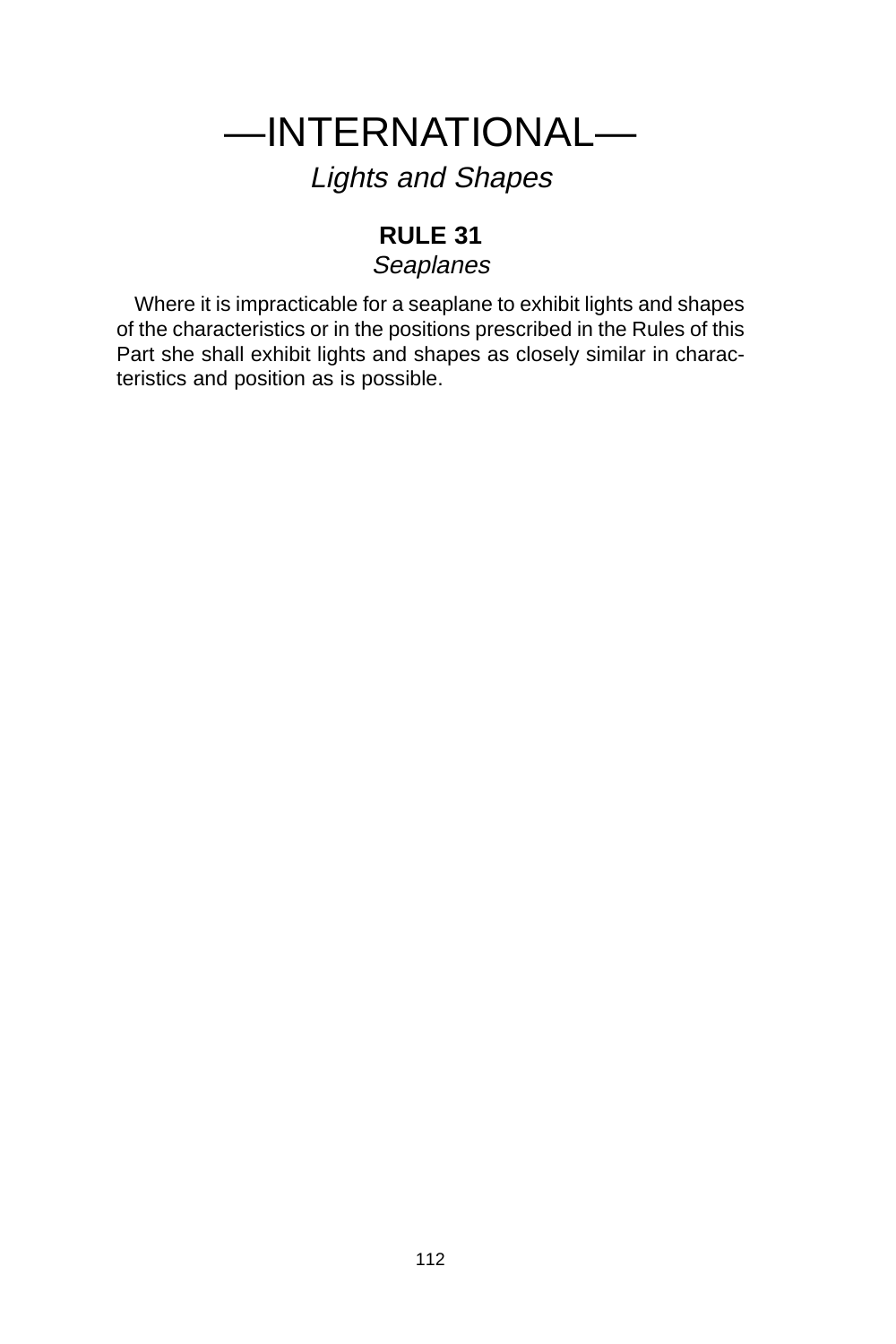## —INLAND— Lights and Shapes

## **RULE 31**

**Seaplanes** 

Where it is impracticable for a seaplane to exhibit lights and shapes of the characteristics or in the positions prescribed in the Rules of this Part she shall exhibit lights and shapes as closely similar in characteristics and position as is possible.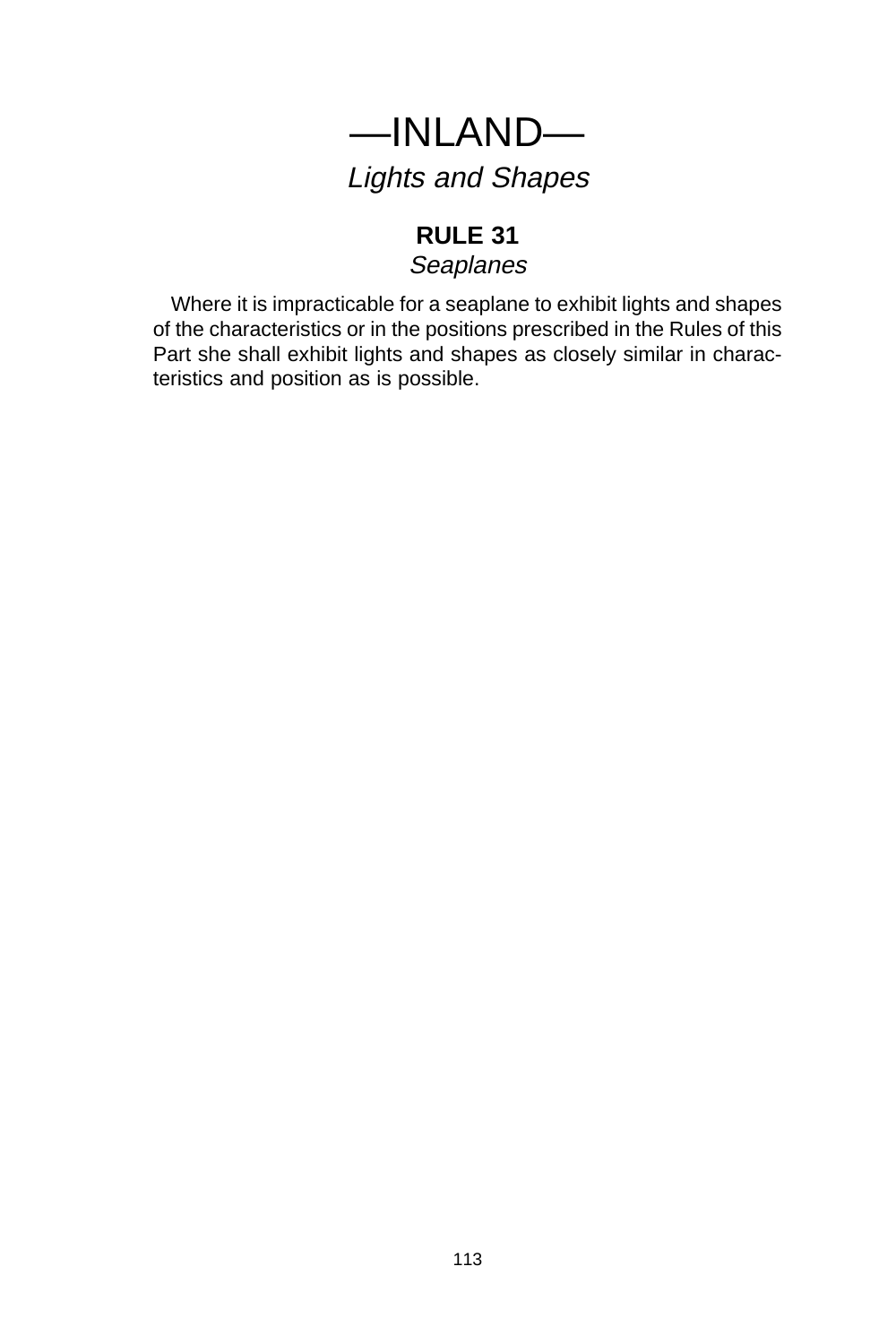### Sound and Light Signals

## **PART D—SOUND AND LIGHT SIGNALS**

#### **RULE 32**

#### **Definitions**

(a) The word "whistle" means any sound signalling appliance capable of producing the prescribed blasts and which complies with the specifications in Annex Ill to these Regulations.

(b) The term "short blast" means a blast of about one second's duration.

(c) The term "prolonged blast" means a blast of from four to six seconds' duration.

#### **RULE 33**

#### Equipment for Sound Signals

(a) A vessel of 12 meters or more in length shall be provided with a whistle and a bell and a vessel of 100 meters or more in length shall, in addition, be provided with a gong, the tone and sound of which cannot be confused with that of the bell. The whistle, bell and gong shall comply with the specifications in Annex lIl to these Regulations. The bell or gong or both may be replaced by other equipment having the same respective sound characteristics, provided that manual sounding of the prescribed signals shall always be possible.

(b) A vessel of less than 12 meters in length shall not be obliged to carry the sound signalling appliances prescribed in paragraph (a) of this Rule but if she does not, she shall be provided with some other means of making an efficient sound signal.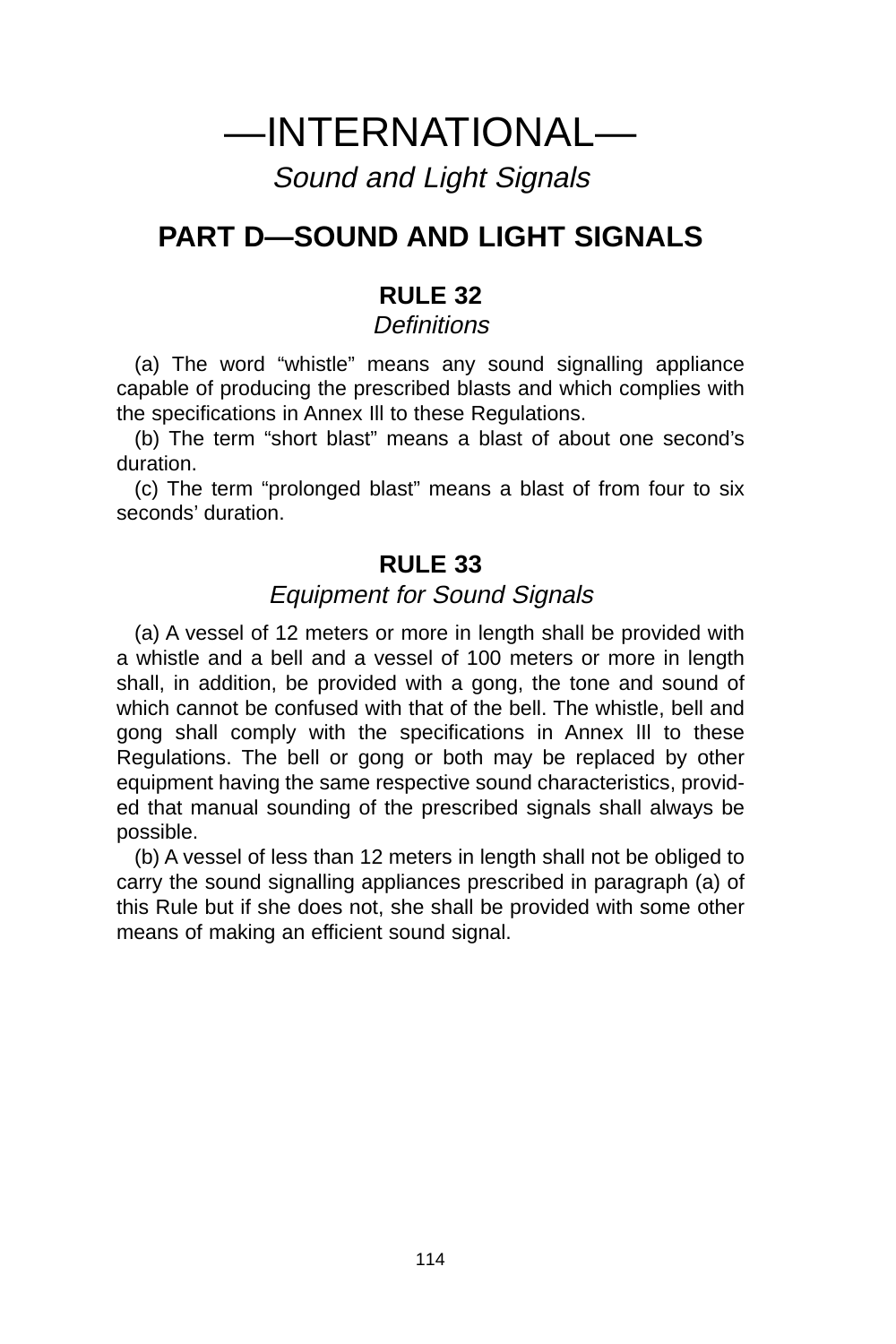## —INLAND—

### Sound and Light Signals

## **PART D—SOUND AND LIGHT SIGNALS**

#### **RULE 32**

#### **Definitions**

(a) The word "whistle" means any sound signalling appliance capable of producing the prescribed blasts and which complies with specifications in Annex lIl to these Rules.

(b) The term "short blast" means a blast of about 1 second's duration.

(c) The term "prolonged blast" means a blast of from 4 to 6 seconds' duration.

#### **RULE 33**

#### Equipment for Sound Signals

(a) A vessel of 12 meters or more in length shall be provided with a whistle and a bell and a vessel of 100 meters or more in length shall, in addition, be provided with a gong, the tone and sound of which cannot be confused with that of the bell. The whistle, bell and gong shall comply with the specifications in Annex lII to these Rules. The bell or gong or both may be replaced by other equipment having the same respective sound characteristics, provided that manual sounding of the prescribed signals shall always be possible.

(b) A vessel of less than 12 meters in length shall not be obliged to carry the sound signalling appliances prescribed in paragraph (a) of this Rule but if she does not, she shall be provided with some other means of making an efficient sound signal.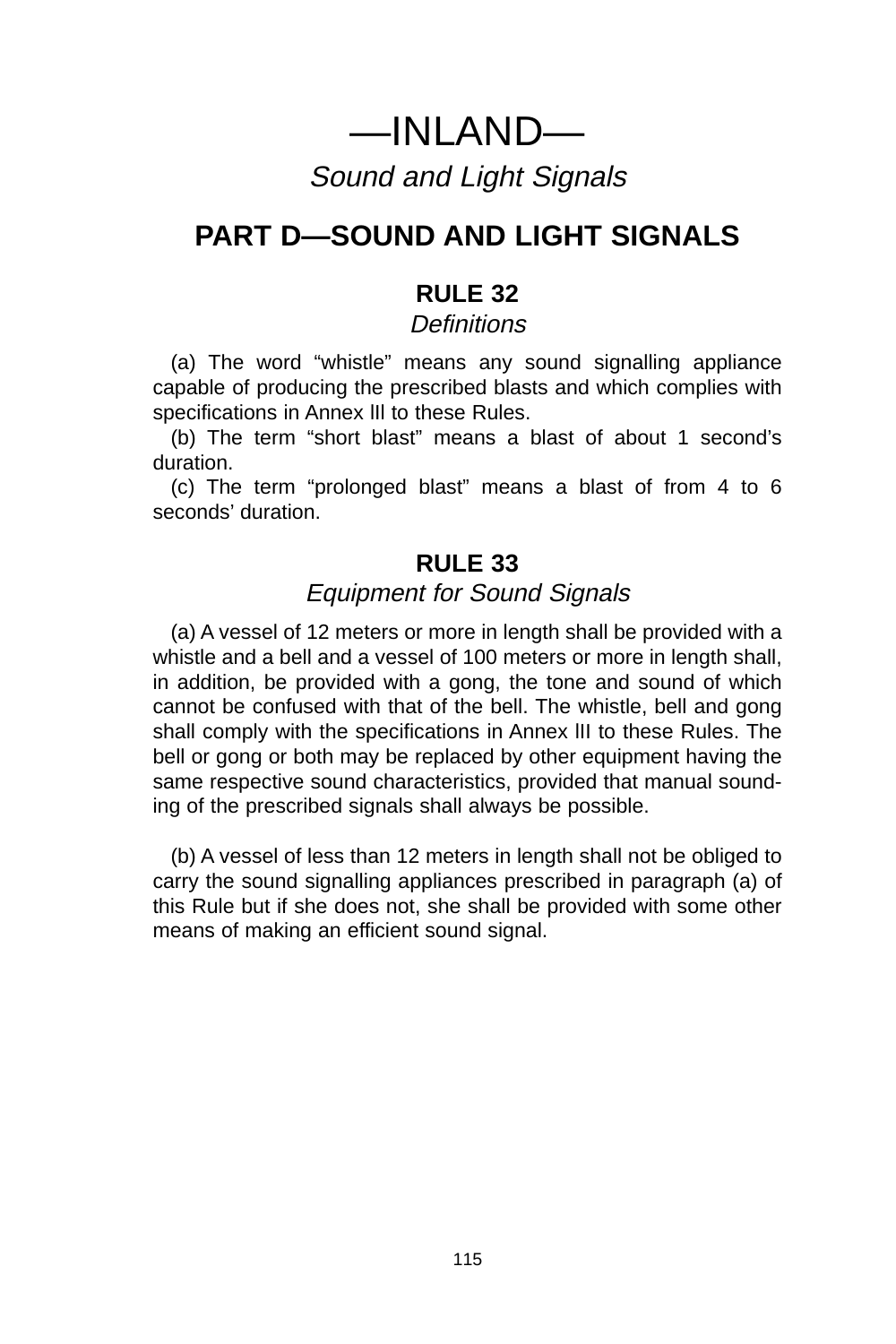## —INTERNATIONAL— Sound and Light Signals

#### **RULE 34**

#### Maneuvering and Warning Signals

(a) When vessels are in sight of one another, a power-driven vessel underway, when maneuvering as authorized or required by these Rules, shall indicate that maneuver by the following signals on her whistle:

—one short blast to mean "I am altering my course to starboard";

—two short blasts to mean "I am altering my course to port";

—three short blasts to mean "I am operating astern propulsion".

(b) Any vessel may supplement the whistle signals prescribed in paragraph (a) of this Rule by light signals, repeated as appropriate, while the maneuver is being carried out:

(i) these light signals shall have the following significance:

—one flash to mean "I am altering my course to starboard";

—two flashes to mean "I am altering my course to port";

—three flashes to mean "I am operating astern propulsion";

(ii) the duration of each flash shall be about one second, the interval between flashes shall be about one second, and the interval between successive signals shall be not less than ten seconds;

(iii) the light used for this signal shall, if fitted, be an all-round white light, visible at a minimum range of 5 miles, and shall comply with the provisions of Annex I to these Regulations.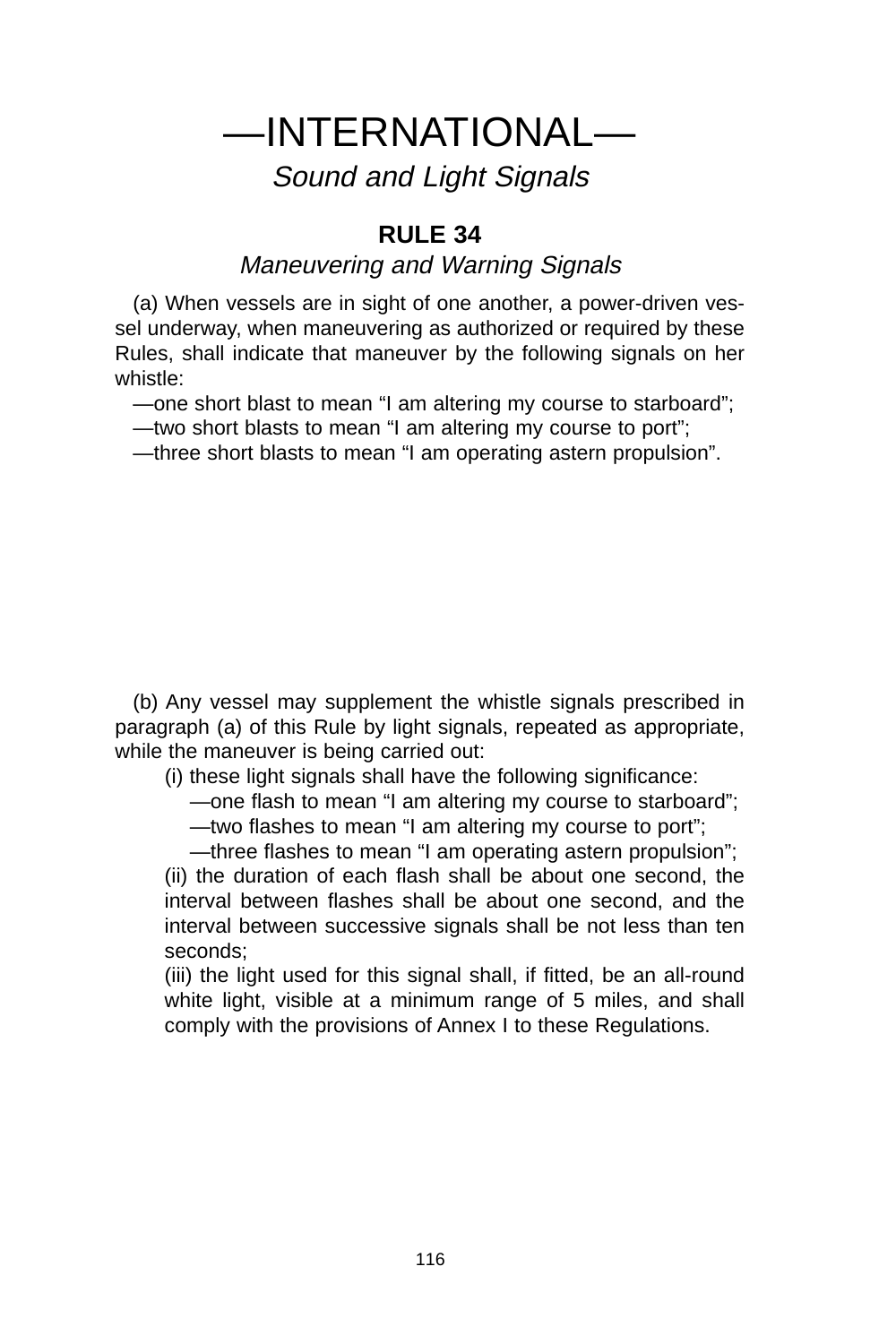## —INLAND— Sound and Light Signals

#### **RULE 34**

#### Maneuvering and Warning Signals

(a) When power-driven vessels are in sight of one another and meeting or crossing at a distance within half a mile of each other, each vessel underway, when maneuvering as authorized or required by these Rules:

(i) shall indicate that maneuver by the following signals on her whistle: one short blast to mean "I intend to leave you on my port side"; two short blasts to mean "I intend to leave you on my starboard side"; and three short blasts to mean "I am operating astern propulsion".

(ii) upon hearing the one or two blast signal of the other shall, if in agreement, sound the same whistle signal and take the steps necessary to effect a safe passing. If, however, from any cause, the vessel doubts the safety of the proposed maneuver, she shall sound the danger signal specified in paragraph (d) of this Rule and each vessel shall take appropriate precautionary action until a safe passing agreement is made.

(b) A vessel may supplement the whistle signals prescribed in paragraph (a) of this Rule by light signals:

(i) These signals shall have the following significance: one flash to mean "I intend to leave you on my port side"; two flashes to mean "I intend to leave you on my starboard side"; three flashes to mean "I am operating astern propulsion";

(ii) The duration of each flash shall be about 1 second; and

(iii) The light used for this signal shall, if fitted, be one all-round white or yellow light, visible at a minimum range of 2 miles, synchronized with the whistle, and shall comply with the provisions of Annex I to these Rules.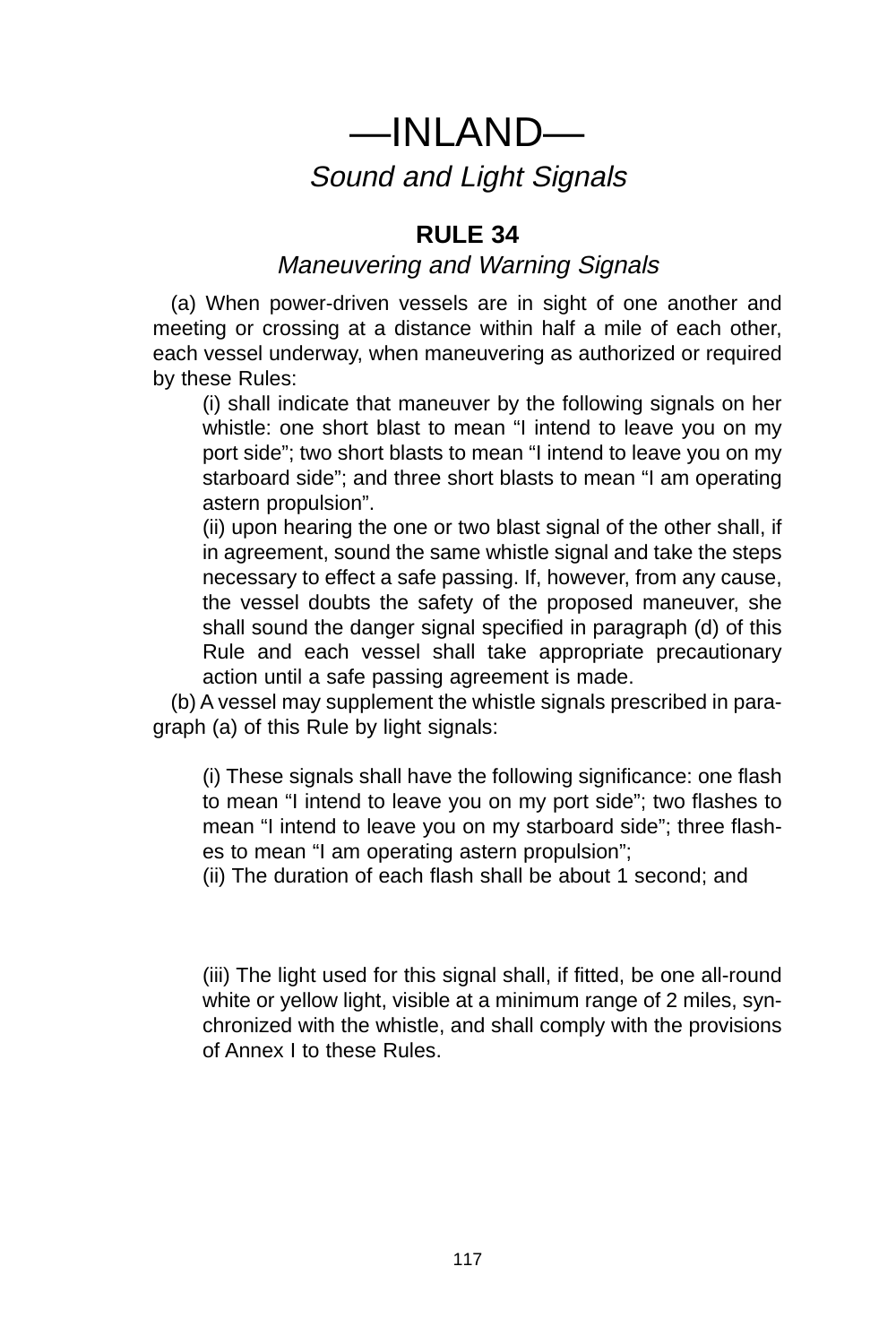Sound and Light Signals

#### **RULE 34—CONTINUED**

(c) When in sight of one another in a narrow channel or fairway: (i) a vessel intending to overtake another shall in compliance with Rule 9(e)(i) indicate her intention by the following signals on her whistle:

—two prolonged blasts followed by one short blast to mean "I intend to overtake you on your starboard side";

—two prolonged blasts followed by two short blasts to mean "I intend to overtake you on your port side".

(ii) the vessel about to be overtaken when acting in accordance with Rule 9(e)(i) shall indicate her agreement by the following signal on her whistle:

—one prolonged, one short, one prolonged and one short blast, in that order.

(d) When vessels in sight of one another are approaching each other and from any cause either vessel fails to understand the intentions or actions of the other, or is in doubt whether sufficient action is being taken by the other to avoid collision, the vessel in doubt shall immediately indicate such doubt by giving at least five short and rapid blasts on the whistle. Such signal may be supplemented by a light signal of at least five short and rapid flashes.

(e) A vessel nearing a bend or an area of a channel or fairway where other vessels may be obscured by an intervening obstruction shall sound one prolonged blast. Such signal shall be answered with a prolonged blast by any approaching vessel that may be within hearing around the bend or behind the intervening obstruction.

(f) If whistles are fitted on a vessel at a distance apart of more than 100 meters, one whistle only shall be used for giving maneuvering and warning signals.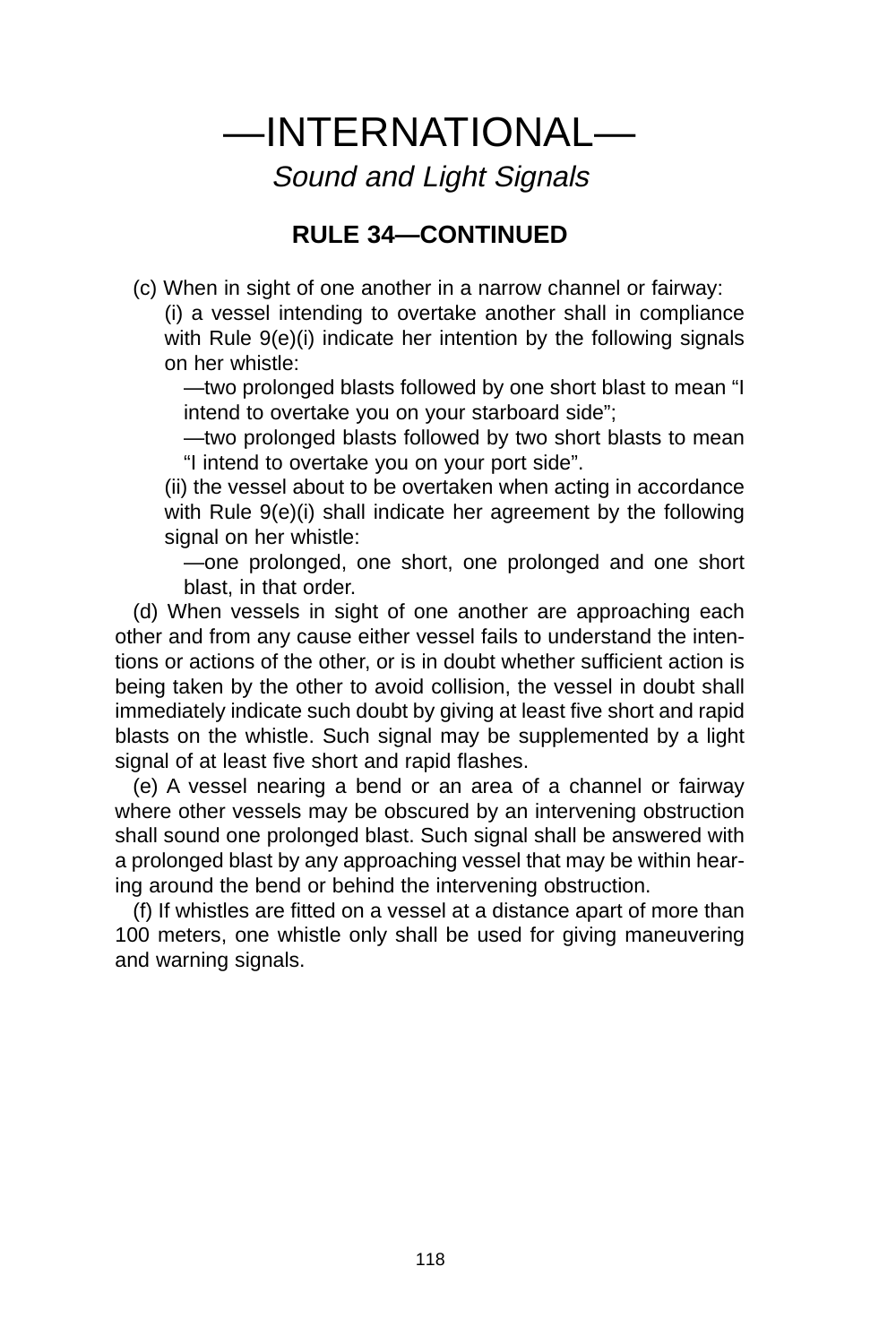## —INLAND— Sound and Light Signals

#### **RULE 34—CONTINUED**

(c) When in sight of one another:

(i) a power-driven vessel intending to overtake another powerdriven vessel shall indicate her intention by the following signals on her whistle: one short blast to mean "I intend to overtake you on your starboard side"; two short blasts to mean "I intend to overtake you on your port side"; and

(ii) the power-driven vessel about to be overtaken shall, if in agreement, sound a similar sound signal. If in doubt she shall sound the danger signal prescribed in paragraph (d).

(d) When vessels in sight of one another are approaching each other and from any cause either vessel fails to understand the intentions or actions of the other, or is in doubt whether sufficient action is being taken by the other to avoid collision, the vessel in doubt shall immediately indicate such doubt by giving at least five short and rapid blasts on the whistle. This signal may be supplemented by a light signal of at least five short and rapid flashes.

(e) A vessel nearing a bend or an area of a channel or fairway where other vessels may be obscured by an intervening obstruction shall sound one prolonged blast. This signal shall be answered with a prolonged blast by any approaching vessel that may be within hearing around the bend or behind the intervening obstruction.

(f) If whistles are fitted on a vessel at a distance apart of more than 100 meters, one whistle only shall be used for giving maneuvering and warning signals.

(g) When a power-driven vessel is leaving a dock or berth, she shall sound one prolonged blast.

(h) A vessel that reaches agreement with another vessel in a headon, crossing, or overtaking situation, as for example, by using the radiotelephone as prescribed by the Vessel Bridge-to-Bridge Radiotelephone Act (85 Stat. 164; 33 U.S.C. 1201 et seq.), is not obliged to sound the whistle signals prescribed by this Rule, but may do so. If agreement is not reached, then whistle signals shall be exchanged in a timely manner and shall prevail.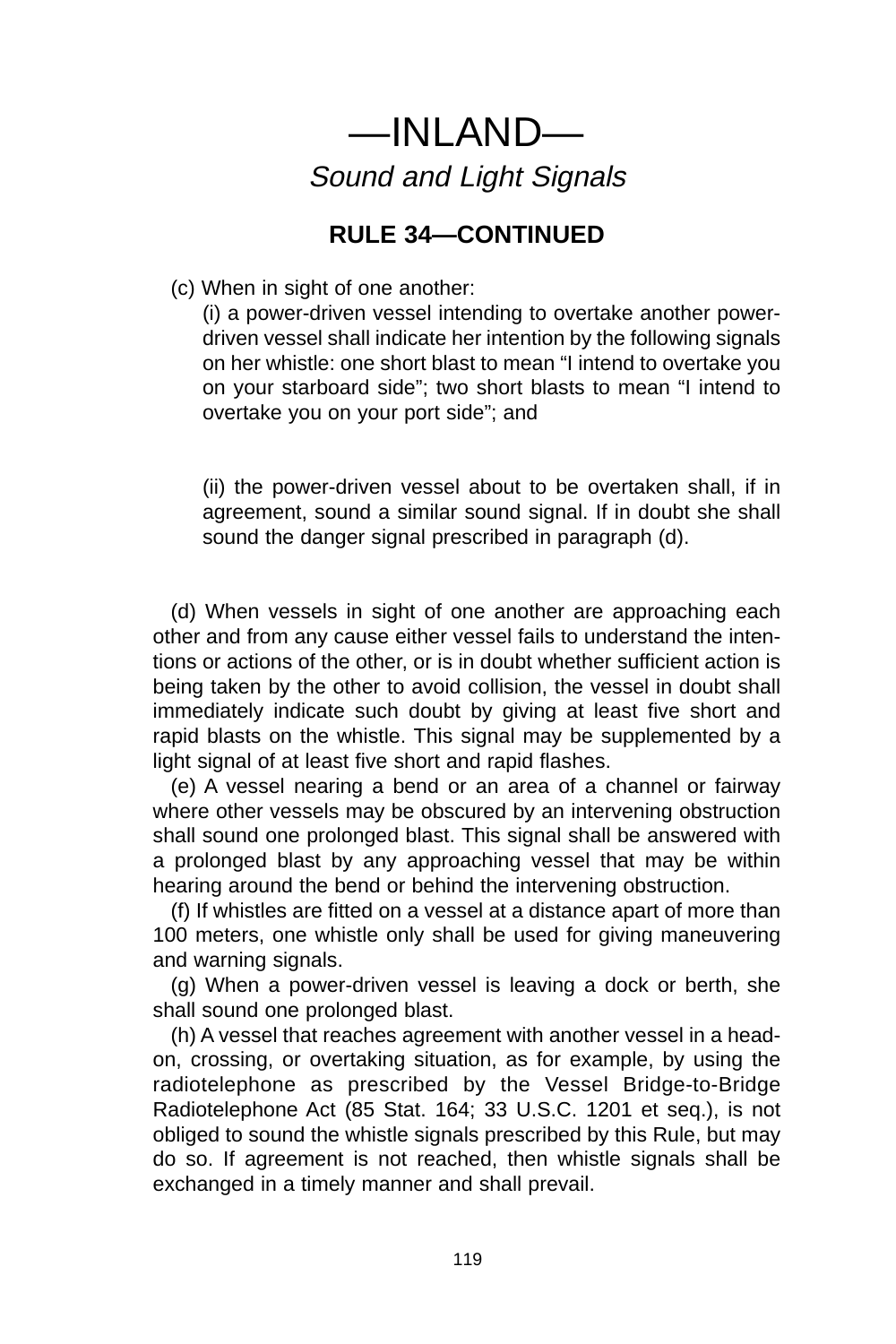## —INTERNATIONAL— Sound and Light Signals

#### **RULE 35**

#### Sound Signals in Restricted Visibility

In or near an area of restricted visibility, whether by day or night, the signals prescribed in this Rule shall be used as follows:

(a) A power-driven vessel making way through the water shall sound at intervals of not more than 2 minutes one prolonged blast.

(b) A power-driven vessel underway but stopped and making no way through the water shall sound at intervals of not more than 2 minutes two prolonged blasts in succession with an interval of about 2 seconds between them.

(c) A vessel not under command, a vessel restricted in her ability to maneuver, a vessel constrained by her draft, a sailing vessel, a vessel engaged in fishing and a vessel engaged in towing or pushing another vessel shall, instead of the signals prescribed in paragraphs (a) or (b) of this Rule, sound at intervals of not more than 2 minutes three blasts in succession, namely one prolonged followed by two short blasts.

(d) A vessel engaged in fishing, when at anchor, and a vessel restricted in her ability to maneuver when carrying out her work at anchor, shall instead of the signals prescribed in paragraph (g) of this Rule sound the signal prescribed in paragraph (c) of this Rule.

(e) A vessel towed or if more than one vessel is towed the last vessel of the tow, if manned, shall at intervals of not more than 2 minutes sound four blasts in succession, namely one prolonged followed by three short blasts. When practicable, this signal shall be made immediately after the signal made by the towing vessel.

(f) When a pushing vessel and a vessel being pushed ahead are rigidly connected in a composite unit they shall be regarded as a power-driven vessel and shall give the signals prescribed in paragraphs (a) or (b) of this Rule.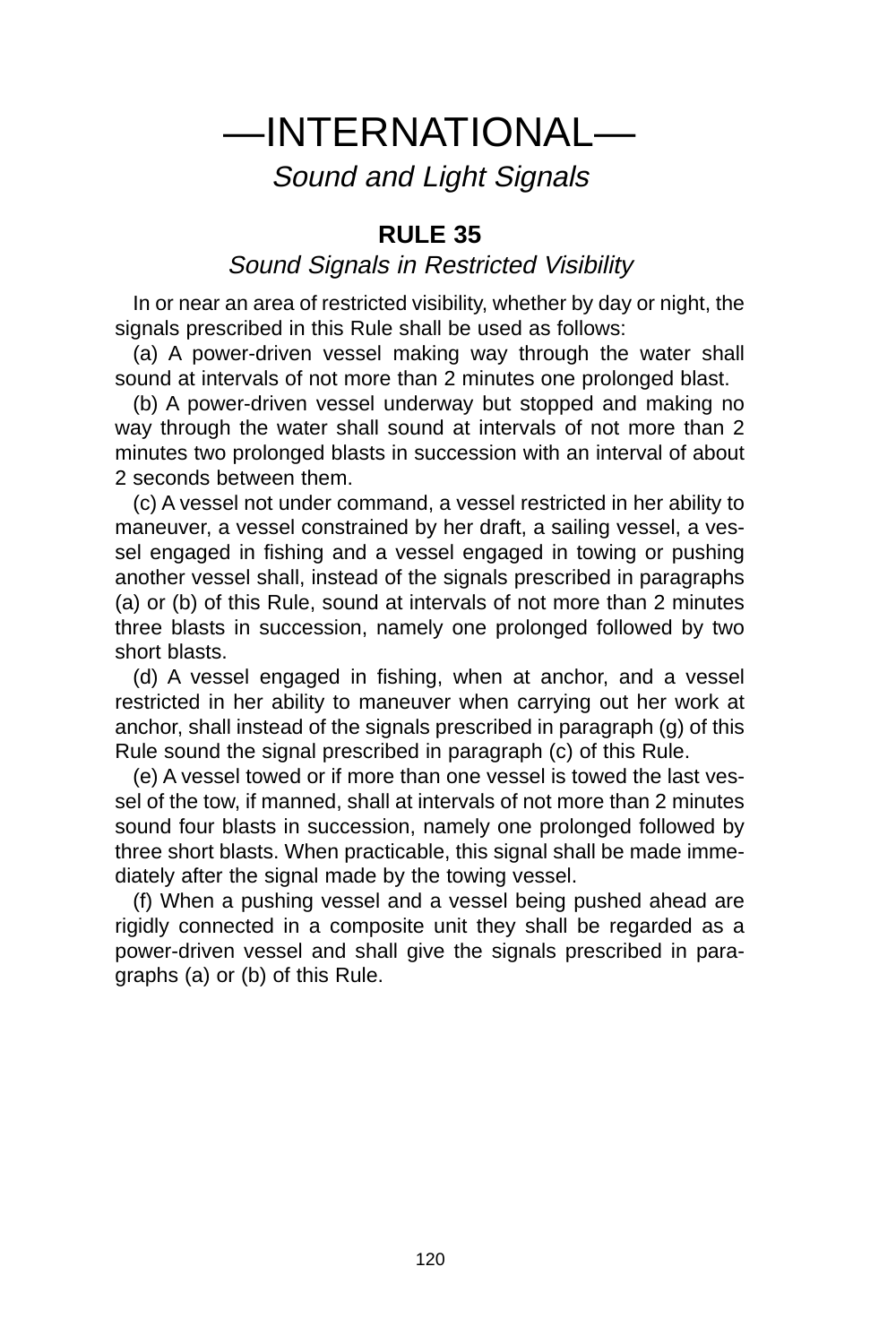## —INLAND— Sound and Light Signals

#### **RULE 35**

#### Sound Signals in Restricted Visibility

In or near an area of restricted visibility, whether by day or night, the signals prescribed in this Rule shall be used as follows:

(a) A power-driven vessel making way through the water shall sound at intervals of not more than 2 minutes one prolonged blast.

(b) A power-driven vessel underway but stopped and making no way through the water shall sound at intervals of not more than 2 minutes two prolonged blasts in succession with an interval of about 2 seconds between them.

(c) A vessel not under command; a vessel restricted in her ability to maneuver, whether underway or at anchor; a sailing vessel; a vessel engaged in fishing, whether underway or at anchor; and a vessel engaged in towing or pushing another vessel shall, instead of the signals prescribed in paragraphs (a) or (b) of this Rule, sound at intervals of not more than 2 minutes, three blasts in succession; namely, one prolonged followed by two short blasts.

(d) A vessel towed or if more than one vessel is towed the last vessel of the tow, if manned, shall at intervals of not more than 2 minutes sound four blasts in succession; namely, one prolonged followed by three short blasts. When practicable, this signal shall be made immediately after the signal made by the towing vessel.

(e) When a pushing vessel and a vessel being pushed ahead are rigidly connected in a composite unit they shall be regarded as a power-driven vessel and shall give the signals prescribed in paragraphs (a) or (b) of this Rule.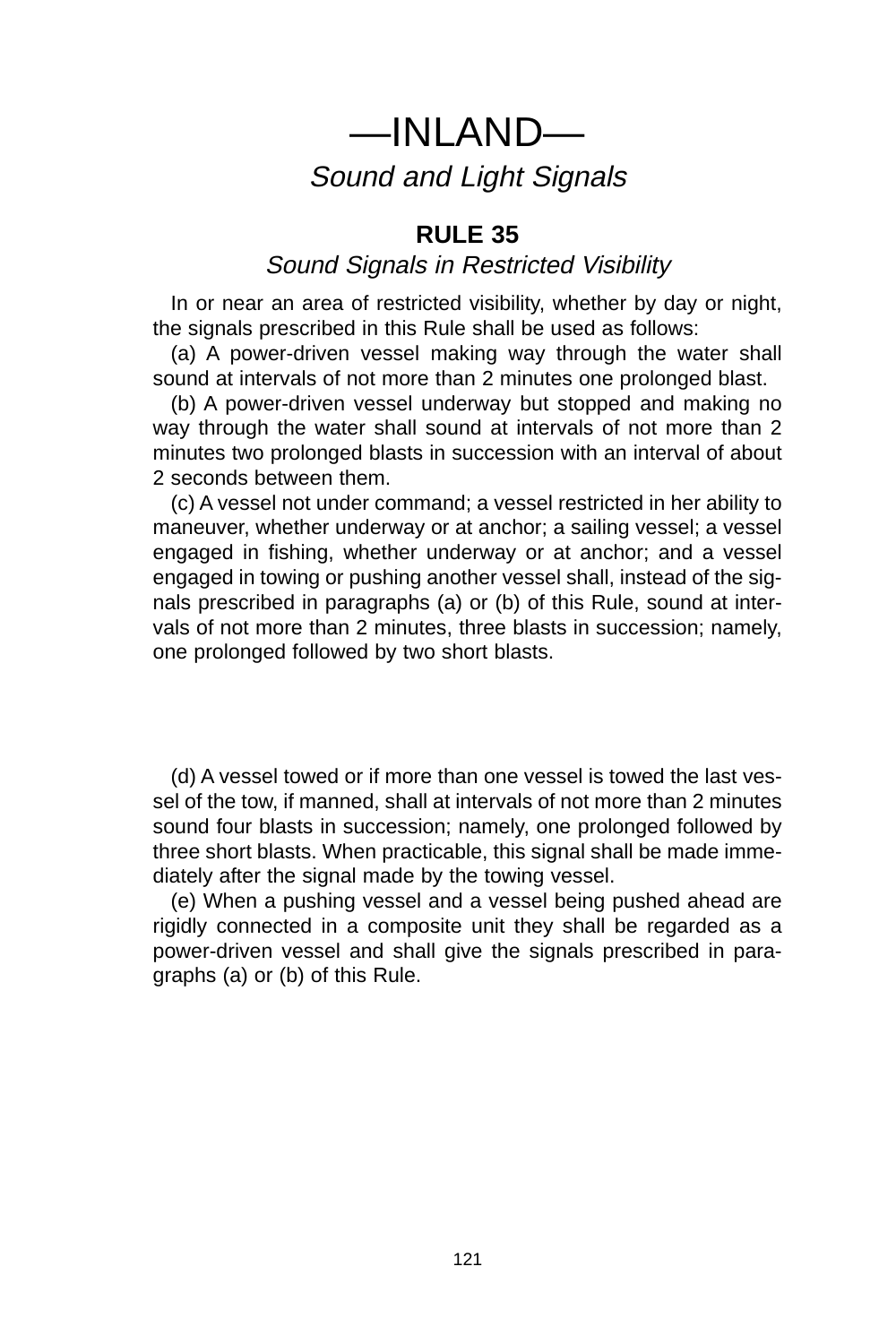Sound and Light Signals

### **RULE 35—CONTINUED**

(g) A vessel at anchor shall at intervals of not more than one minute ring the bell rapidly for about 5 seconds. In a vessel of 100 meters or more in length the bell shall be sounded in the forepart of the vessel and immediately after the ringing of the bell the gong shall be sounded rapidly for about 5 seconds in the after part of the vessel. A vessel at anchor may in addition sound three blasts in succession, namely one short, one prolonged and one short blast, to give warning of her position and of the possibility of collision to an approaching vessel.

(h) A vessel aground shall give the bell signal and if required the gong signal prescribed in paragraph (g) of this Rule and shall, in addition, give three separate and distinct strokes on the bell immediately before and after the rapid ringing of the bell. A vessel aground may in addition sound an appropriate whistle signal.

(i) A vessel of less than 12 meters in length shall not be obliged to give the above-mentioned signals but, if she does not, shall make some other efficient sound signal at intervals of not more than 2 minutes.

(j) A pilot vessel when engaged on pilotage duty may in addition to the signals prescribed in paragraphs (a), (b) or (g) of this Rule sound an identity signal consisting of four short blasts.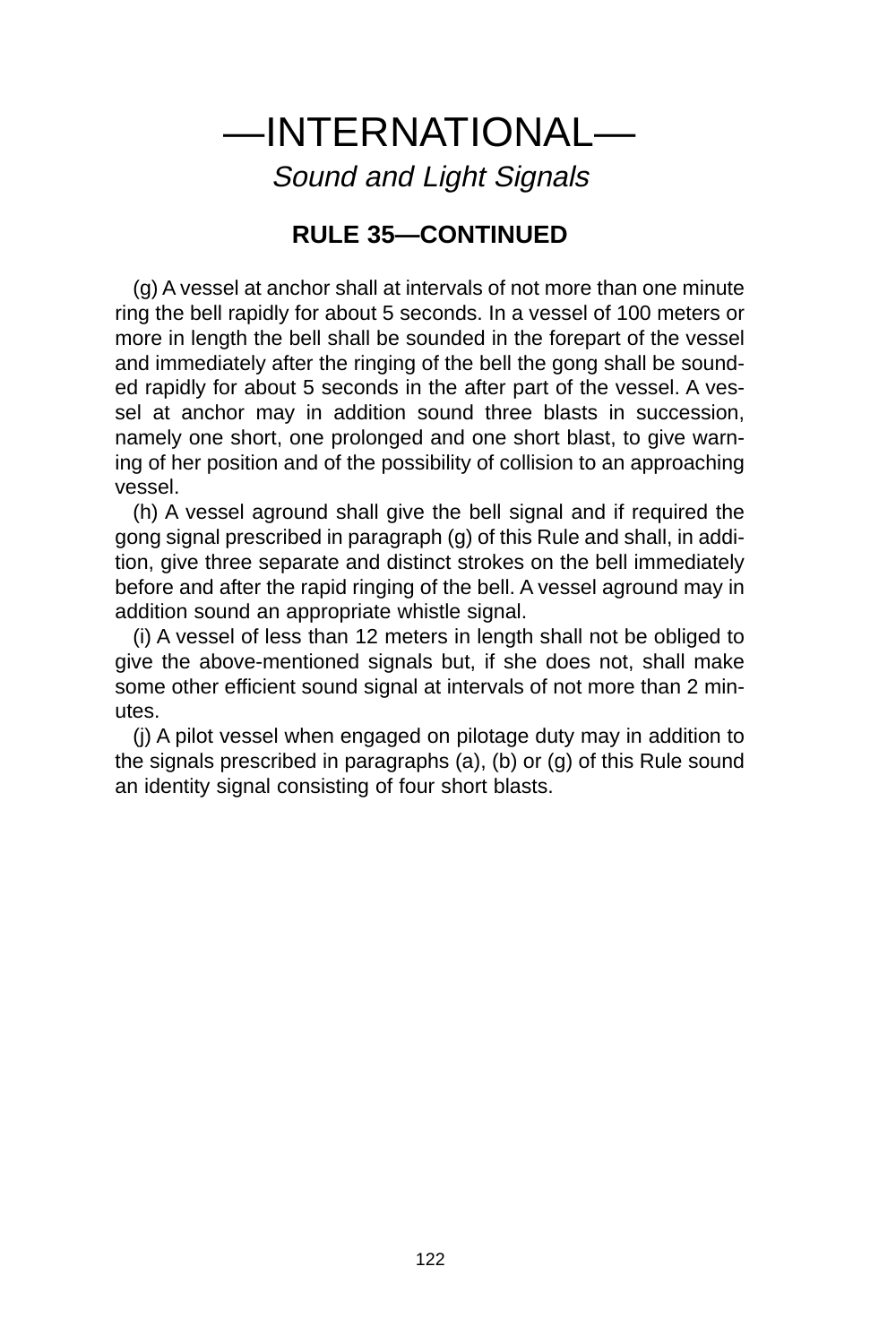## —INLAND— Sound and Light Signals

#### **RULE 35—CONTINUED**

(f) A vessel at anchor shall at intervals of not more than 1 minute ring the bell rapidly for about 5 seconds. In a vessel of 100 meters or more in length the bell shall be sounded in the forepart of the vessel and immediately after the ringing of the bell the gong shall be sounded rapidly for about 5 seconds in the after part of the vessel. A vessel at anchor may in addition sound three blasts in succession; namely, one short, one prolonged and one short blast, to give warning of her position and of the possibility of collision to an approaching vessel.

(g) A vessel aground shall give the bell signal and if required the gong signal prescribed in paragraph (f) of this Rule and shall, in addition, give three separate and distinct strokes on the bell immediately before and after the rapid ringing of the bell. A vessel aground may in addition sound an appropriate whistle signal.

(h) A vessel of less than 12 meters in length shall not be obliged to give the above-mentioned signals but, if she does not, shall make some other efficient sound signal at intervals of not more than 2 minutes.

(i) A pilot vessel when engaged on pilotage duty may in addition to the signals prescribed in paragraphs (a), (b) or (f) of this Rule sound an identity signal consisting of four short blasts.

(j) The following vessels shall not be required to sound signals as prescribed in paragraph (f) of this Rule when anchored in a special anchorage area designated by the Secretary:

(i) a vessel of less than 20 meters in length; and

(ii) a barge, canal boat, scow, or other nondescript craft.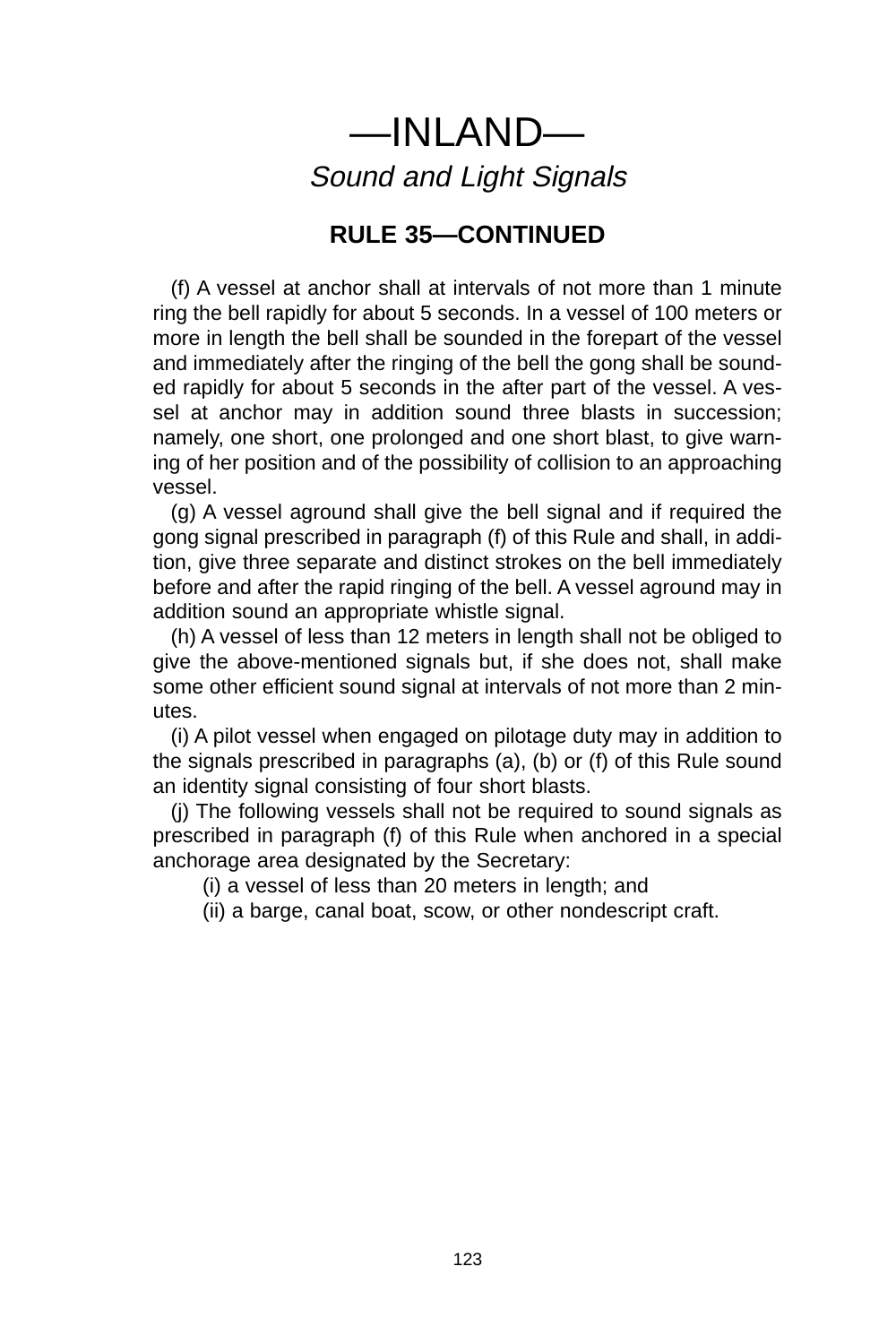## —INTERNATIONAL— Sound and Light Signals

#### **RULE 36**

#### Signals to Attract Attention

If necessary to attract the attention of another vessel, any vessel may make light or sound signals that cannot be mistaken for any signal authorized elsewhere in these Rules, or may direct the beam of her searchlight in the direction of the danger, in such a way as not to embarrass any vessel. Any light to attract the attention of another vessel shall be such that it cannot be mistaken for any aid to navigation. For the purpose of this Rule the use of high intensity intermittent or revolving lights, such as strobe lights, shall be avoided.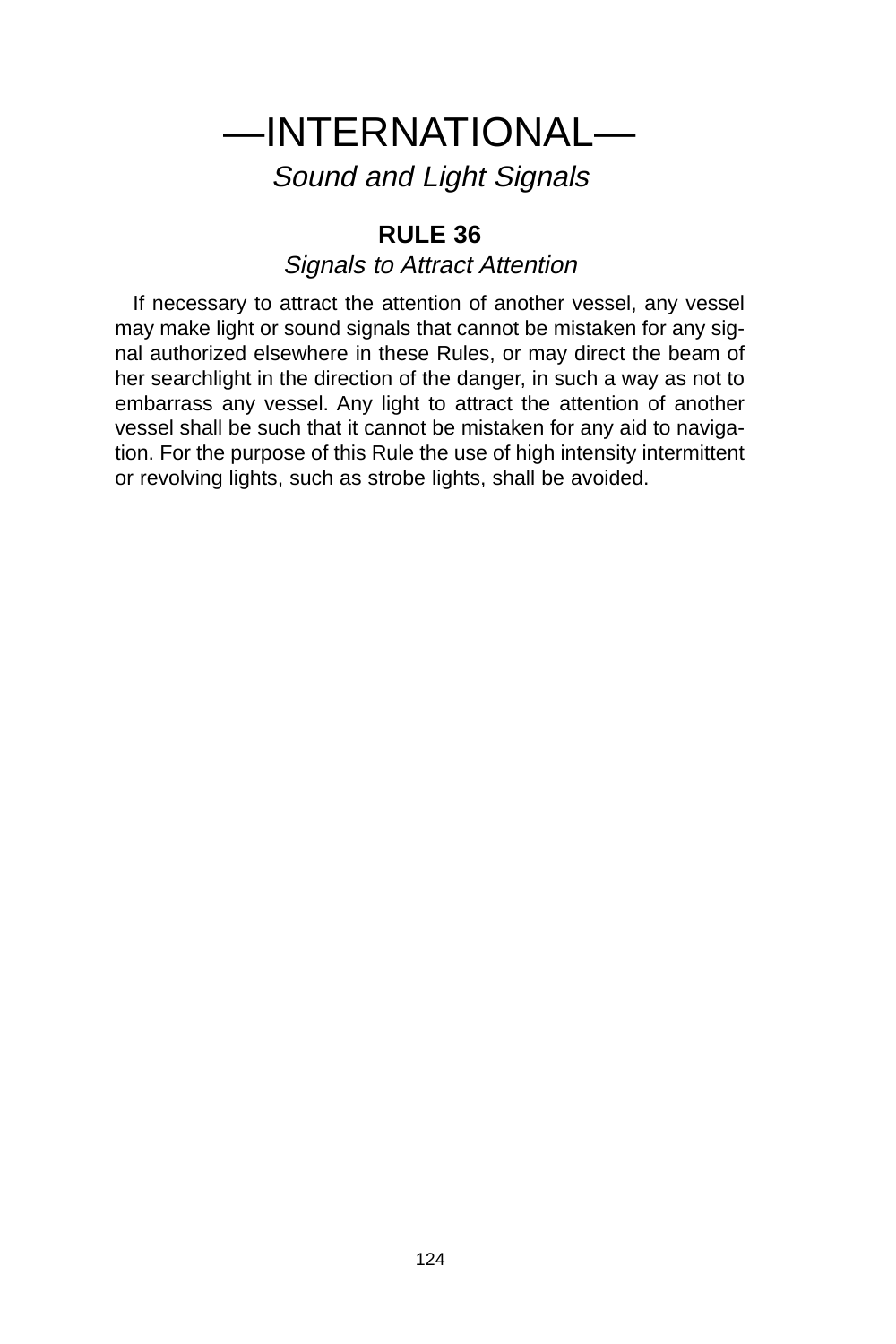## —INLAND— Sound and Light Signals

#### **RULE 36**

Signals to Attract Attention

If necessary to attract the attention of another vessel, any vessel may make light or sound signals that cannot be mistaken for any signal authorized elsewhere in these Rules, or may direct the beam of her searchlight in the direction of the danger, in such a way as not to embarrass any vessel.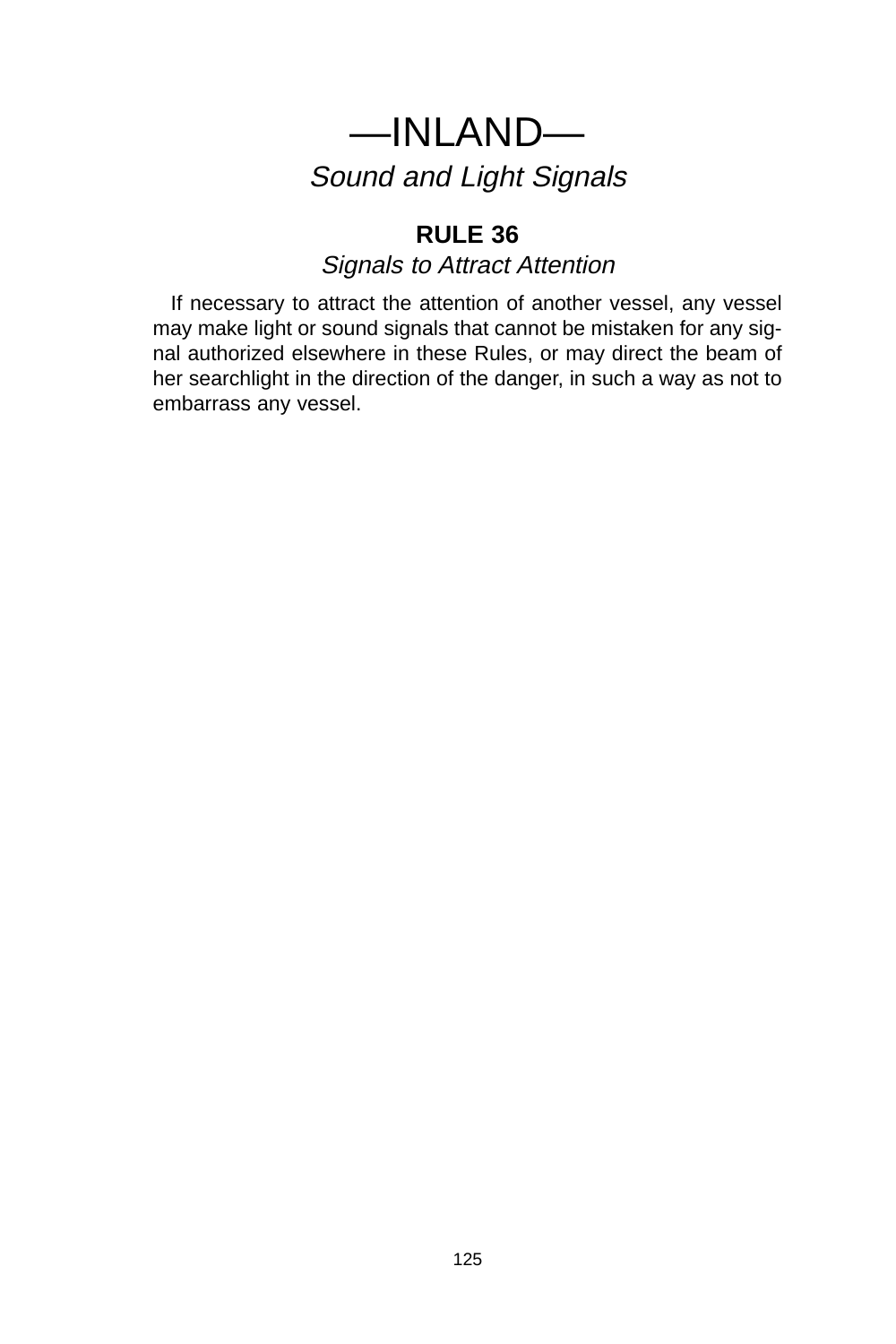## —INTERNATIONAL— Sound and Light Signals

## **RULE 37**

Distress Signals

When a vessel is in distress and requires assistance she shall use or exhibit the signals described in Annex IV to these Regulations.

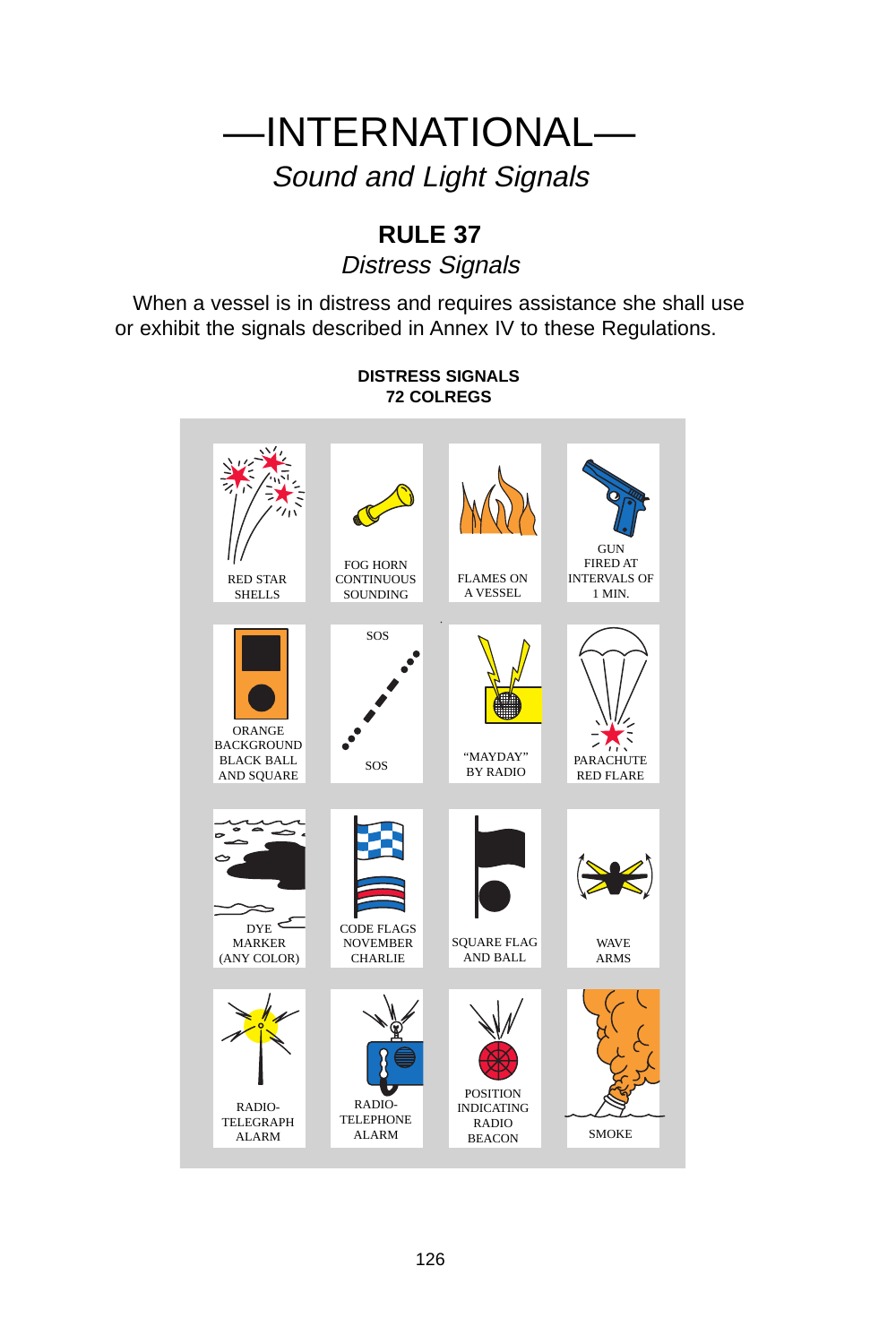## —INLAND— Sound and Light Signals

### **RULE 37** Distress Signals

When a vessel is in distress and requires assistance she shall use or exhibit the signals described in Annex IV to these Rules.

The distress signals for inland waters are the same as those displayed on the facing page for international waters with the following additional signal described:



A high intensity white light flashing at regular intervals from 50 to 70 times per minute.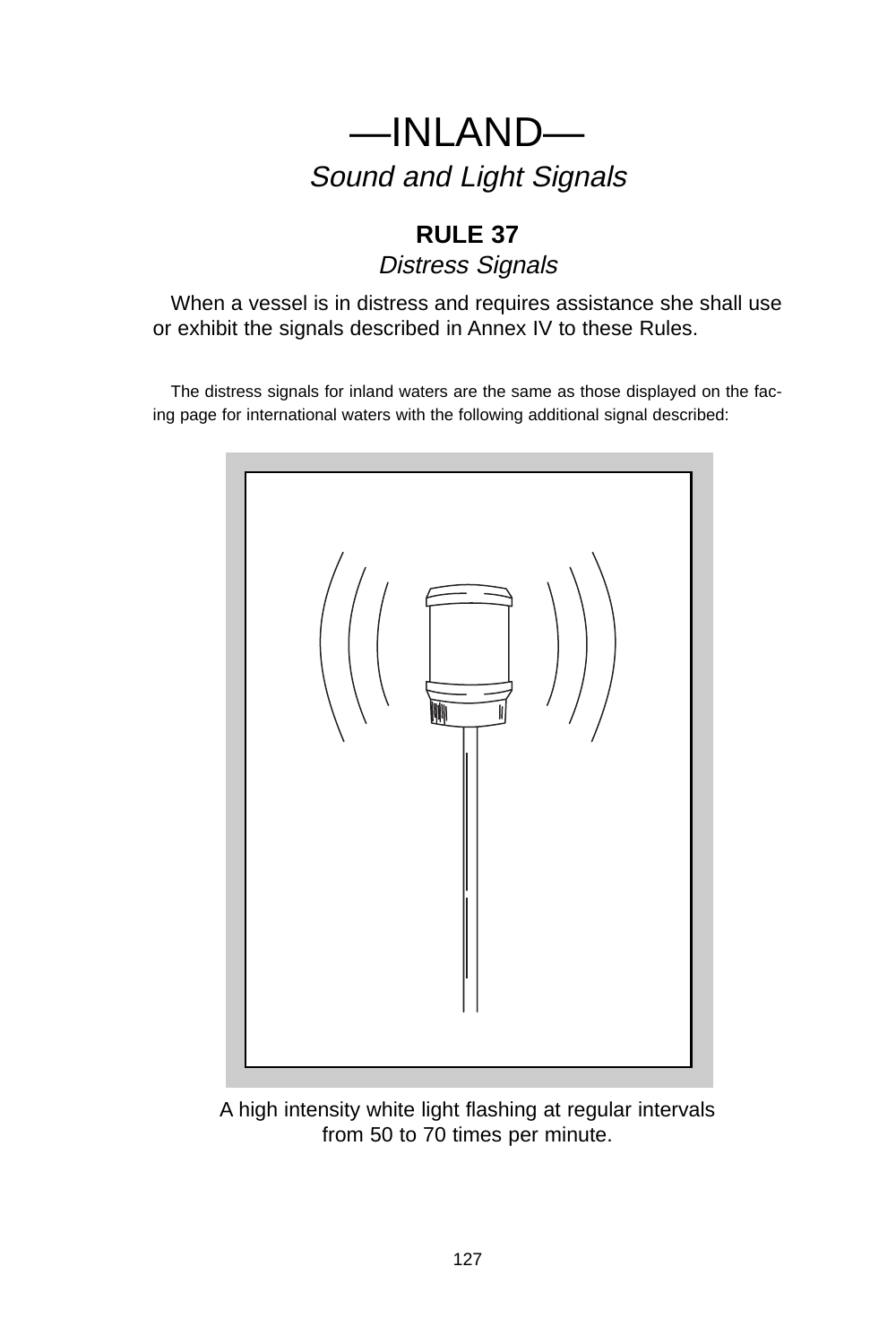### **Exemptions**

## **PART E—EXEMPTIONS**

#### **RULE 38**

#### **Exemptions**

Any vessel (or class of vessels) provided that she complies with the requirements of the International Regulations for Preventing Collisions at Sea, 1960, the keel of which is laid or which is at a corresponding stage of construction before the entry into force of these Regulations may be exempted from compliance therewith as follows:

(a) The installation of lights with ranges prescribed in Rule 22, until four years after the date of entry into force of these Regulations.

(b) The installation of lights with color specifications as prescribed in Section 7 of Annex I to these Regulations, until four years after the date of entry into force of these Regulations.

(c) The repositioning of lights as a result of conversion from Imperial to metric units and rounding off measurement figures, permanent exemption.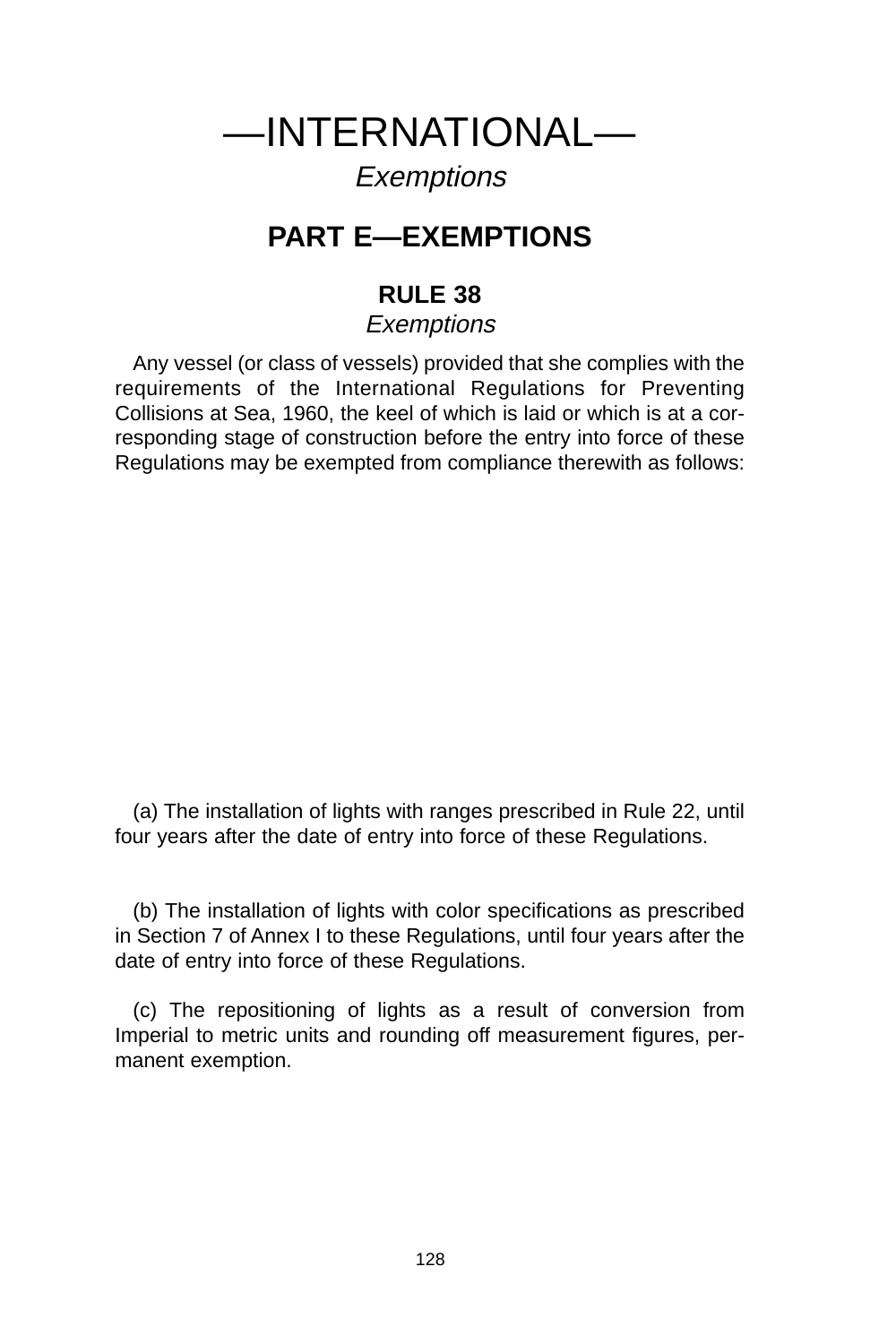

#### **Exemptions**

### **PART E—EXEMPTIONS**

#### **RULE 38**

#### **Exemptions**

Any vessel or class of vessels, the keel of which is laid or which is at a corresponding stage of construction before December 24, 1980, provided that she complies with the requirements of—

(a) The Act of June 7, 1897 (30 Stat. 96), as amended (33 U.S.C. 154-232) for vessels navigating the waters subject to that statute;

(b) Section 4233 of the Revised Statutes (33 U.S.C. 301-356) for vessels navigating the waters subject to that statute;

(c) The Act of February 8, 1895 (28 Stat. 645), as amended (33 U.S.C. 241-295) for vessels navigating the waters subject to that statute; or

(d) Sections 3, 4, and 5 of the Act of April 25, 1940 (54 Stat. 163), as amended (46 U.S.C. 526 b, c, and d) for motorboats navigating the waters subject to that statute; shall be exempted from compliance with the technical Annexes to these Rules as follows:

(i) the installation of lights with ranges prescribed in Rule 22, until 4 years after the effective date of these Rules, except that vessels of less than 20 meters in length are permanently exempt;

(ii) the installation of lights with color specifications as prescribed in Annex I to these Rules, until 4 years after the effective date of these Rules, except that vessels of less than 20 meters in length are permanently exempt;

(iii) the repositioning of lights as a result of conversion to metric units and rounding off measurement figures, are permanently exempt; and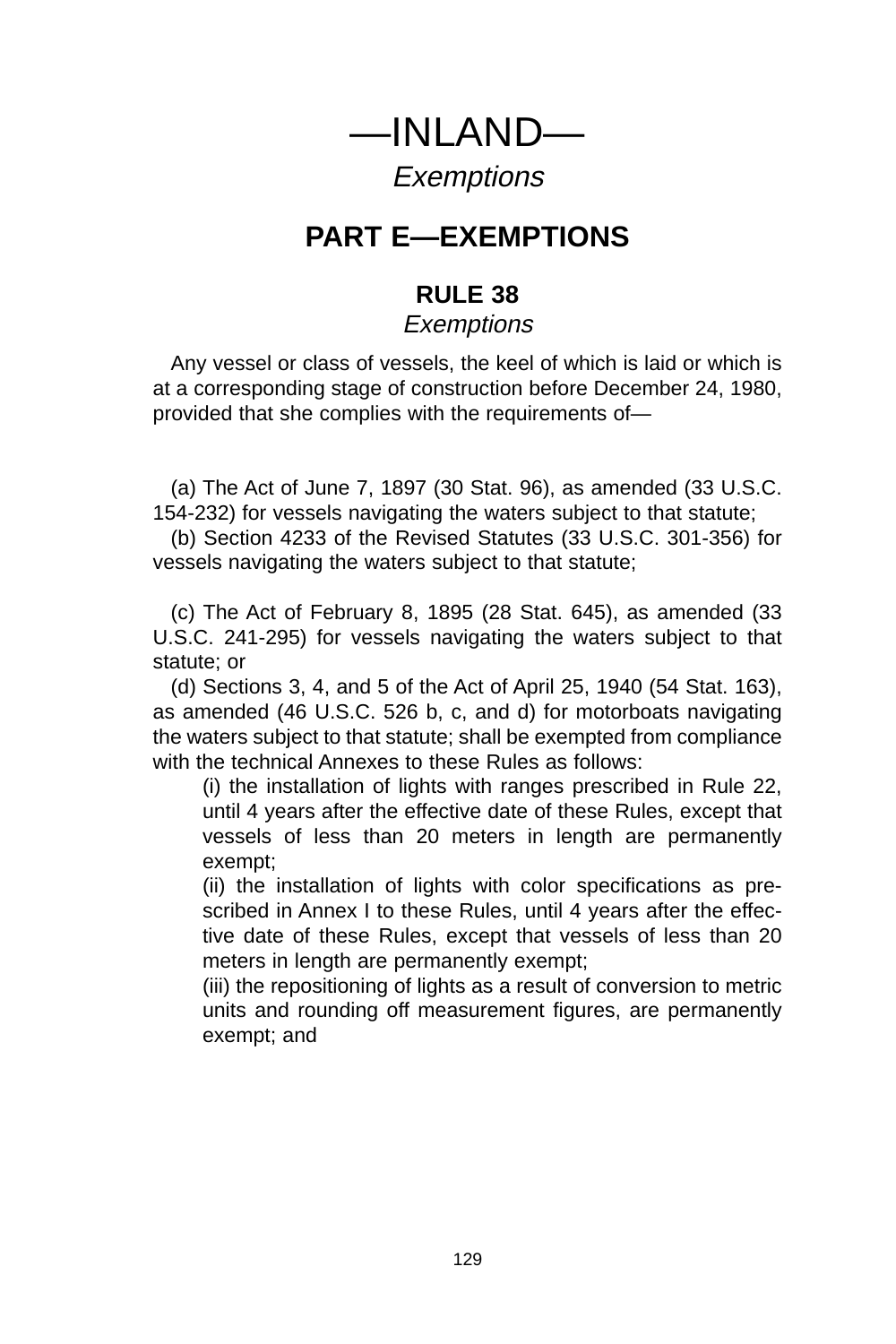### **Exemptions**

### **RULE 38—CONTINUED**

(d) (i) The repositioning of masthead lights on vessels of less than 150 meters in length, resulting from the prescriptions of Section 3(a) of Annex I to these Regulations, permanent exemption.

(ii) The repositioning of masthead lights on vessels of 150 meters or more in length, resulting from the prescriptions of Section 3(a) of Annex I to these Regulations, until 9 years after the date of entry into force of these Regulations.

(e) The repositioning of masthead lights resulting from the prescriptions of Section 2(b) of Annex I to these Regulations, until 9 years after the date of entry into force of these Regulations.

(f) The repositioning of sidelights resulting from the prescriptions of Sections 2(g) and 3(b) of Annex I to these Regulations, until 9 years after the date of entry into force of these Regulations.

(g) The requirements for sound signal appliances prescribed in Annex lIl to these Regulations, until 9 years after the date of entry into force of these Regulations.

(h) The repositioning of all-round lights resulting from the prescription of Section 9(b) of Annex I to these Regulations, permanent exemption.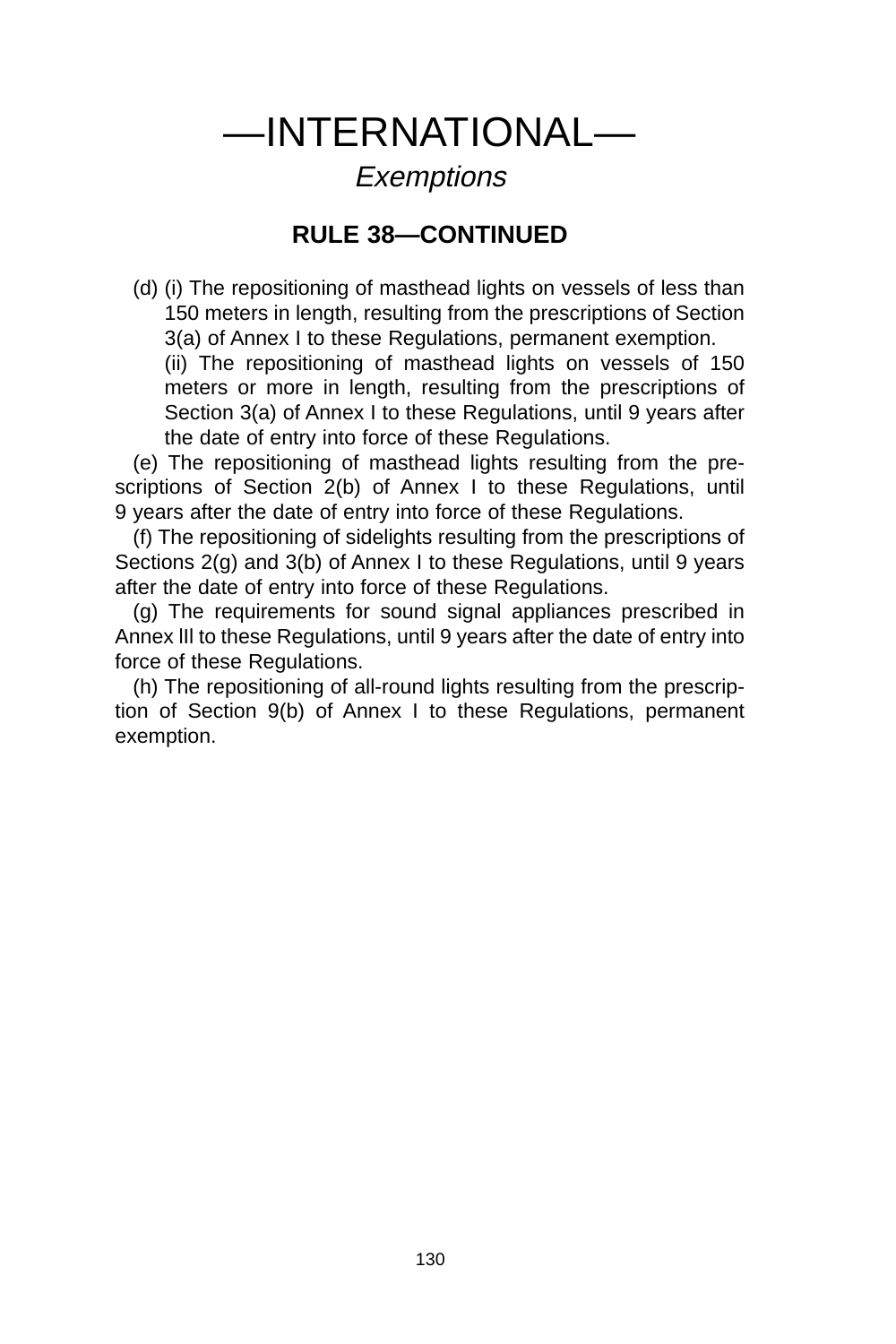—INLAND—

### **Exemptions**

#### **RULE 38—CONTINUED**

(iv) the horizontal repositioning of masthead lights prescribed by Annex I to these Rules:

(1) on vessels of less than 150 meters in length, permanent exemption.

(2) on vessels of 150 meters or more in length, until 9 years after the effective date of these Rules.

(v) the restructuring or repositioning of all lights to meet the prescriptions of Annex I to these Rules, until 9 years after the effective date of these Rules;

(vi) power-driven vessels of 12 meters or more but less than 20 meters in length are permanently exempt from the provisions of Rule 23(a)(i) and 23(a)(iv) provided that, in place of these lights, the vessel exhibits a white light aft visible all round the horizon; and

(vii) the requirements for sound signal appliances prescribed in Annex lIl to these Rules, until 9 years after the effective date of these Rules.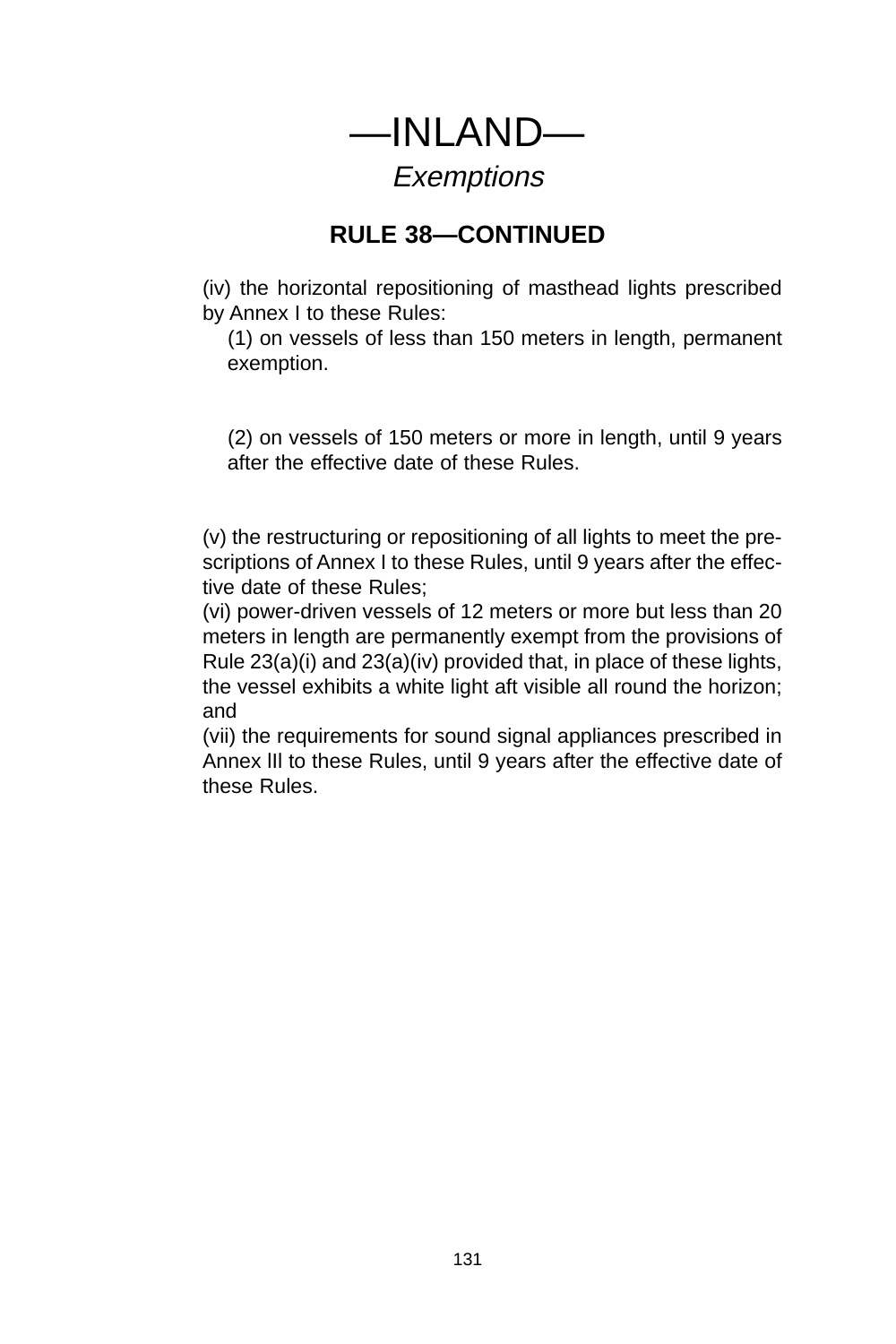## —INTERNATIONAL— ANNEX I

Positioning and Technical Details of Lights and Shapes

#### **1. Definition**

The term "height above the hull" means height above the uppermost continuous deck. This height shall be measured from the position vertically beneath the location of the light.

#### **2. Vertical positioning and spacing of lights**

(a) On a power-driven vessel of 20 meters or more in length the masthead lights shall be placed as follows:

(i) the forward masthead light, or if only one masthead light is carried, then that light, at a height above the hull of not less than 6 meters, and, if the breadth of the vessel exceeds 6 meters, then at a height above the hull not less than such breadth, so however that the light need not be placed at a greater height above the hull than 12 meters;

(ii) when two masthead lights are carried the after one shall be at least 4.5 meters vertically higher than the forward one.

(b) The vertical separation of masthead lights of power-driven vessels shall be such that in all normal conditions of trim the after light will be seen over and separate from the forward light at a distance of 1000 meters from the stem when viewed from sea level.

(c) The masthead light of a power-driven vessel of 12 meters but less than 20 meters in length shall be placed at a height above the gunwale of not less than 2.5 meters.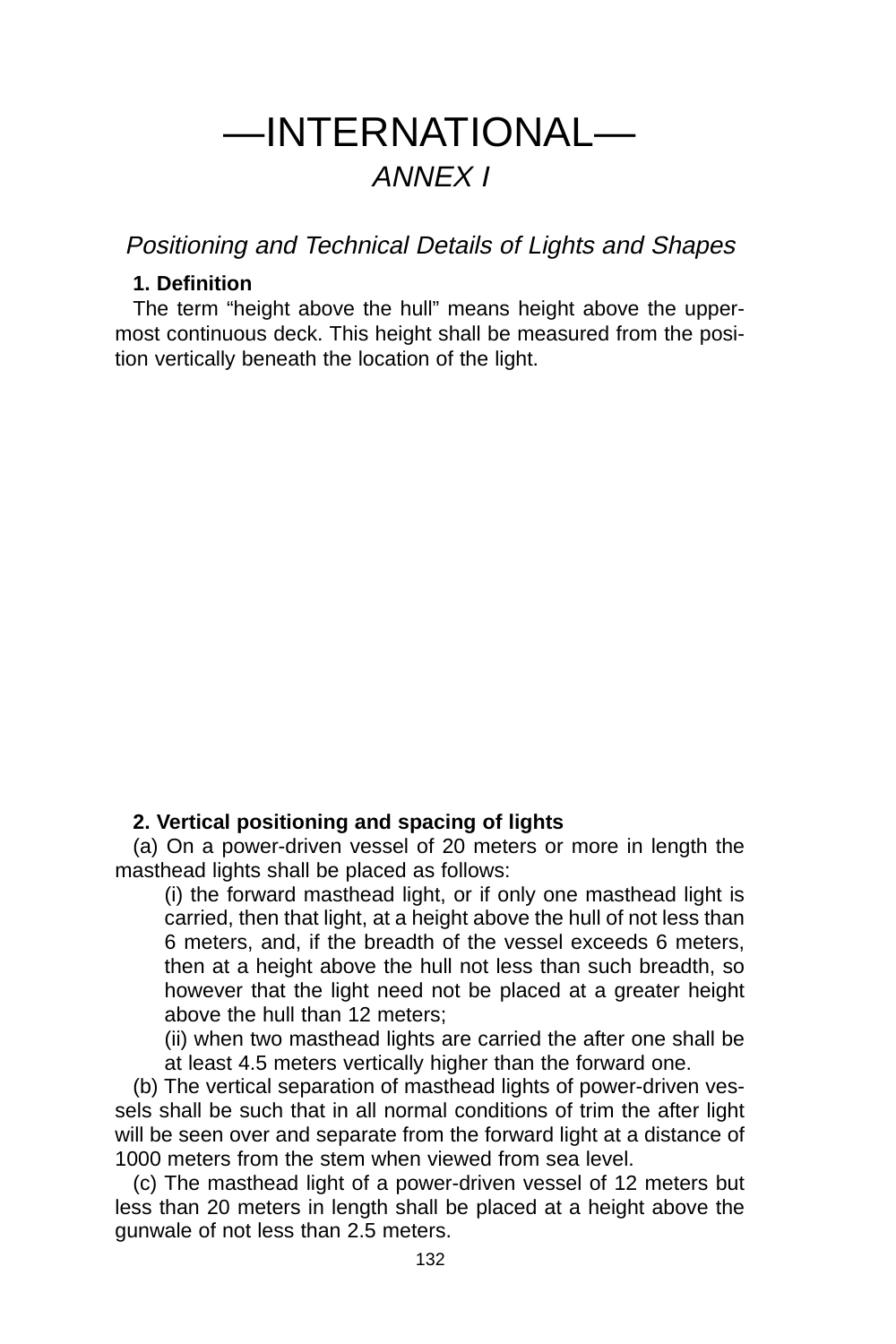—INLAND— ANNEX I 33 CFR 84

Positioning and Technical Details of Lights and Shapes

#### **§ 84.01 Definitions**

(a) The term "height above the hull" means height above the uppermost continuous deck. This height shall be measured from the position vertically beneath the location of the light.

(b) High-speed craft means a craft capable of maximum speed in meters per second (m/s) equal to or exceeding: 3.7∇0.1667; where  $\nabla$  = displacement corresponding to the design waterline  $(meters<sub>3</sub>)$ .

(c) The term "practical cut-off" means, for vessels 20 meters or more in length, 12.5 percent of the minimum luminous intensity (Table 84.15(b)) corresponding to the greatest range of visibility for which the requirements of Annex I are met.

(d) The term "Rule" or "Rules" means the Inland Navigation Rules contained in Sec. 2 of the Inland Navigational Rules Act of 1980 (Pub. L. 96-591, 94 Stat. 3415, 33 U.S.C. 2001, December 24, 1980) as amended.

NOTE to paragraph (b): The same formula expressed in pounds and knots is maximum speed in knots (kts) equal to or exceeding 1.98 (lbs) 3.7∇0.1667; where  $\nabla$  = displacement corresponding to design waterline in pounds.

#### **§ 84.03 Vertical positioning and spacing of lights**

(a) On a power-driven vessel of 20 meters or more in length the masthead lights shall be placed as follows:

(1) The forward masthead light, or if only one masthead light is carried, then that light, at a height above the hull of not less than 5 meters, and, if the breadth of the vessel exceeds 5 meters, then at a height above the hull not less than such breadth, so however that the light need not be placed at a greater height above the hull than 8 meters;

(2) When two masthead lights are carried the after one shall be at least 2 meters vertically higher than the forward one.

(b) The vertical separation of the masthead lights of power-driven vessels shall be such that in all normal conditions of trim the after light will be seen over and separate from the forward light at a distance of 1000 meters from the stem when viewed from water level.

(c) The masthead light of a power-driven vessel of 12 meters but less than 20 meters in length shall be placed at a height above the gunwale of not less than 2.5 meters.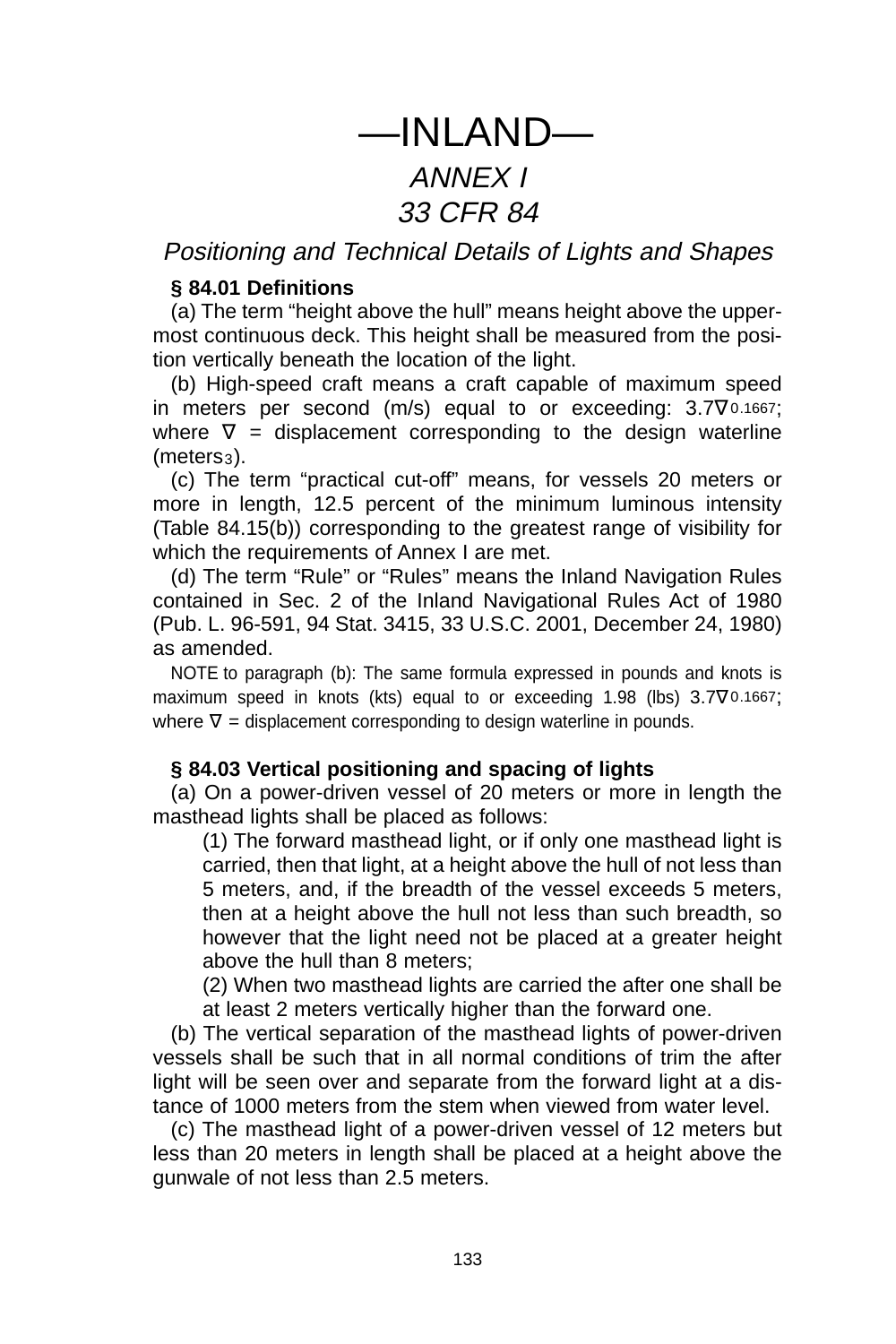## —INTERNATIONAL— ANNEX I—Continued

(d) A power-driven vessel of less than 12 meters in length may carry the uppermost light at a height of less than 2.5 meters above the gunwale. When, however, a masthead light is carried in addition to sidelights and a sternlight or the all-round light prescribed in rule 23(c)(i) is carried in addition to sidelights, then such masthead light or allround light shall be carried at least 1 meter higher than the sidelights.

(e) One of the two or three masthead lights prescribed for a powerdriven vessel when engaged in towing or pushing another vessel shall be placed in the same position as either the forward masthead light or the after masthead light; provided that, if carried on the aftermast, the lowest after masthead light shall be at least 4.5 meters vertically higher than the forward masthead light.

(f) (i) The masthead light or lights prescribed in Rule 23(a) shall be so placed as to be above and clear of all other lights and obstructions except as described in subparagraph (ii).

(ii) When it is impracticable to carry the all-round lights prescribed by Rule 27(b)(i) or Rule 28 below the masthead lights, they may be carried above the after masthead light(s) or vertically in between the forward masthead light(s) and after masthead light(s), provided that in the latter case the requirement of Section 3(c) of this Annex shall be complied with.

(g) The sidelights of a power-driven vessel shall be placed at a height above the hull not greater than three quarters of that of the forward masthead light. They shall not be so low as to be interfered with by deck lights.

(h) The sidelights, if in a combined lantern and carried on a powerdriven vessel of less than 20 meters in length, shall be placed not less than 1 meter below the masthead light.

(i) When the Rules prescribe two or three lights to be carried in a vertical line, they shall be spaced as follows:

(i) on a vessel of 20 meters in length or more such lights shall be spaced not less than 2 meters apart, and the lowest of these lights shall, except where a towing light is required, be placed at a height of not less than 4 meters above the hull;

(ii) on a vessel of less than 20 meters in length such lights shall be spaced not less than 1 meter apart and the lowest of these lights shall, except where a towing light is required, be placed at a height of not less than 2 meters above the gunwale;

(iii) when three lights are carried they shall be equally spaced.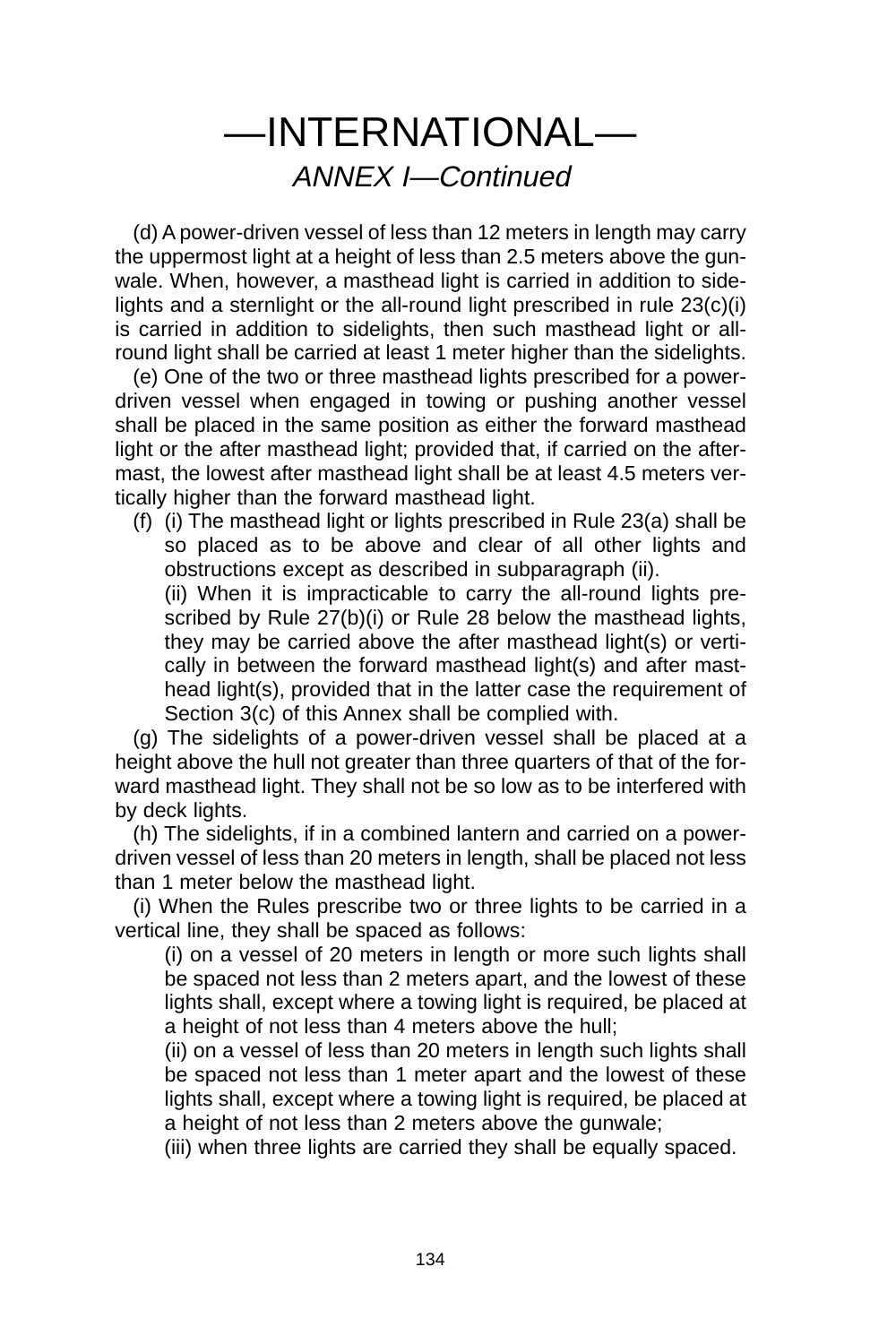# —INLAND— ANNEX I—Continued

(d) The masthead light, or the all-round light described in Rule 23(c), of a power-driven vessel of less than 12 meters in length shall be carried at least one meter higher than the sidelights.

(e) One of the two or three masthead lights prescribed for a powerdriven vessel when engaged in towing or pushing another vessel shall be placed in the same position as either the forward masthead light or the after masthead light, provided that the lowest after masthead light shall be at least 2 meters vertically higher than the highest forward masthead light.

(f) (1) The masthead light or lights prescribed in Rule 23(a) shall be so placed as to be above and clear of all other lights and obstructions except as described in paragraph (f)(2) of this section.

(2) When it is impracticable to carry the all-round lights prescribed in Rule 27(b)(i) below the masthead lights, they may be carried above the after masthead light(s) or vertically in between the forward masthead light(s) and after masthead light(s), provided that in the latter case the requirement of  $\S$ 84.05(d) shall be complied with.

(g) The sidelights of a power-driven vessel shall be placed at least one meter lower than the forward masthead light. They shall not be so low as to be interfered with by deck lights.

(h) [Reserved]

(i) When the Rules prescribe two or three lights to be carried in a vertical line, they shall be spaced as follows:

(1) On a vessel of 20 meters in length or more such lights shall be spaced not less than 1 meter apart, and the lowest of these lights shall, except where a towing light is required, be placed at a height of not less than 4 meters above the hull;

(2) On a vessel of less than 20 meters in length such lights shall be spaced not less than 1 meter apart and the lowest of these lights shall, except where a towing light is required, be placed at a height of not less than 2 meters above the gunwale;

(3) When three lights are carried they shall be equally spaced.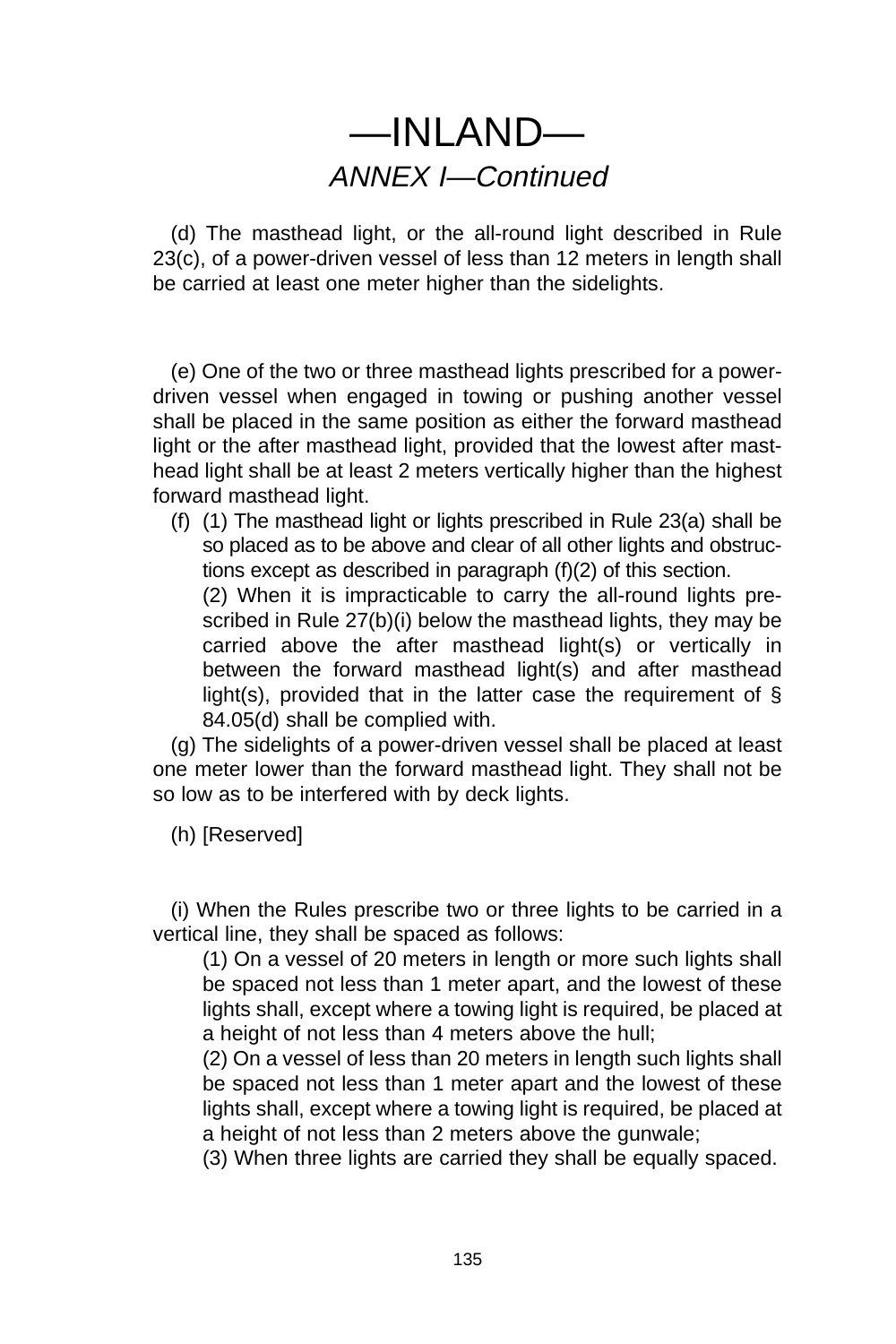# —INTERNATIONAL— ANNEX I—Continued

(j) The lower of the two all-round lights prescribed for a vessel when engaged in fishing shall be at a height above the sidelights not less than twice the distance between the two vertical lights.

(k) The forward anchor light prescribed in Rule 30(a)(i), when two are carried, shall not be less than 4.5 meters above the after one. On a vessel of 50 meters or more in length this forward anchor light shall be placed at a height of not less than 6 meters above the hull.

### **3. Horizontal positioning and spacing of lights**

(a) When two masthead lights are prescribed for a power-driven vessel, the horizontal distance between them shall not be less than one half of the length of the vessel but need not be more than 100 meters. The forward light shall be placed not more than one quarter of the length of the vessel from the stem.

(b) On a power-driven vessel of 20 meters or more in length the sidelights shall not be placed in front of the forward masthead lights. They shall be placed at or near the side of the vessel

(c) When the lights prescribed in Rule 27(b)(i) or Rule 28 are placed vertically between the forward masthead light(s) and the after masthead light(s) these all-round lights shall be placed at a horizontal distance of not less than 2 meters from the fore and aft centerline of the vessel in the athwartship direction.

(d) When only one masthead light is prescribed for a power-driven vessel, this light shall be exhibited forward of amidships; except that a vessel of less then 20 meters in length need not exhibit this light forward of amidships but shall exhibit it as far forward as is practicable.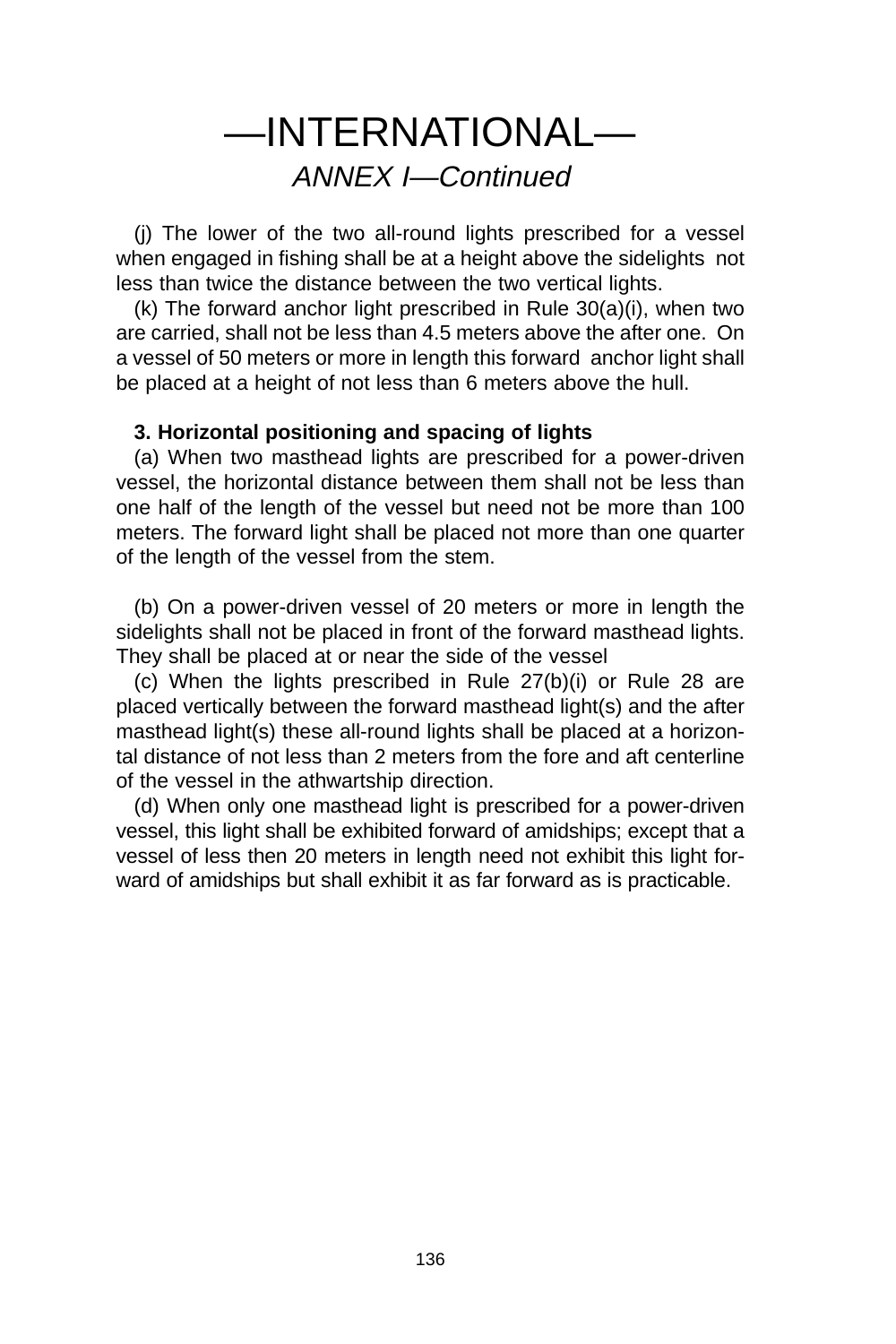# —INLAND— ANNEX I—Continued

(j) The lower of the two all-round lights prescribed for a vessel when engaged in fishing shall be at a height above the sidelights not less than twice the distance between the two vertical lights.

(k) The forward anchor light prescribed in Rule 30(a)(i), when two are carried, shall not be less than 4.5 meters above the after one. On a vessel of 50 meters or more in length this forward anchor light shall be placed at a height of not less than 6 meters above the hull.

#### **§ 84.05 Horizontal positioning and spacing of lights**

(a) Except as specified in paragraph (e) of this section, when two masthead lights are prescribed for a power-driven vessel, the horizontal distance between them must not be less than one quarter of the length of the vessel but need not be more than 50 meters. The forward light shall be placed not more than one half of the length of the vessel from the stem.

(b) On a power-driven vessel of 20 meters or more in length the sidelights shall not be placed in front of the forward masthead lights. They shall be placed at or near the side of the vessel.

(c) When the lights prescribed in Rule 27(b)(i) are placed vertically between the forward masthead light(s) and the after masthead light(s) these all-round lights shall be placed at a horizontal distance of not less than 2 meters from the fore and aft centerline of the vessel in the athwartship direction.

(d) When only one masthead light is prescribed for a power-driven vessel, this light must be exhibited forward of amidships. For a vessel of less than 20 meters in length, the vessel shall exhibit on masthead light as far forward as is practicable.

(e) On power-driven vessels 50 meters but less than 60 meters in length operated on the Western Rivers, and those waters specified in §89.25, the horizontal distance between masthead lights shall not be less than 10 meters.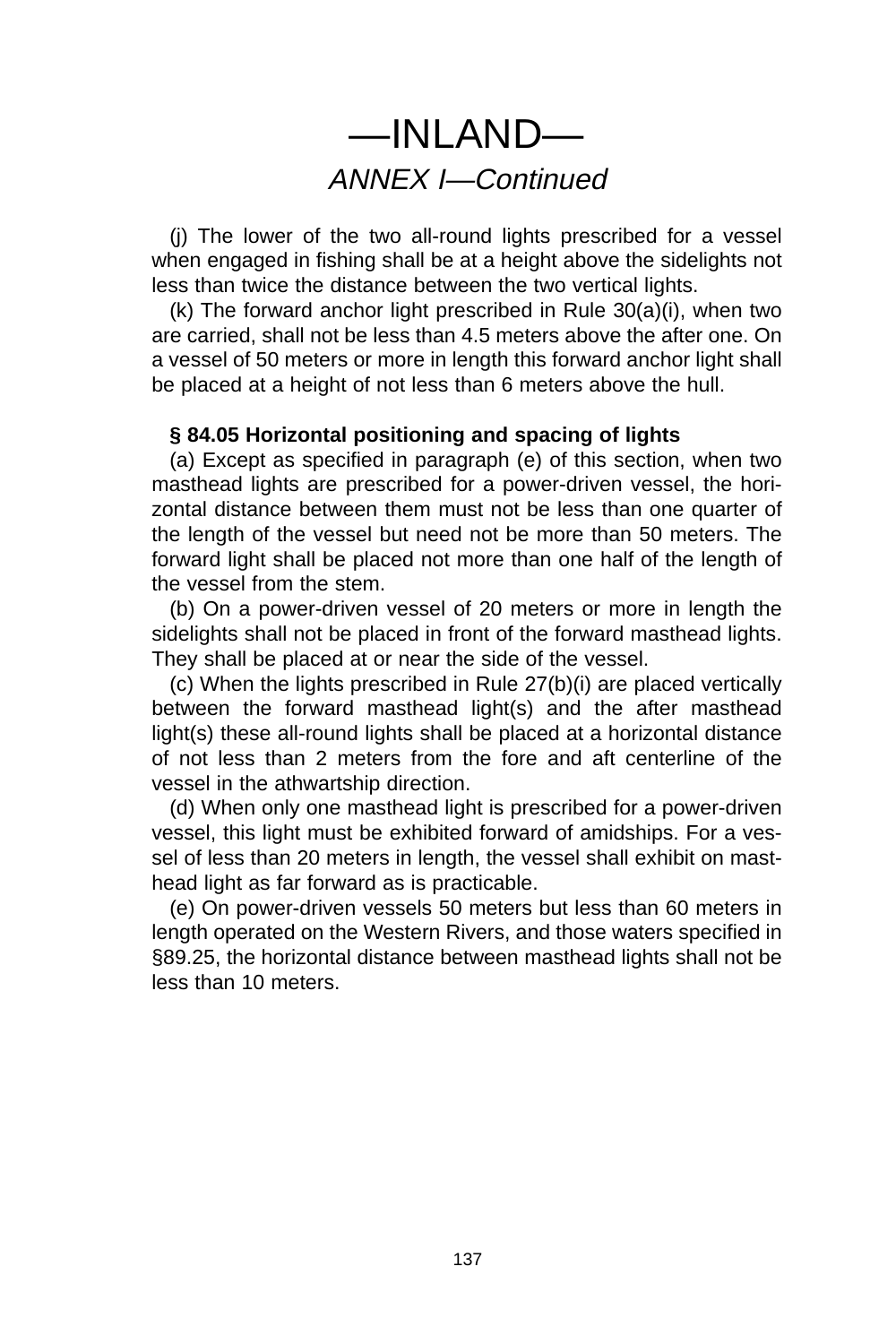# —INTERNATIONAL— ANNEX I—Continued

**4. Details of location of direction-indicating lights for fishing vessels, dredgers and vessels engaged in underwater operations**

(a) The light indicating the direction of the outlying gear from a vessel engaged in fishing as prescribed in Rule 26(c)(ii) shall be placed at a horizontal distance of not less than 2 meters and not more than 6 meters away from the two all-round red and white lights. This light shall be placed not higher than the all-round white light prescribed in Rule 26(c)(i) and not lower than the sidelights.

(b) The lights and shapes on a vessel engaged in dredging or underwater operations to indicate the obstructed side and/or the side on which it is safe to pass, as prescribed in Rule 27(d)(i) and (ii), shall be placed at the maximum practical horizontal distance, but in no case less than 2 meters, from the lights or shapes prescribed in Rule 27(b)(i) and (ii). In no case shall the upper of these lights or shapes be at a greater height than the lower of the three lights or shapes prescribed in Rule 27(b)(i) and (ii).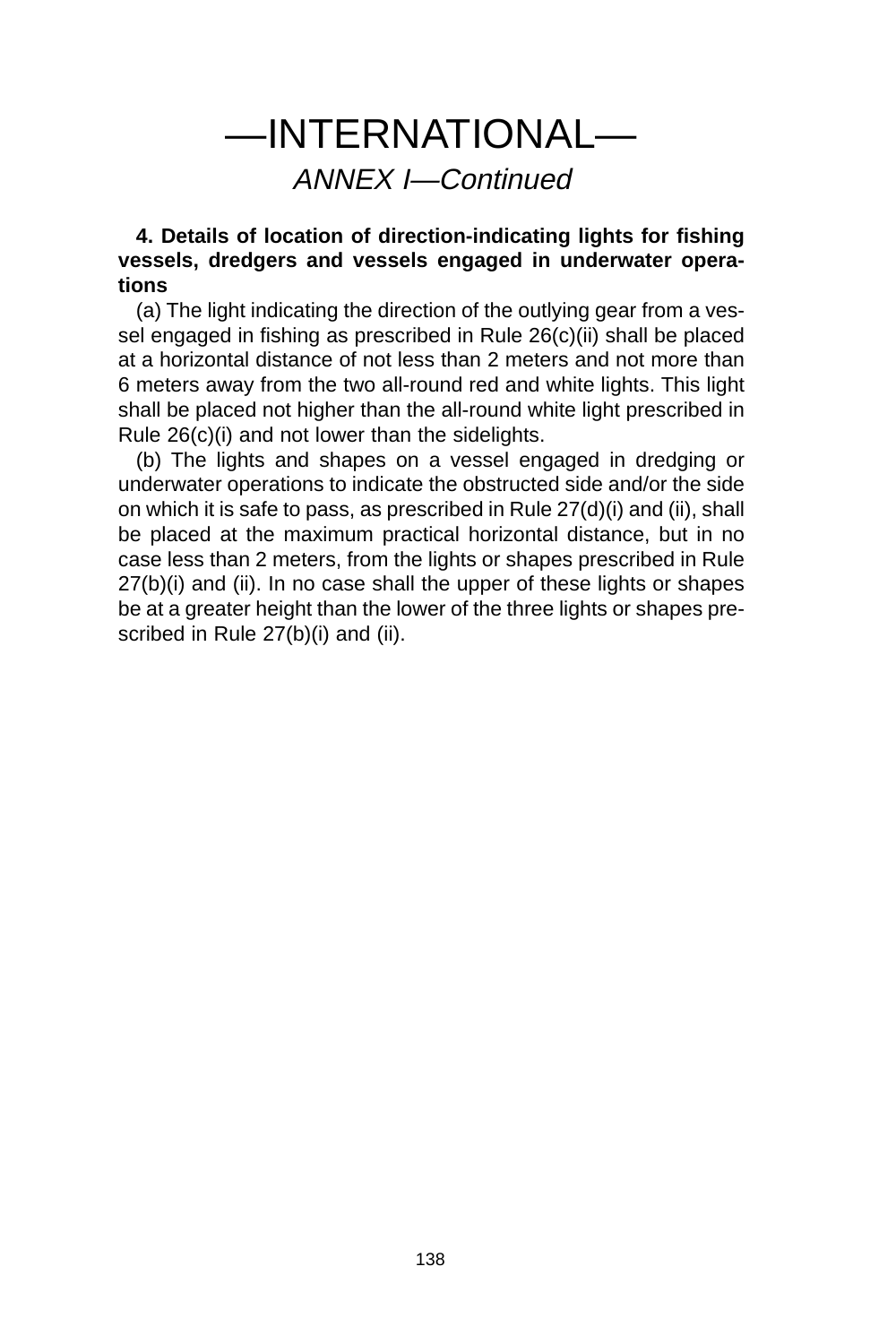

**§ 84.07 Details of location of direction-indicating lights for fishing vessels, dredgers and vessels engaged in underwater operations**

(a) The light indicating the direction of the outlying gear from a vessel engaged in fishing as prescribed in Rule 26(c)(ii) shall be placed at a horizontal distance of not less than 2 meters and not more than 6 meters away from the two all-round red and white lights. This light shall be placed not higher than the all-round white light prescribed in Rule 26(c)(i) and not lower than the sidelights.

(b) The lights and shapes on a vessel engaged in dredging or underwater operations to indicate the obstructed side and/or the side on which it is safe to pass, as prescribed in Rule 27(d)(i) and (ii), shall be placed at the maximum practical horizontal distance, but in no case less than 2 meters, from the lights or shapes prescribed in Rule 27(b)(i) and (ii). In no case shall the upper of these lights or shapes be at a greater height than the lower of the three lights or shapes prescribed in Rule 27(b)(i) and (ii).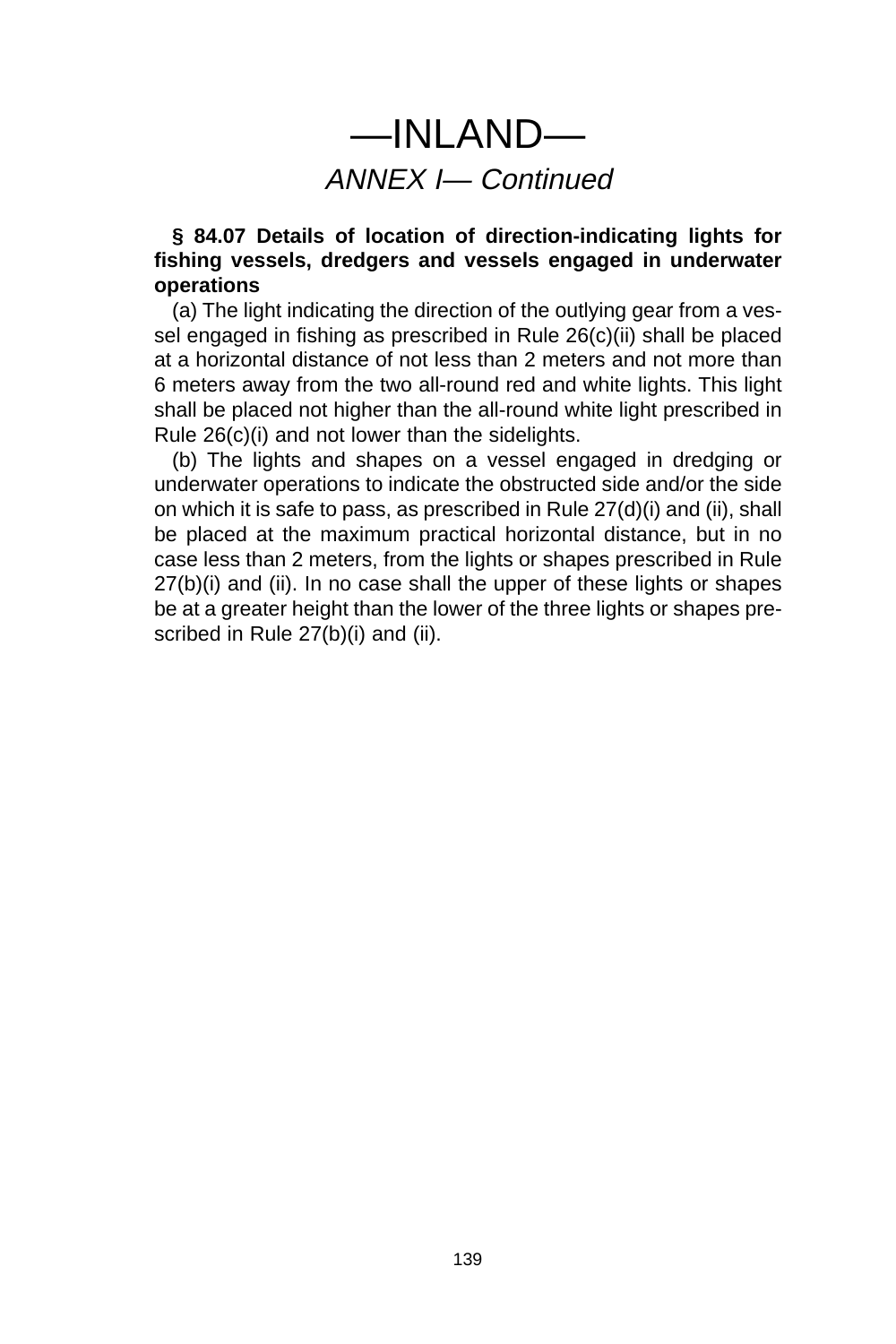# —INTERNATIONAL— ANNEX I—Continued

### **5. Screens for sidelights**

The sidelights of vessels of 20 meters or more in length shall be fitted with inboard screens painted matt black, and meeting the requirements of Section 9 of this Annex. On vessels of less than 20 meters in length the sidelights, if necessary to meet the requirements of Section 9 of this Annex, shall be fitted with inboard matt black screens. With a combined lantern, using a single vertical filament and a very narrow division between the green and red sections, external screens need not be fitted.

### **6. Shapes**

(a) Shapes shall be black and of the following sizes:

(i) a ball shall have a diameter of not less than 0.6 meter;

(ii) a cone shall have a base diameter of not less than 0.6 meter and a height equal to its diameter:

(iii) a cylinder shall have a diameter of at least 0.6 meter and a height of twice its diameter;

(iv) a diamond shape shall consist of two cones as defined in (ii) above having a common base.

(b) The vertical distance between shapes shall be at least 1.5 meter.

(c) In a vessel of less than 20 meters in length shapes of lesser dimensions but commensurate with the size of the vessel may be used and the distance apart may be correspondingly reduced.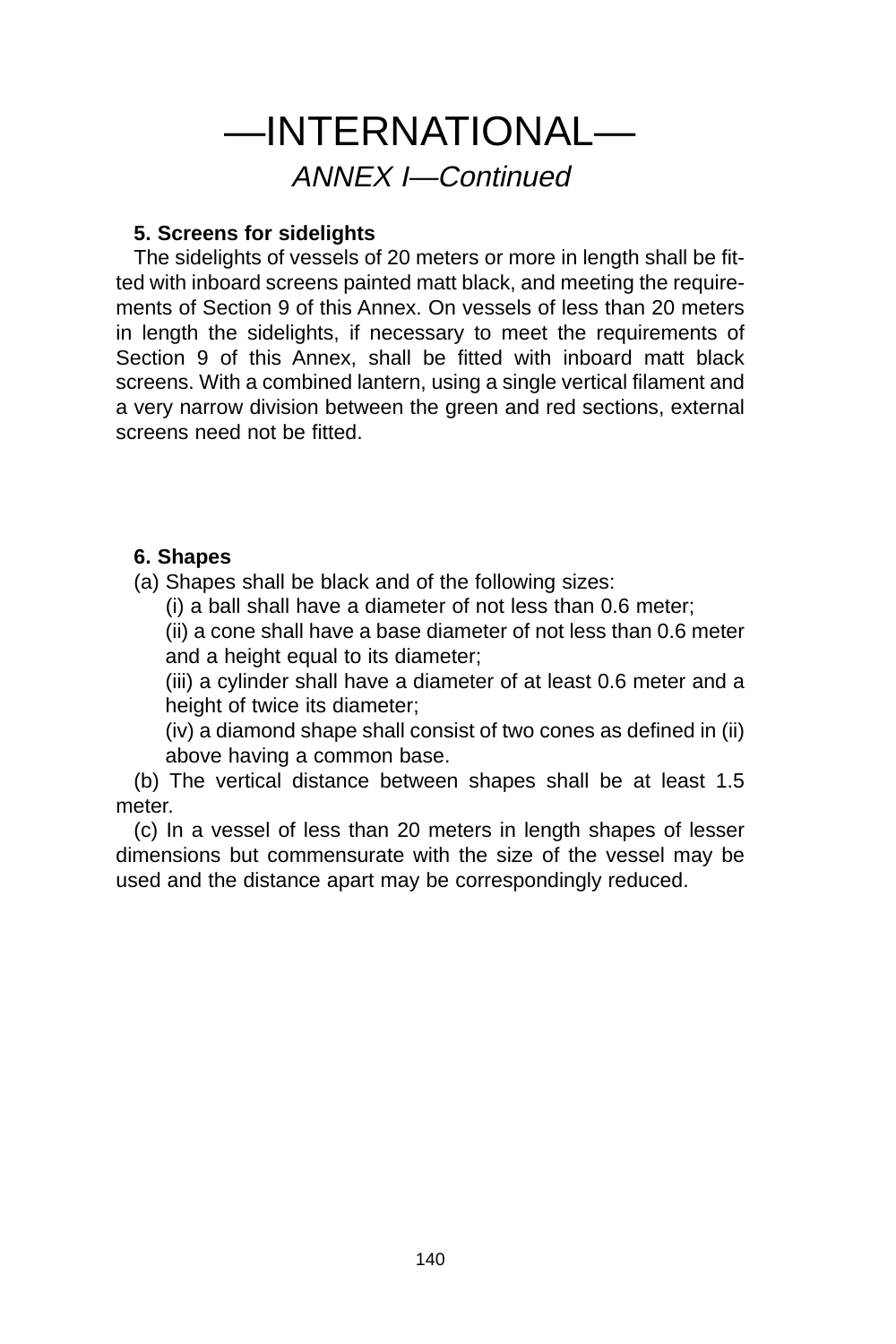# —INLAND— ANNEX I— Continued

#### **§ 84.09 Screens**

(a) The sidelights of vessels of 20 meters or more in length shall be fitted with mat black inboard screens and meet the requirements of § 84.17. On vessels of less than 20 meters in length, the sidelights, if necessary to meet the requirements of  $\S$  84.17, shall be fitted with mat black inboard screens. With a combined lantern, using a single vertical filament and a very narrow division between the green and red sections, external screens need not be fitted.

(b) On power-driven vessels less than 12 meters in length constructed after July 31, 1983, the masthead light, or the all-round light described in Rule 23(c) shall be screened to prevent direct illumination of the vessel forward of the operator's position.

#### **§ 84.11 Shapes**

(a) Shapes shall be black and of the following sizes:

(1) A ball shall have a diameter of not less than 0.6 meter;

(2) A cone shall have a base diameter of not less than 0.6 meter and a height equal to its diameter;

(3) A diamond shape shall consist of two cones (as defined in Paragraph (a)(2) of this section) having a common base.

(b) The vertical distance between shapes shall be at least 1.5 meter.

(c) In a vessel of less than 20 meters in length shapes of lesser dimensions but commensurate with the size of the vessel may be used and the distance apart may be correspondingly reduced.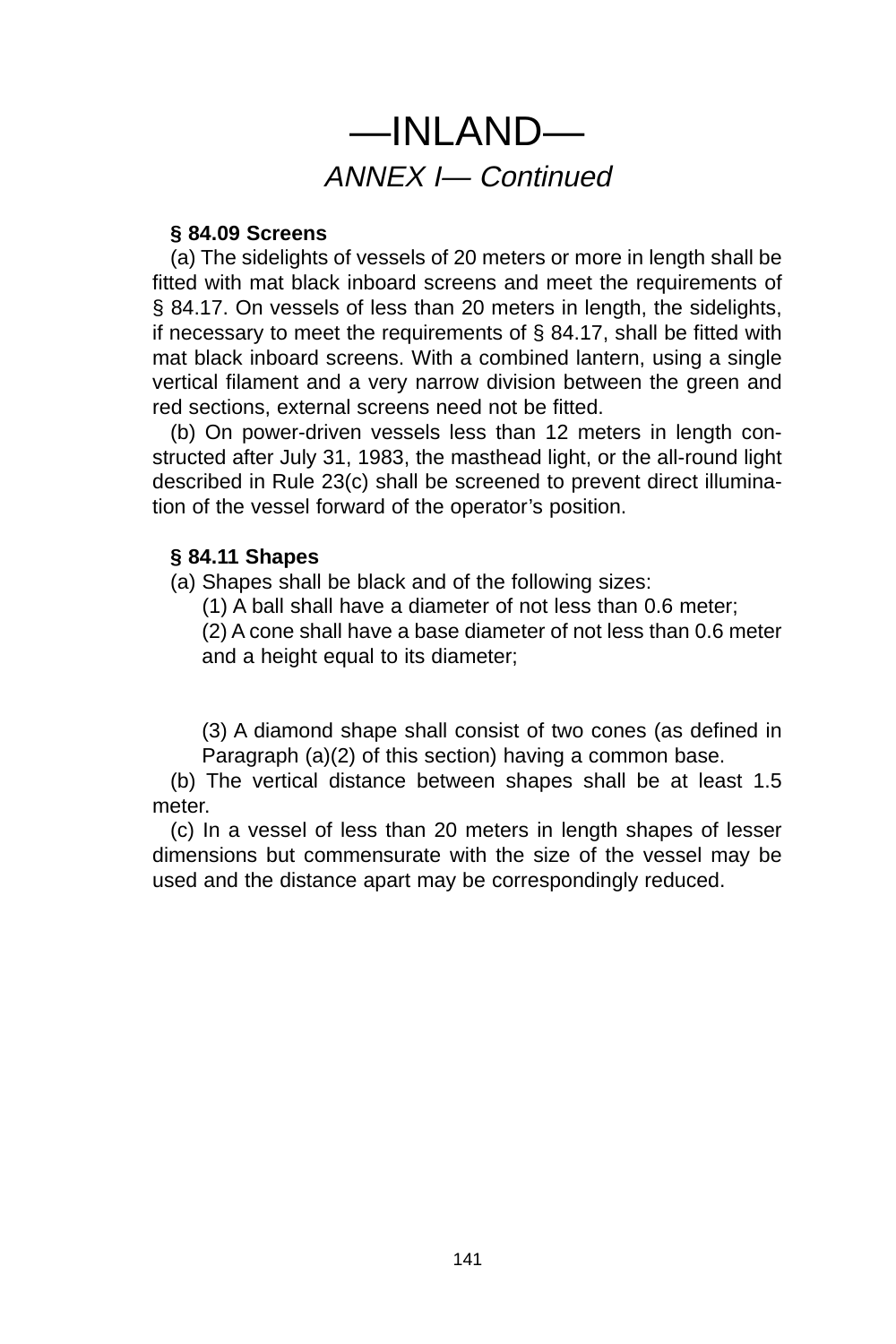# —INTERNATIONAL— ANNEX I—Continued

### **7. Color specification of lights**

The chromaticity of all navigation lights shall conform to the following standards, which lie within the boundaries of the area of the diagram specified for each color by the International Commission on Illumination (CIE).

The boundaries of the area for each color are given by indicating the corner coordinates, which are as follows:

| (i) White: |
|------------|
|------------|

| x 0.525      | 0.525 | 0.452 | 0.310 | 0.310 | 0.443 |
|--------------|-------|-------|-------|-------|-------|
| y 0.382      | 0.440 | 0.440 | 0.348 | 0.283 | 0.382 |
| (ii) Green:  |       |       |       |       |       |
| x 0.028      | 0.009 | 0.300 | 0.203 |       |       |
| y 0.385      | 0.723 | 0.511 | 0.356 |       |       |
| (iii) Red:   |       |       |       |       |       |
| x 0.680      | 0.660 | 0.735 | 0.721 |       |       |
| y 0.320      | 0.320 | 0.265 | 0.259 |       |       |
| (iv) Yellow: |       |       |       |       |       |
| x 0.612      | 0.618 | 0.575 | 0.575 |       |       |
| v 0.382      | 0.382 | 0.425 | 0.406 |       |       |
|              |       |       |       |       |       |

### **8. Intensity of lights**

(a) The minimum luminous intensity of lights shall be calculated by using the formula:

$$
I = 3.43 \times 10^6 \times T \times D^2 \times K^{-D}
$$

where:

- I is luminous intensity in candelas under service conditions,
- T is threshold factor  $2 \times 10^{-7}$  lux,
- D is range of visibility (luminous range) of the light in nautical miles,
- K is atmospheric transmissivity. For prescribed lights the value of K shall be 0.8, corresponding to a meteorological visibility of approximately 13 nautical miles.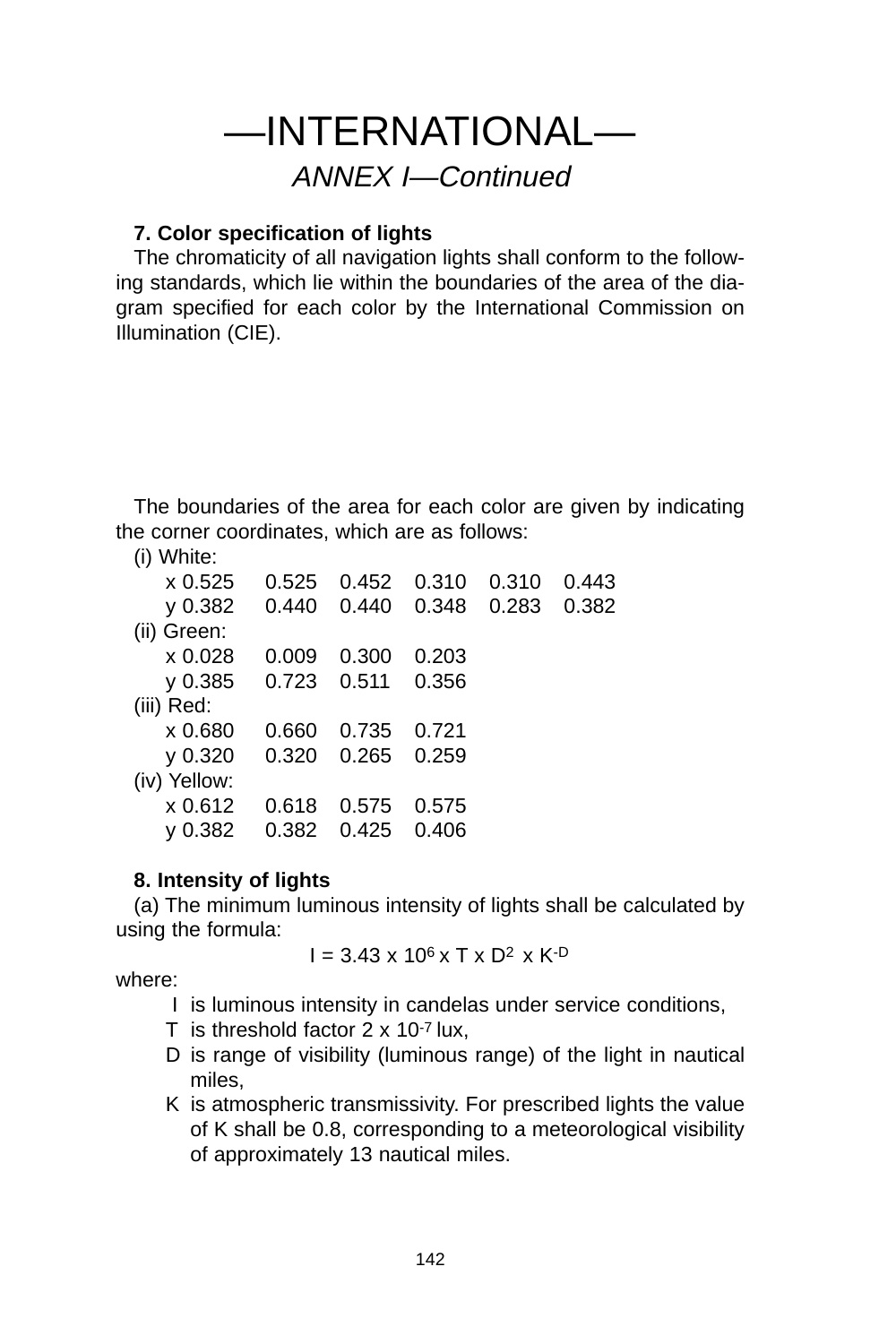# —INLAND— ANNEX I—Continued

### **§ 84.13 Color specification of lights**

(a) The chromaticity of all navigation lights shall conform to the following standards, which lie within the boundaries of the area of the diagram specified for each color by the International Commission on Illumination (CIE), in the "Colors of Light Signals", which is incorporated by reference. It is Publication CIE No. 2.2. (TC-1.6), 1975, and is available from the Illumination Engineering Society, 345 East 47th Street, New York, NY 10017. It is also available for inspection at the Office of the Federal Register, Room 8401, 1100 L Street N.W., Washington, D.C. 20408. This incorporation by reference was approved by the Director of the Federal Register.

(b) The boundaries of the area for each color are given by indicating the corner coordinates, which are as follows:

(1) White:

| $x$ 0.525    | 0.525 | 0.452 | 0.310                   | 0.310 | 0.443 |
|--------------|-------|-------|-------------------------|-------|-------|
| y 0.382      | 0.440 |       | $0.440$ $0.348$ $0.283$ |       | 0.382 |
| $(2)$ Green: |       |       |                         |       |       |
| x 0.028      | 0.009 | 0.300 | 0.203                   |       |       |
| y 0.385      | 0.723 | 0.511 | 0.356                   |       |       |
| $(3)$ Red:   |       |       |                         |       |       |
| x 0.680      | 0.660 | 0.735 | 0.721                   |       |       |
| y 0.320      | 0.320 | 0.265 | 0.259                   |       |       |
| (4) Yellow:  |       |       |                         |       |       |
| x0.612       | 0.618 | 0.575 | 0.575                   |       |       |
| y 0.382      | 0.382 | 0.425 | 0.406                   |       |       |
|              |       |       |                         |       |       |

### **§ 84.15 Intensity of lights**

(a) The minimum luminous intensity of lights shall be calculated by using the formula:

$$
I = 3.43 \times 10^6 \times T \times D^2 \times K^{-D}
$$

where:

- I is luminous intensity in candelas under service conditions,
- T is threshold factor  $2 \times 10^{-7}$  lux,
- D is range of visibility (luminous range) of the light in nautical miles,
- K is atmospheric transmissivity. For prescribed lights the value of K shall be 0.8, corresponding to a meteorological visibility of approximately 13 nautical miles.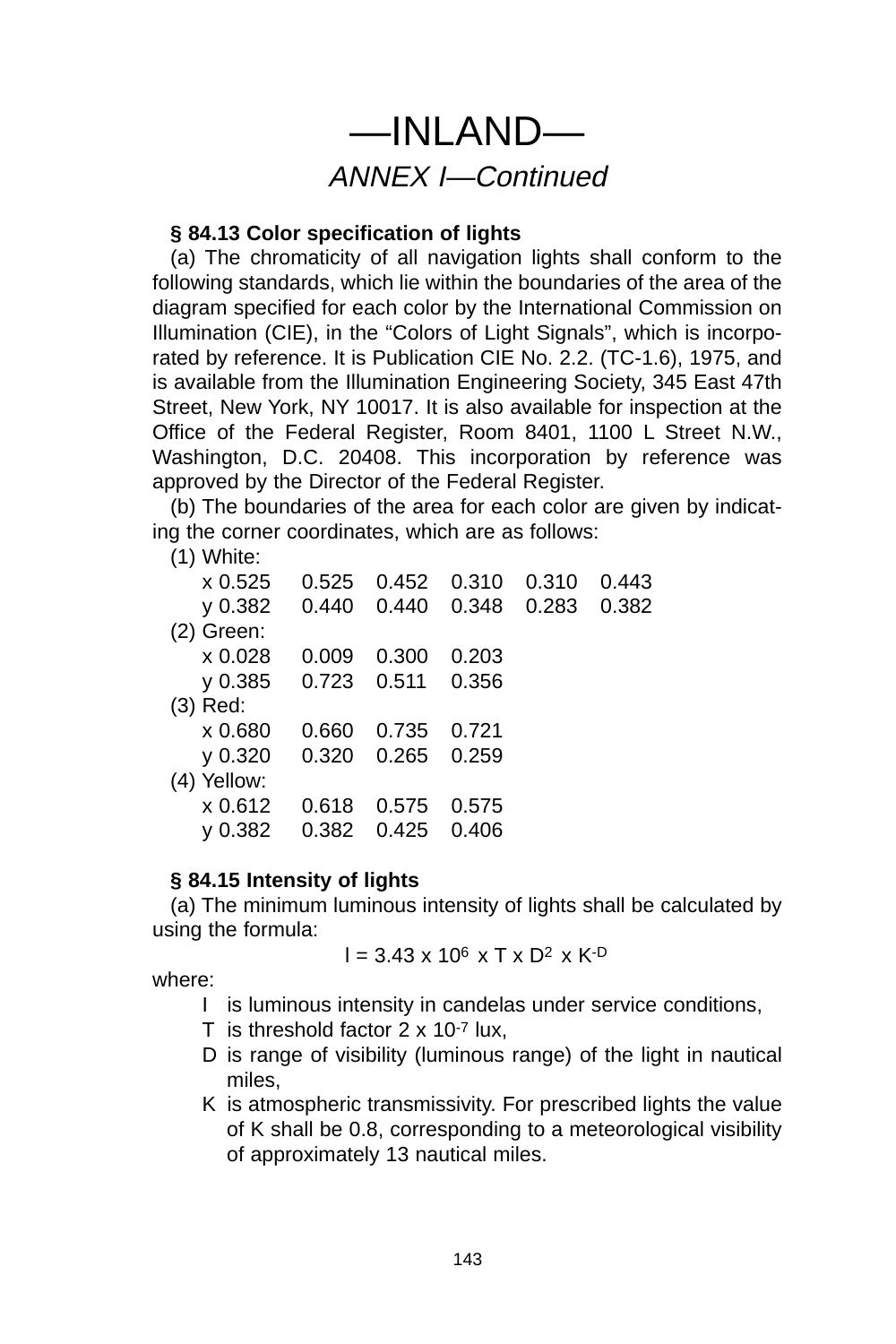—INTERNATIONAL— ANNEX I—Continued

(b) A selection of figures derived from the formula is given in the following table:

| Range of visibility (luminous | Luminous intensity of light |  |  |  |
|-------------------------------|-----------------------------|--|--|--|
| range) of light in nautical   | in candelas for $K = 0.8$   |  |  |  |
| miles                         |                             |  |  |  |
|                               |                             |  |  |  |
|                               | 0.9                         |  |  |  |
| 2                             | 4.3                         |  |  |  |
| 3                             | 12                          |  |  |  |
|                               | 27                          |  |  |  |
| 5                             | 52                          |  |  |  |
|                               | 94                          |  |  |  |

Note: The maximum luminous intensity of navigation lights should be limited to avoid undue glare. This shall not be achieved by a variable control of the luminous intensity.

#### **9. Horizontal sectors**

(a) (i) In the forward direction, sidelights as fitted on the vessel shall show the minimum required intensities. The intensities shall decrease to reach practical cut-off between 1 degree and 3 degrees outside the prescribed sectors.

(ii) For sternlights and masthead lights and at 22.5 degrees abaft the beam for sidelights, the minimum required intensities shall be maintained over the arc of the horizon up to 5 degrees within the limits of the sectors prescribed in Rule 21. From 5 degrees within the prescribed sectors the intensity may decrease by 50 percent up to the prescribed limits; it shall decrease steadily to reach practical cut-off at not more than 5 degrees outside the prescribed sectors.

(b) (i) All-round lights shall be so located as not to be obscured by masts, topmasts or structures within angular sectors of more than 6 degrees, except anchor lights prescribed in Rule 30, which need not be placed at an impracticable height above the hull.

(ii) If it is impracticable to comply with paragraph (b)(i) of this section by exhibiting only one all-round light, two all-round lights shall be used suitably positioned or screened so that they appear, as far as practicable, as one light at a distance of one mile."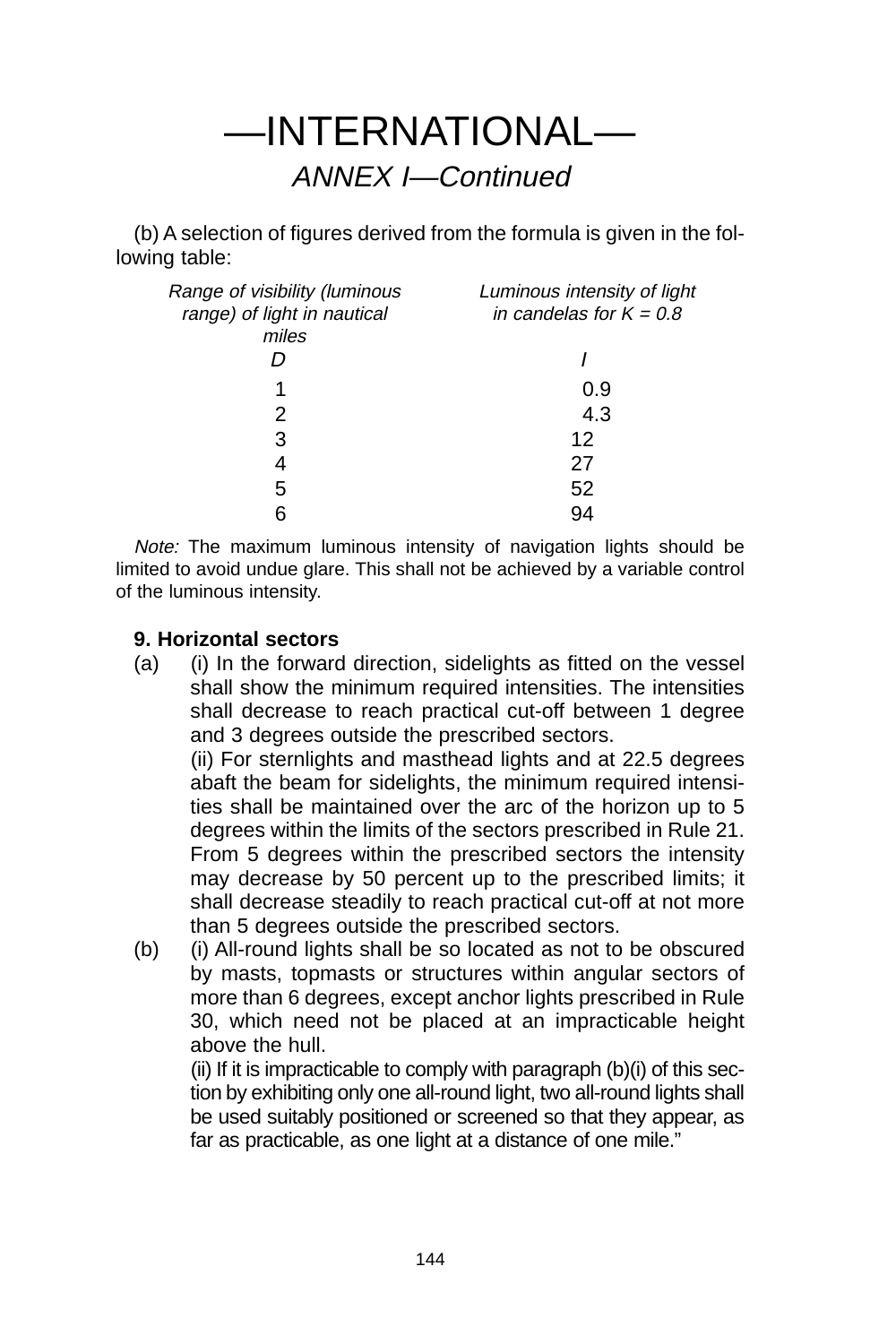# —INLAND— ANNEX I—Continued

(b) A selection of figures derived from the formula is given in Table 84.15(b).

#### Table 84.15(b)

| Range of visibility (luminous | Minimum                     |
|-------------------------------|-----------------------------|
| range) of light in nautical   | luminous intensity of light |
| miles                         | in candelas tor $K = 0.8$   |
|                               |                             |
|                               | 0.9                         |
| 2                             | 4.3                         |
| 3                             | 12                          |
| 4                             | 27                          |
| 5                             | 52                          |
| 6                             | 94                          |
|                               |                             |

#### **§ 84.17 Horizontal sectors**

(a) (1) In the forward direction, sidelights as fitted on the vessel shall show the minimum required intensities. The intensities shall decrease to reach practical cut-off between 1 and 3 degrees outside the prescribed sectors.

(2) For sternlights and masthead lights and at 22.5 degrees abaft the beam for sidelights, the minimum required intensities shall be maintained over the arc of the horizon up to 5 degrees within the limits of the sectors prescribed in Rule 21. From 5 degrees within the prescribed sectors the intensity may decrease by 50 percent up to the prescribed limits; it shall decrease steadily to reach practical cutoff at not more than 5 degrees outside the prescribed sectors.

(b) All-round lights shall be so located as not to be obscured by masts, topmasts or structures within angular sectors of more than 6 degrees, except anchor lights prescribed in Rule 30, which need not be placed at an impracticable height above the hull, and the all-round white light described in Rule 23(d), which may not be obscured at all.

(c) If it is impracticable to comply with paragraph (b) of this section by exhibiting only one all-round light, two all-round lights shall be used suitably positioned or screened to appear, as far as practicable, as one light at a minimum distance of one nautical mile.

NOTE to paragraph (c): Two unscreened all-round lights that are 1.28 meters appart or less will appear as one light to the naked eye at a distance of one nautical mile.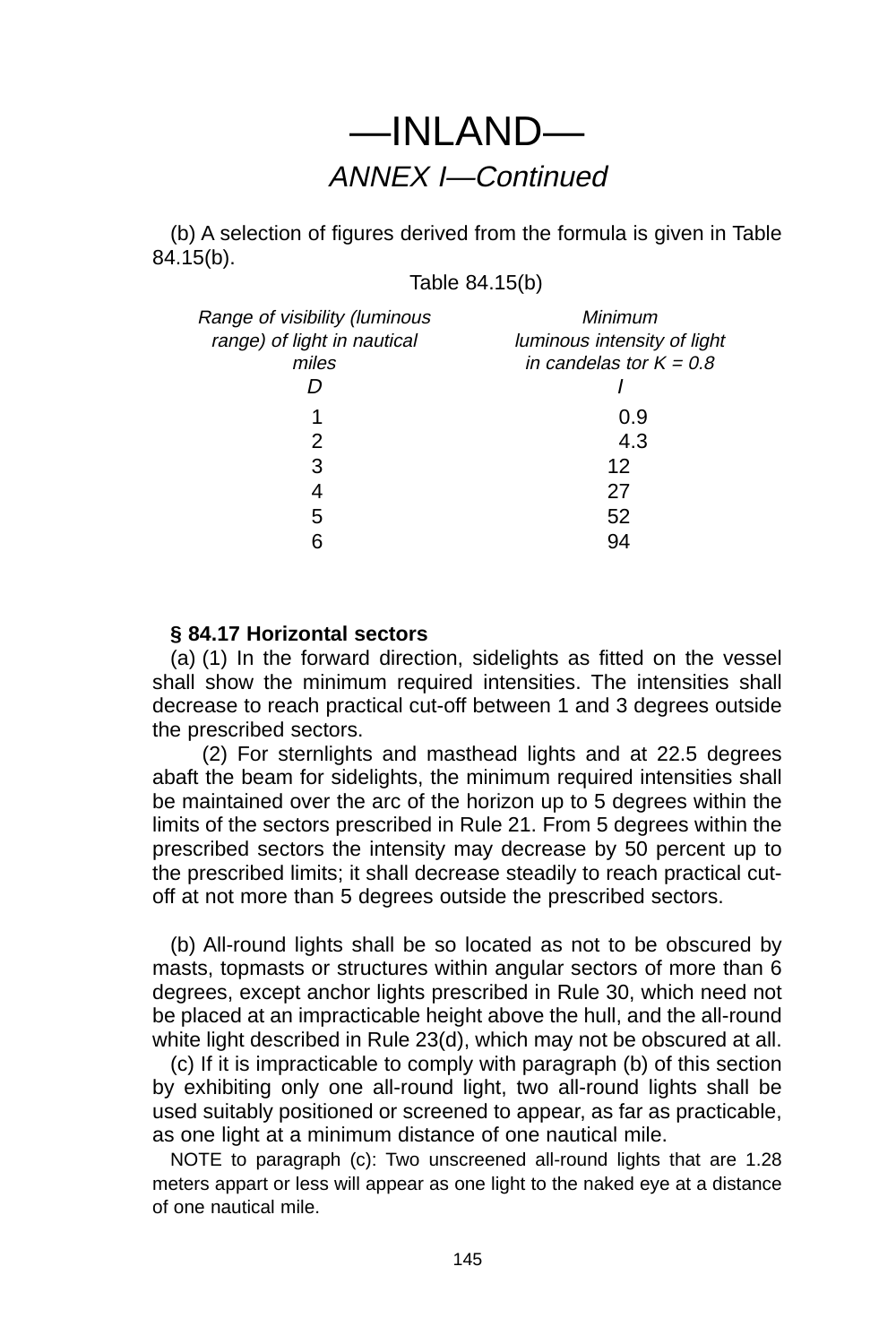# —INTERNATIONAL— ANNEX I—Continued

### **10. Vertical sectors**

(a) The vertical sectors of electric lights as fitted, with the exception of lights on sailing vessels underway shall ensure that:

(i) at least the required minimum intensity is maintained at all angles from 5 degrees above to 5 degrees below the horizontal;

(ii) at least 60 percent of the required minimum intensity is maintained from 7.5 degrees above to 7.5 degrees below the horizontal.

(b) In the case of sailing vessels underway the vertical sectors of electric lights as fitted shall ensure that:

(i) at least the required minimum intensity is maintained at all angles from 5 degrees above to 5 degrees below the horizontal;

(ii) at least 50 percent of the required minimum intensity is maintained from 25 degrees above to 25 degrees below the horizontal.

(c) In the case of lights other than electric these specifications shall be met as closely as possible.

### **11. Intensity of non-electric lights**

Non-electric lights shall so far as practicable comply with the minimum intensities, as specified in the Table given in Section 8 of this Annex.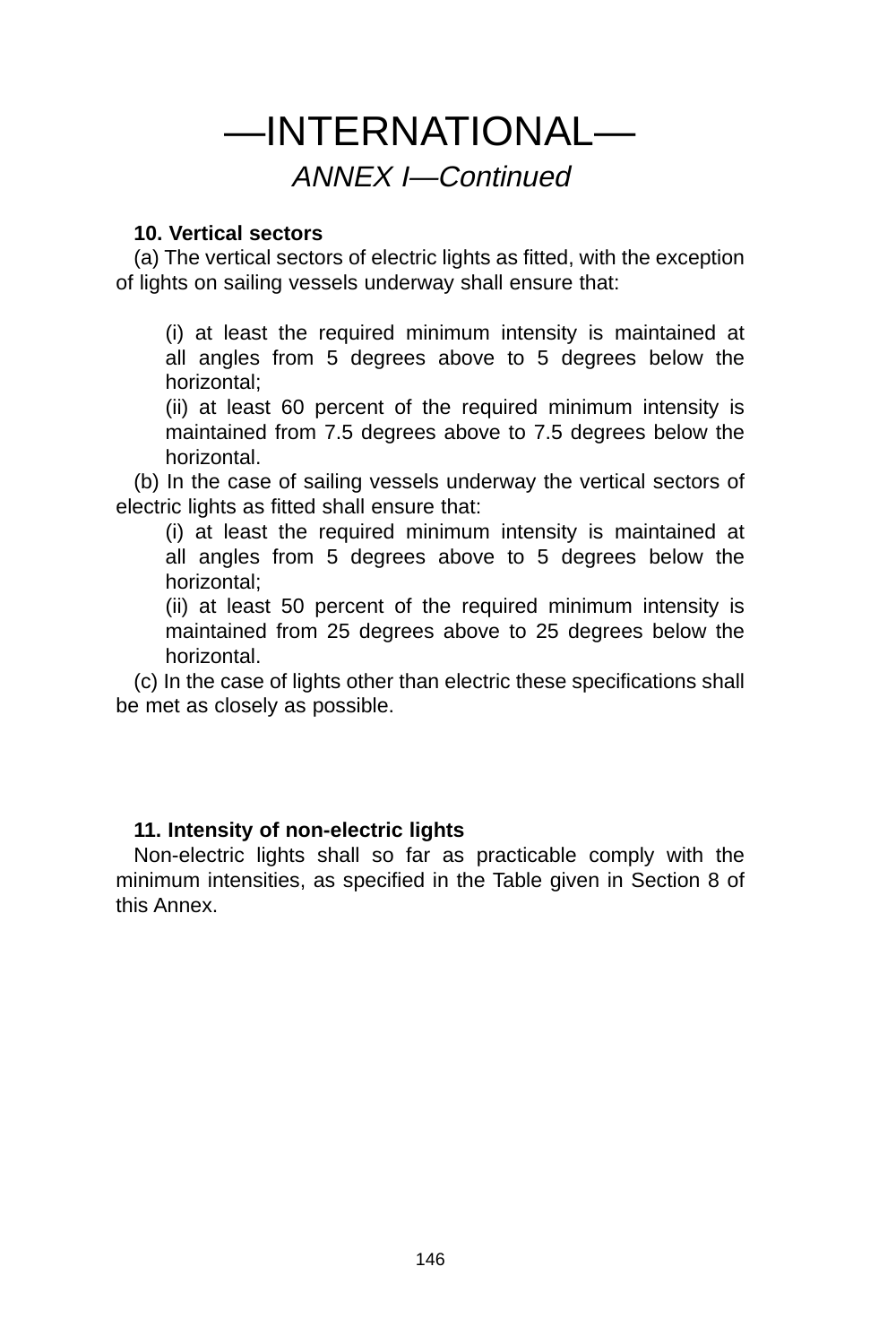# —INLAND— ANNEX I—Continued

#### **§ 84.19 Vertical sectors**

(a) The vertical sectors of electric lights as fitted, with the exception of lights on sailing vessels underway and on unmanned barges, shall ensure that:

(1) At least the required minimum intensity is maintained at all angles from 5 degrees above to 5 degrees below the horizontal;

(2) At least 60 percent of the required minimum intensity is maintained from 7.5 degrees above to 7.5 degrees below the horizontal.

(b) In the case of sailing vessels underway the vertical sectors of electric lights as fitted shall ensure that:

(1) At least the required minimum intensity is maintained at all angles from 5 degrees above to 5 degrees below the horizontal;

(2) At least 50 percent of the required minimum intensity is maintained from 25 degrees above to 25 degrees below the horizontal.

(c) In the case of unmanned barges the minimum required intensity of electric lights as fitted shall be maintained on the horizontal.

(d) In the case of lights other than electric lights these specifications shall be met as closely as possible.

#### **§ 84.21 Intensity of non-electric lights**

Non-electric lights shall so far as practicable comply with the minimum intensities, as specified in the Table given in § 84.15.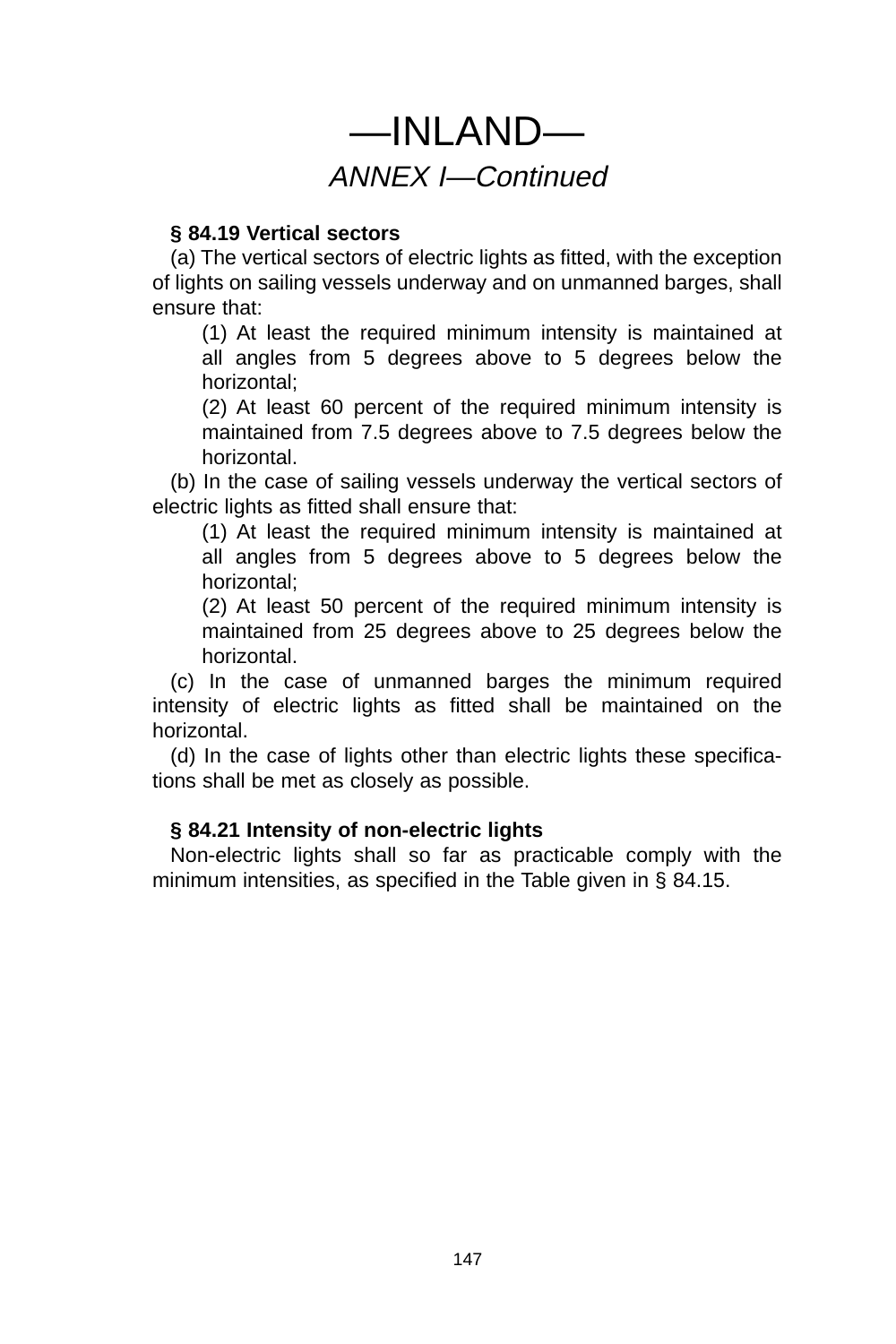# —INTERNATIONAL— ANNEX I—Continued

### **12. Maneuvering light**

Notwithstanding the provisions of paragraph 2(f) of this Annex the maneuvering light described in Rule 34(b) shall be placed in the same fore and aft vertical plane as the masthead light or lights and, where practicable, at a minimum height of 2 meters vertically above the forward masthead light, provided that it shall be carried not less than 2 meters vertically above or below the after masthead light. On a vessel where only one masthead light is carried the maneuvering light, if fitted, shall be carried where it can best be seen, not less than 2 meters vertically apart from the masthead light.

### **13. High Speed Craft**

The masthead light of high speed craft with a length to breadth ratio of less than 3.0 may be placed at a height related to the breadth of the craft lower than that prescribed in paragraph 2(a)(i) of this annex, provided that the base angle of the isosceles triangles formed by the sidelights and masthead light, when seen in end elevation, is not less than 27°.

### **14. Approval**

The construction of lights and shapes and the installation of lights on board the vessel shall be to the satisfaction of the appropriate authority of the State whose flag the vessel is entitled to fly.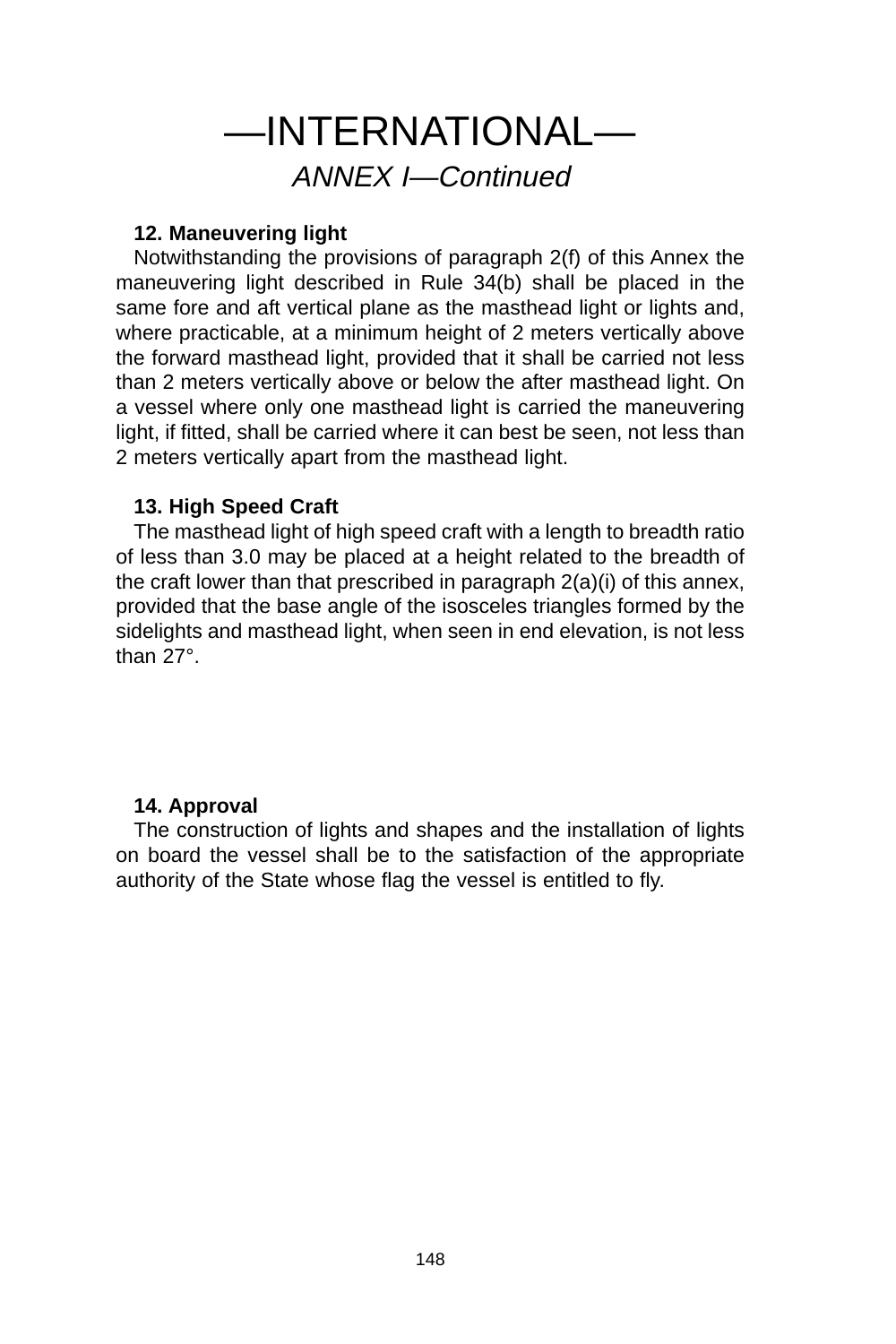# —INLAND— ANNEX I—Continued

#### **§ 84.23 Maneuvering light**

Notwithstanding the provisions of § 84.03(f), the maneuvering light described in Rule 34(b) shall be placed approximately in the same fore and aft vertical plane as the masthead light or lights and, where practicable, at a minimum height of one-half meter vertically above the forward masthead light, provided that it shall be carried not less than one-half meter vertically above or below the after masthead light. On a vessel where only one masthead light is carried the maneuvering light, if fitted, shall be carried where it can best be seen, not less than one-half meter vertically apart from the masthead light.

#### **§ 84.24 High Speed Craft**

The masthead light of high speed craft with a length to breadth ratio of less than 3.0 may be placed at a height related to the breadth lower than that precribed in Sec. 84.03(a)(1), provided that the base angle of the isosceles triangle formed by the sidelights and masthead light when seen in end elevation is not less than 27 degrees as determined by the formula in paragraph (b) of this section.

(b) The minimum height of masthead light above sidelights is to be determined by the following formula: Tan  $27^\circ = x/y$ ; where Y is the horizontal distance between the sidelights and X is the height of the forward masthead light.

### **§ 84.25 Approval [Reserved]**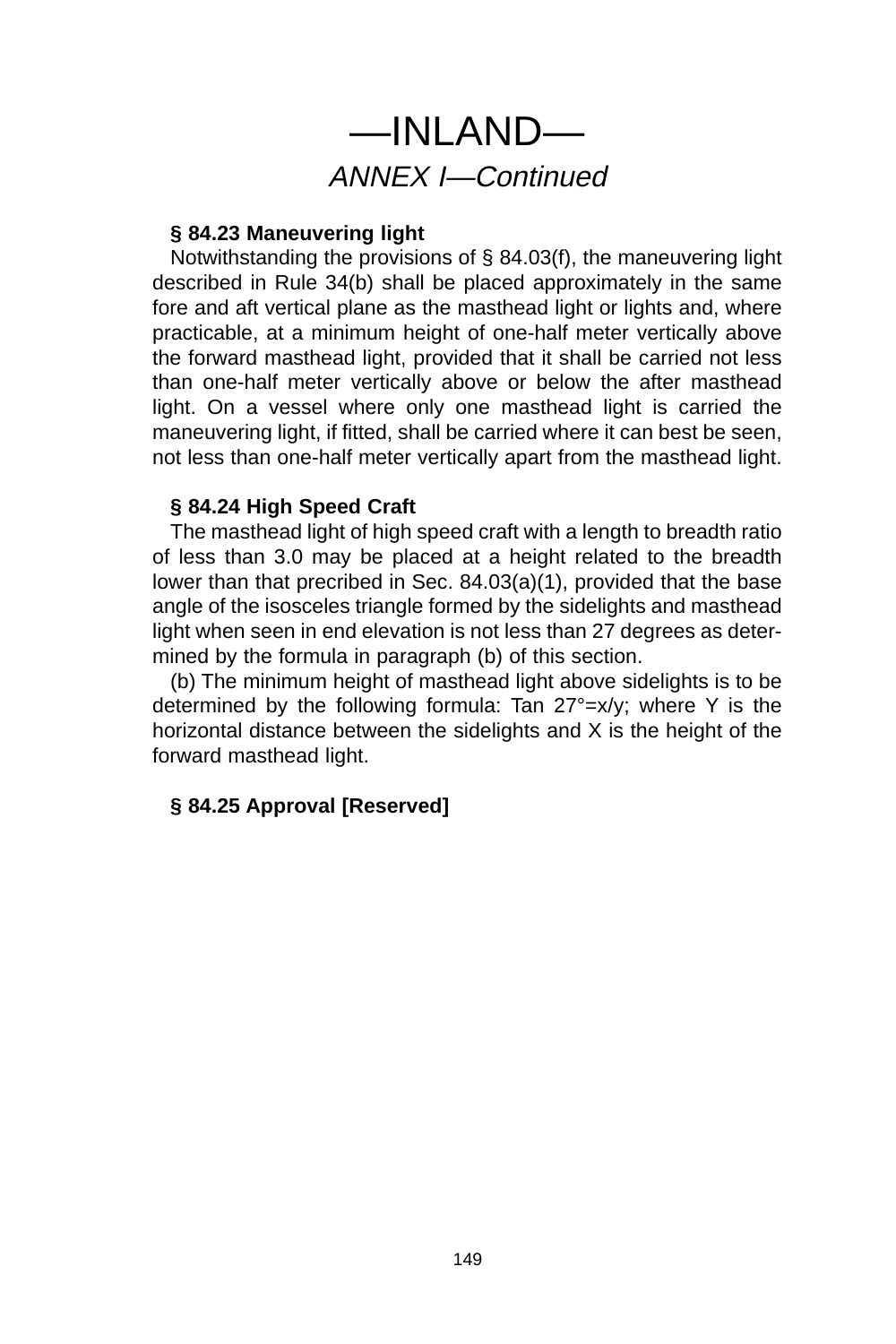# —INTERNATIONAL— ANNEX II

# Additional Signals for Fishing Vessels Fishing in Close Proximity

### **1. General**

The lights mentioned herein shall, if exhibited in pursuance of Rule 26(d), be placed where they can best be seen. They shall be at least 0.9 meter apart but at a lower level than lights prescribed in Rule 26(b)(i) and (c)(i). The lights shall be visible all around the horizon at a distance of at least 1 mile but at a lesser distance than the lights prescribed by these Rules for fishing vessels.

### **2. Signals for trawlers**

(a) Vessels of 20 meters or more in length when engaged in trawling, whether using demersal or pelagic gear, may exhibit:

(i) when shooting their nets: two white lights in a vertical line;

(ii) when hauling their nets: one white light over one red light in a vertical line;

(iii) when the net has come fast upon an obstruction: two red lights in a vertical line.

(b) Each vessel of 20 meters or more in length engaged in pair trawling may exhibit:

(i) by night, a searchlight directed forward and in the direction of the other vessel of the pair;

(ii) when shooting or hauling their nets or when their nets have come fast upon an obstruction, the lights prescribed in 2(a) above.

(c) A vessel of less than 20 meters in length engaged in trawling, whether using demersal or pelagic gear, or engaged in pair trawling, may exhibit the lights prescribed in paragraphs (a) or (b) of this section, as appropriate.

### **3. Signals for purse seiners**

Vessels engaged in fishing with purse seine gear may exhibit two yellow lights in a vertical line. These lights shall flash alternately every second and with equal light and occultation duration. These lights may be exhibited only when the vessel is hampered by its fishing gear.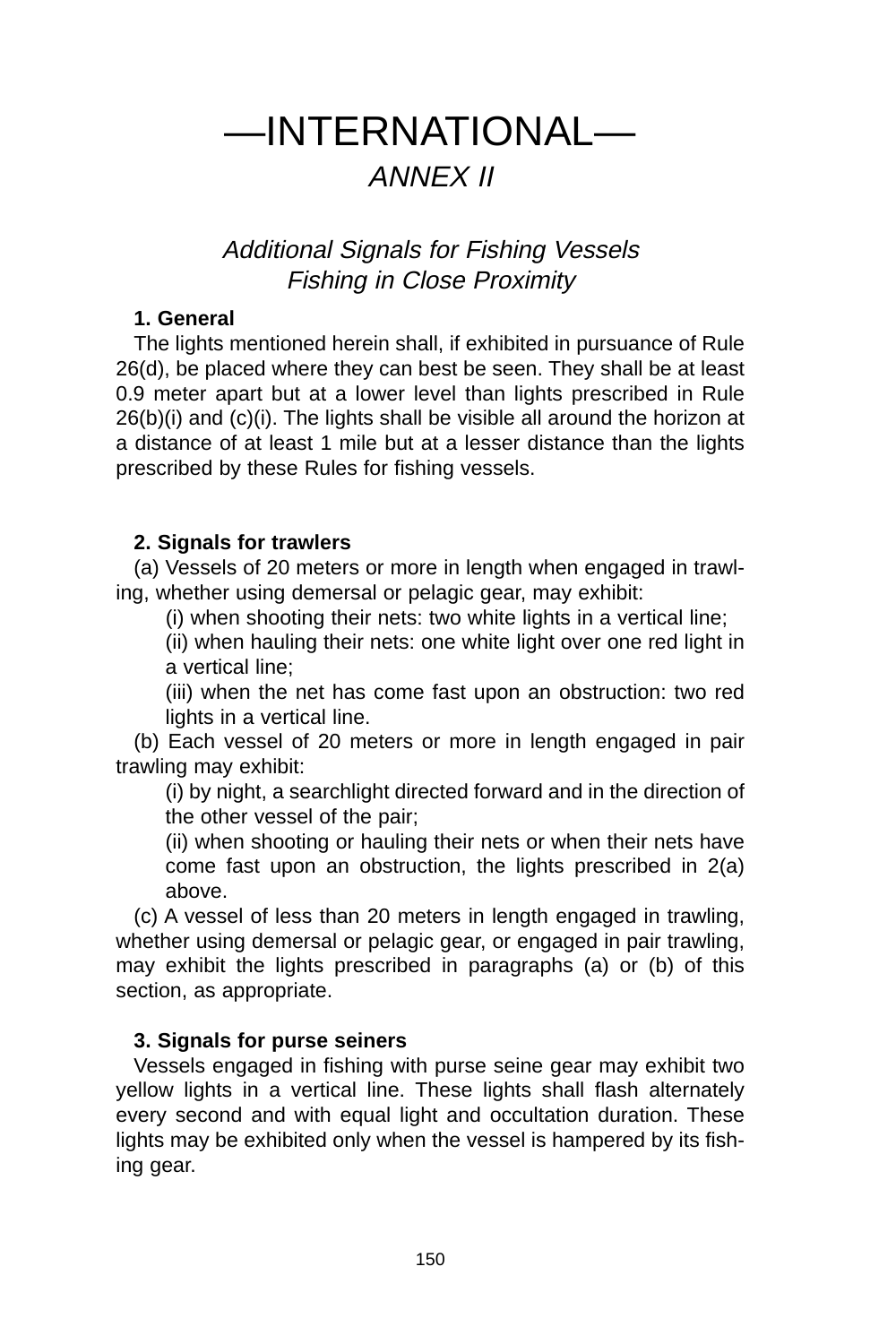

Additional Signals for Fishing Vessels Fishing in Close Proximity

#### **§85.1. General**

The lights mentioned herein shall, if exhibited in pursuance of Rule 26(d), be placed where they can best be seen. They shall be at least 0.9 meter apart but at a lower level than lights prescribed in Rule 26(b)(i) and (c)(i) contained in the Inland Navigational Rules Act of 1980. The lights shall be visible all around the horizon at a distance of at least 1 mile but at a lesser distance from the lights prescribed by these Rules for fishing vessels.

#### **§ 85.3 Signals for trawlers**

(a) Vessels when engaged in trawling, whether using demersal or pelagic gear, may exhibit:

(1) When shooting their nets: two white lights in a vertical line;

(2) When hauling their nets: one white light over one red light in a vertical line;

(3) When the net has come fast upon an obstruction: two red lights in a vertical line.

(b) Each vessel engaged in pair trawling may exhibit:

(1) By night, a searchlight directed forward and in the direction of the other vessel of the pair;

(2) When shooting or hauling their nets or when their nets have come fast upon an obstruction, the lights prescribed in paragraph (a) of this section.

#### **§ 85.5 Signals for purse seiners**

Vessels engaged in fishing with purse seine gear may exhibit two yellow lights in a vertical line. These lights shall flash alternately every second and with equal light and occultation duration. These lights may be exhibited only when the vessel is hampered by its fishing gear.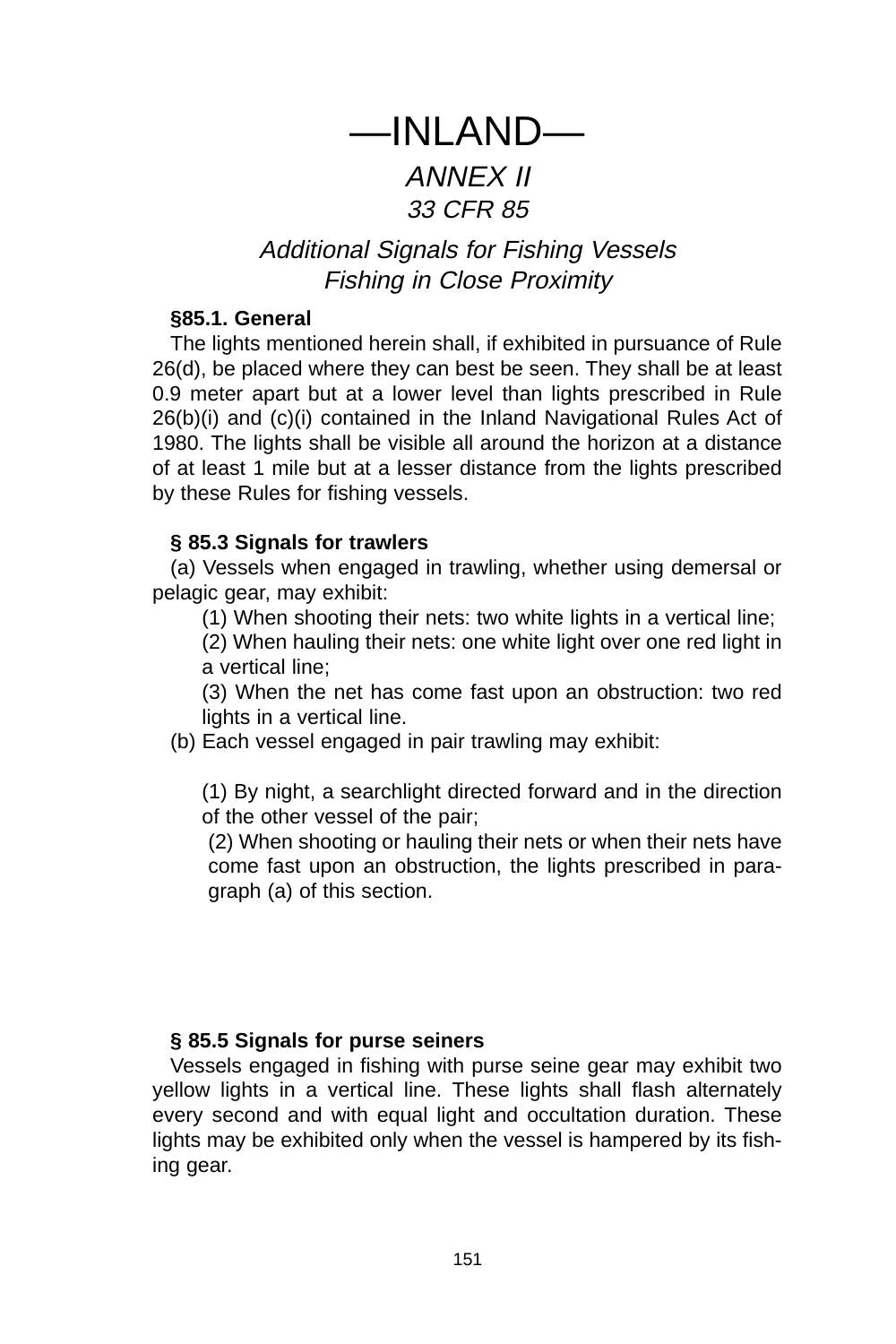# —INTERNATIONAL— ANNEX III

# Technical Details of Sound Signal Appliances

### **1. Whistles**

## (a) **Frequencies and range of audibility**

The fundamental frequency of the signal shall lie within the range 70-700 Hz. The range of audibility of the signal from a whistle shall be determined by those frequencies, which may include the fundamental and/or one or more higher frequencies, which lie within the range 180-700 Hz ( $\pm$  1 percent) and which provide the sound pressure levels specified in paragraph 1(c) below.

### (b) **Limits of fundamental frequencies**

To ensure a wide variety of whistle characteristics, the fundamental frequency of a whistle shall be between the following limits:

(i) 70-200 Hz, for a vessel 200 meters or more in length;

(ii) 130-350 Hz, for a vessel 75 meters but less than 200 meters in length;

(iii) 250-700 Hz, for a vessel less than 75 meters in length.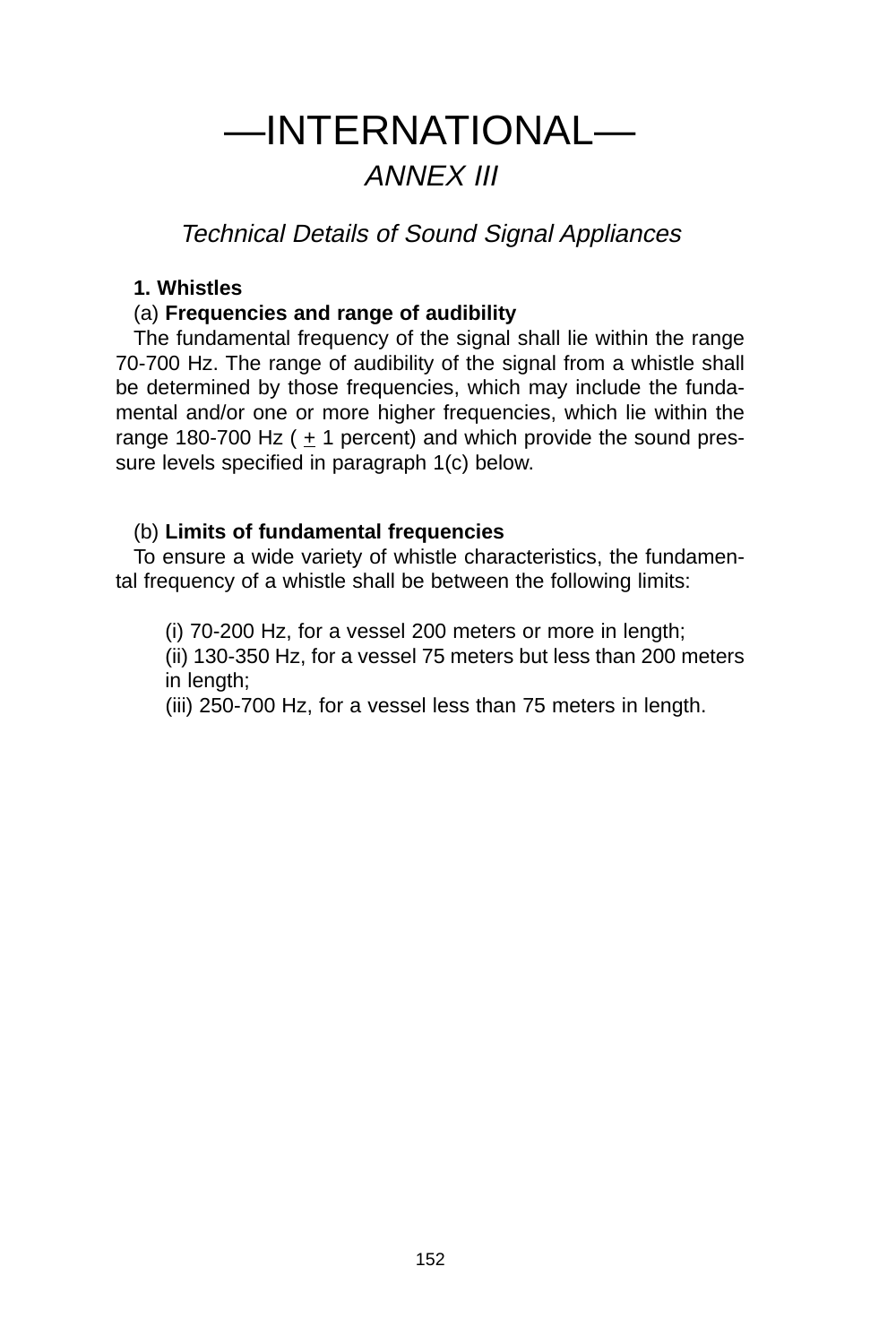

# ANNEX III 33 CFR 86 Technical Details of Sound Signal Appliances

### **SUBPART A—WHISTLES**

#### **§ 86.01 Frequencies and range of audibility**

The fundamental frequency of the signal shall lie within the range 70-525 Hz. The range of audibility of the signal from a whistle shall be determined by those frequencies, which may include the fundamental and/or one or more higher frequencies, which lie within the frequency ranges and provide the sound pressure levels specified in § 86.05.

#### **§ 86.03 Limits of fundamental frequencies**

To ensure a wide variety of whistle characteristics, the fundamental frequency of a whistle shall be between the following limits:

(a) 70-200 Hz, for a vessel 200 meters or more in length;

(b) 130-350 Hz, for a vessel 75 meters but less than 200 meters in length;

(c) 250-525 Hz, for a vessel less than 75 meters in length.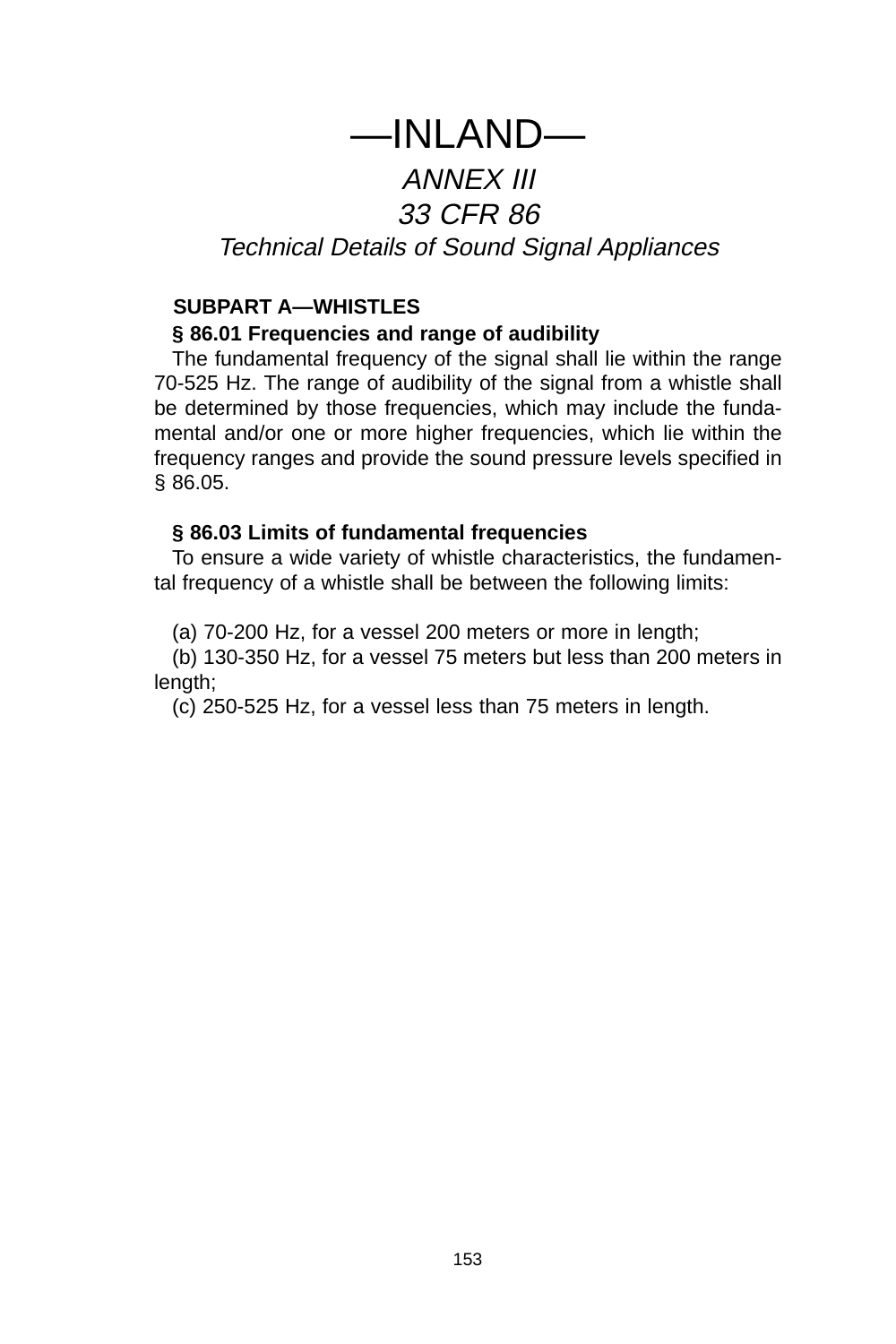# —INTERNATIONAL— ANNEX III—Continued

### (c) **Sound signal intensity and range of audibility**

A whistle fitted in a vessel shall provide, in the direction of maximum intensity of the whistle and at a distance of 1 meter from it, a sound pressure level in at least one 1/3-octave band within the range of frequencies 180-700 Hz  $( + 1$  percent) of not less than the appropriate figure given in the table below.

| Length of vessel<br>in meters                                                                 | 1/3-octave band<br>level at 1<br>meter in dB<br>referred to<br>$2x10^{-5}$ N/m <sup>2</sup> | Audibility<br>range in<br>nautical miles |
|-----------------------------------------------------------------------------------------------|---------------------------------------------------------------------------------------------|------------------------------------------|
| 200 or more  143<br>75 but less than 200 138<br>20 but less than 75 130<br>Less than $20$ 120 |                                                                                             | 1.5<br>በ 5                               |

NOTE: The range of audibility in the table above is for information and is approximately the range at which a whistle may be heard on its forward axis with 90 percent probability in conditions of still air on board a vessel having average background noise level at the listening posts (taken to be 68 dB in the octave band centered on 250 Hz and 63 dB in the octave band centered on 500 Hz). In practice the range at which a whistle may be heard is extremely variable and depends critically on weather conditions; the values given can be regarded as typical but under conditions of strong wind or high ambient noise level at the listening post the range may be much reduced.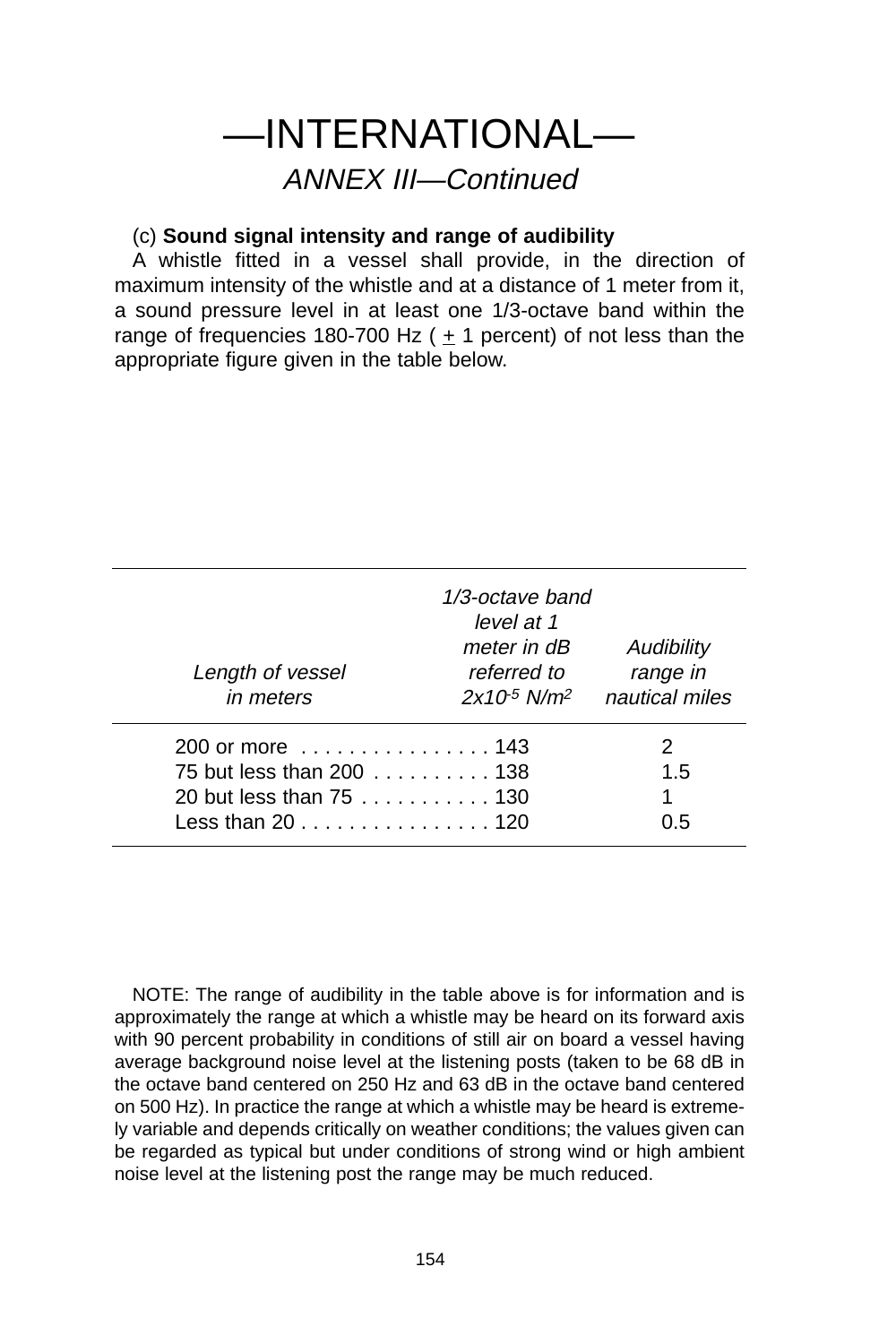# —INLAND— ANNEX III—Continued

### **§ 86.05 Sound signal intensity and range of audibility**

A whistle on a vessel shall provide, in the direction of the forward axis of the whistle and at a distance of 1 meter from it, a sound pressure level in at least one 1/3-octave band of not less than the appropriate figure given in Table 86.05 within the following frequency ranges  $(± 1$  percent):

(a) 130-1200 Hz, for a vessel 75 meters or more in length;

(b) 250-1600 Hz, for a vessel 20 meters but less than 75 meters in length;

(c) 250-2100 Hz, for a vessel 12 meters but less than 20 meters in length.

|                      |             | 1/3-octave band |                              |            |
|----------------------|-------------|-----------------|------------------------------|------------|
|                      | Fundamental | For             | level at 1                   | Audibility |
|                      | frequency   | measured        | meter in dB                  | range in   |
| Length of vessel     | range       | frequencies     | referred to                  | nautical   |
| in meters            | (Hz)        | (Hz)            | $2x10^{-5}$ N/m <sup>2</sup> | miles      |
|                      |             | 130-180         | 145                          |            |
| 200 or more          | 70-200      | 180-250         | 143                          | 2          |
|                      |             | 250-1200        | 140                          |            |
|                      |             | 130-180         | 140                          |            |
| 75 but less than 200 | 130-350     | 180-250         | 138                          | 1.5        |
|                      |             | 250-1200        | 134                          |            |
|                      |             | 250-450         | 130                          |            |
| 20 but less than 75  | 250-525     | 450-800         | 125                          | 1.0        |
|                      |             | 800-1600        | 121                          |            |
|                      |             | 250-450         | 120                          |            |
| 12 but less than 20  | 250-525     | 450-800         | 115                          | 0.5        |
|                      |             | 800-2100        | 111                          |            |

Table 86.05

NOTE: The range of audibility in the table above is for information and is approximately the range at which a whistle may usually be heard on its forward axis in conditions of still air on board a vessel having average background noise level at the listening posts (taken to be 68 dB in the octave band centered on 250 Hz and 63 dB in the octave band centered on 500 Hz). In practice the range at which a whistle may be heard is extremely variable and depends critically on weather conditions; the values given can be regarded as typical but under conditions of strong wind or high ambient noise level at the listening post the range may be much reduced.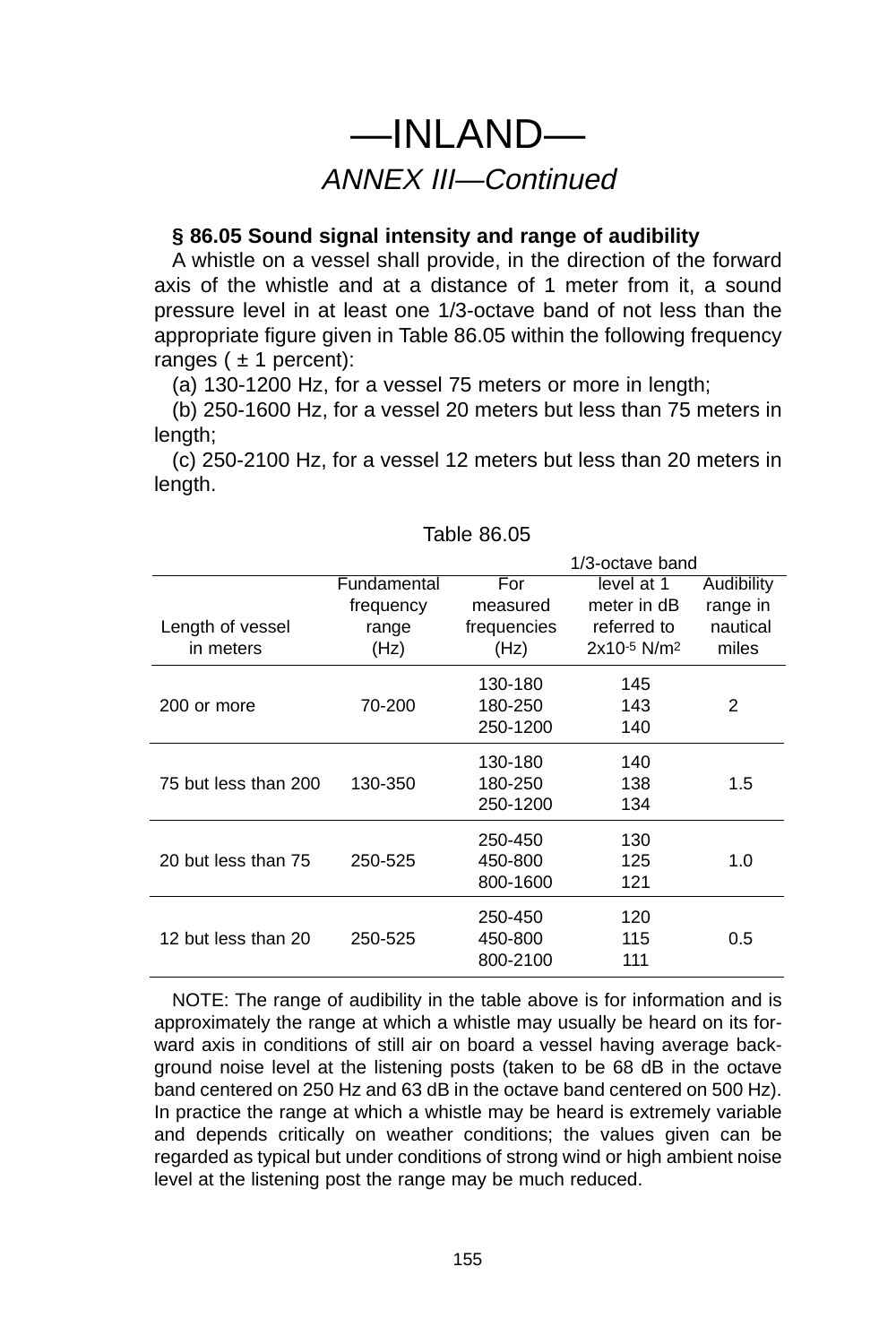# —INTERNATIONAL— ANNEX III—Continued

#### (d) **Directional properties**

The sound pressure level of a directional whistle shall be not more than 4 dB below the prescribed sound pressure level on the axis at any direction in the horizontal plane within  $\pm$  45 degrees of the axis. The sound pressure level at any other direction in the horizontal plane shall be not more than 10 dB below the prescribed sound pressure level on the axis, so that the range in any direction will be at least half the range on the forward axis. The sound pressure level shall be measured in that one-third octave band which determines the audibility range.

### (e) **Positioning of whistles**

When a directional whistle is to be used as the only whistle on a vessel, it shall be installed with its maximum intensity directed straight ahead.

A whistle shall be placed as high as practicable on a vessel, in order to reduce interception of the emitted sound by obstructions and also to minimize hearing damage risk to personnel. The sound pressure level of the vessel's own signal at listening posts shall not exceed 110 dB(A) and so far as practicable should not exceed 100 dB(A).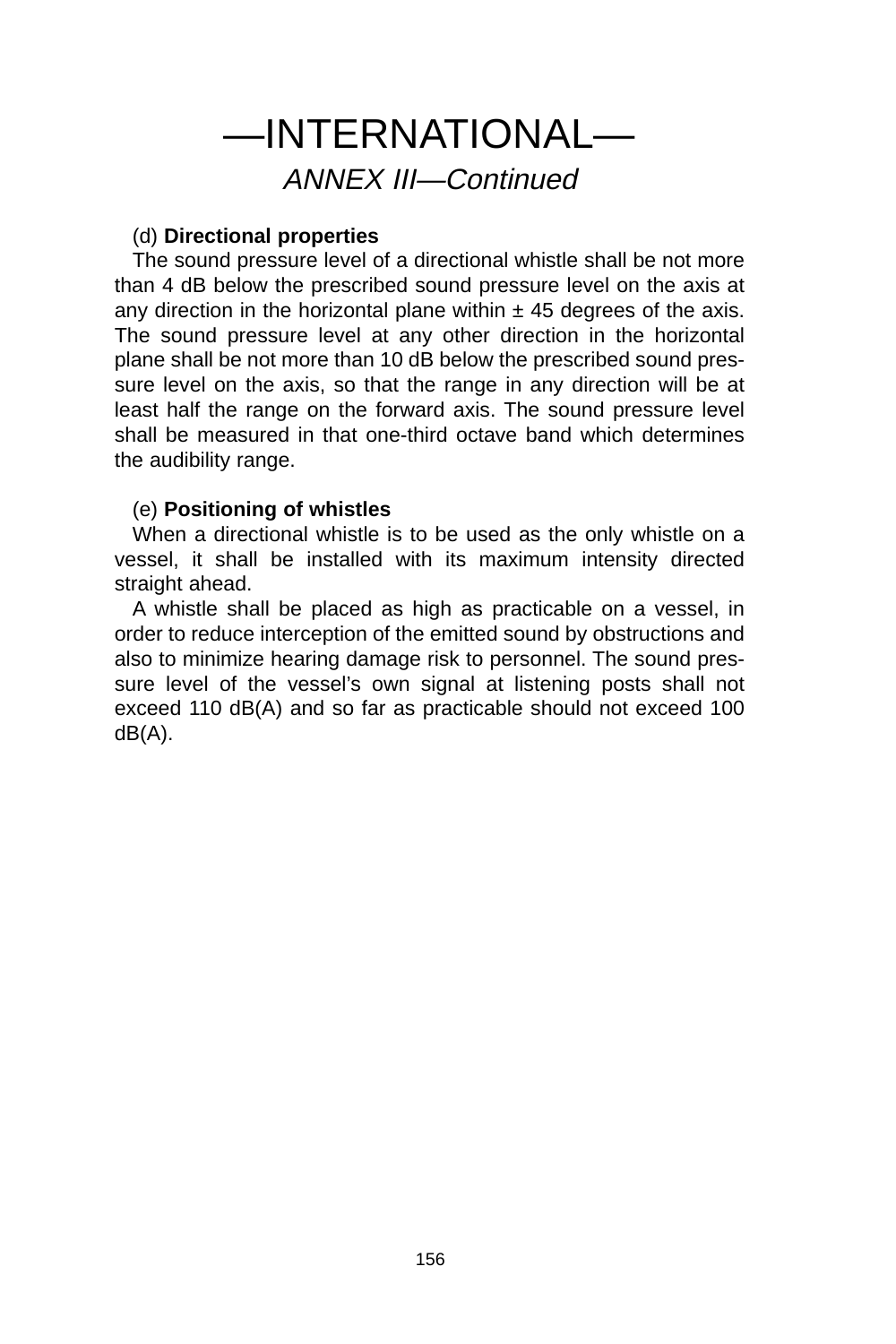# $-$ INI AND $-$ ANNEX III—Continued

#### **§ 86.07 Directional properties**

The sound pressure level of a directional whistle shall be not more than 4 dB below the sound pressure level specified in § 86.05 in any direction in the horizontal plane within  $+45$  degrees of the forward axis. The sound pressure level of the whistle in any other direction in the horizontal plane shall not be more than 10 dB less than the sound pressure level specified for the forward axis, so that the range of audibility in any direction will be at least half the range required on the forward axis. The sound pressure level shall be measured in that one-third octave band which determines the audibility range.

#### **§ 86.09 Positioning of whistles**

(a) When a directional whistle is to be used as the only whistle on the vessel and is permanently installed, it shall be installed with its forward axis directed forward.

(b) A whistle shall be placed as high as practicable on a vessel, in order to reduce interception of the emitted sound by obstructions and also to minimize hearing damage risk to personnel. The sound pressure level of the vessel's own signal at listening posts shall not exceed 110 dB(A) and so far as practicable should not exceed 100 dB(A).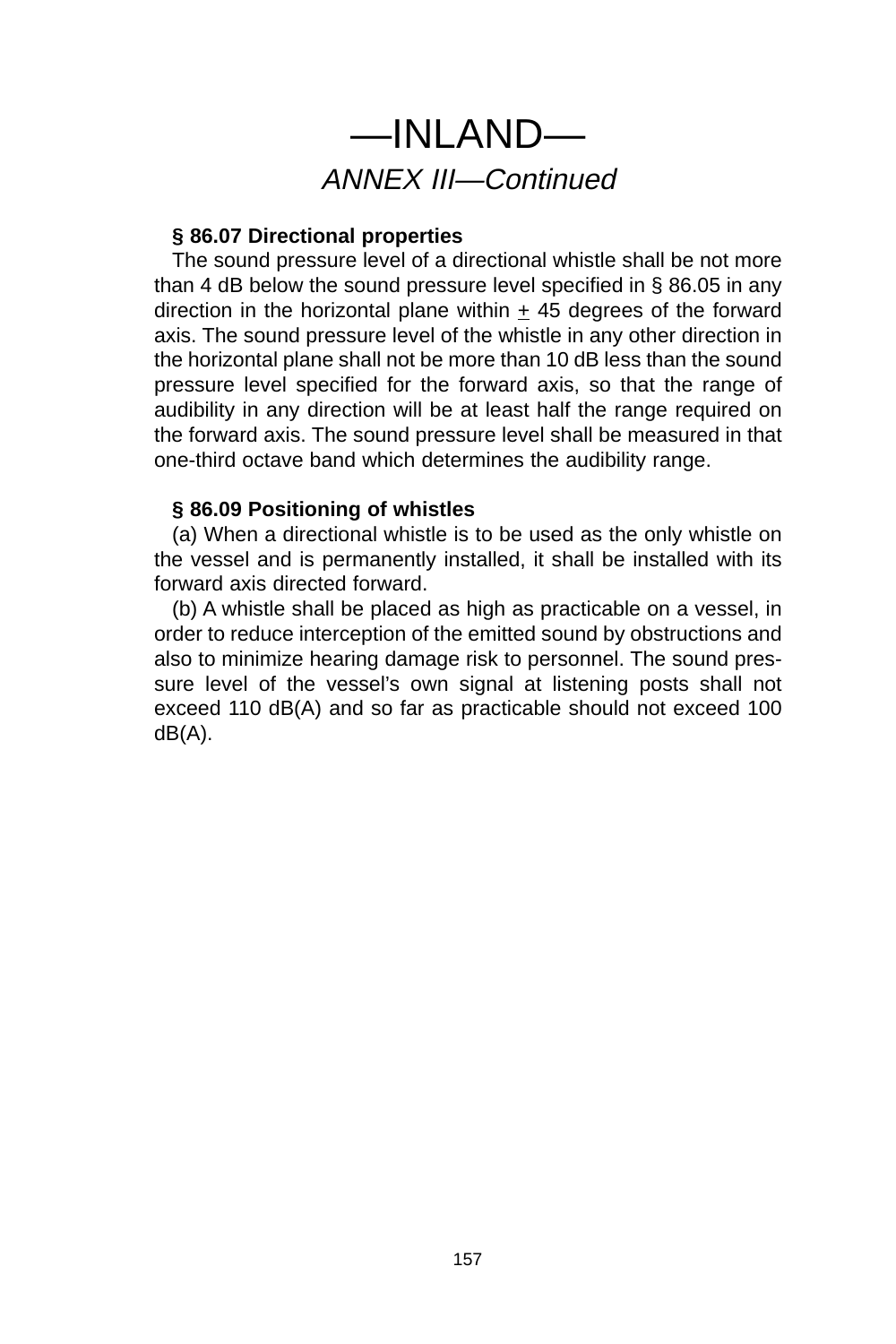# —INTERNATIONAL— ANNEX III—Continued

### (f) **Fitting of more than one whistle**

If whistles are fitted at a distance apart of more than 100 meters, it shall be so arranged that they are not sounded simultaneously.

### (g) **Combined whistle systems**

If due to the presence of obstructions the sound field of a single whistle or of one of the whistles referred to in paragraph 1(f) above is likely to have a zone of greatly reduced signal level, it is recommended that a combined whistle system be fitted so as to overcome this reduction. For the purposes of the Rules a combined whistle system is to be regarded as a single whistle. The whistles of a combined system shall be located at a distance apart of not more than 100 meters and arranged to be sounded simultaneously. The frequency of any one whistle shall differ from those of the others by at least 10 Hz.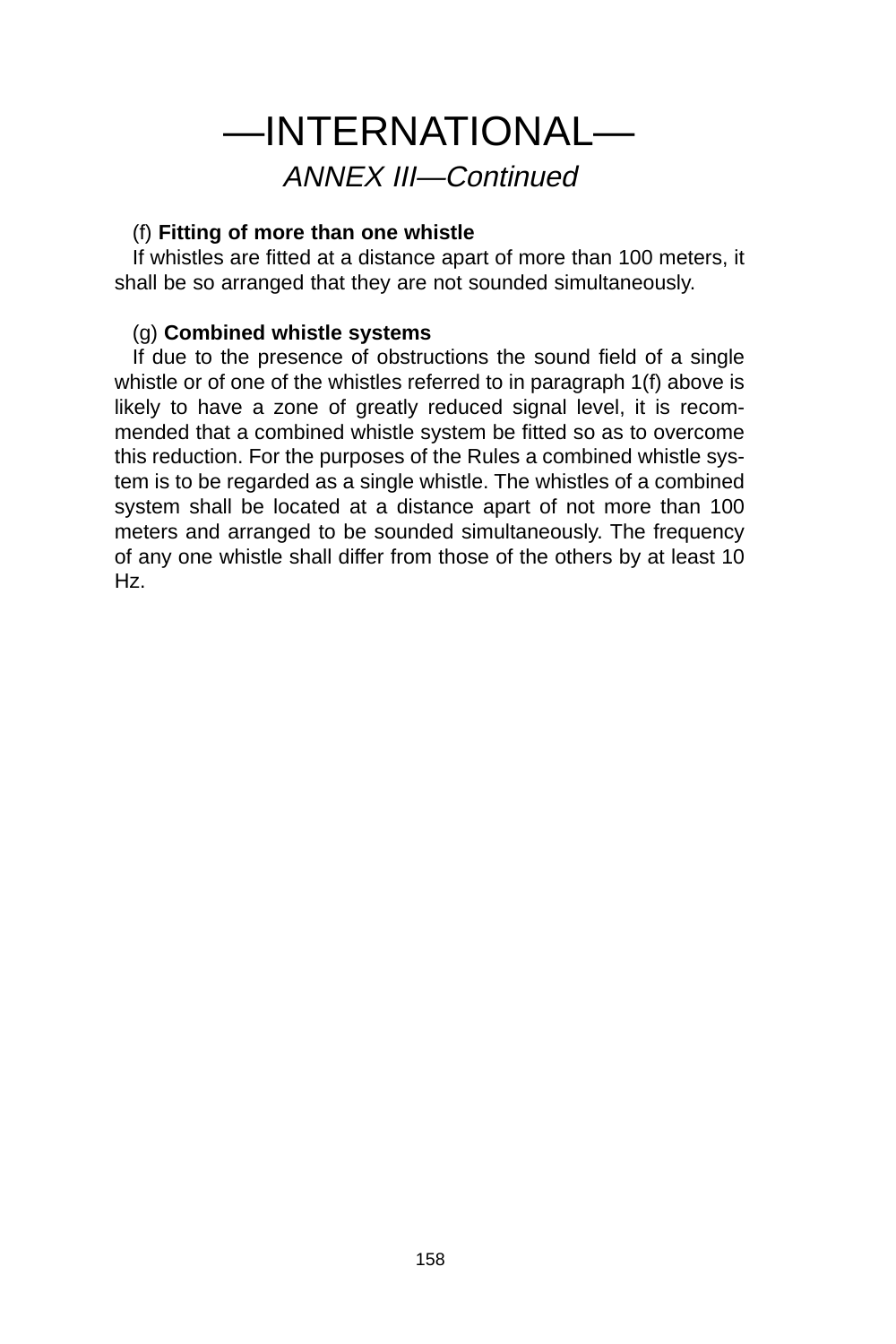# —INLAND— ANNEX III—Continued

### **§ 86.11 Fitting of more than one whistle**

If whistles are fitted at a distance apart of more than 100 meters, they shall not be sounded simultaneously.

#### **§ 86.13 Combined whistle systems**

(a) A combined whistle system is a number of whistles (sound emitting sources) operated together. For the purposes of the Rules a combined whistle system is to be regarded as a single whistle.

(b) The whistles of a combined system shall:

(1) Be located at a distance apart of not more than 100 meters,

(2) Be sounded simultaneously,

(3) Each have a fundamental frequency different from those of the others by at least 10 Hz, and

(4) Have a tonal characteristic appropriate for the length of vessel which shall be evidenced by at least two-thirds of the whistles in the combined system having fundamental frequencies falling within the limits prescribed in § 86.03, or if there are only two whistles in the combined system, by the higher fundamental frequency falling within the limits prescribed § 86.03.

NOTE: If due to the presence of obstructions the sound field of a single whistle or of one of the whistles referred to in §86.11 is likely to have a zone of greatly reduced signal level a combined whistle system should be fitted so as to overcome this reduction.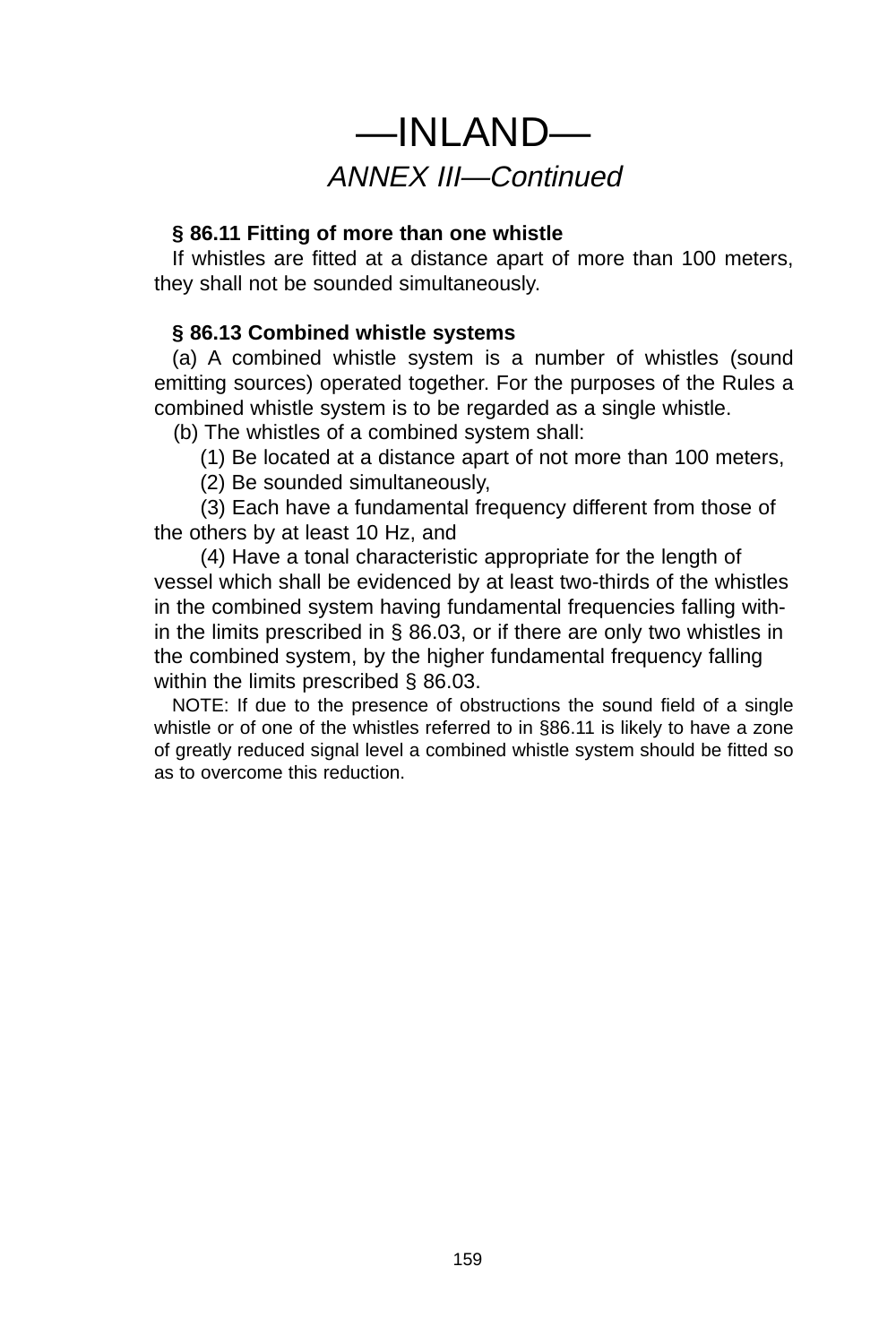# —INTERNATIONAL— ANNEX III—Continued

### **2. Bell or gong**

#### (a) **Intensity of signal**

A bell or gong, or other device having similar sound characteristics shall produce a sound pressure level of not less than 110 dB at a distance of 1 meter from it.

### (b) **Construction**

Bells and gongs shall be made of corrosion-resistant material and designed to give a clear tone. The diameter of the mouth of the bell shall be not less than 300 mm for vessels of 20 meters or more in length, and shall be not less than 200 mm for vessels of 12 meters or more but of less than 20 meters in length. Where practicable, a power-driven bell striker is recommended to ensure constant force but manual operation shall be possible. The mass of the striker shall be not less than 3 percent of the mass of the bell.

### **3. Approval**

The construction of sound signal appliances, their performance and their installation on board the vessel shall be to the satisfaction of the appropriate authority of the State whose flag the vessel is entitled to fly.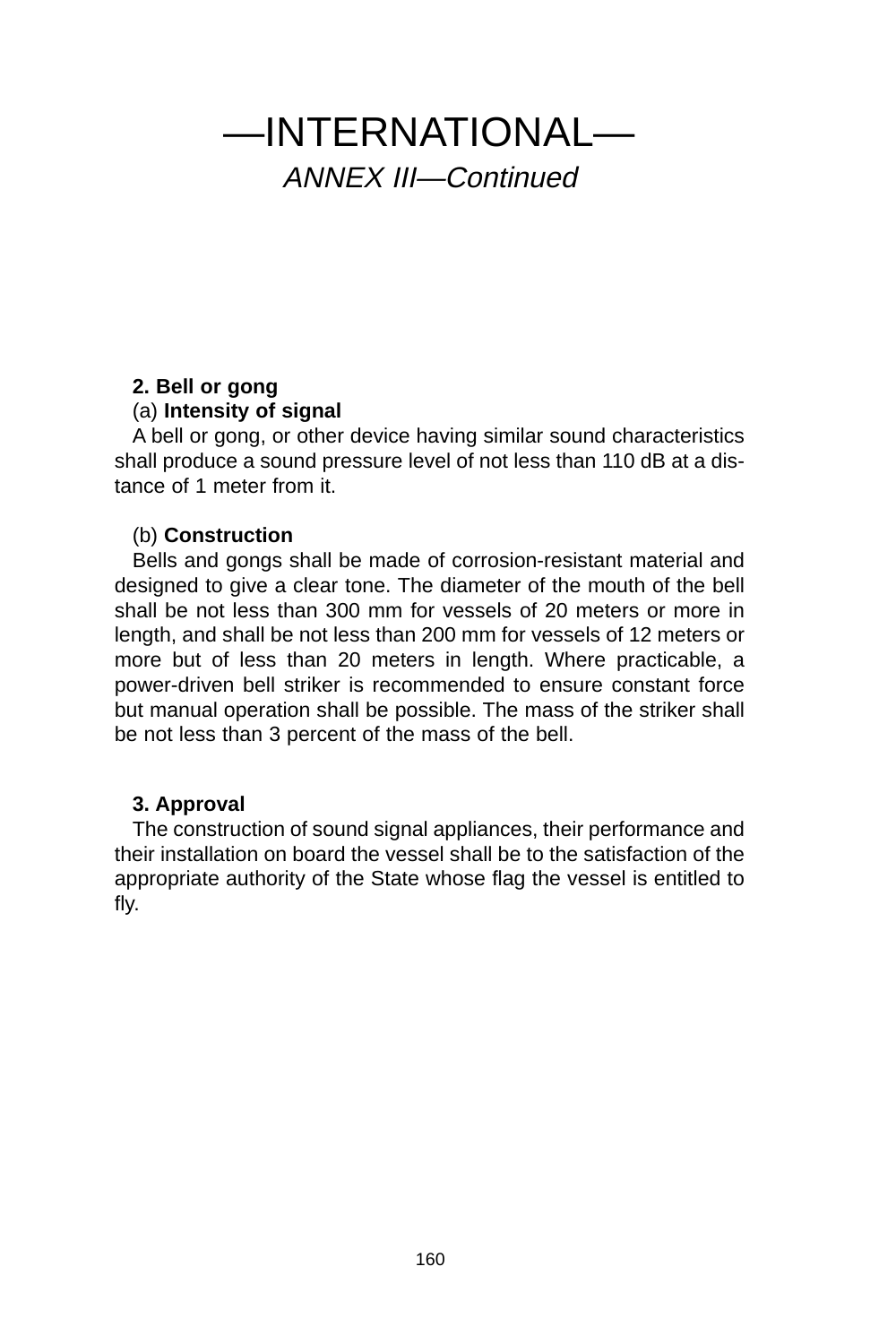# $-$ INI AND $-$ ANNEX III—Continued

#### **§ 86.15 Towing vessel whistles**

A power-driven vessel normally engaged in pushing ahead or towing alongside may, at all times, use a whistle whose characteristic falls within the limits prescribed by § 86.03 for the longest customary composite length of the vessel and its tow.

## **Subpart B—Bell or gong § 86.21 Intensity of signal**

A bell or gong, or other device having similar sound characteristics shall produce a sound pressure level of not less than 110 dB at 1 meter.

#### **§ 86.23 Construction**

Bells and gongs shall be made of corrosion-resistant material and designed to give a clear tone. The diameter of the mouth of the bell shall be not less than 300 mm for vessels of more than 20 meters in length, and shall be not less than 200 mm for vessels of 12 to 20 meters in length. The mass of the striker shall be not less than 3 percent of the mass of the bell. The striker shall be capable of manual operation.

NOTE: When practicable, a power-driven bell striker is recommended to ensure constant force.

**Subpart C—Approval § 86.31 Approval** [Reserved]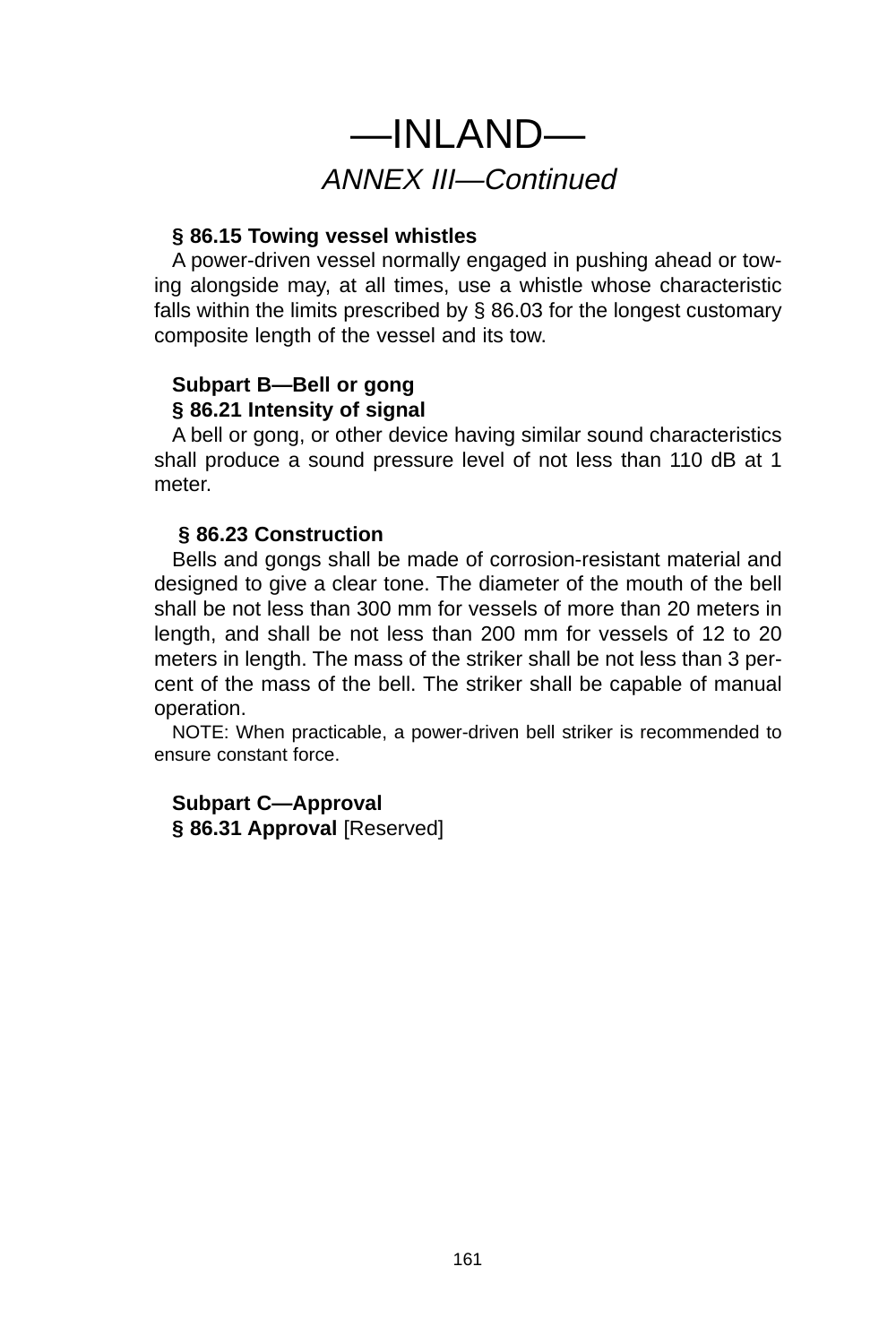# —INTERNATIONAL— ANNEX IV

## Distress Signals

1. The following signals, used or exhibited either together or separately, indicate distress and need of assistance:

(a) a gun or other explosive signal fired at intervals of about a minute;

(b) a continuous sounding with any fog-signalling apparatus;

(c) rockets or shells, throwing red stars fired one at a time at short intervals;

(d) a signal made by radiotelegraphy or by any other signalling method consisting of the group  $\dots$  – –  $\dots$  (SOS) in the Morse Code;

(e) a signal sent by radiotelephony consisting of the spoken word "Mayday";

(f) the International Code Signal of distress indicated by N.C.;

(g) a signal consisting of a square flag having above or below it a ball or anything resembling a ball;

(h) flames on the vessel (as from a burning tar barrel, oil barrel, etc.);

(i) a rocket parachute flare or a hand flare showing a red light;

(j) a smoke signal giving off orange-colored smoke;

(k) slowly and repeatedly raising and lowering arms outstretched to each side;

(I) the radiotelegraph alarm signal;

(m) the radiotelephone alarm signal;

(n) signals transmitted by emergency position-indicating radio beacons;

(o) approved signals transmitted by radiocommunication systems, including survival craft radar transponders.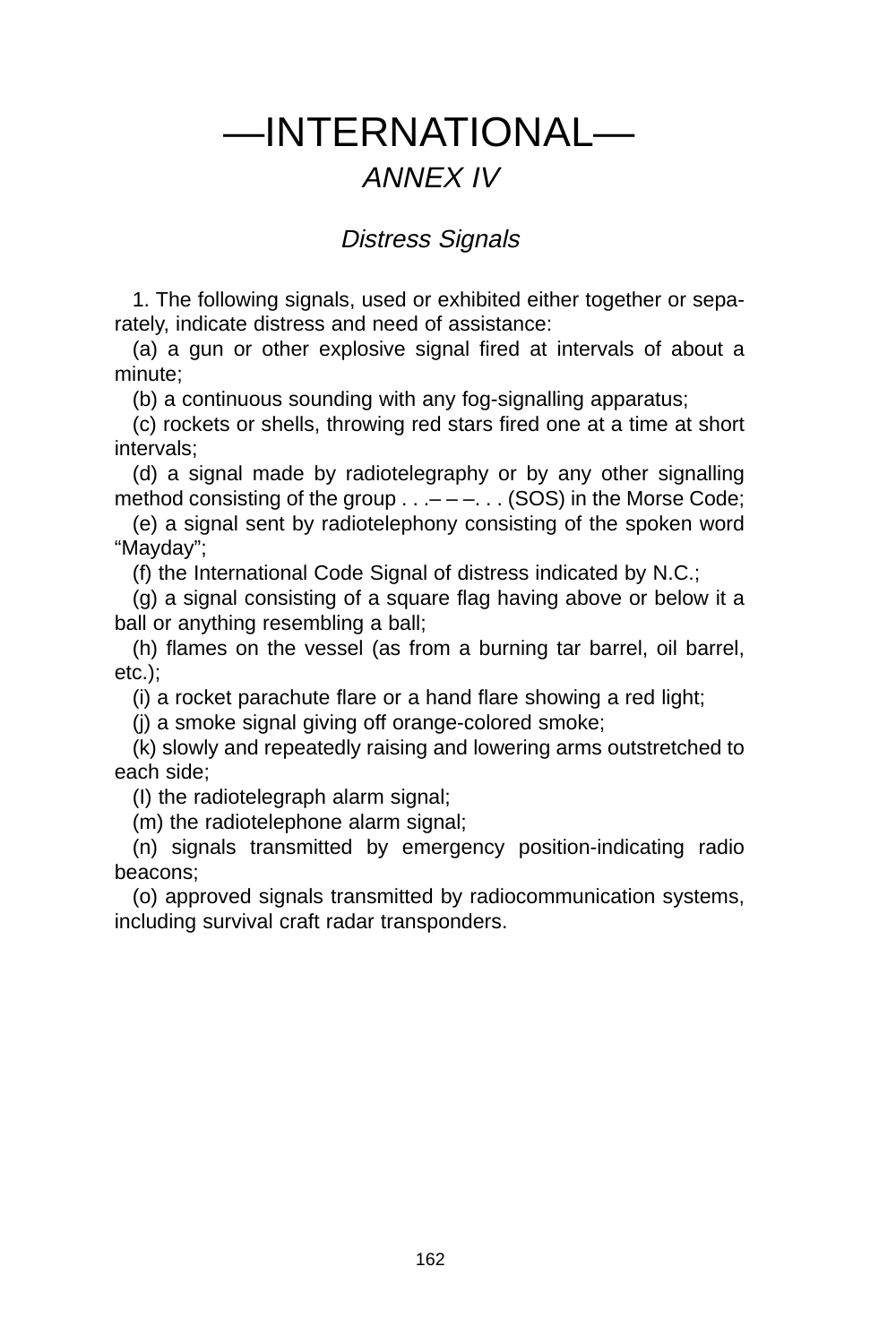

#### **§ 87.1 Need of assistance**

The following signals, used or exhibited either together or separately, indicate distress and need of assistance:

(a) A gun or other explosive signal fired at intervals of about a minute;

(b) A continuous sounding with any fog-signalling apparatus;

(c) Rockets or shells, throwing red stars fired one at a time at short intervals;

(d) A signal made by radiotelegraphy or by any other signalling method consisting of the group . . . - - - . . . (SOS) in the Morse Code:

(e) A signal sent by radiotelephony consisting of the spoken word "Mayday";

(f) The International Code Signal of distress indicated by N.C.;

(g) A signal consisting of a square flag having above or below it a ball or anything resembling a ball;

(h) Flames on the vessel (as from a burning tar barrel, oil barrel, etc.);

(i) A rocket parachute flare or a hand flare showing a red light;

(j) A smoke signal giving off orange-colored smoke;

(k) Slowly and repeatedly raising and lowering arms outstretched to each side;

(I) The radiotelegraph alarm signal;

(m) The radiotelephone alarm signal;

(n) Signals transmitted by emergency position-indicating radio beacons;

(o) Signals transmitted by radiocommunication systems, including survival craft radar transponders meeting the requirements of 47 CFR 80.1095.

(p) A high intensity white light flashing at regular intervals from 50 to 70 times per minute.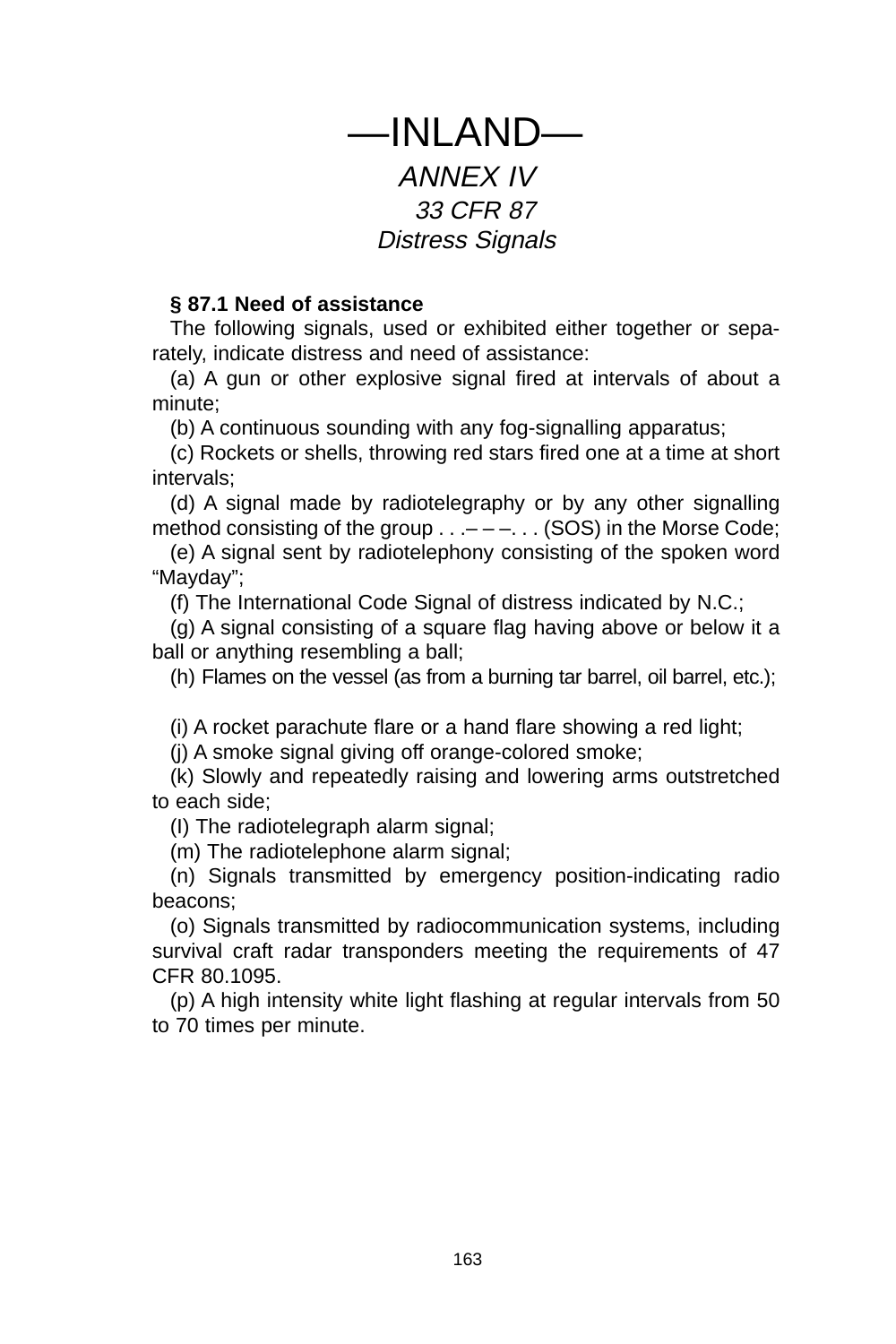# —INTERNATIONAL— ANNEX IV—Continued

2. The use or exhibition of any of the foregoing signals except for the purpose of indicating distress and need of assistance and the use of other signals which may be confused with any of the above signals is prohibited.

3. Attention is drawn to the relevant sections of the International Code of Signals, the Merchant Ship Search and Rescue Manual and the following signals:

(a) a piece of orange-colored canvas with either a black square and circle or other appropriate symbol (for identification from the air);

(b) a dye marker.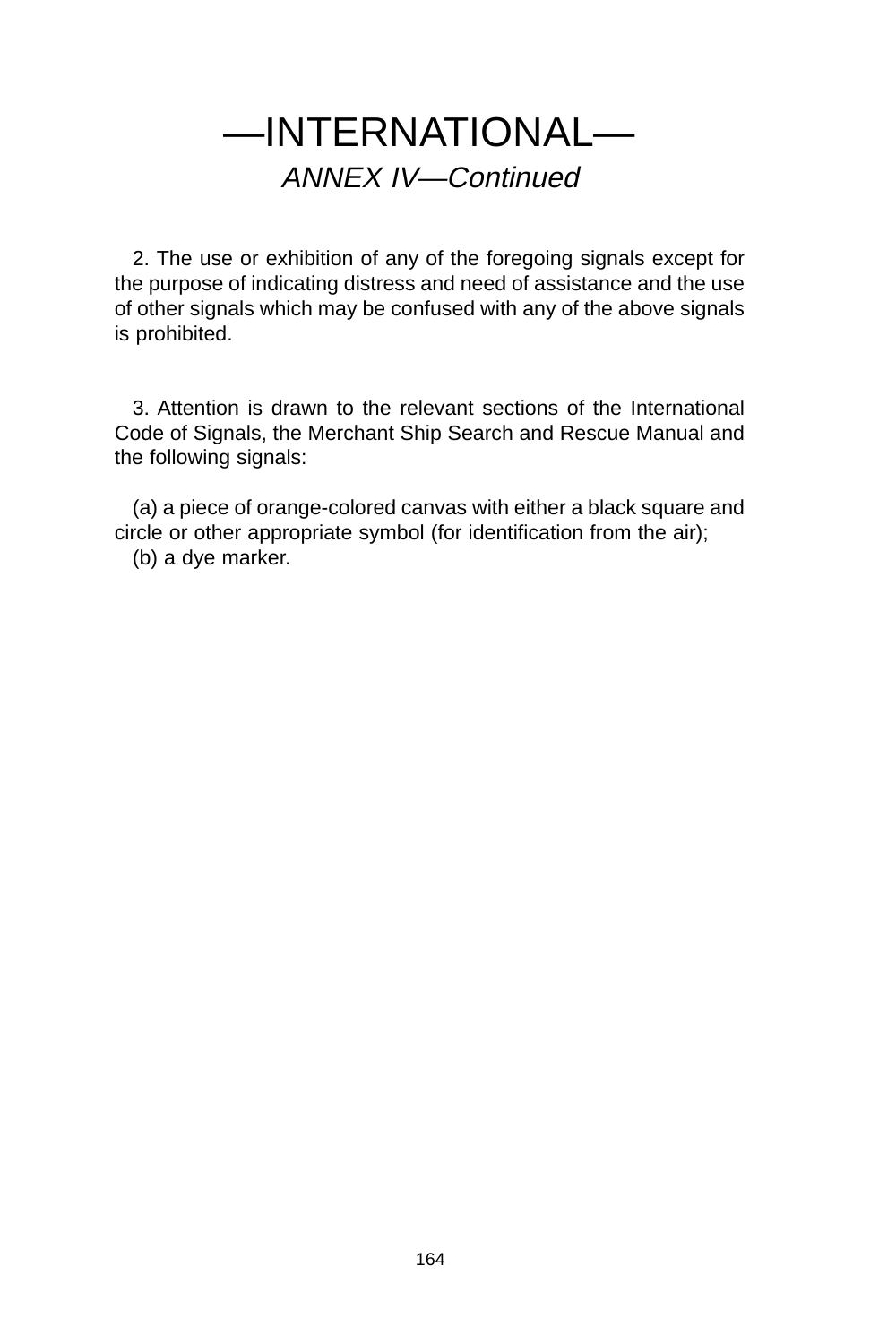

#### **§ 87.3 Exclusive use**

The use or exhibition of any of the foregoing signals except for the purpose of indicating distress and need of assistance and the use of other signals which may be confused with any of the above signals is prohibited.

#### **§ 87.5 Supplemental signals**

Attention is drawn to the relevant sections of the International Code of Signals, the Merchant Ship Search and Rescue Manual, the International Telecommunication Union Radio Regulations, and the following signals:

(a) A piece of orange-colored canvas with either a black square and circle or other appropriate symbol (for identification from the air);

(b) A dye marker.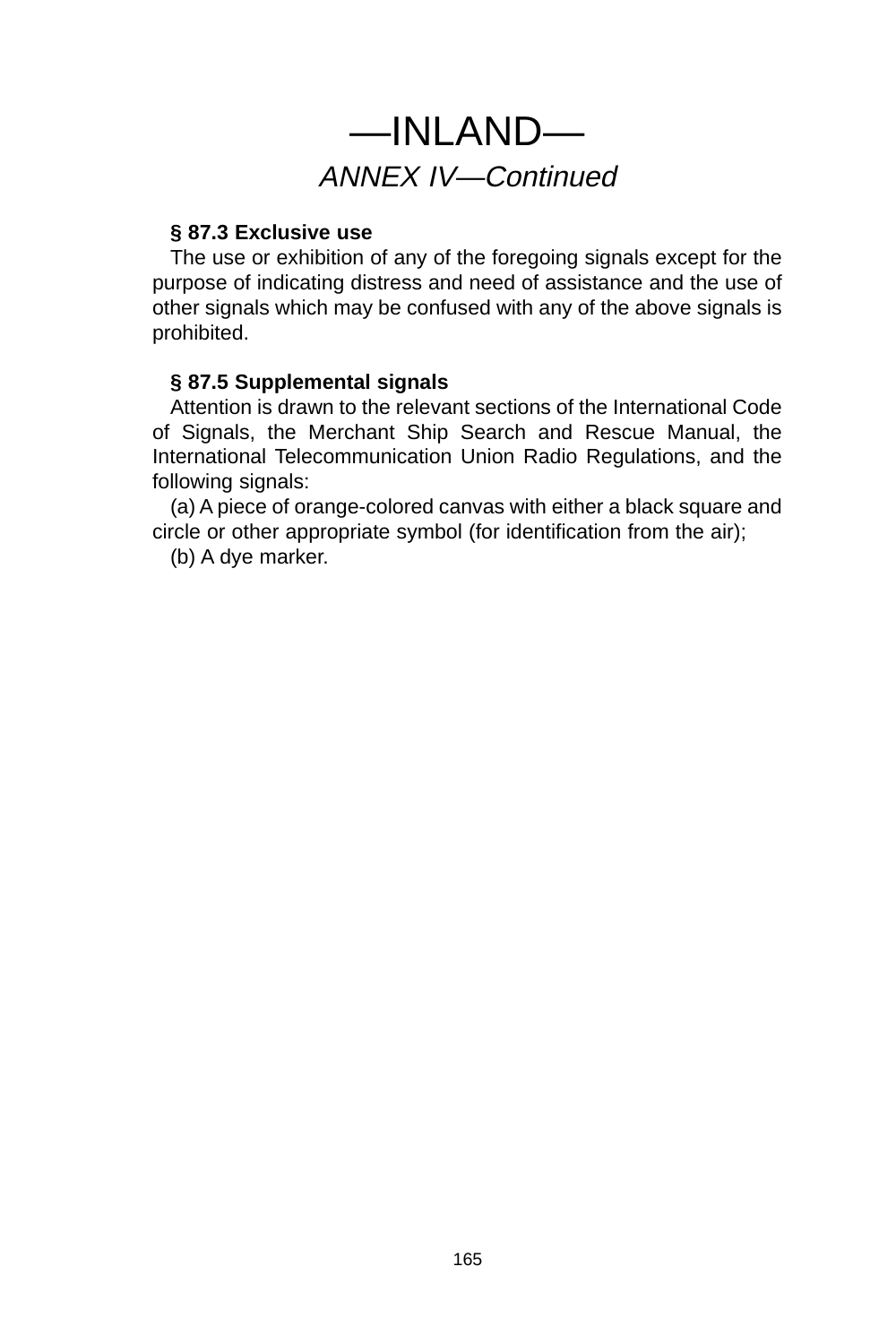# —INTERNATIONAL—

[BLANK]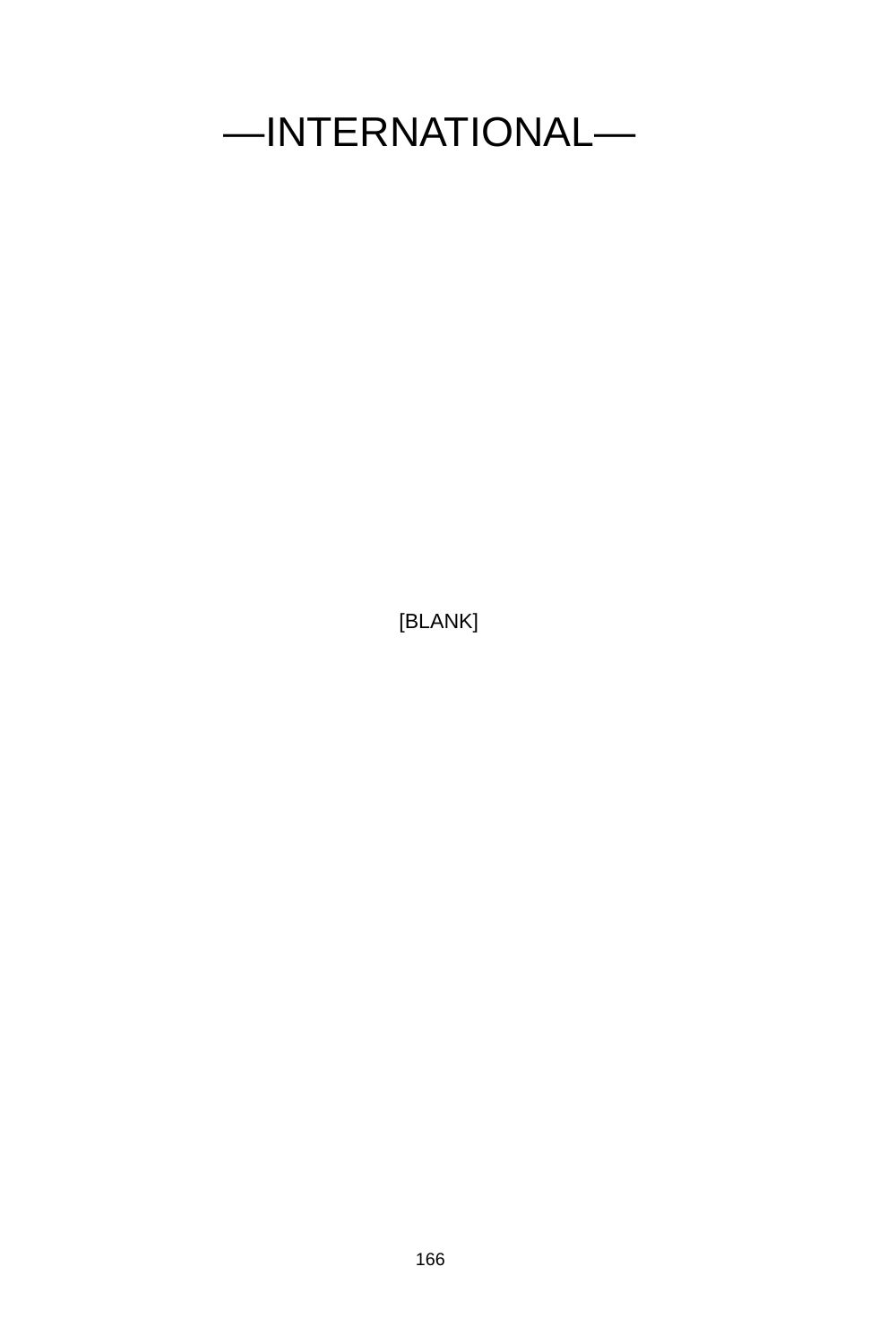—INLAND— ANNEX V 33 CFR 88 Pilot Rules

#### **§ 88.01 Purpose and applicability**

This Part applies to all vessels operating on United States inland waters and to United States vessels operating on the Canadian waters of the Great Lakes to the extent there is no conflict with Canadian law.

#### **§ 88.03 Definitions**

The terms used in this part have the same meaning as defined in the Inland Navigational Rules Act of 1980.

#### **§ 88.05 Copy of Rules**

After January 1, 1983, the operator of each self-propelled vessel 12 meters or more in length shall carry on board and maintain for ready reference a copy of the Inland Navigation Rules.

### **§ 88.09 Temporary exemption from light and shape requirements when operating under bridges**

A vessel's navigation lights and shapes may be lowered if necessary to pass under a bridge.

#### **§ 88.11 Law enforcement vessels**

(a) Law enforcement vessels may display a flashing blue light when engaged in direct law enforcement or public safety activities. This light must be located so that it does not interfere with the visibility of the vessel's navigation lights.

(b) The blue light described in this section may be displayed by law enforcement vessels of the United States and the States and their political subdivisions.

#### **§ 88.12 Public Safety Activities**

(a) Vessels engaged in government sanctioned public safety activities, and commercial vessels performing similar functions, may display an alternately flashing red and yellow light signal. This identification light signal must be located so that it does not interfere with the visibility of the vessel's navigation lights. The identification light signal may be used only as an identification signal and conveys no special privilege. Vessels using the identification light signal during public safety activities must abide by the Inland Navigation Rules, and must not presume that the light or the exigency gives them precedence or right of way.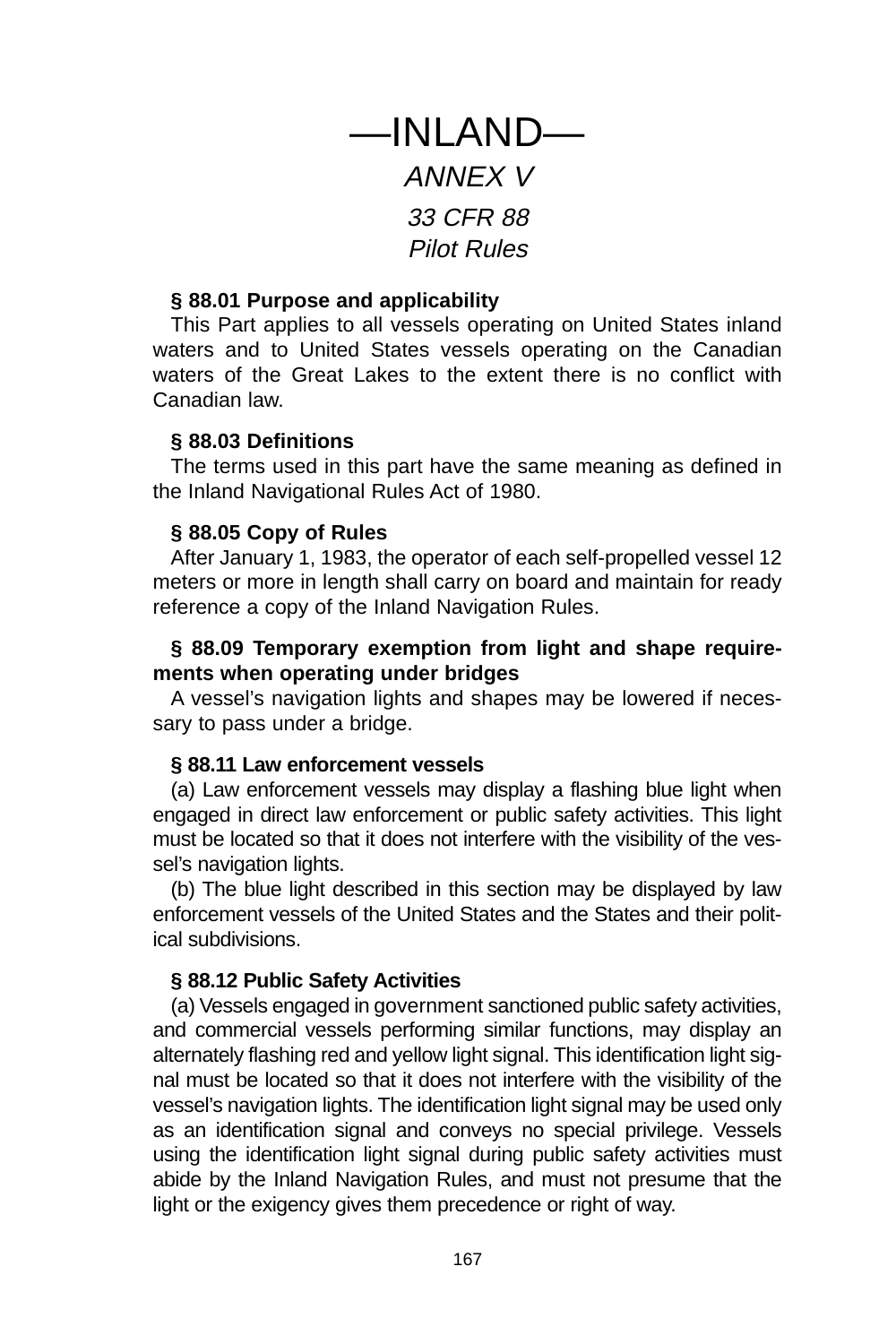# —INTERNATIONAL—

[BLANK]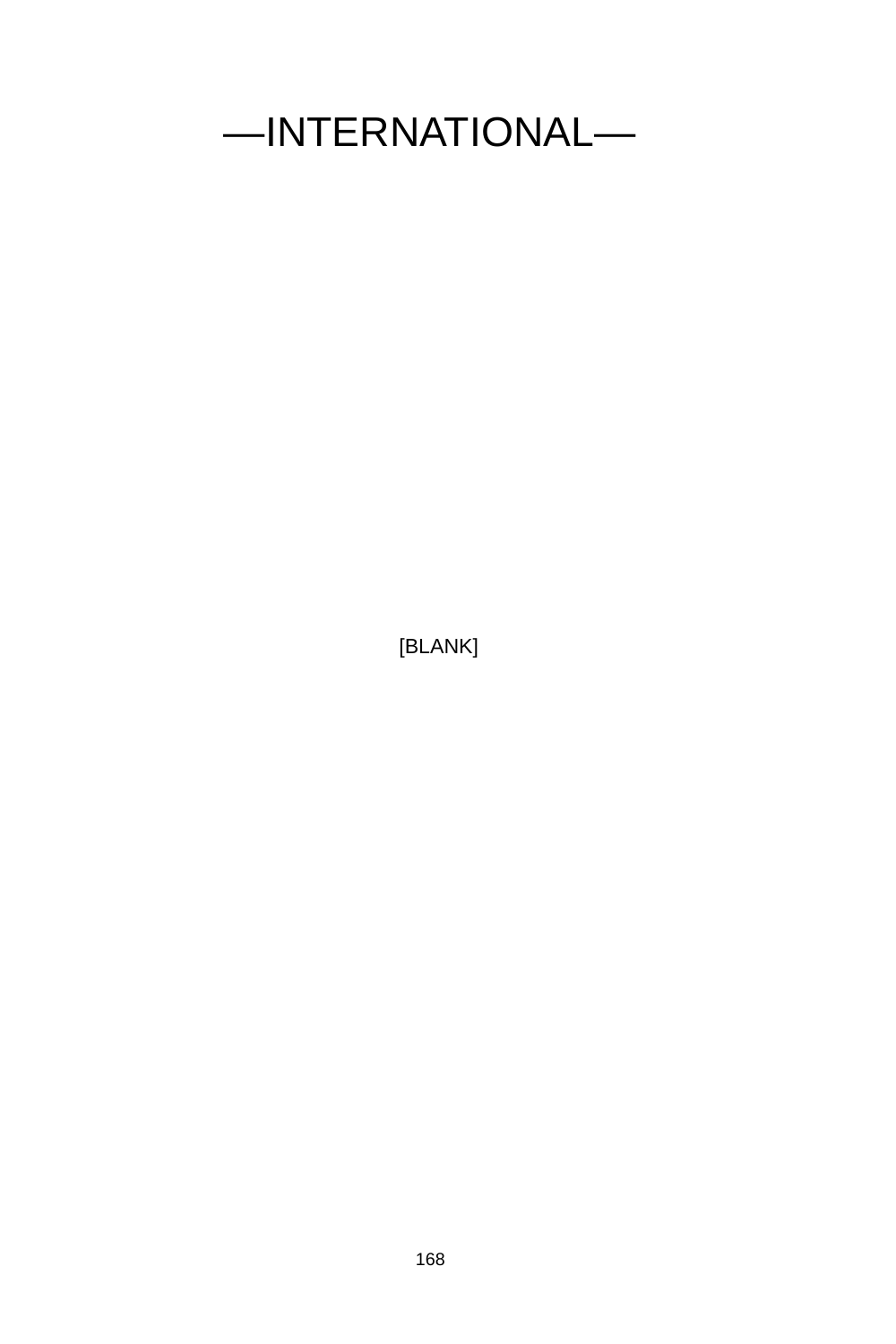# —INLAND— ANNEX V—Continued

(b) Public safety activities include but are not limited to patrolling marine parades, regattas, or special water celebrations; traffic control; salvage; firefighting; medical assistance; assisting disabled vessels; and search and rescue.

### **§ 88.13 Lights on moored barges**

(a) The following barges shall display at night and if practicable in periods of restricted visibility the lights described in paragraph (b) of this section:

(1) Every barge projecting into a buoyed or restricted channel.

(2) Every barge so moored that it reduces the available navigable width of any channel to less than 80 meters.

(3) Barges moored in groups more than two barges wide or to a maximum width of over 25 meters.

(4) Every barge not moored parallel to the bank or dock.

(b) Barges described in paragraph (a) of this section shall carry two unobstructed all-round white lights of an intensity to be visible for at least one nautical mile and meeting the technical requirements as prescribed in § 84.15 of this chapter.

(c) A barge or a group of barges at anchor or made fast to one or more mooring bouys or other similar device, in lieu of the provisions of Inland Navigation Rule 30, may carry unobstructed all-round white lights of an intensity to be visible for at least one nautical mile that meet the requirements of § 84.15 of this chapter and shall be arranged as follows:

(1) Any barge that projects from a group formation, shall be lighted on its outboard corners.

(2) On a single barge moored in water where other vessels normally navigate on both sides of the barge, lights shall be placed to mark the corner extremities of the barge.

(3) On barges moored in group formation, moored in water where other vessels normally navigate on both sides of the group, lights shall be placed to mark the corner extremities of the group.

(d) The following are exempt from the requirements of this section:

(1) A barge or group of barges moored in a slip or slough used primarily for mooring purposes.

(2) A barge or group of barges moored behind a pierhead.

(3) A barge less than 20 meters in length when moored in a special anchorage area designated in accordance with § 109.10 of this chapter.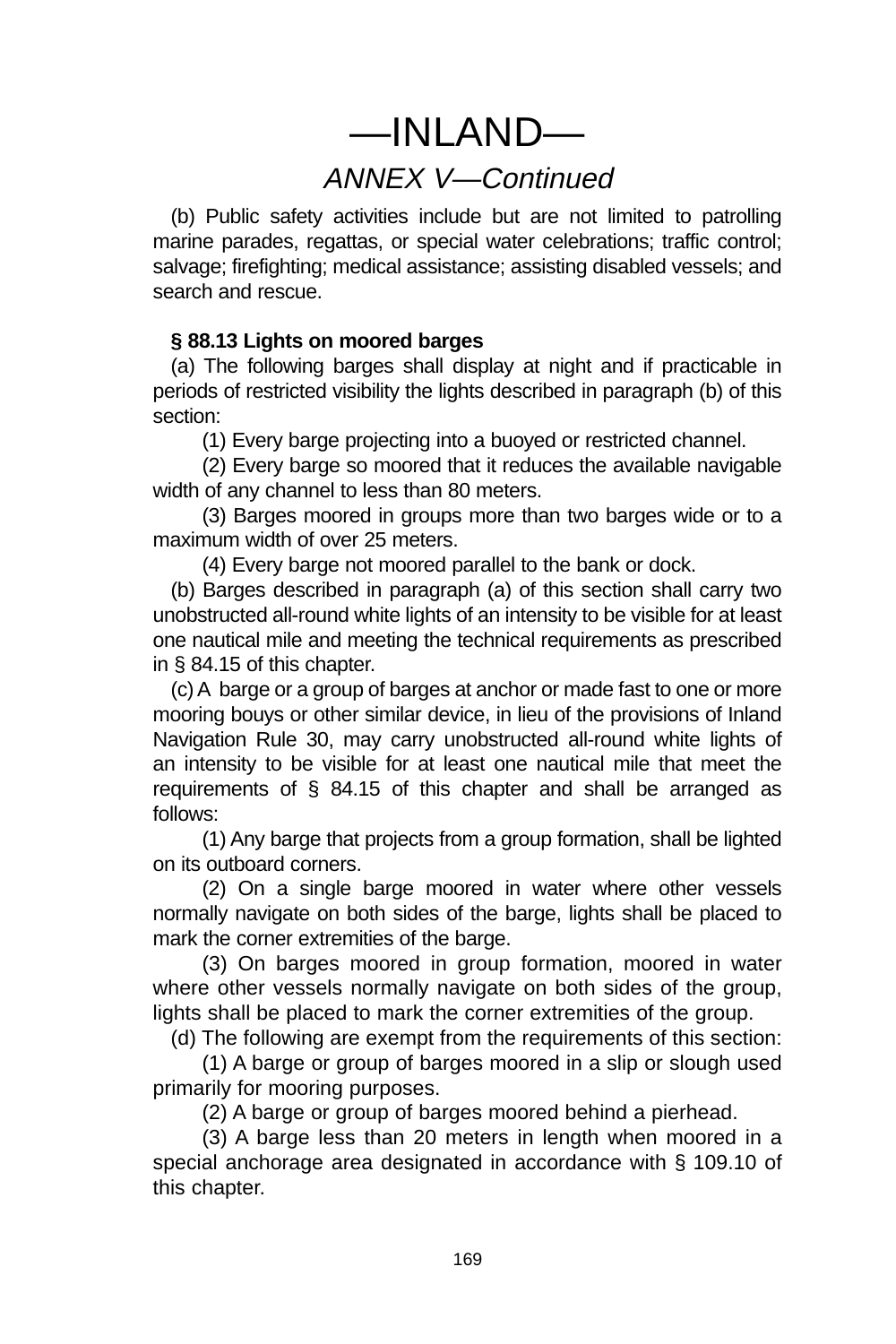# —INTERNATIONAL—

[BLANK]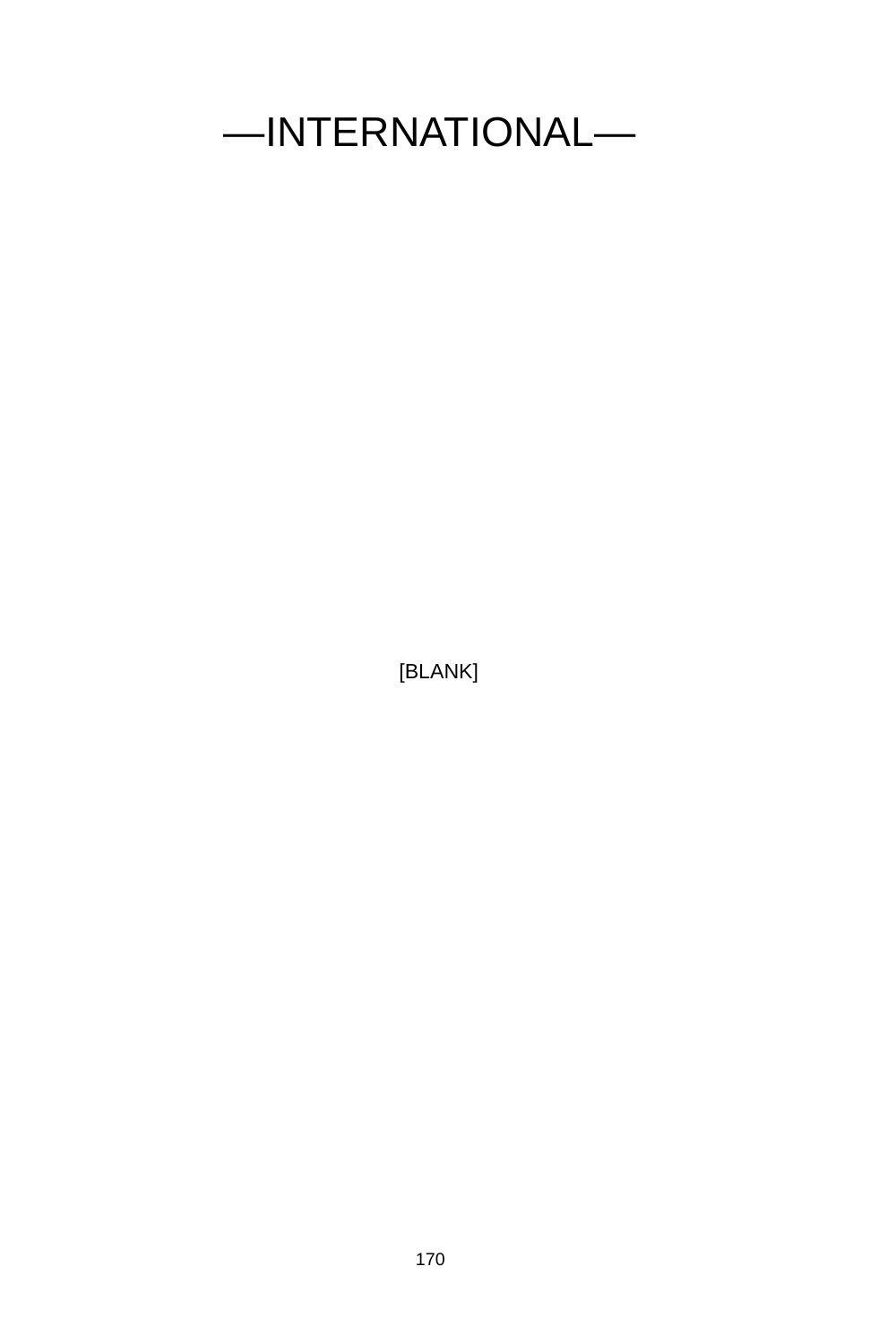# —INLAND— ANNEX V—Continued

(e) Barges moored in well-illuminated areas are exempt from the lighting requirements of this section. These areas are as follows:

CHICAGO SANITARY SHIP CANAL

(1) Mile 293.2 to 293.9 (47) Mile 320.6 (3) Mile 295.2 to 296.1 (49) Mile 322.3 to 322.4 (5) Mile 297.5 to 297.8 (51) Mile 322.8 (7) Mile 298 to 298.2 (53) Mile 322.9 to 327.2 (9) Mile 298.6 to 298.8 (11) Mile 299.3 to 299.4 CALUMET SAG CHANNEL (13) Mile 299.8 to 300.5 (61) Mile 316.5 (15) Mile 303 to 303.2 (17) Mile 303.7 to 303.9 LITTLE CALUMET RIVER (19) Mile 305.7 to 305.8 (71) Mile 321.2 (21) Mile 310.7 to 310.9 (73) Mile 322.3 (23) Mile 311 to 311.2 (25) Mile 312.5 to 312.6 CALUMET RIVER (27) Mile 313.8 to 314.2 (81) Mile 328.5 to 328.7 (29) Mile 314.6 (83) Mile 329.2 to 329.4 (33) Mile 315.7 to 316 (87) Mile 331.4 to 331.6 (35) Mile 316.8 (89) Mile 332.2 to 332.4 (37) Mile 316.85 to 317.05 (91) Mile 332.6 to 332.8 (39) Mile 317.5 (41) Mile 318.4 to 318.9 CUMBERLAND RIVER (43) Mile 318.7 to 318.8 (101) Mile 126.8 (45) Mile 320 to 320.3 (103) Mile 191

(31) Mile 314.8 to 315.3 (85) Mile 330 west bank to 330.2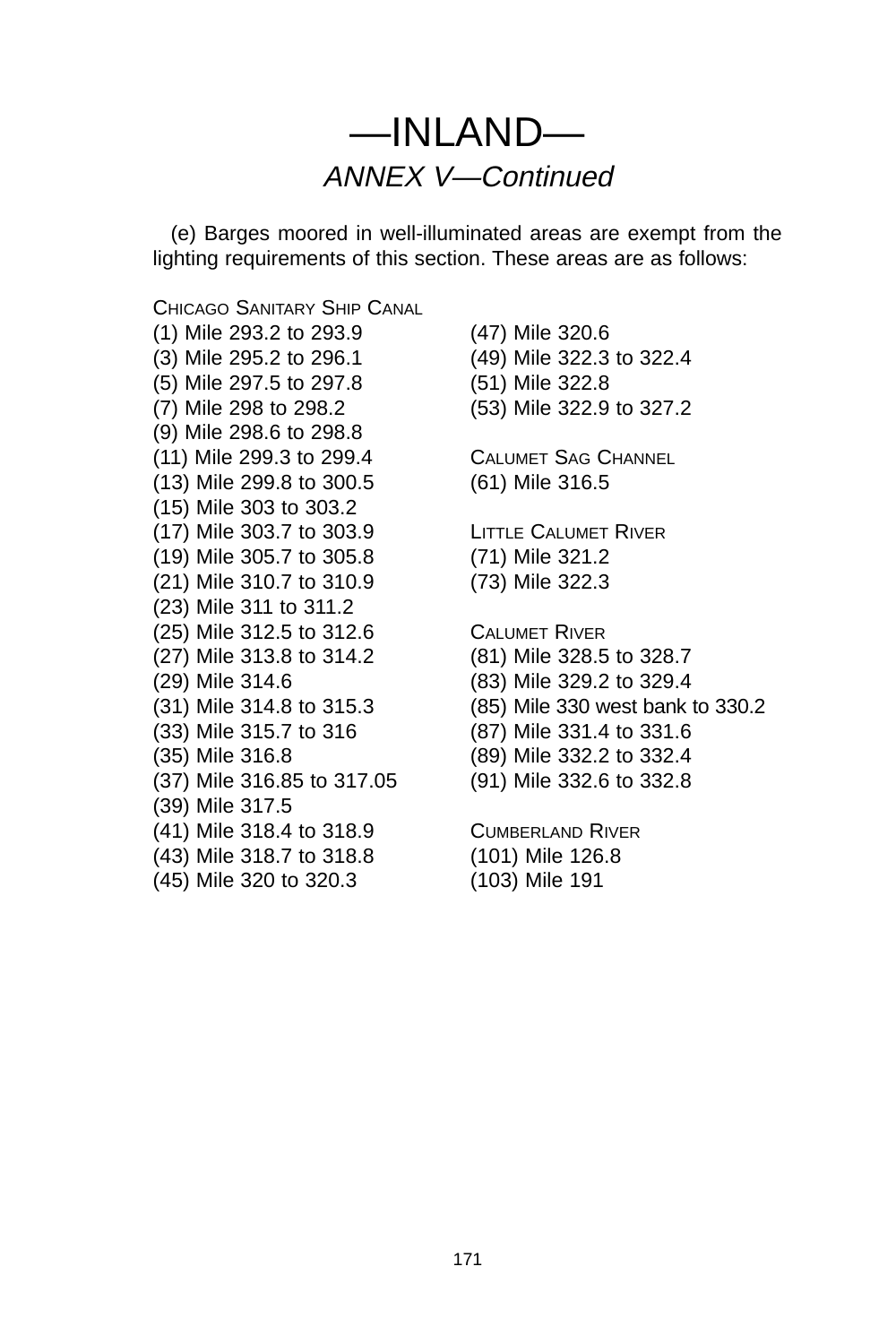# —INTERNATIONAL—

[BLANK]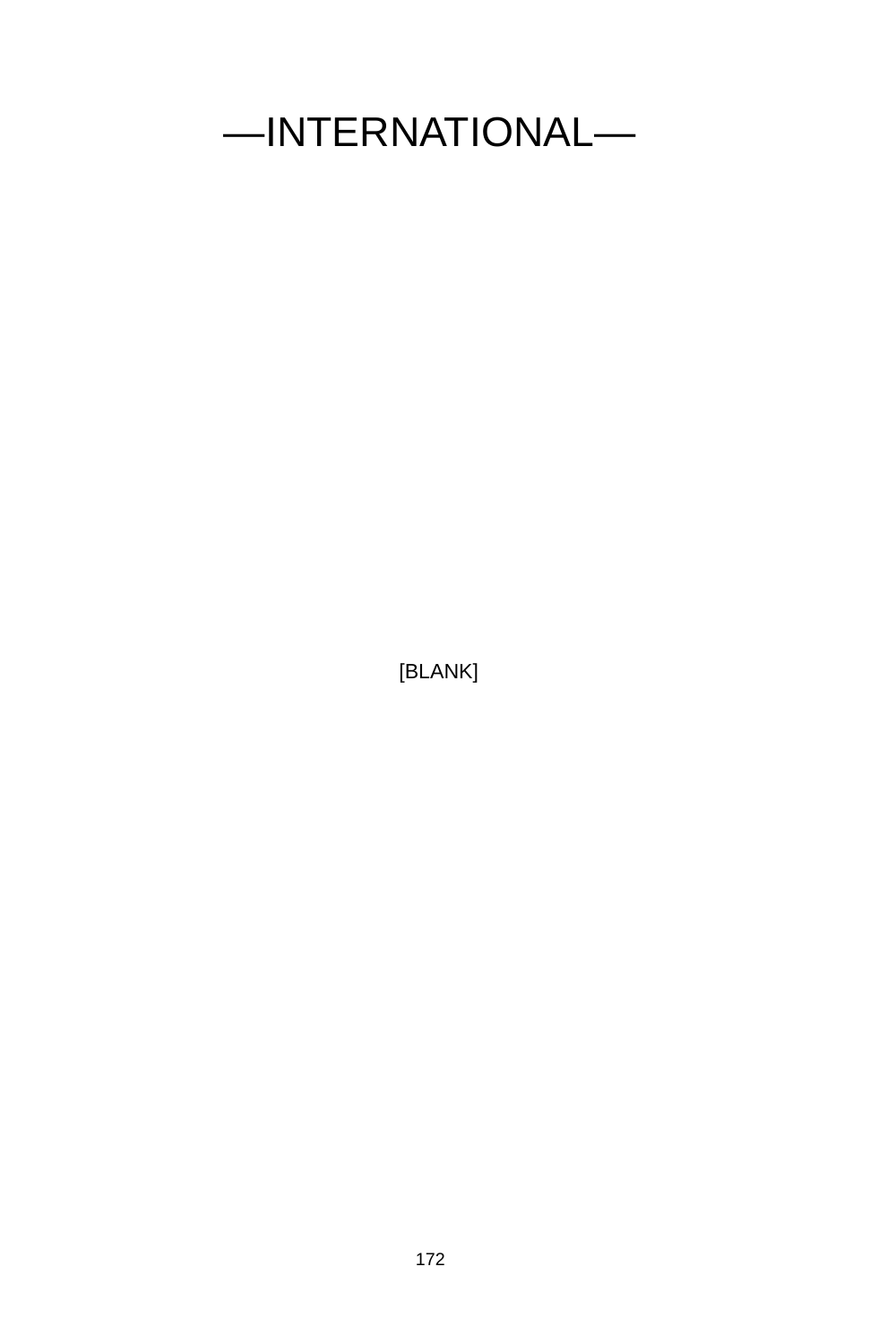# —INLAND— ANNEX V—Continued

#### **§ 88.15 Lights on dredge pipelines**

Dredge pipelines that are floating or supported on trestles shall display the following lights at night and in periods of restricted visibility.

(a) One row of yellow lights. The lights must be:

(1) Flashing 50 to 70 times per minute,

(2) Visible all around the horizon,

(3) Visible for at least 2 miles on a clear dark night,

(4) Not less than 1 and not more than 3.5 meters above the water,

(5) Approximately equally spaced, and

(6) Not more than 10 meters apart where the pipeline crosses a navigable channel. Where the pipeline does not cross a navigable channel the lights must be sufficient in number to clearly show the pipeline's length and course.

(b) Two red lights at each end of the pipeline, including the ends in a channel where the pipeline is separated to allow vessels to pass (whether open or closed). The lights must be:

(1) Visible all around the horizon, and

(2) Visible for at least 2 miles on a clear dark night, and

(3) One meter apart in a vertical line with the lower light at the same height above the water as the flashing yellow light.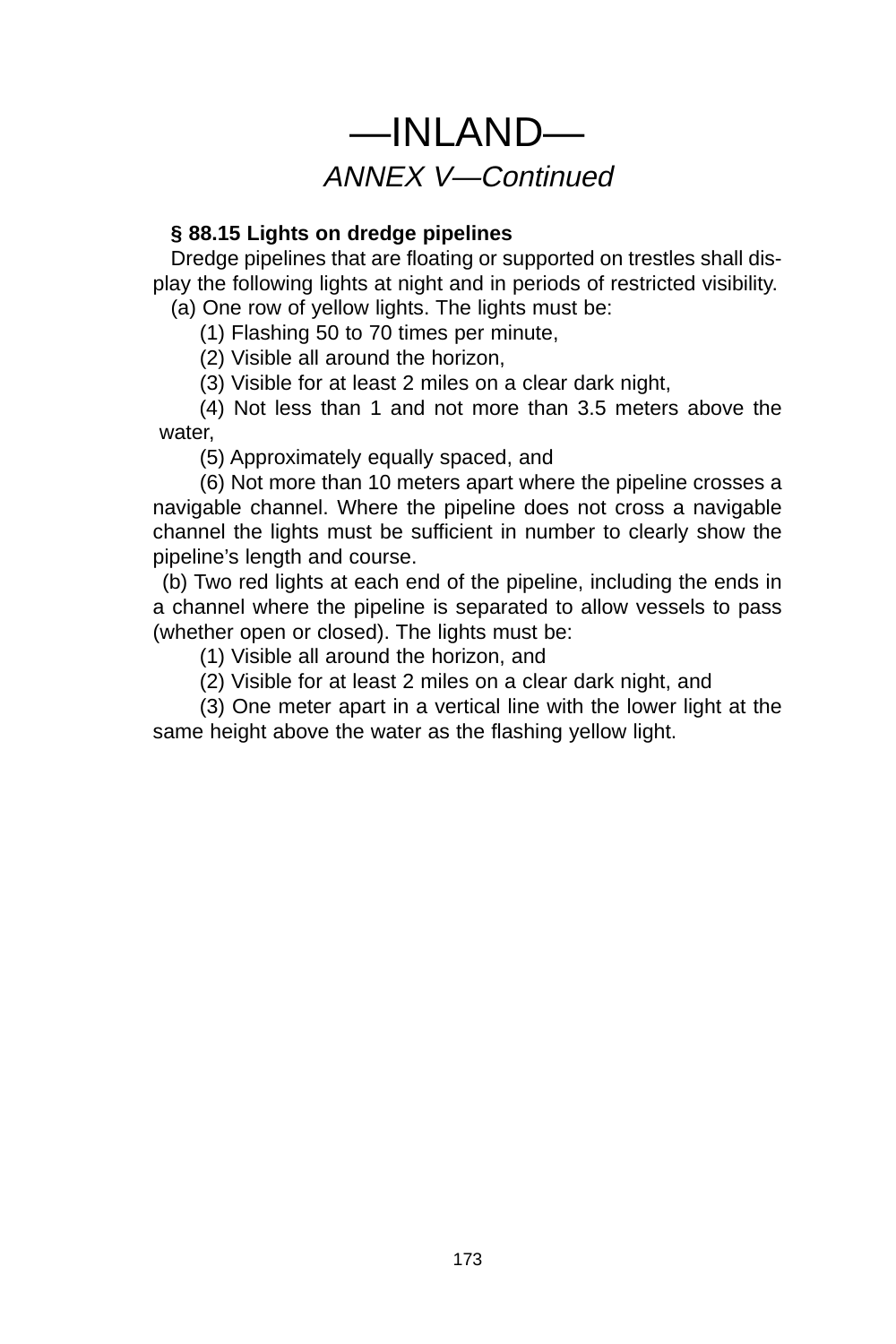## —INTERNATIONAL— **INTERPRETATIVE RULES** 33 CFR 82

#### **§ 82.1 Purpose**

This part contains the interpretative rules concerning the 72 COLREGS that are adopted by the Coast Guard for the guidance of the public.

#### **§ 82.3 Pushing vessel and vessel being pushed: Composite unit**

Rule 24(b) of the 72 COLREGS states that when a pushing vessel and a vessel being pushed ahead are rigidly connected in a composite unit, they are regarded as a power-driven vessel and must exhibit the lights under Rule 23. A "composite unit" is interpreted to be a pushing vessel that is rigidly connected by mechanical means to a vessel being pushed so they react to sea and swell as one vessel. "Mechanical means" does not include the following:

- (a) Lines.
- (b) Hawsers.
- (c) Wires.
- (d) Chains.

#### **§ 82.5 Lights for moored vessels**

For the purposes of Rule 30 of the 72 COLREGS, a vessel at anchor includes a barge made fast to one or more mooring buoys or other similar device attached to the sea or river floor. Such a barge may be lighted as a vessel at anchor in accordance with Rule 30, or may be lighted on the corners in accordance with 33 CFR 88.13.

#### **§ 82.7 Sidelights for unmanned barges**

An unmanned barge being towed may use the exception of COL-REG Rule 24(h). However, this exception only applies to the vertical sector requirements.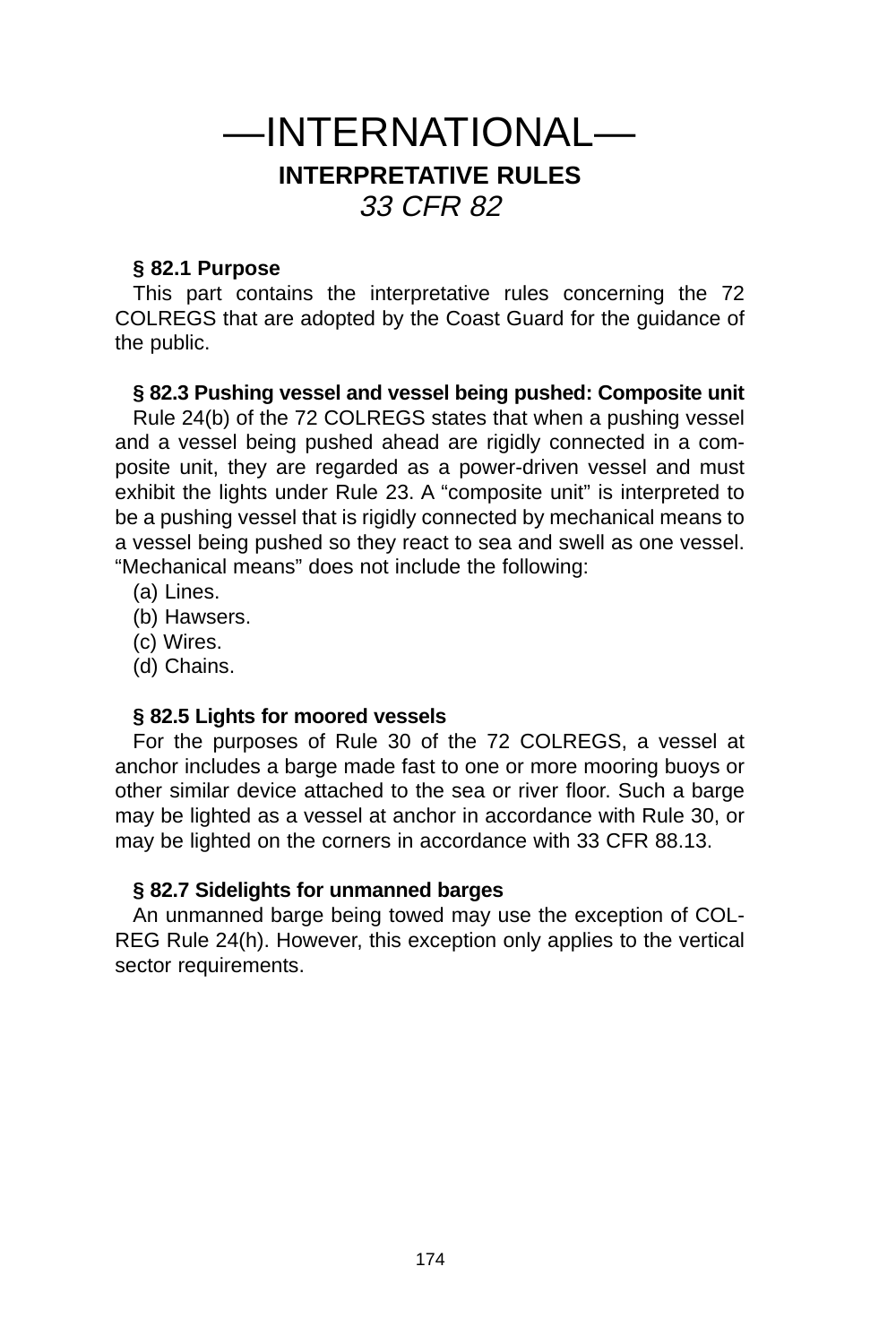## —INLAND— **INTERPRETATIVE RULES** 33 CFR 90

#### **§ 90.1 Purpose**

This part contains the interpretative rules for the Inland Rules. These interpretative rules are intended as a guide to assist the public and promote compliance with the Inland Rules.

#### **§ 90.3 Pushing vessel and vessel being pushed: Composite unit**

Rule 24(b) of the Inland Rules states that when a pushing vessel and a vessel being pushed ahead are rigidly connected in a composite unit, they are regarded as a power-driven vessel and must exhibit the lights prescribed in Rule 23. A "composite unit" is interpreted to be the combination of a pushing vessel and a vessel being pushed ahead that are rigidly connected by mechanical means so they react to sea and swell as one vessel. Mechanical means does not include lines, wires, hawsers, or chains.

#### **§ 90.5 Lights for moored vessels**

A vessel at anchor includes a vessel made fast to one or more mooring buoys or other similar device attached to the ocean floor. Such vessels may be lighted as a vessel at anchor in accordance with Rule 30, or may be lighted on the corners in accordance with 33 CFR 88.13.

#### **§ 90.7 Sidelights for unmanned barges**

An unmanned barge being towed may use the exception of COLREG Rule 24(h). However, this exception only applies to the vertical sector requirements.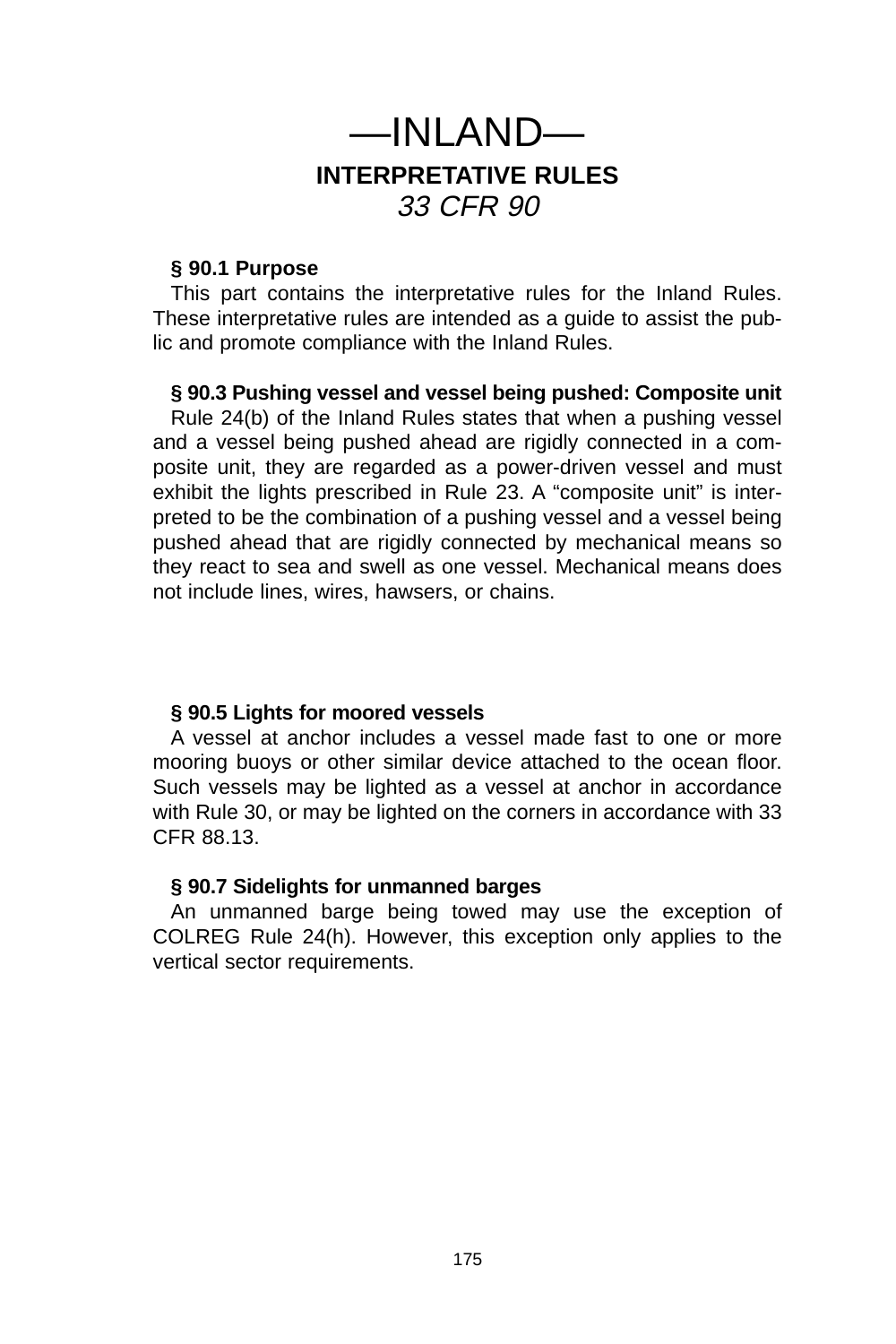## **COLREGS DEMARCATION LINES** 33 CFR 80

#### General

#### Sec.

80.01 General basis and purpose of demarcation lines.

### **ATLANTIC COAST**

FIRST DISTRICT

80.105 Calais, ME to Cape Small, ME. 80.110 Casco Bay, ME. 80.115 Portland Head, ME to Cape Ann, MA. 80.120 Cape Ann, MA to Marblehead Neck, MA. 80.125 Marblehead Neck, MA to Nahant, MA. 80.130 Boston Harbor entrance. 80.135 Hull, MA to Race Point, MA. 80.145 Race Point, MA to Watch Hill, RI. 80.150 Block Island, Rl. 80.155 Watch Hill, Rl to Montauk Point, NY. 80.160 Montauk Point, NY to Atlantic Beach, NY. 80.165 New York Harbor. 80.170 Sandy Hook, NJ to Tom's River, NJ.

#### FIFTH DISTRICT

80.501 Tom's River N.J. to Cape May, NJ. 80.503 Delaware Bay. 80.505 Cape Henlopen, DE to Cape Charles, VA. 80.510 Chesapeake Bay Entrance, VA.

Sec.

80.515 Cape Henry, VA to Cape Hatteras, NC 80,520 Cape Hatteras, NC to Cape Lookout, NC. 80.525 Cape Lookout, NC to Cape Fear, NC. 80.530 Cape Fear, NC to New River Inlet, NC.

#### SEVENTH DISTRICT

80.703 Little River Inlet, SC to Cape Romain, SC. 80.707 Cape Romain, SC to Sullivans Island, SC. 80.710 Charleston Harbor, SC. 80.712 Morris Island, SC to Hilton Head Island, SC. 80.715 Savannah River. 80.717 Tybee Island, GA to St. Simons Island, GA. 80.720 St. Simons Island, GA to Amelia Island, FL. 80.723 Amelia Island, FL to Cape Canaveral, FL. 80.727 Cape Canaveral, FL to Miami Beach, FL. 80.730 Miami Harbor, FL. 80.735 Miami, FL to Long Key, FL.

## **PUERTO RICO AND VIRGIN ISLANDS**

#### SEVENTH DISTRICT

80.738 Puerto Rico and Virgin Islands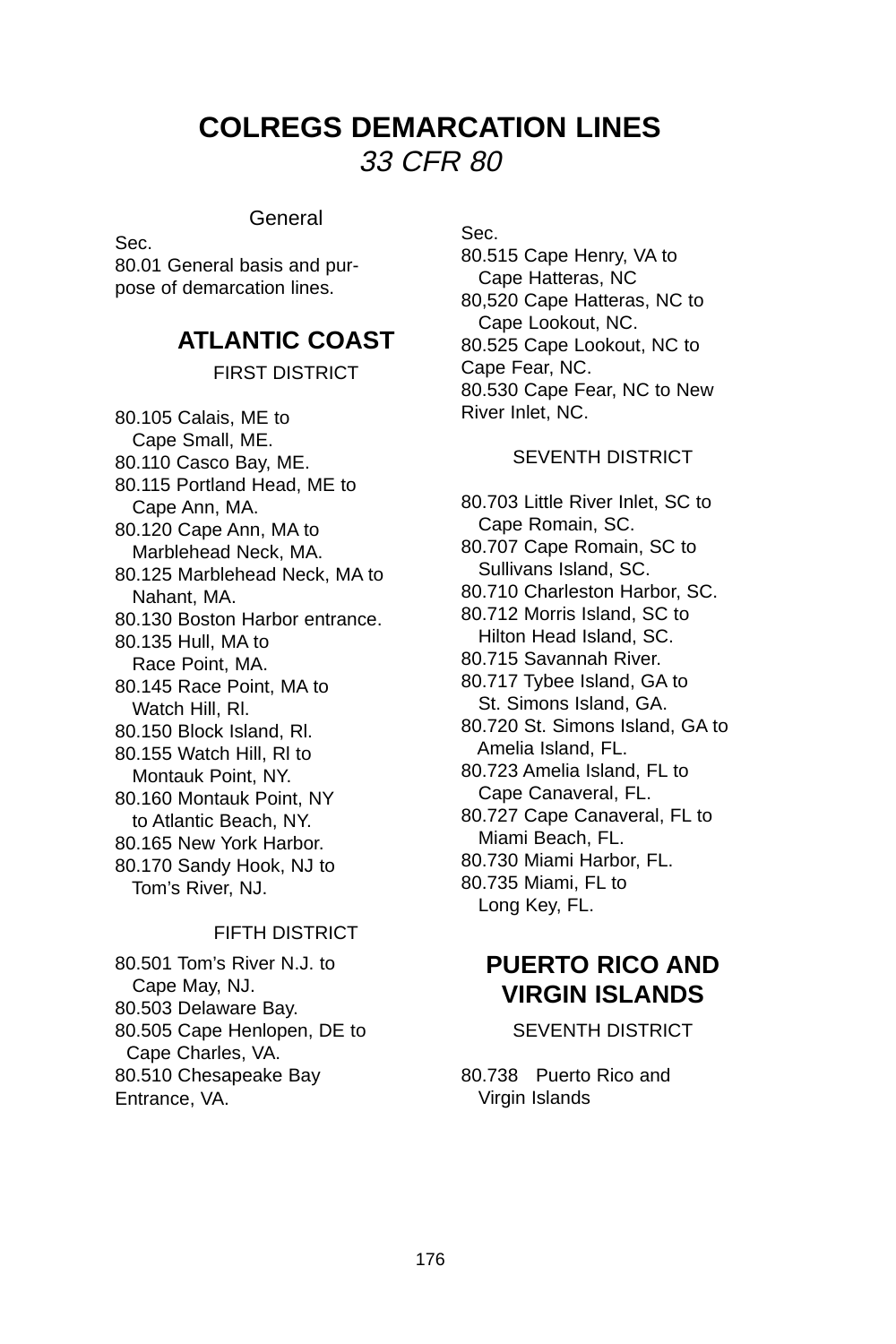### **GULF COAST**

#### SEVENTH DISTRICT

Sec. 80.740 Long Key, FL to Cape Sable, FL. 80.745 Cape Sable, FL to Cape Romano, FL. 80.748 Cape Romano, FL to Sanibel Island, FL. 80.750 Sanibel Island, FL to St. Petersburg, FL. 80.753 St. Petersburg, FL to Anclote, FL. 80.755 Anclote, FL to the Suncoast Keys, FL. 80.757 Suncoast Keys, FL to Horseshoe Point, FL. 80.760 Horseshoe Point, FL to Rock Island, FL.

#### EIGHTH DISTRICT

80.805 Rock Island,FL to Cape San Blas, FL. 80.810 Cape San Blas, FL to Perdido Bay, FL. 80.815 Mobile Bay, AL to the Chandeleur Island, LA. 80.825 Mississippi Passes, LA. 80.830 Mississippi Passes, LA to Point Au Fer, LA. 80.835 Point Au Fer, LA to Calcasieu Pass, LA. 80.840 Sabine Pass, TX to Galveston, TX. 80.845 Galveston, TX to Freeport, TX. 80.850 Brazos River, TX to the Rio Grande, TX.

## **PACIFIC COAST**

ELEVENTH DISTRICT Sec. 80.1102 Santa Catalina Island, CA. 80.1104 San Diego Harbor, CA. 80.1106 Mission Bay, CA. 80.1108 Oceanside Harbor, CA. 80.1110 Dana Point Harbor, CA. 80.1112 Newport Bay, CA. 80.1114 San Pedro Bay-Anaheim Bay, CA. 80.1116 Redondo Harbor, CA. 80.1118 Marina Del Rey, CA. 80.1120 Port Hueneme, CA. 80.1122 Channel Islands Harbor, CA. 80.1124 Ventura Marina, CA. 80.1126 Santa Barbara Harbor, CA. 80.1130 San Luis Obispo Bay, CA. 80.1132 Estero-Morro Bay, CA. 80.1134 Monterey Harbor, CA. 80.1136 Moss Landing Harbor, CA. 80.1138 Santa Cruz Harbor, CA. 80.1140 Pillar Point Harbor, CA. 80.1142 San Francisco Harbor, CA. 80.1144 Bodega and Tomales Bay, CA. 80.1146 Albion River, CA. 80.1148 Noyo River, CA. 80.1150 Arcato-Humboldt Bay, CA. 80.1152 Crescent City Harbor, CA.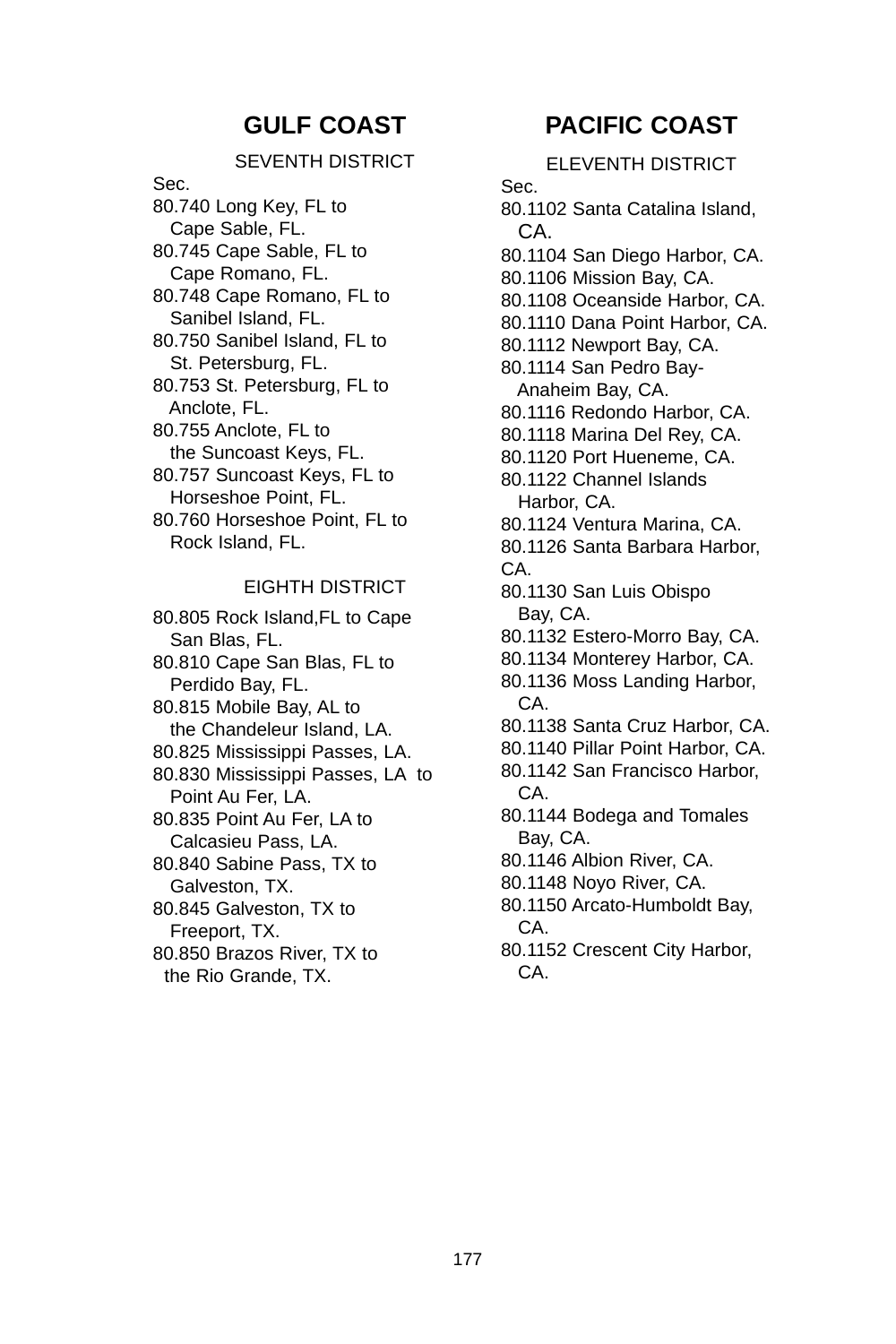#### THIRTEENTH DISTRICT

Sec.

80.1305 Chetco River, OR. 80.1310 Rogue River, OR. 80.1315 Coquille River, OR. 80.1320 Coos Bay, OR. 80.1325 Umpqua River, OR. 80.1330 Siuslaw River, OR. 80.1335 Alsea Bay, OR. 80.1340 Yaquina Bay, OR. 80.1345 Depoe Bay, OR. 80.1350 Netarts Bay, OR. 80.1355 Tillamook Bay, OR. 80.1360 Nehalem River, OR. 80.1365 Columbia River Entrance, OR/WA. 80.1370 Willapa Bay, WA. 80.1375 Grays Harbor, WA. 80.1380 Quillayute River, WA. 80.1385 Strait of Juan de Fuca. 80.1390 Haro Strait and Strait of Georgia. 80.1395 Puget Sound and adjacent waters.

## **PACIFIC ISLANDS**

FOURTEENTH DISTRICT

80.1410 Hawaiian Island Exemption from General Rule. 80.1420 Mamala Bay, Oahu, Hl. 80.1430 Kaneohe Bay, Oahu, Hl. 80.1440 Port Allen, Kauai, HI. 80.1450 Nawiliwili Harbor, Kauai, Hl. 80.1460 Kahului Harbor, Maui, Hl. 80.1470 Kawaihae Harbor, Hawaii, Hl. 80.1480 Hilo Harbor, Hawaii, Hl. 80.1490 Apra Harbor, U.S. Territory of Guam. 80.1495 U.S. Pacific Island Possessions.

## **ALASKA**

SEVENTEENTH DISTRICT

80.1705 Alaska.

#### **GENERAL**

#### **§ 80.01 General basis and purpose of demarcation lines.**

(a) The regulations in this part establish the lines of demarcation delineating those waters upon which mariners shall comply with the International Regulations for Preventing Collisions at Sea, 1972 (72 COLREGS) and those waters upon which mariners shall comply with the Inland Navigation Rules.

(b) The waters inside of the lines are Inland Rules Waters. The waters outside the lines are COLREGS Waters.

## **ATLANTIC COAST**

FIRST DISTRICT

#### **§ 80.105 Calais, ME to Cape Small, ME.**

The 72 COLREGS shall apply on the harbors, bays, and inlets on the east coast of Maine from International Bridge at Calais, ME to the southwesternmost extremity of Bald Head at Cape Small.

#### **§ 80.110 Casco Bay, ME.**

(a) A line drawn from the southwesternmost extremity of Bald Head at Cape Small to the southeasternmost extremity of Ragged Island; thence to the southern tangent of Jaquish Island thence to Little Mark Island Monument Light; thence to the northernmost extremity of Jewell Island.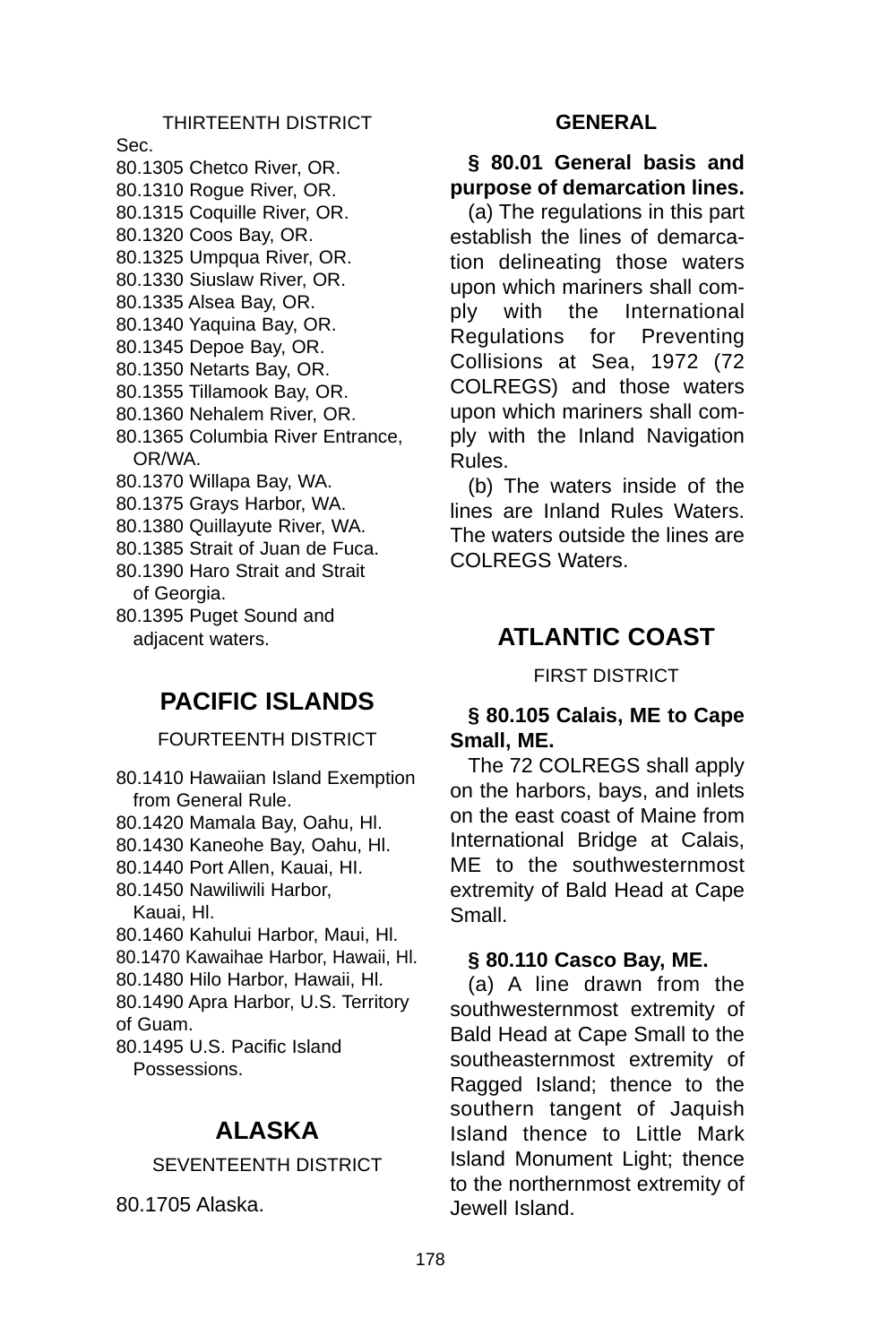(b) A line drawn from the tower on Jewell Island charted in approximate position latitude 43° 40.6' N. longitude 70° 05.9' W. to the northeasternmost extremity of Outer Green Island.

(c) A line drawn from the southwesternmost extremity of Outer Green Island to Ram Island Ledge Light; thence to Portland Head Light.

#### **§ 80.115 Portland Head, ME to Cape Ann, MA.**

(a) Except inside lines specifically described in this section, the 72 COLREGS shall apply on the harbors, bays, and inlets on the east coast of Maine, New Hampshire, and Massachusetts from Portland Head to Halibut Point at Cape Ann.

(b) A line drawn from the southernmost tower on Gerrish Island charted in approximate position latitude 43°04.0' N. longitude 70°41.2' W. to Whaleback Light; thence to Jeffrey Point Light 2A; thence to the northeasternmost extremity of Frost Point.

(c) A line drawn from the northernmost extremity of Farm Point to Annisquam Harbor Light.

#### **§ 80.120 Cape Ann, MA to Marblehead Neck, MA.**

(a) Except inside lines specifically described in this section, the 72 COLREGS shall apply on the harbors, bays and inlets on the east coast of Massachusetts from Halibut Point at Cape Ann to Marblehead Neck.

(b) A line drawn from Gloucester Harbor Breakwater Light to the twin towers charted in approximate position latitude 42°35.1' N. longitude 70°41.6'W.

(c) A line drawn from the westernmost extremity of Gales Point to the easternmost extremity of House Island; thence to Bakers Island Light; thence to Marblehead Light.

#### **§ 80.125 Marblehead Neck, MA to Nahant, MA.**

The 72 COLREGS apply on the harbors, bays, and inlets on the east coast of Massachusetts from Marblehead Neck to the easternmost tower at Nahant, charted in approximate position latitude 42°25.4' N., longitude 70°54.6' W.

#### **§ 80.130 Boston Harbor entrance.**

A line drawn from the easternmost tower at Nahant, charted in approximate position latitude 42° 25.4' N., longitude 70°54.6' W., to Boston Lighted Horn Buoy "B"; thence to the easternmost radio tower at Hull, charted in approximate position latitude 42°16.7' N., longitude 70°52.6' W.

#### **§ 80.135 Hull, MA to Race Point, MA.**

(a) Except inside lines described in this section, the 72 COLREGS apply on the harbors, bays, and inlets on the east coast of Massachusetts from the easternmost radio tower at Hull, charted in approximate position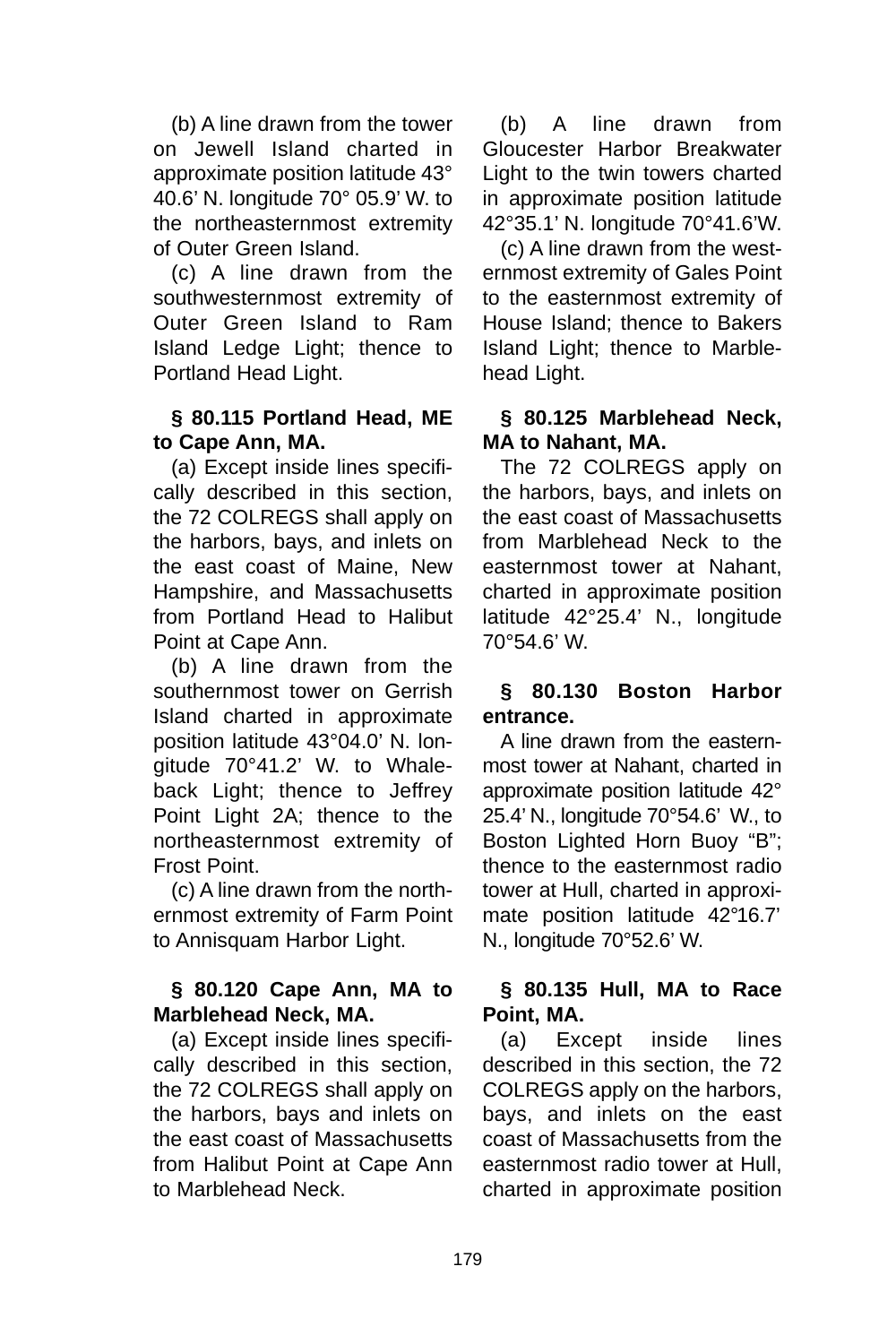latitude 42°16.7' N., longitude 70°52.6' W., to Race Point on Cape Cod.

(b) A line drawn from Canal Breakwater Light 4 south to the shoreline.

#### **§ 80.145 Race Point, MA to Watch Hill, Rl.**

(a) Except inside lines specifically described in this section, the 72 COLREGS shall apply on the sounds, bays, harbors and inlets along the coast of Cape Cod and the southern coasts of Massachusetts and Rhode Island from Race Point to Watch Hill.

(b) A line drawn from Nobska Point Light to Tarpaulin Cove Light on the southeastern side of Naushon Island; thence from the southernmost tangent of Naushon Island to the easternmost extremity of Nashawena Island; thence from the southwestern most extremity of Nashawena Island to the easternmost extremity of Cuttyhunk Island; thence from the southwestern tangent of Cuttyhunk Island to the tower on Gooseberry Neck charted in approximate position latitude 41°29.1' N. longitude 71°02.3' W.

(c) A line drawn from Sakonnet Breakwater Light 2 tangent to the southernmost part of Sachuest Point charted in approximate position latitude 41° 28.5' N. longitude 71°14.8' W.

(d) An east-west line drawn through Beavertail Light between Brenton Point and the Boston Neck shoreline.

#### **§ 80.150 Block Island, Rl.**

The 72 COLREGS shall apply on the harbors of Block Island.

#### **§ 80.155 Watch Hill, Rl to Montauk Point, NY.**

(a) A line drawn from Watch Hill Light to East Point on Fishers Island.

(b) A line drawn from Race Point to Race Rock Light; thence to Little Gull Island Light thence to East Point on Plum Island.

(c) A line drawn from Plum Island Harbor East Dolphin Light to Plum Island Harbor West Dolphin Light.

(d) A line drawn from Plum Island Light to Orient Point Light; thence to Orient Point.

(e) A line drawn from the lighthouse ruins at the southwestern end of Long Beach Point to Cornelius Point.

(f) A line drawn from Coec!es Harbor Entrance Light to Sungic Point.

(g) A line drawn from Nicoll Point to Cedar Island Light.<br>(h) A line drawn from

A line drawn Threemile Harbor West Breakwater Light to Three Mile Harbor East Breakwater Light.

(i) A line drawn from Montauk West Jetty Light 1 to Montauk East Jetty Light 2.

#### **§ 80.160 Montauk Point, NY to Atlantic Beach, NY.**

(a) A line drawn from Shinnecock Inlet East Breakwater Light to Shinnecock Inlet West Breakwater Light 1.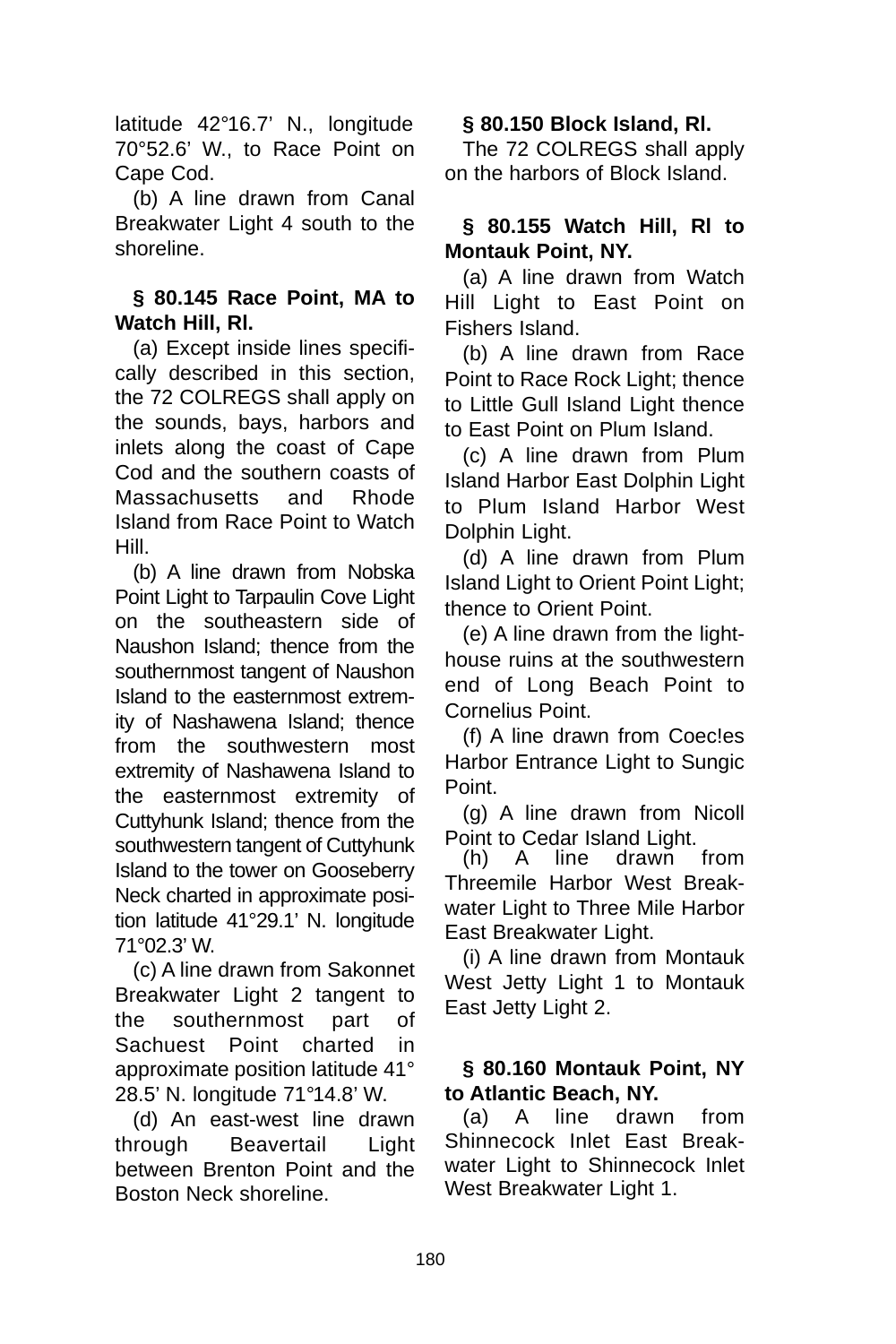(b) A line drawn from Moriches Inlet East Breakwater Light to Moriches Inlet West Breakwater Light.

(c) A line drawn from Fire Island Inlet Breakwater Light 348° true to the southernmost extremity of the spit of land at the western end of Oak Beach.

(d) A line drawn from Jones Inlet Light 322° true across the southwest tangent of the island on the north side of Jones Inlet to the shoreline.

#### **§ 80.165 New York Harbor.**

A line drawn from East Rockaway Inlet Breakwater Light to Sandy Hook Light.

#### **§ 80.170 Sandy Hook, NJ to Toms River, NJ.**

(a) A line drawn from Shark River Inlet North Breakwater Light 2 to Shark River Inlet South Breakwater Light 1.

(b) Aline drawn from Manasquan Inlet North Breakwater Light 4 to Manasquan Inlet South Breakwater Light 3.

(c) A line drawn from Barnegat Inlet North Breakwater Light 4A to the seaward extremity of the submerged Barnegat Inlet South Breakwater; thence along the submerged breakwater to the shoreline.

#### FIFTH DISTRICT

#### **§ 80.501 Toms River, NJ to Cape May, NJ.**

(a) A line drawn from the seaward tangent of Long Beach Island to the seaward tangent to Pullen Island across Beach Haven and Little Egg Inlets.

(b) Aline drawn from the seaward tangent of Pullen Island to the seaward tangent of Brigantine Island across Brigantine Inlet.

(c) A line drawn from the seaward extremity of Absecon Inlet North Jetty to Atlantic City Light.

(d) A line drawn from the southernmost point of Longport at latitude 39°18.2' N. Iongitude 74°33.1'W. to the northeasternmost point of Ocean City at latitude 39°17.6' N. longitude 74° 33.1' W. across Great Egg Harbor Inlet.

(e) A line drawn parallel with the general trend of highwater shoreline across Corson Inlet.

(f) A line formed by the centerline of the Townsend Inlet Highway Bridge.

(g) A line formed by the shoreline of Seven Mile Beach and Hereford Inlet Light.

(h) A line drawn from Cape May Inlet East Jetty Light to Cape May Inlet West Jetty Light.

#### **§ 80.503 Delaware Bay.**

A line drawn from Cape May Light to Harbor of Refuge Light; thence to the northernmost extremity of Cape Henlopen.

#### **§ 80.505 Cape Henlopen, DE to Cape Charles, VA.**

(a) A line drawn from the seaward extremity of Indian River Inlet North Jetty to Indian River Inlet South Jetty Light.

(b) A line drawn from Ocean City Inlet Light 6 225° true across Ocean City Inlet to the submerged south breakwater.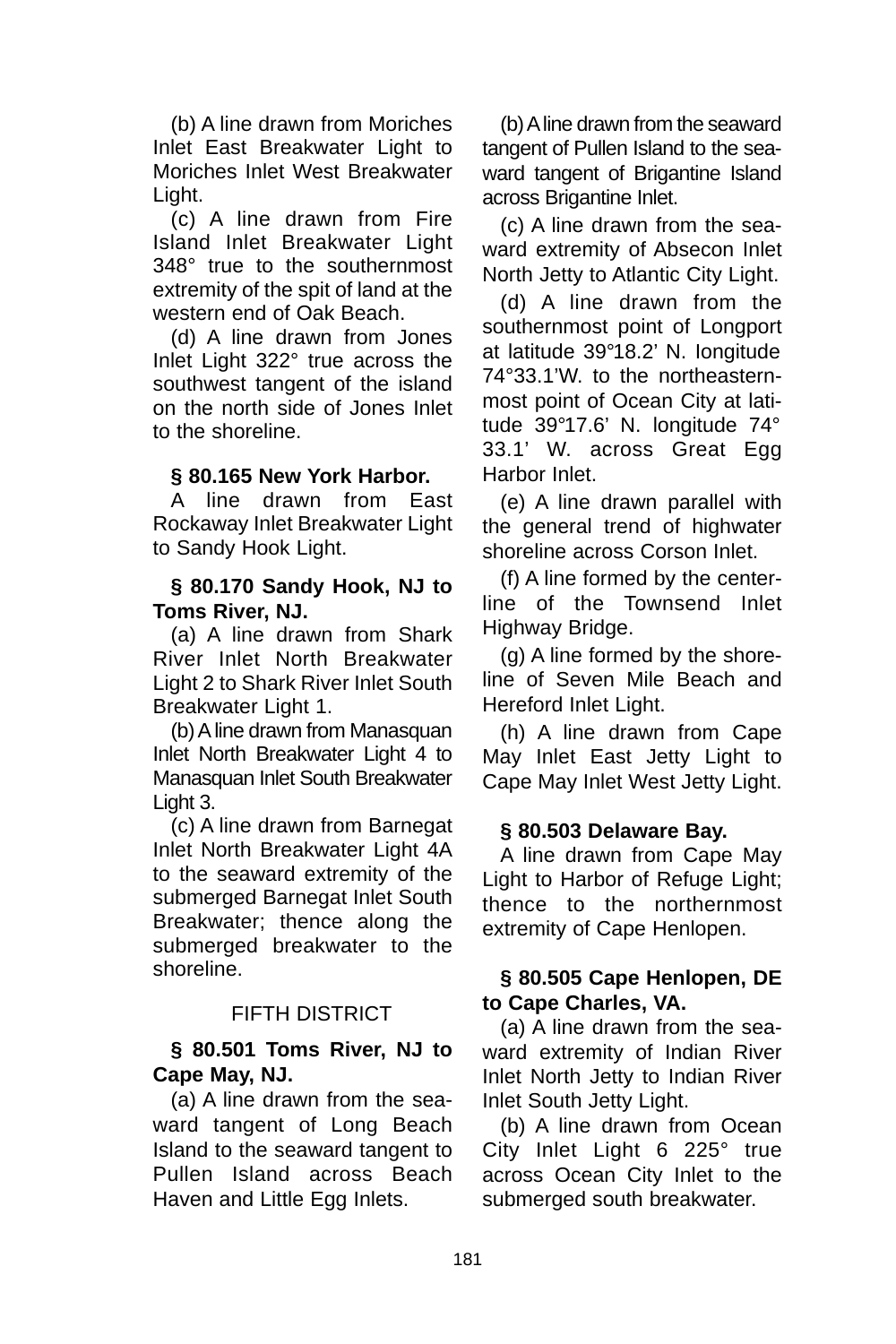(c) A line drawn from Assateague Beach Tower Light to the tower charted at latitude 37°52.6' N. longitude 75°26.7' W.

(d) A line formed by the range of Wachapreague Inlet Light 3 and Parramore Beach Lookout Tower drawn across Wachapreague Inlet.

(e) A line drawn from the lookout tower charted on the northern end of Hog Island to the seaward tangent of Parramore Beach.

(f) A Line drawn 207° true from the lookout tower charted on the southern end of Hog Island across Great Machipongo Inlet.

(g) A line formed by the range of the two cupolas charted on the southern end of Cobb Island drawn across Sand Shoal Inlet.

(h) Except as provided elsewhere in this section from Cape Henlopen to Cape Charles, lines drawn parallel with the general trend of the highwater shoreline across the entrances to small bays and inlets.

#### **§ 80.510 Chesapeake Bay Entrance, VA.**

A line drawn from Cape Charles Light to Cape Henry Light.

#### **§ 80.515 Cape Henry, VA to Cape Hatteras, NC.**

(a) A line drawn from Rudee Inlet Jetty Light 2 to Rudee Inlet Jetty Light 1.

(b) A line formed by the centerline of the highway bridge across Oregon Inlet.

#### **§ 80.520 Cape Hatteras, NC to Cape Lookout, NC.**

(a) A line drawn from Hatteras Inlet Lookout Tower at latitude 35°11.8' N 75°44.9' W 255° true to the eastern end of Ocracoke Island.

(b) A line drawn from the westernmost extremity of Ocracoke Island at latitude 35 °04.0' N. longitude 76°00.8' W. to the northeastern extremity of Portsmouth Island at latitude 35°03.7' N. longitude 76° 02.3' W.

(c) A line drawn across Drum Inlet parallel with the general trend of the highwater shoreline.

#### **§ 80.525 Cape Lookout, NC to Cape Fear, NC.**

(a) A line drawn from Cape Lookout Light to the seaward tangent of the southeastern end of Shackleford Banks.

(b) A line drawn from Morehead City Channel Range Front Light to the seaward extremity of the Beaufort Inlet west jetty.

(c) A line drawn from the southernmost extremity of Bogue Banks at latitude 34°38.7' N. longitude 77°06.0' W. across Bogue Inlet to the northernmost extremity of Bear Beach at latitude 34° 38.5' N. longitude 77°07.1' W.

(d) A line drawn from the tower charted in approximate position latitude 34°31.5' N. longitude 77° 208' W. to the seaward tangent of the shoreline on the northeast side of New River Inlet.

(e) A line drawn across New Topsail Inlet between the closest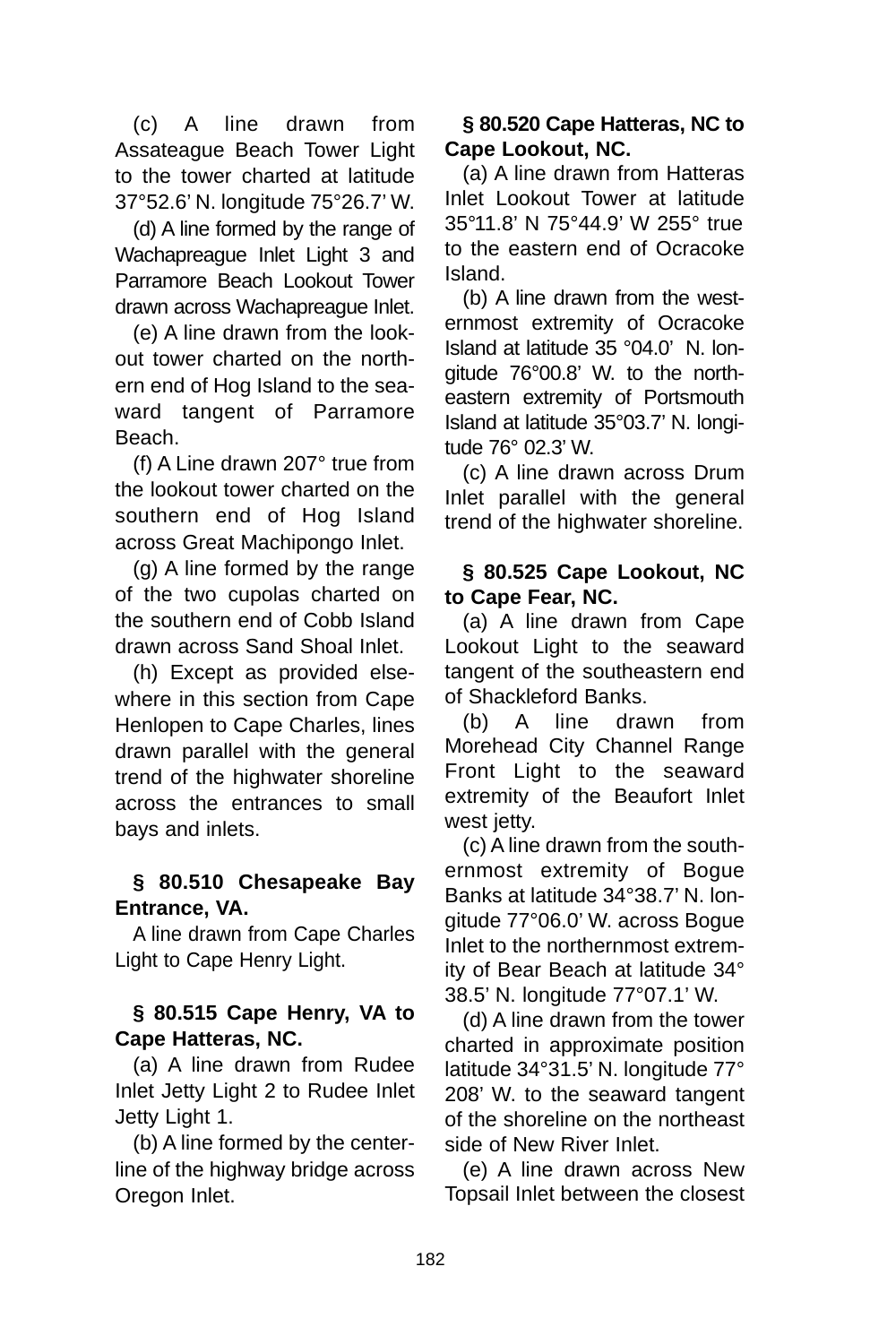extremities of the shore on either side of the inlet from latitude 34° 20.8' N. longitude 77°39.2' W. to latitude 34°20.6' N. longitude 77° 39.6' W.

(f) A line drawn from the seaward extremity of the jetty on the northeast side of Masonboro Inlet to the seaward extremity of the jetty on the southeast side of the Inlet.

(g) Except as provided elsewhere in this section from Cape Lookout to Cape Fear, lines drawn parallel with the general trend of the highwater shoreline across the entrance of small bays and inlets.

#### **§ 80.530 Cape Fear, NC to Little River Inlet, NC.**

(a) A line drawn from the abandoned lighthouse charted in approximate position latitude 33° 52.4'N. longitude 78°00.1'W. across the Cape Fear River Entrance to Oak Island Light.

(b) Except as provided elsewhere in this section from Cape Fear to Little River Inlet, lines drawn parallel with the general trend of the highwater shoreline across the entrance to small inlets.

#### SEVENTH DISTRICT

#### **§ 80.703 Little River Inlet, SC to Cape Romain, SC.**

(a) A line drawn from the westernmost extremity of the sand spit on Bird Island to the easternmost extremity of Waties Island across Little River Inlet.

(b) From Little River Inlet, a line drawn parallel with the general trend of the highwater shoreline across Hog Inlet; thence a line drawn from Murrels Inlet Light 2 to Murrels Inlet Light 1; thence a line drawn parallel with the general trend of the highwater shoreline across Midway Inlet, Pawleys Inlet and North Inlet.

(c) A line drawn from the charted position of Winyah Bay North Jetty End Buoy 2N south to the Winyah Bay South Jetty.

(d) A line drawn from Santee Point to the seaward tangent of Cedar Island.

(e) A line drawn from Cedar Island Point west to Murphy Island.

(f) A north-south line (longitude 79°20.3' W.) drawn from Murphy Island to the northernmost extremity of Cape Island Point.

#### **§ 80.707 Cape Romain, SC to Sullivans Island, SC.**

(a) A line drawn from the western extremity of Cape Romain 292° true to Racoon Key on the west side of Racoon Creek.

(b) A line drawn from the westernmost extremity of Sandy Point across Bull Bay to the northernmost extremity of Northeast Point.

(c) A line drawn from the southernmost extremity of Bull Island to the easternmost extremity of Capers Island.

(d) A line formed by the overhead power cable from Capers Island to Dewees Island.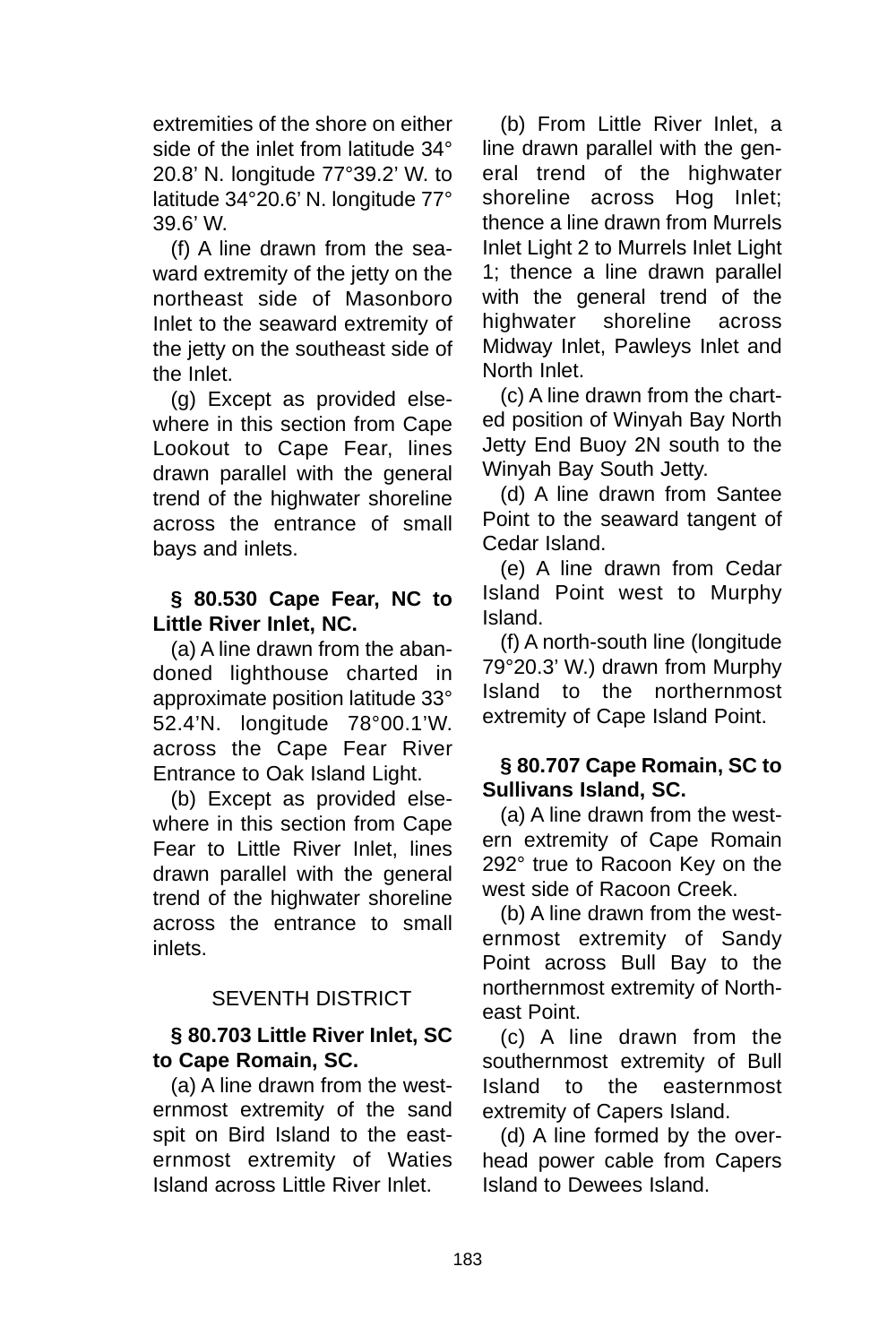(e) A line formed by the overhead power cable from Dewees Island to Isle of Palms.

(f) A line formed by the centerline of the highway bridge between Isle of Palms and Sullivans Island over Breach Inlet.

#### **§ 80.710 Charleston Harbor, SC.**

(a) A line formed by the submerged north jetty from the shore to the west end of the north jetty.

(b) A line drawn from across the seaward extremity of the Charleston Harbor Jetties.

(c) A line drawn from the west end of the South Jetty across the South Entrance to Charleston Harbor to shore on a line formed by the submerged south jetty.

#### **§ 80.712 Morris Island, SC to Hilton Head Island, SC.**

(a) A line drawn from the easternmost tip of Folly Island to the abandoned lighthouse tower on the northside of Lighthouse Inlet; thence west to the shoreline of Morris Island.

(b) A straight line drawn from the seaward tangent of Folly

Island through Folly River Daybeacon 10 across Stono River to the shoreline of Sandy Point.

(c) A line drawn from the southernmost extremity of Seabrook Island 257° true across the North Edisto River Entrance to the shore of Botany Bay Island.

(d) A line drawn from the microwave antenna tower on Edisto Beach charted in approximate position latitude 32°29.3' N. longitude 80°19.2' W. across St. Helena Sound to the abandoned lighthouse tower on Hunting Island.

(e) A line formed by the centerline of the highway bridge between Hunting Island and Fripp Island.

(f) A line drawn from the westernmost extremity of Bull Point on Capers Island to Port Royal Sound Channel Range Rear Light, latitude 32°13.7' N. longitude 80°36.0' W.; thence 259° true to the easternmost extremity of Hilton Head at latitude 32°13.7' N. longitude 80°40.1' W.

#### **§ 80.715 Savannah River.**

A line drawn from the southernmost tank on Hilton Head Island charted in approximate position latitude 32°06.7' N . longitude 80°49.3' W. to Bloody Point Range Rear Light; thence to Tybee (Range Rear) Light.

#### **§ 80.717 Tybee Island, GA to St. Simons Island, GA.**

(a) A line drawn from the southernmost extremity of Savannah Beach on Tybee Island 255° true across Tybee Inlet to the shore of Little Tybee Island south of the entrance to Buck Hammock Creek.

(b) A straight line drawn from the northeasternmost extremity of Wassaw Island 031° true through Tybee River Daybeacon 1 to the shore of Little Tybee Island.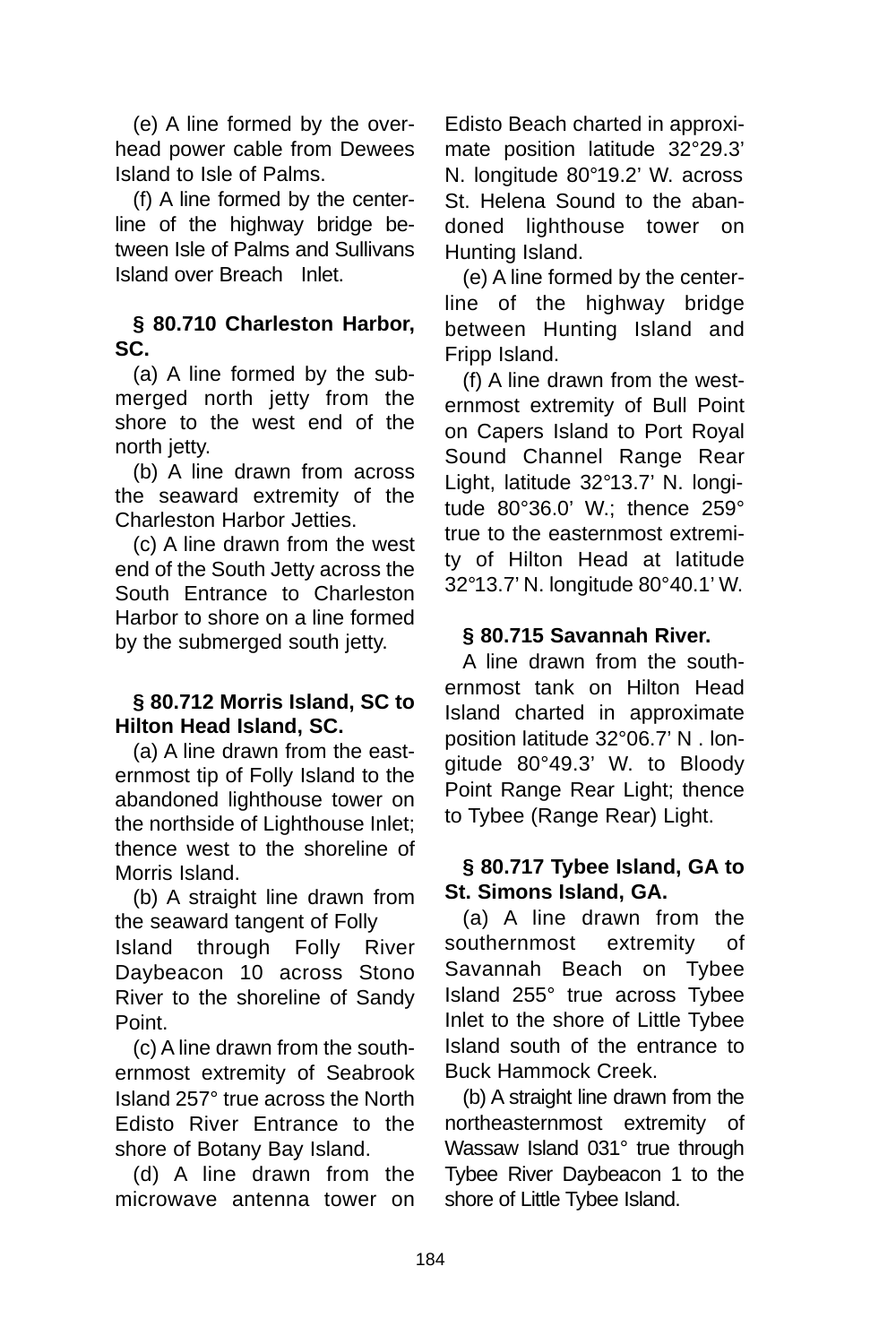(c) A line drawn approximately parallel with the general trend of the highwater shorelines from the seaward tangent of Wassau Island to the seaward tangent of Bradley Point on Ossabaw Island.

(d) A north-south line (longitude 81°08.4'W.) drawn from the southernmost extremity of Ossabaw Island to St. Catherines Island.

(e) A north-south line (longitude 81°10.6' W.) drawn from the southernmost extremity of St. Catherines Island to North-east Point on Blackbeard Island.

(f) A line following the general trend of the seaward highwater shoreline across Cabretta Inlet.

(g) A north-south line (longitude 81°16.9' W.) drawn from the southwesternmost point on Sapelo Island to Wolf Island.

(h) A north-south line (longitude 81°17.1' W.) drawn from the southeasternmost point of Wolf Island to the northeasternmost point on Little St. Simons Island.

(i) A line drawn from the northeasternmost extremity of Sea Island 045° true to Little St. Simons Island.

(j) An east-west line from the southernmost extremity of Sea Island across Goulds Inlet to St. Simons Island.

#### **§ 80.720 St. Simons Island, GA to Amelia Island, FL.**

(a) A line drawn from St. Simons Light to the northernmost tank on Jekyll Island charted in approximate position latitude 31°05.9' N. Iongitude 81° 24.5' W.

(b) A line drawn from the southernmost tank on Jekyll Island charted in approximate position latitude 31°01.6' N. Iongitude 81°25.2' W. to coordinate latitude 30°59.4'N. Iongitude 81°23.7' W. (0.5 nautical mile east of the charted position of St. Andrew Sound Lighted Buoy 32); thence to the abandoned lighthouse tower on the north end of Little Cumberland Island charted in approximate position latitude 30°58.5'N. Iongitude 81°24.8' W.

(c) A line drawn across the seaward extremity of the St. Marys Entrance Jetties.

#### **§80.723 Amelia Island, FL to Cape Canaveral, FL.**

(a) A line drawn from the southernmost extremity of Amelia Island to the northeasternmost extremity of Little Talbot Island.

(b) A line formed by the centerline of the highway bridge from Little Talbot Island to Fort George Island.

(c) A line drawn across the seaward extremity of the St. Johns River Entrance Jetties.

(d) A line drawn across the seaward extremity of the St. Augustine Inlet Jetties.

(e) A line formed by the centerline of the highway bridge over Matanzas Inlet.

(f) A line drawn across the seaward extremity of the Ponce de Leon Inlet Jetties.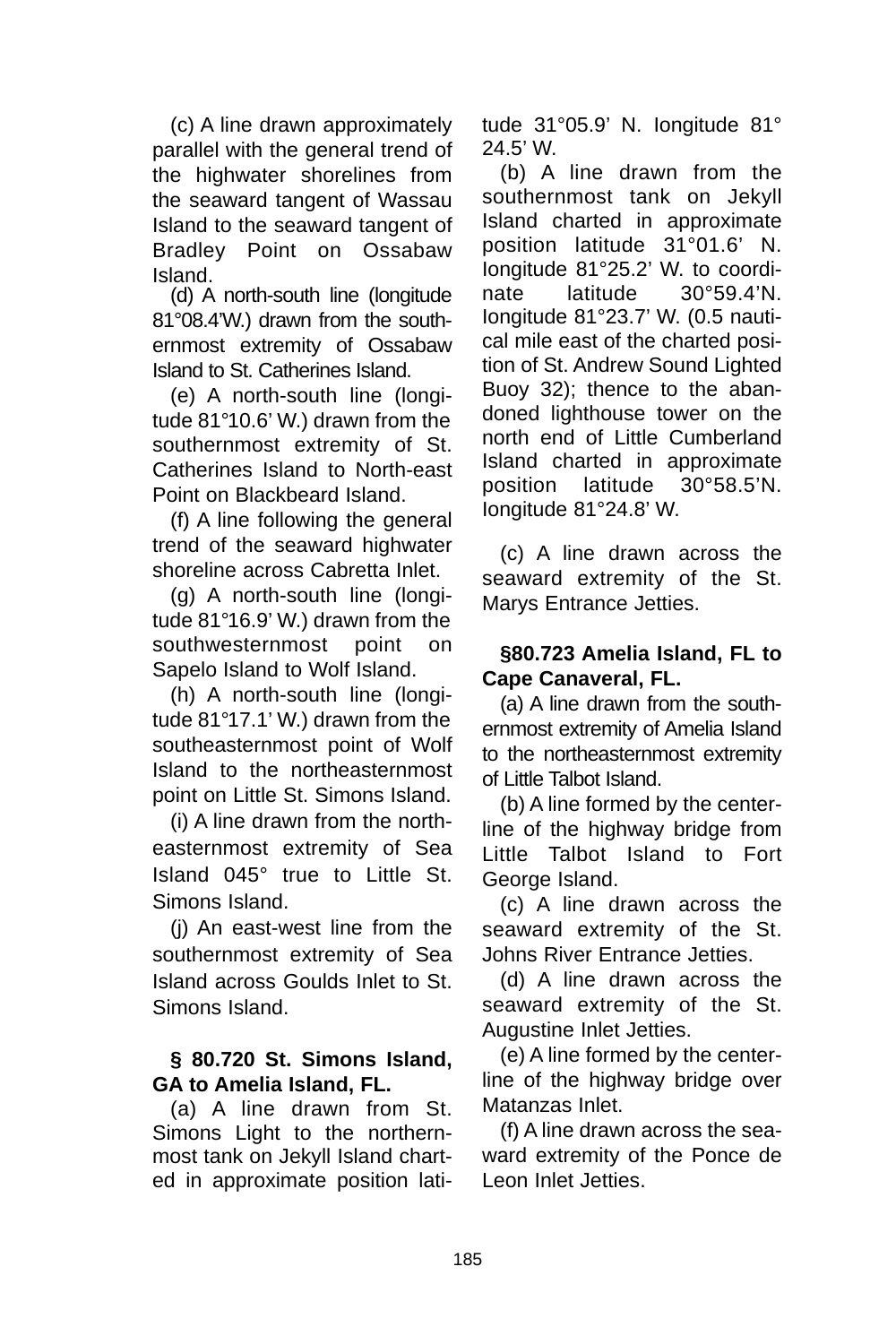#### **§ 80.727 Cape Canaveral, FL to Miami Beach, FL.**

(a) A line drawn across the seaward extremity of the Port Canaveral Entrance Channel Jetties.

(b) A line drawn across the seaward extremity of the Sebastian Inlet Jetties.

(c) A line drawn across the seaward extremity of the Fort Pierce Inlet Jetties.

(d) A north-south line (longitude 80° 09.7' W.) drawn across St. Lucie Inlet.

(e) A line drawn from the seaward extremity of Jupiter Inlet North Jetty to the northeast extremity of the concrete apron on the south side of Jupiter inlet.

(f) A line drawn across the seaward extremity of the Lake Worth Inlet Jetties.

(g) A line drawn across the seaward extremity of the Boynton Inlet Jetties.

(h) A line drawn from Boca Raton Inlet North Jetty Light 2 to Boca Raton Inlet South Jetty Light 1.

(i) A line drawn from Hillsboro Inlet Light to Hillsboro Inlet Entrance Light 2; thence to Hillsboro Inlet Entrance Light 1; thence west to the shoreline.

(j) A line drawn across the seaward extremity of the Port Everglades Entrance Jetties.

(k) A line formed by the centerline of the highway bridge over Bakers Haulover Inlet.

#### **§ 80.730 Miami Harbor, FL.**

A line drawn across the seaward extremity of the Miami Harbor Government Cut Jetties.

#### **§ 80.735 Miami, FL to Long Key, FL.**

(a) A line drawn from the southernmost extremity of Fisher Island 212° true to the point latitude 25°45.0' N. longitude 80° 08.6' W. on Virginia Key.

(b) A line formed by the centerline of the highway bridge between Virginia Key and Key Biscayne.

(c) A line drawn from Cape Florida Light to the northern most extremity on Soldier Key.

(d) A line drawn from the southernmost extremity on Soldier Key to the northernmost extremity of the Ragged Keys.

(e) A line drawn from the Ragged Keys to the southernmost extremity of Angelfish Key following the general trend of the seaward shoreline.

(f) A line drawn on the centerline of the Overseas Highway (U.S. 1) and bridges from latitude 25°19.3' N. longitude 80° 16.0' W. at Little Angelfish Creek to the radar dome charted on Long Key at approximate position latitude 24°49.3' N. longitude 80°49.2' W.

## **PUERTO RICO AND VIRGIN ISLANDS**

#### **SEVENTH** DISTRICT

#### **§ 80.738 Puerto Rico and Virgin Islands.**

(a) Except inside lines specifically described in this section, the 72 COLREGS shall apply on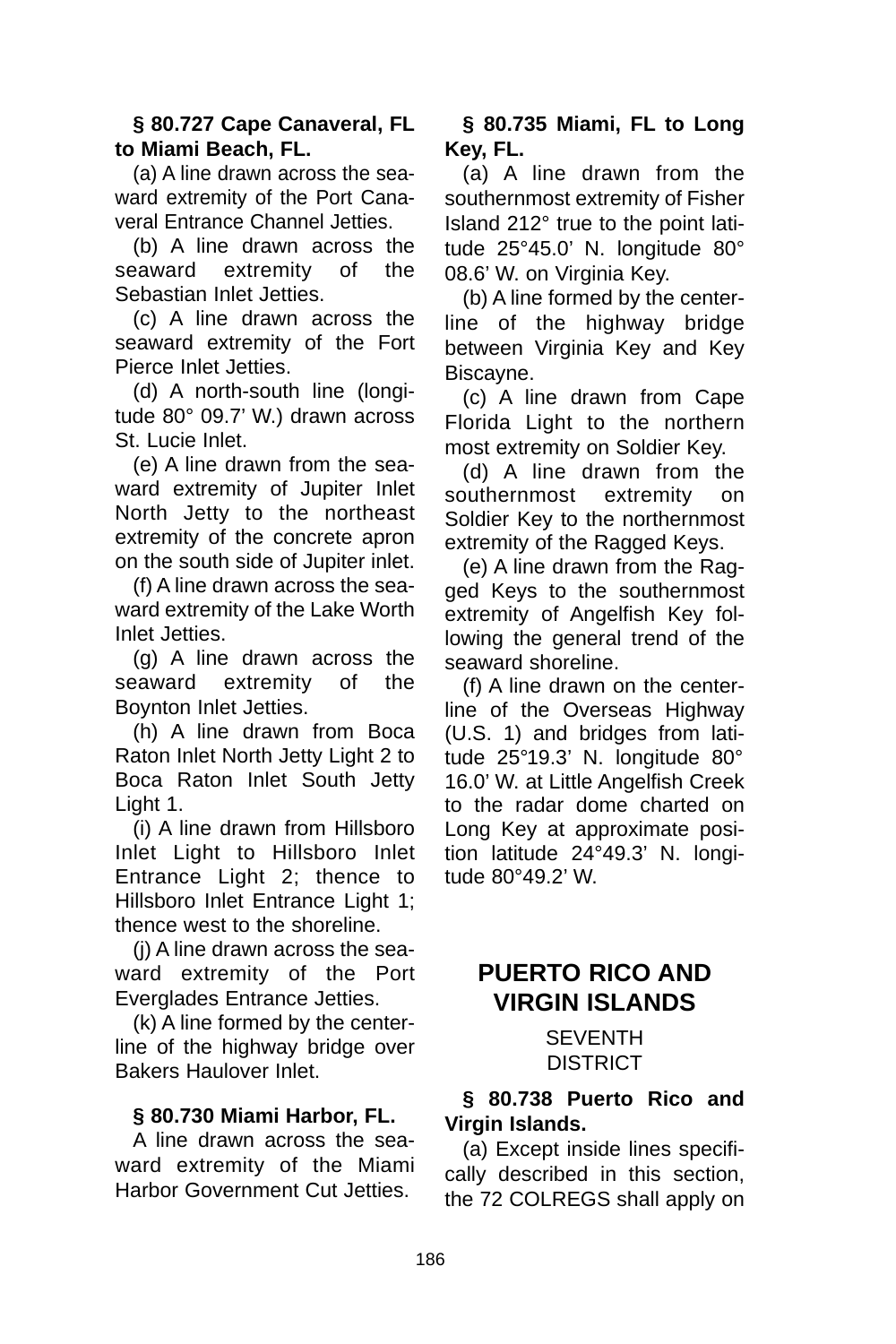all other bays, harbors and lagoons of Puerto Rico and the U.S. Virgin Islands.

(b) A line drawn from Puerto San Juan Light to Cabras Light across the entrance of San Juan Harbor.

## **GULF COAST**

#### SEVENTH DISTRICT

#### **§80.740 Long Key, FL to Cape Sable, FL.**

A line drawn from the microwave tower charted on Long Key at approximate position latitude 24° 48.8' N. longitude 80° 49.6' W. to Long Key Light 1; thence to Arsenic Bank Light 2; thence to Sprigger Bank Light 5; thence to Schooner Bank Light 6; thence to Oxfoot Bank Light 10; thence to East Cape Light 2; thence through East Cape Daybeacon 1A to the shoreline at East Cape.

#### **§ 80.745 Cape Sable, FL to Cape Romano, FL.**

(a) A line drawn following the general trend of the mainland, highwater shoreline from Cape Sable at East Cape to Little Shark River Light 1; thence to westernmost extremity of Shark Point; thence following the general trend of the mainland, highwater shoreline crossing the entrances of Harney River, Broad Creek, Broad River, Rodgers River First Bay, Chatham River, Huston River, to the shoreline at coordinate latitude 25°41.8' N. longitude 81°17.9' W.

(b) The 72 COLREGS shall apply to the waters surrounding the Ten Thousand Islands and the bays, creeks, inlets, and rivers between Chatham Bend and Marco Island except inside lines specifically described in this part.

(c) A north-south line drawn at longitude 81°20.2' W. across the entrance to Lopez River.

(d) A line drawn across the entrance to Turner River parallel to the general trend of the shoreline.

(e) A line formed by the centerline of Highway 92 Bridge at Goodland.

#### **§ 80.748 Cape Romano, FL to Sanibel Island, FL.**

(a) A line drawn across Big Marco Pass parallel to the general trend of the seaward, highwater shoreline.

(b) A line drawn from the northwesternmost extremity of Coconut Island 000°T across Capri Pass.

(c) Lines drawn across Hurricane and Little Marco Passes parallel to the general trend of the seaward, highwater shoreline.

(d) A line from the seaward extremity of Gordon Pass South Jetty 014° true to the shoreline at approximate coordinate latitude 26°05.7' N. Iongitude 81°48.1' W.

(e) A line drawn across the seaward extremity of Doctors Pass Jetties.

(f) Lines drawn across Wiggins, Big Hickory, New, and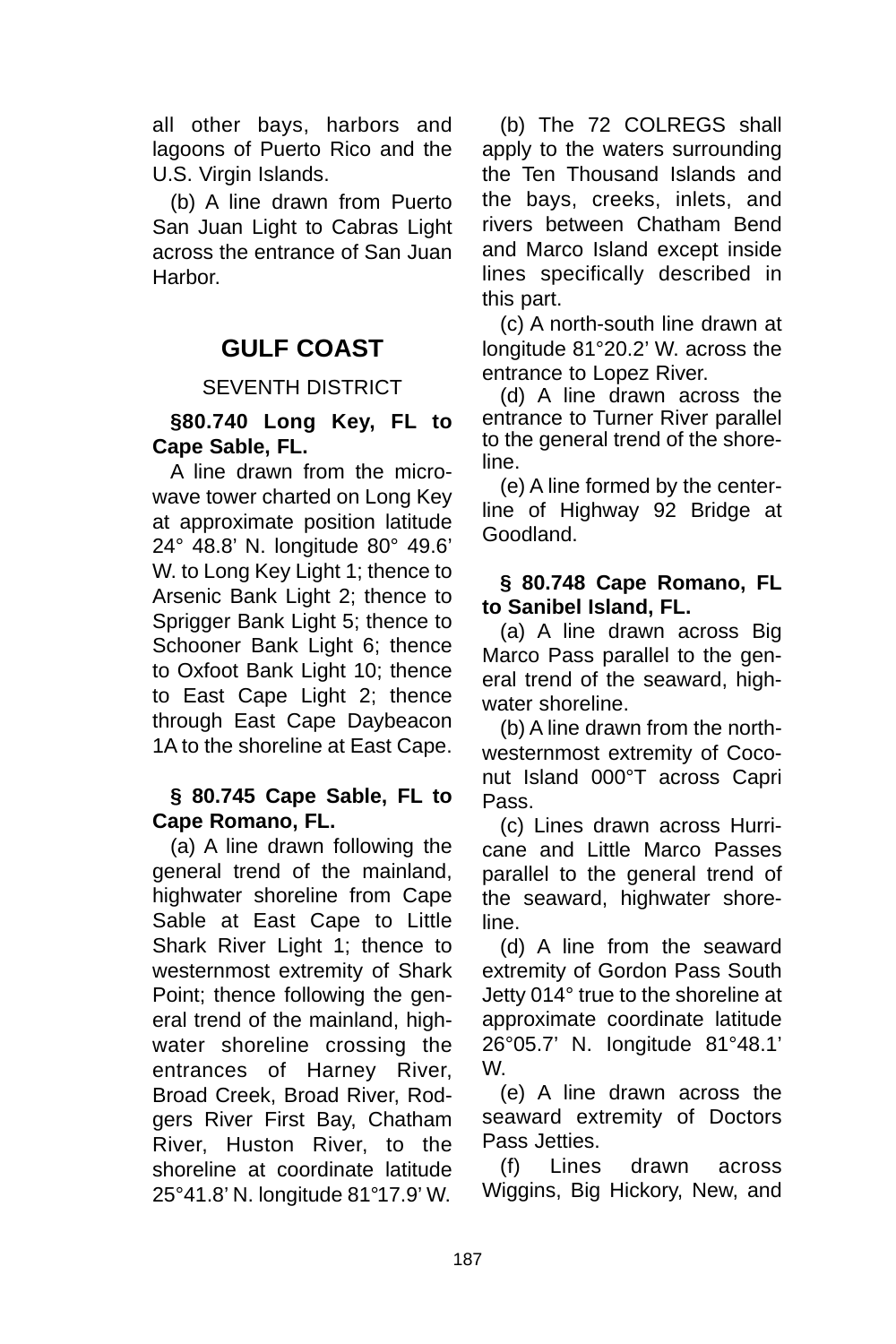Big Carlos Passes parallel to the general trend of the seaward highwater shoreland.

(g) A straight line drawn from Sanibel Island Light through Matanzas Pass Channel Light 2 to the shore of Estero Island.

#### **§ 80.750 Sanibel Island, FL to St. Petersburg, FL.**

(a) A line formed by the centerline of the highway bridge over Blind Pass, between Captiva Island and Sanibel Island, and lines drawn across Redfish and Captiva Passes parallel to the general trend of the seaward, highwater shorelines.

(b) A line drawn from La Costa Test Pile North Light to Port Boca Grande Light.

(c) Lines drawn across Gasparilla and Stump Passes parallel to the general trend of the seaward, highwater shorelines.

(d) A line across the seaward extremity of Venice Inlet Jetties.

(e) A line drawn across Midnight Pass parallel to the general trend of the seaward, highwater shoreline.

(f) A line drawn from Big Sarasota Pass Light 14 to the southernmost extremity of Lido Key.

(g) A line drawn across New Pass tangent to the seaward, highwater shoreline of Longboat Key.

(h) A line drawn across Longboat Pass parallel to the seaward, highwater shoreline.

(i) A line drawn from the northwesternmost extremity of Bean Point to the southeasternmost extremity of Egmont Key.

(j) A straight line drawn from Egmont Key Light through Egmont Channel Range Rear Light to the shoreline on Mullet Key.

(k) A line drawn from the northernmost extremity of Mullet Key across Bunces Pass and South Channel to Pass-a-Grille Channel Light 8; thence to Pass-a-Grille Channel Daybeacon 9; thence to the southwesternmost extremity of Long Key.

#### **§ 80.753 St. Petersburg, FL to the Anclote, FL.**

(a) A line drawn across Blind Pass, between Treasure Island and Long Key, parallel with the general trend of the seaward, highwater shoreline.

(b) Lines formed by the centerline of the highway bridges over Johns and Clearwater Passes.

(c) A line drawn across Dunedin and Hurricane Passes parallel with the general trend of the seaward, highwater shoreline.

(d) A line drawn from the northernmost extremity of Honeymoon Island to Anclote Anchorage South Entrance Light 7; thence to Anclote Key 28° 10.0' N 82°50.6' W; thence a straight line through Anclote River Cut B Range Rear Light to the shoreline.

#### **§ 80.755 Anclote, FL to the Suncoast Keys, FL.**

(a) Except inside lines specifically described in this section,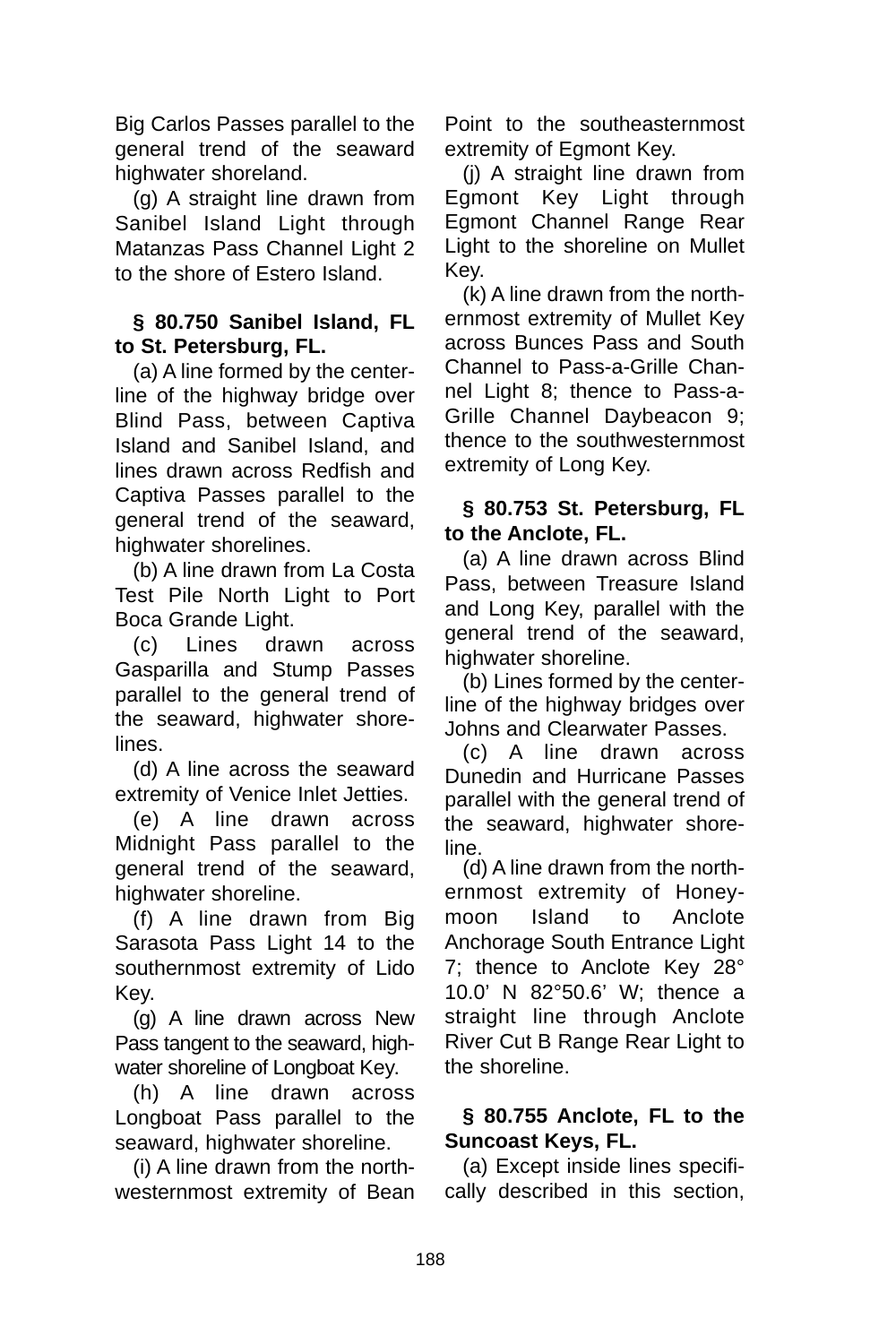the 72 COLREGS shall apply on the bays, bayous, creeks, marinas, and rivers from Anclote to the Suncoast Kevs.

(b) A north-south line drawn at longitude 82°38.3' W. across the Chassahowitzka River Entrance.

#### **§ 80.757 Suncoast Keys, FL to Horseshoe Point, FL.**

(a) Except inside lines specifically described in this section, the 72 COLREGS shall apply on the bays, bayous, creeks, and marinas from the Suncoast Keys to Horseshoe Point.

(b) A line formed by the centerline of Highway 44 Bridge over the Salt River.

(c) A north-south line drawn through Crystal River Entrance Daybeacon 25 across the river entrance.

(d) A north-south line drawn through the Cross Florida Barge Canal Daybeacon 48 across the canal.

(e) A north-south line drawn through Withlacoochee River Daybeacon 40 across the river.

(f) A line drawn from the westernmost extremity of South Point north to the shoreline across the Waccasassa River Entrance.

(g) A line drawn from position latitude 29°16.6' N. longitude 83°06.7' W. 300° true to the shoreline of Hog Island.

(h) A north-south line drawn through Suwannee River Wadley Pass Channel Daybeacons 30 and 31 across the Suwannee River.

#### **§ 80.760 Horseshoe Point, FL to Rock Islands, FL.**

(a) Except inside lines specifically described provided in this section, the 72 COLREGS shall apply on the bays, bayous, creeks, marinas, and rivers from Horseshoe Point to the Rock Islands.

(b) A north-south line drawn through Steinhatchee River Light 21.

(c) A line drawn from Fenholloway River Approach Light FR east across the entrance to Fenholloway River.

#### EIGHTH DISTRICT

#### **§ 80.805 Rock Island, FL to Cape San Blas, FL.**

(a) A north-south line drawn from the Econfina River Light to the opposite shore.

(b) A line drawn from Gamble Point Light to the southernmost extremity of Cabell Point.

(c) A line drawn from St. Marks (Range Rear) Light to St. Marks Channel Light 11; thence to the southernmost extremity of Live Oak Point; thence in a straight line through Shell Point Light to the southernmost extremity of Ochlockonee Point; thence to Bald Point along longitude 84° 20.5' W.

(d) A line drawn from the south shore of Southwest Cape at longitude 84°22.7' W. to Dog Island Reef East Light 1; thence to Turkey Point Light 2; thence to the easternmost extremity of Dog Island.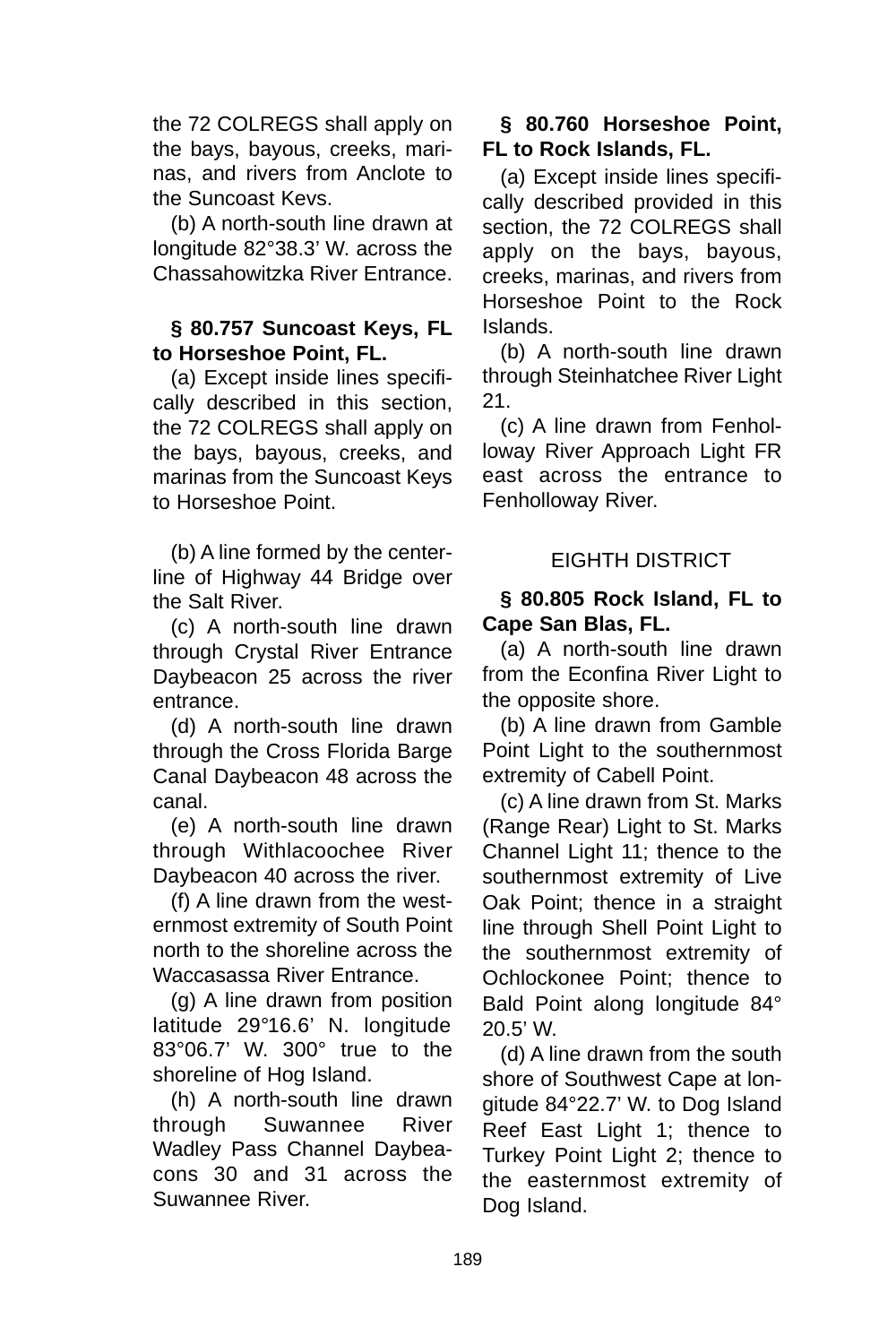(e) A line drawn from the westernmost extremity of Dog Island to the easternmost extremity of St. George Island.

(f) A line drawn across the seaward extremity of the St. George Island Channel Jetties.

(g) A line drawn from the northwesternmost extremity of Sand Island to West Pass Light 7.

(h) A line drawn from the westernmost extremity of St. Vincent Island to the southeast, highwater shoreline of Indian Peninsula at longitude 85°13.5' W.

#### **§ 80.810 Cape San Blas, FL to Perdido Bay, FL.**

(a) A line drawn from St. Joseph Bay Entrance Range A Rear Light through St. Joseph Bay Entrance Range B Front Light to St. Joseph Point.

(b) A line drawn across the mouth of Salt Creek as an extension of the general trend of the shoreline to continue across the inlet to St. Andrews Sound in the middle of Crooked Island.

(c) A line drawn from the northernmost extremity of Crooked Island 000°T. to the mainland.

(d) A line drawn from the easternmost extremity of Shell Island 120° true to the shoreline across the east entrance to St. Andrews Bay.

(e) A line drawn between the seaward end of the St. Andrews Bay Entrance Jetties.

(f) A line drawn between the seaward end of the Choctawatchee Bay Entrance Jetties.

(g) A east-west line drawn from Fort McRee Leading Light across the Pensacola Bay Entrance along latitude 30°19.5' N.

(h) A line drawn between the seaward end of the Perdido Pass Jetties.

#### **§ 80.815 Mobile Bay, AL to the Chandeleur Islands, LA.**

(a) A line drawn across the in lets to Little Lagoon as an extension of the general trend of the shoreline.

(b) A line drawn from Mobile Point Light to Dauphin Island Channel Light No. 1 to the eastern corner of Fort Gaines at Pelican Point.

(c) A line drawn from the westernmost extremity of Dauphin Island to the easternmost extremity of Petit Bois Island.

(d) A line drawn from Horn Island Pass Entrance Range Front Light on Petit Bois Island to the easternmost extremity of Horn Island.

(e) A east-west line (latitude 30°14.7' N.) drawn between the westernmost extremity of Horn Island to the easternmost extremity of Ship Island.

(f) A curved line drawn following the general trend of the seaward, highwater shoreline of Ship Island.

(g) A line drawn from Ship Island Light to Chandeleur Light; thence in a curved line following the general trend of the seaward, highwater shorelines of the Chandeleur Islands to the island at latitude 29°44.1' N. longitude 88°53.0' W.; thence to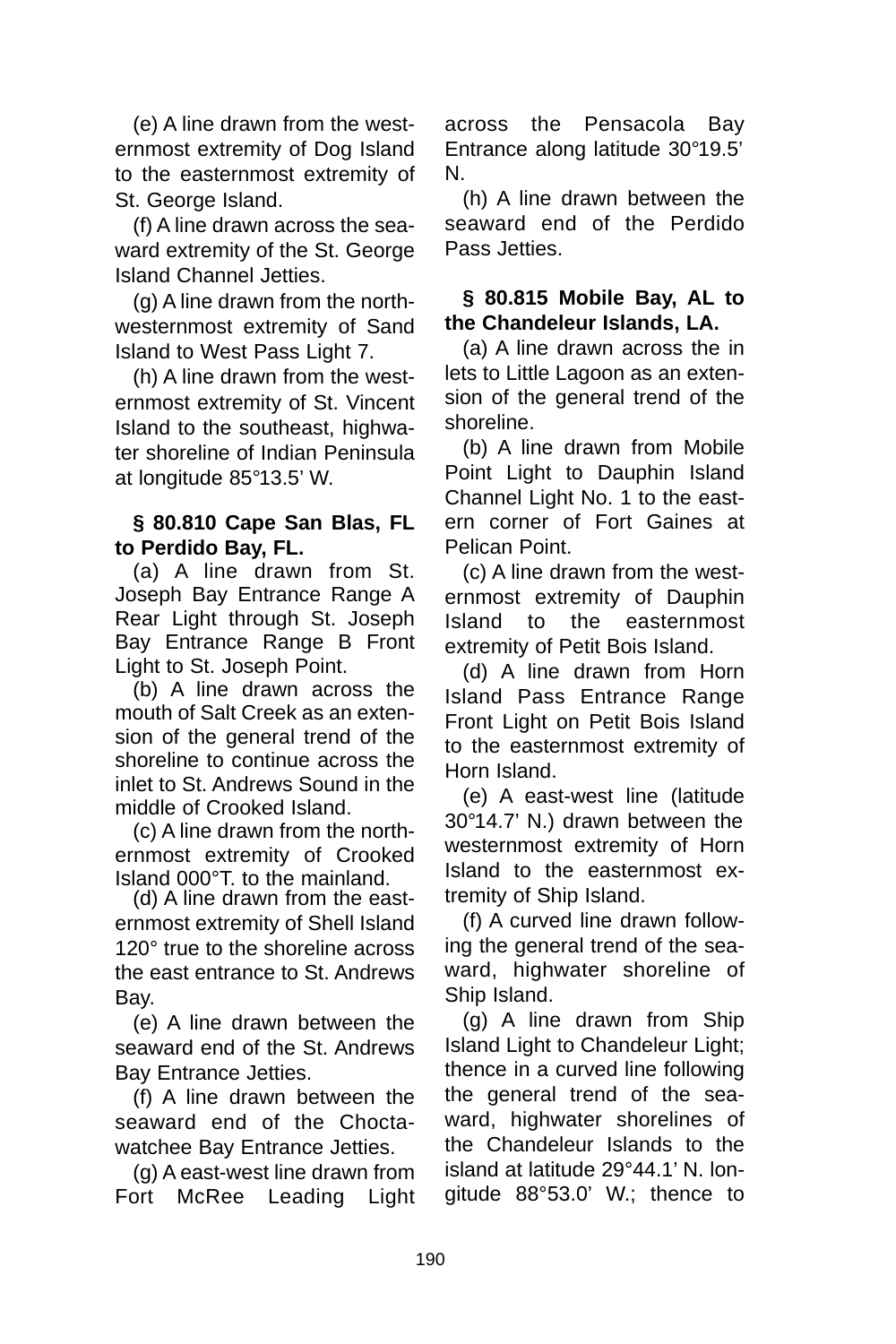latitude 29°26.5'N. longitude 88° 55.6'W.

#### **§ 80.825 Mississippi Passes, LA.**

(a) A line drawn from latitude 29°26.5'N., longitude 88°55.6'W. to latidude 29°10.6'N., longitude 88°59.8'W.; thence to latitude 29°03.5'N., longitude 89°03.7' W.: thence to latitude 28°58.8'N., longitude 89°04.3'W.

(b) A line drawn from latitude 28°58.8'N., longitude 89°04.3'W.; to latitude 28°57.3'N., longitude 89°05.3'W.; thence to latitude 28°56.95'N., longitude 89°05.6'W.; thence to latitude 29°00.4'N., longitude 89°09.8'W.; thence following the general trend of the seaward highwater shoreline in a northwesterly direction to latitude 29°03.4'N., longitude 89°13.0'W.; thence west to latitude 29°03.5'N., longitude 89°15.5'W.; thence following the general trend of the seaward high water shoreline in a southwesterly direction to latitude 28°57.7'N., longitude 89° 22.3'W.

(c) A line drawn from latitude 28°57.7'N., longitude 89°22.3'W.; to latitude 28°51.4'N., longitude 89°24.5'W.; thence to latitude 28°52.65'N., longitude 89°27.1' W.; thence to the seaward extremity of the Southwest Pass West Jetty located at latitude 28°54.5'N., longitude 89°26.1'W.

(d) A line drawn from Mississippi River South Pass East Jetty Light 4 to Mississippi River South Pass West Jetty Light; thence following the general trend of the seaward

highwater shoreline in a northwesterly direction to coordinate latitude 29°03.4'N. longitude 89°13.0'W.; thence west to coordinate latitude 29°03.5'N., longitude 89°15.5'W., thence following the general trend of the seaward, highwater shoreline in a southwesterly direction to Mississippi River Southwest Pass Entrance Light.

(e) A line drawn from Mississippi River Southwest Pass Entrance Light; thence to the seaward extremity of the Southwest Pass West Jetty located at coordinate latitude 28°54.5'N. Iong itude 89°26.1'W.

#### **§ 80.830 Mississippi Passes, LA to Point Au Fer, LA.**

(a) A line drawn from the seaward extremity of the Southwest Pass West Jetty located at coordinate latitude 28°54.5'N. longitude 89°26.1'W.; thence following the general trend of the seaward, highwater jetty and shoreline in a north, northeasterly direction to Old Tower latitude 28°58.8'N. longitude 89°23.3'W.; thence to West Bay Light; thence to coordinate latitude 29°05.2'N. longitude 89°24.3'W.; thence a curved line following the general trend of the highwater shoreline to Point Au Fer Island except as otherwise described in this section.

(b) A line drawn across the seaward extremity of the Empire Waterway (Bayou Fontanelle) entrance jetties.

(c) An east-west line drawn from the westernmost extremity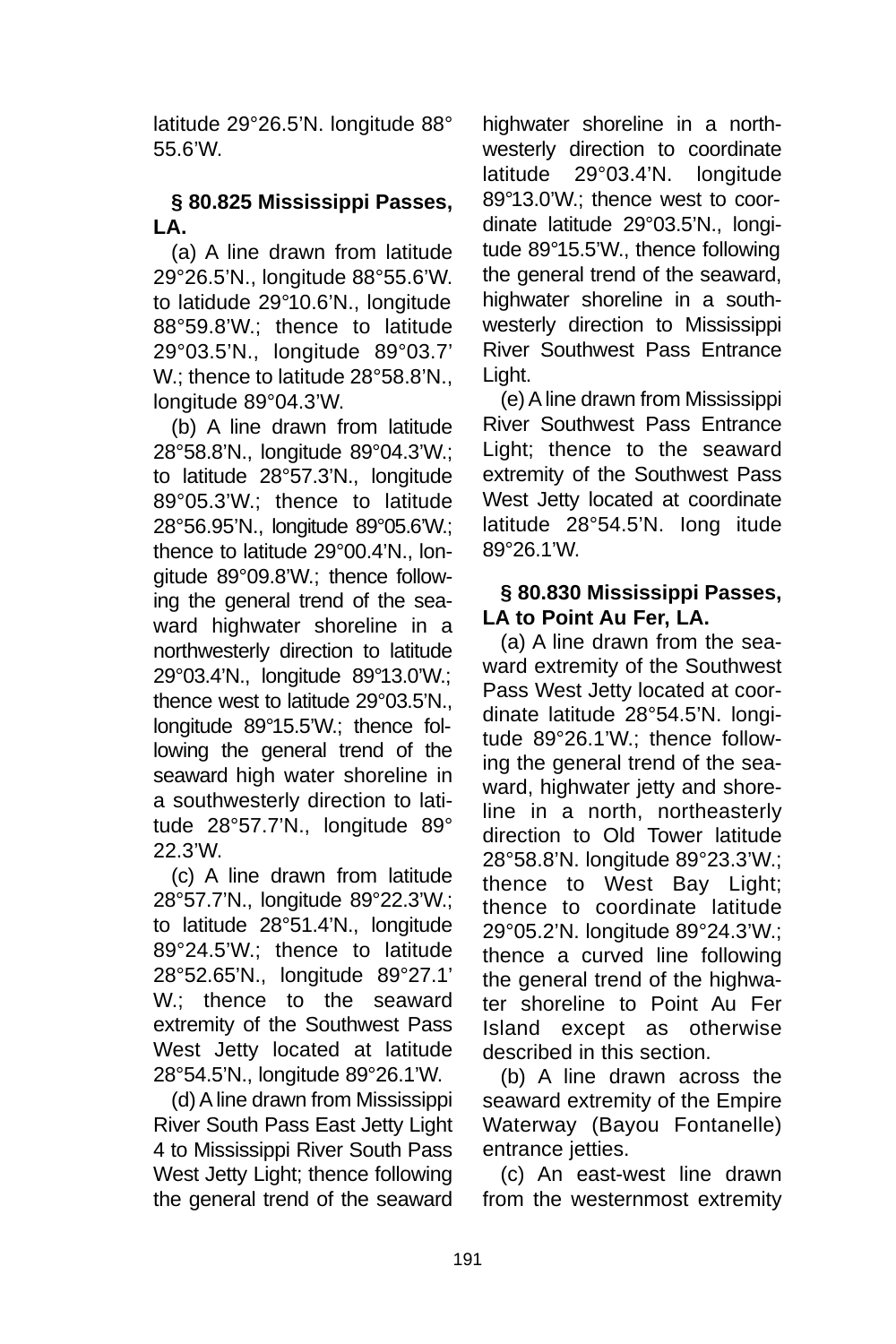of Grand Terre Islands in the direction of 194° true to the Grand Isle Fishing Jetty Light.

(d) A line drawn between the seaward extremity of the Belle Pass Jetties.

(e) A line drawn from the westernmost extremity of the Timbalier Island to the easternmost extremity of Isles Dernieres.

(f) A north-south line drawn from Caillou Bay Light 13 across Caillou Boca.

(g) A line drawn 107° true from Caillou Bay Boat Landing Light across the entrances to Grand Bayou du Large and Bayou Grand Caillou.

(h) A line drawn on an axis of 103° true through Taylors Bayou Entrance Light 2 across the entrances to Jack Stout Bayou, Taylors Bayou, Pelican Pass, and Bayou de West.

#### **§ 80.835 Point Au Fer, LA to Calcasieu Pass, LA.**

(a) A line drawn from Point Au Fer to Atchafalaya Channel Light 34; thence to Point Au Fer Reef Light 33; thence to Atchafalaya Bay Pipeline Light D latitude 29°25.0'N. longitude 91°31.7'W.; thence to Atchafalaya Bay Light 1 latitude 29°25.3'N. longitude 91°35.8'W.; thence to South Point.

(b) Lines following the general trend of the highwater shoreline drawn across the bayou and canal inlets from the Gulf of Mexico between South Point and Calcasieu Pass except as otherwise described in this section.

(c) A line drawn on an axis of 140° true through Southwest Pass Vermillion Bay Light 4 across Southwest Pass.

(d) A line drawn across the seaward extremity of the Freshwater Bayou Canal Entrance Jetties.

(e) A line drawn from Mermentau Channel East Jetty Light 6 to Mermentau Channel West Jetty Light 7.

(f) A line drawn from the radio tower charted in approximate position latitude 29°45.7'N. longitude 93°06.3'W. 115° true across Mermentau Pass.

(g) A line drawn across the seaward extremity of the Calcasieu Pass Jetties.

#### **§ 80.840 Sabine Pass, TX to Galveston, TX.**

(a) A line drawn from the Sabine Pass East Jetty Light to the seaward end of the Sabine Pass West Jetty.

(b) A line drawn across the small boat passes through the Sabine Pass East and West Jetties.

(c) A line formed by the centerline of the highway bridge over Rollover Pass at Gilchrist.

#### **§ 80.845 Galveston, TX to Freeport, TX.**

(a) A line drawn from Galveston North Jetty Light 6A to Galveston South Jetty Light 5A.

(b) A line formed by the centerline of the highway bridge over San Luis Pass.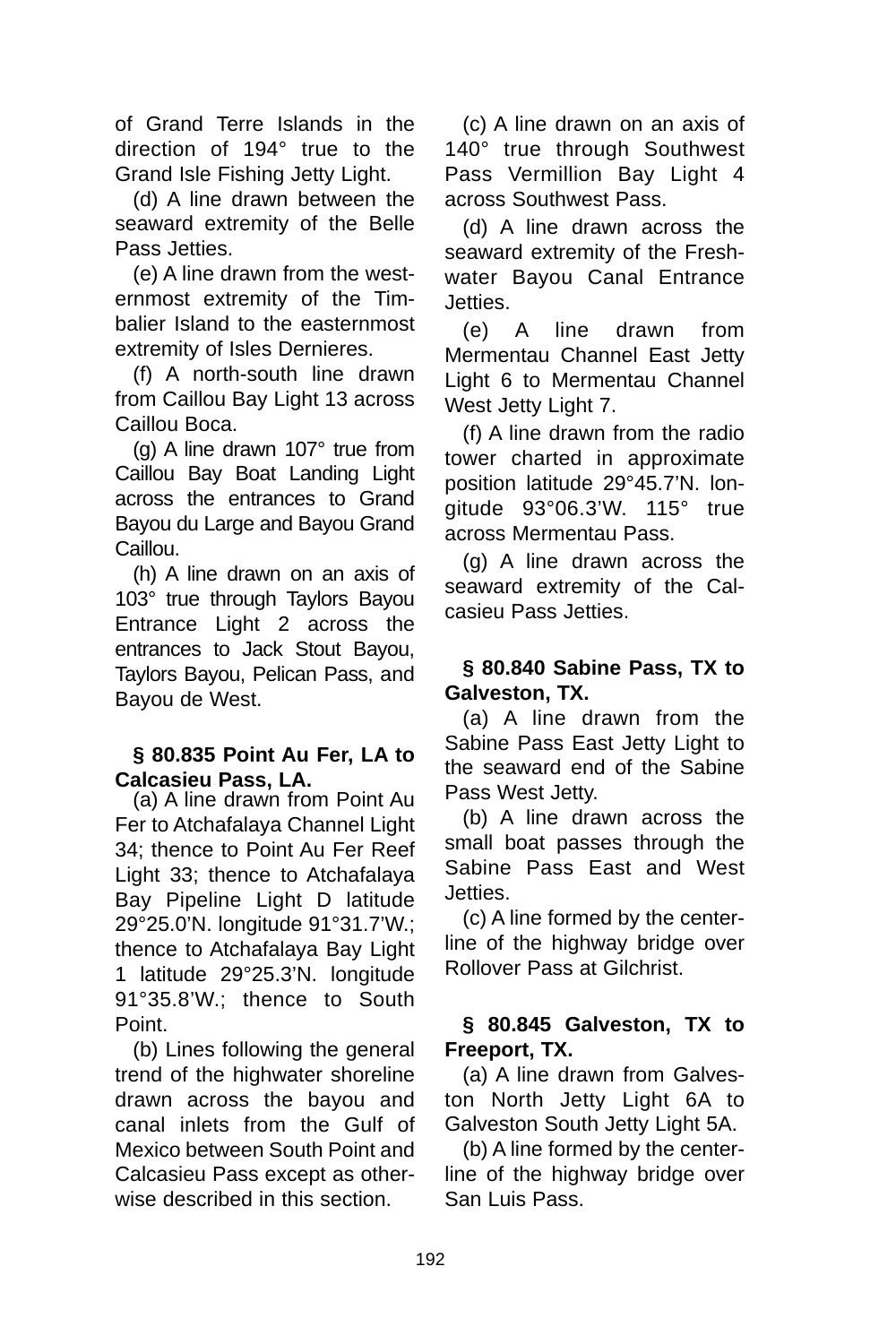(c) Lines formed by the centerlines of the highway bridges over the inlets to Christmas Bay (Cedar Cut) and Drum Bay.

(d) A line drawn from the seaward extremity of the Freeport North Jetty to Freeport Entrance Light 6; thence to Freeport Entrance Light 7; thence to the seaward extremity of Freeport South Jetty.

#### **§ 80.850 Brazos River, TX to the Rio Grande, TX.**

(a) Except as otherwise described in this section lines drawn continuing the general trend of the seaward, highwater shorelines across the inlets to Brazos River Diversion Channel, San Bernard River, Cedar Lakes, Brown Cedar Cut, Colorado River, Matagorda Bay, Cedar Bayou, Corpus Christi Bay, and Laguna Madre.

(b) A line drawn across the seaward extremity of Matagorda Ship Channel North Jetties.

(c) A line drawn from the seaward tangent of Matagorda Peninsula at Decros Point to Matagorda Light.

(d) A line drawn across the seaward extremity of the Aransas Pass Jetties.

(e) A line drawn across the seaward extremity of the Port Mansfield Entrance Jetties.

(f) A line drawn across the seaward extremity of the Brazos Santiago Pass Jetties.

## **PACIFIC COAST**

ELEVENTH DISTRICT

#### **§ 80.1102 Santa Catalina Island, CA.**

The 72 COLREGS shall apply to the harbors on Santa Catalina Island.

#### **§ 80.1104 San Diego Harbor, CA.**

A line drawn from Zuniga Jetty Light "V" to Zuniga Jetty Light "Z"; thence to Point Loma Light.

#### **§ 80.1106 Mlssion Bay, CA.**

A line drawn from Mission Bay South Jetty Light 2 to Mission Bay North Jetty Light 1.

#### **§ 80.1108 Oceanside Harbor, CA.**

A line drawn from Oceanside South Jetty Light 4 to Oceanside Breakwater Light 3.

#### **§ 80.1110 Dana Point Harbor, CA.**

A line drawn from Dana Point Jetty Light 6 to Dana Point Breakwater Light 5.

#### **§ 80.1112 Newport Bay, CA.**

A line drawn from Newport Bay East Jetty Light 4 to Newport Bay West Jetty Light 3.

#### **§ 80.1114 San Pedro Bay-Anaheim Bay, CA.**

(a) A line drawn across the seaward extremities of the Anaheim Bay Entrance East Jetties; thence to Long Beach Breakwater East End Light 1.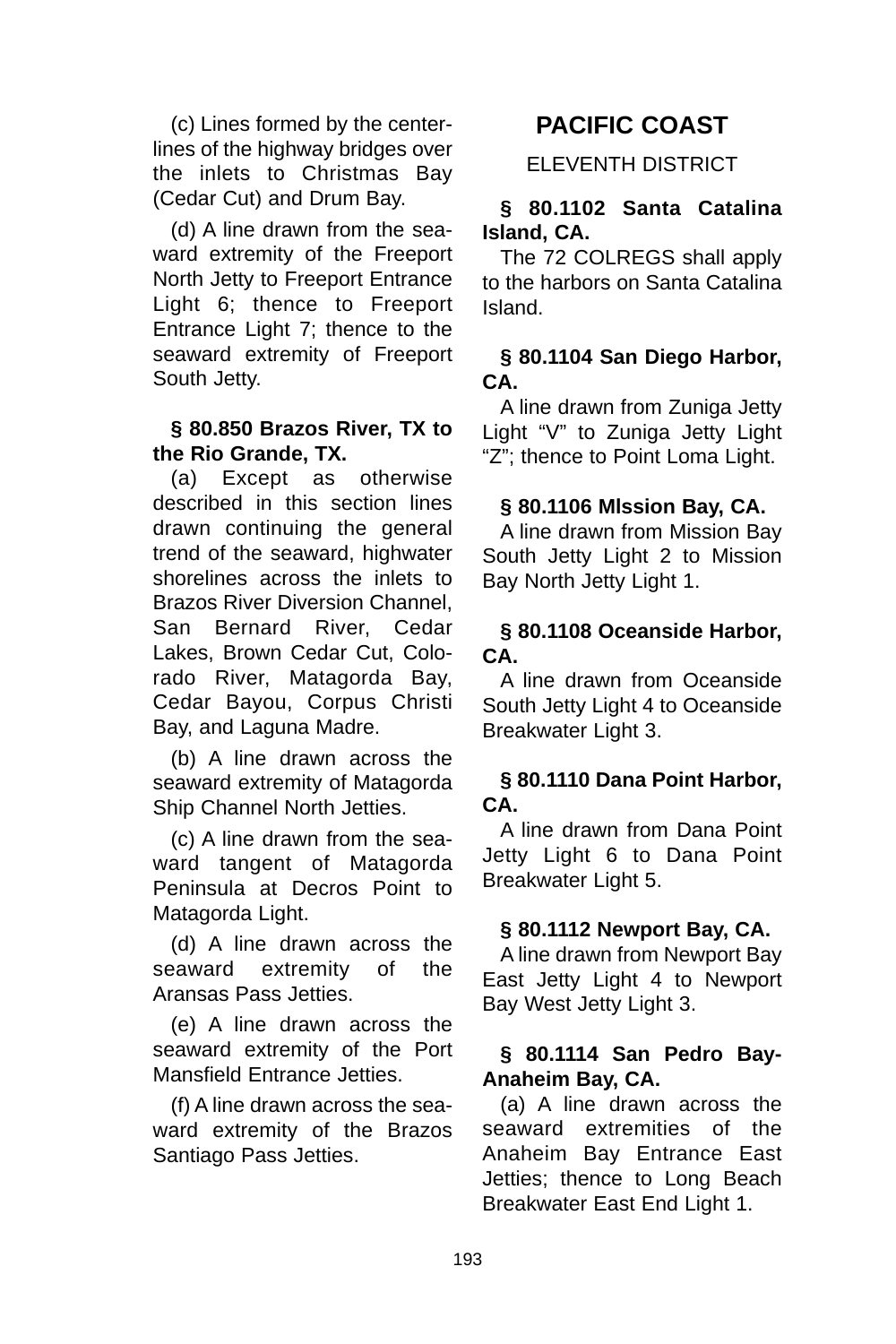(b) A line drawn from Long Beach Channel Entrance Light 2 to Long Beach Light.

(c) A line drawn from Los Angeles Main Entrance Channel Light 2 to Los Angeles Light.

#### **§ 80.1116 Redondo Harbor, CA.**

A line drawn from Redondo Beach East Jetty Light 2 to Redondo Beach West Jetty Light 3.

#### **§ 80.1118 Marina Del Rey, CA.**

(a) A line drawn from Marina Del Rey Breakwater South Light 1 to Marina Del Rey Light 4.

(b) A line drawn from Marina Del Rey Breakwater North Light 2 to Marina Del Rey Light 3.

(c) A line drawn from Marina Del Rey Light 4 to the seaward extremity of the Ballona Creek South Jetty.

#### **§ 80.1120 Port Hueneme, CA.**

A line drawn from Port Hueneme East Jetty Light 4 to Port Hueneme West Jetty Light 3.

#### **§ 80.1122 Channel Islands Harbor, CA.**

(a) A line drawn from Channel Islands Harbor South Jetty Light 2 to Channel Islands Harbor Breakwater South Light 1.

(b) A line drawn from Channel Islands Harbor Breakwater North Light to Channel Islands Harbor North Jetty Light 5.

#### **§ 80.1124 Ventura Marina, CA.**

A line drawn from Ventura Marina South Jetty Light 6 to Ventura Marina Breakwater South Light 3; thence to Ventura Marina North Jetty Light 7.

#### **§ 80.1126 Santa Barbara Harbor, CA.**

A line drawn from Santa Barbara Harbor Light 4 to Santa Barbara Harbor Breakwater Light.

#### **§ 80.1130 San Luis Obispo Bay, CA.**

A line drawn from the southernmost extremity of Fossil Point to the seaward extremity of Whaler Island Breakwater.

#### **§ 80.1132 Estero-Morro Bay, CA.**

A line drawn from the seaward extremity of the Morro Bay East Breakwater to the Morro Bay West Breakwater Light.

#### **§ 80.1134 Monterey Harbor, CA.**

A line drawn from Monterey Harbor Light 6 to the northern extremity of Monterey Municipal Wharf 2

#### **§ 80.1136 Moss Landing Harbor, CA.**

A line drawn from the seaward extremity of the pier located 0.3 mile south of Moss Landing Harbor Entrance to the seaward extremity of the Moss Landing Harbor North Breakwater.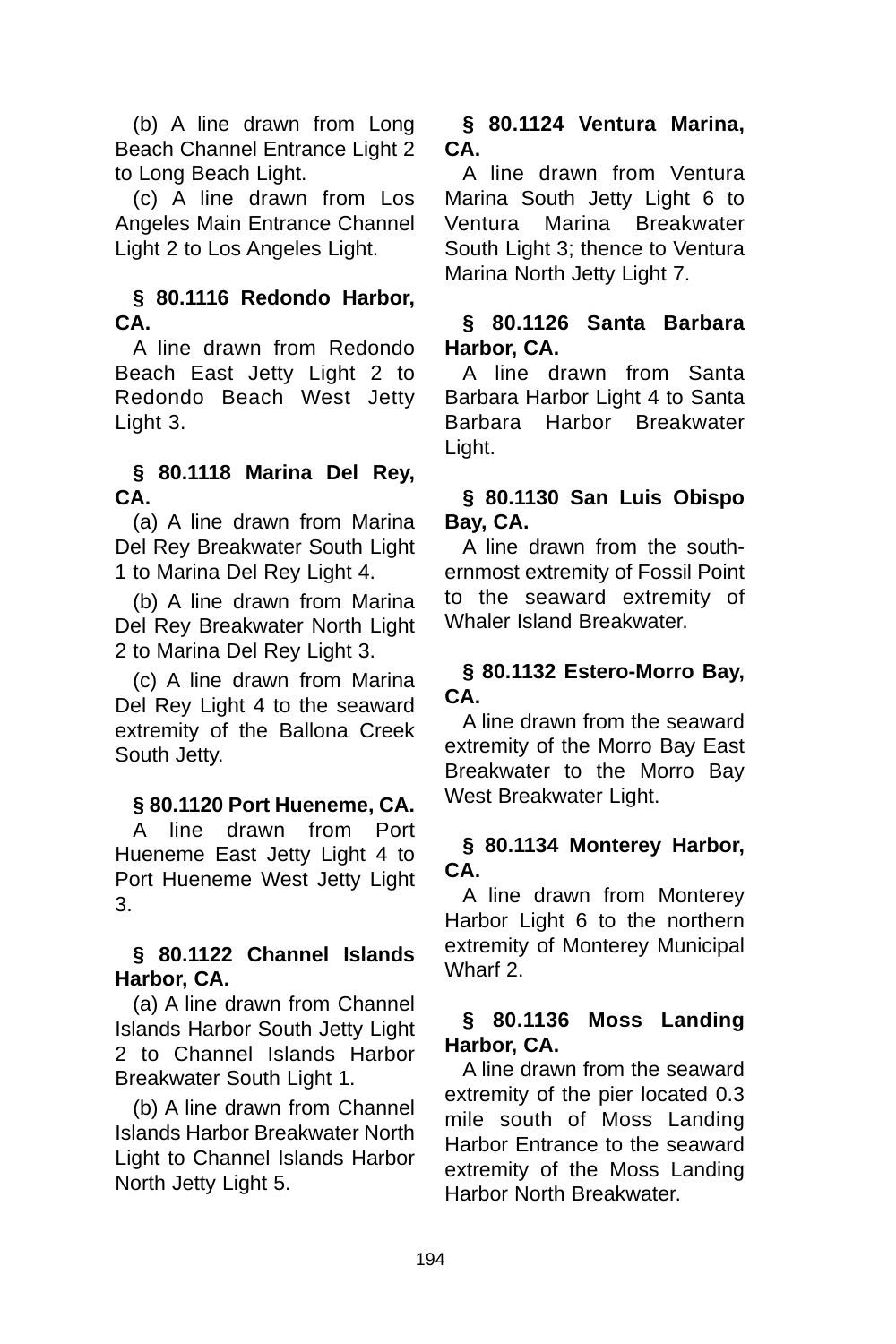#### **§ 80.1138 Santa Cruz Harbor, CA.**

A line drawn from the seaward extremity of the Santa Cruz Harbor East Breakwater to Santa Cruz Harbor West Breakwater Light; thence to Santa Cruz Light.

#### **§ 80.1140 Pillar Point Harbor, CA.**

A line drawn from Pillar Point Harbor Light 6 to Pillar Point Harbor Entrance Light.

#### **§ 80.1142 San Francisco Harbor, CA.**

A straight line drawn from Point Bonita Light through Mile Rocks Light to the shore.

#### **§ 80.1144 Bodega and Tomales Bay, CA.**

(a) An east-west line drawn from Sand Point to Avalis Beach.

(b) A line drawn from the seaward extremity of Bodega Harbor North Breakwater to Bodega Harbor Entrance Light 1.

#### **§ 80.1146 Albion River, CA.**

A line drawn on an axis of 030° true through Albion River Light 1 across Albion Cove.

#### **§ 80.1148 Noyo River, CA.**

A line drawn from Noyo River Entrance Daybeacon 4 to Noyo River Entrance Light 5.

#### **§ 80.1150 Arcata-Humboldt Bay, CA.**

A line drawn from Humboldt Bay Entrance Light 4 to Humboldt Bay Entrance Light 3.

### **§ 80.1152 Crescent City Harbor, CA.**

A line drawn from Crescent City Entrance Light to the southeasternmost extremity of Whaler Island.

#### THIRTEENTH DISTRICT

### **§ 80.1305 Chetco River, OR.**

A line drawn across the seaward extremities of the Chetco River Entrance Jetties.

### **§ 80.1310 Rogue River, OR.**

A line drawn across the seaward extremities of the Roque River Entrance Jetties.

### **§ 80.1315 Coquille River, OR.**

A line drawn across the seaward extremities of the Coquille River Entrance Jetties.

#### **§ 80.1320 Coos Bay, OR.**

A line drawn across the seaward extremities of the Coos Bay Entrance Jetties.

#### **§ 80.1325 Umpqua River, OR.**

A line drawn across the seaward extremities of the Umpqua Entrance Jetties.

#### **§ 80.1330 Siuslaw River, OR.**

A line drawn across the seaward extremities of the Siuslaw River Entrance Jetties.

#### **§ 80.1335 Alsea Bay, OR.**

A line drawn from the seaward shoreline on the north of the Alsea Bay Entrance 165° true across the channel entrance.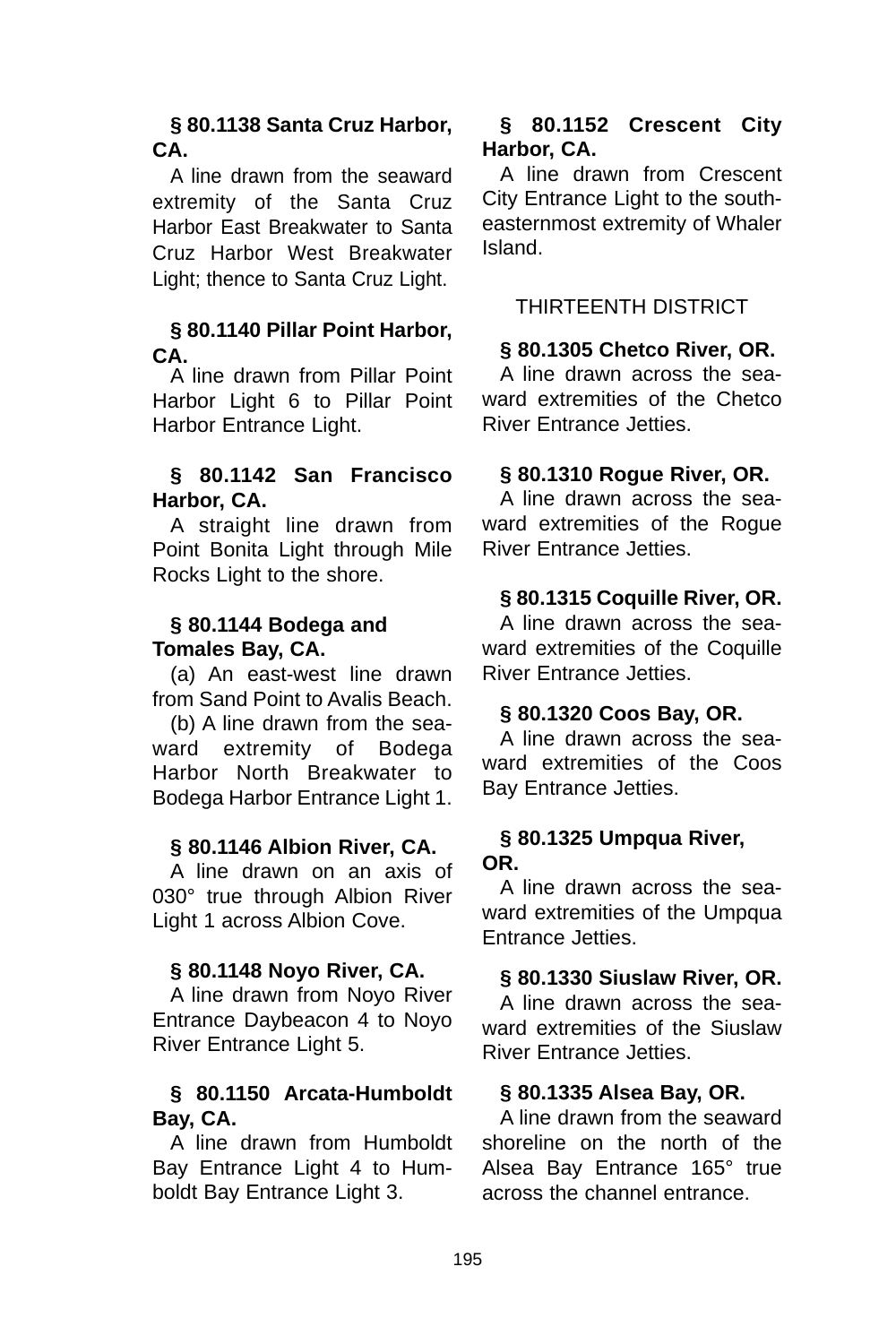#### **§ 80.1340 Yaquina Bay, OR.**

A line drawn across the seaward extremities of Yaquina Bay Entrance Jetties.

#### **§ 80.1345 Depoe Bay, OR.**

A line drawn across the Depoe Bay Channel entrance parallel with the general trend of the highwater shoreline.

#### **§ 80.1350 Netarts Bay, OR.**

A line drawn from the northernmost extremity of the shore on the south side of Netarts Bay north to the opposite shoreline.

#### **§ 80.1355 Tillamook Bay, OR.**

A line drawn across the seaward extremities of the Tillamook Bay Entrance Jetties.

#### **§ 80.1360 Nehalem River, OR.**

A line drawn approximately parallel with the general trend of the highwater shoreline across the Nehalem River Entrance.

#### **§ 80.1365 Columbia River Entrance, OR/WA.**

A line drawn from the seaward extremity of the Columbia River North Jetty (above water) 155° true to the seaward extremity of the Columbia River South Jetty (above water).

#### **§ 80.1370 Willapa Bay, WA.**

A line drawn from Willapa Bay Light 169.8° true to the westernmost tripod charted 1.6 miles south of Leadbetter Point.

#### **§ 80.1375 Grays Harbor, WA.**

A line drawn across the seaward extremities (above water) of the Grays Harbor Entrance Jetties.

#### **§ 80.1380 Quillayute River, WA.**

A line drawn from the seaward extremity of the Quillayute River Entrance East Jetty to the overhead power cable tower charted on James Island; thence a straight line through Quillayute River Entrance Light 3 to the shoreline.

#### **§ 80.1385 Strait of Juan de Fuca.**

The 72 COLREGS shall apply on all waters of the Strait of Juan de Fuca.

#### **§ 80.1390 Haro Strait and Strait of Georgia.**

The 72 COLREGS shall apply on all waters of the Haro Strait and the Strait of Georgia.

#### **§ 80.1395 Puget Sound and Adjacent Waters.**

The 72 COLREGS shall apply on all waters of Puget Sound and adjacent waters, including Lake Union, Lake Washington, Hood Canal, and all tributaries.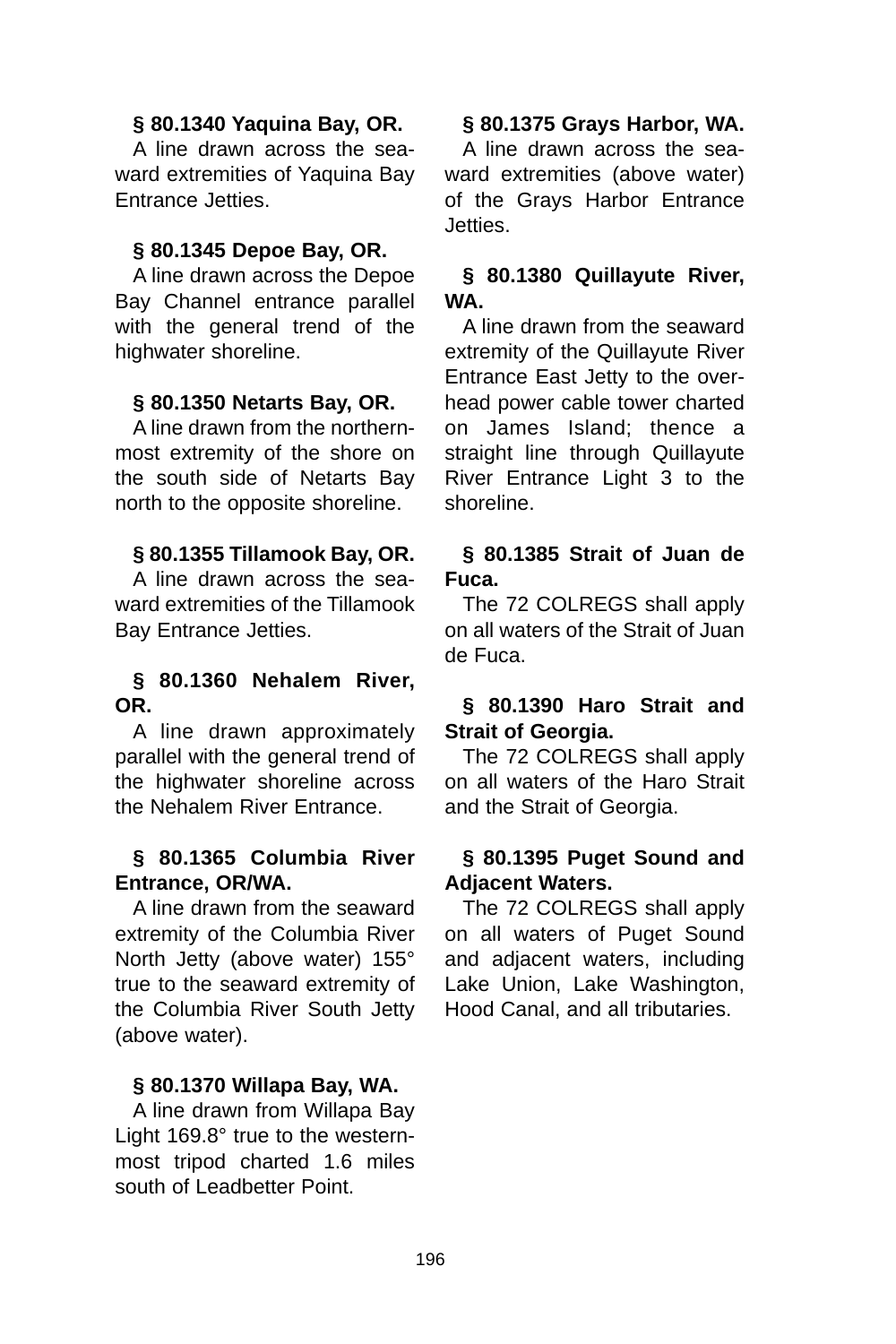## **PACIFIC ISLANDS**

#### FOURTEENTH DISTRICT

#### **§ 80.1410 Hawaiian Island Exemption from General Rule.**

Except as provided elsewhere in this part for Mamala Bay and Kaneohe Bay on Oahu; Port Allen and Nawiliwili Bay on Kauai; Kahului Harbor on Maui; and Kawailae and Hilo Harbors on Hawaii, the 72 COLREGS shall apply on all other bays, harbors, and lagoons of the Hawaiian Island (including Midway).

#### **§ 80.1420 Mamala Bay, Oahu, Hl.**

A line drawn from Barbers Point Light to Diamond Head Light.

#### **§ 80.1430 Kaneohe Bay, Oahu, Hl.**

A straight line drawn from Pyramid Rock Light across Kaneohe Bay through the center of Mokolii Island to the shoreline.

#### **§ 80.1440 Port Allen, Kauai, Hl.**

A line drawn from Hanapepe Light to Hanapepe Bay Breakwater Light.

#### **§ 80.1450 Nawiliwili Harbor, Kauai, Hl.**

A line drawn from Nawiliwili Harbor Breakwater Light to Kukii Point Light.

#### **§ 80.1460 Kahului Harbor, Maui, Hl.**

A line drawn from Kahului Harbor Entrance East Breakwater Light to Kahului Harbor Entrance West Breakwater Light.

#### **§ 80.1470 Kawaihae Harbor, Hawaii, Hl.**

A line drawn from Kawaihae Light to the seaward extremity of the Kawaihae South Breakwater.

#### **§ 80.1480 Hilo Harbor, Hawaii, Hl.**

A line drawn from the seaward extremity of the Hilo Breakwater 265° true (as an extension of the seaward side of the breakwater) to the shoreline 0.2 nautical mile north of Alealea Point.

#### **§ 80.1490 Apra Harbor, U.S. Territory of Guam.**

A line drawn from the westernmost extremity of Orote Island to the westernmost extremity of Glass Breakwater.

#### **§ 80.1495 U.S. Pacific Island Possessions.**

The 72 COLREGS shall apply on the bays, harbors, lagoons, and waters surrounding the U.S. Pacific Island Possessions of American Samoa, Baker, Howland, Jarvis, Johnson, Palmyra, Swains and Wake Island.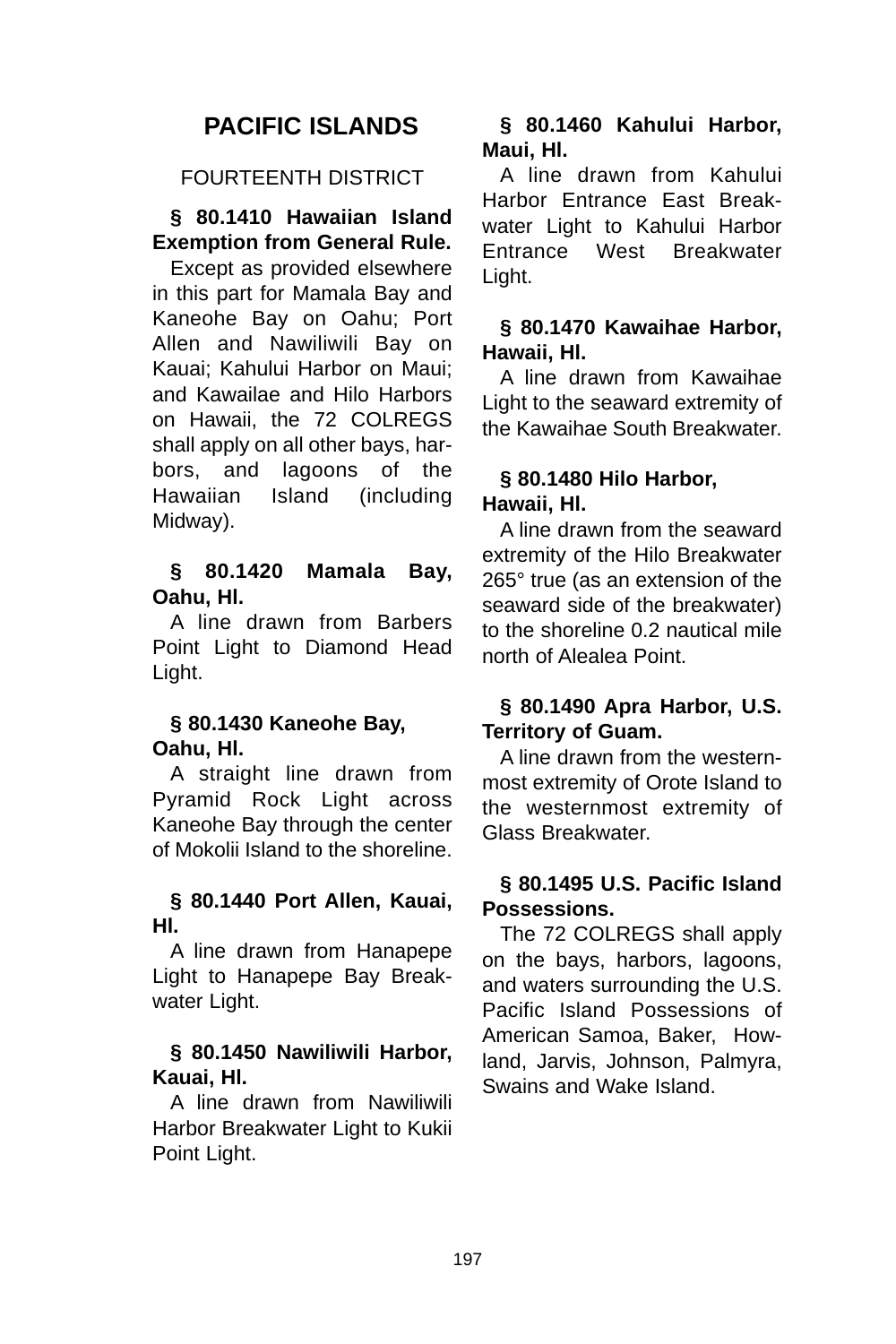## **ALASKA**

## SEVENTEENTH DISTRICT

#### **§ 80.1705 Alaska**

The 72 COLREGS shall apply on all the sounds, bays, harbors, and inlets of Alaska.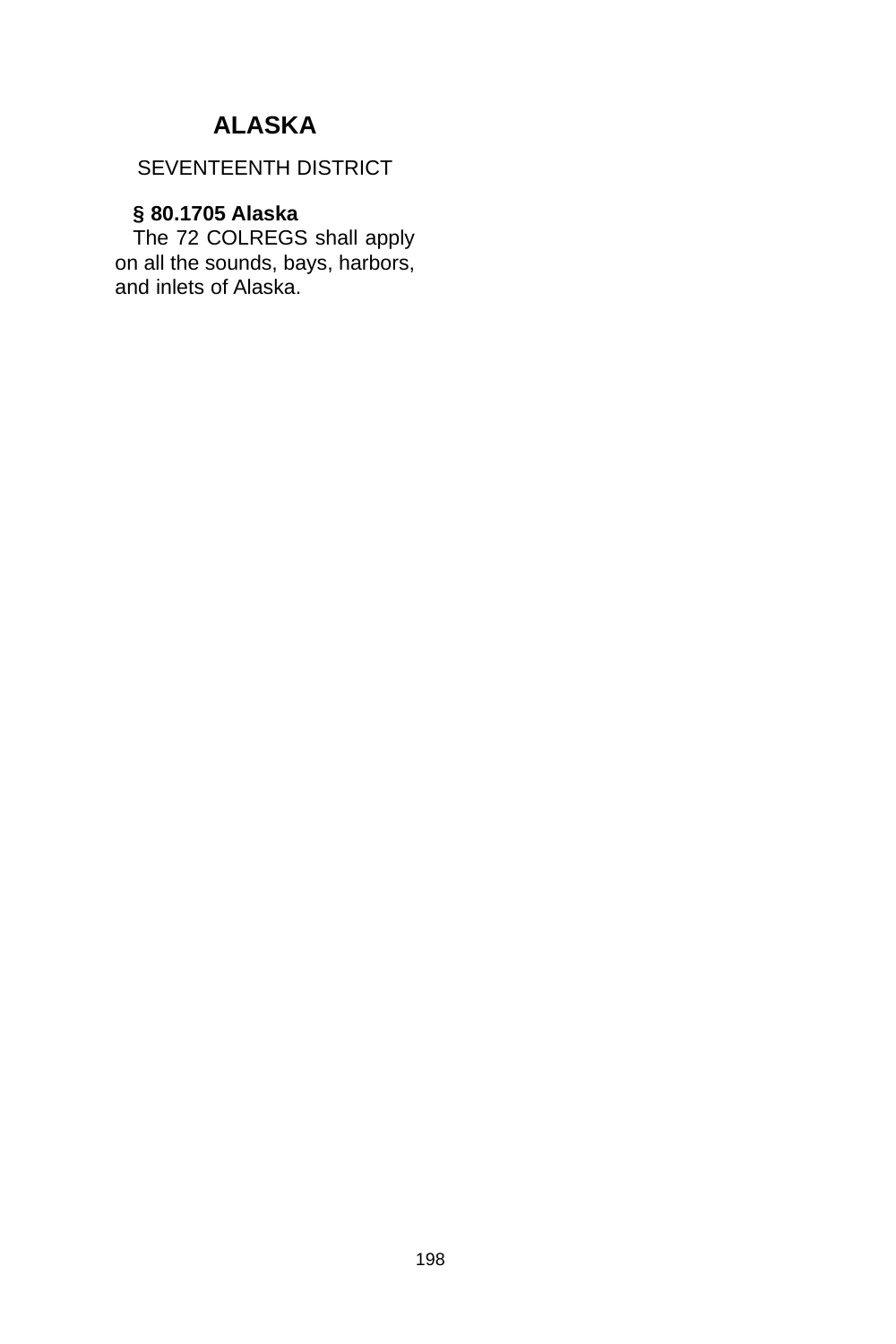## **PENALTY PROVISIONS**

#### **VIOLATIONS OF INTERNATIONAL NAVIGATION RULES AND REGULATIONS (33 U.S.C. 1608)**

(a) Whoever operates a vessel, subject to the provisions of this Chapter, in violation of this Chapter or of any regulation promulgated pursuant to section 1607 of this title, shall be liable to a civil penalty of not more than \$5,000 for each such violation.

(b) Every vessel subject to the provisions of this Chapter, other than a public vessel being used for noncommercial purposes, which is operated in violation of this Chapter or of any regulation promulgated pursuant to section 1607 of this title, shall be liable to a civil penalty of not more than \$5,000 for each such violation, for which penalty the vessel may be seized and proceeded against in the district court of the United States of any district within which such vessel may be found.

(c) The Secretary of the department in which the Coast Guard is operating may assess any civil penalty authorized by this section. No such penalty may be assessed until the person charged, or the owner of the vessel charged, as appropriate, shall have been given notice of the violation involved and an opportunity for a hearing. For good cause shown, the Secretary may remit, mitigate, or compromise any penalty assessed. Upon the failure of the person charged, or the owner of the vessel charged, to pay an assessed penalty, as it may have been mitigated or compromised, the Secretary may request the Attorney General to commence an action in the appropriate district court of the United States for collection of the penalty as assessed, without regard to the amount involved, together with such other relief as may be appropriate.

#### **VIOLATIONS OF INLAND NAVIGATION RULES AND REGULATIONS (33 U.S.C. 2072)**

(a) Whoever operates a vessel in violation of this Chapter, or of any regulation issued thereunder, or in violation of a certificate of alternative compliance issued under Rule 1 is liable to a civil penalty of not more than \$5,000 for each violation.

(b) Every vessel subject to this Chapter, other than a public vessel being used for noncommercial purposes, that is operated in violation of this Chapter, or of any regulation issued thereunder, or in violation of a certificate of alternative compliance issued under Rule 1 is liable to a civil penalty of not more than \$5,000 for each violation, for which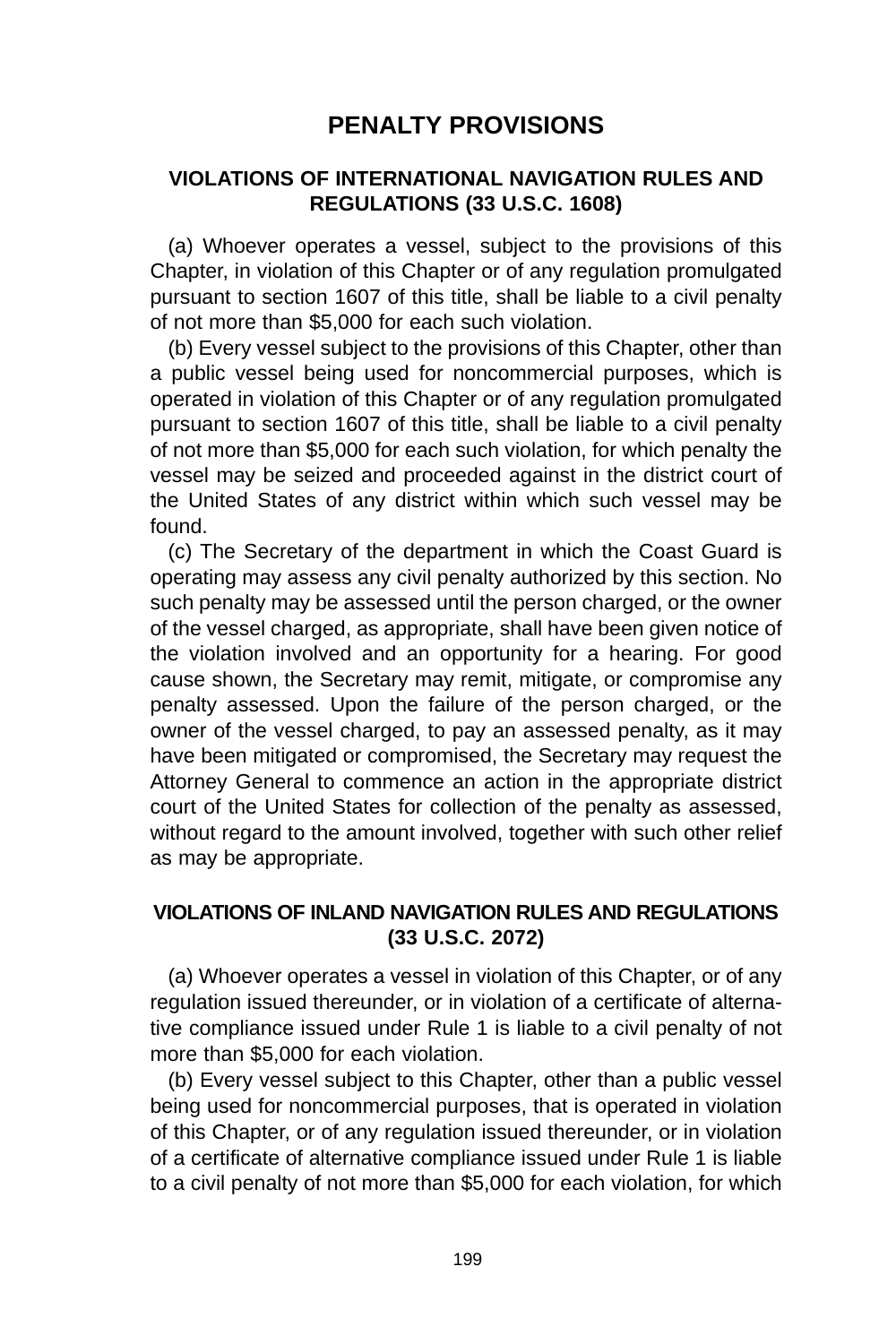penalty the vessel may be seized and proceeded against in the district court of the United States of any district within which the vessel may be found.

(c) The Secretary may assess any civil penalty authorized by this section. No such penalty may be assessed until the person charged, or the owner of the vessel charged, as appropriate, shall have been given notice of the violation involved and an opportunity for a hearing. For good cause shown, the Secretary may remit, mitigate, or compromise any penalty assessed. Upon the failure of the person charged, or the owner of the vessel charged, to pay an assessed penalty, as it may have been mitigated or compromised, the Secretary may request the Attorney General to commence an action in the appropriate district court of the United States for collection of the penalty as assessed, without regard to the amount involved, together with such other relief as may be appropriate.

(d) (1) If any owner, operator, or individual in charge of a vessel is liable for a penalty under this section, or if reasonable cause exists to believe that the owner, operator, or individual in charge may be subject to a penalty under this section, the Secretary of the Treasury, upon the request of the Secretary, shall with respect to such vessel refuse or revoke any clearance required by section 4197 of the Revised Statutes of the United States (46 App. U.S.C. 91).

(2) Clearance or a permit refused or revoked under this subsection may be granted upon filing of a bond or other surety satisfactory to the Secretary.

#### **PENALTIES FOR NEGLIGENT OPERATIONS; DUTIES RELATED TO MARINE CASUALTY ASSISTANCE AND INFORMATION; DUTY TO PROVIDE ASSISTANCE AT SEA; INJUNCTIONS (46 U.S.C. 2301-2305)**

#### **EXCERPT FROM TITLE 46 OF THE UNITED STATES CODE**

## **CHAPTER 23—OPERATIONS OF VESSELS GENERALLY [Enacted on August 26,1983]**

- Sec.<br>2301 **Application**
- 2302 Penalties for negligent operations.
- 2303 Duties related to marine casualty assistance.
- 2304 Duty to provide assistance at sea.
- 2305 Injunctions.
- 2306 Vessel reporting requirements.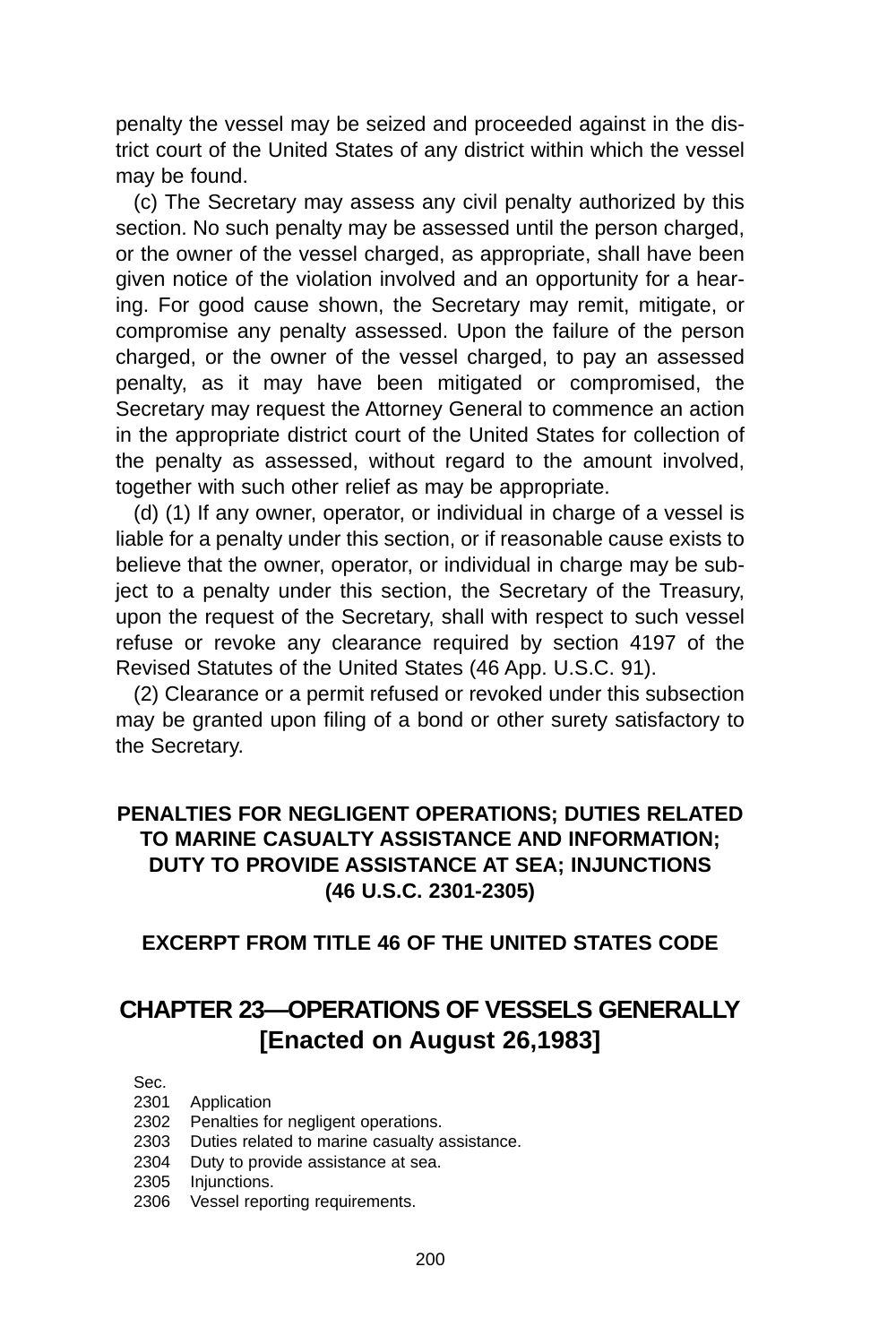#### **§2301 Application**

This chapter applies to a vessel operated on waters subject to the jurisdiction of the United States and, for a vessel owned in the United States, on the high seas.

#### **§ 2302 Penalties for negligent operations**

(a) A person operating a vessel in a negligent manner that endangers the life, limb, or property of a person is liable to the United States Government for a civil penalty of not more than \$1,000.

(b) A person operating a vessel in a grossly negligent manner that endangers the life, limb, or property of a person shall be fined not more than \$5,000, imprisoned for not more than one year, or both.

(c) An individual who is under the influence of alcohol, or a dangerous drug in violation of a law of the United States when operating a vessel, as determined under standards prescribed by the Secretary by regulation—

(1) is liable to the United States Government for a civil penalty of not more than \$1,000 for a first violation and not more than \$5,000 for a subsequent violation; or

(2) commits a class A misdemeanor.

(d) For a penalty imposed under this section, the vessel also is liable in rem unless the vessel is—

(1) owned by a State or a political subdivision of a State;

(2) operated principally for governmental purposes; and

(3) identified clearly as a vessel of that State or subdivision.

#### **§ 2303 Duties related to marine casualty assistance and information**

(a) The master or individual in charge of a vessel involved in a marine casualty shall—

(1) render necessary assistance to each individual affected to save that affected individual from danger caused by the marine casualty, so far as the master or individual in charge can do so without serious danger to the master's or individual's vessel or to individuals on board; and

(2) give the master's or individual's name and address and identification of the vessel to the master or individual in charge of any other vessel involved in the casualty, to any individual injured, and to the owner of any property damaged.

(b) An individual violating this section or a regulation prescribed under this section shall be fined not more than \$1,000 or imprisoned for not more than 2 years. The vessel also is liable in rem to the United States Government for the fine.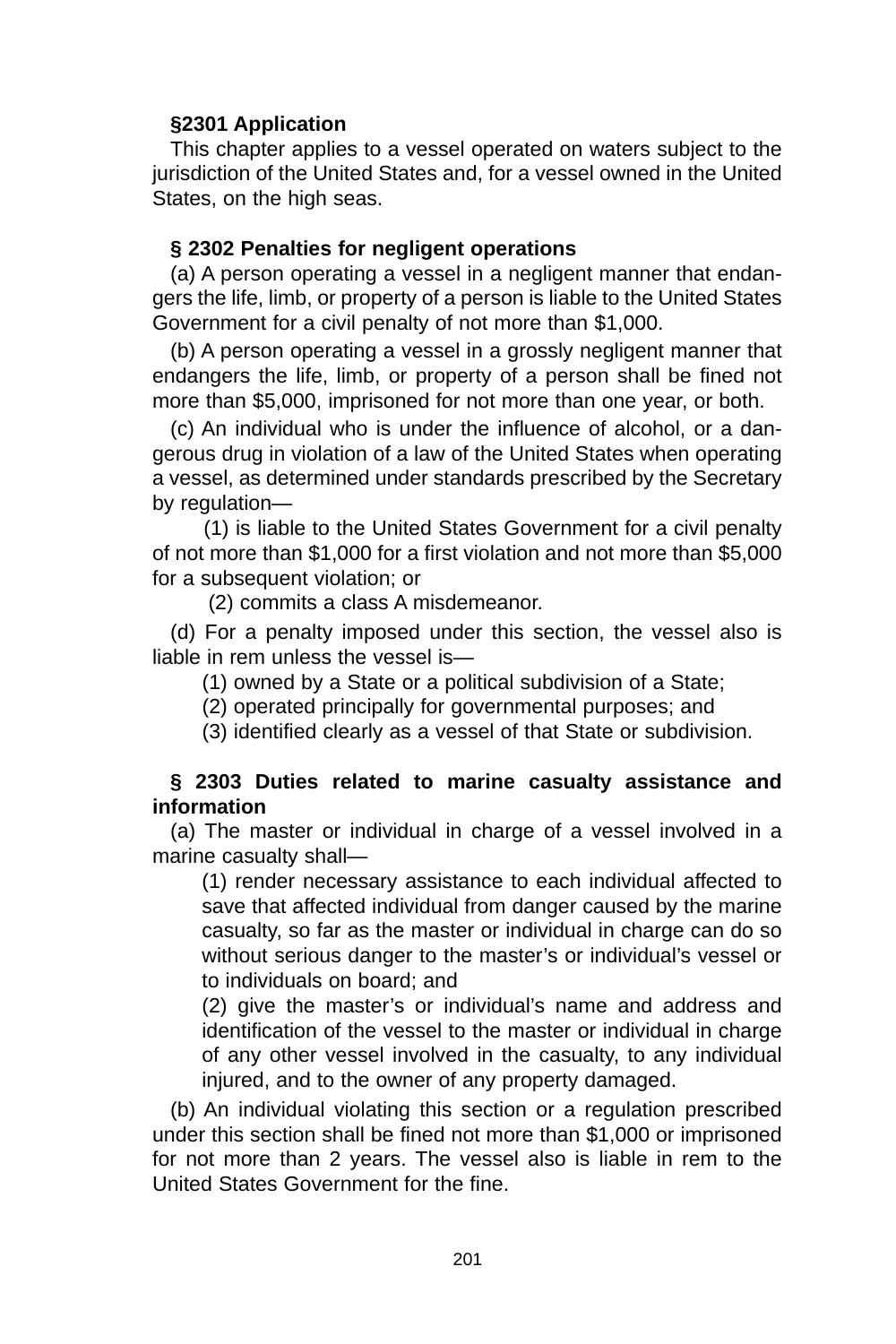(c) An individual complying with subsection (a) of this section or gratuitously and in good faith rendering assistance at the scene of a marine casualty without objection by an individual assisted, is not liable for damages as a result of rendering assistance or for an act or omission in providing or arranging salvage, towage, medical treatment, or other assistance when the individual acts as an ordinary, reasonable, and prudent individual would have acted under the circumstances.

#### **§2304 Duty to provide assistance at sea**

(a) A master or individual in charge of a vessel shall render assistance to any individual found at sea in danger of being lost, so far as the master or individual in charge can do so without serious danger to the master's or individual's vessel or individuals on board.

(b) A master or individual violating this section shall be fined not more than \$1,000, imprisoned for not more than 2 years, or both.

#### **§ 2305 Injunctions**

(a) The district courts of the United States have jurisdiction to enjoin the negligent operation of vessels prohibited by this chapter on the petition of the Attorney General for the United States Government.

(b) When practicable, the Secretary shall—

(1) give notice to any person against whom an action for in junctive relief is considered under this section an opportunity to present that person's views; and

(2) except for a knowing and willful violation, give the person a reasonable opportunity to achieve compliance.

(c) The failure to give notice and opportunity to present views under subsection (b) of this section does not preclude the court from granting appropriate relief.

#### **§ 2306 Vessel Reporting Requirements**

(a)(1) An owner, charterer, managing operator, or agent of a vessel of the United States, having reason to believe (because of lack of communication with or nonappearance of a vessel or any other incident) that the vessel may have been lost or imperiled, immediately shall—

(A) notify the Coast Guard; and

(B) use all available means to determine the status of the vessel.

(2) When more than 48 hours have passed since the owner, charterer, managing operator, or agent of a vessel required to report to the United States Flag Merchant Vessel Location Filing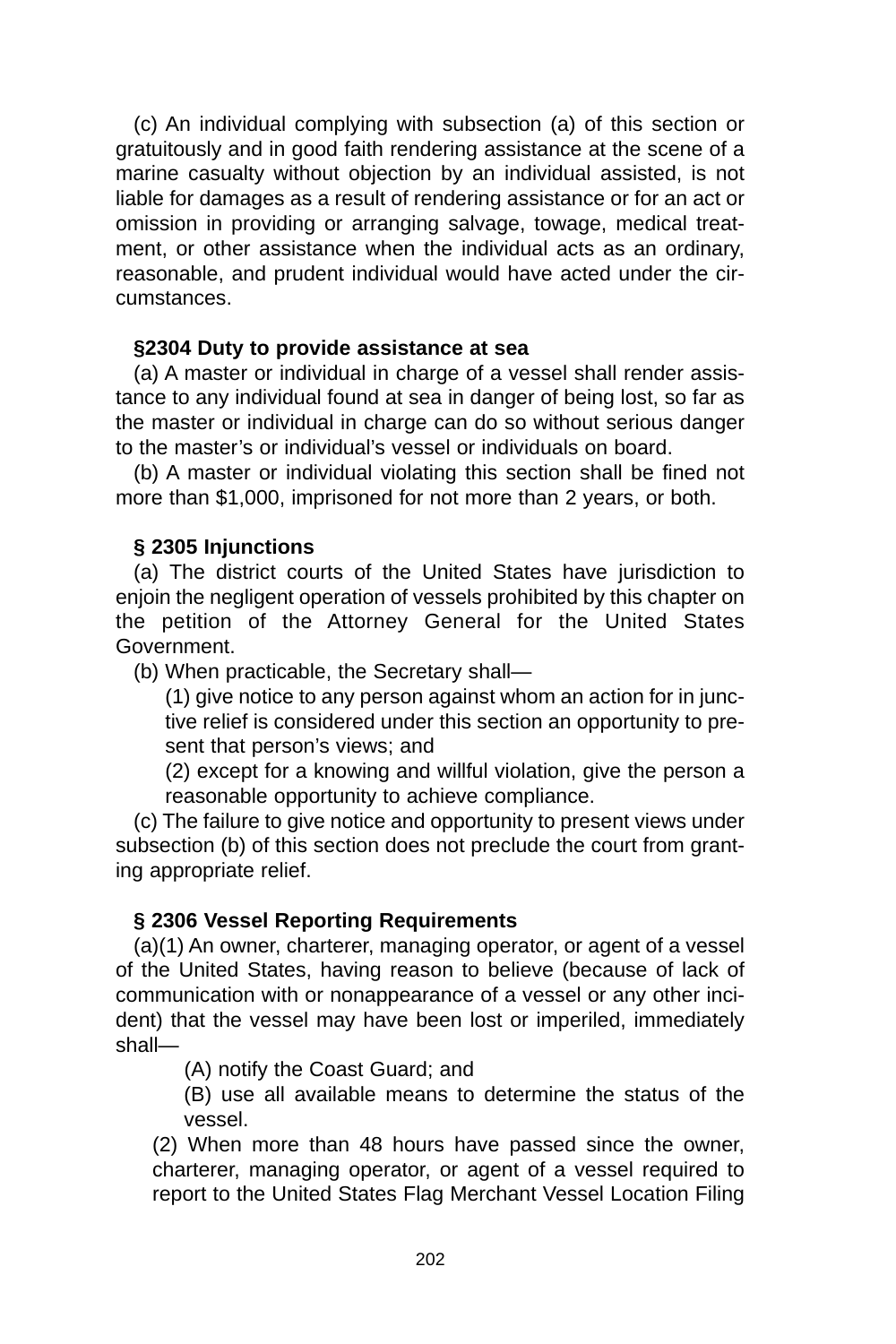System under authority of section 212 (A) of the Merchant Marine Act, 1936 (46 App. U.S. C. 1122a), has received a communication from the vessel, the owner, charterer, managing operator, or agent immediately shall—

(A) notify the Coast Guard; and

(B) use all available means to determine the status of the vessel.

(3) A person notifying the Coast Guard under paragraph (1) or (2) of this subsection shall provide the name and identification number of the vessel, the names of individuals on board, and other information that may be requested by the Coast Guard. The owner, charterer, managing operator, or agent also shall submit written confirmation to the Coast Guard 24 hours after nonwritten notification to the Coast Guard under those paragraphs.

(4) An owner, charterer, managing operator, or agent violating this subsection is liable to the United States Government for a civil penalty of not more than \$5,000 for each day during which the violation occurs.

(b)(1) The master of a vessel of the United States required to report to the System shall report to the owner, charterer, managing operator, or agent at least once every 48 hours.

(2) A master violating this subsection is liable to the Government for a civil penalty of not more than \$1,000 for each day during which the violation occurs.

(c) The Secretary may prescribe regulations to carry out this section.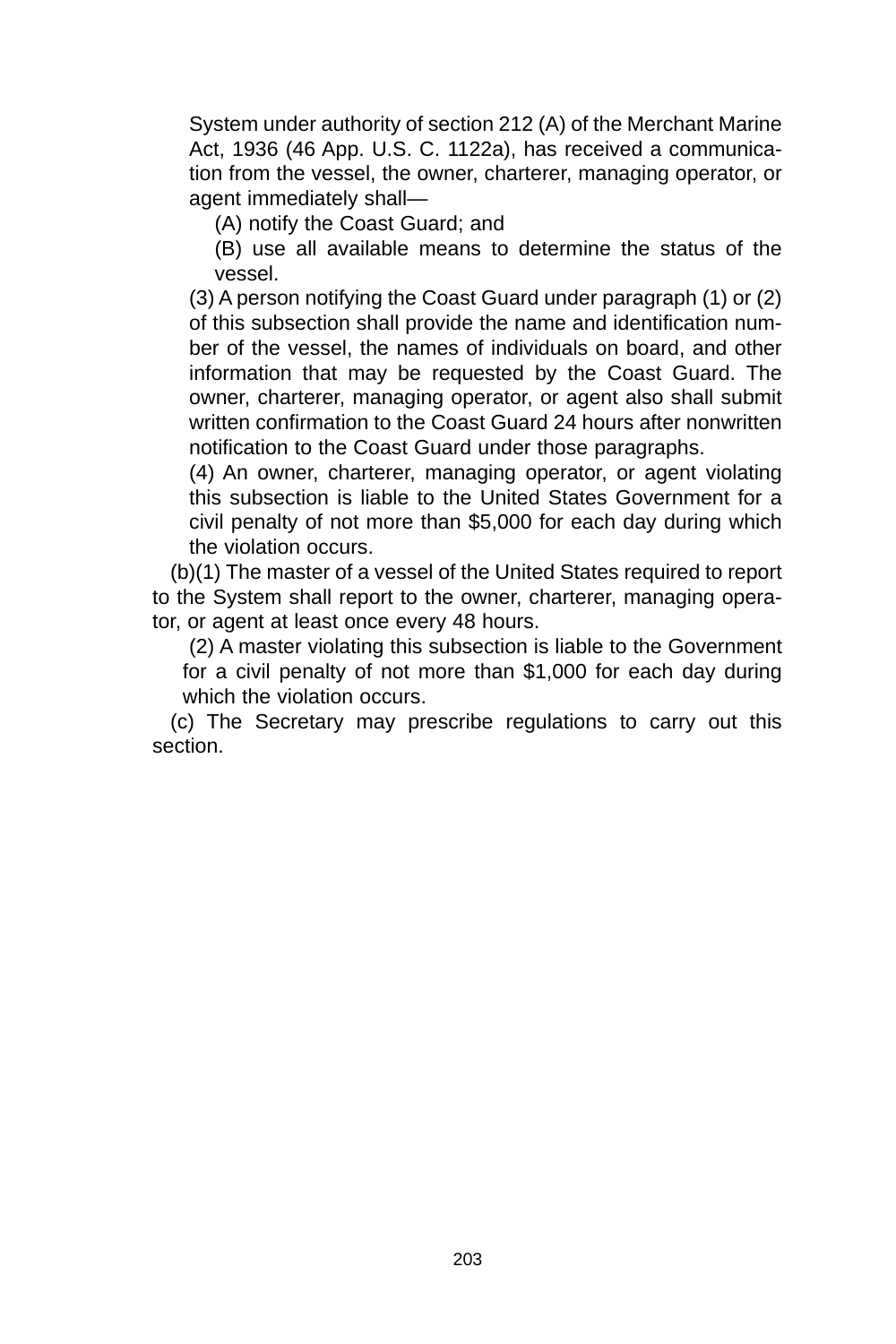## **ALTERNATIVE COMPLIANCE**

The alternative compliance procedures for the International Rules and the Inland Rules are the same, although they appear both in the International Rules section of the Code of Federal Regulations (33 CFR Part 81) and in the Inland Rules section (33 CFR Part 89).

- SEC<br>1. Definitions.
- 
- 4. Certificate of Alternative Compliance: Contents.
- 
- 2. General. 5. Certificate of Alternative Compliance: Termination. 3. Application for a Certificate 6. Record of certification of vessels of special
	- of Alternative Compliance. construction or purpose.

#### **1. Definitions.**

As used in this part:

"72 COLREGS" refers to the International Regulations for Preventing Collisions at Sea, 1972, done at London, October 20, 1972, as rectified by the Proces-Verbal of December 1, 1973, as amended.

"Inland Rules" refers to the Inland Navigation Rules contained in the Inland Navigational Rules Act of 1980 (Pub. L. 96-591) and the technical annexes established under that Act.

"A vessel of special construction or purpose" means a vessel designed or modified to perform a special function and whose arrangement is thereby made relatively inflexible.

"Interference with the special function of the vessel" occurs when installation or use of lights, shapes, or sound-signalling appliances under the 72 COLREGS/Inland Rules prevents or significantly hinders the operation in which the vessel is usually engaged.

#### **2. General.**

Vessels of special construction or purpose which cannot fully comply with the light, shape, and sound signal provisions of the 72 COL-REGS/Inland Rules without interfering with their special function may instead meet alternative requirements. The Chief of the Marine Safety Division in each Coast Guard District Office makes this determination and requires that alternative compliance be as close as possible with the 72 COLREGS/Inland Rules. These regulations set out the procedure by which a vessel may be certified for alternative compliance.

#### **3. Application for a Certificate of Alternative Compliance.**

(a) The owner, builder, operator, or agent of a vessel of special construction or purpose who believes the vessel cannot fully comply with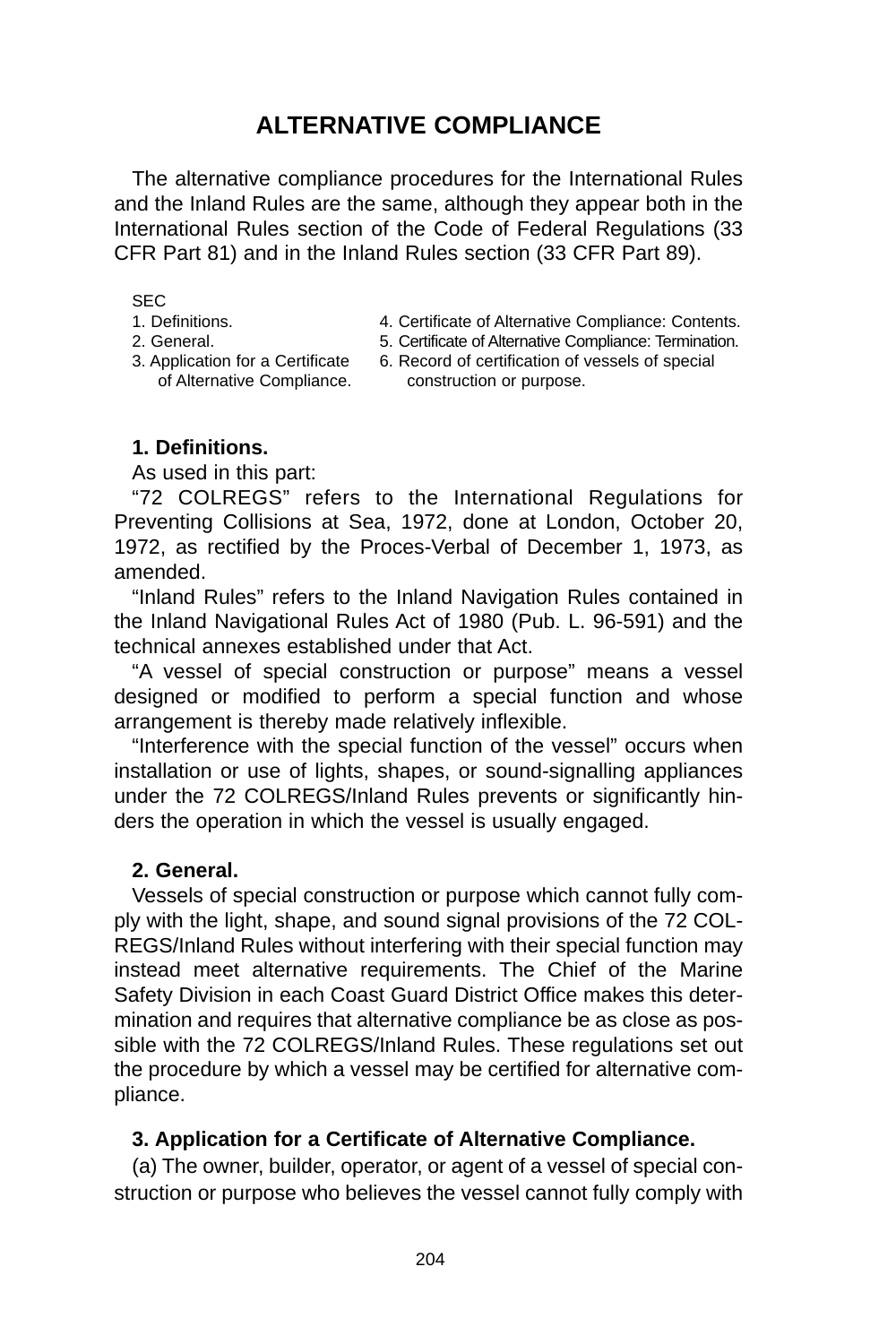the 72 COLREGS/Inland Rules light, shape, or sound signal provisions without interference with its special function may apply for a determination that alternative compliance is justified. The application must be in writing, submitted to the Chief of the Marine Safety Division of the Coast Guard District in which the vessel is being built or operated, and include the following information:

(1) The name, address, and telephone number of the applicant.

(2) The identification of the vessel by its:

(i) Official number;

(ii) Shipyard hull number;

(iii) Hull identification number; or

(iv) State number, if the vessel does not have an official number or hull identification number.

(3) Vessel name and home port, if known.

(4) A description of the vessel's area of operation.

(5) A description of the provision for which the Certificate of Alternative Compliance is sought, including:

(i) The 72 COLREGS/Inland Rules Rule or Annex section number for which the Certificate of Alternative Compliance is sought;

(ii) A description of the special function of the vessel that would be interfered with by full compliance with the provision of that Rule or Annex section; and

(iii) A statement of how full compliance would interfere with the special function of the vessel.

(6) A description of the alternative installation that is in closest possible compliance with the applicable 72 COLREGS/Inland Rules Rule or Annex section.

(7) A copy of the vessel's plans or an accurate scale drawing that clearly shows—

(i) The required installation of the equipment under the 72 COLREGS/Inland Rules,

(ii) The proposed installation of the equipment for which certification is being sought, and

(iii) Any obstructions that may interfere with the equipment when installed in:

(A) The required location; and

(B) The proposed location.

(b) The Coast Guard may request from the applicant additional information concerning the application.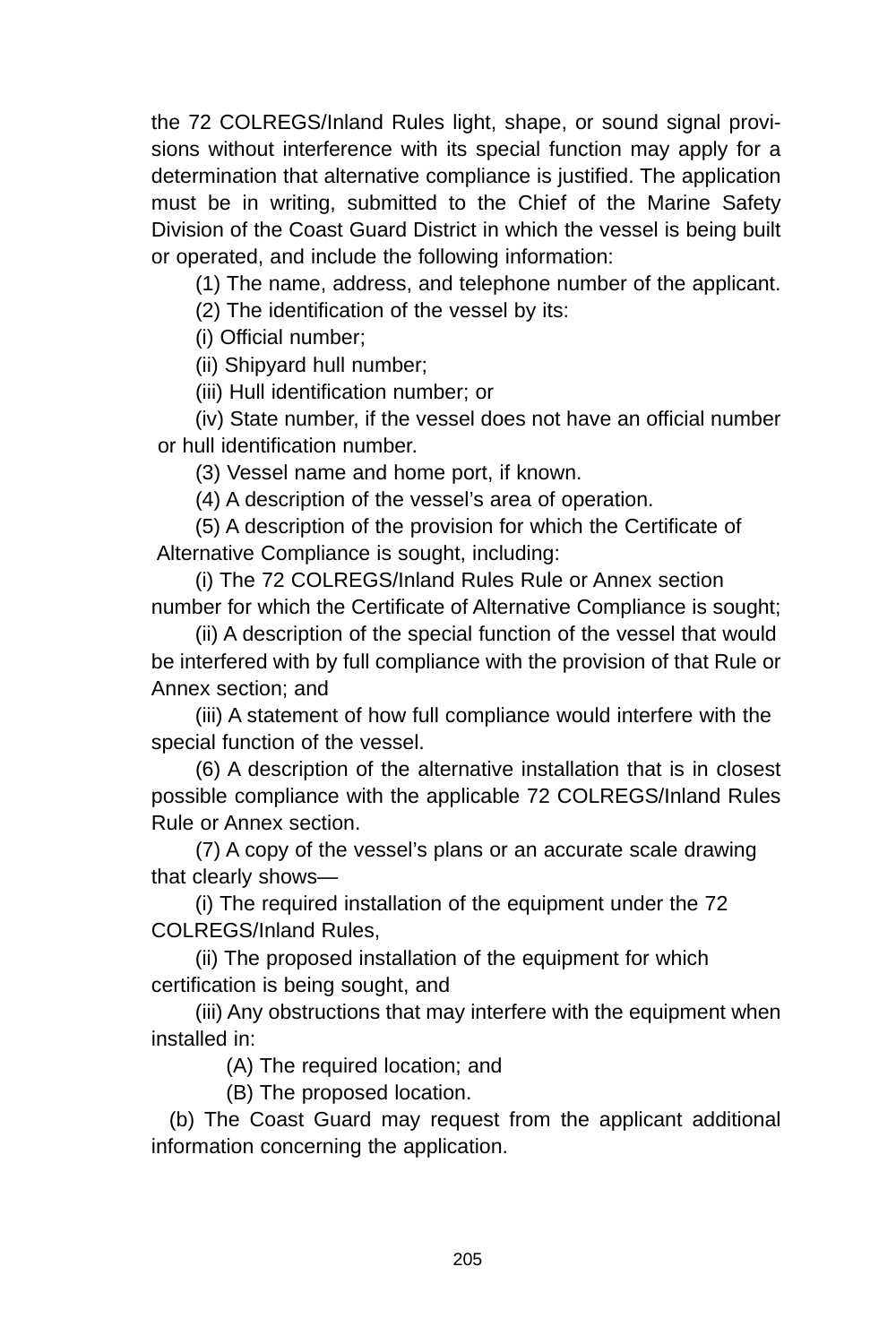#### **4. Certificate of Alternative Compliance: Contents.**

The Chief of the Marine Safety Division issues the Certificate of Alternative Compliance to the vessel based on a determination that it cannot comply fully with 72 COLREGS/Inland Rules light, shape, and sound signal provisions without interference with its special function. This Certificate includes:

(a) Identification of the vessel as supplied in the application;

(b) The provision of the 72 COLREGS/Inland Rules for which the Certificate authorizes alternative compliance;

(c) A certification that the vessel is unable to comply fully with the 72 COLREGS/Inland Rules light, shape, and sound signal requirements without interference with its special function;

(d) A statement of why full compliance would interfere with the special function of the vessel;

(e) The required alternative installation;

(f) A statement that the required alternative installation is in the closest possible compliance with the 72 COLREGS/Inland Rules without interfering with the special function of the vessel;

(g) The date of issuance;

(h) A statement that the Certificate of Alternative Compliance terminates when the vessel ceases to be usually engaged in the operation for which the certificate is issued.

#### **5. Certificate of Alterative Compliance: Termination.**

The Certificate of Alternative Compliance terminates if the information supplied under 3.(a) or the Certificate issued under 4 is no longer applicable to the vessel.

#### **6. Record of certification of vessels of special construction or purpose.**

(a) Copies of Certificates of Alternative Compliance and documentation concerning Coast Guard vessels are available for inspection at the offices of Assistant Commandant for Marine Safety and Environmental Protection, U.S. Coast Guard Headquarters, 2100 Second Street, S.W., Washington, D.C. 20593-0001.

(b) The owner or operator of a vessel issued a certificate shall ensure that the vessel does not operate unless the Certificate of Alternative Compliance or a certified copy of that certificate is on board the vessel and available for inspection by Coast Guard personnel.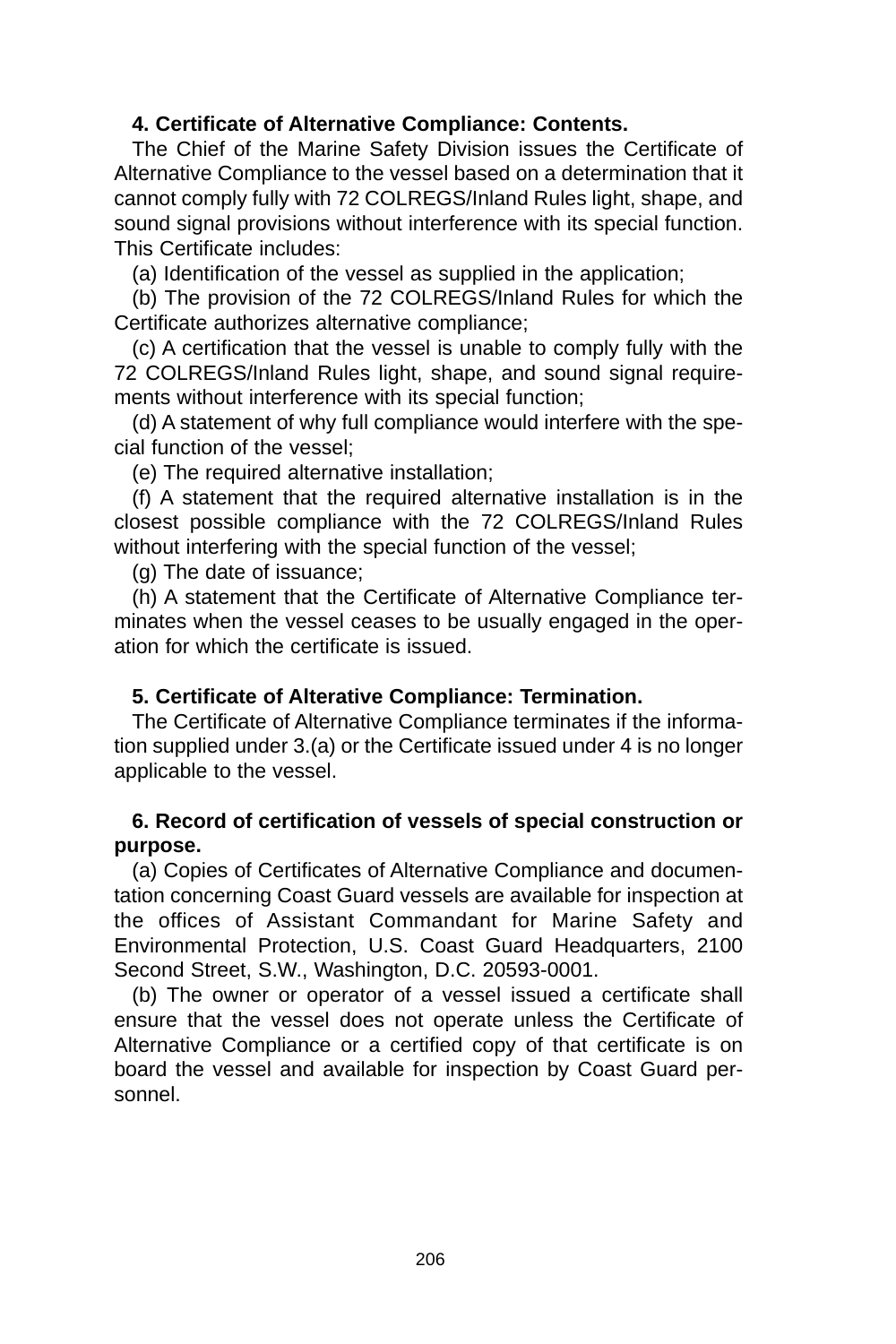# **WATERS SPECIFIED BY THE SECRETARY**

# **33 CFR §89.25 Waters upon which Inland Rules 9(a)(ii), 14(d), and 15(b) apply.**

Inland Rules 9(a)(ii), 14(d), and 15(b) apply on the Great Lakes, the Western Rivers, and the following specified waters:

- (a) Tennessee-Tombigbee Waterway;
- (b) Tombigbee River;
- (c) Black Warrior River;
- (d) Alabama River;
- (e) Coosa River
- (f) Mobile River above the Cochrane Bridge at St Louis Point;
- (g) Flint River;
- (h) Chattahoochee River, and
- (i) The Apalachicola River above its confluence with the Jackson River.

#### **33 CFR §89.27 Waters upon which Inland Rule 24(i) applies.**

(a) Inland Rule 24(i) applies on the Western Rivers and the specified waters listed in §89.25 (a) through (i).

(b) Inland Rule 24(i) applies on the Gulf Intracoastal Waterway from St. Marks, Florida, to the Rio Grande, Texas, including the Morgan City-Port Allen Alternate Route and the Galveston-Freeport Cutoff, except that a power-driven vessel pushing ahead or towing alongside shall exhibit the lights required by Inland Rule 24(c), while transiting within the following areas:

- (1) St. Andrews Bay from the Hathaway Fixed Bridge at Mile 284.6 East of Harvey Locks (EHL) to the DuPont Fixed Badge at Mile 295.4 EHL.
- (2) Pensacola Bay, Santa Rosa Sound and Big Lagoon from the Light "10" off of Trout Point at Mile 176.9 EHL to the Pensacola Fixed Bridge at Mile 189.1 EHL
- (3) Mobile Bay and Bon Secour Bay from the Dauphin Island Causeway Fixed Bridge at Mile 127.7 EHL to Little Point Clear at Mile 140 EHL.
- (4) Mississippi Sound from Grand Island Waterway Light "1" at Mile 53.8 EHL to Light "40" off the West Point of Dauphin Island at Mile 118.7 EHL
- (5) The Mississippi River at New Orleans, Mississippi River-Gulf Outlet Canal and the Inner Harbor Navigation Canal from the junction of the Harvey Canal and the Algiers Alternate Route at Mile 6.5 West of Harvey Locks (WHL) to the Michoud Canal at Mile 18 EHL.
- (6) The Calcasieu River from the Calcasieu Lock at Mile 238.6 WHL to the Ellender Lift Bridge at Mile 243.6 WHL.
- 7) The Sabine Neches Canal from Mile 262.5 WHL to Mile 291.5 WHL.
- 8) Bolivar Roads from the Bolivar Assembling Basin at Mile 346 WHL to the Galveston Causeway Bridge at Mile 357.3 WHL.
- (9) Freeport Harbor from Surfside Beach Fixed Bridge at Mile 393.8 WHL to the Bryan Beach Pontoon Bridge at Mile 397.6 WHL.
- (10) Matagorda Ship Channel area of Matagorda Bay from Range "K" Front Light at Mile 468.7 WHL to the Port O'Connor Jetty at Mile 472.2 WHL.
- (11) Corpus Christi Bay from Redfish Bay Day Beacon "55" at Mile 537.4 WHL when in the Gulf Intracoastal Waterway main route or from the north end of Lydia Ann Island Mile 531.1A when in the Gulf Intracoastal Waterway Alternate Route to Corpus Christl Bay LT 76 at Mile 543.7 WHL.
- (12) Port Isabel and Brownsville Ship Channel south of the Padre Island Causeway Fixed Bridge at Mile 665.1 WHL.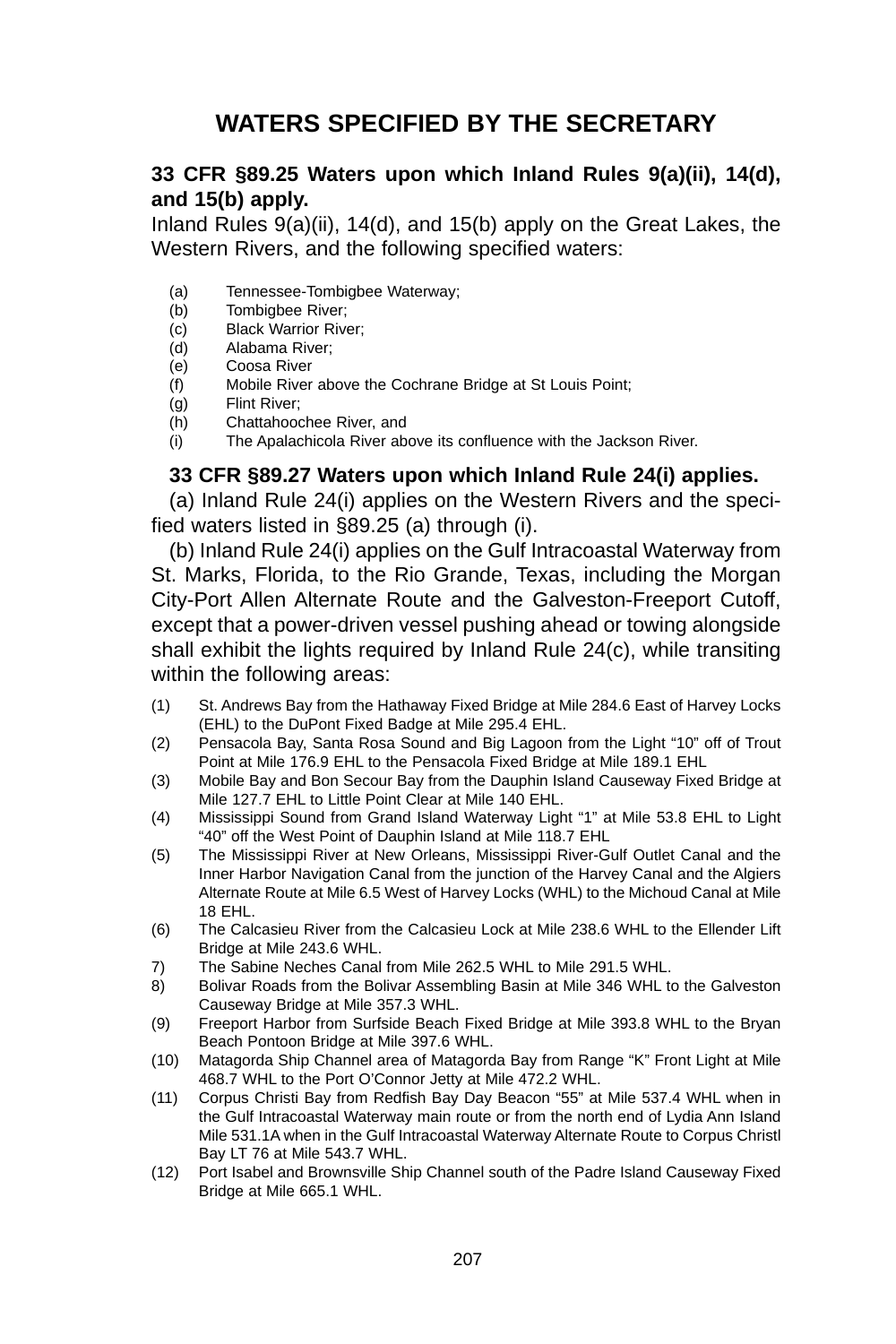# **VESSEL BRIDGE-TO-BRIDGE RADIOTELEPHONE REGULATIONS** 33 CFR 26

The Vessel Bridge-to-Bridge Radiotelephone Act is applicable on navigable waters of the United States inside the boundary lines established in 46 CFR 7. In all cases, the Act applies on waters subject to the Inland Rules. The Act applies out to the three mile limit. In no instance does the Act apply beyond the three mile limit.

Sec. Sec. Sec. Sec. Sec.

26.01 Purpose. 26.06 Maintenance of radiotelephone; 26.02 Definitions. The contract of radiotelephone. 26.03 Radiotelephone required. 26.07 Communications. 26.04 Use of the designated frequency. 26.08 Exemption procedures. 26.05 Use of radiotelephone. 26.09 List of exemptions.

# **§ 26.01 Purpose.**

(a) The purpose of this part is to implement the provisions of the Vessel Bridge-to-Bridge Radiotelephone Act. This part:

(1) Requires the use of the vessel bridge-to-bridge radiotelephone;

(2) Provides the Coast Guard's interpretation of the meaning of important terms in the Act;

(3) Prescribes the procedures for applying for an exemption from the Act and the regulations issued under the Act and a listing of exemptions.

(b) Nothing in this part relieves any person from the obligation of complying with the rules of the road and the applicable pilot rules.

# **§ 26.02 Definitions.**

For the purpose of this part and interpreting the Act:

"Secretary" means the Secretary of the Department in which the Coast Guard is operating;

"Act" means the "Vessel Bridge-to-Bridge Radiotelephone Act", 33 U.S.C. sections 1201-1208;

"Length" is measured from end to end over the deck excluding sheer;

"Power-driven vessel" means any vessel propelled by machinery;

"Towing vessel means any commercial vessel engaged in towing another vessel astern, alongside, or by pushing ahead;

"Vessel Traffic Services (VTS)" means a service implemented under Part 161 of this chapter by the United States Coast Guard designed to improve the safety and efficiency of vessel traffic and to protect the environment. The VTS has the capability to interact with marine traffic and respond to traffic situations developing in the VTS area; and

"Vessel Traffic Service Area or VTS Area" means the geographical area encompassing a specific VTS area of service as described in Part 161 of this chapter. This area of service may be subdivided into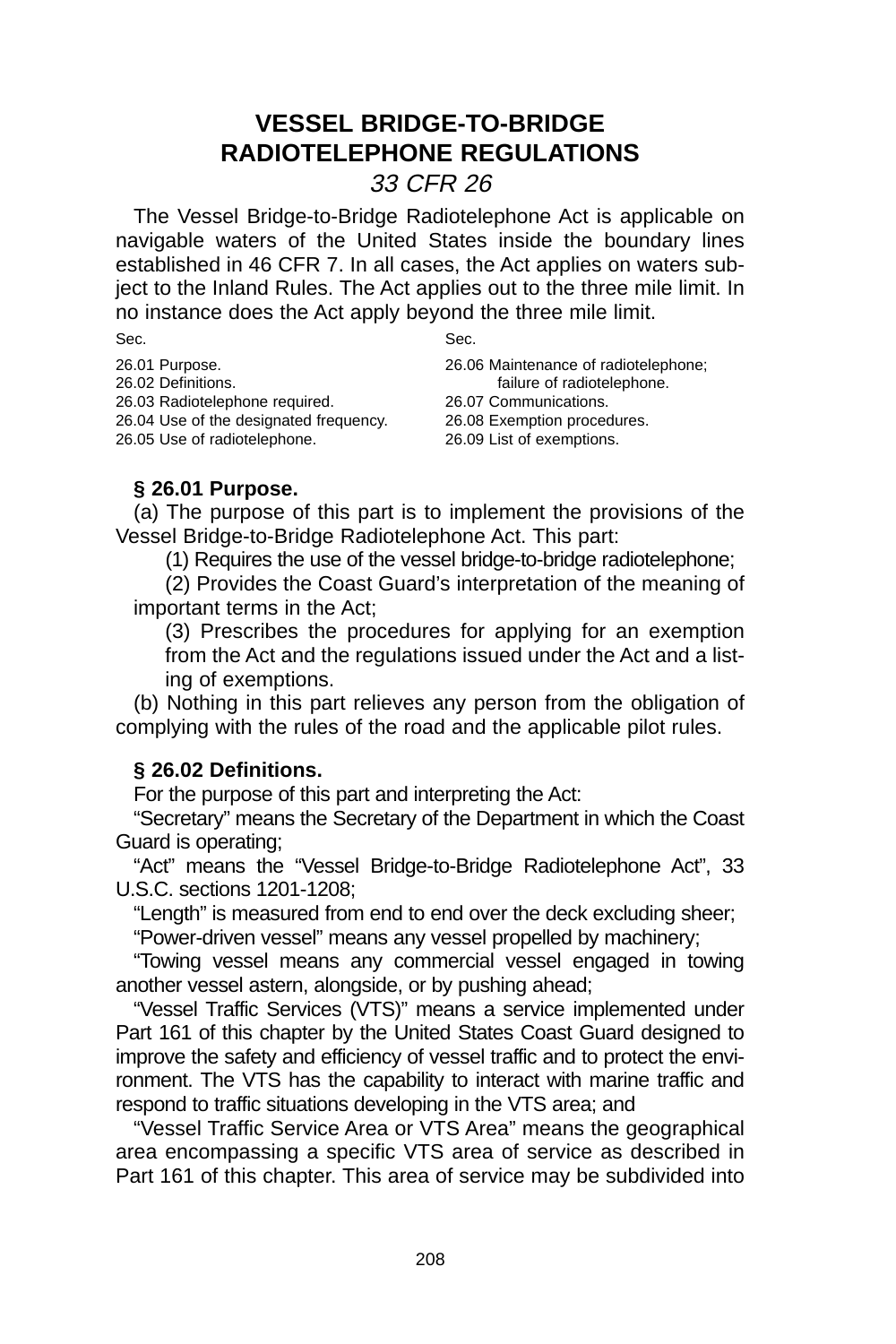sectors for the purpose of allocating responsibility to individual Vessel Traffic Centers or to identify different operating requirements.

Note: Although regulatory jurisdiction is limited to the navigable waters of the United States, certain vessels will be encouraged or may be required, as a condition of port entry, to report beyond this area to facilitate traffic management within the VTS area.

# **§ 26.03 Radiotelephone required.**

(a) Unless an exemption is granted under §26.09 and except as provided in paragraph (a) (4) of this section, this part applies to:

(1) Every power-driven vessel of 20 meters or over in length while navigating;

(2) Every vessel of 100 gross tons and upward carrying one or more passengers for hire while navigating;

(3) Every towing vessel of 26 feet or over in length while navigating; and

(4) Every dredge and floating plant engaged in or near a channel or fairway in operations likely to restrict or affect navigation of other vessels except for an unmanned or intermittently manned floating plant under the control of a dredge.

(b) Every vessel, dredge, or floating plant described in paragraph (a) of this section must have a radiotelephone on board capable of operation from its navigational bridge, or in the case of a dredge, from its main control station, and capable of transmitting and receiving on the frequency or frequencies within the 156-162 Mega-Hertz band using the classes of emissions designated by the Federal Communications Commission for the exchange of navigational information.

(c) The radiotelephone required by paragraph (b) of this section must be carried on board the described vessels, dredges, and floating plants upon the navigable waters of the United States.

(d) The radiotelephone required by paragraph (b) of this section must be capable of transmitting and receiving on VHF FM channel 22A (157.1 MHz).

(e) While transiting any of the following waters, each vessel described in paragraph (a) of this section also must have on board a radiotelephone capable of transmitting and receiving on VHF FM channel 67 (156.375 MHz):

(1) The lower Mississippi River from the territorial sea boundary, and within either the Southwest Pass safety fairway or the South Pass safety fairway specified in 33 CFR 166.200, to mile 242.4 AHP (Above Head of Passes) near Baton Rouge;

(2) The Mississippi River-Gulf Outlet from the territorial sea boundary, and within the Mississippi River-Gulf Outlet Safety Fairway specified in 33 CFR 166.200, to that channel's junction with the Inner Harbor Navigation Canal; and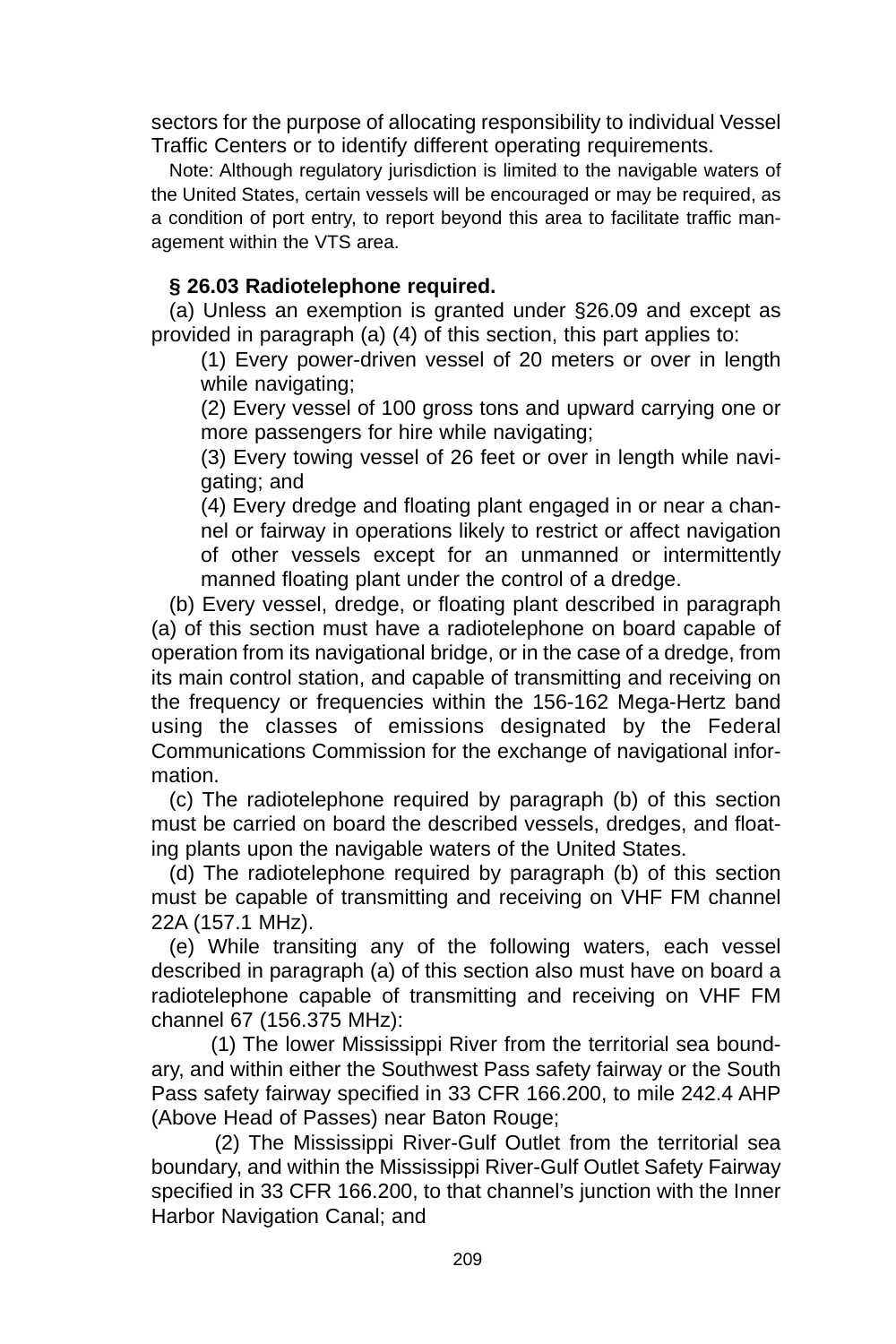(3) The full length of the Inner Harbor Navigation Canal from its junction with the Mississippi River to that canal's entry to Lake Pontchartrain at the New Seabrook vehicular bridge.

(f) In addition to the radiotelephone required by paragraph (b) of this section, each vessel described in paragraph (a) of this section while transiting any waters within a Vessel Traffic Service Area, must have on board a radiotelephone capable of transmitting and receiving on the VTS designated frequency in Table 26.03(f) (VTS Call Signs, Designated Frequencies, and Monitoring Areas) . (Located on pages 214 and 215.)

Note: A single VHF FM radio capable of scanning or sequential monitoring (often referred to as "dual watch" capability) will not meet the requirements for two radios.

## **§ 26.04 Use of the designated frequency.**

(a) No person may use the frequency designated by the Federal Communications Commission under section 8 of the Act, 33 U.S.C. 1207(a), to transmit any information other than information necessary for the safe navigation of vessels or necessary tests.

(b) Each person who is required to maintain a listening watch under section 5 of the Act shall, when necessary, transmit and confirm, on the designated frequency, the intentions of his vessel and any other information necessary for the safe navigation of vessels.

(c) Nothing in these regulations may be construed as prohibiting the use of the designated frequency to communicate with shore stations to obtain or furnish information necessary for the safe navigation of vessels.

(d) On the navigable waters of the United States, channel 13 (156.65 MHz) is the designated frequency required to be monitored in accordance with §26.05(a) except that in the area prescribed in §26.03(e), channel 67 (156.375 MHz) is an additional frequency.

(e) On those navigable waters of the United States within a VTS area, the designated VTS frequency is the designated frequency required to be monitored in accordance with §26.05.

Note: As stated in 47 CFR 80.148(b), a VHF watch on Channel 16 (156.800Mhz) is not required on vessels subject to the Vessel Bridge-to-Bridge Radiotelephone Act and participating in a Vessel Traffic Service (VTS) system when the watch is maintained on both the vessel bridge-to-bridge frequency and a designated VTS frequency.

#### **§ 26.05 Use of Radiotelephone.**

Section 5 of the Act states that the radiotelephone required by this Act is for the exclusive use of the master or person in charge of the vessel, or the person designated by the master or person in charge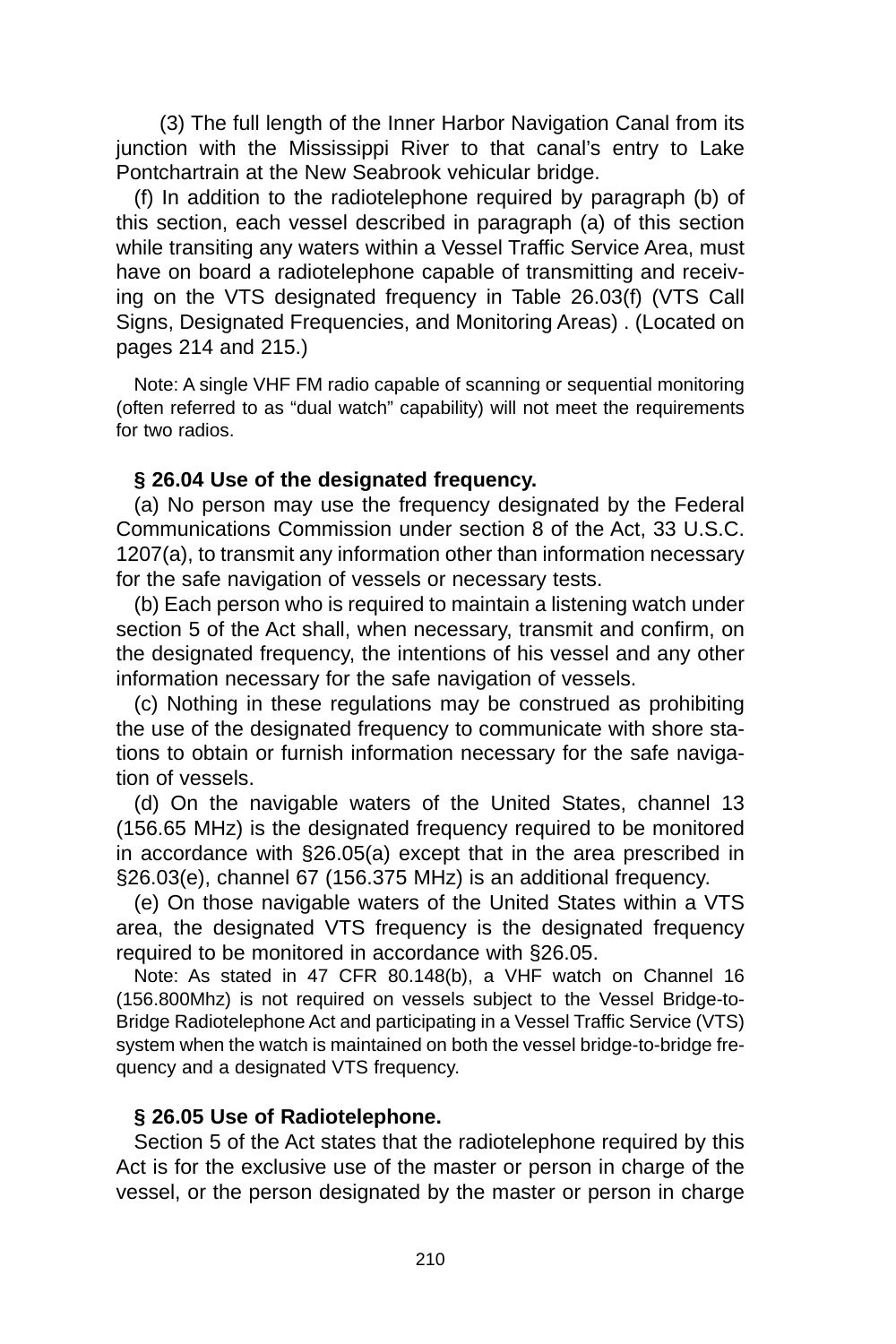to pilot or direct the movement of the vessel, who shall maintain a listening watch on the designated frequency. Nothing herein shall be interpreted as precluding the use of portable radiotelephone equipment to satisfy the requirements of this Act.

### **§ 26.06 Maintenance of radiotelephone; failure of radiotelephone.**

Section 6 of the Act states that whenever radiotelephone capability is required by this Act, a vessel's radiotelephone equipment shall be maintained in effective operating condition. If the radiotelephone equipment carried aboard a vessel ceases to operate, the master shall exercise due diligence to restore it or cause it to be restored to effective operating condition at the earliest practicable time. The failure of a vessel's radiotelephone equipment shall not, in itself, constitute a violation of this Act, nor shall it obligate the master of any vessel to moor or anchor his vessel; however, the loss of radiotelephone capability shall be given consideration in the navigation of the vessel.

## **§ 26.07 Communications.**

No person may use the services of, and no person may serve as, a person required to maintain a listening watch under section 5 of the Act, 33 U.S.C. 1204, unless the person can communicate in the English language.

## **§ 26.08 Exemption procedures.**

(a) The Commandant has redelegated to the Assistant Commandant for Marine Safety and Environmental Protection, U.S. Coast Guard Headquarters, with the reservation that this authority shall not be further redelegated, the authority to grant exemptions from provisions of the Vessel Bridge-to-Bridge Radiotelephone Act and this part.

(b) Any person may petition for an exemption from any provision of the Act or this part;

(c) Each petition must be submitted in writing to U.S. Coast Guard, Marine Safety and Environmental Protection, 2100 Second Street, S.W., Washington, D.C. 20593-0001, and must state:

(1) The provisions of the Act or this part from which an exemption is requested; and

(2) The reasons why marine navigation will not be adversely affected if the exemption is granted and if the exemption relates to a local communication system how that system would fully comply with the intent of the concept of the Act but would not conform in detail if the exemption is granted.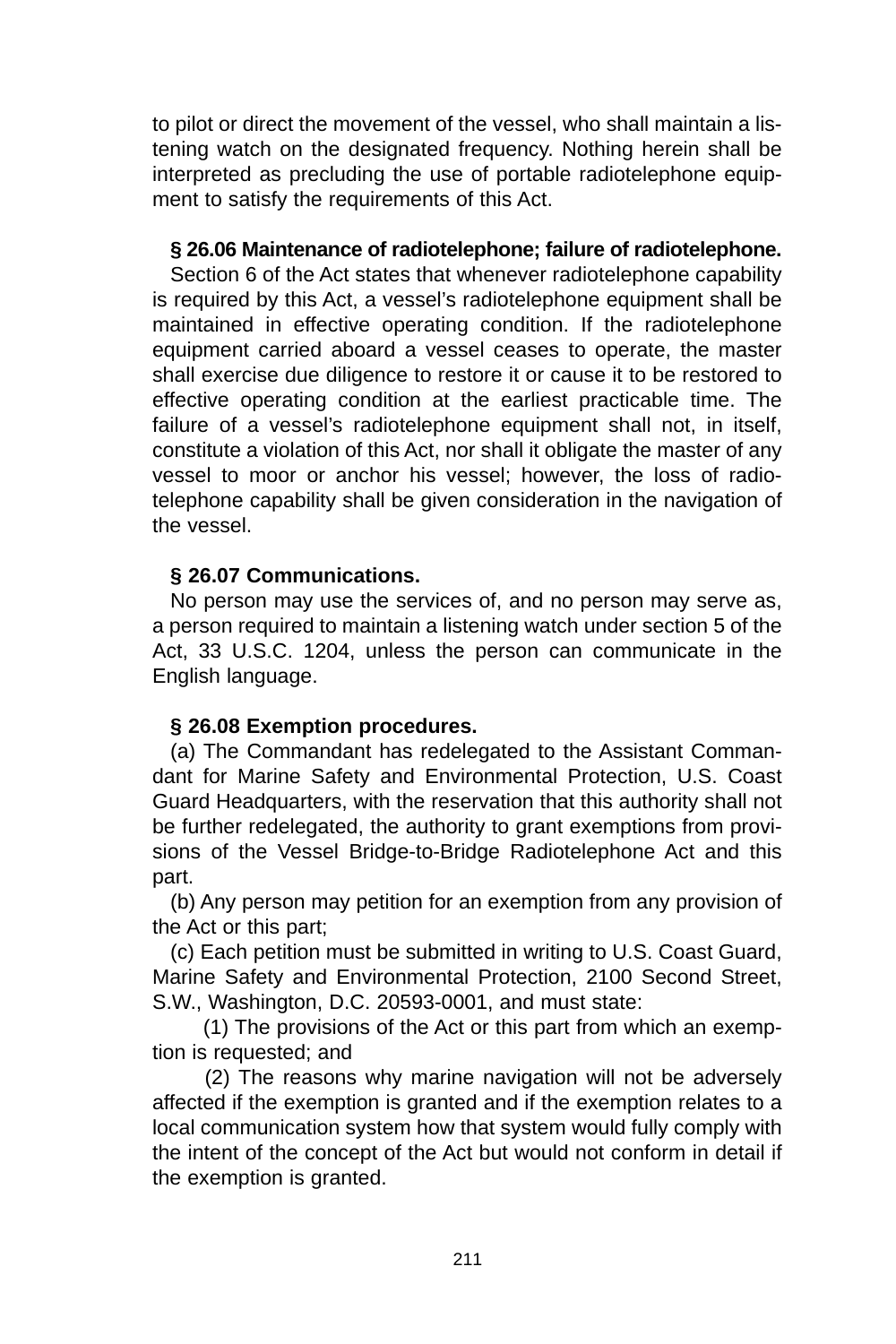## **§ 26.09 List of Exemptions.**

(a) All vessels navigating on those waters governed by the navigation rules for the Great Lakes and their connecting and tributary waters (33 U.S.C. 241 et seq.) are exempt from the requirements of the Vessel Bridge-to-Bridge Radiotelephone Act and this part until May 6, 1975.

(b) Each vessel navigating on the Great Lakes as defined in the Inland Navigation Rules Act of 1980 (33 U.S.C. 2001 et seq.) and to which the Vessel Bridge-to-Bridge Radiotelephone Act (33 U.S.C. 1201-1208) applies is exempt from the requirements in 33 U.S.C. 1203, 1204, and 1205 and the regulations under §§26.03, 26.04, 26.05, 26.06, and 26.07. Each of these vessels and each person to whom 33 U.S.C. 1208(a) applies must comply with Articles Vll, X, Xl, Xll, XlIl, XV, and XVI and Technical Regulations 1-9 of "The Agreement Between the United States of America and Canada for Promotion of Safety on the Great Lakes by Means of Radio, 1973."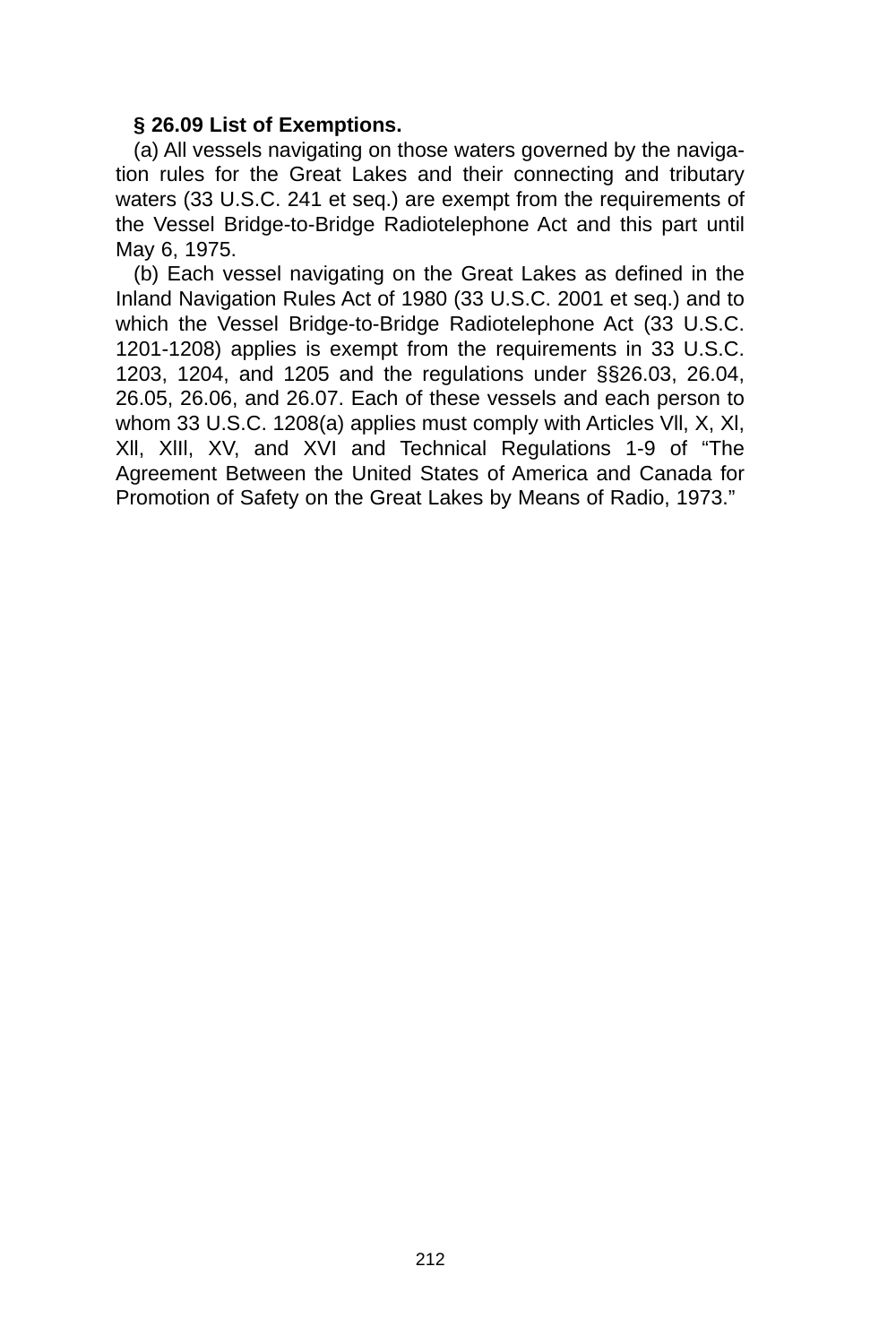[BLANK]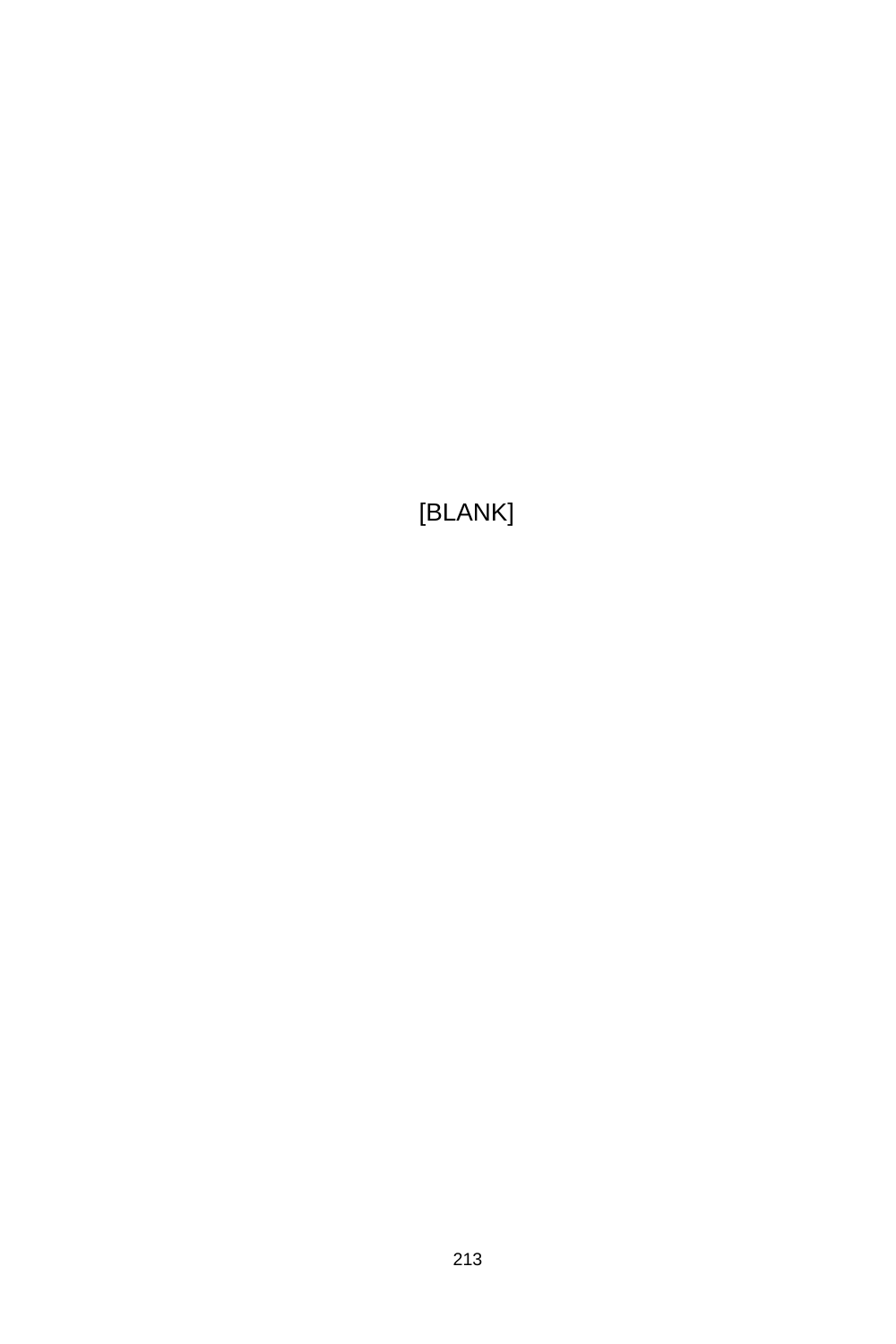| TABLE 26.03(f) - VE                                                                          |                                                            | SSSEL TRAFFIC SERVICES (VTS) CALL SIGNS, DESIGNATED FREQUENCIES, AND MONITORING AREAS                                                                                                                                                                                                                                                                                                                                                                                                                                                                                                                                                                                                                                                                                                                                                                                                                                                                                   |
|----------------------------------------------------------------------------------------------|------------------------------------------------------------|-------------------------------------------------------------------------------------------------------------------------------------------------------------------------------------------------------------------------------------------------------------------------------------------------------------------------------------------------------------------------------------------------------------------------------------------------------------------------------------------------------------------------------------------------------------------------------------------------------------------------------------------------------------------------------------------------------------------------------------------------------------------------------------------------------------------------------------------------------------------------------------------------------------------------------------------------------------------------|
| Call Sign<br>VTST                                                                            | DESIGNATED FREQUENCY <sup>2</sup><br>(Channel designation) | <b>MONITORING AREA</b>                                                                                                                                                                                                                                                                                                                                                                                                                                                                                                                                                                                                                                                                                                                                                                                                                                                                                                                                                  |
| New York Traffic <sup>4</sup><br>NEW YORK <sup>3</sup>                                       | MHz (Ch. 11) &<br>MHz (Ch. 14)<br>156.550<br>156.700       | The navigable waters of the Lower New York Harbor bounded on the east by a line drawn from Norton Point to<br>and Sandy Hook Channel to Sandy Hook Point; and on the southeast including the waters of the Sandy Hook<br>Breezy Point; on the south by a line connecting the entrance buoys at the Ambrose Channel, Swash Channel<br>Bay south to a line drawn at latitude 40° 25' N.; then west into waters of the Raritan Bay to the Raritan River Rail<br>Road Bridge; and then north including the waters of the Arthur Kill and Newark Bay to the Lehigh Valley Draw<br>Bridge at latitude 40° 41.95' N.; and then east including the waters of the Kill Van Kull and Upper New York Bay<br>north to a line drawn east-west from the Holland Tunnel Ventilator Shaft at latitude 40° 43.7' N.; longitude 74°<br>01.6' W. in the Hudson River; and continuing east including the waters of the East River to the Throgs Neck<br>Bridge, excluding the Harlem River. |
|                                                                                              | MHz (Ch. 12)<br>156.600                                    | Each vessel at anchor within the above areas.                                                                                                                                                                                                                                                                                                                                                                                                                                                                                                                                                                                                                                                                                                                                                                                                                                                                                                                           |
| HOUSTON <sup>3</sup>                                                                         |                                                            | The navigable waters north of 29° N., west of 94° 20' W., south of 29° 49' An, and east of 95° 20' W.:                                                                                                                                                                                                                                                                                                                                                                                                                                                                                                                                                                                                                                                                                                                                                                                                                                                                  |
| Houston Traffic                                                                              | MHz (Ch. 11)<br>156.550                                    | a line extending due west from the southern most end of Exxon Dock #1<br>The navigable waters north of<br>(29° 43.37' N., 95° 01.27' W.).                                                                                                                                                                                                                                                                                                                                                                                                                                                                                                                                                                                                                                                                                                                                                                                                                               |
|                                                                                              | MHz (Ch. 12)<br>156.600                                    | The navigable waters south of a line extending due west from the southern most end of Exxon Dock #1<br>(29° 43.37' N., 95° 01.27 W.).                                                                                                                                                                                                                                                                                                                                                                                                                                                                                                                                                                                                                                                                                                                                                                                                                                   |
| Berwick Traffic<br>BERWICK BAY                                                               | MHz (Ch. 11)<br>156.550                                    | The navigable waters south of 29° 45' N., west of 91° 10' W, north of 29° 37' N., and east of 91° 18' W.                                                                                                                                                                                                                                                                                                                                                                                                                                                                                                                                                                                                                                                                                                                                                                                                                                                                |
| ST. MARYS RIVER<br>Soo Control                                                               | MHz (Ch. 12)<br>156.600                                    | The navigable waters of the St. Marys River between 45° 57' N. (De Tour Reef Light) and 46° 38.7" N. (Ile<br>Parisienne Light), except the St. Marys Falls Canal and those navigable waters east of a line from 46° 04.16'N.<br>and 46° 01.57' N. (La Pointe to Sims Point in Patagannissing Bay and Worsley Bay).                                                                                                                                                                                                                                                                                                                                                                                                                                                                                                                                                                                                                                                      |
| San Francisco Offshore<br>Reporting Service<br>Vessel Movement<br>SAN FRANCISCO <sup>3</sup> | MHz (Ch. 12)<br>156.600                                    | The waters within a 38 nautical mile radius of Mount Tamalpais (37° 55.8' N., 122° 34.6' W.) excluding the<br>San Francisco Offshore Precautionary Area.                                                                                                                                                                                                                                                                                                                                                                                                                                                                                                                                                                                                                                                                                                                                                                                                                |
| San Francisco Traffic                                                                        | MHz (Ch. 14)<br>156.700                                    | The waters of the San Francisco Offshore Precautionary Area eastward to San Francisco Bay including its<br>tributaries extending to the ports of Stockton, Sacramento and Redwood City.                                                                                                                                                                                                                                                                                                                                                                                                                                                                                                                                                                                                                                                                                                                                                                                 |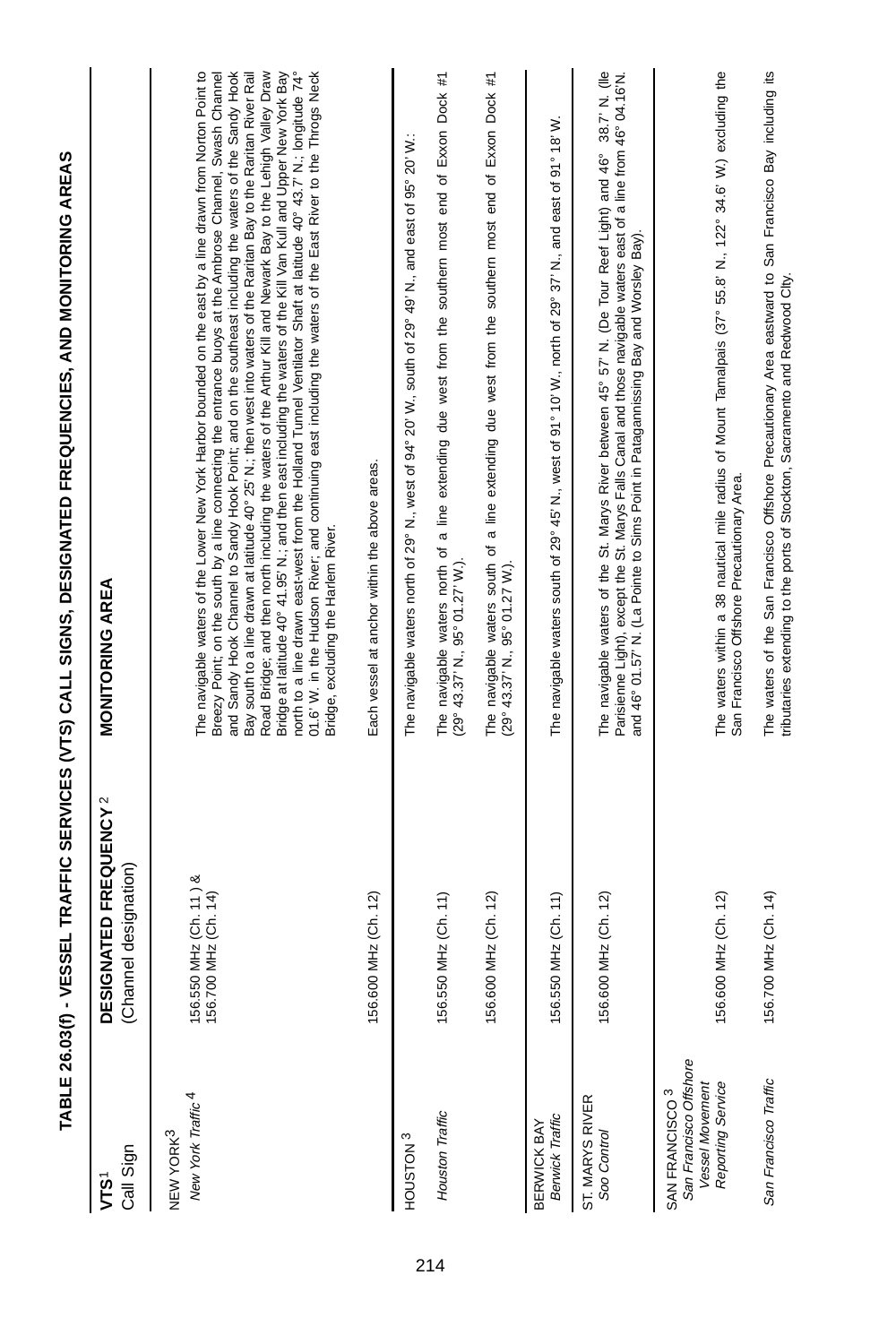|                                               | TABLE 26.03(f) - VESS                                                             |                         | (cont.<br>DESIGNATED FREQUENCIES, AND MONITORING AREAS<br>EL TRAFFIC SERVICES (VTS) CALL SIGNS,                                                                                                                                                                                                                                                                                                                                                                                                                                                                       |
|-----------------------------------------------|-----------------------------------------------------------------------------------|-------------------------|-----------------------------------------------------------------------------------------------------------------------------------------------------------------------------------------------------------------------------------------------------------------------------------------------------------------------------------------------------------------------------------------------------------------------------------------------------------------------------------------------------------------------------------------------------------------------|
| PUGET SOUND 5<br>Seattle Traffic <sup>6</sup> |                                                                                   | 156.700 MHz (Ch. 14)    | The navigable waters of Puget Sound, Hood Canal and adjacent waters south of a line connecting Marrowstone Point and Lagoon<br>Point in Admiralty inlet and south of a line drawn due east from the southernmost tip of Possession Point on Whidbey Island to the<br>shoreline                                                                                                                                                                                                                                                                                        |
|                                               |                                                                                   | 156.250 MHz (Ch. 5A)    | The navigable waters of the Strait of Juan de Fuca east of 124° 40' W. excluding the waters in the central portion of the Strait of<br>waters east of Whidbey Island north of a line drawn due east from the southernmost tip of Possession Point on Whidbey Island to<br>Juan de Fuca north and east of Race Rocks; the navigable waters of the Strait of Georgia east of 122° 52' W.; the San Juan Island<br>Archipelago, Rosario Strait, Bellingham Bay; Admiralty Inlet north of a line connecting Marrowstone Point and Lagoon Point and all<br>shoreline<br>the |
| Tofino Traffic <sup>7</sup>                   |                                                                                   | 156.725 MHz (Ch. 74)    | The waters west of 124° 40' W. within 50 nautical miles of the coast of Vancouver Island including the waters north of 48° N ., and<br>east of 127° W                                                                                                                                                                                                                                                                                                                                                                                                                 |
| Vancouver Traffic                             |                                                                                   | 156.550 MHz (Ch. 11)    | The navigable waters of the Strait of Georgia west of 122° 52' W., the navigable waters of the central Strait of Juan de Fuca north<br>east of Race Rocks, Including the Gulf Island Archipelago, Boundary Pass and Haro Strait<br>and<br>a                                                                                                                                                                                                                                                                                                                           |
| Valdez Traffic                                | PRINCE WILLIAM SOUND 8                                                            | 156.650 MHz (Ch. 13)    | The navigable waters south of 61° O5' N., east of 147° 20' W., north of 60° N., and west of 146° 30' W.; and, all navigable waters in<br>Valde:<br>Port                                                                                                                                                                                                                                                                                                                                                                                                               |
| Louisville Traffic<br>LOUISVILLE <sup>8</sup> |                                                                                   | MHz (Ch. 13)<br>156.650 | The navigable waters of the Ohio River between McAlpine Locks (Mile 606) and Twelve Mile Island (Mile 593), only when the<br>McAlpine upper pool gauge is at approximately 13.0 feet or above                                                                                                                                                                                                                                                                                                                                                                         |
| $\div$<br>Notes:                              |                                                                                   |                         | VTS regulations are denoted in 33 CFR Part 161. All geographic coordinates (latitude and longitude) are expressed in North American Datum of 1983 (NAD 83)                                                                                                                                                                                                                                                                                                                                                                                                            |
| Ń۰                                            | quency, however, only to                                                          |                         | In the event of a communication failure either by the vessel traffic center or the vessel or radio congestion on a designated VTS frequency, communications may be established<br>on an alternate VTS frequency. The bridge-to-bridge navigational frequency 156.650 MHz (Channel 13), is monitored in each VTS area; and it may be used as an alternate fre-<br>the extent that doing so provides a level of safety beyond that provided by other means                                                                                                              |
| က                                             |                                                                                   |                         | Designated frequency monitoring is required within U.S. navigable waters. In areas which are outside the U.S. navigable waters, designated frequency monitoring is voluntary.<br>However, prospective VTS Users are encouraged to monitor the designated frequency.                                                                                                                                                                                                                                                                                                   |
| 4.                                            |                                                                                   |                         | 14 (156.700 MHz.). VMRS and other VTS Users shall monitor Channel 14 (156.700 MHz) while transiting the VTS area. New York Traffic may direct a vessel to monitor and report<br>/MRS participants shall make their initial report (Sail Plan) to New York Traffic on Channel 11 (156.550 MHz). All other reports, including the Final Report, shall be made on Channel<br>on either primary frequency depending on traffic density, weather conditions, or other safety factors. This does not require a vessel to monitor both primary frequencies                   |
| ທ່                                            |                                                                                   |                         | A Cooperative Vessel Traffic Service was established by the United States and Canada within adjoining waters. The appropriate vessel traffic center administers the rules issued<br>by both nations; however, it will enforce only its own set of rules within its jurisdiction.                                                                                                                                                                                                                                                                                      |
| ق                                             | Seattle Traffic may direct<br>or other safety factors, ra<br>primary frequencies. |                         | a vessel to monitor the other primary VTS frequency 156.250 MHz or 156.700 MHz (Channel 5A or 14) depending on traffic density, weather conditions,<br>ther than strictly adhering to the designated frequency required for each monitoring area as defined above. This does not require a vessel to monitor both                                                                                                                                                                                                                                                     |
| <sup>z</sup>                                  | however, prospective VT.                                                          |                         | A portion of Tofino Sector's monitoring area extends beyond the defined CVTS area. Designated frequency monitoring is voluntary in these portions outside of VTS jurisdiction,<br>S Users are encouraged to monitor the designated frequency                                                                                                                                                                                                                                                                                                                          |

8. The bridge-to-bridge navigational frequency, 156.650 MHz (Channel 13), is used in these VTSs because the level of radiotelephone transmissions does not warrant a designated

The bridge-to-bridge navigational frequency, 156.650 MHz (Channel 13), is used in these VTSs because the level of radiotelephone transmissions does not warrant a designated<br>VTS frequency. The listening watch required by 26

VTS frequency. The listening watch required by 26.05 of this chapter is not limited to the monitoring area.

 $\dot{\circ}$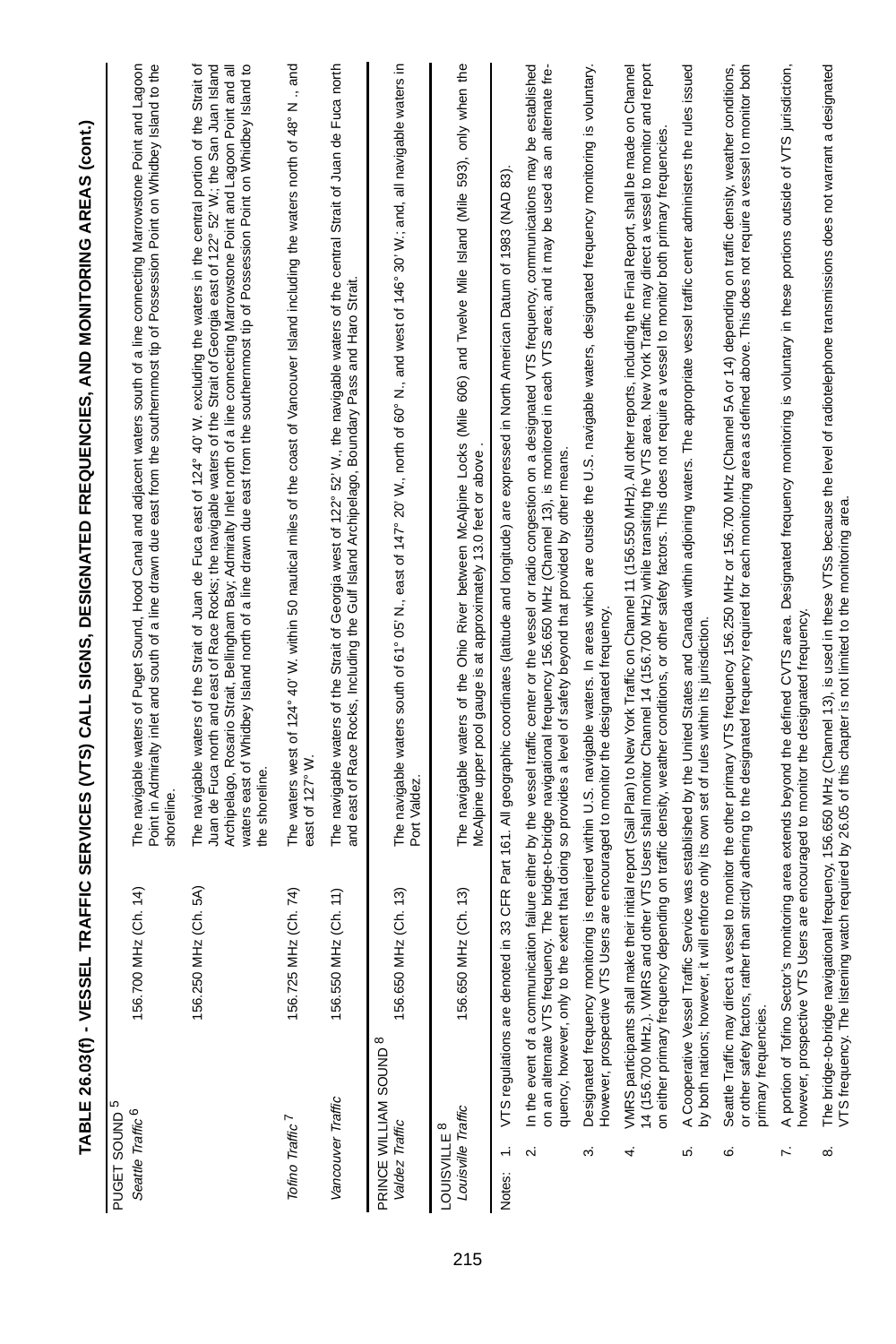# **NOTES**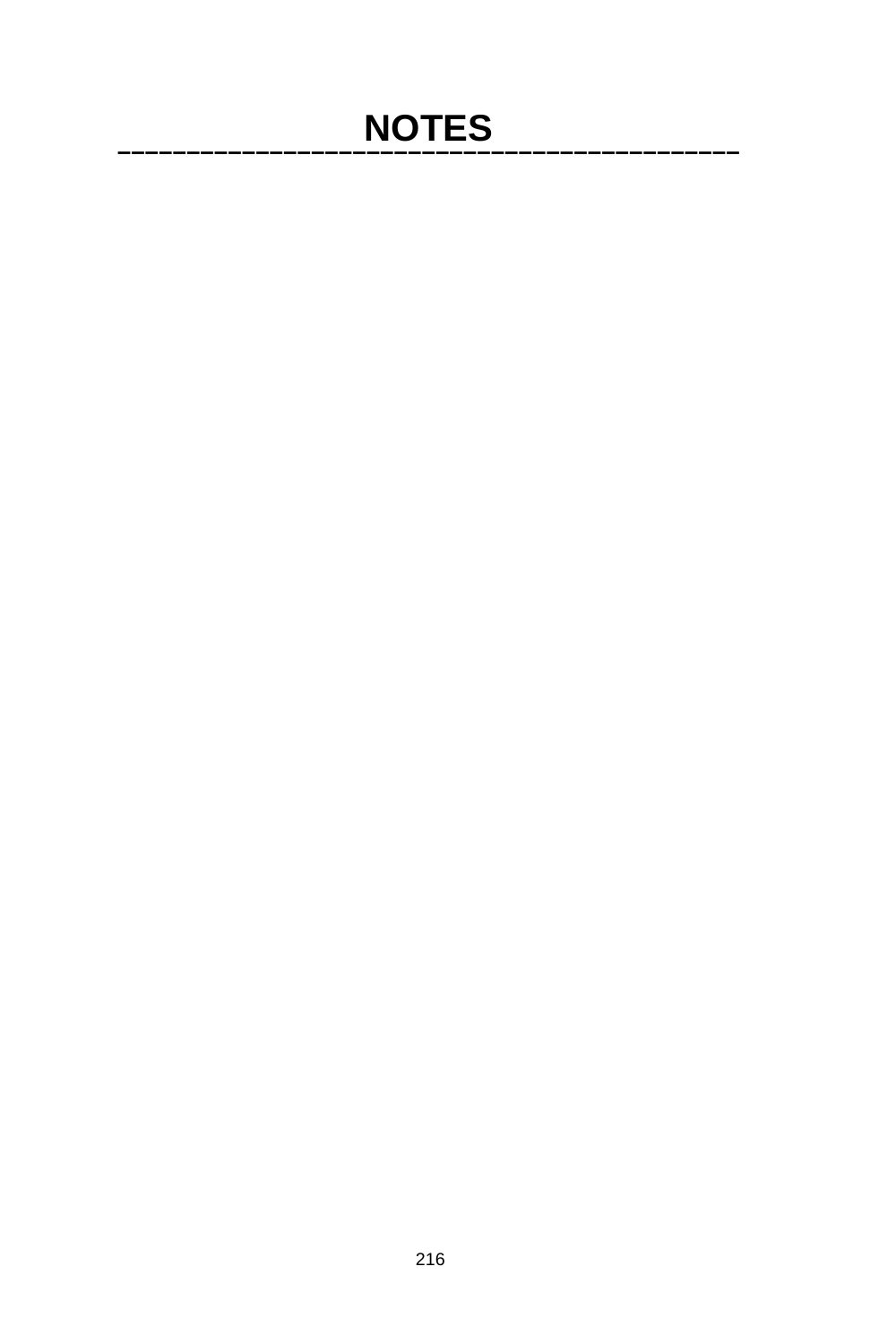# **NOTES**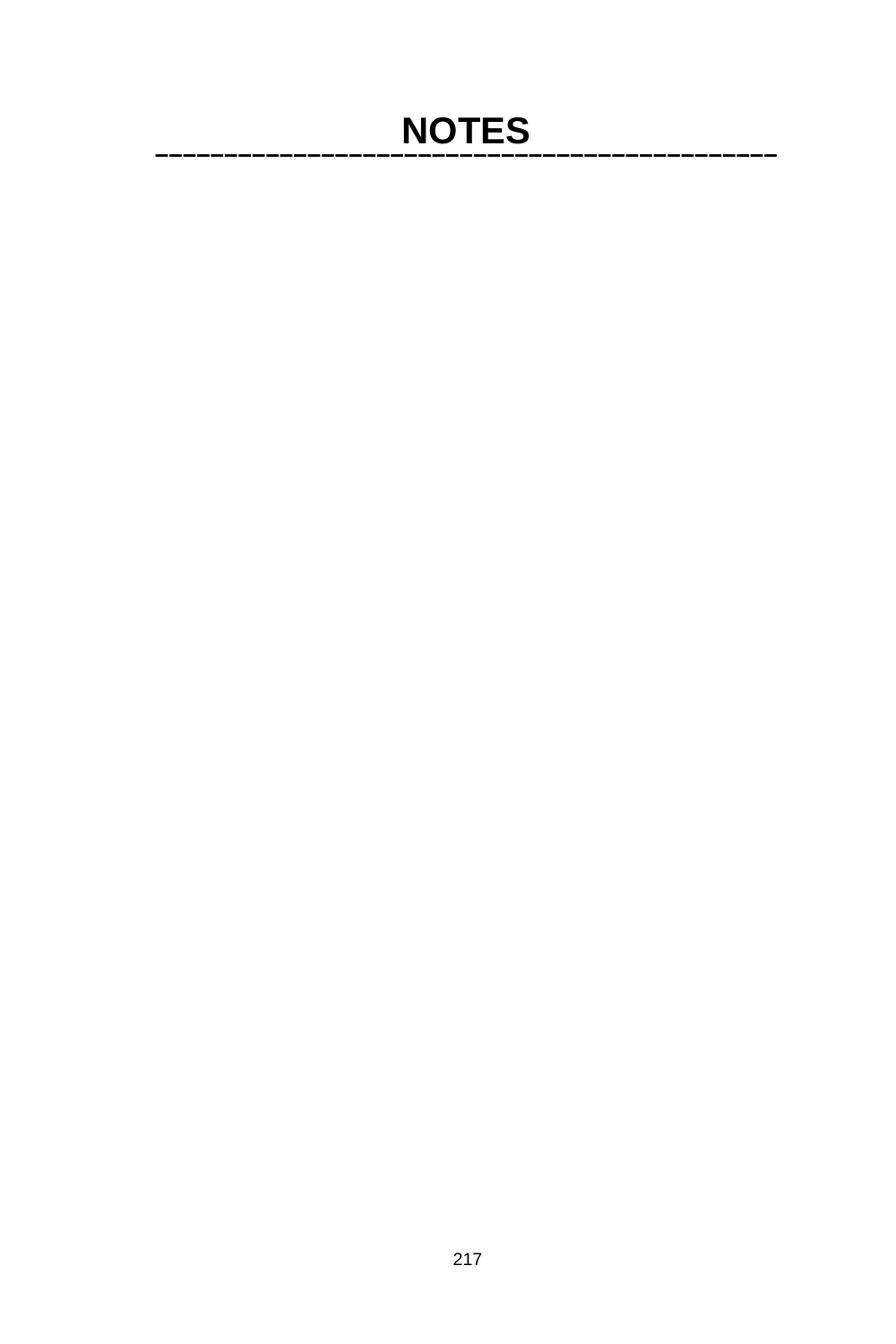# **NOTES**